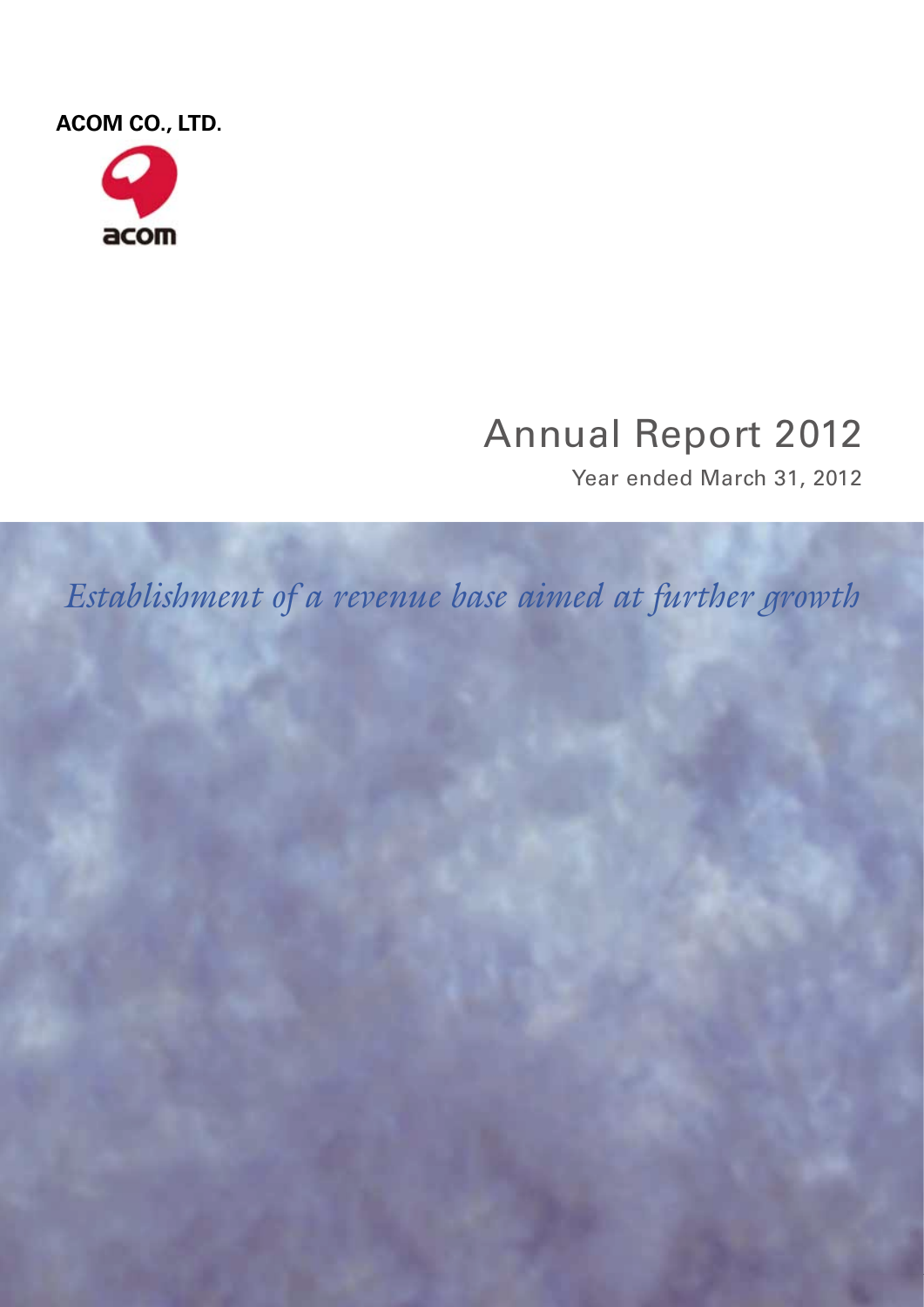# Contents

| Annual Report 2012                                                                  |  |
|-------------------------------------------------------------------------------------|--|
|                                                                                     |  |
|                                                                                     |  |
|                                                                                     |  |
|                                                                                     |  |
|                                                                                     |  |
|                                                                                     |  |
|                                                                                     |  |
| Part I                                                                              |  |
|                                                                                     |  |
|                                                                                     |  |
|                                                                                     |  |
|                                                                                     |  |
|                                                                                     |  |
|                                                                                     |  |
|                                                                                     |  |
|                                                                                     |  |
|                                                                                     |  |
|                                                                                     |  |
|                                                                                     |  |
|                                                                                     |  |
|                                                                                     |  |
| 7. Analyses of Consolidated Business Results, Financial Position and Cash Flows  46 |  |
|                                                                                     |  |
|                                                                                     |  |
|                                                                                     |  |
|                                                                                     |  |
|                                                                                     |  |
|                                                                                     |  |
|                                                                                     |  |
|                                                                                     |  |
|                                                                                     |  |
|                                                                                     |  |
|                                                                                     |  |
|                                                                                     |  |
|                                                                                     |  |
|                                                                                     |  |
|                                                                                     |  |
|                                                                                     |  |
| Part II                                                                             |  |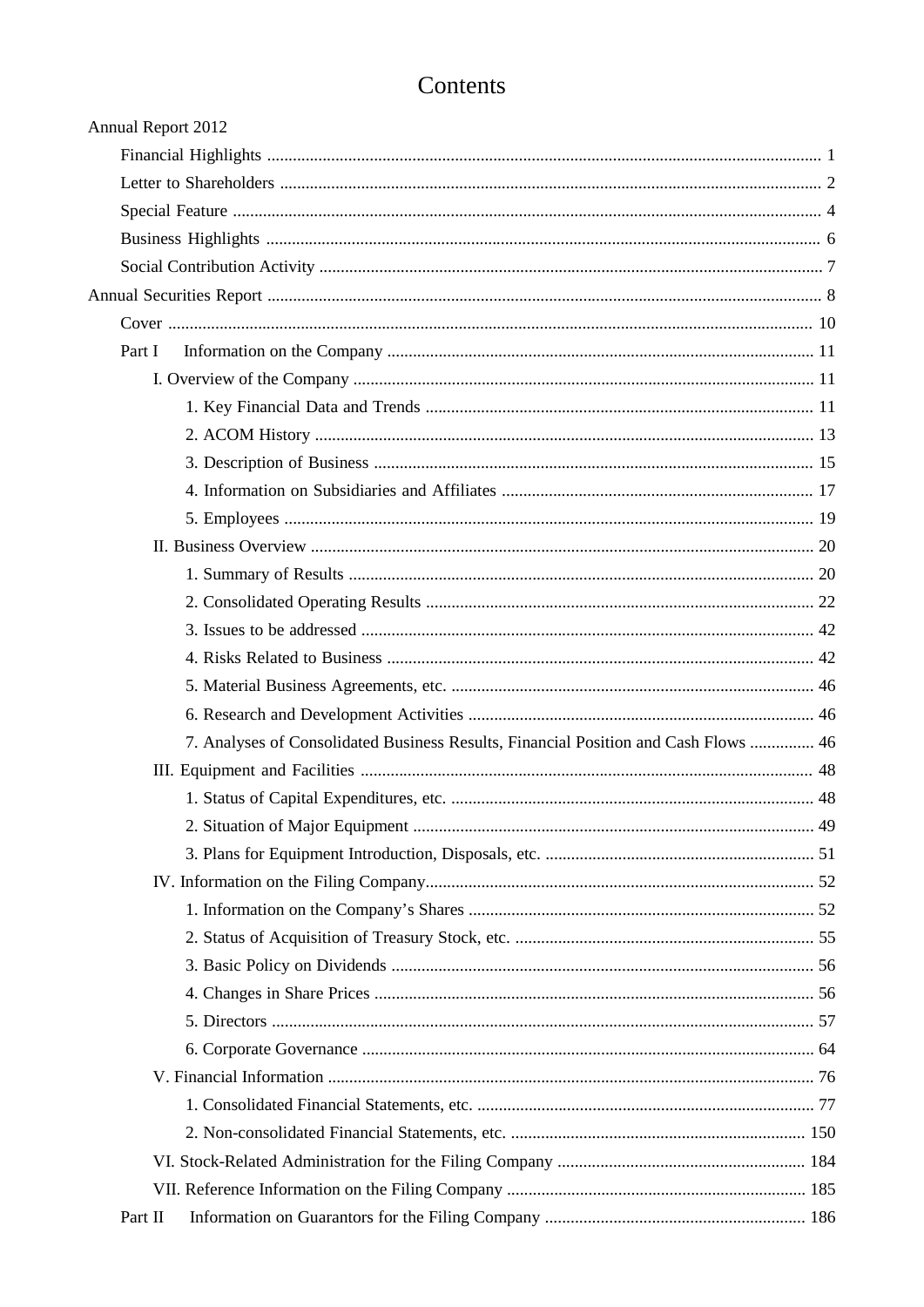# **Financial Highlights**

**ACOM CO., LTD. and Subsidiaries**

|                                                                |           |           | Millions of Yen |             |           |
|----------------------------------------------------------------|-----------|-----------|-----------------|-------------|-----------|
|                                                                | 2008/3    | 2009/3    | 2010/3          | 2011/3      | 2012/3    |
| <b>Profit and Loss Related:</b>                                |           |           |                 |             |           |
| <b>Operating Revenue</b>                                       | 379,706   | 324,396   | 278,795         | 245,831     | 210,456   |
| <b>Operating Expenses</b>                                      | 298,054   | 293,666   | 272,732         | 430,617     | 179,570   |
| Provision of Allowance for Doubtful Accounts *1                | 115,848   | 87,899    | 89,654          | 78,136      | 34,725    |
| Provision for Loss on Interest Repayment *2                    | 19,620    | 52,157    | 58,362          | 243,456     | 48,807    |
| Other Operating Expenses                                       | 162,586   | 153,610   | 124,716         | 109,025     | 96,038    |
| Operating Income (Loss)                                        | 81,651    | 30,729    | 6,063           | (184, 785)  | 30,885    |
| Net Income (Loss)                                              | 35,406    | 13,662    | (7,239)         | (202, 648)  | 21,464    |
|                                                                |           |           |                 |             |           |
| <b>Balance Sheet Related:</b>                                  |           |           |                 |             |           |
| <b>Total Assets</b>                                            | 1,861,505 | 1,605,567 | 1,482,520       | 1,302,758   | 1,212,461 |
| Receivables Outstanding *3                                     | 1,561,839 | 1,384,193 | 1,231,949       | 1,016,280   | 895,181   |
| Total Amount of Non-performing Loans                           | 136,396   | 128,223   | 116,694         | 104,128     | 80,163    |
| Allowance for Doubtful Accounts                                | 119,882   | 93,037    | 70,449          | 71,369      | 48,882    |
| Net Assets *4                                                  | 472,144   | 452,406   | 439,269         | 243,599     | 264,915   |
|                                                                |           |           | Yen             |             |           |
| Per Share:                                                     |           |           |                 |             |           |
| Net Income (Loss), Basic                                       | 225.24    | 86.91     | (46.18)         | (1, 293.54) | 137.01    |
| Net Assets *4                                                  | 2,950.01  | 2,831.36  | 2,773.59        | 1,516.95    | 1,645.35  |
| Cash Dividends                                                 | 100       | 70        | 10              | $\Omega$    | $\bf{0}$  |
|                                                                |           |           |                 |             |           |
| <b>Financial Ratios:</b>                                       |           |           | $\%$            |             |           |
| <b>Operating Margin</b>                                        | 21.5      | 9.5       | 2.2             | (75.2)      | 14.7      |
| ROE *5                                                         | 7.7       | 3.0       | (1.6)           | (60.3)      | 8.7       |
| Operating Efficiency *6                                        | 11.1      | 14.0      | 14.0            | 31.4        | 15.2      |
| ROA1 (Net Income to Total Assets) *5                           | 1.8       | 0.8       | (0.5)           | (14.6)      | 1.7       |
| ROA2 (Net Income to Receivables Outstanding)*5                 | 2.1       | 0.9       | (0.6)           | (18.0)      | 2.2       |
| Shareholders' Equity Ratio                                     | 24.9      | 27.7      | 29.3            | 18.2        | 21.3      |
| Non-performing Loans Ratio (Gross Basis) [Non-Consolidated] *7 | 9.4       | 9.9       | 9.9             | 10.9        | 9.3       |
| Non-performing Coverage Ratio [Non-Consolidated] *8            | 87.0      | 72.3      | 56.5            | 63.9        | 55.4      |

Notes: 1. The amount of provision of allowance for doubtful accounts is the sum of bad debts expenses, increase or decrease in allowance for accounts receivable-operating loans, and increase or decrease in provision for loss on guarantees. In addition, the amount of provision of allowance for doubtful accounts includes loss on sales of accounts receivable-operating loans from the fiscal year ended March 31, 2009.

2. Provision for loss on interest repayment represents the sum of interest repayments, ACOM's voluntary waiver of repayments accompanied with interest repayment, and increase or decrease in provision for loss on interest repayment.

3. Receivables outstanding indicates the sum of receivables outstanding of the loan business, credit card business, and installment sales finance business.

4. Net assets excludes minority interests in consolidated subsidiaries.

5. ROE and ROA are calculated using the simple average of beginning and end of term balance sheet figures.

6. Operating efficiency = Operating expenses excluding provision of allowance for doubtful accounts / Average of beginning and end of term receivables outstanding

7. Non-performing loans ratio (Gross basis) = Total amount of non-performing loans / Loans receivable plus loans to borrowers in bankruptcy or under reorganization

8. Non-performing coverage ratio = Allowance for doubtful accounts / Total amount of non-performing loans

#### Notes:

1. Forward-Looking Statements

The figures contained in this annual report with respect to ACOM's plans and strategies and other statements that are not historical facts are forward-looking statements about the future performance of ACOM which are based on management's assumptions and belief in light of the information currently available to it and involve risks and uncertainties and actual result may differ from those in the forward-looking statements as a result of various facts. Potential risks and uncertainties include, without limitation, general economic conditions in ACOM's market and changes in the size of the overall market for consumer loans, the rate of default by customers, the fluctuations in number of cases of claims from and the amount paid to customers who claim us to reimburse the portion of interest in excess of the interest ceiling as specified in the Interest Rate Restriction Law, the level of interest rates paid on the ACOM's debt and legal limits on interest rates charged by ACOM.

2. All amounts are truncated to the nearest expressed unit.

3. Percentage figures are a result of rounding.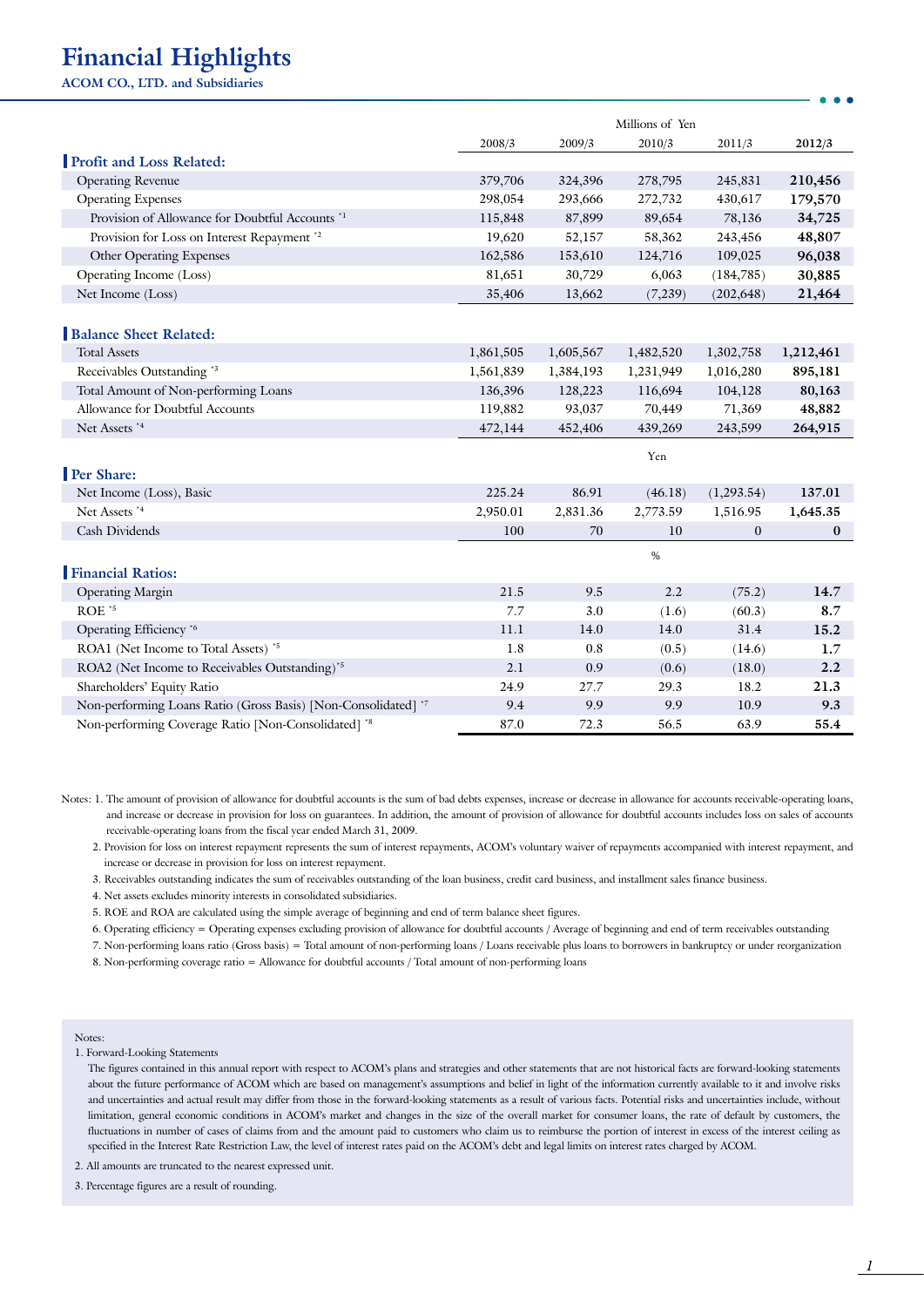

*In our relentless quest to seize the No.1 share of the personal loan market, we will respond appropriately to changing business conditions and embrace the challenge of transforming our business model in our closer alliance with the MUFG Group.*

Shigeyoshi Kinoshita

# **The Outline of the Consolidated Financial Results for the Fiscal Year Ended March 2012**

The consolidated operating revenue for the fiscal year ended March, 2012 was 210.4 billion yen, down 14.4% year-on-year. In the mainstay loan business, drops in accounts receivableoperating loans and average loan yield were seen mainly due to the Revised Money Lending Business Act. However, this drop was partially offset by stable increase in guaranteed receivables due to following factors: stable growth in "BANQUIC," a card loan product provided by The Bank of Tokyo-Mitsubishi UFJ, Ltd., and extension of guarantee business alliance partners, focusing on top tier regional banks. Moreover, smooth expansion in overseas business also contributed to offset the declines seen in loan business.

On the expense front, financial expenses were 24.1 billion yen, up 7.1% year-on-year. Provision for bad debts, however, saw yearon-year decrease of 55.6% to 34.7 billion yen. This decrease is attributable to reversal of part of 10.1 billion yen of provision made in response to earthquake in the fiscal year ended March, 2011. Decrease in accounts receivable-operating loans and decline in ratio of default resulting from improvement in loan portfolio also contributed to drop in provision for bad debts.

Moreover, other operating expenses saw year-on-year decrease of 16.9% to 71.8 billion yen due to completion of cost structure reform.

Nonetheless, overall operating expenses was 179.5 billion yen, down 58.3% year-on-year, due to booking of 48.8 billion yen of provision for loss on interest repayment.

As a result, operating income and ordinary income were 30.8 billion yen and 32.2 billion yen, respectively.

Extraordinary loss decreased substantially while income taxesdeferred increased, resulting in net income of 21.4 billion yen.

We regard expansion of shareholder's equity as task of the highest priority for implementation of future growth strategies in viewpoint of improving management stability and security. ACOM truly regrets to inform that no dividend payment is scheduled for the fiscal year ended March 2012 and fiscal year ending March 2013.

However, we hope to resume dividend payment as soon as eradication of possibility of making additional provision for loss on interest repayment and recovery in accounts receivable-operating loans become clear.

# **Further Strengthening Business Management**

ACOM has made prompt responses to drastically changing business environment. In November 2006, ACOM commenced: implementation of "Group Management Reform" and taking measures to strengthen its internal control system, after foreseeing impacts of decreases in the unsecured loans receivable outstanding and average loan yield. These were followed by becoming the

forerunner in the industry to implement lowering the maximum interest rate in June 2007.

However, business environment surrounding us has increased in severity from that of period when "Group Management Reform" was announced. For example, requests for interest repayment have stayed at high level, and the balance of accounts receivable-operating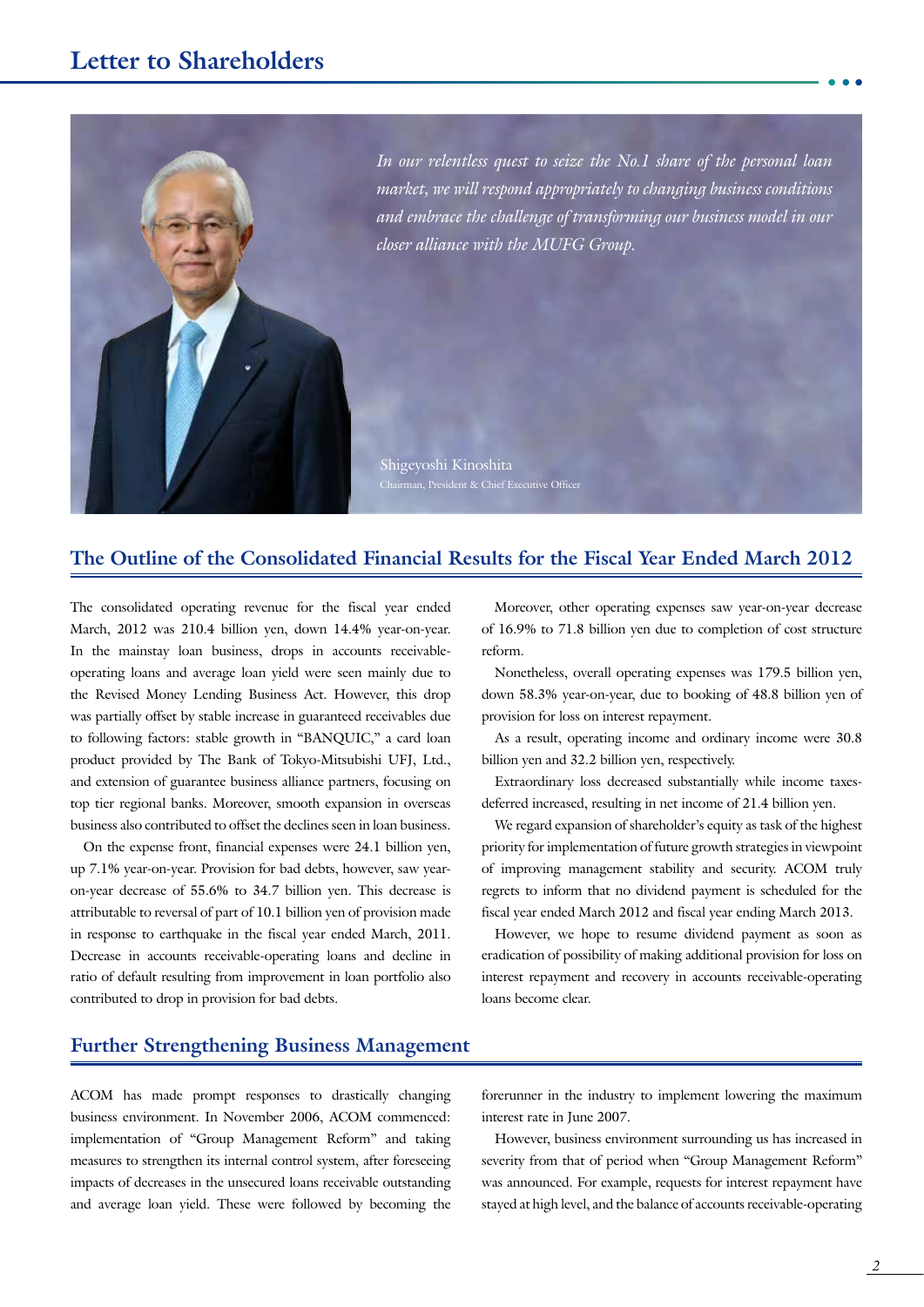loans has been decreasing. Under such business environment, ACOM decided to pursue the strengthening business management policy in November 2009. ACOM promoted drastic cost reduction policy by restructuring business outlets, improving personnel efficiency, and reducing other operation costs.

Therefore, ACOM achieved reduction of operation cost at the

# **Business Alliance with MUFG Group in Progress**

In September 2008, Mitsubishi UFJ Financial Group, Inc. ("MUFG") and The Bank of Tokyo-Mitsubishi UFJ, Ltd. agreed to position ACOM as the core company in the consumer loan business within the consumer finance segment of the MUFG group based on mutual understanding that closer alliance is necessary. The repositioning was done to also establish ACOM's competitive advantages in consumer finance industry and materialize consumer finance segment with potential for massive growth in the MUFG group. Afterward, in December 2008, ACOM became a consolidated subsidiary of MUFG.

Various measures were taken to reorganize and enhance efficiency

# **ACOM Group: Mid-term Outlook**

The business environment surrounding consumer credit industry will remain to be severe. However, we believe that "personal loan market," which we position as our central business domain, will enter into growth stage anew in near future as market turmoil triggered by legal reform and requests for interest repayment

Although managing revised law and execution of measures

fiscal year ended March 2012 with target below 60.0 billion yen. The operation cost for this fiscal year was 57.8 billion yen, down 17.6% year-on-year.

ACOM intends to focus our management resources on core business segment to attain management efficiency and improve profitability.

in the alliance. As a part of alliance strategy, the loan business of DC Cash One Ltd. was integrated into ACOM in May 2009. In September 2009, ACOM succeeded unsecured card loan guarantee business of The Mitsubishi UFJ Home Loan Credit Co., Ltd. Unsecured card loan guarantee business of Mitsubishi UFJ NICOS Co., Ltd. was integrated into ACOM in October, 2010.

In addition, we have commenced additional guaranteeing service for "MY CARD PLUS", new product available for customers who own cash cards at The Bank of Tokyo-Mitsubishi UFJ, Ltd. from October, 2011.

We will further pursue close business alliance with MUFG group.

to enhance managerial basis have been matters of high priority, transition to strategic investment focusing on business expansion will be necessary in mid-term perspective.

In addition to former cost reduction measures, we will execute assertive strategic investments such as marketing strategies, with aim to recover operating revenue.

# **ACOM Group's Vision**

subsides.

Fiscal 2012 is the finishing year of the mid-term management plan formulated in fiscal 2010.

Under the Group's management vision of "becoming the `leading company` which provides prime satisfaction to as many customers as possible and wins trust in the consumer finance industry," ACOM

is going to respond precisely to the environmental changes while attempting to transform its business model. We will keep moving to materialize the company with the "top share" in personal loan market.

> 3. Establish a solid brand image of "leading company which wins trust from the market" by further strengthening the brand of "safety

## **Three components emphasized in the management vision** 2. Concentrate our management resources to

"personal loan market" regardless of the

nature of business segment.

1. Customers first, which is the basis of our business and a constituent of our corporate philosophy. This also reflects each and every member of ACOM's intention to provide prime satisfaction to as many customers as possible.

We humbly ask for your ongoing support as we embrace the challenges for the future.

Shigyahi Kinoshita

and trust."

Shigeyoshi Kinoshita Chairman, President & Chief Executive Officer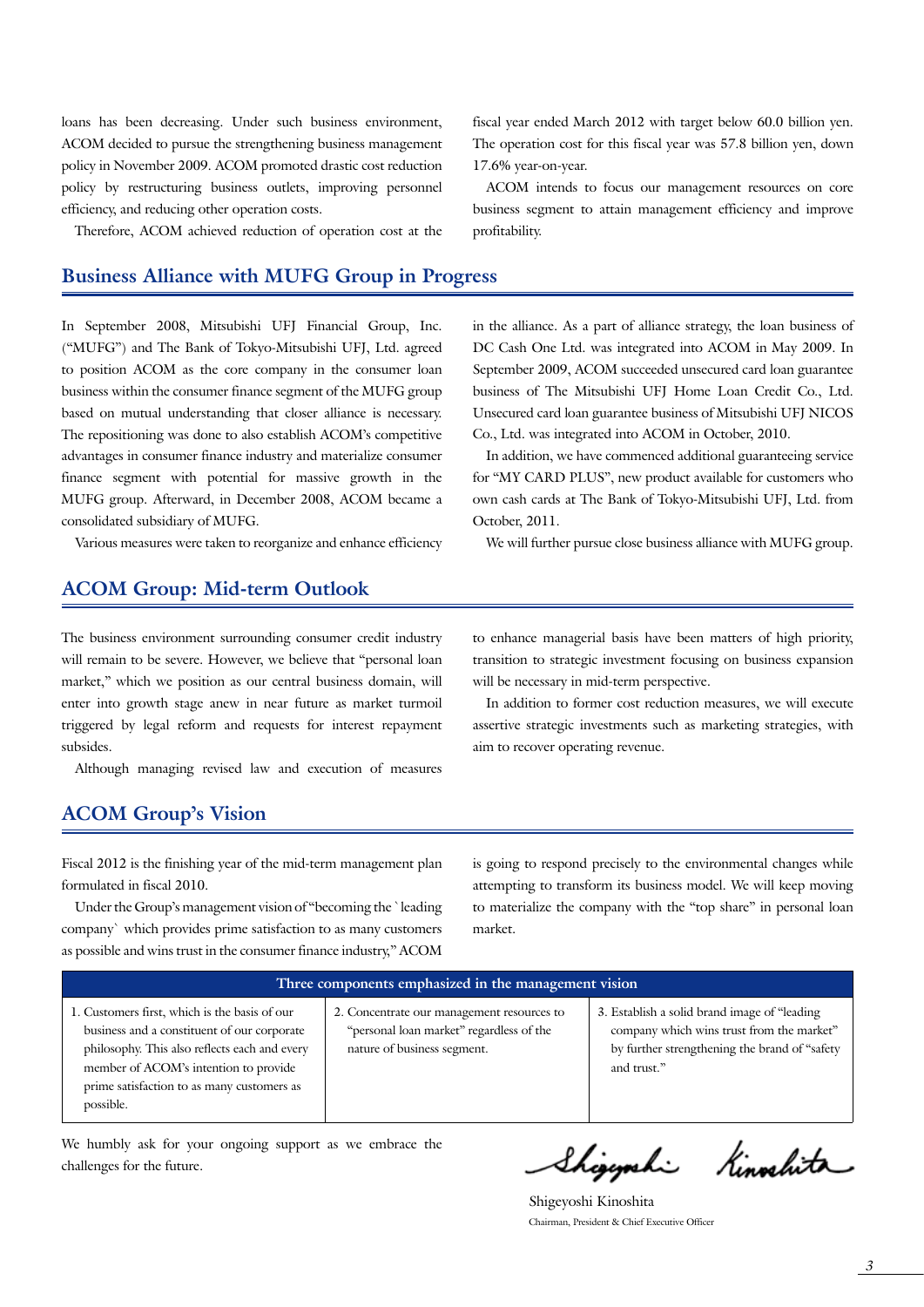# **ACOM in the New Regime**

Almost two years have passed since the full enactment of revised Money Lending Business Act in June, 2010. While consumer finance market still is in a shrinking trend, other unfavorable factors such as intensifying competitions and requests for interest repayment remain.

However, there are some indications of stabilization. The number of requests for interest repayment is in decreasing trend. Moreover, there are increase in the number of new customers and deceleration in drop in loans receivable in loan business.

Under such a business environment, ACOM aims to become the leading company trusted from society in "personal loan market," which consists of loan business and guarantee business. Concurrently, ACOM will implement business structure reform to steadily improve profitability under close cooperation with MUFG Group.

# **Adjusting Ourselves to the Revised Money Lending Business Act**

The Revised Money Lending Business Act was fully enacted on June 18, 2010, forbidding "lending which exceed 1/3 of borrowers' annual income in principle," also known as the introduction of "debt-to-income cap." Moreover, the maximum interest rates in Interest Rate Restriction Law (15~20%) and Capital Subscription Law (29.2%) were lowered to 20%.

Since the proclamation of the act in December 2006, significant reorganization of consumer finance market ensued. These include: one of major rivals becoming a fully consolidated subsidiary of a bank, other banks made entries into this segment, and etc. Reorganization still continues today.

ACOM has taken various measures to adjust itself to changing environment, such as being the forerunner in the industry to introduce a product with the maximum interest rate within the range stipulated in Interest Rate Restriction Law in June 2007, announcing accurate information about the revised act through media such as commercials to improve public awareness on regulation on total borrowing amount, enhancing consulting capabilities to assist customers in need, etc.

As for screening new applicants, credit screening standard and methods were modified in response to the revised act. Concurrently, scoring models were refined.

Owing to above-mentioned factors, the ratio of customers in breach of debt-to-income cap has made a substantial improvement of 21.7 points to 36.3% from 58.0% in June 2010. The composition ratio of outstanding receivables with interest rate of 18% or less increased by 9.4 points to 83.2% from 73.8% in March 2011. The total number of new customers in Fiscal March 2012 was 152,257, equivalent to yearon-year increase of 18.6%. The approval ratio, which dropped to around 33% around full enactment, recovered to 45% recently.

## **Issue of Interest Repayment**

Although the number of requests for interest repayment had shown year-on-year decrease for 11 consecutive months, from November 2009 to September 2010, it reverted and stayed at a high level after a major rival filed for corporate rehabilitation. However, this increase proved to be temporary and there are signs of decreasing trend since April 2011.

As for the provision for loss on interest repayment, the actual amount requested for Fiscal March 2012 was within our projection. However, we have observed deceleration in the decreasing trend in the number of requests. We added 48.8 billion yen to the reserve after conservatively estimating future claims. The remaining reserve is 200.2 billion yen.

We plan to compare our estimate and actual amount requested every quarter to see whether more provision is necessary since trend of requests for interest repayment is highly sensitive of changes in external factors.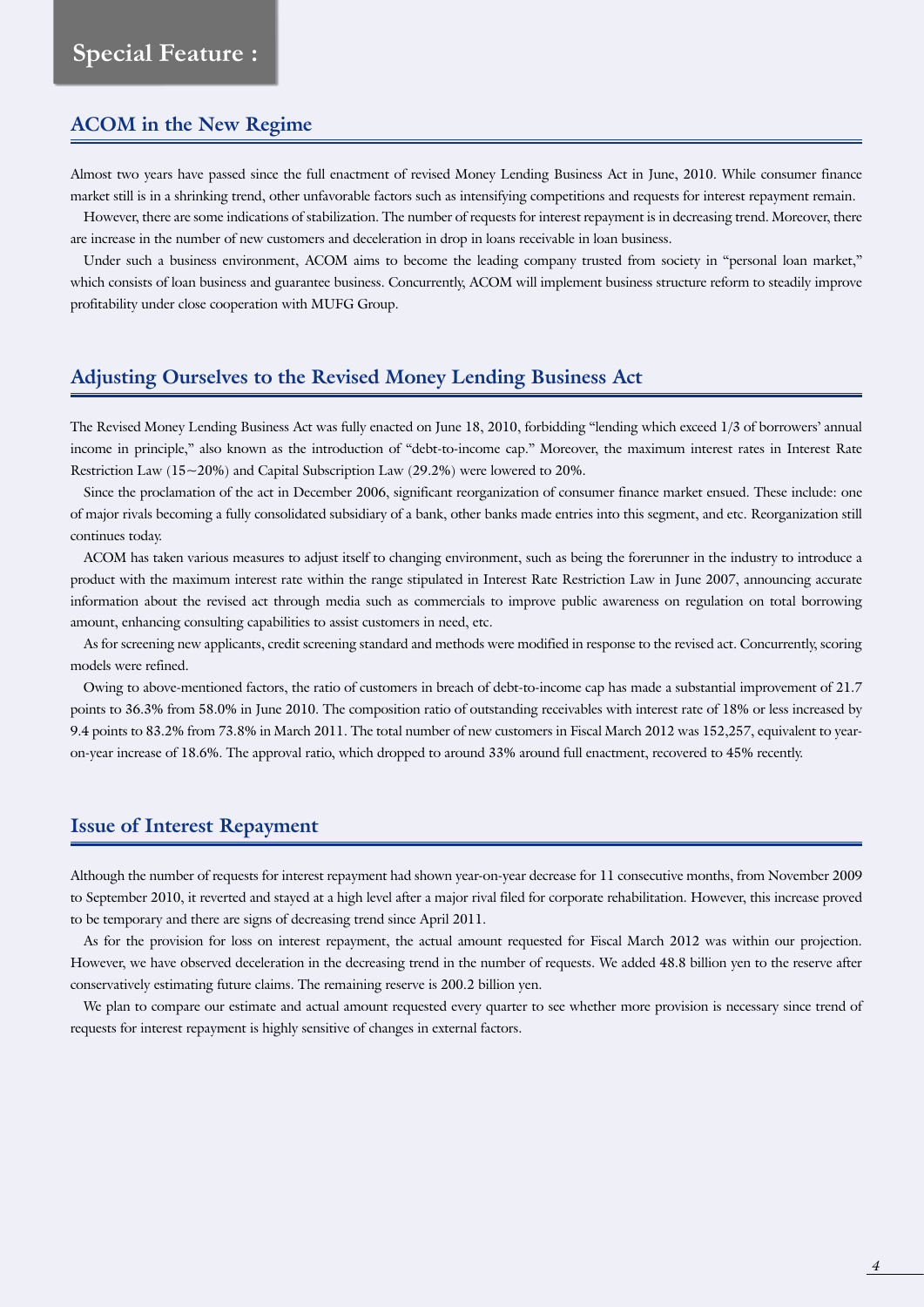# **Alliance with Jibun Bank Corporation**

On January 20, 2012, ACOM came to an agreement with Jibun Bank Corporation ("Jibun Bank") on forming a business alliance, with the aim of further improving the quality of customer service and facilitating the creation of a sound consumer finance market.

In addition, the two entities executed an absorption-type demerger agreement whereby ACOM would transfer part of its card loan business to Jibun Bank by means of company split with effect on May 12, 2012.

Under this agreement, ACOM provided its personnel and expertise in consumer finance business, both essential to promotion of card loan business, to Jibun Bank. Jibun Bank entrusted guarantee business of its card loan business to ACOM in return.

Looking ahead, two entities expect to integrate ACOM's considerable expertise in consumer finance business and Jibun Bank's technical know-how in mobile online banking using mobile phones and smart phones, with a view to promoting collaborative research for development of sophisticated loan products and provision of various services to precisely meet the customer needs.

## **Responses to the Great East Japan Earthquake**

ACOM has taken several measures to aid customers living in stricken areas after the Great East Japan Earthquake in March, 2011. In addition to refraining from counseling activities, and extending due dates for customers in seriously stricken areas, we commenced providing emergency loan product to victims from May, 2011. "The Cabinet Office Ordinance for Partial Amendment of the Money Lending Business Act" allowed temporal additional lending to victims with loan balance exceeding 1/3 of their annual income.

We are going to take necessary measures to assist customers to restore their daily lives as early as possible.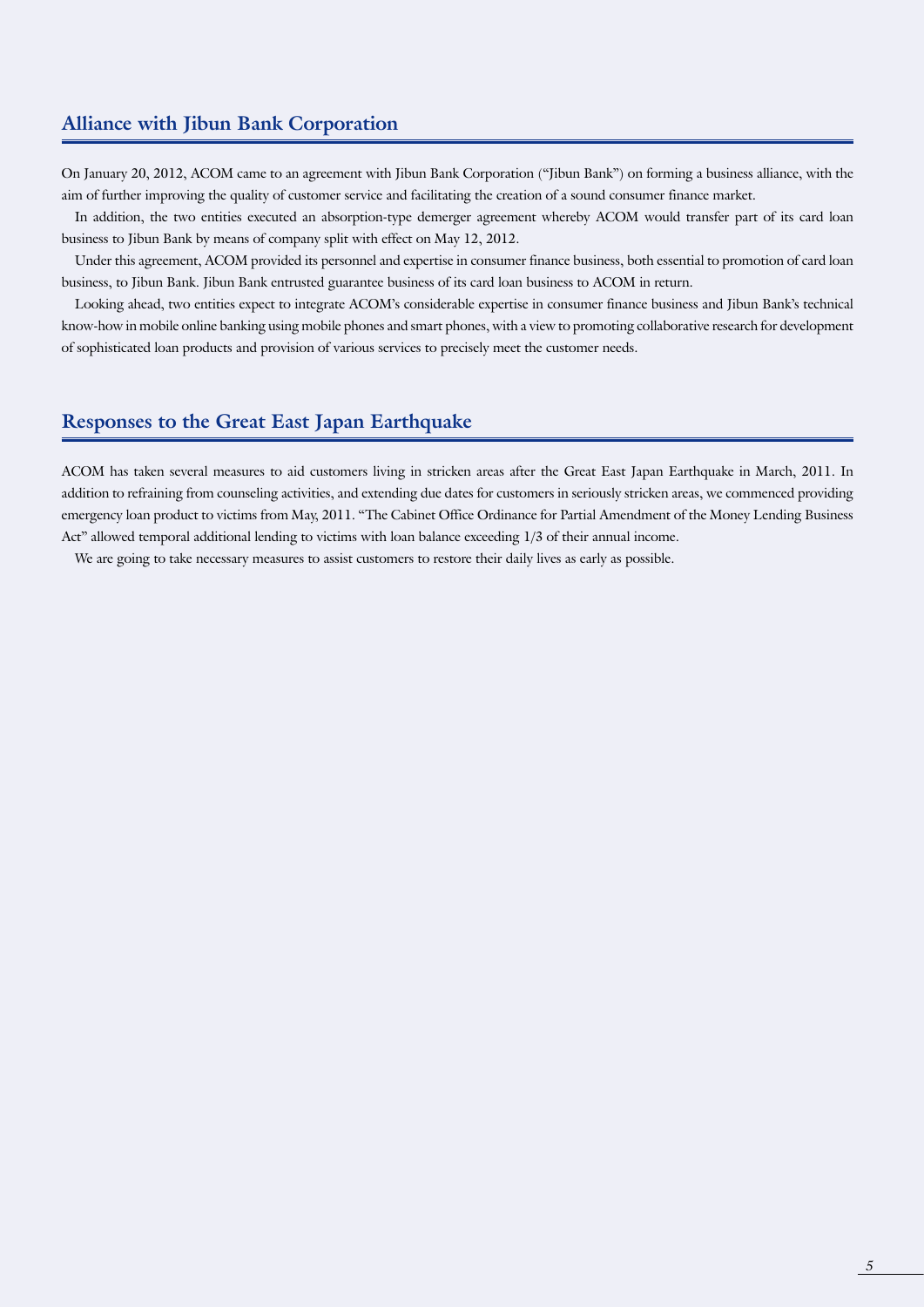# **Loan and Credit Card Business**

In its core loan business, ACOM has established a highly sophisticated expertise in credit screening based on data from more than 9 million customers it has served in the past.

Fully utilizing this expertise, we have constructed networks of branches, automatic contract machines and our own ATMs. This network is easily accessible for both borrowing and repayment, and accessibility is further enhanced through our alliance with convenience stores and financial institutions. In addition, we have a diverse sales and service channel through personal computers, mobile and smart phones and call center.

On the other hand, ACOM entered into credit card business following acquisition of principal membership of MasterCard International in 1998.

However, we have revised our policy to gradually cancel alliance cards with large-scale retail chains due to recent rapid changes in business environment. We encourage alliance cardholders to switch to ACOM's card when renewal date approaches.

# **Guarantee Business**

ACOM has forged alliances with banks, mainly top-tier regional banks, and provides guarantee on unsecured personal loans provided by these alliance partners. The main source of revenue in this business is guarantee fees received on guaranteed receivables.

Amid ongoing business reorganization within MUFG Group to centralize guarantee business of unsecured card loans to ACOM, we provide guarantee schemes tailored to the needs of alliance partners, from product planning to loan management, and increase guaranteed receivables in a stable manner. We also provide guarantees on business loans. The alliance partners comprise of 22 banks as of March 31, 2012.

# **Loan Servicing Business**

The primary sources of revenue in our loan servicing business consist of commissions received from banks, life insurance companies and other financial institutions for handling their debt collection activities on consignment, combined with marginal profit from recovery of purchased receivables. IR Loan Servicing, Inc., representative loan servicing company within the ACOM Group, operates a comprehensive loan servicing business which takes full advantage of expertise in consumer loan servicing and managing business loans.

## **Financial Businesses at Overseas**

EASY BUY Public Company Limited, a subsidiary in Kingdom of Thailand established in 1996, first focused on installment sales finance business. It commenced loan business in 2001, and subsequently launched a loan card brand, "Umay+ Card." The launch was done as a part of initiatives to differentiate its service in the industry. This brand is well recognized and sustains market share over 20%.

PT. Bank Nusantara Parahyangan, Tbk., an Indonesian bank which was jointly acquired with The Bank of Tokyo-Mitsubishi UFJ, Ltd. in 2007, focused on lending to SMEs. Its assets, the number of employees and branches have more than doubled since acquisition.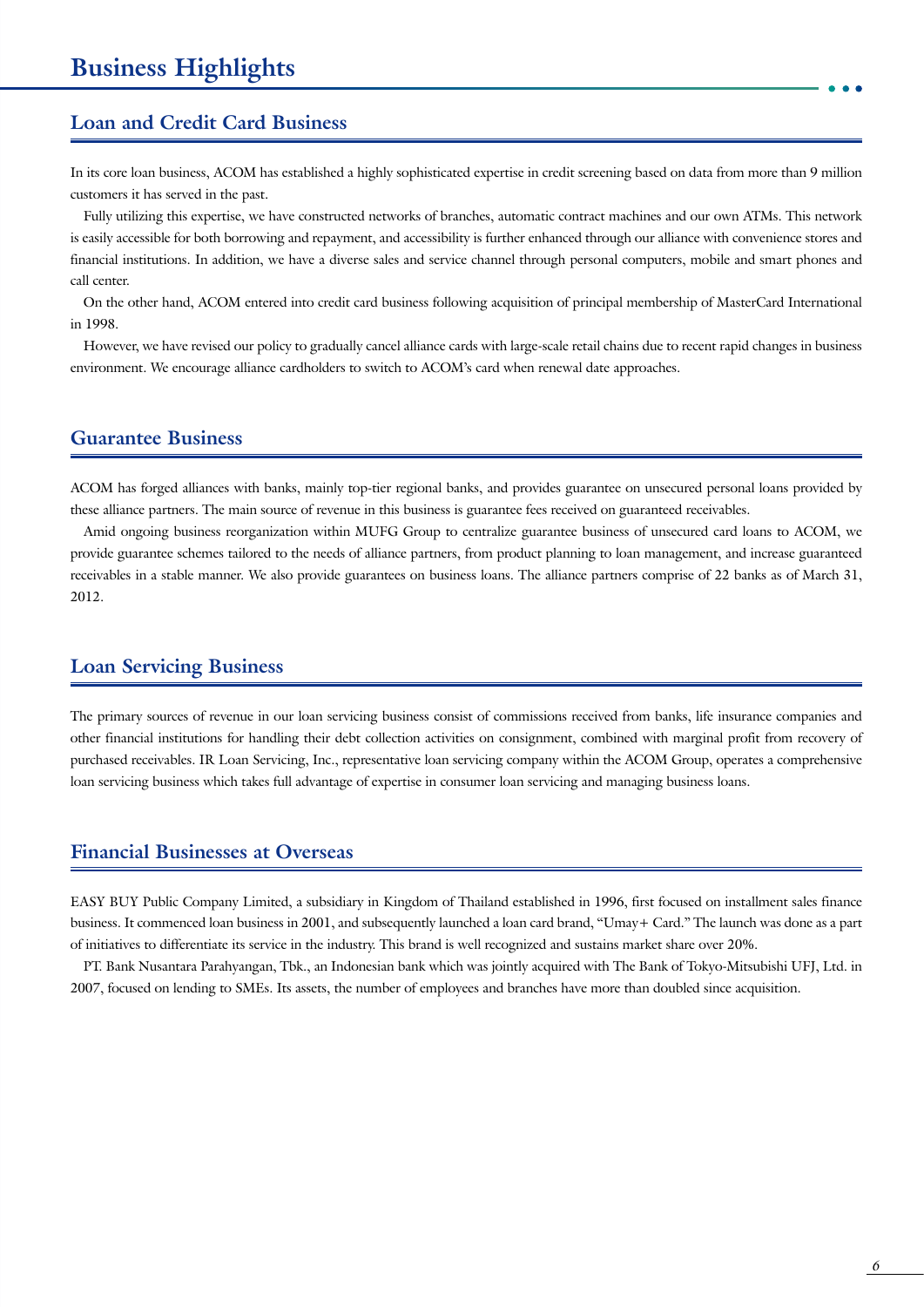# **ACOM's Social Contribution Activity Policy**

Guided by the basic principle of the "Circle of Trust" spirit on which it was founded, ACOM Group embraces a corporate philosophy emphasizing contribution to enriched cultural lifestyles.

In line with this philosophy, ACOM aims to build good relations with local communities and become the "company next door" and a "corporate citizen in harmony with society" through its wide range of social activities comprising of social welfare, regional contribution, and other.

## **Culture and Arts**

ACOM actively supports cultural and artistic events, reflecting its philosophy which emphasizes contribution to enriched cultural lifestyles.

Our most prominent initiatives in this area are our barrier-free concert performances, "Miru Concert Monogatari."

It is not only ACOM employees, but also volunteers from local communities and local authorities who are involved in preparing and supporting the concert performances. The performances can be fully enjoyed not only by audiences of different generations, but also by those with handicaps. We make it a barrierfree event through means of on-stage sign language interpretation, expanded reserved seats for wheelchair users, etc.

Since the first performance in 1994, based on our wishes to "do something for others," "see many people's smiles" and "build close relationships with local communities," we held over 162 performances, inviting over 150,000 audiences.



# **Social Welfare**

ACOM encourages active involvements of its employees in social contribution activities in order to materialize its foundation spirit of the "Circle of Trust."

The "ACOM Bluebird Fund" is one such activity that began at employees' suggestion in 1984. Employees can make donations on their will to collection boxes placed at each workplace. Their contributions are donated to social welfare organizations and community chests in disaster-stricken areas.

# **Supporting Activities in Regional Development**

ACOM is actively involved in regional activities such as local cleanup campaigns and other, in addition to sponsoring various cultural and athletic events.

> For further information, please contact: **Public & Investor Relations Office**

Meiji Yasuda Seimei Bldg. (8th Floor), 1-1, Marunouchi 2-chome, Chiyoda-ku, Tokyo, 100-8307, Japan Tel: +81-3-5533-0861 e-mail: ir@acom.co.jp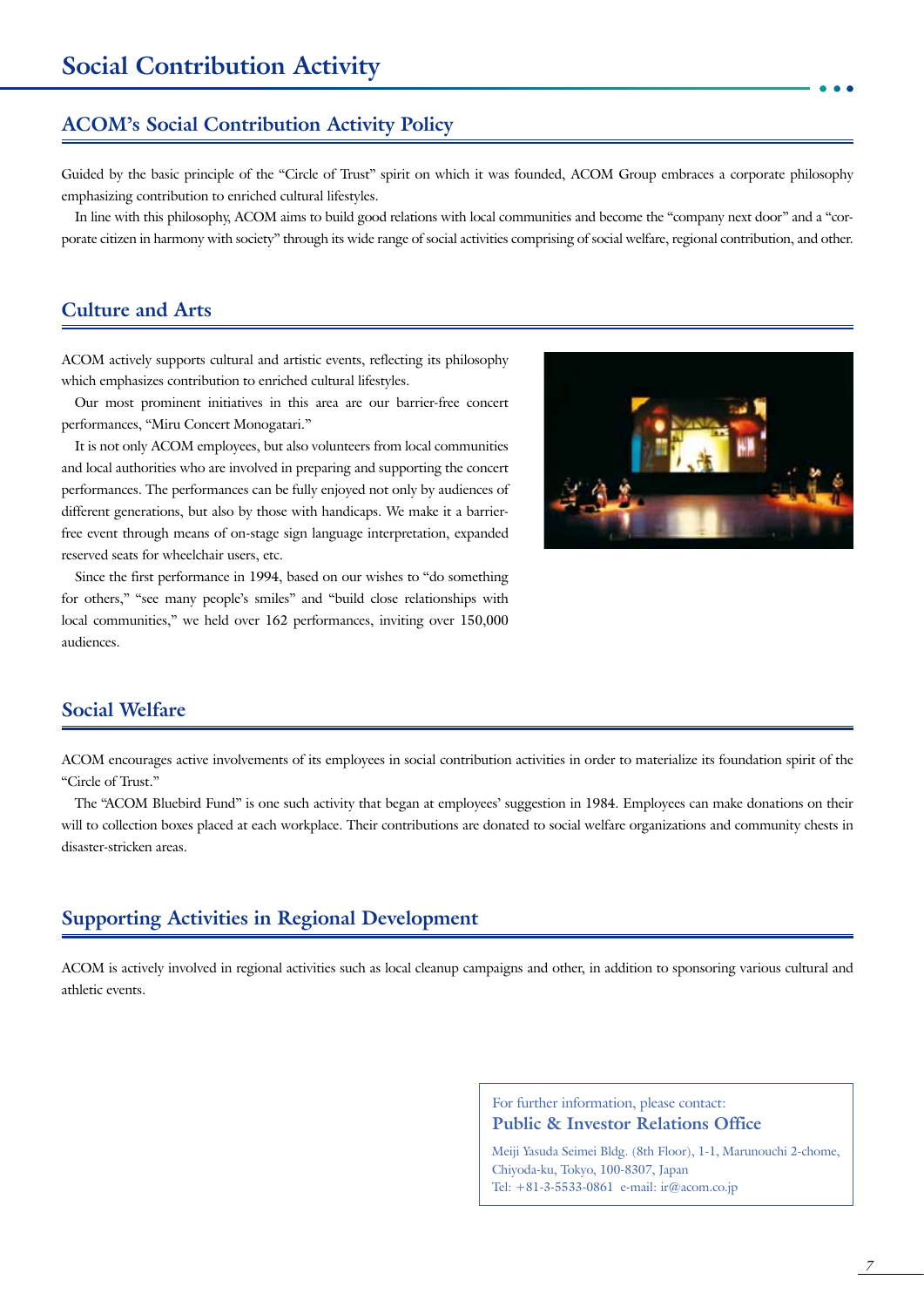# Annual Securities Report

(The 35th fiscal year)

ACOM CO., LTD.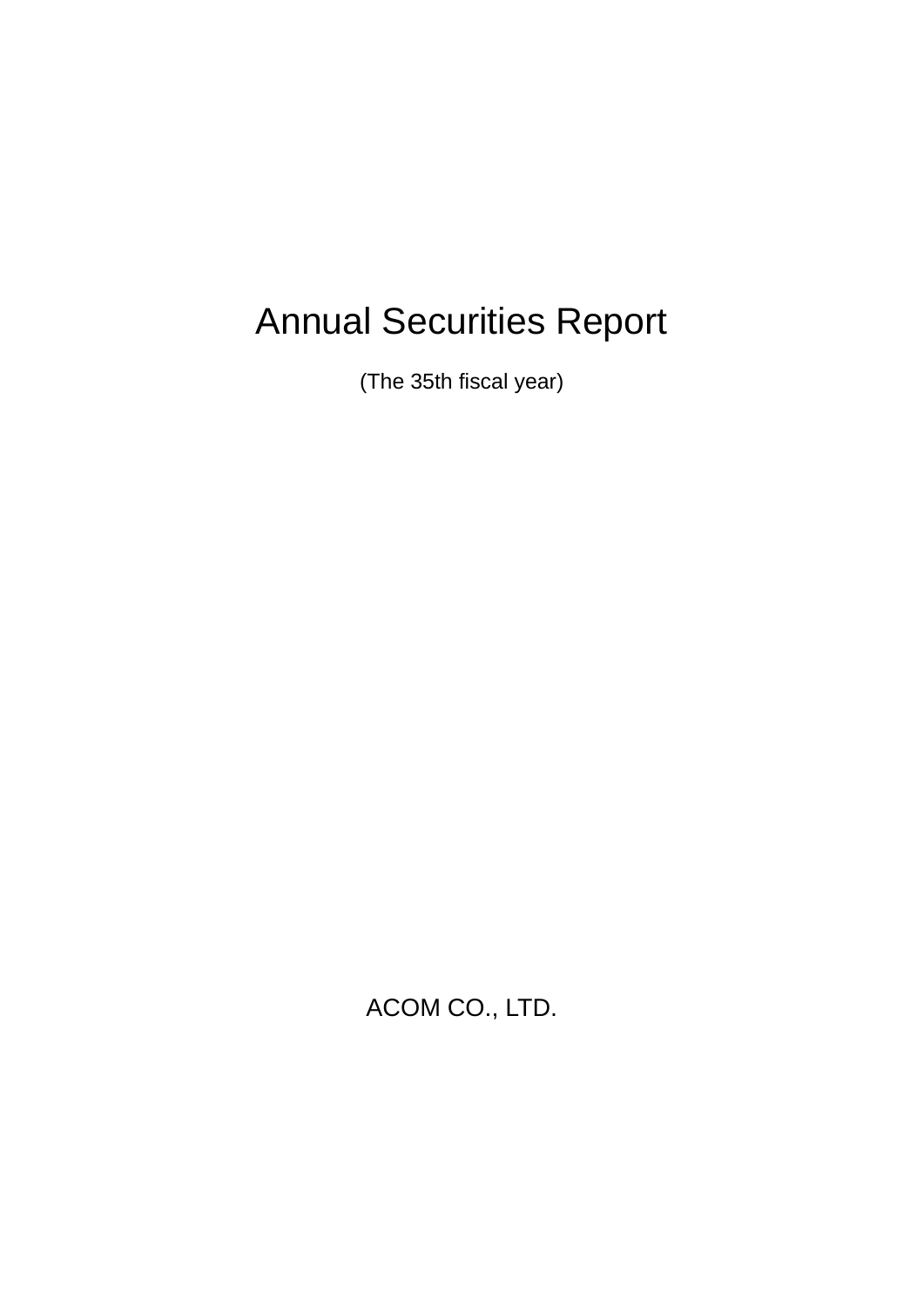# Annual Securities Report

This document has been outputted and printed by adding table of contents and page numbers to the data contained in the Annual Securities Report which has been submitted through the usage of Electronic Disclosure for Investors' NETwork (EDINET) that is stipulated in Article 27-30-2 of the Financial Instruments and Exchange Act of Japan.

This document is a translation of the Annual Securities Report (original text: Japanese) submitted to Prime Minister pursuant to Article 24-1 of the Financial Instruments and Exchange Act. It does not bear any responsibility pertaining to the aforementioned Financial Instruments and Exchange Act regarding the content of the English text. We recommend that the determination of the authenticity of the content be based on the Japanese text of the Annual Securities Report.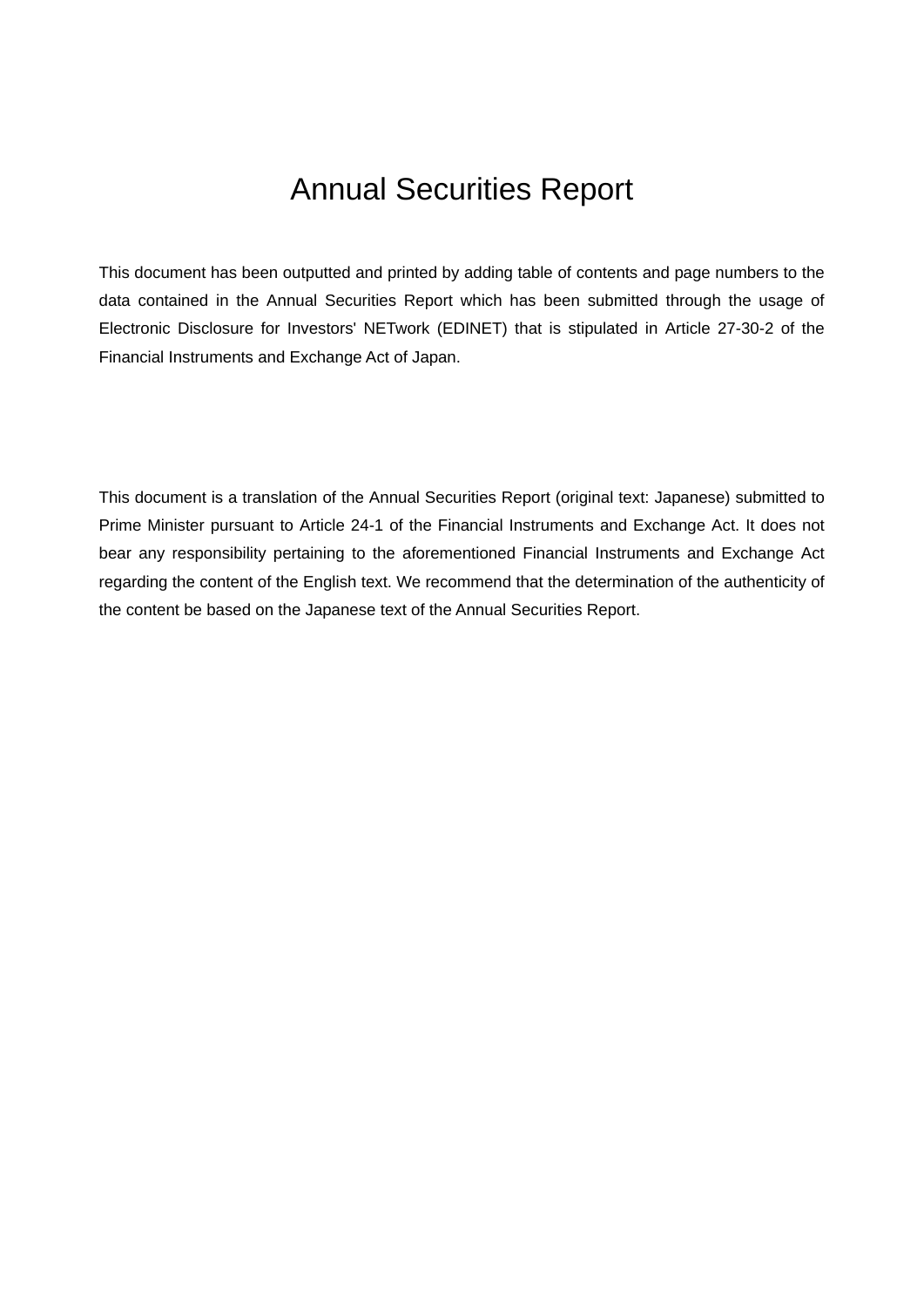[Cover]

| [Document Submitted]                                                     | Annual Securities Report ("Yukashoken Hokokusho")                                 |
|--------------------------------------------------------------------------|-----------------------------------------------------------------------------------|
| [Article of the Applicable Law Requiring<br>Submission of This Document] | Article 24, Paragraph 1 of the Financial Instruments and<br>Exchange Act of Japan |
| [Submitted to]                                                           | Director, Kanto Local Finance Bureau                                              |
| [Date of Submission]                                                     | June 21, 2012                                                                     |
| [Accounting Period]                                                      | The 35th Fiscal Year (from April 1, 2011, to March 31, 2012)                      |
| [Company Name]                                                           | ACOM Kabushiki-Kaisha                                                             |
| [Company Name in English]                                                | ACOM CO., LTD. ("ACOM" or the "Company")                                          |
| [Position and Name of Representative]                                    | Shigeyoshi Kinoshita, Chairman, President & CEO                                   |
| [Location of Head Office]                                                | 1-1, Marunouchi 2-chome, Chiyoda-ku, Tokyo                                        |
| [Phone No.]                                                              | 03-5533-0811 (main)                                                               |
| [Contact for Communications]                                             | Takashi Kiribuchi, Chief General Manager of Treasury<br>Department                |
| [Nearest Contact]                                                        | 1-1, Marunouchi 2-chome, Chiyoda-ku, Tokyo                                        |
| [Phone No.]                                                              | 03-5533-0811 (main)                                                               |
| [Contact for Communications]                                             | Takashi Kiribuchi, Chief General Manager of Treasury<br>Department                |
| [Place Where Available for Public<br>Inspection]                         | Tokyo Stock Exchange, Inc.<br>(2-1, Nihombashi Kabutocho, Chuo-ku, Tokyo)         |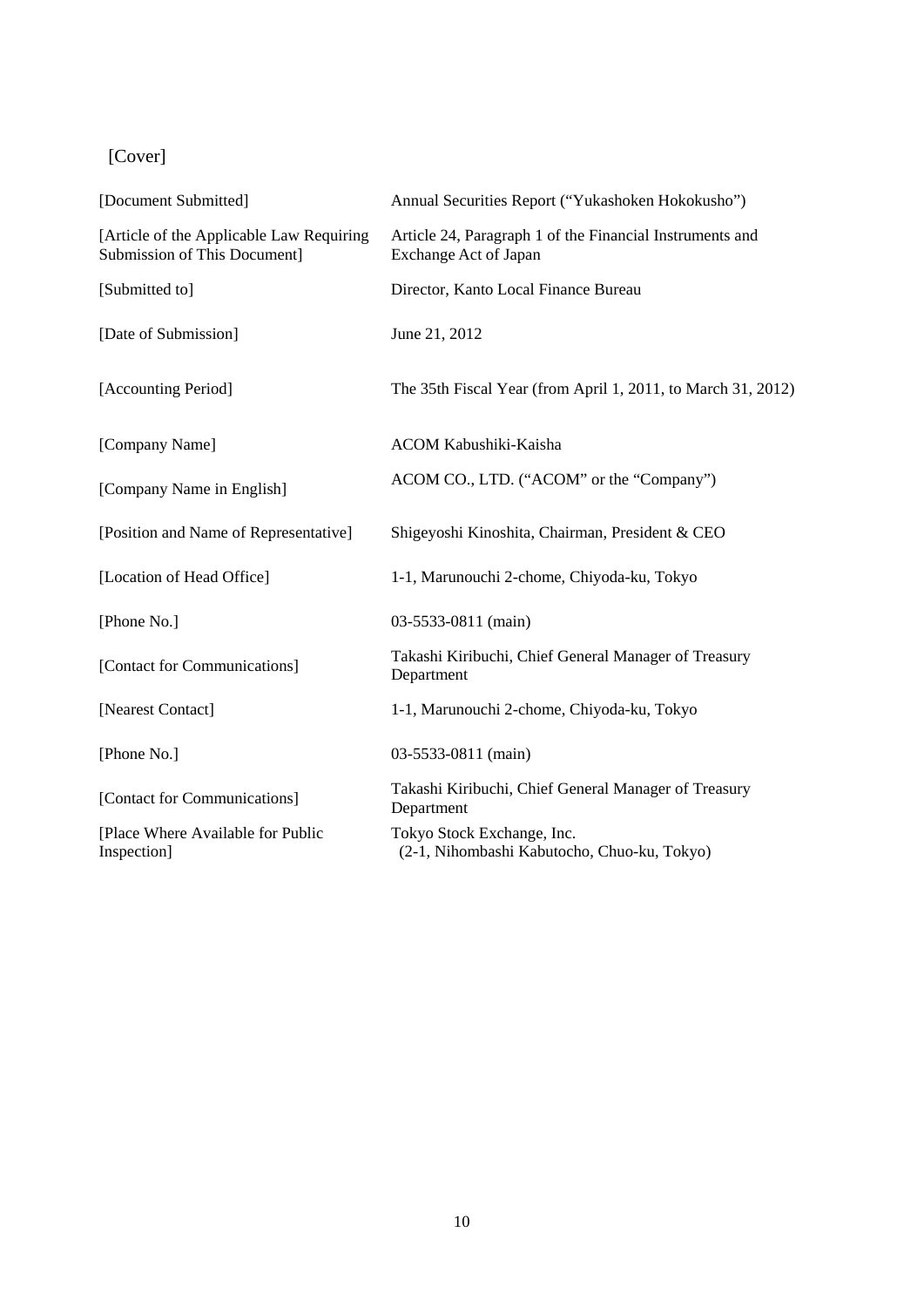## Part I Information on the Company

## I. Overview of the Company

1. Key Financial Data and Trends

(1) Consolidated financial data, etc.

|                                                                       |                     |                     |                     | (Millions of yen, unless otherwise stated) |                     |
|-----------------------------------------------------------------------|---------------------|---------------------|---------------------|--------------------------------------------|---------------------|
| Fiscal period                                                         | 31st<br>fiscal year | 32nd<br>fiscal year | 33rd<br>fiscal year | 34th<br>fiscal year                        | 35th<br>fiscal year |
| Period of account                                                     | March 2008          | March 2009          | March 2010          | March 2011                                 | March 2012          |
| Operating revenue                                                     | 379,706             | 324,396             | 278,795             | 245,831                                    | 210,456             |
| Ordinary income (loss)                                                | 83,120              | 32,648              | 7,917               | (183, 506)                                 | 32,219              |
| Net income (loss)                                                     | 35,406              | 13,662              | (7,239)             | (202, 648)                                 | 21,464              |
| Comprehensive income                                                  |                     |                     |                     | (194, 813)                                 | 21,566              |
| Net assets                                                            | 472,144             | 452,406             | 439,269             | 243,599                                    | 264,915             |
| Total assets                                                          | 1,861,505           | 1,605,567           | 1,482,520           | 1,302,758                                  | 1,212,461           |
| Net assets per share (yen)                                            | 2,950.01            | 2,831.36            | 2,773.59            | 1,516.95                                   | 1,645.35            |
| Net income (loss) per share (yen)                                     | 225.24              | 86.91               | (46.18)             | (1,293.54)                                 | 137.01              |
| Diluted net income per share (yen)                                    | 225.23              | 86.91               |                     |                                            |                     |
| Shareholders' equity ratio (%)                                        | 24.91               | 27.72               | 29.31               | 18.24                                      | 21.26               |
| Return on equity (%)                                                  | 7.74                | 3.07                | (1.65)              | (60.30)                                    | 8.67                |
| Price earnings ratio (times)                                          | 11.74               | 31.99               |                     |                                            | 13.50               |
| Net cash provided by operating activities                             | 126,183             | 66,989              | 63,431              | 97,249                                     | 48,421              |
| Net cash provided by (used in) investing<br>activities                | 8,250               | 19,417              | (6,175)             | (2,746)                                    | 10,981              |
| Net cash used in financing activities                                 | (128, 678)          | (104,900)           | (55,280)            | (65,069)                                   | (28, 554)           |
| Cash and cash equivalents at end of<br>period                         | 152,221             | 131,477             | 133,723             | 162,910                                    | 193,441             |
| Number of employees<br>[Average number of temporary workers,<br>etc.] | 6,277<br>$[699]$    | 6,266<br>$[732]$    | 6,145<br>[453]      | 5,571<br>$[232]$                           | 5,537<br>[193]      |

(Notes) 1. "Diluted net income per share" is not shown here for the 33rd fiscal year, since the Company posted net loss per share.

 2. "Diluted net income per share" is not shown here for the 34th fiscal year, since the Company posted net loss per share, and there was no residual security.

 3. "Diluted net income per share" is not shown here for the 35th fiscal year, since there was no residual security.

 4. "Price earnings ratio" is not shown here for the 33rd and 34th fiscal years, since the Company posted net loss.

5. Operating revenues are presented exclusive of consumption tax.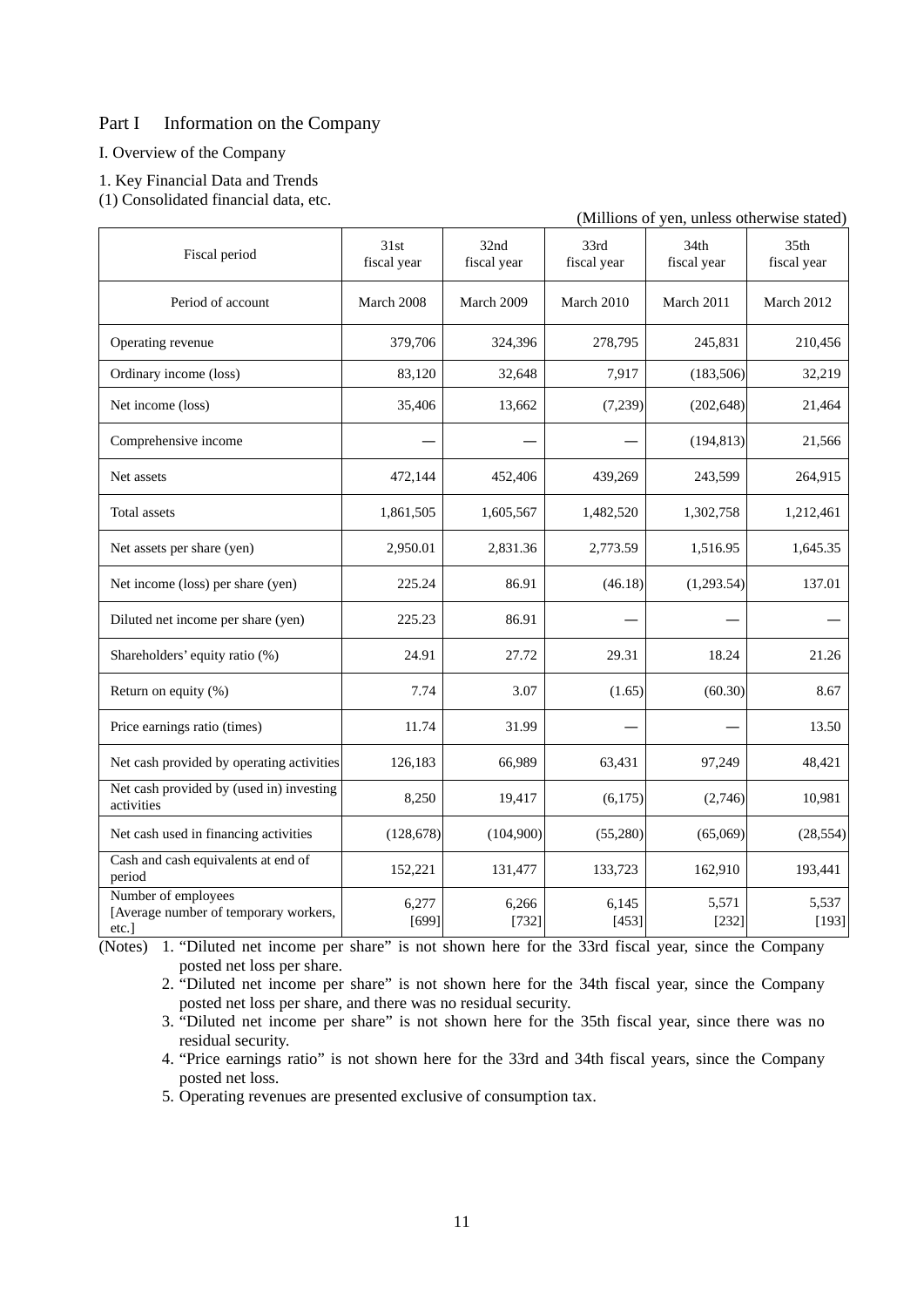| (2) Financial data etc. of the Filing Company |
|-----------------------------------------------|
|-----------------------------------------------|

|                                                                                   |                     |                     |                     | (Millions of yen, unless otherwise stated) |                     |
|-----------------------------------------------------------------------------------|---------------------|---------------------|---------------------|--------------------------------------------|---------------------|
| Fiscal period                                                                     | 31st<br>fiscal year | 32nd<br>fiscal year | 33rd<br>fiscal year | 34th<br>fiscal year                        | 35th<br>fiscal year |
| Period of account                                                                 | March 2008          | March 2009          | March 2010          | March 2011                                 | March 2012          |
| Operating revenue                                                                 | 317,116             | 262,120             | 238,215             | 207,767                                    | 173,837             |
| Ordinary income (loss)                                                            | 82,319              | 29,165              | 6,495               | (189, 551)                                 | 26,461              |
| Net income (loss)                                                                 | 33,518              | 16,928              | (10,056)            | (204, 929)                                 | 20,853              |
| Capital stock                                                                     | 63,832              | 63,832              | 63,832              | 63,832                                     | 63,832              |
| Total number of outstanding shares<br>(thousands of shares)                       | 159,628             | 159,628             | 159,628             | 159,628                                    | 159,628             |
| Net assets                                                                        | 451,321             | 440,398             | 426,597             | 228,283                                    | 248,606             |
| Total assets                                                                      | 1,620,468           | 1,423,187           | 1,368,028           | 1,181,063                                  | 1,085,904           |
| Net assets per share (yen)                                                        | 2,871.10            | 2,801.62            | 2,723.05            | 1,457.18                                   | 1,586.90            |
| Dividends per share (Yen)<br>[Of the above, interim dividends per<br>share] (Yen) | 100.0<br>[50.00]    | 70.00<br>[50.00]    | 10.00<br>[5.00]     | $[-]$                                      | $[-]$               |
| Net Income (loss) per share (Yen)                                                 | 213.23              | 107.69              | (64.15)             | (1,308.10)                                 | 133.11              |
| Diluted net income per share (yen)                                                |                     |                     |                     |                                            |                     |
| Shareholders' equity ratio (%)                                                    | 27.85               | 30.94               | 31.18               | 19.33                                      | 22.89               |
| Return on equity (%)                                                              | 7.48                | 3.84                | (2.32)              | (62.59)                                    | 8.75                |
| Price earnings ratio (times)                                                      | 12.40               | 25.81               |                     |                                            | 13.89               |
| Dividend payout ratio (%)                                                         | 46.89               | 65.00               |                     |                                            |                     |
| Number of employees<br>[Average number of temporary workers,<br>etc.              | 2,774<br>[373]      | 2,636<br>[460]      | 2,610<br>$[399]$    | 1,876<br>[194]                             | 1,756<br>$[171]$    |

(Notes) 1. "Diluted net income per share" is not shown here for the 33rd fiscal year, since the Company posted net loss per share.

- 2. "Diluted net income per share" is not shown here for the 34th fiscal year, since the Company posted net loss per share, and there was no residual security.
- 3. "Diluted net income per share" is not shown here for the 35th fiscal year, since there was no residual security.
- 4. "Price earnings ratio" is not shown here for the 33rd and 34th fiscal years, since the Company posted net loss.
- 5. "Dividend payout ratio" is not shown here for the 33rd and 34th fiscal years, since the Company posted net loss.
- 6. "Diluted net income per share" is not shown here for the 31st and 32nd fiscal years, since there was no residual security with dilutive effect.
- 7. Operating revenues are presented exclusive of consumption tax.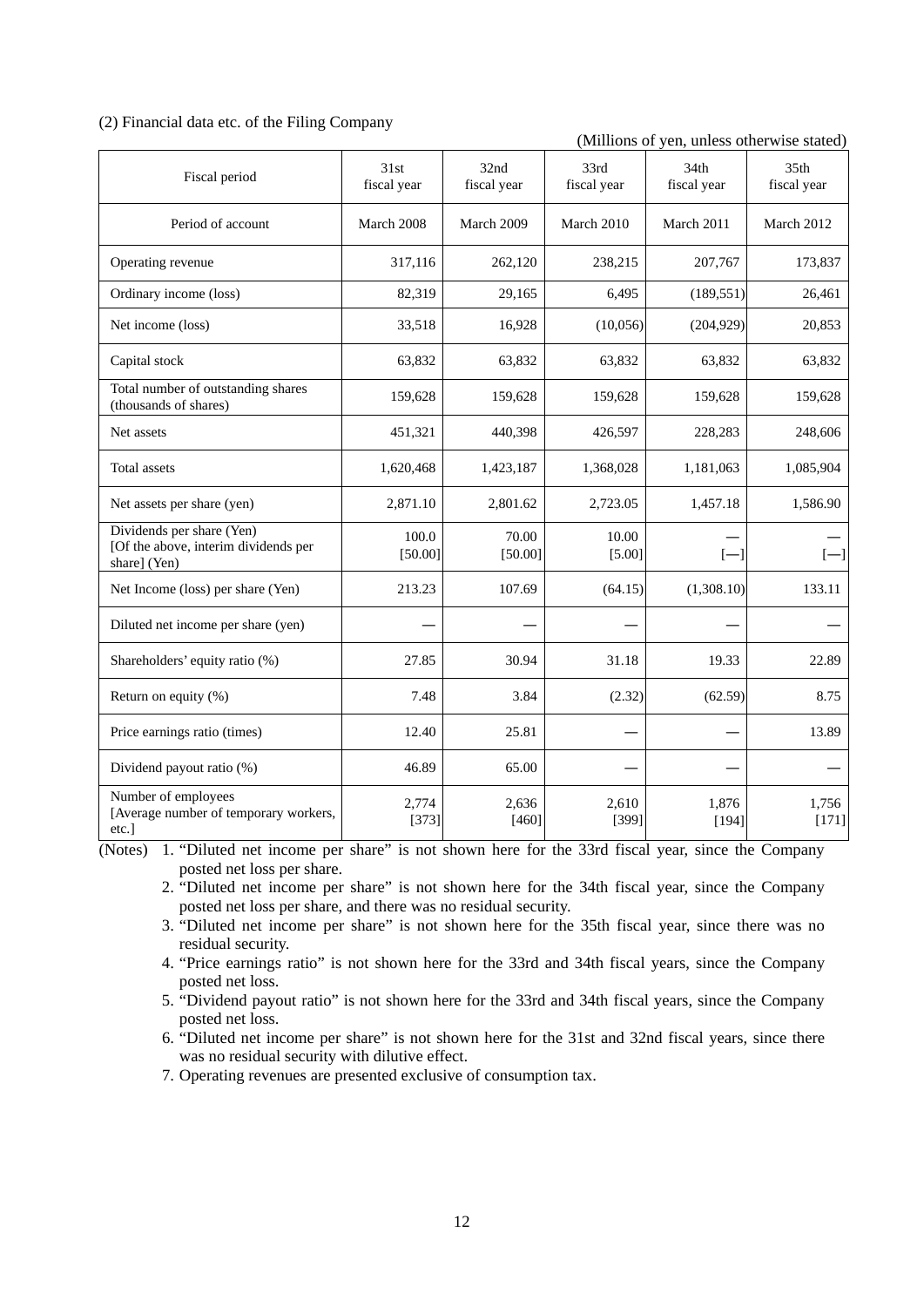# 2. ACOM History

| Year/Month   |               | <b>ACOM History</b>                                                                                                                                                                |
|--------------|---------------|------------------------------------------------------------------------------------------------------------------------------------------------------------------------------------|
| 1978         | Oct.          | "ACOM CO., LTD." was founded with paid-in capital of 500 million yen as the business of                                                                                            |
|              |               | consumer finance, and established its office in Nihonbashi, Chuo-ku, Tokyo.                                                                                                        |
| 1978         | Dec.          | Acquired 69 consumer finance outlets and receivable-outstanding from "Maruito Co., Ltd." and                                                                                       |
|              |               | "Joy Co., Ltd.," and started consumer finance business.                                                                                                                            |
| 1979         | Dec.          | Installed an automatic teller machine (ATM), which provides a 24-hour/365-day service, at the                                                                                      |
|              |               | Ginza branch (located in Ginza, Chuo-ku), as the first in the industry.                                                                                                            |
| 1983         | Dec.          | Registered to Kanto Local Finance Bureau as a money-lending company along with enforcement                                                                                         |
| 1984         |               | of "Money-Lending Business Control and Regulations Law."<br>Moved headquarter location to Fujimi, Chiyoda-ku, Tokyo.                                                               |
| 1986         | Aug.<br>Dec.  | Established "ACOM (U.S.A.) INC." (present, consolidated subsidiary) in Delaware, U.S.A.as the                                                                                      |
|              |               | business of real estate lease.                                                                                                                                                     |
| 1992         | Mar.          | Absorbed "N.S.K. Shinpan Co., Ltd." and started the business of installment sales finance, golf                                                                                    |
|              |               | membership mortgage loan, and commercial loan.                                                                                                                                     |
| 1993         | July          | Installed "MUJINKUN," automatic contract machine, at the Shinjuku branch and the Hakata                                                                                            |
|              |               | branch as the first in Japan.                                                                                                                                                      |
| 1993         | Oct.          | Listed ACOM shares on the over-the-counter market at Japan Securities Dealers Association.                                                                                         |
| 1994         | Dec.          | Listed ACOM shares on the second section of the Tokyo Stock Exchange.                                                                                                              |
| 1996         | Sep.          | Established "SIAM A&C CO., LTD." as a joint venture of hire purchase business in Kingdom of                                                                                        |
|              |               | Thailand.                                                                                                                                                                          |
| 1996         | Sep.          | Listed ACOM shares on the first section of the Tokyo Stock Exchange.                                                                                                               |
| 1998         | July          | Acquired principal membership of MasterCard International (currently, MasterCardWorldwide)                                                                                         |
|              |               | and obtained a license to issue credit cards.                                                                                                                                      |
| 1999<br>2000 | April<br>Oct. | Started issuing MasterCard®.<br>Acquired all shares of "JUKI CREDIT CO., LTD."                                                                                                     |
| 2000         | Nov.          | Established "A B PARTNER CO., LTD." as the business of temporary employment agencies and                                                                                           |
|              |               | back-office services.                                                                                                                                                              |
| 2001         | Mar.          | Invested capital in "IR Loan Servicing, Inc." (present, consolidated subsidiary) to advance into the                                                                               |
|              |               | servicing business.                                                                                                                                                                |
| 2001         | Aug.          | Established "Tokyo-Mitsubishi Cash One Ltd." with "The Bank of Tokyo-Mitsubishi, Ltd."                                                                                             |
|              |               | (present, "The Bank of Tokyo-Mitsubishi UFJ, Ltd."), "The Mitsubishi Trust and Banking                                                                                             |
|              |               | Corporation" (present, "The Mitsubishi UFJ Trust and Banking Corporation"), "DC CARD Co.,                                                                                          |
|              |               | Ltd." (present, "Mitsubishi UFJ NICOS Co., Ltd."), and "JACCS CO., LTD."                                                                                                           |
| 2001         | Sep.          | JUKI CREDIT CO., LTD. changed its corporate name to "JCK CREDIT CO., LTD."                                                                                                         |
| 2004         | Mar.          | Reached an agreement with respect to a strategic business and capital alliance with "Mitsubishi<br>Tokyo Financial Group, Inc." (present, "Mitsubishi UFJ Financial Group, Inc."). |
| 2004         | May           | Was granted the "Privacy Mark" authorized by Japan Information Processing Development                                                                                              |
|              |               | Corporation (JIPDEC).                                                                                                                                                              |
| 2004         | Dec.          | Moved headquarter location to Marunouchi, Chiyoda-ku, Tokyo.                                                                                                                       |
| 2005         | Jan.          | Acquired shares in "Tokyo-Mitsubishi Cash One Ltd." and changed its corporate name into "DC                                                                                        |
|              |               | Cash One Ltd."                                                                                                                                                                     |
| 2005         | Jan.          | Established "RELATES CO., LTD.," which operated entrusted call center functions from banks.                                                                                        |
| 2005         | Mar.          | Acquired all shares of "MTB Capital Co., Ltd." and changed its corporate name to "AC Ventures                                                                                      |
|              |               | Co., Ltd."                                                                                                                                                                         |
| 2005         | April         | "SIAM A&C CO., LTD." changed its corporate name to "EASY BUY Public Company Limited"                                                                                               |
|              |               | (present, a consolidated subsidiary).                                                                                                                                              |
| 2007         | April         | "JCK CREDIT CO., LTD." succeeded to installment sales finance business split up from ACOM                                                                                          |
|              |               | and changed its corporate name into "AFRESH CREDIT CO., LTD." (present, consolidated                                                                                               |
| 2007         |               | subsidiary).<br>Jointly acquired "PT. Bank Nusantara Parahyangan, Tbk." (present, consolidated subsidiary) in                                                                      |
|              | Dec.          | Republic of Indonesia with "The Bank of Tokyo-Mitsubishi UFJ, Ltd."                                                                                                                |
| 2008         | Feb.          | Acquired all shares of "IR Loan Servicing, Inc."                                                                                                                                   |
| 2008         | Sep.          | Agreed upon further strengthening strategic business and capital alliance with "Mitsubishi UFJ                                                                                     |
|              |               | Financial Group, Inc." and "The Bank of Tokyo-Mitsubishi UFJ, Ltd."                                                                                                                |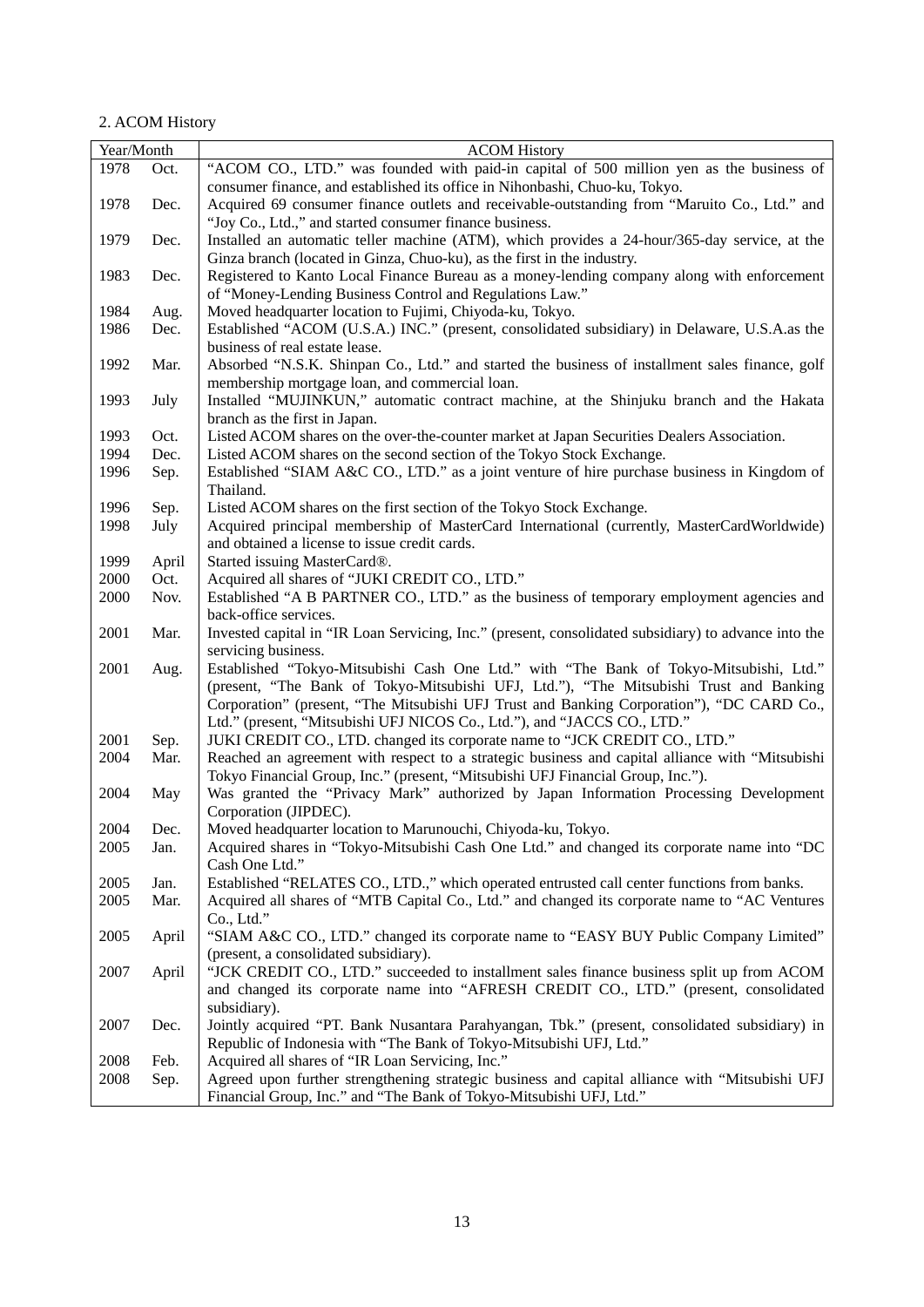| Year/Month |       | <b>ACOM History</b>                                                                              |
|------------|-------|--------------------------------------------------------------------------------------------------|
| 2008       | Dec.  | Became a consolidated subsidiary of "Mitsubishi UFJ Financial Group, Inc." as the parent         |
|            |       | company.                                                                                         |
| 2009       | April | "RELATES CO., Ltd." was dissolved due to absorption-type merger with "MU Communication"          |
|            |       | Co., Ltd. (present, equity-method affiliate), a subsidiary of "The Bank of Tokyo-Mitsubishi UFJ, |
|            |       | Ltd.," where "MU Communication Co., Ltd." was the surviving company.                             |
| 2009       | May   | "DC Cash One Ltd." was dissolved due to absorption-type merger with the Company where the        |
|            |       | Company was the surviving company.                                                               |
| 2010       | Aug.  | "A B PARTNER CO., LTD." was dissolved due to absorption-type merger with "IR Loan                |
|            |       | Servicing, Inc.," where "IR Loan Servicing, Inc." was the surviving company.                     |
| 2012       | April | "AC Ventures Co., Ltd.," was dissolved due to absorption-type merger with the Company where      |
|            |       | the Company was the surviving company.                                                           |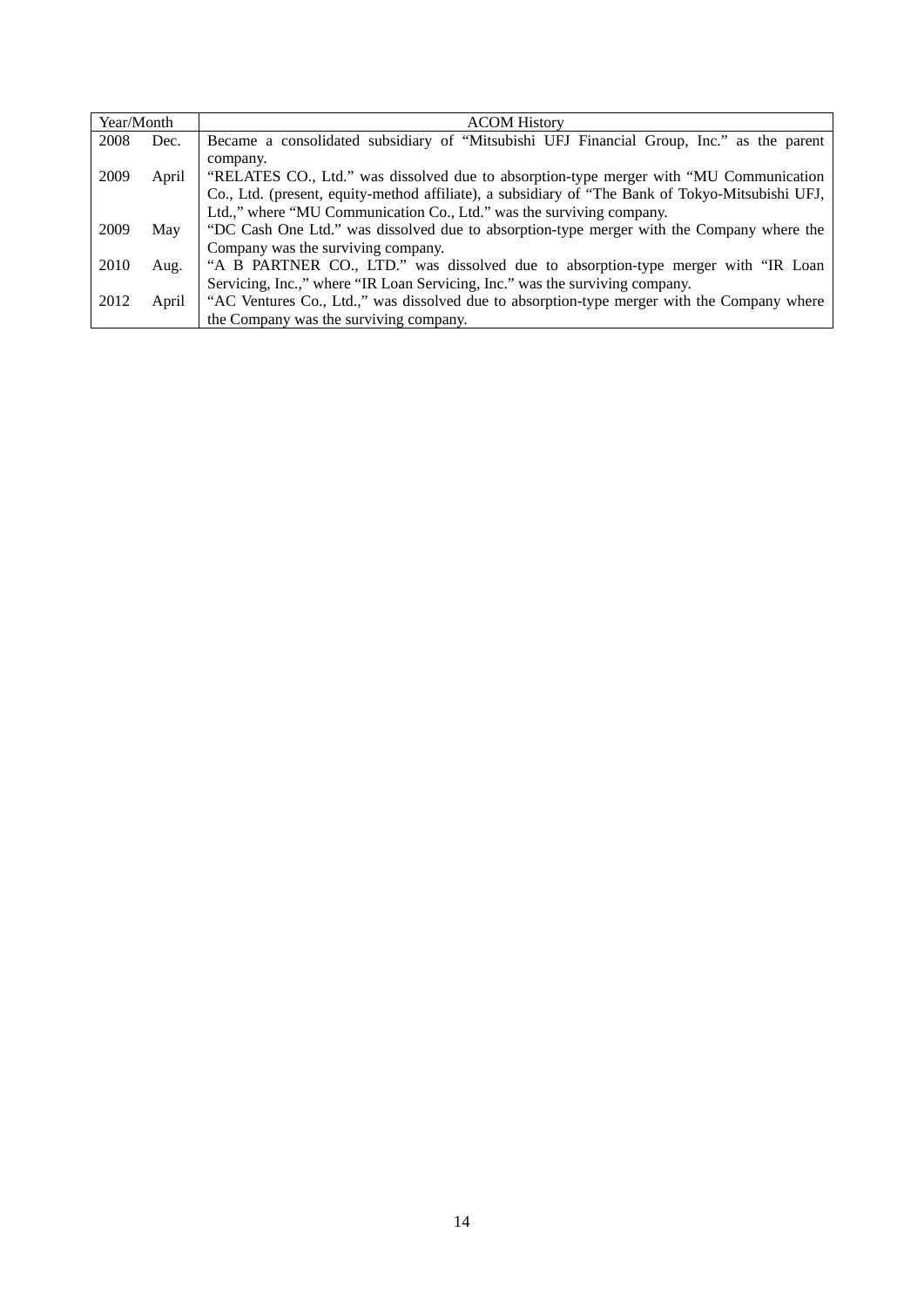#### 3. Description of Business

ACOM is a consolidated subsidiary of Mitsubishi UFJ Financial Group, Inc. (hereinafter, "MUFG"), and MUFG is the "Parent company" of ACOM.

The ACOM Group consists of ACOM and 12 subsidiaries (including investment partnerships) and 1 affiliate. The Group's main line of business is [loan and credit card business, guarantee business, loan servicing business and overseas finance business].

The table below explains the positioning of group companies and their relevant segments.

The following four segments are consistent with those stated in [Notes], (1) Consolidated Financial Statements in 1. Consolidated Financial Statements, etc. of V. Financial Information.

| Segment                                                     | Company Name                                      | <b>Business Outline</b>                                                                  | Classification             |
|-------------------------------------------------------------|---------------------------------------------------|------------------------------------------------------------------------------------------|----------------------------|
|                                                             |                                                   | Loan business including<br>unsecured loan and secured loan                               |                            |
| Loan and Credit Card Business                               | ACOM CO., LTD.                                    | Credit card business of which<br>the principal commodity is<br>MasterCard <sup>®</sup>   |                            |
| <b>Guarantee Business</b>                                   | ACOM CO., LTD.                                    | Guarantee business for personal loan of<br>banks, etc.                                   |                            |
|                                                             | IR Loan Servicing, Inc.                           | Servicing<br>business<br>servicing<br>(Loan<br>business)                                 |                            |
| <b>Loan Servicing Business</b><br>Overseas Finance Business | General Incorporated<br>Association Mirai Capital | Purchase, management, and disposal of<br>monetary claims (Special Purpose                |                            |
|                                                             | Power Investments LLC                             | Company)                                                                                 |                            |
|                                                             | <b>EASY BUY</b>                                   | Unsecured loan business<br>in Kingdom of Thailand                                        |                            |
|                                                             | Public Company Limited                            | Hire purchase business (Installment sales<br>finance business) in Kingdom of<br>Thailand | Consolidated<br>subsidiary |
|                                                             | PT. Bank Nusantara<br>Parahyangan, Tbk.           | Banking business in Republic of<br>Indonesia                                             |                            |
|                                                             | AFRESH CREDIT CO., LTD.                           | Installment sales finance business                                                       |                            |
|                                                             | AC Ventures Co., Ltd.                             | Development, investment, promotion and<br>support of venture companies                   |                            |
| <b>Others</b>                                               | ACOM (U.S.A.) INC.                                |                                                                                          |                            |
|                                                             | MU Communications Co., Ltd.                       | Contract base contact center and<br>temporary personnel services                         | Equity-method<br>affiliate |

(Note) ACOM (U.S.A.) INC. is currently suspending its operation.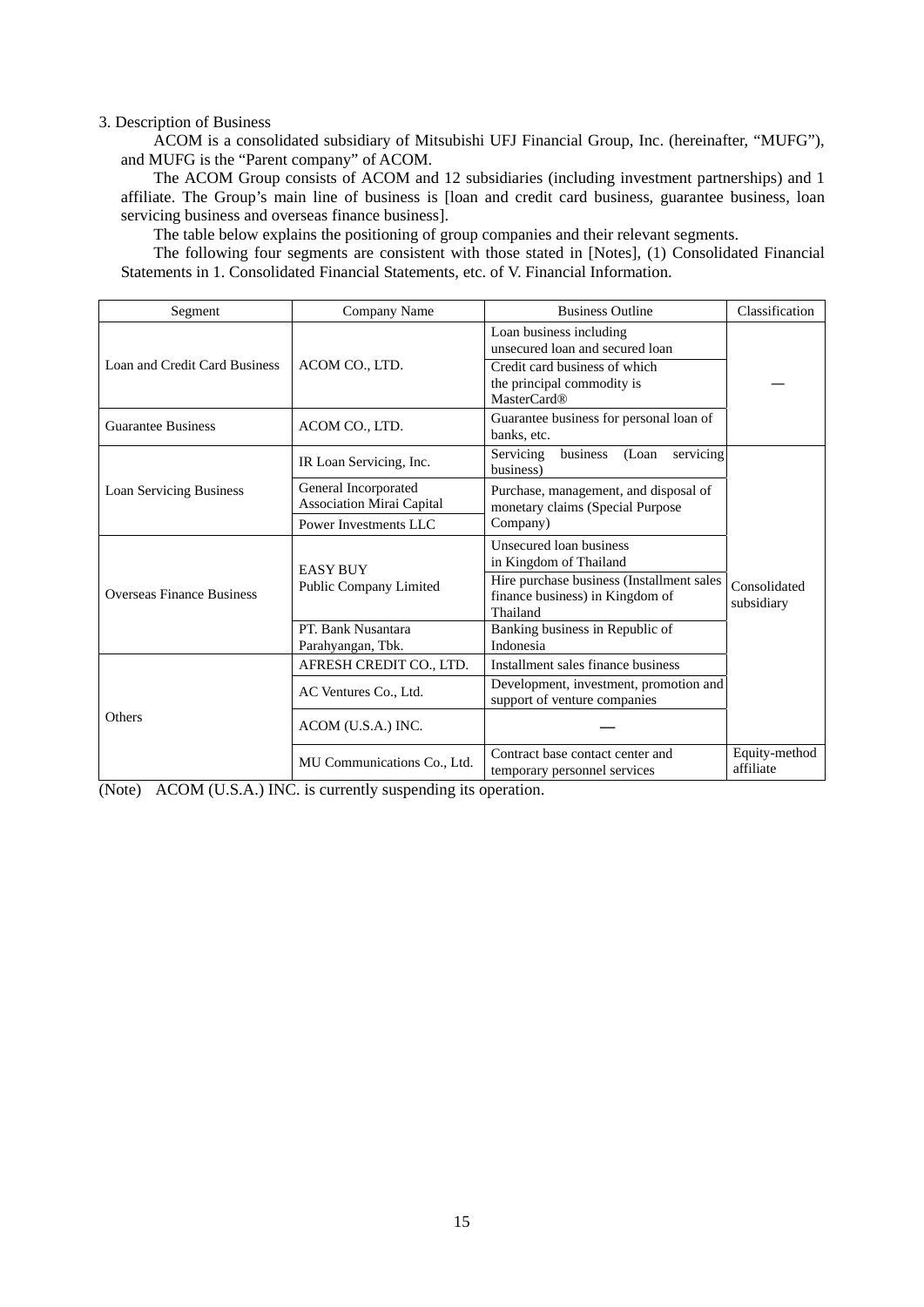The diagram below illustrates the businesses of the ACOM Group companies.



(Notes) 1. ACOM (U.S.A.) INC. suspended its operation; therefore, it is eliminated from the diagram.

- 2. Investment partnerships are omitted as they operate funds.
- 3. This diagram does not include both General Incorporated Association Mirai Capital and Power investments LLC as they were established as Special Purpose Company.
- 4. The installment sales finance business conducted by AFRESH CREDIT CO., LTD. has suspended acceptance of new contracts as the company is preparing for withdrawal from the business.
- 5. The Company merged AC Ventures Co., Ltd., via absorption-type merger with April 1, 2012, as the effective date.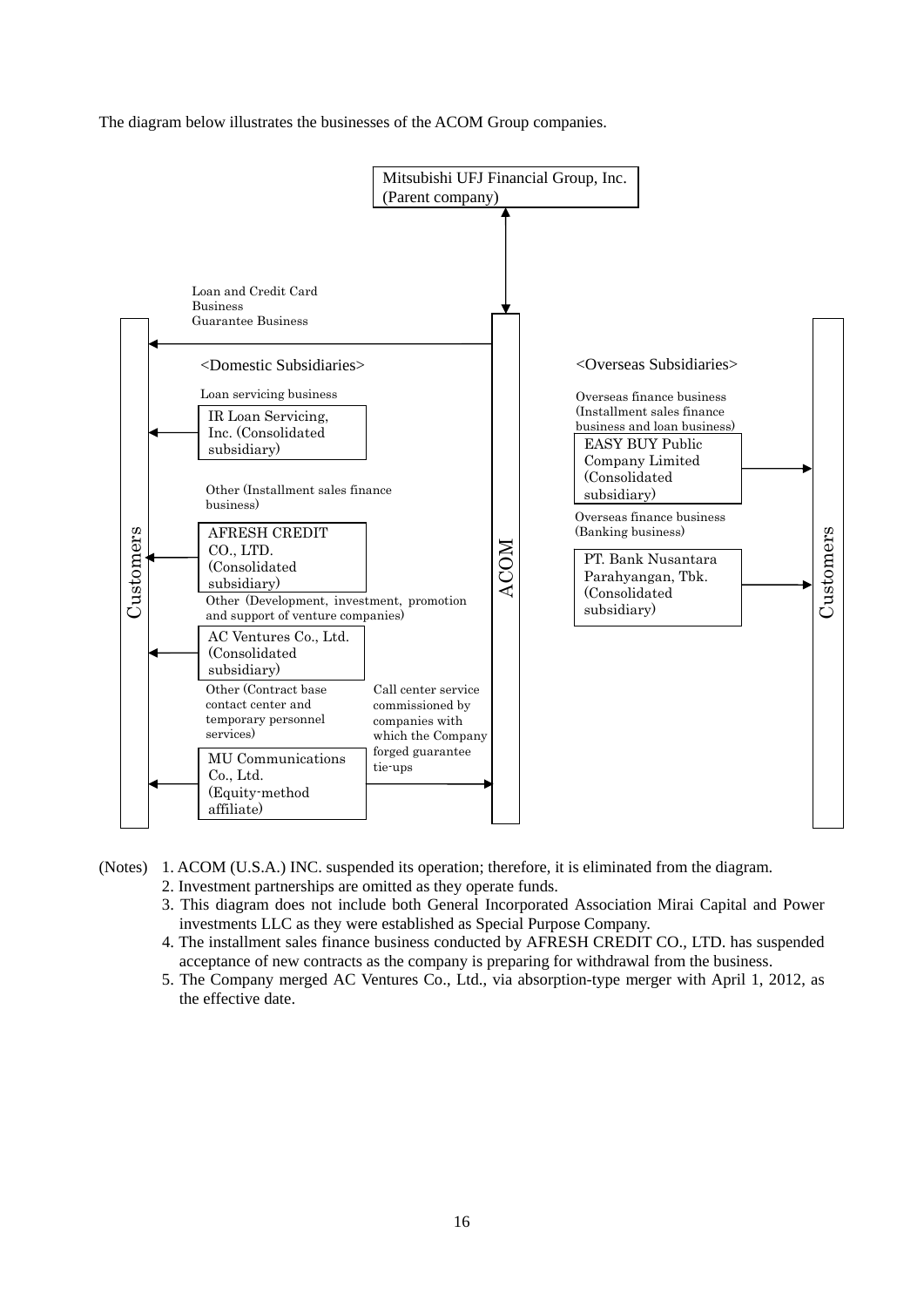# 4. Information on Subsidiaries and Affiliates

|                                                                                 |                                      | Paid in                            |                                 | Ratio of voting<br>rights holding              | (held)                                       |                                                                                                                      |                                                                                                 | Relationship                                                          |                                 |
|---------------------------------------------------------------------------------|--------------------------------------|------------------------------------|---------------------------------|------------------------------------------------|----------------------------------------------|----------------------------------------------------------------------------------------------------------------------|-------------------------------------------------------------------------------------------------|-----------------------------------------------------------------------|---------------------------------|
| Company name                                                                    | Location                             | capital<br>(Million<br>yen)        | Principal<br>business           | Ratio of<br>voting<br>rights<br>holding<br>(%) | Ratio of<br>voting<br>rights<br>held<br>(% ) | Concurrent<br>positions held by<br>Directors and<br>temporary<br>transfers of<br>employees                           | Financial<br>assistance                                                                         | <b>Business</b><br>transaction                                        | Lease of<br>facilities          |
| (Parent<br>company)<br>Mitsubishi UFJ<br>Financial<br>Group,<br>Inc. (Note) $3$ | Chiyoda-ku,<br>Tokyo                 | 2,137,476                          | Bank<br>holding<br>company      |                                                | 40.18<br>(2.60)                              | Temporary<br>transfers of<br>employees to the<br>Company: 3                                                          |                                                                                                 | <b>Business</b><br>management,<br>business and<br>capital<br>alliance |                                 |
| (Consolidated<br>subsidiary)<br>IR Loan<br>Servicing, Inc.                      | Chiyoda-ku,<br>Tokyo                 | 520                                | Loan<br>servicing<br>business   | 100                                            |                                              | Concurrent<br>position held by<br>1 Director;<br>Temporary<br>transfer of<br>employees to the<br>said company:<br>24 | Financial loan                                                                                  | Transfer of loan                                                      |                                 |
| <b>AFRESH</b><br><b>CREDIT</b><br>CO., LTD.<br>(Note) 4                         | Chiyoda-ku,<br>Tokyo                 | 100                                | Other                           | 100                                            |                                              | Concurrent<br>position held by<br>1 Director;<br>Temporary<br>transfer of<br>employees to the<br>said company:<br>27 | Collection of<br>loans from the<br>said company                                                 |                                                                       |                                 |
| <b>AC</b> Ventures<br>Co., Ltd.                                                 | Chiyoda-ku,<br>Tokyo                 | 100                                | Other                           | 100                                            |                                              | Temporary<br>transfer of<br>employees to the<br>said company: 1                                                      |                                                                                                 |                                                                       | Rent office from<br>the Company |
| <b>EASY BUY</b><br>Public<br>Company<br>Limited<br>(Note) 5<br>(Note) 10        | Bangkok,<br>Kingdom<br>of Thailand   | (Thousand<br>Thai Baht)<br>300,000 | Overseas<br>finance<br>business | 49                                             |                                              | Concurrent<br>position held by<br>1 Director;<br>Temporary<br>transfer of<br>employees to the<br>said company: 9     | Collection of<br>loans from the<br>said company<br>and loan<br>guarantee to the<br>said company |                                                                       |                                 |
| PT. Bank<br>Nusantara<br>Parahyangan,<br>Tbk.                                   | Bandung,<br>Republic of<br>Indonesia | (Million<br>Rupiah)<br>208,257     | Overseas<br>finance<br>business | 60.31                                          |                                              | Temporary<br>transfer of<br>employees to the<br>said company: 3                                                      | Holding of<br>subordinated<br>loans issued by<br>the said<br>company                            |                                                                       |                                 |
| ACOM (U.S.A.)<br>INC.<br>(Note) 6                                               | Delaware,<br>U.S.A.                  | (Thousand<br>US dollars)<br>34,000 | Other                           | 100                                            |                                              |                                                                                                                      |                                                                                                 |                                                                       |                                 |
| <b>AC</b> Ventures<br>Fourth<br>Investment<br>Partnership<br>(Note) 7           | Chiyoda-ku,<br>Tokyo                 |                                    | 4,000 Other                     | 100<br>(10)                                    |                                              |                                                                                                                      |                                                                                                 |                                                                       |                                 |
| <b>AC</b> Ventures<br>Fifth Investment Chiyoda-ku,<br>Partnership<br>(Note) 7   | Tokyo                                | 1,000                              | Other                           | 100<br>(10)                                    |                                              |                                                                                                                      |                                                                                                 |                                                                       |                                 |
| <b>AC</b> Ventures<br>Sixth<br>Investment<br>Partnership<br>(Note) 7            | Chiyoda-ku,<br>Tokyo                 | 2,000                              | Other                           | 100<br>(10)                                    |                                              |                                                                                                                      |                                                                                                 |                                                                       |                                 |
| <b>MTBC</b> Third<br>Investment<br>Partnership<br>(Note) 5                      | Chiyoda-ku,<br>Tokyo                 | 2,000                              | Other                           | $\boldsymbol{0}$<br>(10)                       |                                              |                                                                                                                      |                                                                                                 |                                                                       |                                 |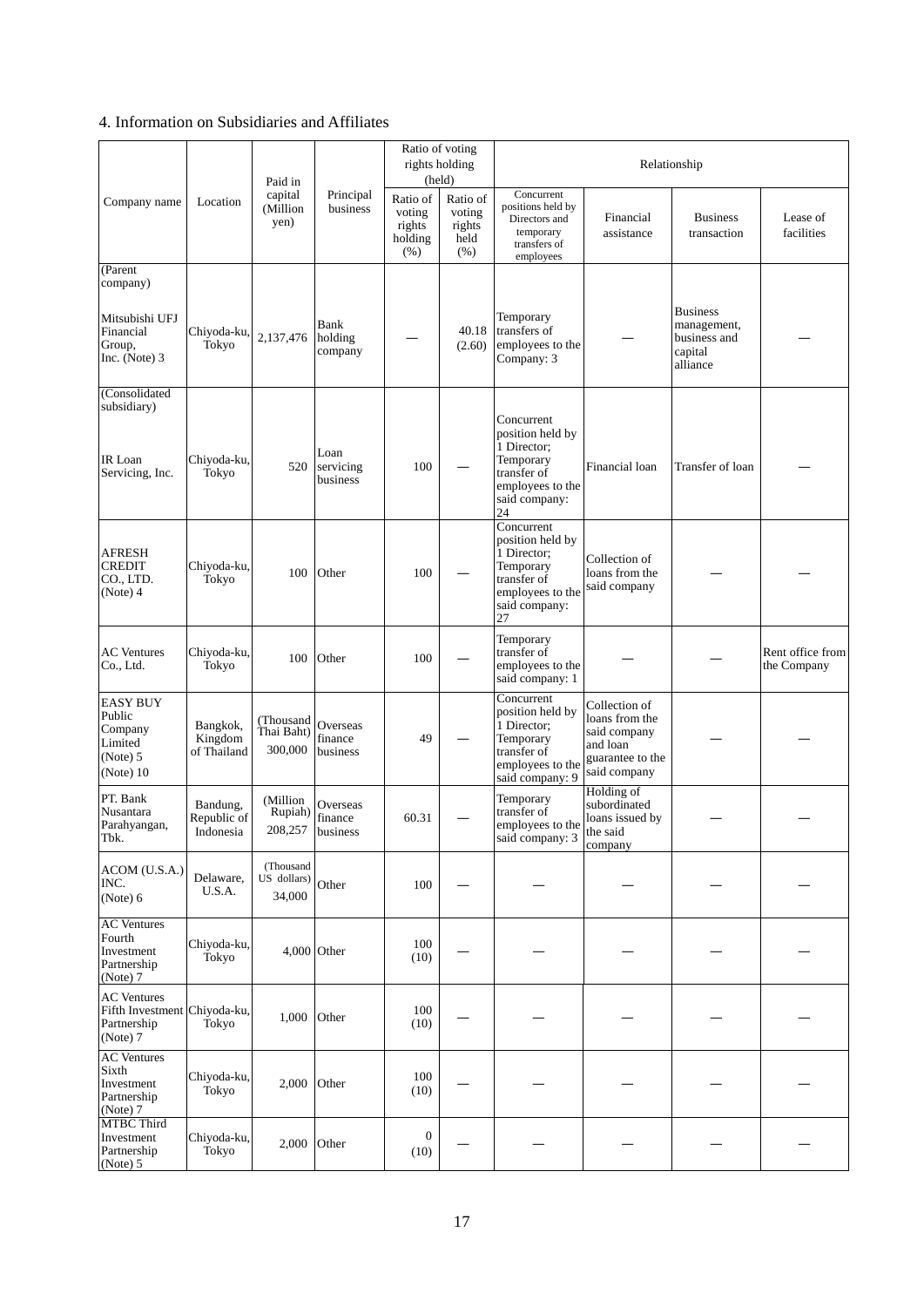|                                                                     |                       | Paid in                                              |                               |                       | Ratio of voting<br>rights holding<br>(held) |                                                                     |                                              | Relationship                                                                                              |                         |                                |                        |
|---------------------------------------------------------------------|-----------------------|------------------------------------------------------|-------------------------------|-----------------------|---------------------------------------------|---------------------------------------------------------------------|----------------------------------------------|-----------------------------------------------------------------------------------------------------------|-------------------------|--------------------------------|------------------------|
| Company name                                                        | Location              | Principal<br>capital<br>(Million<br>business<br>yen) |                               |                       |                                             | Ratio of<br>voting<br>rights<br>holding<br>(% )                     | Ratio of<br>voting<br>rights<br>held<br>(% ) | Concurrent<br>positions held by<br>Directors and<br>temporary<br>transfers of<br>employees                | Financial<br>assistance | <b>Business</b><br>transaction | Lease of<br>facilities |
| General<br>Incorporated<br>Association<br>Mirai Capital<br>(Note) 8 | Minato-ku.<br>Tokyo   | 3                                                    | Loan<br>servicing<br>business | $\mathbf{0}$<br>(100) |                                             |                                                                     |                                              |                                                                                                           |                         |                                |                        |
| Power<br>Investments<br>$LLC$ (Note) 9                              | Setagaya-ku,<br>Tokyo | $\mathbf{0}$                                         | Loan<br>servicing<br>business | $\Omega$<br>(100)     |                                             |                                                                     |                                              |                                                                                                           |                         |                                |                        |
| (Equity-method<br>affiliate)<br>MU<br>Communications<br>Co., Ltd.   | Shibuya-ku,<br>Tokyo  | 1,990                                                | Other                         | 15                    |                                             | Temporary<br>transfer of<br>employees to<br>the said<br>company: 12 |                                              | Consulting<br>contracts with<br>companies with<br>which the<br>Company<br>forged<br>guarantee tie-<br>ups |                         |                                |                        |

(Notes) 1. Name of business segments of consolidated subsidiaries in the box of "Principal business" are the same as those stated in the segment information.

- 2. The ratio of voting rights held indirectly is shown in parentheses "( )" in the box of "Ratio of voting rights holding (held)."
- 3. The Company files Securities Reports.
- 4. "Paid in capital" was decreased by 400 million yen to 100 million yen with March 1, 2012, as the effective date.
- 5. It is considered a subsidiary because the Company substantially controls its management even though the Company's shareholding ratio is less than 50%.
- 6. ACOM (U.S.A.) INC. is currently suspending its operation.
- 7. AC Ventures Fourth, Fifth and Sixth Investment Partnerships were dissolved as of April 1, 2012, and the dissolution proceeding thereof is currently under way.
- 8. General Incorporated Association Mirai Capital is a subsidiary of IR Loan Servicing Inc., which is a consolidated subsidiary of the Company.
- 9. Power Investments LLC is a subsidiary of General Incorporated Association Mirai Capital., which is a consolidated subsidiary of the Company.
- 10. Paid in capital of EASY BUY Public Company Limited increased from 200,000 thousand to 300,000 thousand Thai Baht as a result of a capital increase through a shareholder allocation on May 31, 2011.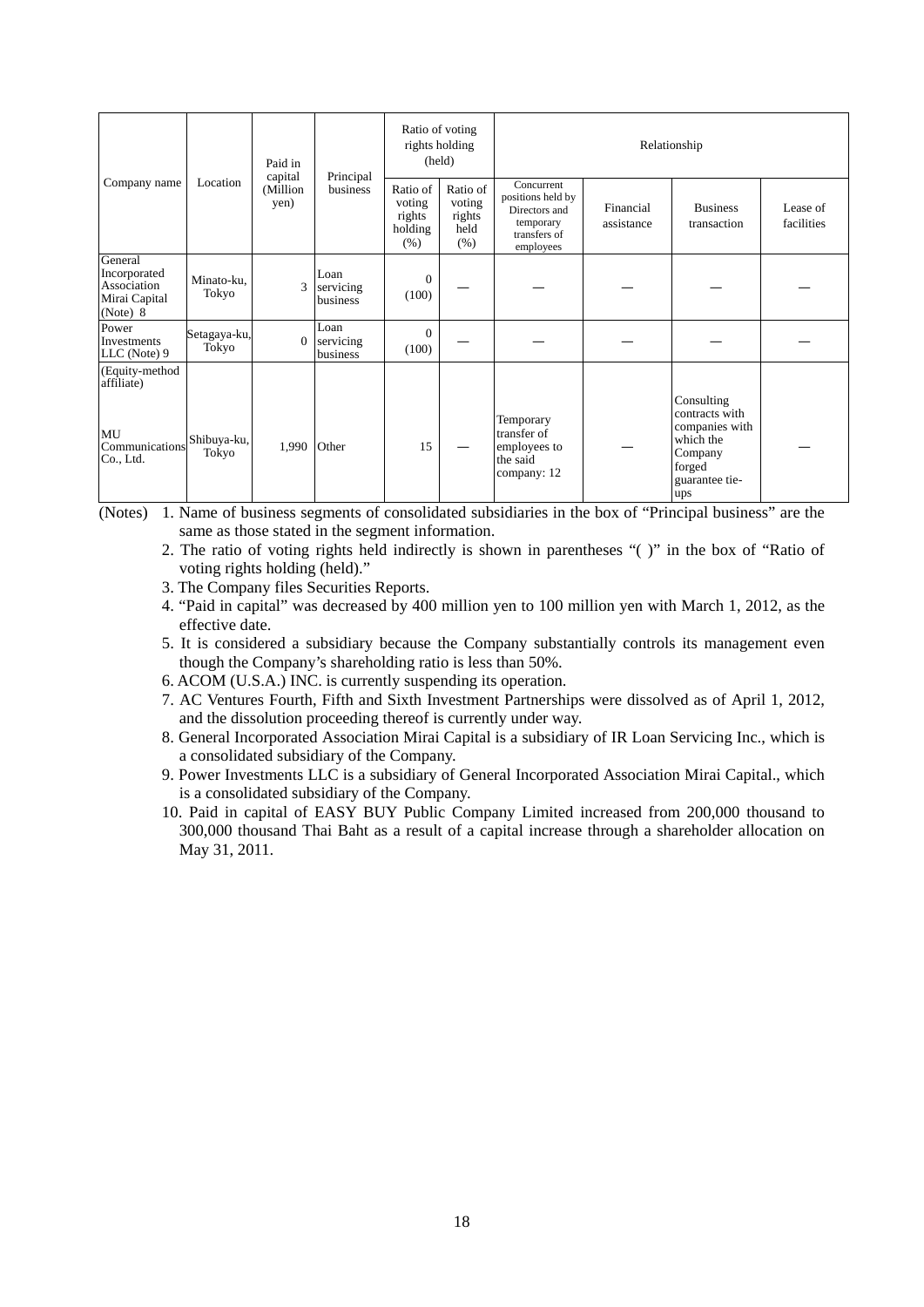#### 5. Employees

(1) Consolidated Companies

As of March 31, 2012

| Name of business segment      | Number of employees |
|-------------------------------|---------------------|
| Loan and credit card business | 1,331 (152)         |
| Guarantee business            | 114 (19             |
| Loan servicing business       | 152(1)              |
| Overseas finance business     | 3,596(4)            |
| Others                        | 33 (17              |
| Company-wide (common)         |                     |
| Total                         | 5,537 (193)         |

(Notes) 1. The number of employees represents the number of workers employed by the consolidated companies and includes 808 contracted workers.

 2. The bracketed figure is the average number of temporary workers during the current fiscal year.

 (The average number of employees during the current fiscal year calculated on the 8 working-hour per day basis was 164).

 3. The employees in the Company-wide (common) section are those belonging to the administration department of the Filing Company and thus do not fall into any business segment.

#### (2) The Filing Company

| $\ldots$            |                            |                                      | As of March 31, 2012                        |
|---------------------|----------------------------|--------------------------------------|---------------------------------------------|
| Number of employees | Average age<br>(years old) | Average length of service<br>(years) | Average annual salary<br>(Thousands of yen) |
| .756 (17)           | 30 O                       |                                      |                                             |
|                     |                            |                                      |                                             |

| Name of business segment      | Number of employees |
|-------------------------------|---------------------|
| Loan and credit card business |                     |
| Guarantee business            | 114 (19)            |
| Company-wide (common)         |                     |
| Total                         |                     |

(Notes) 1. The number of employees represents the number of workers employed by the Company and includes 103 contracted workers.

2. Bonus and extra remuneration are included in the average annual salary.

 3. The bracketed figure is the average number of temporary workers during the current fiscal year.

 (The average number of employees during the current fiscal year calculated on the 8 working-hour per day basis was 145.)

 4. The employees in the Company-wide (common) section are those belonging to the administration department of the Head Office and thus do not fall into any business segment.

## (3) Status of labor union

Relationship between management and labor is stable.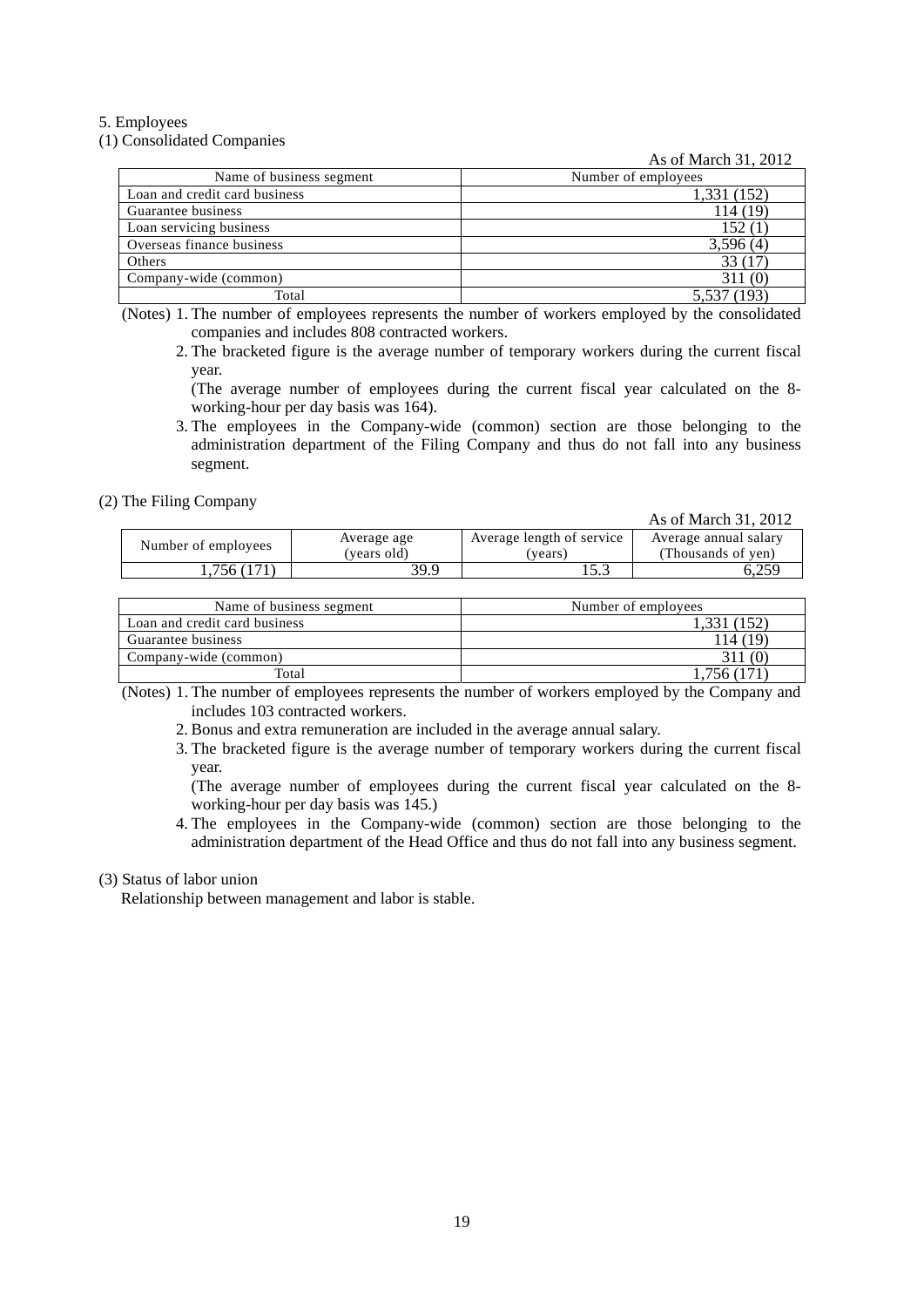#### II. Business Overview

#### 1. Summary of Results

#### (1) Business results

During this consolidated fiscal year ended March 31, 2012, the Japanese economy remained weak due to the adverse effects of the Great East Japan Earthquake. However, the economic outlook was increasingly uncertain against a backdrop of the effects of the debt crisis on several governments in Europe, the rise of crude oil prices, deflationary pressures, and concerns over the worsening employment situation despite a gradual recovery trends.

In the consumer finance industry, the market continued to shrink, following the full enforcement of the Money Lending Business Act in June 2010. Consumer finance companies are also forced to take measures to respond to requests for interest repayment.

Given these circumstances, under the management vision of "aiming to become the leading company that gives prime satisfactions to as many customers as possible and trusted in the consumer loan market," the Group promoted core operations in loan, credit guarantee, and loan servicing businesses in its domestic region, whereas those in loan business in the Kingdom of Thailand and banking business in Republic of Indonesia in its overseas region.

Consolidated operating revenue for this fiscal year decreased 14.4% year-on-year to 210,456 million yen primarily due to a decrease in interest on consumer loans. Operating expenses decreased 58.3% to 179,570 million yen mainly due to decreases in provision for loss on interest repayment, provision of allowance for doubtful accounts and general administrative expenses. As a result, the Company posted operating income of 30,885 million yen compared with an operating loss of 184,785 million yen for the prior fiscal year and ordinary income of 32,219 million yen compared with an ordinary loss of 183,506 million yen for the prior fiscal year.

In addition, the Company posted net income of 21,464 million yen for the fiscal year under review compared with a net loss of 202,648 million yen for the prior fiscal year. This was primarily attributable to an increase of 8,284 million yen in income taxes-deferred although extraordinary loss decreased by 15,323 million yen mainly due to decreases in loss on valuation of stocks of parent company, loss on valuation of investment securities, loss on adjustment for changes of accounting standard for asset retirement obligations, etc.

The Company agreed to form a business alliance with Jibun Bank Corporation ("Jibun Bank"), and concluded a business alliance agreement as of January 20, 2012 in order to contribute to further improvements in customer services and the development of a sound consumer finance market. Additionally, the Company agreed that Jibun Bank would succeed a part of the Company's card loan business by means of a company split (absorption type) with May 12, 2012 as the effective date, on condition of approval by the related authorities, etc., and concluded a company split agreement on January 20, 2012.

In the future, we intend to promote joint research on the development of innovative loan products and the provision of appropriate services by precisely responding to customer needs through the fusion of our know-how related to the consumer loan business and Jibun Bank's mobile phone Internet banking knowhow for mobile phones and smartphones.

#### (2) Status of financial service businesses

1) Loan and credit card business

In the domestic loan and credit card business, during the fiscal year under review, interest on consumer loans and revenue from credit card business decreased year-on-year, due to the decrease in loans receivable of consumer loans and the decline in average yield precipitated by lower caps on interest rates, as well as the decrease in accounts receivable-installment. As a result, the business segment's operating revenue was 150,783 million yen (down 18.2% year-on-year). The segment posted operating income of 11,639 million yen compared with an operating loss of 196,975 million yen for the prior fiscal year due to the fact that the provision for loss on interest repayment considerably decreased compared with the prior fiscal year, as well as decreased in the provision of allowance for doubtful accounts and general and administrative expenses.

#### 2) Guarantee business

In the guarantee business, the credit guarantee receivables increased steadily, due to strengthened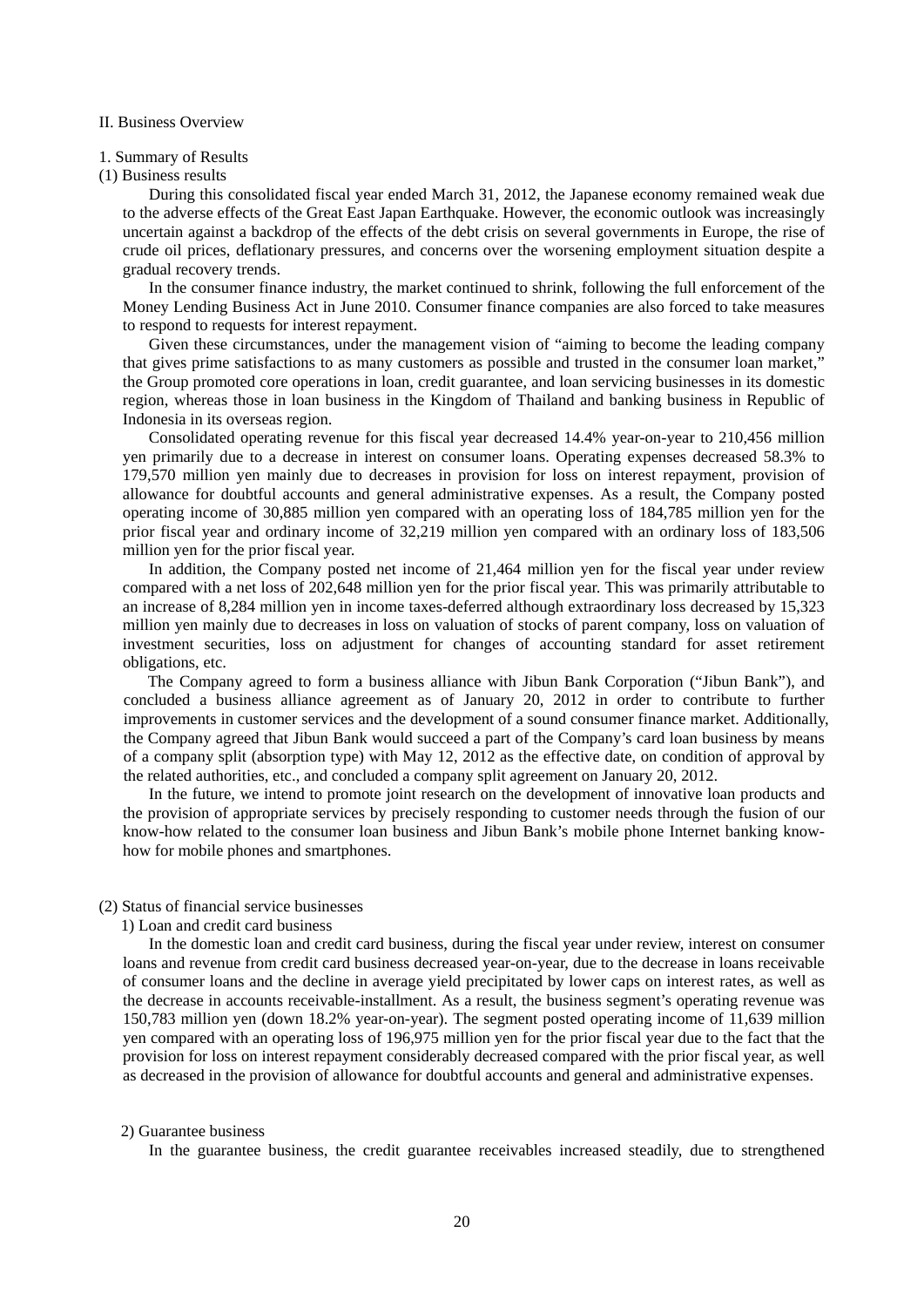cooperation with existing business partners, including The Bank of Tokyo-Mitsubishi UFJ, Ltd., in addition to the newly commenced guarantee business for consumer loans provided by The Hyakujushi Bank, Ltd., The Miyazaki Bank, Ltd. and The Musashino Bank, Ltd. As a result, the business segment's operating revenue was 22,950 million yen (up 2.2% year-on-year) for the fiscal year under review. Operating income was 11,263 million yen (up 93.9% year-on-year) mainly due to a year-on-year decrease in provision of allowance for doubtful accounts under operating expenses.

#### 3) Loan servicing business

In the loan servicing business, the business segment's operating revenue for the fiscal year under review was 7,511 million yen (down 16.2% year-on-year) principally due to the declined amount of collection from purchased receivables despite a slight increase in transaction volume (volume of purchased receivables) on a principal basis. Operating income was 555 million yen (up 0.6% year-on-year) mainly due to the decreases in provision of allowance for doubtful accounts and general and administrative expenses.

#### 4) Overseas finance business

Although EASY BUY Public Company Limited, which mainly operates loan business in the Kingdom of Thailand, was anxious about the adverse effects of last year's floods, their direct impact on the business was immaterial and loans receivable of consumer loans continued to increase steadily. As for the financing business in the Republic of Indonesia, small loans to sole proprietors increased considerably and unsecured loans for consumers also increased. As a result, the segment's operating revenue for the fiscal year under review was 27,069 million yen (up 4.9% year-on-year) and operating income was 6,200 million yen (up 54.3% year-on-year).

#### (3) Status of cash flows during the current fiscal year

Cash and cash equivalents ("funds") at the end of the fiscal year under review increased by 30,530 million yen (up 18.7% year-on-year) to 193,441 million yen. The changes in the respective cash flows and the reasons thereof are as follows:

With respect to net cash provided by operating activities, funds saw an increase of 48,421 million yen. This was mainly attributable to 33,377 million yen in income before income taxes and minority interests, a decrease of 21,978 million yen in allowance for doubtful accounts, a decrease of 83,100 million yen in provision for loss on interest repayment, an increase of 98,113 million yen due to a decrease in loans receivable of consumer loans and an increase of 16,183 million yen due to a decrease in accounts receivable-installment.

With respect to net cash provided by investing activities, funds saw an increase of 10,981 million yen. This was primarily due to 11,210 million yen in proceeds from sales of investment securities.

With respect to net cash used in financing activities, funds saw a decrease of 28,554 million yen. This was primarily due to the fact that the total amount of proceeds from loans and issuance of bonds was 28,329 million yen less than the repayments of interest bearing debt and payments at maturity of bonds.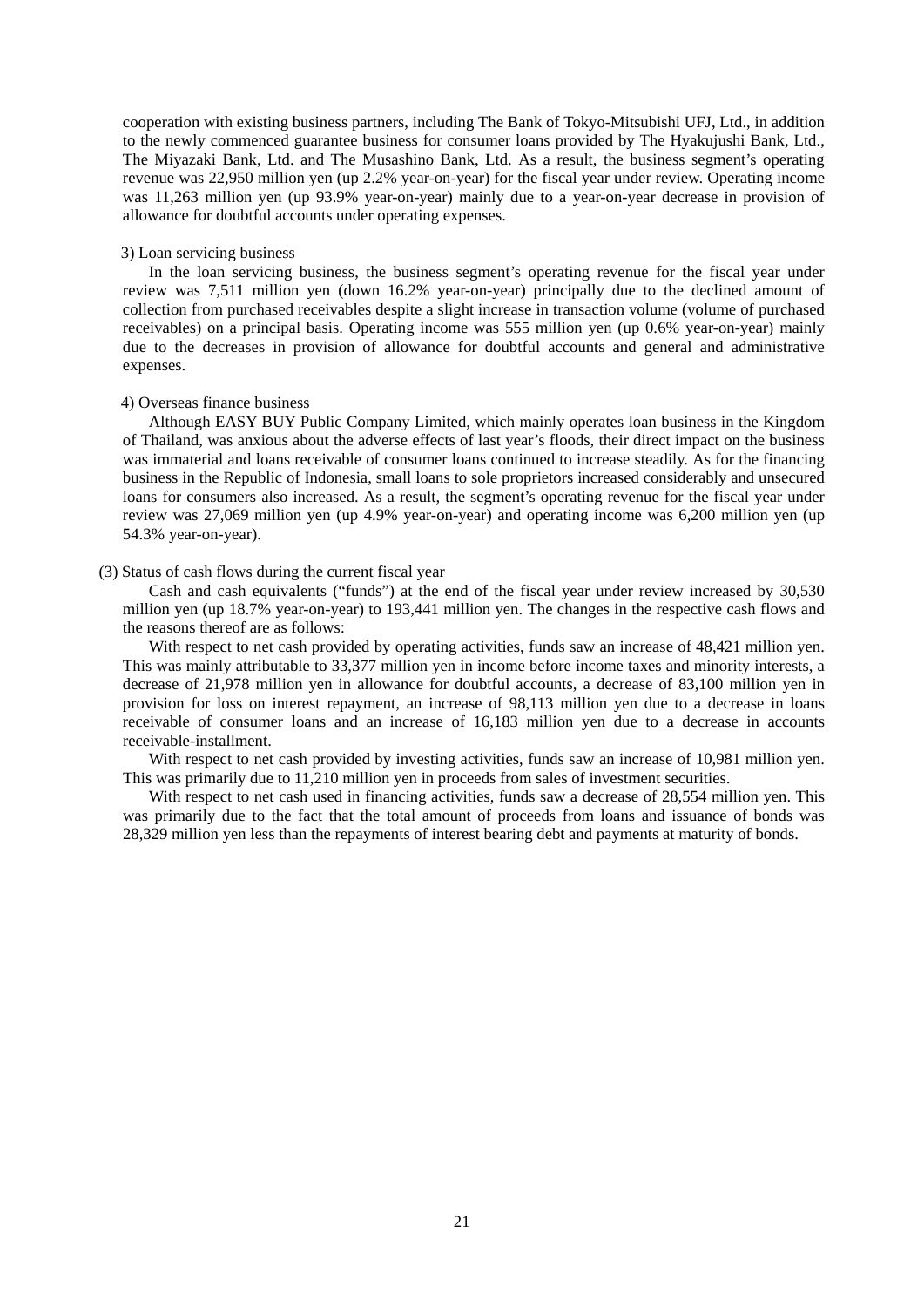## 2. Consolidated Operating Results

(1) Operating revenue by business segment

| Business segment     |          |                                       | For the prior fiscal year<br>(from April 1, 2010, to March<br>31, 2011) |         | For the current fiscal year<br>(from April 1, 2011, to March<br>31, 2012) |       |  |
|----------------------|----------|---------------------------------------|-------------------------------------------------------------------------|---------|---------------------------------------------------------------------------|-------|--|
|                      |          | Amount                                | Proportion                                                              | Amount  | Proportion                                                                |       |  |
|                      |          |                                       | (Millions of yen)                                                       | $(\% )$ | (Millions of yen)                                                         | (% )  |  |
|                      |          | Loan business                         | 180,778                                                                 | 73.5    | 147,883                                                                   | 70.3  |  |
|                      |          | Credit card<br>business               | 3,403                                                                   | 1.4     | 2,900                                                                     | 1.4   |  |
|                      | Japan    | Guarantee<br>business                 | 22,461                                                                  | 9.1     | 22,950                                                                    | 10.9  |  |
| Financial<br>service |          | Loan servicing<br>business            | 8,945                                                                   | 3.7     | 7,495                                                                     | 3.6   |  |
| businesses           |          | Others                                | 3,490                                                                   | 1.4     | 1,812                                                                     | 0.8   |  |
|                      |          | Loan business                         | 21,077                                                                  | 8.6     | 21,526                                                                    | 10.2  |  |
|                      | Overseas | Installment sales<br>finance business | 527                                                                     | 0.2     | 340                                                                       | 0.2   |  |
|                      |          | <b>Banking business</b>               | 4,193                                                                   | 1.7     | 5,548                                                                     | 2.6   |  |
| Other businesses     |          | 954                                   | 0.4                                                                     |         |                                                                           |       |  |
|                      | Total    |                                       | 245,831                                                                 | 100.0   | 210,456                                                                   | 100.0 |  |

(Note) Category of business above applies the category of business stated in "Segment information" in 1. Consolidated Financial Statements, etc. of V. Financial Information.

(2) Transaction volume and outstanding receivables at the end of the fiscal year of the financial service business segments

1) Transaction volume

| <b>Business segment</b> |                                       | For the prior fiscal year<br>(from April 1, 2010, to March<br>31, 2011) |                    | For the current fiscal year<br>(from April 1, 2011, to March<br>31, 2012) |                    |  |
|-------------------------|---------------------------------------|-------------------------------------------------------------------------|--------------------|---------------------------------------------------------------------------|--------------------|--|
|                         |                                       | Amount<br>(Millions of yen)                                             | Proportion<br>(% ) | Amount<br>(Millions of yen)                                               | Proportion<br>(% ) |  |
|                         | Loan business                         | 280,953                                                                 | 73.7               | 311,000                                                                   | 78.1               |  |
|                         | Credit card business                  | 9,127                                                                   | 2.4                | 8,532                                                                     | 2.1                |  |
| Japan                   | Loan servicing business               | 2,476                                                                   | 0.6                | 3,218                                                                     | 0.8                |  |
|                         | Others                                | 13,887                                                                  | 3.6                | 190                                                                       | 0.1                |  |
|                         | Loan business                         | 52,557                                                                  | 13.8               | 53,740                                                                    | 13.5               |  |
| Overseas                | Installment sales finance<br>business | 1,142                                                                   | 0.3                | 904                                                                       | 0.2                |  |
|                         | <b>Banking business</b>               | 21,210                                                                  | 5.6                | 20,835                                                                    | 5.2                |  |
|                         | Total                                 | 381,356                                                                 | 100.0              | 398,422                                                                   | 100.0              |  |

(Notes) 1. Category of business above applies the category of business stated in "Segment information" in 1. Consolidated Financial Statements, etc. of V. Financial Information.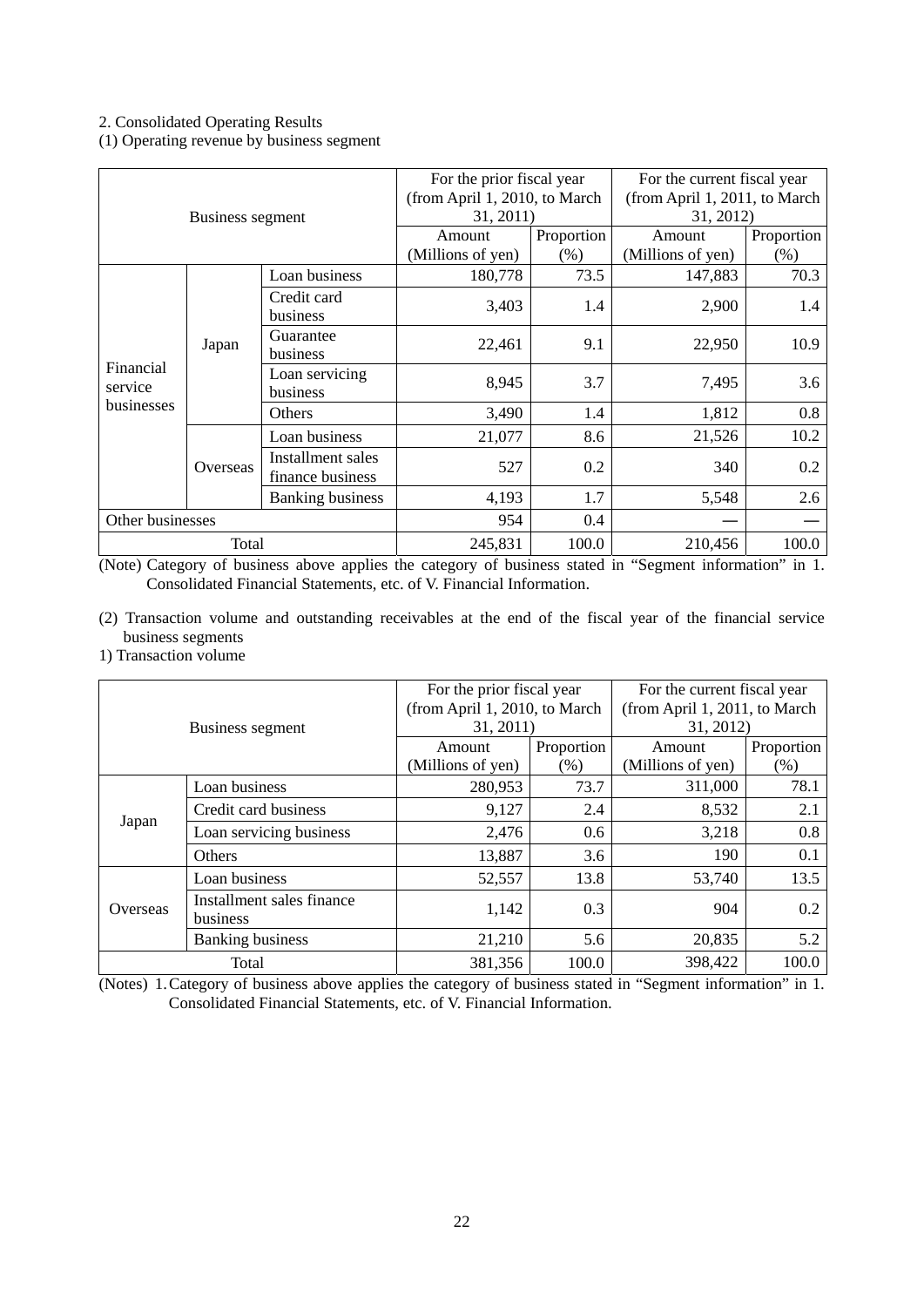|                         | 2. Details and transaction volume of the above Financial Service business segments are as follows:        |
|-------------------------|-----------------------------------------------------------------------------------------------------------|
| Loan business           | Provision of loans directly to customers. The scope of this segment's                                     |
|                         | transaction volume is the amount of loans to customers.                                                   |
| Credit card business    | Provision of general financial services through the use of credit cards, based                            |
|                         | on comprehensive credit administration. The scope of transaction volume is                                |
|                         | the total amount of credit.                                                                               |
|                         | Loan servicing business The amount of purchased receivables.                                              |
|                         | Installment sales finance Provision of financial services without using credit cards. Each transaction of |
| business                | this service involves customer screening and review. The scope of transaction                             |
|                         | volume is the sum of credit amount and commission fees.                                                   |
| <b>Banking business</b> | Provision of loans directly to customers. The scope of this segment's                                     |
|                         | transaction volume is the amount of loans to customers.                                                   |

## 2) Receivables outstanding

| Business segment              |                                                                                                                                                                                                                                                                         | As of the end of the<br>prior fiscal year<br>(March 31, 2011) |       | As of the end of the<br>current fiscal year<br>(March 31, 2012)                                                                                                                                                                                                                                                                            |                |  |
|-------------------------------|-------------------------------------------------------------------------------------------------------------------------------------------------------------------------------------------------------------------------------------------------------------------------|---------------------------------------------------------------|-------|--------------------------------------------------------------------------------------------------------------------------------------------------------------------------------------------------------------------------------------------------------------------------------------------------------------------------------------------|----------------|--|
|                               |                                                                                                                                                                                                                                                                         | Amount<br>Proportion (%)<br>(Millions of yen)                 |       | Amount<br>(Millions of yen)                                                                                                                                                                                                                                                                                                                | Proportion (%) |  |
|                               | Loan business                                                                                                                                                                                                                                                           | 903,707                                                       | 85.1  | 799,888                                                                                                                                                                                                                                                                                                                                    | 84.5           |  |
| Japan                         | Credit card business                                                                                                                                                                                                                                                    | 21,625                                                        | 2.0   | 18,482                                                                                                                                                                                                                                                                                                                                     | 1.9            |  |
|                               | Loan servicing<br>business                                                                                                                                                                                                                                              | 11,931                                                        | 1.1   | 10,159                                                                                                                                                                                                                                                                                                                                     | 1.1            |  |
|                               | Others                                                                                                                                                                                                                                                                  | 21,336                                                        | 2.0   | 8,499                                                                                                                                                                                                                                                                                                                                      | 0.9            |  |
|                               | Loan business                                                                                                                                                                                                                                                           | 68,621                                                        | 6.5   | 67,603                                                                                                                                                                                                                                                                                                                                     | 7.1            |  |
| Overseas                      | Installment sales<br>finance business                                                                                                                                                                                                                                   | 989                                                           | 0.1   | 708                                                                                                                                                                                                                                                                                                                                        | 0.1            |  |
|                               | <b>Banking business</b>                                                                                                                                                                                                                                                 | 33,405                                                        | 3.2   | 41,518                                                                                                                                                                                                                                                                                                                                     | 4.4            |  |
| $\Delta T \rightarrow \Delta$ | Total<br>$C_{1}$ $C_{1}$ $C_{2}$ $C_{3}$ $C_{4}$ $C_{5}$ $C_{6}$ $C_{7}$ $C_{8}$ $C_{9}$ $C_{1}$ $C_{1}$ $C_{1}$ $C_{1}$ $C_{2}$ $C_{3}$ $C_{4}$ $C_{5}$ $C_{6}$ $C_{7}$ $C_{8}$ $C_{9}$ $C_{1}$ $C_{1}$ $C_{1}$ $C_{2}$ $C_{3}$ $C_{4}$ $C_{5}$ $C_{6}$ $C_{7}$ $C_{8$ | 1,061,618                                                     | 100.0 | 946,860<br>$\mathcal{C}$ 1 $\mathcal{C}$ 1 $\mathcal{C}$ 1 $\mathcal{C}$ 1 $\mathcal{C}$ 1 $\mathcal{C}$ 1 $\mathcal{C}$ 1 $\mathcal{C}$ 1 $\mathcal{C}$ 1 $\mathcal{C}$ 1 $\mathcal{C}$ 1 $\mathcal{C}$ 1 $\mathcal{C}$ 1 $\mathcal{C}$ 1 $\mathcal{C}$ 1 $\mathcal{C}$ 1 $\mathcal{C}$ 1 $\mathcal{C}$ 1 $\mathcal{C}$ 1 $\mathcal{C}$ 1 | 100.0          |  |

(Note) Category of business above applies the category of business stated in "Segment information" in 1. Consolidated Financial Statements, etc. of V. Financial Information.

(3) Number of outlets

| Category       | As of the end of the<br>prior fiscal year | As of the end of the<br>current fiscal year |  |
|----------------|-------------------------------------------|---------------------------------------------|--|
|                | (March 31, 2011)                          | (March 31, 2012)                            |  |
| <b>Dutlets</b> | $\sqrt{2}$                                | .188                                        |  |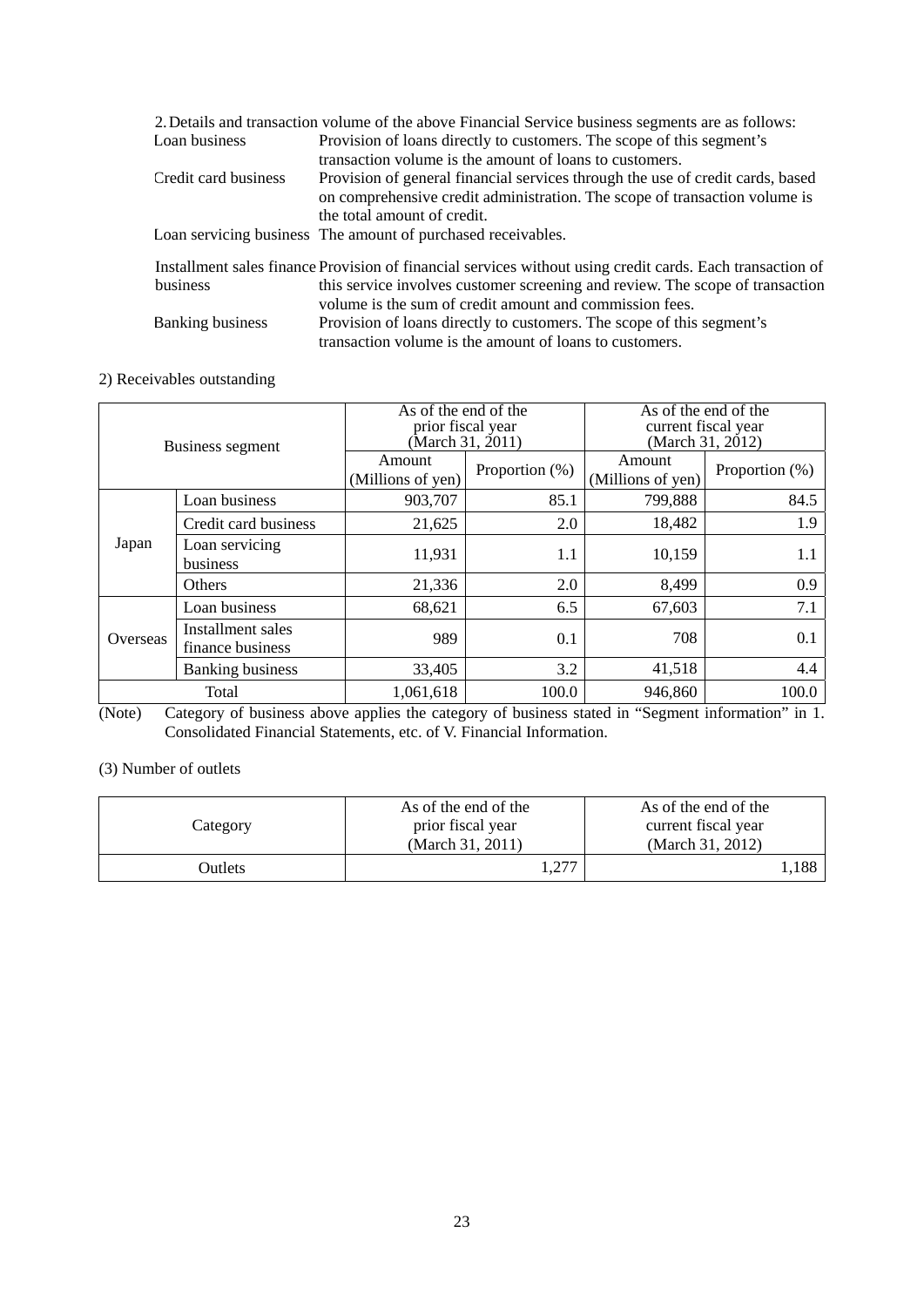### (4) Number of customer accounts

| Business segment |                                       | As of the end of the<br>prior fiscal year<br>(March 31, 2011) | As of the end of the<br>current fiscal year<br>(March 31, 2012) |  |
|------------------|---------------------------------------|---------------------------------------------------------------|-----------------------------------------------------------------|--|
|                  | Loan business                         | 1,718,769                                                     | 1,579,000                                                       |  |
| Japan            | Credit card business                  | 235,118                                                       | 170,188                                                         |  |
|                  | Loan servicing<br>business            | 303,339                                                       | 318,124                                                         |  |
|                  | Others                                | 108,776                                                       | 51,790                                                          |  |
|                  | Loan business                         | 786,404                                                       | 847,262                                                         |  |
| Overseas         | Installment sales<br>finance business | 29,383                                                        | 22,929                                                          |  |
|                  | <b>Banking business</b>               | 7,278                                                         | 15,694                                                          |  |

(Notes) 1. Category of business above applies the category of business stated in "Segment information" in 1. Consolidated Financial Statements, etc. of V. Financial Information.

|                           | 2. The numbers of customer accounts by business segment shown above are as follows: |
|---------------------------|-------------------------------------------------------------------------------------|
| Loan business             | Number of loan accounts with loans receivable                                       |
| Credit card business      | Number of credit card "MasterCard®" holders                                         |
| Loan servicing business   | Number of accounts with outstanding purchased receivables                           |
| Installment sales finance | Number of contracts with outstanding accounts receivable-installment                |
| business                  |                                                                                     |
| <b>Banking business</b>   | Number of loan accounts with outstanding loans receivable of banking                |
|                           | business                                                                            |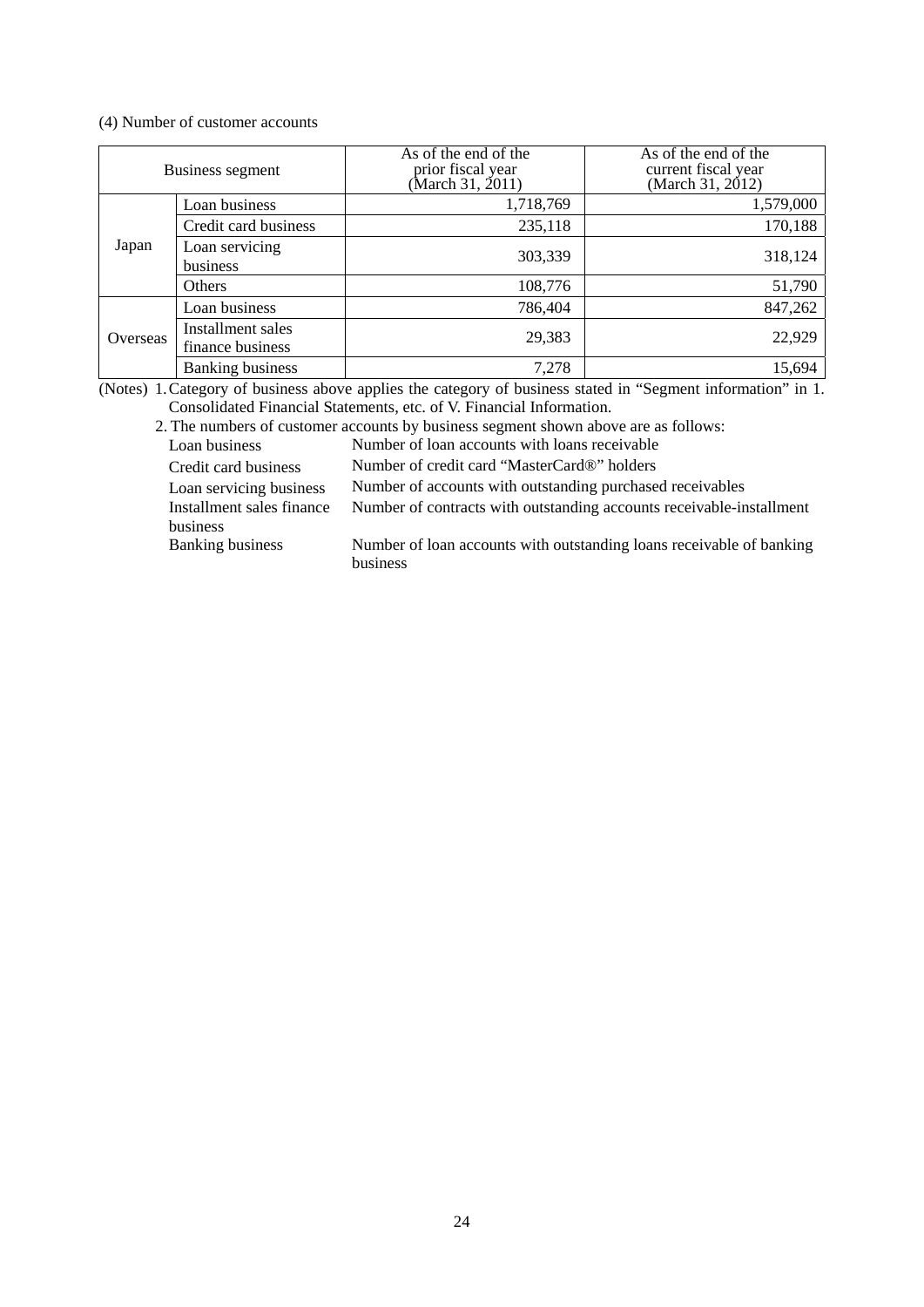## (5) Breakdown of loans receivable of consumer loans 1) By loan type

|                  |                                                  | As of the end of the prior fiscal year |                  |                                                |                | As of the end of the current fiscal year   |                             |                  |                                                |                |                                            |
|------------------|--------------------------------------------------|----------------------------------------|------------------|------------------------------------------------|----------------|--------------------------------------------|-----------------------------|------------------|------------------------------------------------|----------------|--------------------------------------------|
|                  |                                                  |                                        | (March 31, 2011) |                                                |                |                                            |                             | (March 31, 2012) |                                                |                |                                            |
| Loan type        |                                                  | Number of loan<br>contracts            | Proportion (%)   | Outstanding<br>balance<br>(Millions of<br>yen) | Proportion (%) | Average<br>contracted<br>interest rate (%) | Number of loan<br>contracts | Proportion (%)   | Outstanding<br>balance<br>(Millions of<br>yen) | Proportion (%) | Average<br>contracted<br>interest rate (%) |
|                  | Unsecured loans<br>(excluding)<br>housing loans) | 2,498,607                              | 99.7             | 948,890                                        | 97.6           |                                            | 18.64 2,420,615             | 99.8             | 848,347                                        | 97.8           | 17.82                                      |
| Consumer loans   | Secured loans<br>(excluding)<br>housing loans)   | 6,466                                  | 0.3              | 22,851                                         | 2.3            | 12.50                                      | 5,561                       | 0.2              | 18,612                                         | 2.1            | 12.38                                      |
|                  | Housing loans                                    |                                        |                  |                                                | -              |                                            |                             |                  |                                                |                |                                            |
|                  | Subtotal                                         | 2,505,073                              | 100.0            | 971,742                                        | 99.9           |                                            | 18.50 2,426,176             | 100.0            | 866,959                                        | 99.9           | 17.70                                      |
|                  | Unsecured loans                                  | 17                                     | 0.0              | 17                                             | 0.0            | 22.22                                      | 12                          | 0.0              | 11                                             | 0.0            | 14.82                                      |
| Commercial loans | Secured loans                                    | 83                                     | 0.0              | 570                                            | 0.1            | 8.47                                       | 74                          | 0.0              | 520                                            | 0.1            | 7.99                                       |
|                  | Subtotal                                         | 100                                    | 0.0              | 587                                            | 0.1            | 8.87                                       | 86                          | 0.0              | 531                                            | 0.1            | 8.14                                       |
|                  | Total                                            | 2,505,173                              | 100.0            | 972,329                                        | 100.0          | 18.49                                      | 2,426,262                   | 100.0            | 867,491                                        | 100.0          | 17.69                                      |

## 2) By industry

|                                                                  |                             |                | As of the end of the prior fiscal year      |                | As of the end of the current fiscal year |                          |                                             |                |  |
|------------------------------------------------------------------|-----------------------------|----------------|---------------------------------------------|----------------|------------------------------------------|--------------------------|---------------------------------------------|----------------|--|
|                                                                  |                             |                | (March 31, 2011)                            |                | (March 31, 2012)                         |                          |                                             |                |  |
| Industry                                                         | Number of loan<br>contracts | Proportion (%) | Outstanding<br>balance<br>(Millions of yen) | Proportion (%) | Number of loan<br>contracts              | Proportion (%)           | Outstanding<br>balance<br>(Millions of yen) | Proportion (%) |  |
| Agriculture, forestry and<br>fishery                             | 3                           | 0.0            | 18                                          | 0.0            | 3                                        | 0.0                      | 17                                          | 0.0            |  |
| Construction                                                     | 23                          | 0.0            | 61                                          | 0.0            | 21                                       | 0.0                      | 53                                          | 0.0            |  |
| Manufacturing                                                    | 12                          | 0.0            | 27                                          | 0.0            | 11                                       | 0.0                      | 25                                          | 0.0            |  |
| Electricity; gas; heat<br>supply; water supply                   |                             |                |                                             |                |                                          | $\overline{\phantom{0}}$ |                                             |                |  |
| Information and<br>communications                                | 1                           | 0.0            | 5                                           | 0.0            | 1                                        | 0.0                      | 5                                           | 0.0            |  |
| Transport and postal<br>services                                 | 3                           | 0.0            | 9                                           | 0.0            | 3                                        | 0.0                      | 12                                          | 0.0            |  |
| Wholesale and retail                                             | 18                          | 0.0            | 120                                         | 0.0            | 14                                       | 0.0                      | 101                                         | 0.0            |  |
| Finance and insurance                                            | 6                           | 0.0            | 41                                          | 0.0            | 5                                        | 0.0                      | 35                                          | 0.0            |  |
| Real estate, and goods<br>rental and leasing                     | 8                           | 0.0            | 192                                         | 0.0            | 8                                        | 0.0                      | 189                                         | 0.0            |  |
| Restaurants.<br>accommodation, and food<br>and beverage services | 6                           | 0.0            | 26                                          | 0.0            | 6                                        | 0.0                      | 26                                          | 0.0            |  |
| Education and educational<br>support                             |                             | 0.0            | $\overline{0}$                              | 0.0            |                                          |                          |                                             |                |  |
| Healthcare and welfare                                           | $\overline{c}$              | 0.0            | $\overline{2}$                              | 0.0            | $\overline{2}$                           | 0.0                      | $\Omega$                                    | 0.0            |  |
| Multiple services                                                |                             |                |                                             |                |                                          |                          |                                             |                |  |
| Other services<br>(not belong to any other<br>category)          | 16                          | 0.0            | 75                                          | 0.0            | 12                                       | 0.0                      | 62                                          | 0.0            |  |
| Individuals                                                      | 2,505,073                   | 100.0          | 971,742                                     | 100.0          | 2,426,176                                | 100.0                    | 866,959                                     | 100.0          |  |
| Specified nonprofit<br>organization                              |                             |                |                                             |                |                                          |                          |                                             |                |  |
| Others                                                           |                             | 0.0            | $\overline{4}$                              | 0.0            |                                          |                          |                                             |                |  |
| Total                                                            | 2,505,173                   | 100.0          | 972,329                                     | 100.0          | 2,426,262                                | 100.0                    | 867,491                                     | 100.0          |  |

(Note) Commercial loans to sole proprietors are included in corresponding categories other than "Individuals."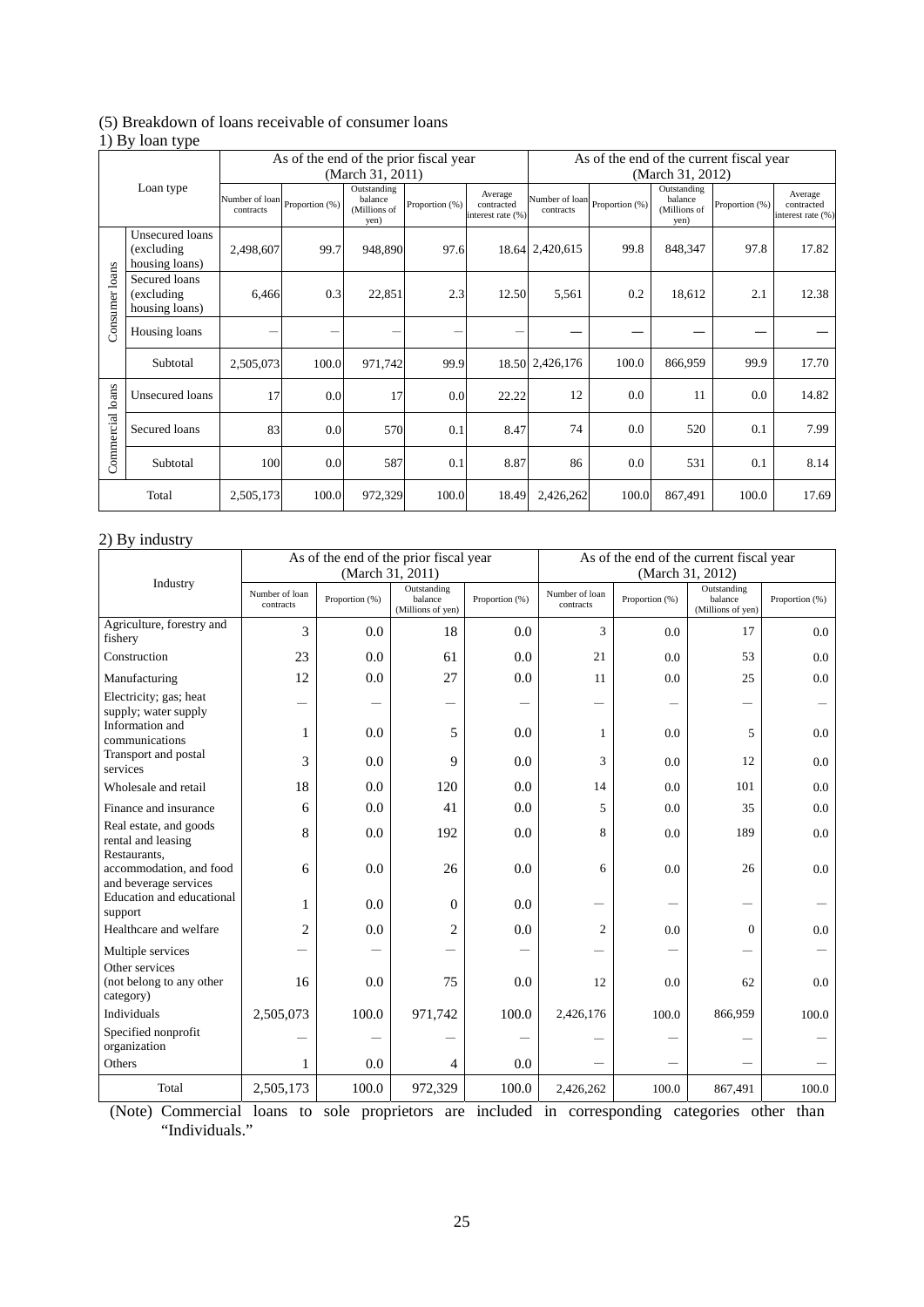## 3) By collateral type

|                                  | prior fiscal year              | As of the end of the<br>(March 31, 2011) | As of the end of the<br>current fiscal year<br>(March 31, 2012) |                          |  |
|----------------------------------|--------------------------------|------------------------------------------|-----------------------------------------------------------------|--------------------------|--|
| Collateral                       | Amount<br>(Millions of<br>yen) | Proportion (%)                           | Amount<br>(Millions of<br>yen)                                  | Proportion (%)           |  |
| Securities                       |                                |                                          |                                                                 |                          |  |
| (Stocks included in the above)   | $(-)$                          | $(-)$                                    | $(-)$                                                           | $\overline{\phantom{0}}$ |  |
| Credit                           |                                |                                          |                                                                 |                          |  |
| (Deposits included in the above) | $(-)$                          | $(-)$                                    | $(-)$                                                           | $(-)$                    |  |
| Merchandise                      |                                |                                          |                                                                 |                          |  |
| Real estate                      | 23,317                         | 2.4                                      | 19,036                                                          | 2.2                      |  |
| Foundations                      |                                |                                          |                                                                 |                          |  |
| Others                           | 103                            | 0.0                                      | 96                                                              | 0.0                      |  |
| Subtotal                         | 23,421                         | 2.4                                      | 19,132                                                          | 2.2                      |  |
| Guarantee                        |                                |                                          |                                                                 |                          |  |
| Unsecured                        | 948,908                        | 97.6                                     | 848,359                                                         | 97.8                     |  |
| Total                            | 972,329                        | 100.0                                    | 867,491                                                         | 100.0                    |  |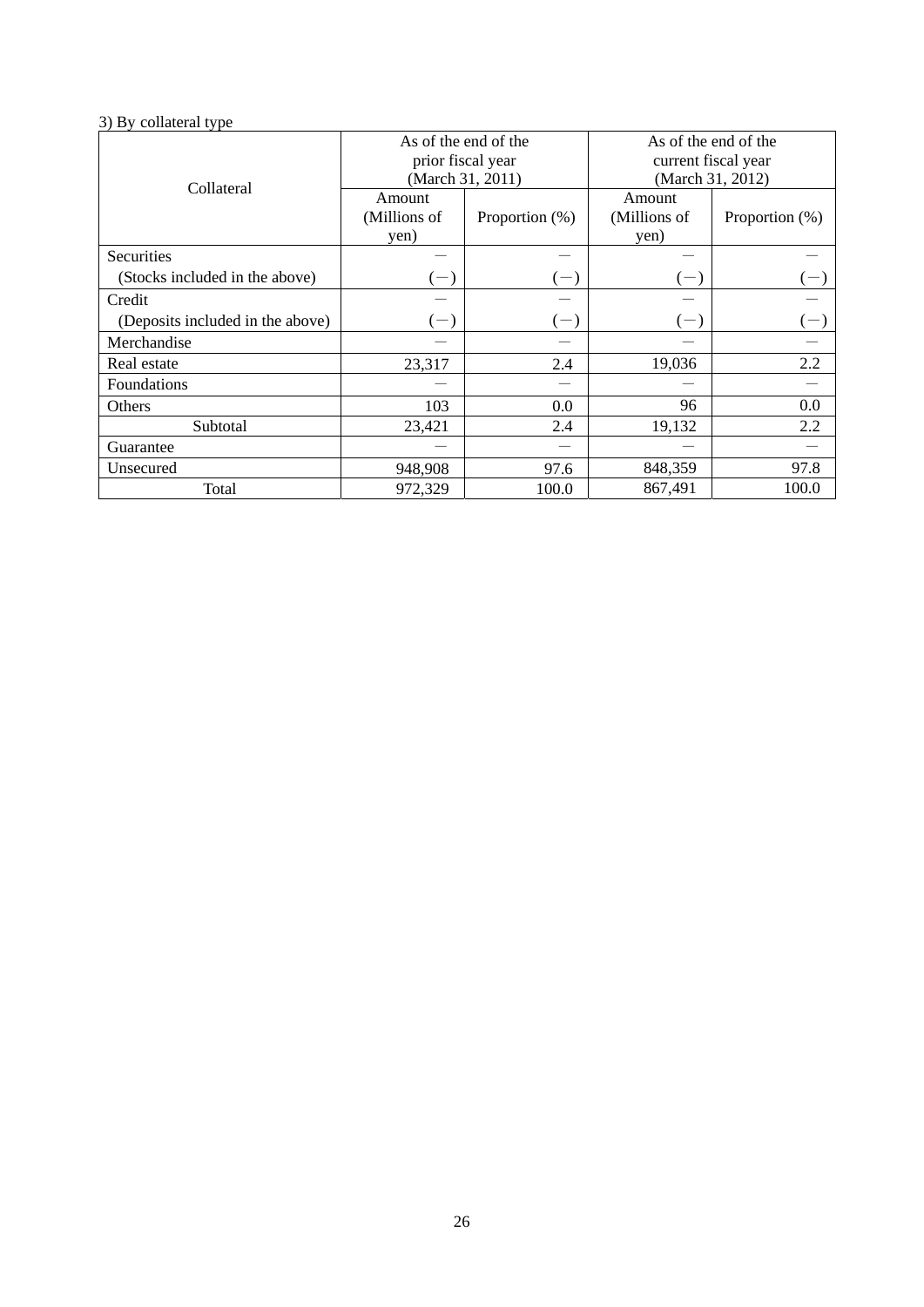## 4) By loan term

|                              |                                           |                             |                      | As of the end of the prior fiscal year<br>(March 31, 2011) |                | As of the end of the current fiscal year<br>(March 31, 2012) |                      |                                             |                |  |
|------------------------------|-------------------------------------------|-----------------------------|----------------------|------------------------------------------------------------|----------------|--------------------------------------------------------------|----------------------|---------------------------------------------|----------------|--|
|                              | Loan period                               | Number of loan<br>contracts | Proportion (%)       | Outstanding<br>balance<br>(Millions of yen)                | Proportion (%) | Number of loan<br>contracts                                  | Proportion (%)       | Outstanding<br>balance<br>(Millions of yen) | Proportion (%) |  |
|                              | Revolving                                 | 2,316,572                   | 92.5                 | 893,197                                                    | 91.9           | 2,239,229                                                    | 92.3                 | 788,319                                     | 90.9           |  |
|                              | Due within 1 year                         | 3,086                       | 0.1                  | 390                                                        | 0.0            | 2,892                                                        | 0.1                  | 294                                         | 0.0            |  |
|                              | Due after 1 year<br>through 5 years       | 160,444                     | 6.4                  | 44,704                                                     | 4.6            | 131,029                                                      | 5.4                  | 29,307                                      | 3.4            |  |
|                              | Due after 5 years<br>through 10 years     | 16,940                      | 0.7                  | 8,839                                                      | 0.9            | 24,881                                                       | 1.0                  | 13,290                                      | 1.5            |  |
| Unsecured loans              | Due after 10<br>years through 15<br>years | 1,569                       | 0.0                  | 1,769                                                      | 0.2            | 22,581                                                       | 1.0                  | 17,136                                      | 2.0            |  |
|                              | Due after 15<br>years through 20<br>years | 11                          | 0.0                  | 5                                                          | 0.0            | 11                                                           | 0.0                  | 8                                           | 0.0            |  |
|                              | Due after 20<br>years through 25<br>years | $\overline{c}$              | 0.0                  | $\mathbf{0}$                                               | 0.0            | 3                                                            | 0.0                  | 1                                           | 0.0            |  |
|                              | Due after 25<br>years                     |                             |                      |                                                            |                | $\mathbf{1}$                                                 | 0.0                  | $\boldsymbol{0}$                            | 0.0            |  |
|                              | Subtotal                                  | 2,498,624                   | 99.7                 | 948,908                                                    | 97.6           | 2,420,627                                                    | 99.8                 | 848,359                                     | 97.8           |  |
|                              | Revolving                                 | 5,518                       | 0.3                  | 18,708                                                     | 1.9            | 4,633                                                        | 0.2                  | 14,850                                      | 1.7            |  |
|                              | Due within 1 year                         | 13                          | 0.0                  | 40                                                         | 0.0            | 10                                                           | 0.0                  | 21                                          | 0.0            |  |
|                              | Due after 1 year<br>through 5 years       | 201                         | 0.0                  | 472                                                        | 0.1            | 197                                                          | 0.0                  | 474                                         | 0.1            |  |
|                              | Due after 5 years<br>through 10 years     | 357                         | 0.0                  | 1,117                                                      | 0.1            | 383                                                          | 0.0                  | 1,133                                       | 0.1            |  |
| Secured loans                | Due after 10<br>years through 15<br>years | 72                          | 0.0                  | 427                                                        | 0.0            | 76                                                           | 0.0                  | 412                                         | 0.0            |  |
|                              | Due after 15<br>years through 20<br>years | 116                         | 0.0                  | 705                                                        | 0.1            | 98                                                           | 0.0                  | 566                                         | 0.1            |  |
|                              | Due after 20<br>years through 25<br>years | 272                         | 0.0                  | 1,949                                                      | 0.2            | 238                                                          | 0.0                  | 1,673                                       | 0.2            |  |
|                              | Due after 25<br>years                     |                             |                      |                                                            |                |                                                              |                      |                                             |                |  |
|                              | Subtotal                                  | 6,549                       | 0.3                  | 23,421                                                     | 2.4            | 5,635                                                        | 0.2                  | 19,132                                      | $2.2\,$        |  |
|                              | Due within 1 year                         | 3,099                       | 0.1                  | 431                                                        | 0.1            | 2,902                                                        | 0.1                  | 315                                         | 0.0            |  |
|                              | Due after 1 year<br>through 5 years       | 2,482,735                   | 99.1                 | 957,083                                                    | 98.4           | 2,375,088                                                    | 97.9                 | 832,953                                     | 96.0           |  |
|                              | Due after 5 years<br>through 10 years     | 17,297                      | 0.7                  | 9,956                                                      | 1.0            | 25,264                                                       | 1.1                  | 14,423                                      | 1.7            |  |
|                              | Due after 10 years<br>through 15 years    | 1,641                       | 0.1                  | 2,196                                                      | 0.2            | 22,657                                                       | 0.9                  | 17,548                                      | 2.0            |  |
|                              | Due after 15 years<br>through 20 years    | 127                         | $0.0\,$              | 711                                                        | 0.1            | 109                                                          | 0.0                  | 575                                         | 0.1            |  |
|                              | Due after 20 years<br>through 25 years    | 274                         | 0.0                  | 1,950                                                      | 0.2            | 241                                                          | 0.0                  | 1,675                                       | 0.2            |  |
|                              | Due after 25 years                        |                             |                      | $\overline{\phantom{0}}$                                   |                | $\mathbf{1}$                                                 | $0.0\,$              | $\boldsymbol{0}$                            | 0.0            |  |
|                              | Total                                     | 2,505,173                   | 100.0                | 972,329                                                    | 100.0          | 2,426,262                                                    | 100.0                | 867,491                                     | 100.0          |  |
| Average term per<br>contract |                                           |                             | 3 years and 5 months |                                                            |                |                                                              | 3 years and 7 months |                                             |                |  |

(Note) The Company's revolving loan contracts are automatically renewed for every three years. Therefore, they are categorized as Due after 1 year through 5 years.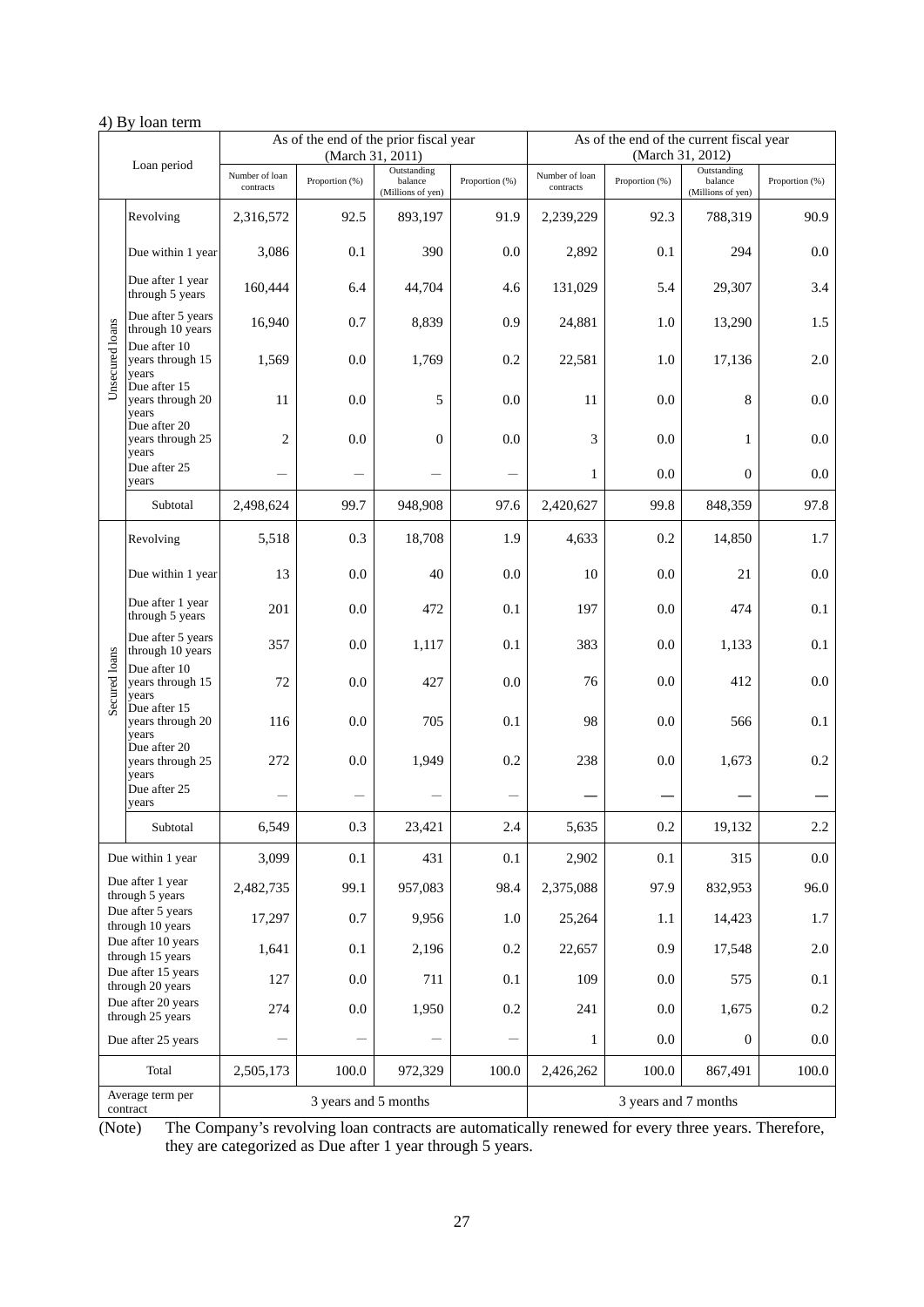## (6) Breakdown of funds

1) Breakdown by funding sources

|                                                 | (March 31, 2011)                            |                                    | As of the end of the prior fiscal year  As of the end of the current fiscal year <br>(March 31, 2012) |                                 |  |
|-------------------------------------------------|---------------------------------------------|------------------------------------|-------------------------------------------------------------------------------------------------------|---------------------------------|--|
| Funding sources, etc.                           | Outstanding<br>balance<br>(Millions of yen) | Average<br>interest rate<br>$(\%)$ | Outstanding<br>balance<br>(Millions of yen)                                                           | Average<br>interest rate<br>(%) |  |
| Borrowings from financial<br>institutions, etc. | 474,503                                     | 2.54                               | 441,551                                                                                               | 2.78                            |  |
| Others                                          | 222,644                                     | 2.68                               | 222,481                                                                                               | 2.95                            |  |
| (Corporate bonds, CPs)                          | (222, 644)                                  | (2.68)                             | (222, 481)                                                                                            | (2.95)                          |  |
| Total                                           | 697,147                                     | 2.59                               | 664,032                                                                                               | 2.84                            |  |
| Owners' equity                                  | 601,208                                     |                                    | 513,188                                                                                               |                                 |  |
| (Capital stock)                                 | (63, 832)                                   | $-1$                               | (63, 832)                                                                                             |                                 |  |

(Notes) 1. "Owners' equity" was calculated by deducting total liabilities, the amount of minority interests in the "net assets" section, and the planned amount of dividend from total assets, and then adding the total amount of reserves (including reserves under special laws).

 2. "Borrowings from financial institutions, etc." as of the end of the current fiscal year includes 32,792 million yen (38,250 million yen as of the end of the prior fiscal year) borrowings by liquidation of receivables.

(Millions of yen)

|                                                                     |                                                                      |                      |                    | As of the end of the prior fiscal year |           | As of the end of the current fiscal year |                            |               |               |
|---------------------------------------------------------------------|----------------------------------------------------------------------|----------------------|--------------------|----------------------------------------|-----------|------------------------------------------|----------------------------|---------------|---------------|
|                                                                     | Financial institution                                                |                      |                    | (March 31, 2011)                       |           | (March 31, 2012)                         |                            |               |               |
|                                                                     |                                                                      | Beginning<br>balance | Amount<br>procured | Amount repaid Final balance            |           | Beginning<br>balance                     | Amount<br>procured         | Amount repaid | Final balance |
|                                                                     | City banks, etc.                                                     | 122,661              | 36,003             | 49,413                                 | 109,251   | 109,251                                  | 56,765                     | 34,337        | 131,679       |
|                                                                     | Regional banks                                                       | 15,036               | 4,800              | 8,296                                  | 11,540    | 11,540                                   | 7,900                      | 7,352         | 12,088        |
|                                                                     | <b>Trust banks</b>                                                   | 166,978              | 40,586             | 47,799                                 | 159,765   | 159,765                                  | 56,292                     | 49,103        | 166,955       |
|                                                                     | Foreign banks                                                        | 15,460               | 42,435             | 41,310                                 | 16,585    | 16,585                                   | 39,220                     | 45,017        | 10,787        |
| <b>Borrowings</b>                                                   | Life insurance<br>companies                                          | 62,820               | 8,300              | 30,623                                 | 40,497    | 40,497                                   | 9,800                      | 20,011        | 30,286        |
|                                                                     | Non-life insurance<br>companies                                      | 8,088                |                    | 6,000                                  | 2,088     | 2,088                                    |                            | 1,988         | 100           |
|                                                                     | Business corporations<br>(leasing and financing)<br>companies, etc.) | 1,000                | 1,000              | 1,125                                  | 875       | 875                                      | 3,000                      | 750           | 3,125         |
|                                                                     | Other financial                                                      | 127,621              | 49,158             | 42,878                                 | 133,901   | 133,901                                  | 16,250                     | 63,620        | 86,530        |
|                                                                     | institutions                                                         | (20,000)             | (22,000)           | (3,749)                                | (38, 250) | (38,250)                                 | $\overline{$ $\overline{}$ | (5, 457)      | (32, 792)     |
|                                                                     | Subtotal                                                             | 519,665              | 182,284            | 227,446                                | 474,503   | 474,503                                  | 189,227                    | 222,179       | 441,551       |
| Corporate bonds<br>(including current portion of bonds)<br>payable) |                                                                      | 242,903              | 32,000             | 52,259                                 | 222,644   | 222,644                                  | 81,091                     | 81,254        | 222,481       |
|                                                                     | Subtotal                                                             | 242,903              | 32,000             | 52,259                                 | 222,644   | 222,644                                  | 81,091                     | 81,254        | 222,481       |
|                                                                     | Total                                                                | 762,569              | 214,284            | 279,706                                | 697,147   | 697,147                                  | 270,319                    | 303,433       | 664,032       |

2) Breakdown by financial institution

(Notes) 1. "City banks, etc." include Shinsei Bank, Limited and Aozora Bank, Ltd.

2. Figures in parentheses in the "Other financial institutions" are borrowings by liquidation of receivables.

3. Amounts procured and repaid by overseas subsidiaries are stated after foreign currency translation adjustment.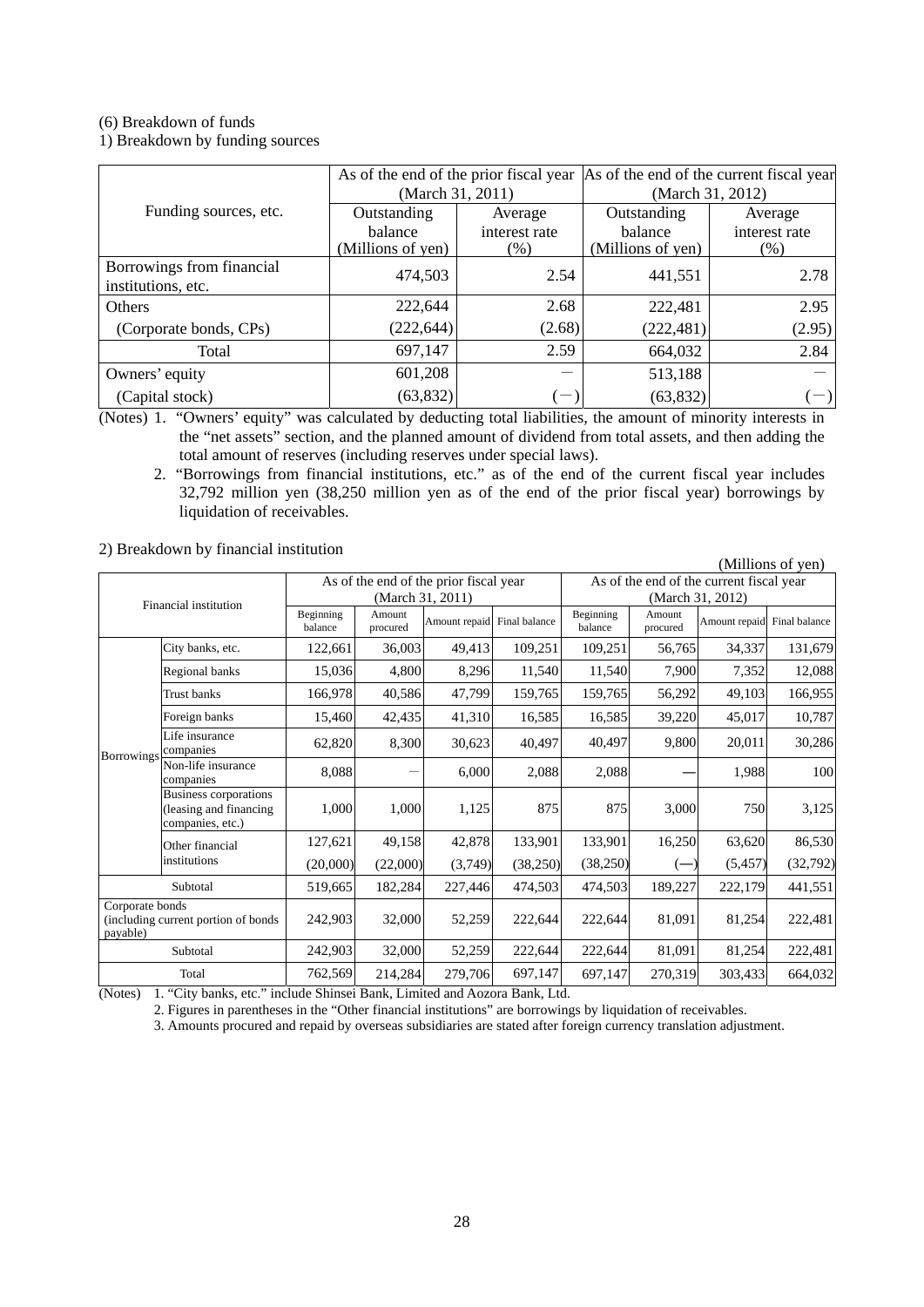## (7) Operating results of the Filing Company

1) The number of outlets and customer accounts by business segment

|              |                                    | (1) The number of butters and easil dispensers/automated tener machines |                      |  |
|--------------|------------------------------------|-------------------------------------------------------------------------|----------------------|--|
|              |                                    | As of the end of the                                                    | As of the end of the |  |
|              | Category                           | prior fiscal year                                                       | current fiscal year  |  |
|              |                                    | (March 31, 2011)                                                        | (March 31, 2012)     |  |
| Outlets      |                                    | 1,141                                                                   | 1,044                |  |
|              | Staffed outlets                    | 39                                                                      | 39                   |  |
|              | Unstaffed outlets                  | 1,102                                                                   | 1,005                |  |
|              | <b>MUJINKUN</b> corners            | 1,044 locations (1,056)<br>1,141 locations (1,148)                      |                      |  |
| ATMs and CDs |                                    | 50,593                                                                  | 48,592               |  |
|              | Proprietary                        | 1,201                                                                   | 1,102                |  |
|              | Tie-up                             | 49,392                                                                  | 47,490               |  |
|              | (Number of tie-up)                 |                                                                         | (14)                 |  |
|              | companies)                         | (16)                                                                    |                      |  |
|              | Machines used for settlement under | 8,973                                                                   |                      |  |
|              | agency agreements                  |                                                                         |                      |  |
|              | (Number of counterparties)         | $\left( 1\right)$                                                       |                      |  |

 $\tilde{f}$  (i) The number of outlets and cash dispensers/automated teller machines

(Notes) 1. In addition to the above 1,044 loan business outlets, based on the Money Lending Business Act, we registered 39 automatic contract machines (MUJINKUN corners) installed in staffed outlets (they stood at 39 as of March 31, 2011), 6 cash dispensers/automated teller machines installed outside outlets (7 as of March 31, 2011) and 1 service center (1 as of March 31, 2011) as outlets.

(ii) Number of customer accounts

|                         |                  | As of the end of the | As of the end of the |  |
|-------------------------|------------------|----------------------|----------------------|--|
|                         | Business segment | prior fiscal year    | current fiscal year  |  |
|                         |                  | (March 31, 2011)     | (March 31, 2012)     |  |
| Loan business           |                  | 1,712,560            | 1,575,021            |  |
| Credit card<br>business | Credit cards     | 235,118              | 170,188              |  |

(Note) The numbers of customer accounts by business segment shown above are as follows: Loan business Number of loan accounts with loans receivable

Credit card business

Credit cards Number of "MasterCard®" holders

 <sup>2.</sup> The number of "machines used for settlement under agency agreements" represents the number of machines for receiving payments at convenience stores.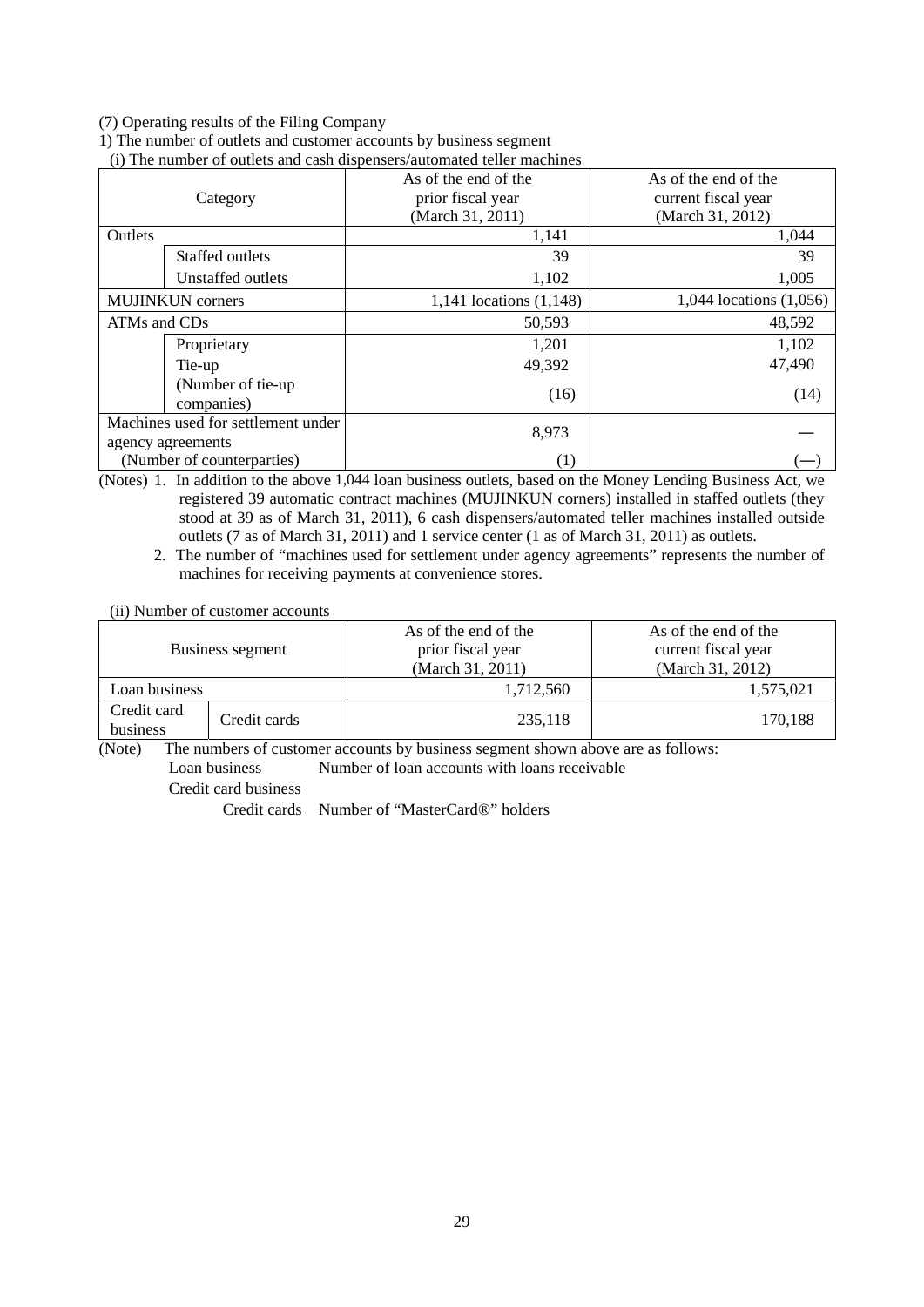#### 2) Breakdown of operating revenue (i) Operating revenue by division

| $(2)$ operating   |                      |                           |            |                             |            |  |
|-------------------|----------------------|---------------------------|------------|-----------------------------|------------|--|
|                   |                      | For the prior fiscal year |            | For the current fiscal year |            |  |
|                   |                      | (from April 1, 2010, to   |            | (from April 1, 2011, to     |            |  |
| Division          | Account              | March 31, 2011)           |            | March 31, 2012)             |            |  |
|                   |                      | Amount                    | Proportion | Amount                      | Proportion |  |
|                   |                      | (Millions of yen)         | (% )       | (Millions of yen)           | (% )       |  |
|                   | Interest on consumer | 173,209                   | 83.4       | 139,211                     |            |  |
|                   | loans                |                           |            |                             | 80.1       |  |
|                   | Unsecured<br>loans   | 170,154                   | 81.9       | 136,757                     | 78.7       |  |
| Financial service | Consumer             | 170,150                   | 81.9       | 136,754                     | 78.7       |  |
| businesses        | Commercial           | 3                         | 0.0        |                             | 0.0        |  |
|                   | Secured loans        | 3,055                     | 1.5        | 2,454                       | 1.4        |  |
|                   | Credit card revenue  | 2,889                     | 1.4        | 2,440                       | 1.4        |  |
|                   | Revenue from         | 20,477                    | 9.8        |                             |            |  |
|                   | credit guarantee     |                           |            | 20,626                      | 11.9       |  |
| Other businesses  | Net sales of         | 952                       | 0.5        |                             |            |  |
|                   | merchandise          |                           |            |                             |            |  |
|                   | Other financial      | 81                        | 0.0        | 104                         | 0.0        |  |
|                   | revenue              |                           |            |                             |            |  |
|                   | Other operating      | 10,157                    | 4.9        | 11,455                      | 6.6        |  |
| <b>Others</b>     | revenue              |                           |            |                             |            |  |
|                   | Collection of bad    |                           |            |                             |            |  |
|                   | debts previously     | 8,826                     | 4.2        | 9,017                       | 5.2        |  |
|                   | written-off          |                           |            |                             |            |  |
|                   | Others               | 1,330                     | 0.7        | 2,437                       | 1.4        |  |
| Total             |                      | 207,767                   | 100.0      | 173,837                     | 100.0      |  |

(Notes) 1. Card shopping revenue for MasterCard® are included in "Credit card revenue."

2. "Net sales of merchandise" in "Other businesses" represents sales of paintings.

(ii) Interest on consumer loans by region

|          | For the prior fiscal year |            | For the current fiscal year |                 |  |  |
|----------|---------------------------|------------|-----------------------------|-----------------|--|--|
|          | (from April 1, 2010, to   |            | (from April 1, 2011, to     |                 |  |  |
| Area     | March 31, 2011)           |            |                             | March 31, 2012) |  |  |
|          | Amount                    | Proportion | Amount                      | Proportion      |  |  |
|          | (Millions of yen)         | $(\%)$     | (Millions of yen)           | $(\%)$          |  |  |
| Hokkaido | 6,231                     | 3.6        | 5,034                       | 3.6             |  |  |
| Tohoku   | 11,952                    | 6.9        | 8,769                       | 6.3             |  |  |
| Kanto    | 68,990                    | 39.8       | 56,139                      | 40.3            |  |  |
| Chubu    | 25,434                    | 14.7       | 20,448                      | 14.7            |  |  |
| Kinki    | 30,199                    | 17.4       | 24,152                      | 17.4            |  |  |
| Chugoku  | 8,330                     | 4.8        | 6,658                       | 4.8             |  |  |
| Shikoku  | 4,286                     | 2.5        | 3,468                       | 2.5             |  |  |
| Kyushu   | 17.784                    | 10.3       | 14,538                      | 10.4            |  |  |
| Total    | 173,209                   | 100.0      | 139.211                     | 100.0           |  |  |

(Note) The prefectures belonging to each region are as follows:

Hokkaido: Hokkaido<br>Tohoku: Aomori, Iv

Tohoku: Aomori, Iwate, Miyagi, Akita, Yamagata and Fukushima

Kanto: Ibaraki, Tochigi, Gunma, Saitama, Chiba, Tokyo and Kanagawa<br>Chubu: Nijgata, Tovama, Ishikawa, Fukui, Yamanashi, Nagano, Gifu, Sh

Niigata, Toyama, Ishikawa, Fukui, Yamanashi, Nagano, Gifu, Shizuoka and Aichi

Kinki: Mie, Shiga, Kyoto, Osaka, Hyogo, Nara and Wakayama

Chugoku: Tottori, Shimane, Okayama, Hiroshima and Yamaguchi

Shikoku: Tokushima, Kagawa, Ehime and Kochi

Kyushu: Fukuoka, Saga, Nagasaki, Kumamoto, Oita, Miyazaki, Kagoshima and Okinawa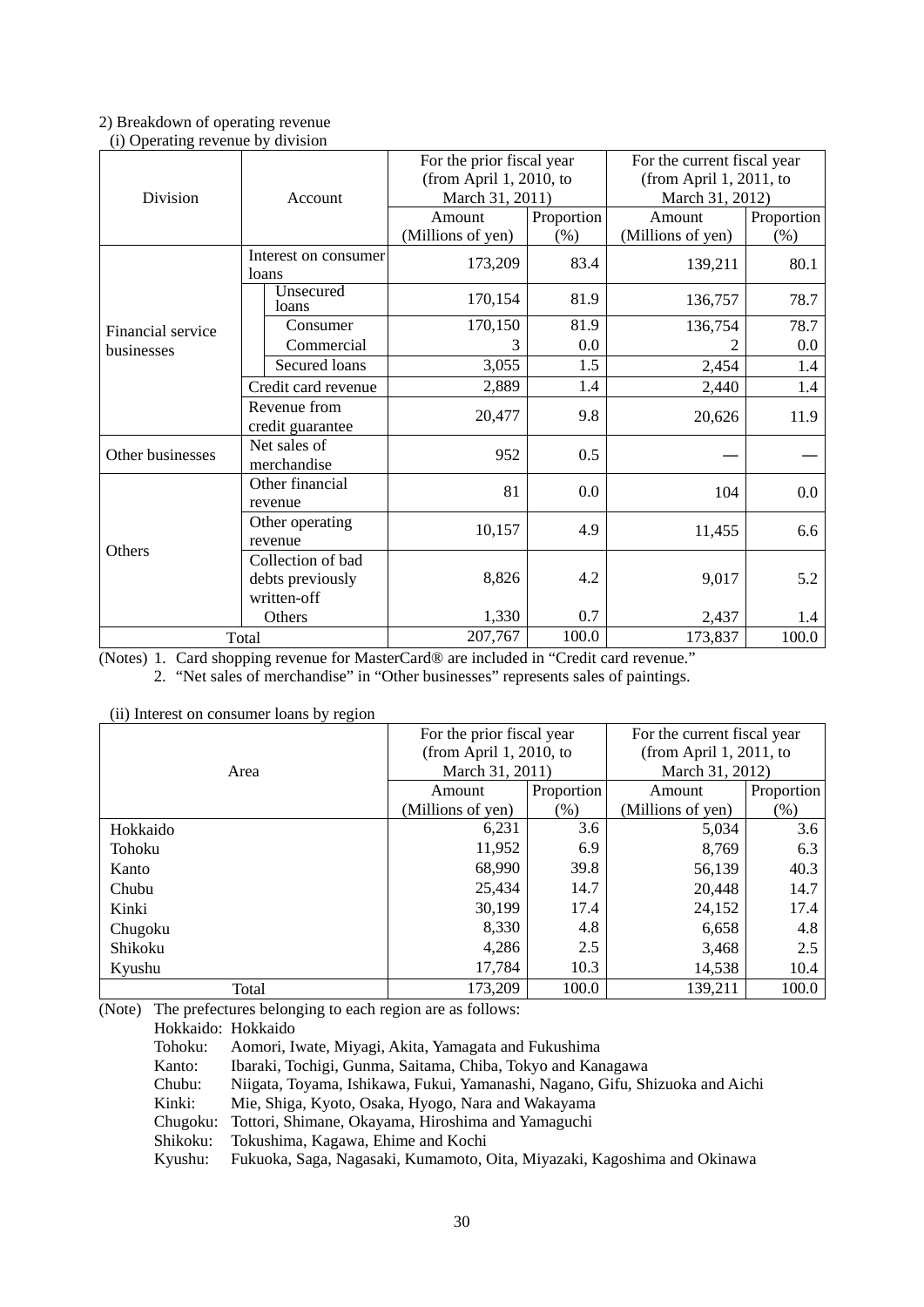Total amount for each region is calculated based on the locations of sales outlets.

- 3) Transaction volume and outstanding receivables at the end of the fiscal year for the financial service business segments
	- (i) Transaction volume

|                                         |                  |                             | For the prior fiscal year | For the current fiscal year |                |  |
|-----------------------------------------|------------------|-----------------------------|---------------------------|-----------------------------|----------------|--|
|                                         |                  |                             | (from April 1, 2010, to   | (from April 1, 2011, to     |                |  |
|                                         | Business segment | March 31, 2011)             |                           | March 31, 2012)             |                |  |
|                                         |                  | Amount<br>(Millions of yen) | Proportion $(\%)$         | Amount<br>(Millions of yen) | Proportion (%) |  |
|                                         | Unsecured loans  | 280,745                     | 96.8                      | 310,943                     | 97.3           |  |
|                                         | Consumer loans   | 280,745                     | 96.8                      | 310,943                     | 97.3           |  |
| Loan business                           | Commercial loans |                             |                           |                             |                |  |
|                                         | Secured loans    | 208                         | 0.1                       | 57                          | 0.0            |  |
|                                         | Subtotal         | 280,953                     | 96.9                      | 311,000                     | 97.3           |  |
| Credit card<br>Credit cards<br>business |                  | 9,127                       | 3.1                       | 8,532                       | 2.7            |  |
| Total                                   |                  | 290,081                     | 100.0                     | 319,532                     | 100.0          |  |

(Note) Details and transaction volume of the above Financial Service business segments are as follows:

Loan business Provision of loans by the Filing Company directly to customers. The scope of this segment's transaction volume is the amount of loans to customers. Credit card business Provision of general financial services through the use of credit cards, based on comprehensive credit administration. The scope of transaction volume is the total amount of credit.

(ii) Receivables outstanding

| Business segment                        |                  | prior fiscal year           | As of the end of the<br>(March 31, 2011) | As of the end of the<br>current fiscal year<br>(March 31, 2012) |                |  |
|-----------------------------------------|------------------|-----------------------------|------------------------------------------|-----------------------------------------------------------------|----------------|--|
|                                         |                  | Amount<br>(Millions of yen) | Proportion $(\%)$                        | Amount<br>(Millions of yen)                                     | Proportion (%) |  |
|                                         | Unsecured loans  | 878,778                     | 95.1                                     | 779,965                                                         | 95.4           |  |
|                                         | Consumer loans   | 878,761                     | 95.1                                     | 779,954                                                         | 95.4           |  |
| Loan business                           | Commercial loans | 17                          | 0.0                                      | 11                                                              | 0.0            |  |
|                                         | Secured loans    | 23,421                      | 2.6                                      | 19,132                                                          | 2.3            |  |
|                                         | Subtotal         | 902,200                     | 97.7                                     | 799,098                                                         | 97.7           |  |
| Credit card<br>Credit cards<br>business |                  | 21,625                      | 2.3                                      | 18,482                                                          | 2.3            |  |
| Total                                   |                  | 923,826                     | 100.0                                    | 817,580                                                         | 100.0          |  |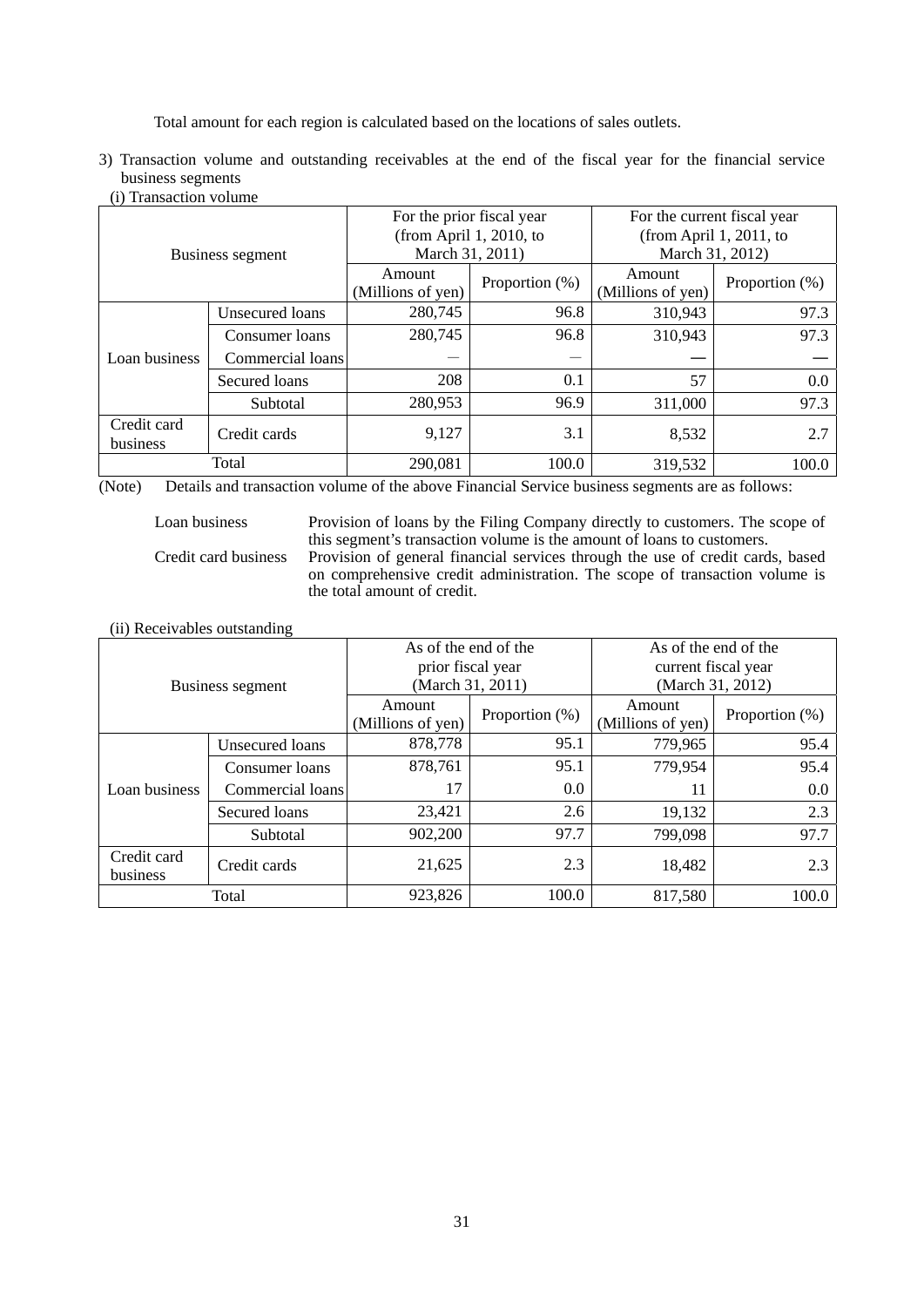4) Increase/decrease and outstanding balance of operating loans

|                              |           |                                        |         |                                          |                  | (Millions of yen) |  |  |
|------------------------------|-----------|----------------------------------------|---------|------------------------------------------|------------------|-------------------|--|--|
|                              |           | As of the end of the prior fiscal year |         | As of the end of the current fiscal year |                  |                   |  |  |
|                              |           | (March 31, 2011)                       |         |                                          | (March 31, 2012) |                   |  |  |
| Item                         | Total     | Unsecured                              | Secured | Total                                    | Unsecured        | Secured           |  |  |
|                              | amount    | loans                                  | loans   | amount                                   | loans            | loans             |  |  |
| Beginning balance            | 1,103,969 | 1,074,933                              | 29,036  | 902,200                                  | 878,778          | 23,421            |  |  |
| Loans made during the        | 280,953   | 280,745                                | 208     | 311,000                                  | 310,943          | 57                |  |  |
| period                       |           |                                        |         |                                          |                  |                   |  |  |
| Collection during the period | 369,408   | 364,421                                | 4,986   | 338,688                                  | 334,910          | 3,778             |  |  |
| Transfer of claims on        |           |                                        |         |                                          |                  |                   |  |  |
| bankruptcy and               | 2,073     | 1,958                                  | 114     | 1,421                                    | 1,341            | 79                |  |  |
| reorganization, etc.         |           |                                        |         |                                          |                  |                   |  |  |
| Write-off of bad debts       | 107,738   | 107,016                                | 722     | 73,034                                   | 72,545           | 488               |  |  |
| during the period            |           |                                        |         |                                          |                  |                   |  |  |
| Other decrease               | 3,502     | 3,502                                  |         | 958                                      | 958              |                   |  |  |
| Final balance                | 902,200   | 878,778                                | 23,421  | 799,098                                  | 779,965          | 19,132            |  |  |
| Average loans receivable     | 1,016,978 | 990,606                                | 26,372  | 851,697                                  | 830,316          | 21,380            |  |  |

(Note) "Other increase" is the result of the transfer of receivables.

#### 5) Breakdown of operating loans

(i) By loan type

|                  |                                                  |                                        |                  | As of the end of the prior fiscal year      |                    |                                               | As of the end of the current fiscal year |                    |                                             |       |                                                    |
|------------------|--------------------------------------------------|----------------------------------------|------------------|---------------------------------------------|--------------------|-----------------------------------------------|------------------------------------------|--------------------|---------------------------------------------|-------|----------------------------------------------------|
|                  |                                                  |                                        |                  | (March 31, 2011)                            |                    |                                               |                                          |                    | (March 31, 2012)                            |       |                                                    |
|                  | Loan type                                        | Number of loan Proportion<br>contracts | (% )             | Outstanding<br>balance<br>(Millions of yen) | Proportion<br>(% ) | Average<br>contracted interest<br>rate $(% )$ | Number of loan<br>contracts              | Proportion<br>(% ) | Outstanding<br>balance<br>(Millions of yen) | (96)  | Proportion Average contracted<br>interest rate (%) |
|                  | Unsecured loans<br>(excluding)<br>housing loans) | 1,705,994                              | 99.6             | 878,761                                     | 97.4               | 18.01                                         | 1,569,374                                | 99.6               | 779,954                                     | 97.6  | 17.05                                              |
| Consumer loans   | Secured loans<br>(excluding)<br>housing loans)   | 6,466                                  | 0.4              | 22,851                                      | 2.5                | 12.50                                         | 5,561                                    | 0.4                | 18,612                                      | 2.3   | 12.38                                              |
|                  | Housing loans                                    |                                        |                  |                                             |                    |                                               |                                          |                    |                                             |       |                                                    |
|                  | Subtotal                                         | 1,712,460                              | 100.0            | 901,613                                     | 99.9               | 17.87                                         | 1,574,935                                | 100.0              | 798,566                                     | 99.9  | 16.94                                              |
|                  | Unsecured loans                                  | 17                                     | 0.0 <sub>l</sub> | 17                                          | 0.0 <sub>l</sub>   | 22.22                                         | 12                                       | 0.0                | 11                                          | 0.0   | 14.82                                              |
| Commercial loans | Secured loans                                    | 83                                     | 0.0              | 570                                         | 0.1                | 8.47                                          | 74                                       | 0.0                | 520                                         | 0.1   | 7.99                                               |
|                  | Subtotal                                         | 100                                    | 0.0              | 587                                         | 0.1                | 8.87                                          | 86                                       | 0.0                | 531                                         | 0.1   | 8.14                                               |
|                  | Total                                            | 1,712,560                              | 100.0            | 902,200                                     | 100.0              | 17.86                                         | 1,575,021                                | 100.0              | 799,098                                     | 100.0 | 16.94                                              |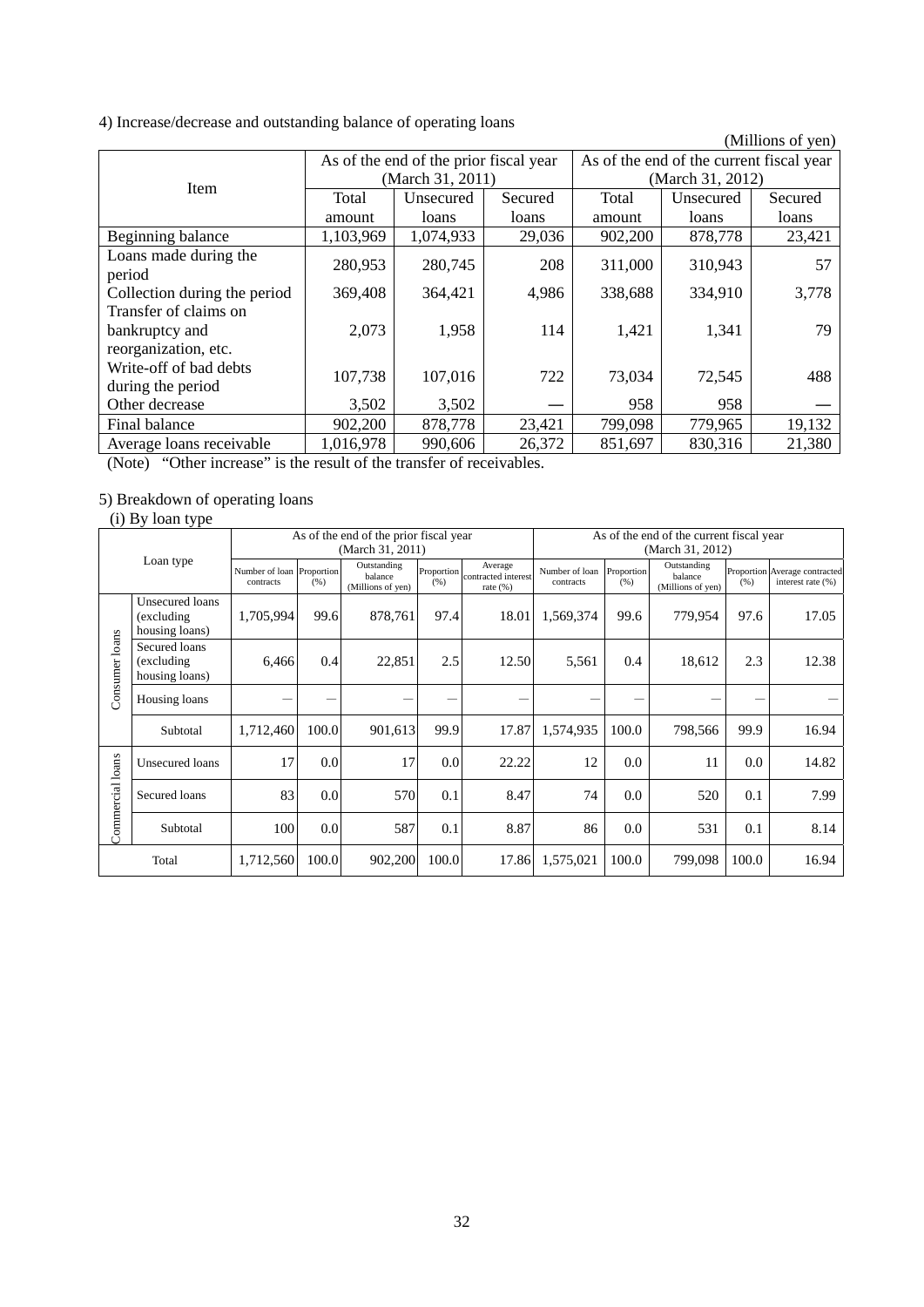| (ii) Breakdown of unsecured consumer loans by consumers' occupation |  |  |  |
|---------------------------------------------------------------------|--|--|--|
|                                                                     |  |  |  |

| $\sqrt{2}$<br>Occupation | As of the end of the prior fiscal year<br>(March 31, 2011) |                |                                             |                | As of the end of the current fiscal year<br>(March 31, 2012) |                |                                             |                |
|--------------------------|------------------------------------------------------------|----------------|---------------------------------------------|----------------|--------------------------------------------------------------|----------------|---------------------------------------------|----------------|
|                          | Number of loan<br>contracts                                | Proportion (%) | Outstanding<br>balance<br>(Millions of yen) | Proportion (%) | Number of loan<br>contracts                                  | Proportion (%) | Outstanding<br>balance<br>(Millions of yen) | Proportion (%) |
| Clerical work            | 232,241                                                    | 13.6           | 145,829                                     | 16.6           | 216,943                                                      | 13.8           | 132,278                                     | 17.0           |
| Marketing                | 166,446                                                    | 9.8            | 116,562                                     | 13.3           | 149,032                                                      | 9.5            | 101,625                                     | 13.0           |
| <b>Sales</b>             | 94,833                                                     | 5.6            | 38,898                                      | 4.4            | 89,291                                                       | 5.7            | 34,965                                      | 4.5            |
| Personnel management     | 589,154                                                    | 34.5           | 282,566                                     | 32.1           | 554,441                                                      | 35.3           | 258,342                                     | 33.1           |
| Drivers                  | 100,825                                                    | 5.9            | 56,027                                      | 6.4            | 90,877                                                       | 5.8            | 49,306                                      | 6.3            |
| Technicians & Engineers  | 108,451                                                    | 6.4            | 67,054                                      | 7.6            | 98,289                                                       | 6.3            | 58,701                                      | 7.5            |
| Management               | 221,545                                                    | 13.0           | 102,623                                     | 11.7           | 197,661                                                      | 12.6           | 86,432                                      | 11.1           |
| Hospitality & service    | 67,130                                                     | 3.9            | 23,616                                      | 2.7            | 59,117                                                       | 3.8            | 20,124                                      | 2.6            |
| Others                   | 125,369                                                    | 7.3            | 45,583                                      | 5.2            | 113,723                                                      | 7.2            | 38,176                                      | 4.9            |
| Total                    | 1,705,994                                                  | 100.0          | 878.761                                     | 100.0          | 1,569,374                                                    | 100.0          | 779,954                                     | 100.0          |

# (iii) By industry

|                                                              | As of the end of the prior fiscal year |                |                                             |                | As of the end of the current fiscal year |                          |                                             |                |
|--------------------------------------------------------------|----------------------------------------|----------------|---------------------------------------------|----------------|------------------------------------------|--------------------------|---------------------------------------------|----------------|
|                                                              | (March 31, 2011)                       |                |                                             |                | (March 31, 2012)                         |                          |                                             |                |
| Industry                                                     | Number of loan<br>contracts            | Proportion (%) | Outstanding<br>balance<br>(Millions of yen) | Proportion (%) | Number of loan<br>contracts              | Proportion (%)           | Outstanding<br>balance<br>(Millions of yen) | Proportion (%) |
| Agriculture, forestry<br>and fishery                         | 3                                      | 0.0            | 18                                          | 0.0            | 3                                        | 0.0                      | 17                                          | 0.0            |
| Construction                                                 | 23                                     | 0.0            | 61                                          | 0.0            | 21                                       | 0.0                      | 53                                          | 0.0            |
| Manufacturing                                                | 12                                     | 0.0            | 27                                          | 0.0            | 11                                       | 0.0                      | 25                                          | 0.0            |
| Electricity; gas; heat<br>supply; water supply               |                                        |                |                                             |                |                                          | $\overline{\phantom{0}}$ |                                             |                |
| Information and<br>communications                            | 1                                      | 0.0            | 5                                           | 0.0            | 1                                        | 0.0                      | 5                                           | 0.0            |
| Transport and postal<br>services                             | 3                                      | 0.0            | 9                                           | 0.0            | 3                                        | 0.0                      | 12                                          | 0.0            |
| Wholesale and retail                                         | 18                                     | 0.0            | 120                                         | 0.0            | 14                                       | 0.0                      | 101                                         | 0.0            |
| Finance and insurance                                        | 6                                      | 0.0            | 41                                          | 0.0            | 5                                        | 0.0                      | 35                                          | 0.0            |
| Real estate, and goods<br>rental and leasing<br>Restaurants, | 8                                      | 0.0            | 192                                         | 0.0            | 8                                        | 0.0                      | 189                                         | 0.0            |
| accommodation, and<br>food and beverage<br>services          | 6                                      | 0.0            | 26                                          | 0.0            | 6                                        | 0.0                      | 26                                          | 0.0            |
| <b>Education</b> and<br>educational support                  | 1                                      | 0.0            | $\theta$                                    | 0.0            |                                          | $\overline{\phantom{0}}$ |                                             |                |
| Healthcare and welfare                                       | $\overline{2}$                         | 0.0            | $\overline{2}$                              | 0.0            | $\overline{c}$                           | 0.0                      | $\mathbf{0}$                                | 0.0            |
| Multiple services                                            |                                        |                |                                             |                |                                          |                          |                                             |                |
| Other services<br>(not belong to any other<br>category)      | 16                                     | 0.0            | 75                                          | 0.0            | 12                                       | 0.0                      | 62                                          | 0.0            |
| Individuals                                                  | 1,712,460                              | 100.0          | 901,613                                     | 100.0          | 1,574,935                                | 100.0                    | 798,566                                     | 100.0          |
| Specified nonprofit<br>organization                          |                                        |                |                                             |                |                                          |                          |                                             |                |
| Others                                                       | 1                                      | 0.0            | 5                                           | 0.0            |                                          |                          |                                             |                |
| Total                                                        | 1,712,560                              | 100.0          | 902,200                                     | 100.0          | 1,575,021                                | 100.0                    | 799,098                                     | 100.0          |

(Note) Commercial loans to sole proprietors are included in corresponding categories other than "Individuals."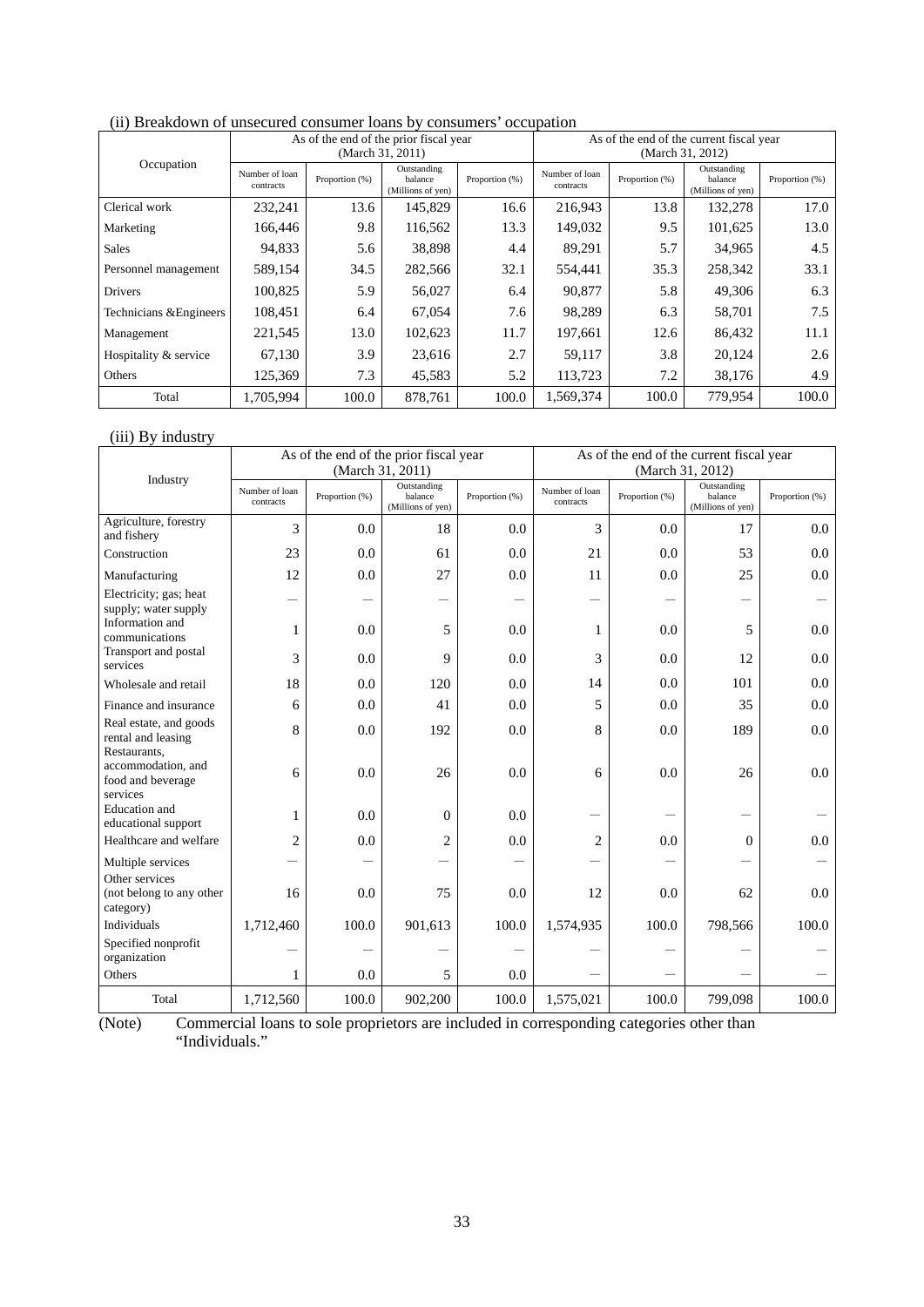| Sex and age |                       |                             |                | As of the end of the prior fiscal year<br>(March 31, 2011) |                | As of the end of the current fiscal year<br>(March 31, 2012) |                |                                             |                |
|-------------|-----------------------|-----------------------------|----------------|------------------------------------------------------------|----------------|--------------------------------------------------------------|----------------|---------------------------------------------|----------------|
|             |                       | Number of loan<br>contracts | Proportion (%) | Outstanding<br>balance<br>(Millions of yen)                | Proportion (%) | Number of loan<br>contracts                                  | Proportion (%) | Outstanding<br>balance<br>(Millions of yen) | Proportion (%) |
| Male        | 18-19 years           |                             |                |                                                            |                |                                                              |                |                                             |                |
|             | 20-29                 | 214,058                     | 12.6           | 75,210                                                     | 8.6            | 210,311                                                      | 13.4           | 79,452                                      | 10.2           |
|             | 30-39                 | 356,037                     | 20.9           | 185,328                                                    | 21.1           | 318,964                                                      | 20.3           | 161,011                                     | 20.6           |
|             | $40 - 49$             | 307,786                     | 18.0           | 217,206                                                    | 24.7           | 288,112                                                      | 18.4           | 193,332                                     | 24.8           |
|             | 50-59                 | 225,499                     | 13.2           | 170,284                                                    | 19.4           | 203,961                                                      | 13.0           | 147,699                                     | 18.9           |
|             | 60 years and<br>older | 149,986                     | 8.8            | 75,153                                                     | 8.5            | 139,375                                                      | 8.9            | 66,841                                      | 8.6            |
|             | Subtotal              | 1,253,366                   | 73.5           | 723,183                                                    | 82.3           | 1,160,723                                                    | 74.0           | 648,338                                     | 83.1           |
| Female      | 18-19 years           |                             |                |                                                            |                |                                                              |                |                                             |                |
|             | 20-29                 | 79,347                      | 4.6            | 22,584                                                     | 2.6            | 72,575                                                       | 4.6            | 21,018                                      | 2.7            |
|             | 30-39                 | 113,529                     | 6.7            | 38,373                                                     | 4.4            | 100,502                                                      | 6.4            | 31,931                                      | 4.1            |
|             | 40-49                 | 102,508                     | 6.0            | 37,568                                                     | 4.3            | 95,468                                                       | 6.1            | 32,359                                      | 4.2            |
|             | 50-59                 | 86,687                      | 5.1            | 33,689                                                     | 3.8            | 76,525                                                       | 4.9            | 27,414                                      | 3.5            |
|             | 60 years and<br>older | 70,557                      | 4.1            | 23,362                                                     | 2.6            | 63,581                                                       | 4.0            | 18,892                                      | 2.4            |
|             | Subtotal              | 452,628                     | 26.5           | 155,578                                                    | 17.7           | 408,651                                                      | 26.0           | 131,616                                     | 16.9           |
| Total       |                       | 1.705.994                   | 100.0          | 878,761                                                    | 100.0          | 1,569,374                                                    | 100.0          | 779,954                                     | 100.0          |

## (iv) Breakdown of unsecured consumer loans receivable by consumers' sex and age

## (v) By collateral type

|                                  | As of the end of the<br>(March 31, 2011) | prior fiscal year | As of the end of the<br>current fiscal year<br>(March 31, 2012) |                |  |
|----------------------------------|------------------------------------------|-------------------|-----------------------------------------------------------------|----------------|--|
| Collateral accepted              | Amount<br>(Millions of<br>yen)           | Proportion (%)    | Amount<br>(Millions of<br>yen)                                  | Proportion (%) |  |
| Securities                       |                                          |                   |                                                                 |                |  |
| (Stocks included in the above)   |                                          | $\qquad \qquad -$ | $\overline{\phantom{m}}$                                        |                |  |
| Credit                           |                                          |                   |                                                                 |                |  |
| (Deposits included in the above) |                                          |                   |                                                                 |                |  |
| Merchandise                      |                                          |                   |                                                                 |                |  |
| Real estate                      | 23,317                                   | 2.6               | 19,036                                                          | 2.4            |  |
| <b>Foundations</b>               |                                          |                   |                                                                 |                |  |
| Others                           | 103                                      | 0.0               | 96                                                              | 0.0            |  |
| Subtotal                         | 23,421                                   | 2.6               | 19,132                                                          | 2.4            |  |
| Guarantee                        |                                          |                   |                                                                 |                |  |
| Unsecured                        | 878,778                                  | 97.4              | 779,965                                                         | 97.6           |  |
| Total                            | 902,200                                  | 100.0             | 799,098                                                         | 100.0          |  |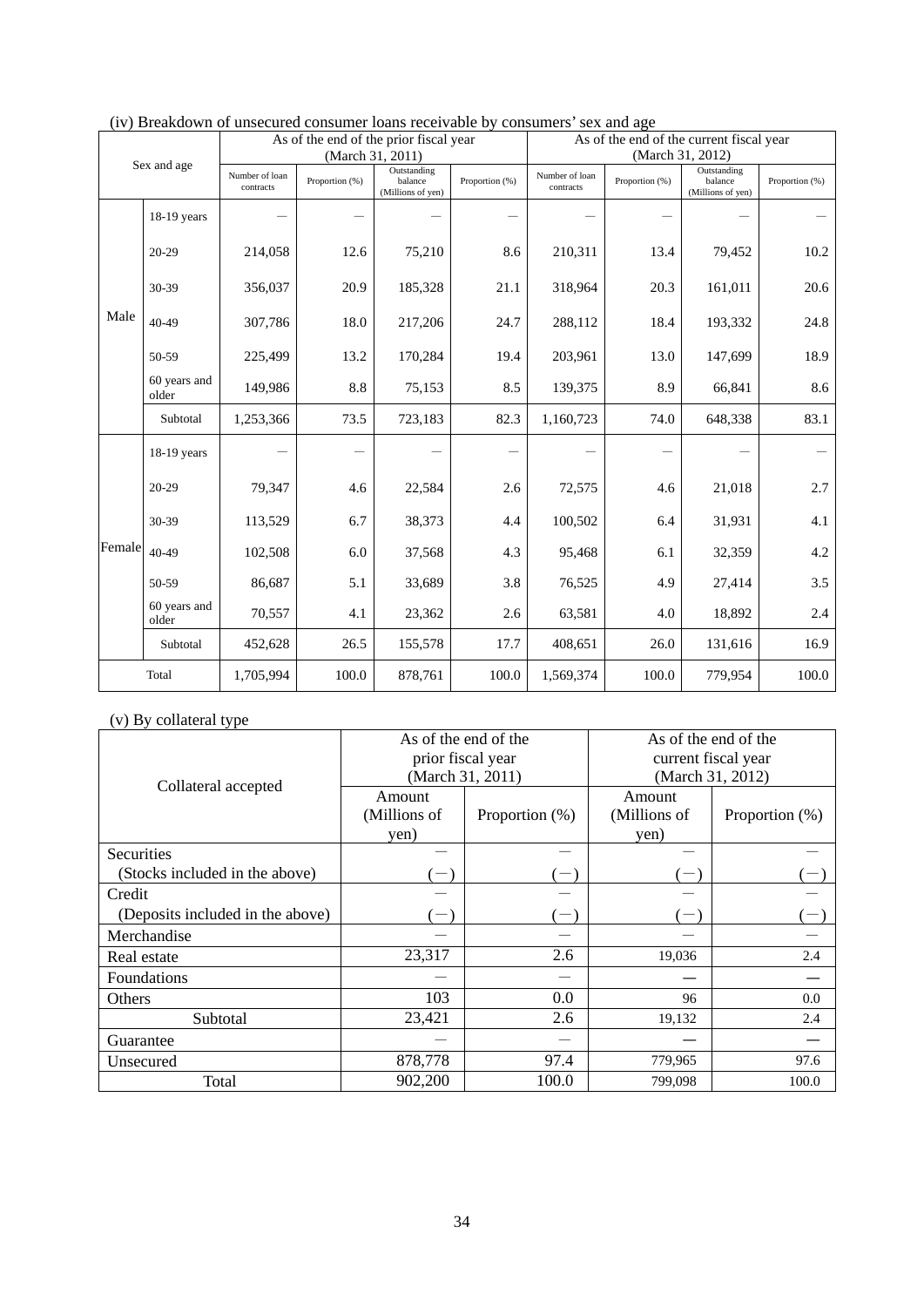# (vi) By loan amount

|                 |                                                                |                             |                          | As of the end of the prior fiscal year      |                | As of the end of the current fiscal year |                |                                             |                |
|-----------------|----------------------------------------------------------------|-----------------------------|--------------------------|---------------------------------------------|----------------|------------------------------------------|----------------|---------------------------------------------|----------------|
|                 | Loan amount                                                    |                             |                          | (March 31, 2011)                            |                |                                          |                | (March 31, 2012)                            |                |
|                 |                                                                | Number of loan<br>contracts | Proportion (%)           | Outstanding<br>balance<br>(Millions of yen) | Proportion (%) | Number of loan<br>contracts              | Proportion (%) | Outstanding<br>balance<br>(Millions of yen) | Proportion (%) |
|                 | Due within<br>100,000 yen                                      | 197,503                     | 11.5                     | 12,272                                      | 1.4            | 202,049                                  | 12.8           | 12,291                                      | 1.5            |
|                 | Due after 100,000<br>yen through<br>300,000 yen                | 428,737                     | 25.0                     | 91,336                                      | 10.1           | 416,791                                  | 26.5           | 89,371                                      | 11.2           |
| Unsecured loans | Due after 300,000<br>ven through<br>500,000 yen                | 698,379                     | 40.8                     | 303,585                                     | 33.6           | 571,701                                  | 36.3           | 242,763                                     | 30.4           |
|                 | Due after<br>500,000 yen                                       | 381,392                     | 22.3                     | 471,584                                     | 52.3           | 378,845                                  | 24.0           | 435,539                                     | 54.5           |
|                 | Subtotal                                                       | 1,706,011                   | 99.6                     | 878,778                                     | 97.4           | 1,569,386                                | 99.6           | 779,965                                     | 97.6           |
|                 | Due within 1<br>million yen                                    | 623                         | 0.0                      | 343                                         | 0.0            | 653                                      | 0.0            | 367                                         | 0.1            |
|                 | Due after 1 million<br>yen through 5<br>million yen            | 4,801                       | 0.3                      | 14,307                                      | 1.6            | 4,096                                    | 0.3            | 11,847                                      | 1.5            |
|                 | Due after 5 million<br>yen through 10<br>million yen           | 965                         | 0.1                      | 6,527                                       | 0.7            | 757                                      | 0.1            | 5,085                                       | 0.6            |
| Secured loans   | Due after 10<br>million yen<br>through 50 million<br>yen       | 159                         | 0.0                      | 2,162                                       | 0.3            | 128                                      | 0.0            | 1,751                                       | 0.2            |
|                 | Due after 50<br>million yen<br>through 100<br>million yen      | $\mathbf{1}$                | 0.0                      | 80                                          | 0.0            | 1                                        | 0.0            | 80                                          | 0.0            |
|                 | Due after 100<br>million yen                                   |                             |                          |                                             |                |                                          |                |                                             |                |
|                 | Subtotal                                                       | 6,549                       | 0.4                      | 23,421                                      | 2.6            | 5,635                                    | 0.4            | 19,132                                      | 2.4            |
|                 | Total                                                          | 1,712,560                   | 100.0                    | 902,200                                     | 100.0          | 1,575,021                                | 100.0          | 799,098                                     | 100.0          |
|                 | Average loans<br>receivable per contract<br>(Thousands of yen) |                             |                          | 526                                         |                |                                          |                | 507                                         |                |
|                 | <b>Unsecured</b> loans                                         | $\overline{\phantom{0}}$    | $\overline{\phantom{0}}$ | 515                                         | $\equiv$       |                                          |                | 496                                         |                |
|                 | Secured loans                                                  |                             |                          | 3,576                                       |                |                                          |                | 3,395                                       |                |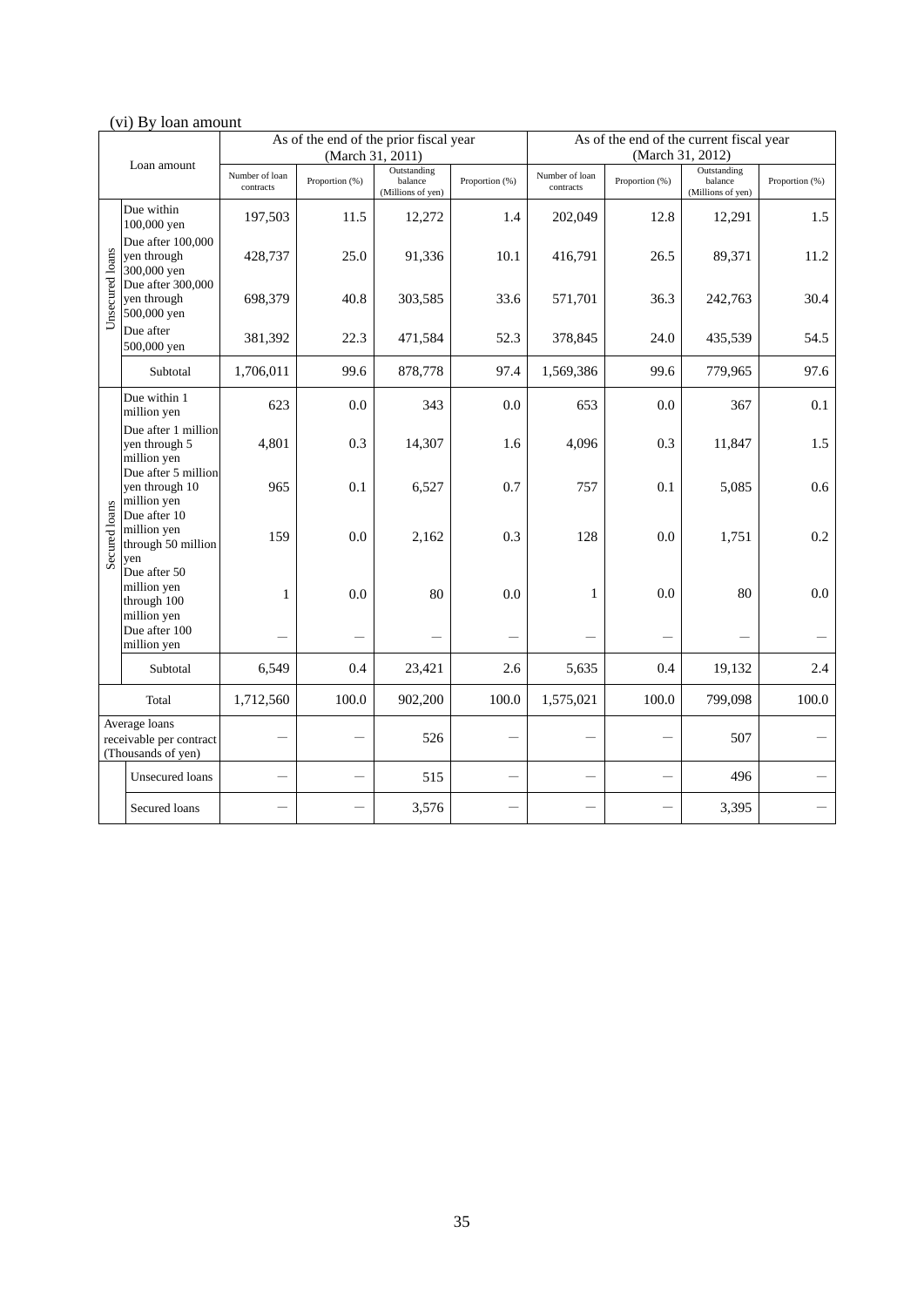# (vii) By loan term

|                 |                                           |                |                          | As of the end of the prior fiscal year<br>(March 31, 2011) |                |                |                      | As of the end of the current fiscal year<br>(March 31, 2012) |                |
|-----------------|-------------------------------------------|----------------|--------------------------|------------------------------------------------------------|----------------|----------------|----------------------|--------------------------------------------------------------|----------------|
|                 | Loan term                                 | Number of loan |                          | Outstanding                                                |                | Number of loan |                      | Outstanding                                                  |                |
|                 |                                           | contracts      | Proportion (%)           | balance<br>(Millions of yen)                               | Proportion (%) | contracts      | Proportion (%)       | balance<br>(Millions of yen)                                 | Proportion (%) |
|                 | Revolving                                 | 1,561,548      | 91.2                     | 827,280                                                    | 91.7           | 1,432,434      | 91.0                 | 724,598                                                      | 90.7           |
|                 | Due within 1 year                         | 3,063          | 0.2                      | 388                                                        | 0.1            | 1,698          | 0.1                  | 234                                                          | $0.0\,$        |
|                 | Due after 1 year<br>through 5 years       | 123,666        | 7.2                      | 40,863                                                     | 4.5            | 88,414         | 5.6                  | 24,928                                                       | 3.1            |
|                 | Due after 5 years<br>through 10 years     | 16,153         | 0.9                      | 8,471                                                      | 0.9            | 24,245         | 1.5                  | 13,057                                                       | 1.6            |
| Unsecured loans | Due after 10<br>years through 15<br>years | 1,568          | 0.1                      | 1,768                                                      | 0.2            | 22,580         | 1.4                  | 17,136                                                       | 2.2            |
|                 | Due after 15<br>years through 20<br>years | 11             | 0.0                      | 5                                                          | 0.0            | 11             | 0.0                  | 8                                                            | 0.0            |
|                 | Due after 20<br>years through 25<br>years | $\overline{c}$ | 0.0                      | $\mathbf{0}$                                               | 0.0            | 3              | 0.0                  | 1                                                            | 0.0            |
|                 | Due after 25<br>years                     |                |                          |                                                            |                | $\mathbf{1}$   | 0.0                  | $\mathbf{0}$                                                 | 0.0            |
|                 | Subtotal                                  | 1,706,011      | 99.6                     | 878,778                                                    | 97.4           | 1,569,386      | 99.6                 | 779,965                                                      | 97.6           |
|                 | Revolving                                 | 5,518          | 0.4                      | 18,708                                                     | 2.1            | 4,633          | 0.3                  | 14,850                                                       | 1.9            |
|                 | Due within 1 year                         | 13             | 0.0                      | 40                                                         | 0.0            | 10             | 0.0                  | 21                                                           | 0.0            |
|                 | Due after 1 year<br>through 5 years       | 201            | 0.0                      | 472                                                        | 0.1            | 197            | 0.0                  | 474                                                          | 0.1            |
|                 | Due after 5 years<br>through 10 years     | 357            | 0.0                      | 1,117                                                      | 0.1            | 383            | 0.1                  | 1,133                                                        | 0.1            |
| Secured loans   | Due after 10<br>years through 15<br>vears | 72             | 0.0                      | 427                                                        | 0.0            | 76             | 0.0                  | 412                                                          | 0.0            |
|                 | Due after 15<br>years through 20<br>years | 116            | 0.0                      | 705                                                        | 0.1            | 98             | 0.0                  | 566                                                          | 0.1            |
|                 | Due after 20<br>years through 25<br>years | 272            | 0.0                      | 1,949                                                      | 0.2            | 238            | 0.0                  | 1,673                                                        | 0.2            |
|                 | Due after 25<br>years                     |                |                          |                                                            |                |                |                      |                                                              |                |
|                 | Subtotal                                  | 6,549          | 0.4                      | 23,421                                                     | 2.6            | 5,635          | 0.4                  | 19,132                                                       | 2.4            |
|                 | Due within 1 year                         | 3,076          | 0.2                      | 428                                                        | $0.0\,$        | 1,708          | 0.1                  | 255                                                          | $0.0\,$        |
|                 | Due after 1 year<br>through 5 years       | 1,690,933      | 98.7                     | 887,324                                                    | 98.4           | 1,525,678      | 96.9                 | 764,852                                                      | 95.7           |
|                 | Due after 5 years<br>through 10 years     | 16,510         | 1.0                      | 9,589                                                      | 1.1            | 24,628         | 1.6                  | 14,190                                                       | 1.8            |
|                 | Due after 10 years<br>through 15 years    | 1,640          | 0.1                      | 2,196                                                      | 0.2            | 22,656         | 1.4                  | 17,548                                                       | 2.2            |
|                 | Due after 15 years<br>through 20 years    | 127            | 0.0                      | 711                                                        | 0.1            | 109            | 0.0                  | 575                                                          | 0.1            |
|                 | Due after 20 years<br>through 25 years    | 274            | 0.0                      | 1,950                                                      | 0.2            | 241            | 0.0                  | 1,675                                                        | 0.2            |
|                 | Due after 25 years                        |                | $\overline{\phantom{0}}$ |                                                            |                | $\mathbf{1}$   | 0.0                  | $\boldsymbol{0}$                                             | 0.0            |
|                 | Total                                     | 1,712,560      | 100.0                    | 902,200                                                    | 100.0          | 1,575,021      | 100.0                | 799,098                                                      | 100.0          |
|                 | Average term per<br>contract              |                | 3 years and 1 month      |                                                            |                |                | 3 years and 3 months |                                                              |                |

(Note) The Company's revolving loan contracts are automatically renewed for every three years. Therefore, they are categorized as Due after 1 year through 5 years.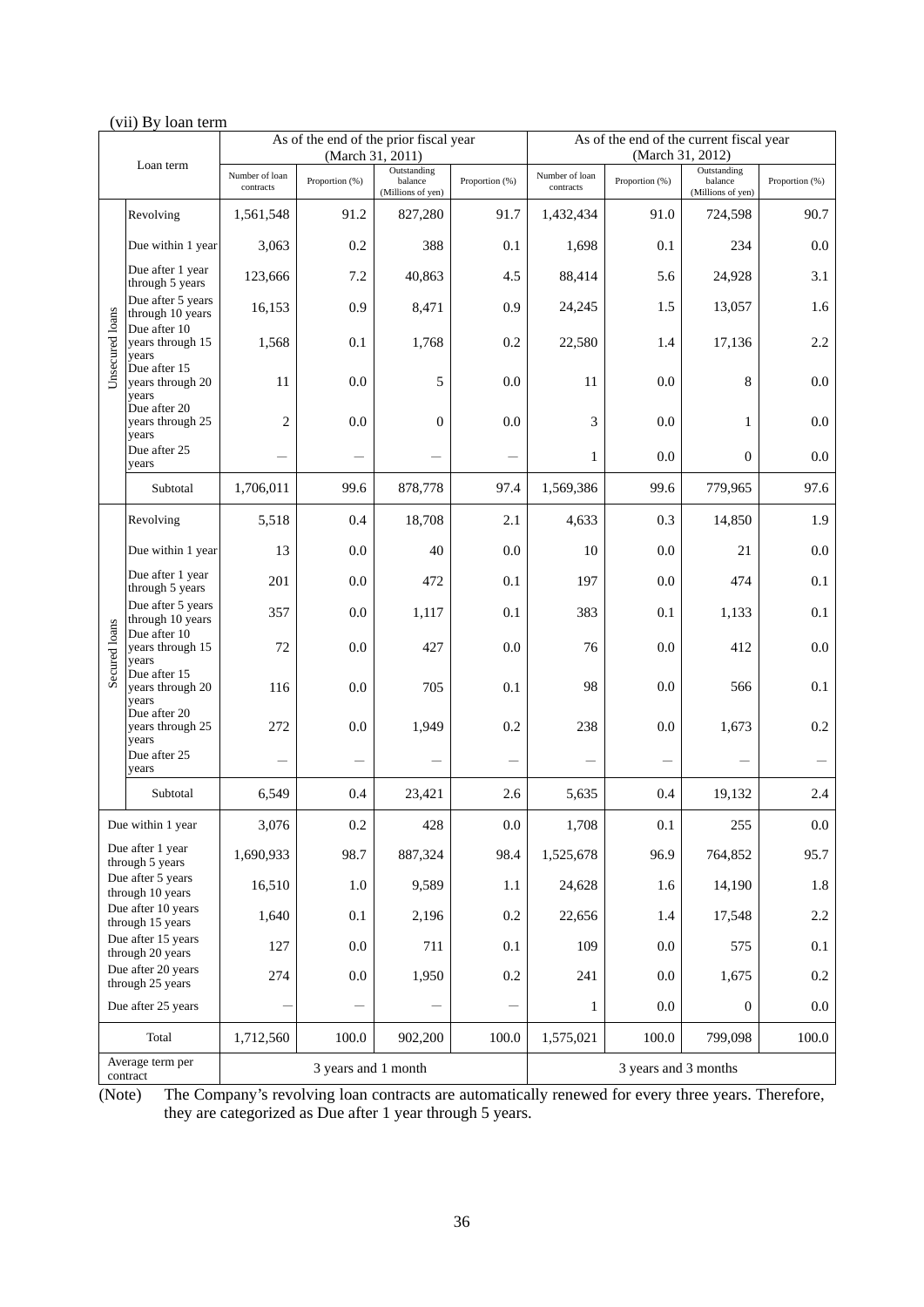# (viii) By interest rate

|                 |                        |                             |                | As of the end of the prior fiscal year<br>(March 31, 2011) |                |                             |                | As of the end of the current fiscal year<br>(March 31, 2012) |                |
|-----------------|------------------------|-----------------------------|----------------|------------------------------------------------------------|----------------|-----------------------------|----------------|--------------------------------------------------------------|----------------|
|                 | Interest rate          | Number of loan<br>contracts | Proportion (%) | Outstanding<br>balance<br>(Millions of yen)                | Proportion (%) | Number of loan<br>contracts | Proportion (%) | Outstanding<br>balance<br>(Millions of yen)                  | Proportion (%) |
|                 | Lower than<br>10% p.a. | 136,849                     | 8.0            | 47,891                                                     | 5.3            | 119,936                     | 7.6            | 45,044                                                       | 5.7            |
|                 | 10-19% p.a.            | 1,140,720                   | 66.6           | 618,455                                                    | 68.5           | 1,190,365                   | 75.6           | 616,063                                                      | 77.1           |
|                 | 20-21% p.a.            | 9,511                       | 0.5            | 9,745                                                      | 1.1            | 5,780                       | 0.4            | 5,670                                                        | 0.7            |
|                 | 22-23% p.a.            | 21,621                      | 1.3            | 25,093                                                     | 2.8            | 13,775                      | 0.9            | 15,306                                                       | 1.9            |
| Unsecured loans | 24-25% p.a.            | 90,165                      | 5.3            | 60,176                                                     | 6.7            | 55,256                      | 3.5            | 34,268                                                       | 4.3            |
|                 | 26-27% p.a.            | 293,183                     | 17.1           | 112,092                                                    | 12.4           | 175,903                     | 11.2           | 61,013                                                       | 7.6            |
|                 | 28-29.20%<br>p.a.      | 13,962                      | 0.8            | 5,323                                                      | 0.6            | 8,371                       | 0.5            | 2,599                                                        | 0.3            |
|                 | Subtotal               | 1,706,011                   | 99.6           | 878,778                                                    | 97.4           | 1,569,386                   | 99.6           | 779,965                                                      | 97.6           |
|                 | Lower than<br>10% p.a. | 557                         | 0.0            | 2,996                                                      | 0.3            | 549                         | 0.0            | 2,706                                                        | 0.3            |
|                 | 10-11% p.a.            | 694                         | 0.1            | 3,639                                                      | 0.4            | 609                         | 0.1            | 3,021                                                        | 0.4            |
|                 | 12-13% p.a.            | 2,081                       | 0.1            | 7,667                                                      | 0.9            | 1,782                       | 0.1            | 6,199                                                        | 0.8            |
| Secured loans   | 14-15% p.a.            | 3,211                       | 0.2            | 9,100                                                      | 1.0            | 2,690                       | 0.2            | 7,188                                                        | 0.9            |
|                 | 16-18% p.a.            | 6                           | 0.0            | 17                                                         | 0.0            | 5                           | 0.0            | 16                                                           | 0.0            |
|                 | 19-23% p.a.            |                             |                |                                                            |                |                             |                |                                                              |                |
|                 | Subtotal               | 6,549                       | 0.4            | 23,421                                                     | 2.6            | 5,635                       | 0.4            | 19,132                                                       | 2.4            |
|                 | Total                  | 1,712,560                   | 100.0          | 902,200                                                    | 100.0          | 1,575,021                   | 100.0          | 799,098                                                      | 100.0          |

# (ix) By product type

|                 |                                                           |                             |                | As of the end of the prior fiscal year      |                |                             |                | As of the end of the current fiscal year    |                |
|-----------------|-----------------------------------------------------------|-----------------------------|----------------|---------------------------------------------|----------------|-----------------------------|----------------|---------------------------------------------|----------------|
|                 |                                                           |                             |                | (March 31, 2011)                            |                |                             |                | (March 31, 2012)                            |                |
|                 | Product type                                              | Number of loan<br>contracts | Proportion (%) | Outstanding<br>balance<br>(Millions of yen) | Proportion (%) | Number of loan<br>contracts | Proportion (%) | Outstanding<br>balance<br>(Millions of yen) | Proportion (%) |
|                 | Comprehensive<br>contract type<br>(Card loans)            | 1,561,548                   | 91.2           | 827,280                                     | 91.7           | 1,432,434                   | 90.9           | 724,598                                     | 90.7           |
| Unsecured loans | Individual contract<br>type                               | 144,446                     | 8.4            | 51,481                                      | 5.7            | 136,940                     | 8.7            | 55,356                                      | 6.9            |
|                 | Commercial loans                                          | 17                          | 0.0            | 17                                          | 0.0            | 12                          | 0.0            | 11                                          | $0.0\,$        |
|                 | Subtotal                                                  | 1,706,011                   | 99.6           | 878,778                                     | 97.4           | 1,569,386                   | 99.6           | 779,965                                     | 97.6           |
|                 | Real estate card<br>loans                                 | 6,089                       | 0.4            | 20,192                                      | 2.3            | 5,235                       | 0.4            | 16,365                                      | 2.1            |
|                 | Mortgage loans                                            | 433                         | 0.0            | 2,974                                       | 0.3            | 375                         | 0.0            | 2,518                                       | 0.3            |
| Secured loans   | Loans backed by<br>securities or golf<br>club memberships | 22                          | 0.0            | 103                                         | 0.0            | 20                          | 0.0            | 96                                          | $0.0\,$        |
|                 | Commercial loans                                          | 5                           | $0.0\,$        | 151                                         | 0.0            | 5                           | $0.0\,$        | 151                                         | $0.0\,$        |
|                 | Subtotal                                                  | 6,549                       | 0.4            | 23,421                                      | 2.6            | 5,635                       | 0.4            | 19,132                                      | 2.4            |
| Total           |                                                           | 1,712,560                   | 100.0          | 902,200                                     | 100.0          | 1,575,021                   | 100.0          | 799,098                                     | 100.0          |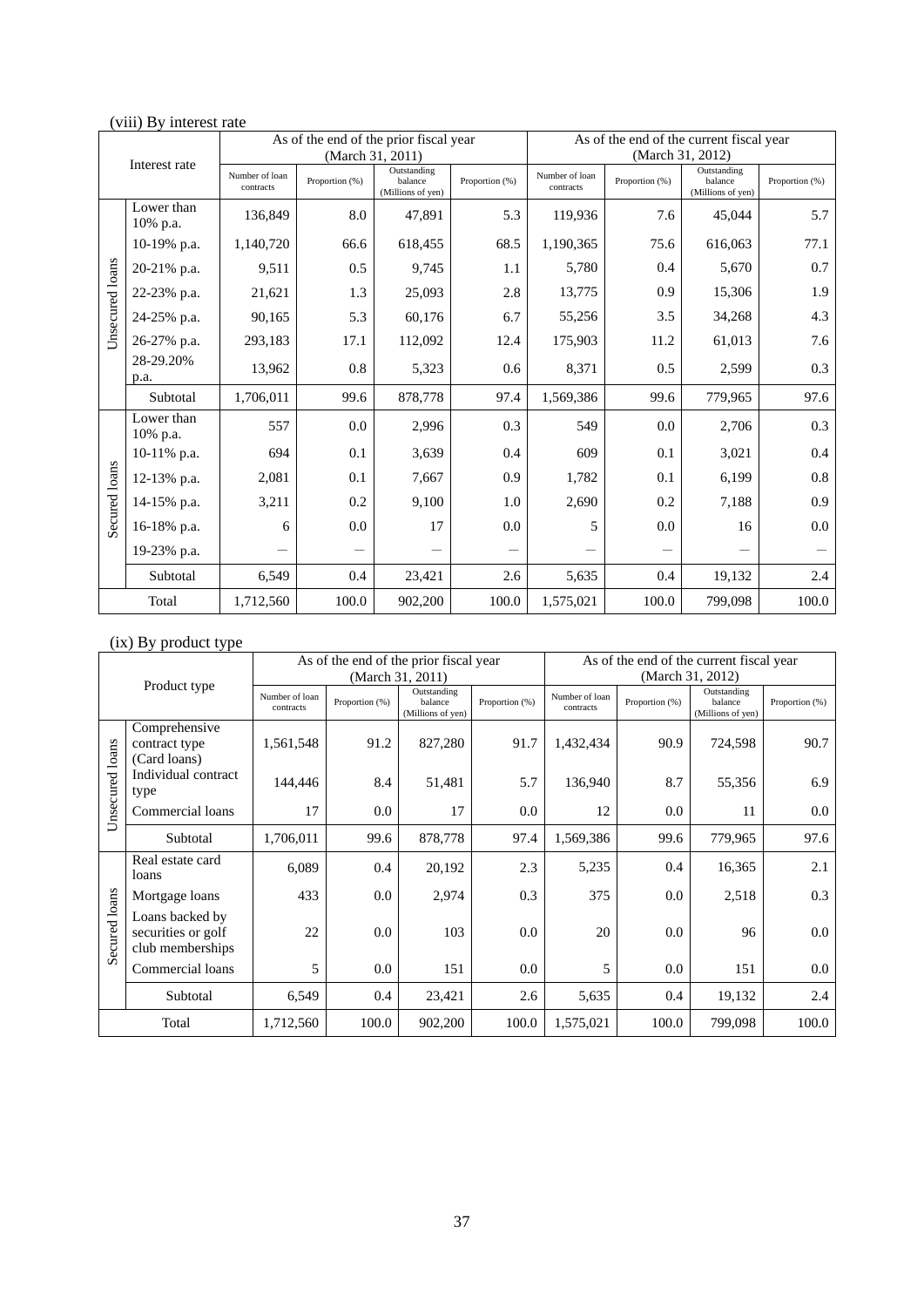# (x) By region

|                 |          |                             |                | As of the end of the prior fiscal year<br>(March 31, 2011) |                |                             |                | As of the end of the current fiscal year<br>(March 31, 2012) |                |
|-----------------|----------|-----------------------------|----------------|------------------------------------------------------------|----------------|-----------------------------|----------------|--------------------------------------------------------------|----------------|
|                 | Region   | Number of loan<br>contracts | Proportion (%) | Outstanding<br>balance<br>(Millions of yen)                | Proportion (%) | Number of loan<br>contracts | Proportion (%) | Outstanding<br>balance<br>(Millions of yen)                  | Proportion (%) |
|                 | Hokkaido | 60,858                      | 3.5            | 28,249                                                     | 3.1            | 58,056                      | 3.7            | 26,125                                                       | 3.3            |
|                 | Tohoku   | 108,833                     | 6.4            | 54,300                                                     | 6.0            | 97,122                      | 6.1            | 45,972                                                       | 5.8            |
|                 | Kanto    | 703,732                     | 41.1           | 367,051                                                    | 40.7           | 640,984                     | 40.7           | 324,451                                                      | 40.6           |
| Unsecured loans | Chubu    | 208,825                     | 12.2           | 118,719                                                    | 13.2           | 198,196                     | 12.6           | 108,150                                                      | 13.5           |
|                 | Kinki    | 337,640                     | 19.7           | 169,094                                                    | 18.7           | 300,282                     | 19.0           | 144,564                                                      | 18.1           |
|                 | Chugoku  | 72,576                      | 4.2            | 38,435                                                     | 4.3            | 69,296                      | 4.4            | 35,210                                                       | 4.4            |
|                 | Shikoku  | 39,292                      | 2.3            | 20,164                                                     | 2.2            | 37,373                      | 2.4            | 18,469                                                       | 2.3            |
|                 | Kyushu   | 174,255                     | 10.2           | 82,763                                                     | 9.2            | 168,077                     | 10.7           | 77,023                                                       | 9.6            |
|                 | Subtotal | 1,706,011                   | 99.6           | 878,778                                                    | 97.4           | 1,569,386                   | 99.6           | 779,965                                                      | 97.6           |
|                 | Hokkaido | 351                         | 0.0            | 1,003                                                      | 0.1            | 294                         | 0.0            | 810                                                          | 0.1            |
|                 | Tohoku   | 407                         | 0.0            | 1,200                                                      | 0.1            | 343                         | 0.0            | 965                                                          | 0.1            |
|                 | Kanto    | 2,282                       | 0.1            | 9,079                                                      | 1.0            | 1,991                       | 0.1            | 7,462                                                        | 0.9            |
| Secured loans   | Chubu    | 895                         | 0.1            | 3,282                                                      | 0.4            | 781                         | 0.1            | 2,756                                                        | 0.4            |
|                 | Kinki    | 1,649                       | 0.1            | 5,703                                                      | 0.6            | 1,393                       | 0.1            | 4,577                                                        | 0.6            |
|                 | Chugoku  | 286                         | 0.0            | 996                                                        | 0.1            | 247                         | 0.0            | 823                                                          | 0.1            |
|                 | Shikoku  | 108                         | 0.0            | 333                                                        | 0.1            | 98                          | 0.0            | 286                                                          | 0.0            |
|                 | Kyushu   | 571                         | 0.1            | 1,821                                                      | 0.2            | 488                         | 0.1            | 1,450                                                        | 0.2            |
|                 | Subtotal | 6,549                       | 0.4            | 23,421                                                     | 2.6            | 5,635                       | 0.4            | 19,132                                                       | 2.4            |
|                 | Total    | 1,712,560                   | 100.0          | 902,200                                                    | 100.0          | 1,575,021                   | 100.0          | 799,098                                                      | 100.0          |

(xi) Operating loans per outlet and per employee

|                            |  |                             | As of the end of the prior fiscal year      |                             | As of the end of the current fiscal         |  |
|----------------------------|--|-----------------------------|---------------------------------------------|-----------------------------|---------------------------------------------|--|
|                            |  |                             | (March 31, 2011)                            | year (March 31, 2012)       |                                             |  |
| <b>Item</b>                |  | Number of loan<br>contracts | Outstanding<br>balance<br>(Millions of yen) | Number of loan<br>contracts | Outstanding<br>balance<br>(Millions of yen) |  |
| Per loan business outlet   |  | 43.911                      | 23.133                                      | 40,385                      | 20,489                                      |  |
| Per loan business employee |  | 1,758                       | 926                                         | 1,859                       | 943                                         |  |

(Notes) 1. Loans receivable per loan business outlet  $=$ 

Loans receivable at the end of the period Number of staffed loan outlets at the end of the period Loans receivable at the end of the period Number of employees at the end of the period

2. Loans receivable per loan business employee=

The number of employees at the end of the period is the number of employees who work at the contact centers and the loan business outlets. The numbers at the end of the prior fiscal year and at the end of the current fiscal year are 974 and 847, respectively.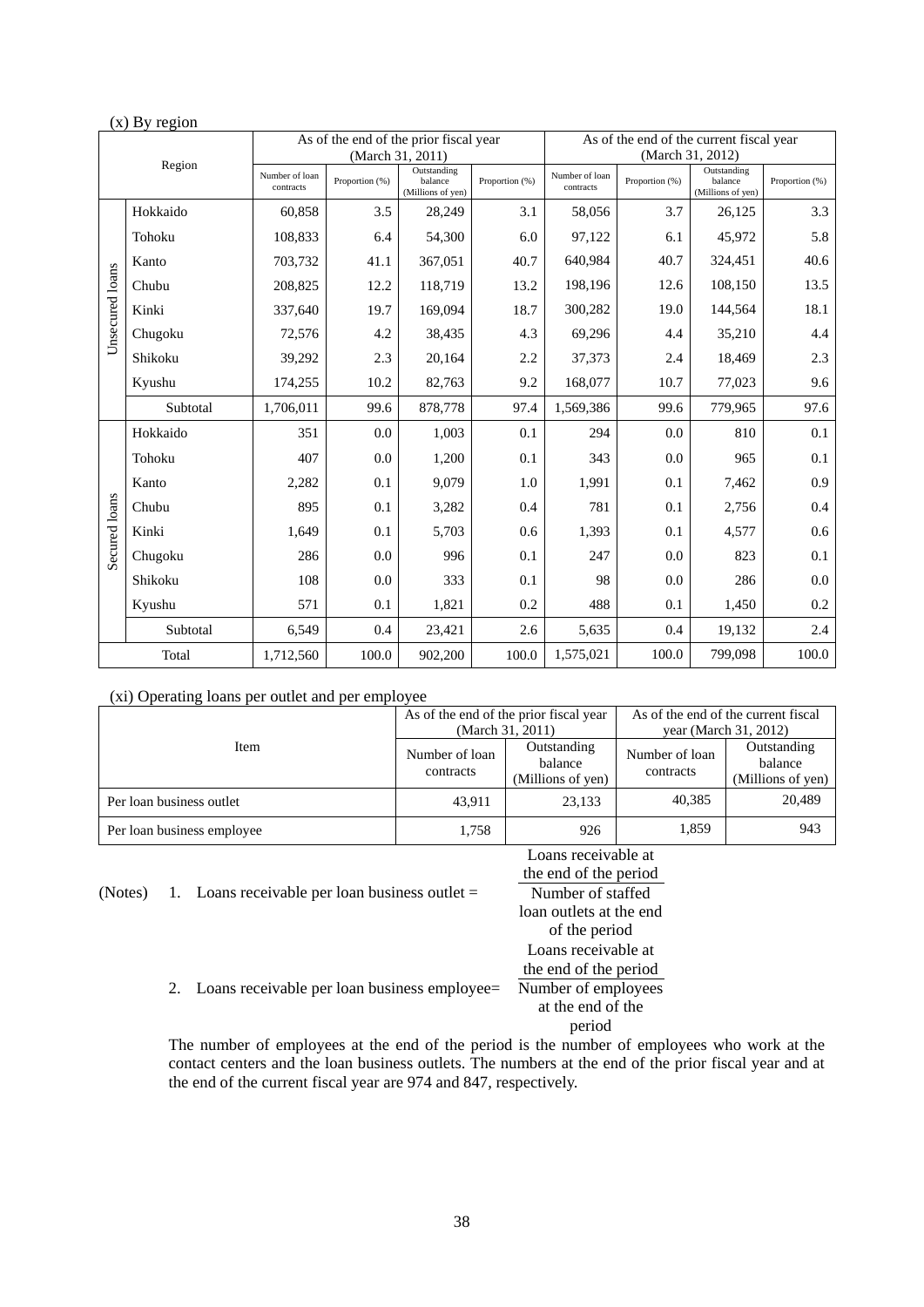# 6) Number of outlets and employees by region

| (i) Number of outlets by region |  |
|---------------------------------|--|
|                                 |  |

|          |       | As of the end of the prior fiscal year | (March 31, 2011) |                | As of the end of the current fiscal year<br>(March 31, 2012) |                |              |                |  |
|----------|-------|----------------------------------------|------------------|----------------|--------------------------------------------------------------|----------------|--------------|----------------|--|
| Area     | Total | Proportion (%)                         | Loan outlets     | Proportion (%) | Total                                                        | Proportion (%) | Loan outlets | Proportion (%) |  |
| Hokkaido |       | 2.6                                    |                  | 2.6            |                                                              | 2.6            |              | 2.6            |  |
| Tohoku   | 3     | 7.7                                    | 3                | 7.7            | 3                                                            | 7.7            | 3            | 7.7            |  |
| Kanto    | 15    | 38.5                                   | 15               | 38.5           | 15                                                           | 38.5           | 15           | 38.5           |  |
| Chubu    | 6     | 15.4                                   | 6                | 15.4           | 6                                                            | 15.4           | 6            | 15.4           |  |
| Kinki    | 7     | 17.9                                   | $\mathbf{7}$     | 17.9           |                                                              | 17.9           | $\mathbf{r}$ | 17.9           |  |
| Chugoku  | 2     | 5.1                                    | $\overline{2}$   | 5.1            | $\mathfrak{D}$                                               | 5.1            | 2            | 5.1            |  |
| Shikoku  |       | 2.6                                    |                  | 2.6            |                                                              | 2.6            |              | 2.6            |  |
| Kyushu   | 4     | 10.2                                   | 4                | 10.2           | 4                                                            | 10.2           | 4            | 10.2           |  |
| Total    | 39    | 100.0                                  | 39               | 100.0          | 39                                                           | 100.0          | 39           | 100.0          |  |

(Note) The above number of outlets in each region is the number of staffed outlets.

(ii) Number of employees by region

| $\sim$ $\sim$ |              | As of the end of the prior fiscal year | (March 31, 2011) |                | As of the end of the current fiscal year<br>(March 31, 2012) |                |              |                |
|---------------|--------------|----------------------------------------|------------------|----------------|--------------------------------------------------------------|----------------|--------------|----------------|
| Area          | Total        | Proportion (%)                         | Loan outlets     | Proportion (%) | Total                                                        | Proportion (%) | Loan outlets | Proportion (%) |
| Hokkaido      | $\mathbf{r}$ | 0.4                                    | $\mathbf{r}$     | 0.7            | 6                                                            | 0.3            | 6            | 0.7            |
| Tohoku        | 18           | 0.9                                    | 18               | 1.9            | 17                                                           | 1.0            | 17           | 2.0            |
| Kanto         | 1,297        | 69.1                                   | 571              | 58.6           | 1,236                                                        | 70.4           | 496          | 58.5           |
| Chubu         | 34           | 1.8                                    | 34               | 3.5            | 31                                                           | 1.8            | 31           | 3.7            |
| Kinki         | 476          | 25.4                                   | 300              | 30.8           | 428                                                          | 24.4           | 259          | 30.6           |
| Chugoku       | 13           | 0.7                                    | 13               | 1.3            | 11                                                           | 0.6            | 11           | 1.3            |
| Shikoku       | 5            | 0.3                                    | 5                | 0.5            | 5                                                            | 0.3            | 5            | 0.6            |
| Kyushu        | 26           | 1.4                                    | 26               | 2.7            | 22                                                           | 1.2            | 22           | 2.6            |
| Total         | 1,876        | 100.0                                  | 974              | 100.0          | 1,756                                                        | 100.0          | 847          | 100.0          |

(Note) The number of employees of "Loan outlets" is the number of employees at the end of the fiscal year working at contact centers and loan business outlets.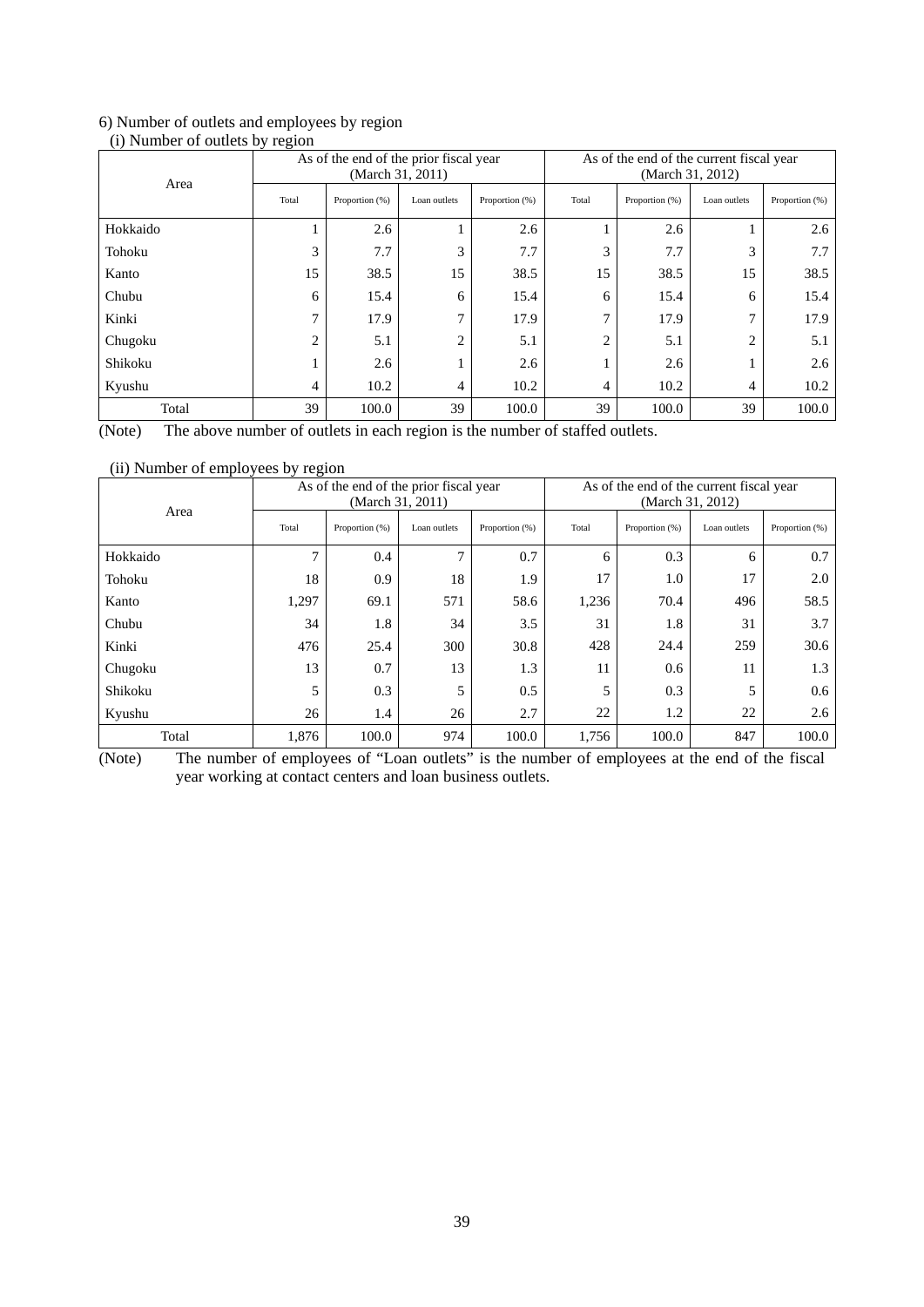# 7) Breakdown of funds

(i) Breakdown by funding sources

| $\sqrt{2}$<br>$\circ$                           | As of the end of the<br>prior fiscal year<br>(March 31, 2011) |                                  | As of the end of the<br>current fiscal year<br>(March 31, 2012) |                                  |  |  |
|-------------------------------------------------|---------------------------------------------------------------|----------------------------------|-----------------------------------------------------------------|----------------------------------|--|--|
| Funding sources                                 | Outstanding<br>balance<br>(Millions of yen)                   | Average<br>interest rate<br>(% ) | Outstanding<br>balance<br>(Millions of yen)                     | Average<br>interest rate<br>(% ) |  |  |
| Borrowings from financial<br>institutions, etc. | 440,812                                                       | 2.38                             | 410,991                                                         | 2.60                             |  |  |
| Others                                          | 202,840                                                       | 2.46                             | 200,836                                                         | 2.70                             |  |  |
| (Corporate bonds, CPs)                          | (202, 840)                                                    | (2.46)                           | (200, 836)                                                      | (2.70)                           |  |  |
| Total                                           | 643,652                                                       | 2.41                             | 611,827                                                         | 2.63                             |  |  |
| Owners' equity                                  | 583,253                                                       |                                  | 496,236                                                         |                                  |  |  |
| (Capital stock)                                 | (63, 832)                                                     | $\overline{\phantom{m}}$         | (63, 832)                                                       |                                  |  |  |

(Notes) 1. "Owners' equity" was calculated by deducting total liabilities and the planned amount of dividend from total assets, and then adding the total amount of reserves (including reserves under special laws).

 2. "Borrowings from financial institutions, etc." as of the end of the current fiscal year includes 32,792 million yen borrowings by liquidation of receivables (38,250 million yen as of the end of the prior fiscal year).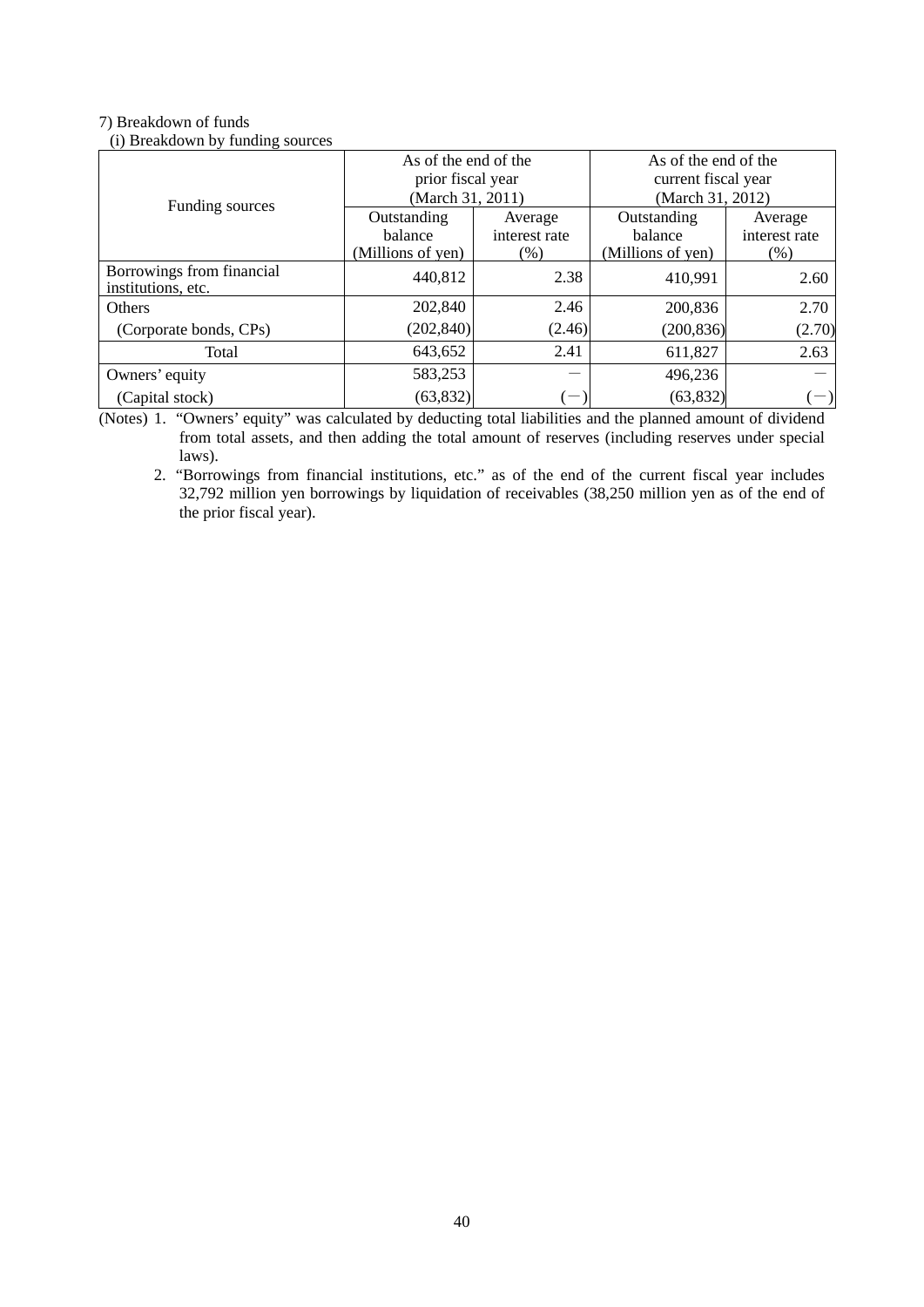# (ii) Breakdown by financial institution

|                                                                    | (II) Breakdown by Hilancial Institution                                     |                      |                    |                                                            |          |                      |                    |                                                              | (Millions of yen) |
|--------------------------------------------------------------------|-----------------------------------------------------------------------------|----------------------|--------------------|------------------------------------------------------------|----------|----------------------|--------------------|--------------------------------------------------------------|-------------------|
|                                                                    | Financial institution                                                       |                      |                    | As of the end of the prior fiscal year<br>(March 31, 2011) |          |                      |                    | As of the end of the current fiscal year<br>(March 31, 2012) |                   |
|                                                                    |                                                                             | Beginning<br>balance | Amount<br>procured | Amount repaid Final balance                                |          | Beginning<br>balance | Amount<br>procured | Amount repaid Final balance                                  |                   |
|                                                                    | City banks, etc.                                                            | 107,757              | 31,816             | 40,312                                                     | 99,261   | 99,261               | 53,982             | 30,384                                                       | 122,859           |
|                                                                    | <b>Regional banks</b>                                                       | 14,743               | 4,800              | 8,003                                                      | 11,540   | 11,540               | 7,900              | 7,352                                                        | 12,088            |
|                                                                    | Trust banks                                                                 | 162,578              | 38,920             | 44,970                                                     | 156,528  | 156,528              | 52,308             | 48,308                                                       | 160,528           |
|                                                                    | Foreign banks                                                               | 5.000                | 5,000              | 3,000                                                      | 7,000    | 7,000                | 1,000              | 6,400                                                        | 1,600             |
| <b>Borrowings</b>                                                  | Life insurance<br>companies                                                 | 62,820               | 8,300              | 30,623                                                     | 40,497   | 40,497               | 9,800              | 20,011                                                       | 30,286            |
|                                                                    | Non-life insurance<br>companies                                             | 8,088                |                    | 6,000                                                      | 2,088    | 2,088                |                    | 1,988                                                        | 100               |
|                                                                    | <b>Business corporations</b><br>(leasing and financing)<br>companies, etc.) | 1,000                | 1,000              | 1,125                                                      | 875      | 875                  | 3,000              | 750                                                          | 3,125             |
|                                                                    | Other financial                                                             | 121,901              | 42,500             | 41,378                                                     | 123,023  | 123,023              | 16,250             | 58,867                                                       | 80,405            |
|                                                                    | institutions                                                                | (20,000)             | (22,000)           | (3,749)                                                    | (38,250) | (38,250)             | $(-)$              | (5, 457)                                                     | (32,792)          |
|                                                                    | Subtotal                                                                    | 483,887              | 132,336            | 175,411                                                    | 440,812  | 440,812              | 144,240            | 174,060                                                      | 410,991           |
| Corporate bonds<br>(including current portion of bonds<br>payable) |                                                                             | 221,500              | 32,000             | 50,660                                                     | 202,840  | 202,840              | 79,250             | 81,254                                                       | 200,836           |
|                                                                    | Subtotal                                                                    |                      | 32,000             | 50,660                                                     | 202,840  | 202,840              | 79,250             | 81,254                                                       | 200,836           |
|                                                                    | Total                                                                       | 705,387              | 164,336            | 226,071                                                    | 643,652  | 643,652              | 223,490            | 255,314                                                      | 611,827           |

(Notes) 1. "City banks, etc." include Shinsei Bank, Limited and Aozora Bank, Ltd.

 2. Figures in parentheses in the "Other financial institutions" are borrowings by liquidation of receivables.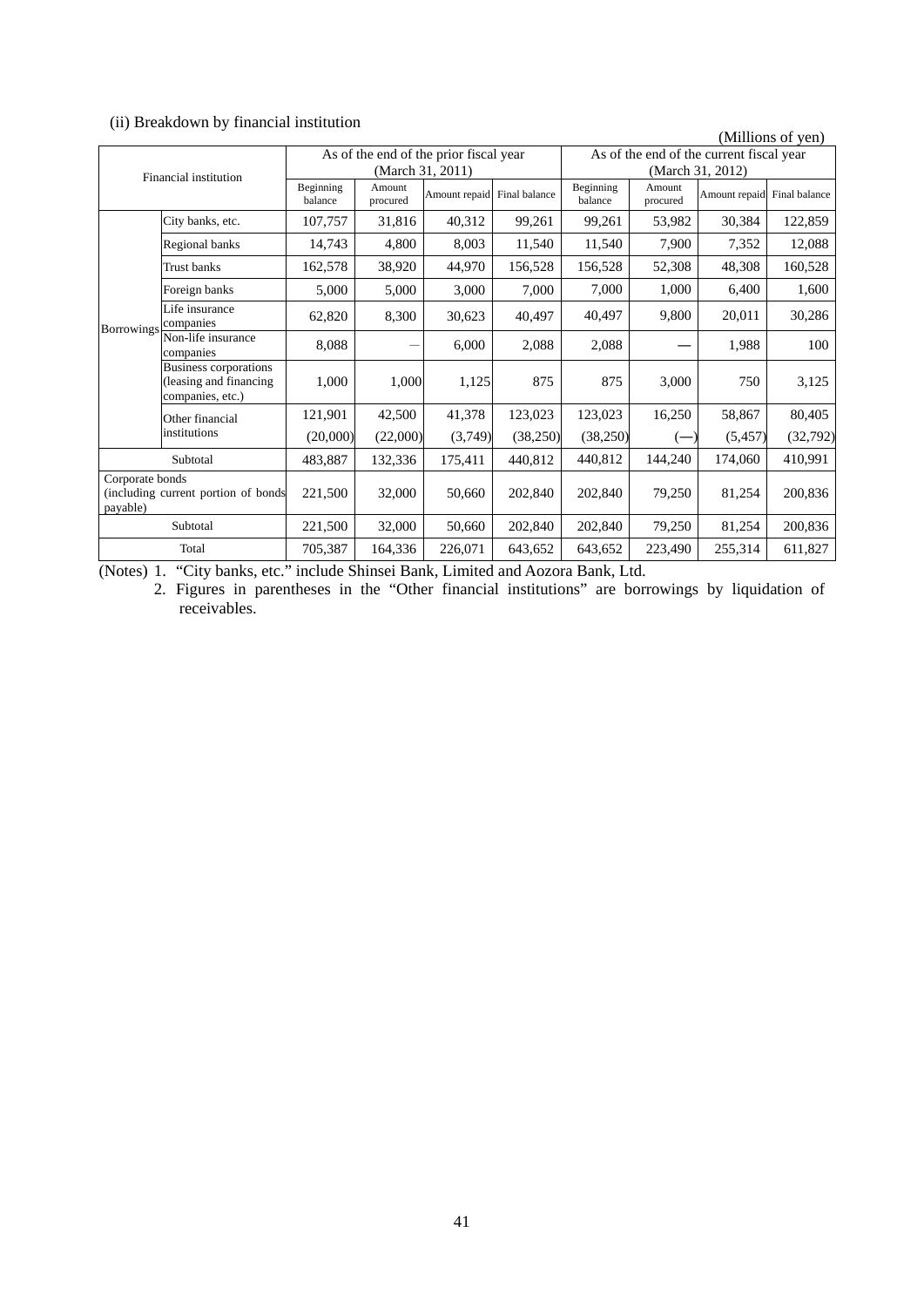## 3. Issues to be Addressed

The business environment surrounding the Group remains harsh, including the need to take measures to respond to requests for interest repayment and intensifying competition.

In such a tough environment, the Group aims to step up its compliance-first business attitude and aggressively focus on measures such as business expansion and improvement of profitability in each existing business in order to establish a business foundation for future growth.

### 4. Risks Related to Business

The following report on "Risks Related to Business" details potential risks to the Group's operations based on our assumptions and views as of the submission date of this securities report.

However, the risks described below may not cover all potential risks. On the other hand, as there may be new risks arising from various uncertain factors such as future changes in economic and business conditions affecting the consumer finance industry, from the viewpoint of prompt and timely disclosure to the investors, we disclose what may not be such risk factors but we believe are important for the investors in making their investment-related decisions. The forward-looking statements included in the following description are based on our assumptions and views as of the submission date of this securities report.

# (1) Financial results

The business performance of the Group may be influenced by changes, fluctuations and modifications –and the degree of these – in the each of the items 1) to 9) listed below.

1) Increase or decrease in number of customer accounts and average loan balance per customer accounts

- 2) Changes in judicial rulings and legal regulations applicable to the consumer finance industry
- 3) Changes in average contracted interest rates received from customers
- 4) Changes in number of requests for interest repayment, as well as amounts we will pay
- 5) Competition with other companies
- 6) Rate of default by customers
- 7) The Company's ability to procure funds and costs involved
- 8) Advertising expenses, personnel expenses, and other expenses
- 9) Occurrence of large-scale accidents and disasters

### (2) Impact of amendments to the Money Lending Business Act and Installment Sales Act

With the "Act to Partially Amend the Regulations Governing Money Lending Business Act," the revised Money Lending Business Act came into force on December 19, 2007, and stronger regulations on actions, solicitations and collections have been imposed on our industry. On June 18, 2010, full enforcement of the revised Money Lending Business Act commenced, prohibiting agreements on interest rates exceeding those stipulated in the Interest Rate Restriction Act and placing restrictions on loans exceeding one-third of a customer' annual income. The lower yield from enforcement of these provisions is expected to reduce interest on consumer loans and the stricter regulations on lending to decrease the Company's operating loans receivable.

In addition, the revised Installment Sales Act came into force on December 1, 2009, pursuant to the "Act to Partially Amend the Act on Specified Commercial Transactions and the Installment Sales Act." The revisions include stricter regulations such as a requirement to make more stringent checks on the capacity of customers to pay and an obligation to supervise affiliate stores. There is a possibility that these revisions will impact on the performance of Group companies operating domestic credit card and installment sales finance businesses.

(3) Status of interest repayment

The interest rates charged on some loan products by the Company, in which customers entered into contracts before June 17, 2007, exceed the interest rate ceilings specified in the Interest Rate Restriction Act. In addition, several consumers have taken legal action against consumer finance companies, including the Company, calling for a reimbursement of payments made, asserting that such payments do not meet a part of the requirements set forth in Article 43 of the Money Lending Business Act. In some recent court precedents, the plaintiffs' demands were accepted.

In case our customers request a reduction in the loan amount or reimbursement of excess interest paid, citing obligations for maximum interest rates under the Interest Rate Restriction Act, the Company may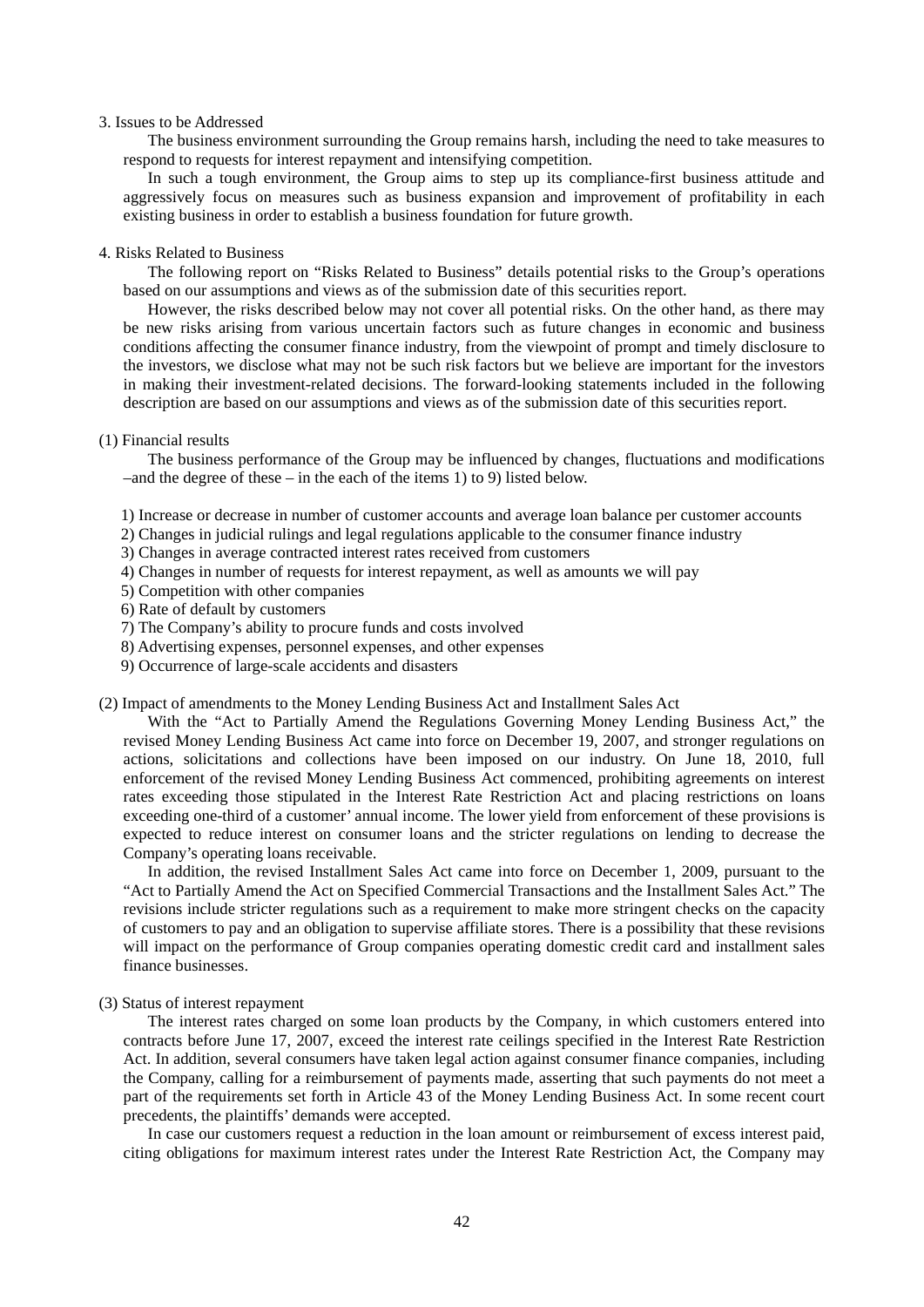accept to write off such loan or reimburse payments. The costs of write-off and reimbursing repayments (hereinafter referred to as "loss on interest repayment") have remained at high level as of the end of the current fiscal year.

Future potential for loss on interest repayment, further booking of the provision for loss on interest repayment, and court rulings from lawsuits demanding refunds of interest paid that put the Company and other finance companies at a clear disadvantage, could have an impact on the Group's business performance.

## (4) Fund procurement

The Group secures the necessary funds for its operations and liabilities repayments through cash provided by operating activities, as well as financing activities such as borrowings from financial institutions, etc. and direct financing from capital markets, including via bond issues.

At the end of the fiscal year under review, 55.1% of the Group's outstanding interest-bearing liabilities had been resourced from the 10 largest of our creditor banks and other financial institutions (excluding those from syndicated loans).

While the Group has steadily diversified its funding resources in recent years, there is no assurance that its existing main banks and lenders will not change their current lending policy due to a potential reorganization of the financial industry in Japan or other factors. Furthermore, there is no assurance that capital markets will always be available as a reliable financing resource in the future.

There is the possibility that our ability to procure funds may decrease due to changes in credit rating and its rank. In that case, the fund procurement costs might increase and the amount of funding may be restricted. As a result, it may have a negative impact on our business performance in the future.

### (5) Allowance for doubtful accounts

Loans receivable of consumer loans and accounts receivable-installment constitute the majority of total assets of the Group. For this reason, we book allowance for doubtful accounts, based on the conditions of customers and the estimates of pledged collateral value at the end of the fiscal year.

An increase of payment delays and uncollected loans receivable might occur as a result of potential future changes in economic conditions, the market environment, and the social structure in Japan as well as increases in the number of individuals (including loan customers of the Group) pursuing remedies under legal guardianship pursuant to revisions in legislation, including "Bankruptcy Act," "Act on Concerning Specific Conciliation," "Civil Rehabilitation Act," and "Judicial Scrivener Act." Such events may require further increases in the allowance for doubtful accounts, which may have a negative effect on the business performance of the Group.

(6) Issues concerning multiple debtors

The Group addresses the issues concerning multiple debtors, who take out excessive loans or creditcard loans from multiple consumer credit companies, mainly by ways of "promoting consumer enlightenment activities," "improvement of counseling functions for consumer loan customers," "implementation of more rigorous credit administration," "reduction in maximum lending interest rate," "review of the content of advertisement."

Nevertheless, business performance of the Group may be negatively influenced in cases where the number of multiple debtors increases due to factors such as economic, employment, and market conditions in Japan or other external factors, which leads to an increase in the allowance for doubtful accounts due to increase in uncollectible loans.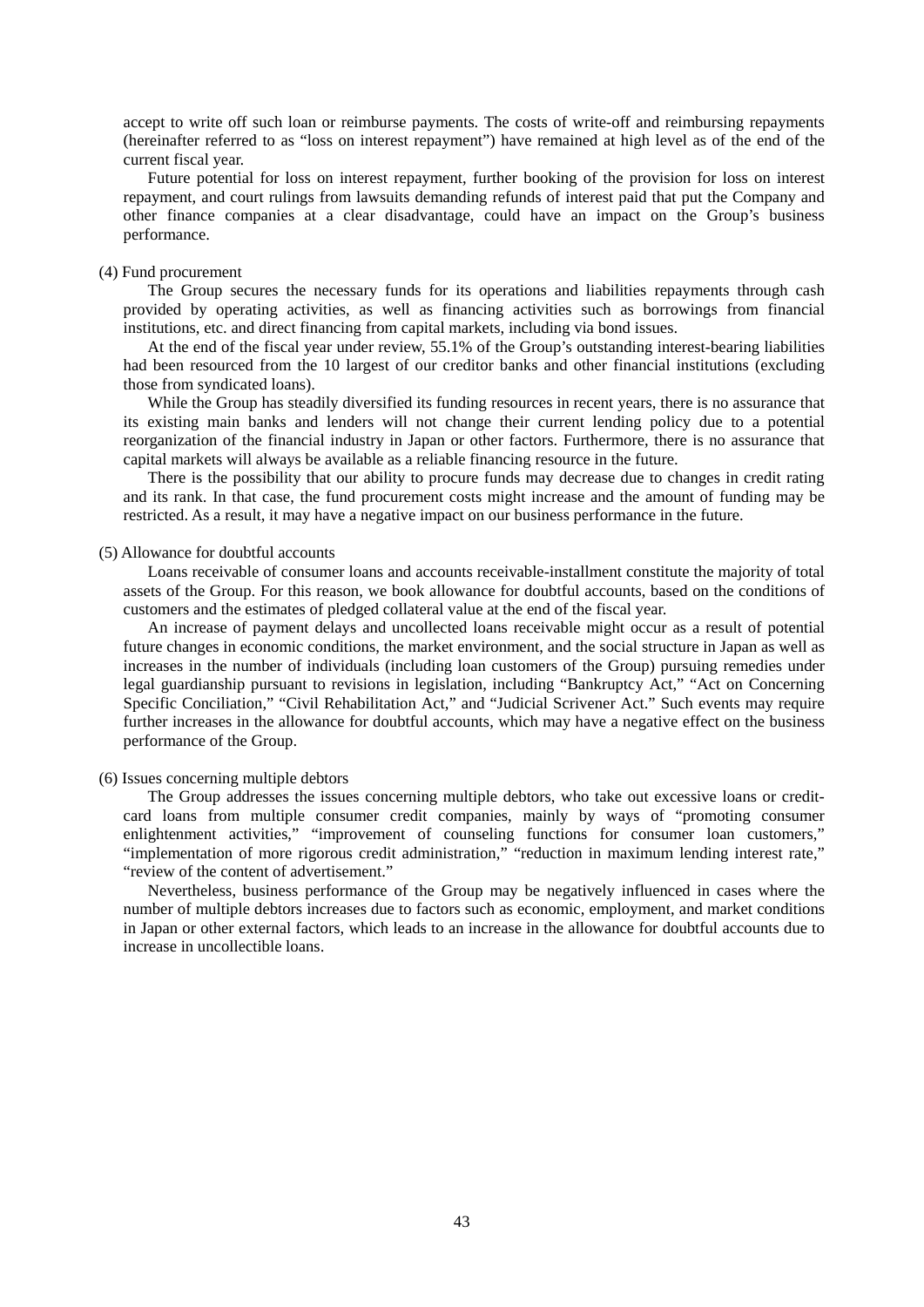#### (7) Information systems

The Group relies on computer systems and networks to manage information relating to our business, including data on our store network and customers, in order to provide services to customers and to manage our marketing activities. In case our service for customers are hindered by factors such as damage to the communications infrastructure, the hardware, or the software used for these systems and networks resulting from human error, natural disasters, power outages, computer viruses, etc. or the suspension of support services provided by telecommunications carriers or computer systems companies, it may potentially impact on the performance of the Group. For example, it may result in a decline in new customers, delays in the repayment of loans, and a loss of trust in the Group.

In addition, the Group has a backup center for general ledger system, in order to avoid the possibility of business interruptions. However, it is possible that the Group's business may be suspended in the event of a large scale natural disaster, such as earthquake or flood.

### (8) Management of personal information

The Group, including the Company and its main subsidiaries, are now regarded as businesses handling personal information as defined by the "Act on the Protection of Personal Information."

In the management of personal information, we have ensured management and control structure under "Policy for Protection of Personal Information" and "Regulation for Protection of Personal Information." The Company was granted the Privacy Mark authorized by Japan Information Processing Development Corporation (JIPDEC).

As for the management of Computer Center, we have formulated rigorous safety measures for physical security, including controls on entering and leaving the Computer Center, and for information security, such as controlling access to computer systems. Moreover, we have introduced the framework of Information Security Management System (ISMS) certification for the operation and maintenance of the Computer Center.

Nonetheless, if personal information is leaked to a third party for any reason whatsoever, the negative effects may not be limited to a worsening of business performance arising from a decline in the reputation of the Group or compensation for damages. In the case of a violation of regulations concerning the handling of personal information, the Group may be also subjected to administrative recommendations, and orders.

### (9) Business and capital alliance with MUFG

In March 2004 we entered into a strategic business and capital alliance with MUFG. MUFG later raised its stake in the Company, and after completing the necessary procedures, the Company became a consolidated subsidiary of MUFG in December 2008. This means that if laws and regulations governing banks, such as the Banking Act, are changed, Group companies may become subject to restrictions concerning the business fields in which they operate.

In addition, if rival companies of similar business enter into similar business and capital alliances with other banks, etc., there are possibilities that the Group may face intensified competition, depending on the nature of these alliances.

### (10) Investments

To date, the Group has stepped up its entry into new markets and broadened the scale of its involvement in the consumer credit market, including through the formation of joint ventures. The prospect of potential profits obtained from such investments is uncertain and not all of the Groups' new joint businesses or expansion is necessarily successful. Although the Group regularly reviews the profitability and growth potential of each business, possibilities still remain that such reviews may prompt us withdraw from new joint businesses or reduce allocation of human and other resources to such businesses in the future. In the case where a joint business falls short of its profit target, there is a risk that the Group may not be able to recoup its existing investments.

In addition, in the event that the price of equity securities held by the Group drops substantially, there is a possibility that losses may be incurred, which could potentially affect the Group's business results and perhaps reduce its owner's equity ratio.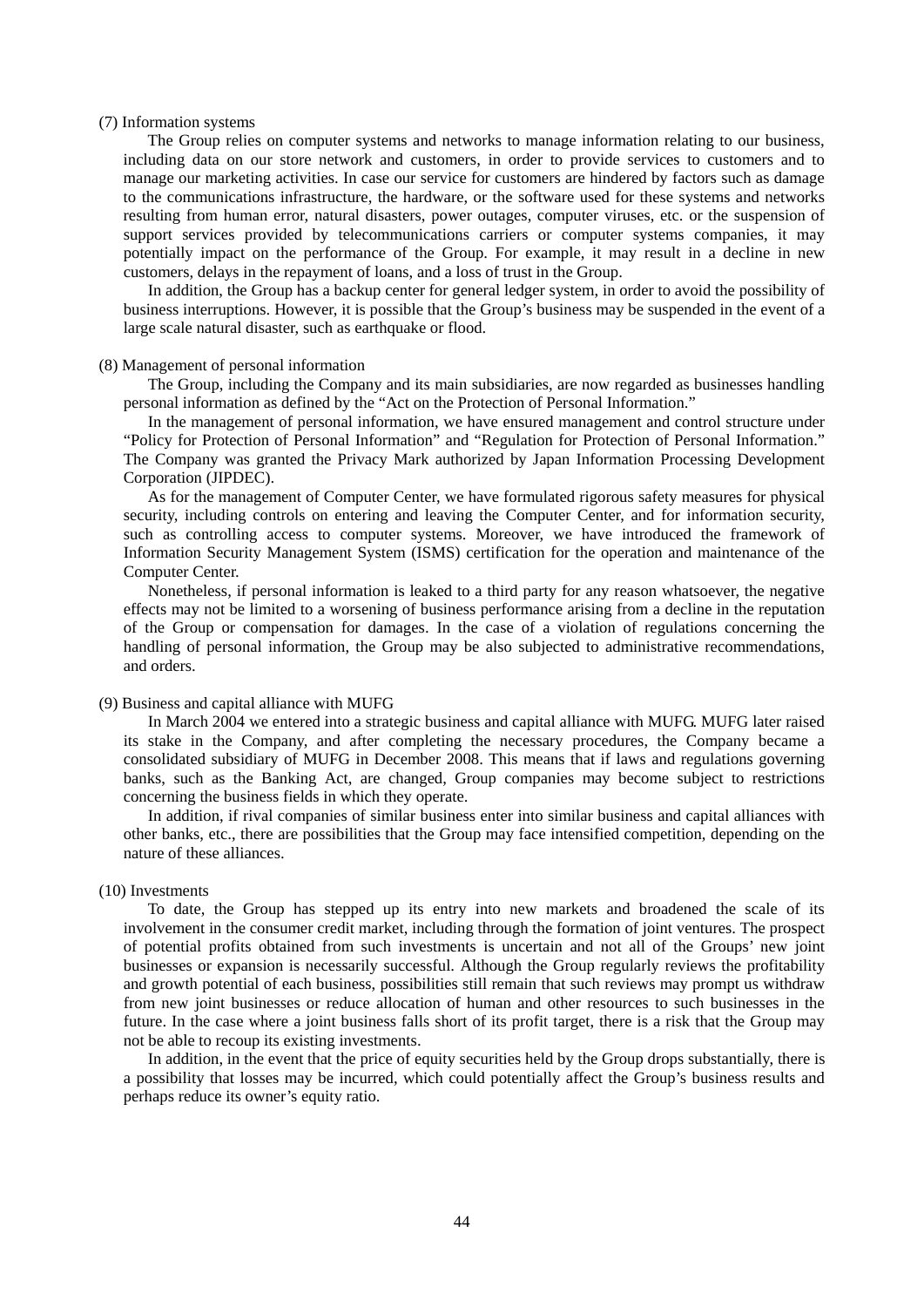### (11) Disposal of our shares by major shareholders, etc.

Shigeyoshi Kinoshita, our president and chief executive officer, along with members of his families and affiliated companies together, holds around 40% of our issued/outstanding shares. In addition, MUFG also holds around 40% of our issued/outstanding shares (including indirect holdings). If these shareholders dispose of some of their shares in the future, the market supply of our shares will increase, and this may have an adverse impact on our share price.

# (12) Accidents and disasters

Although we endeavor to verify and improve various measures to cope with the occurrence of accidents and disasters due to external factors including natural disasters such as large-scale earthquakes, wind and flood damage and the prevalence of infectious diseases such as new types of influenza, the occurrence of these phenomena could have a negative effect on the business performance of the Group attributable to damage to our store and facilities and/or physical damage to employees or customers.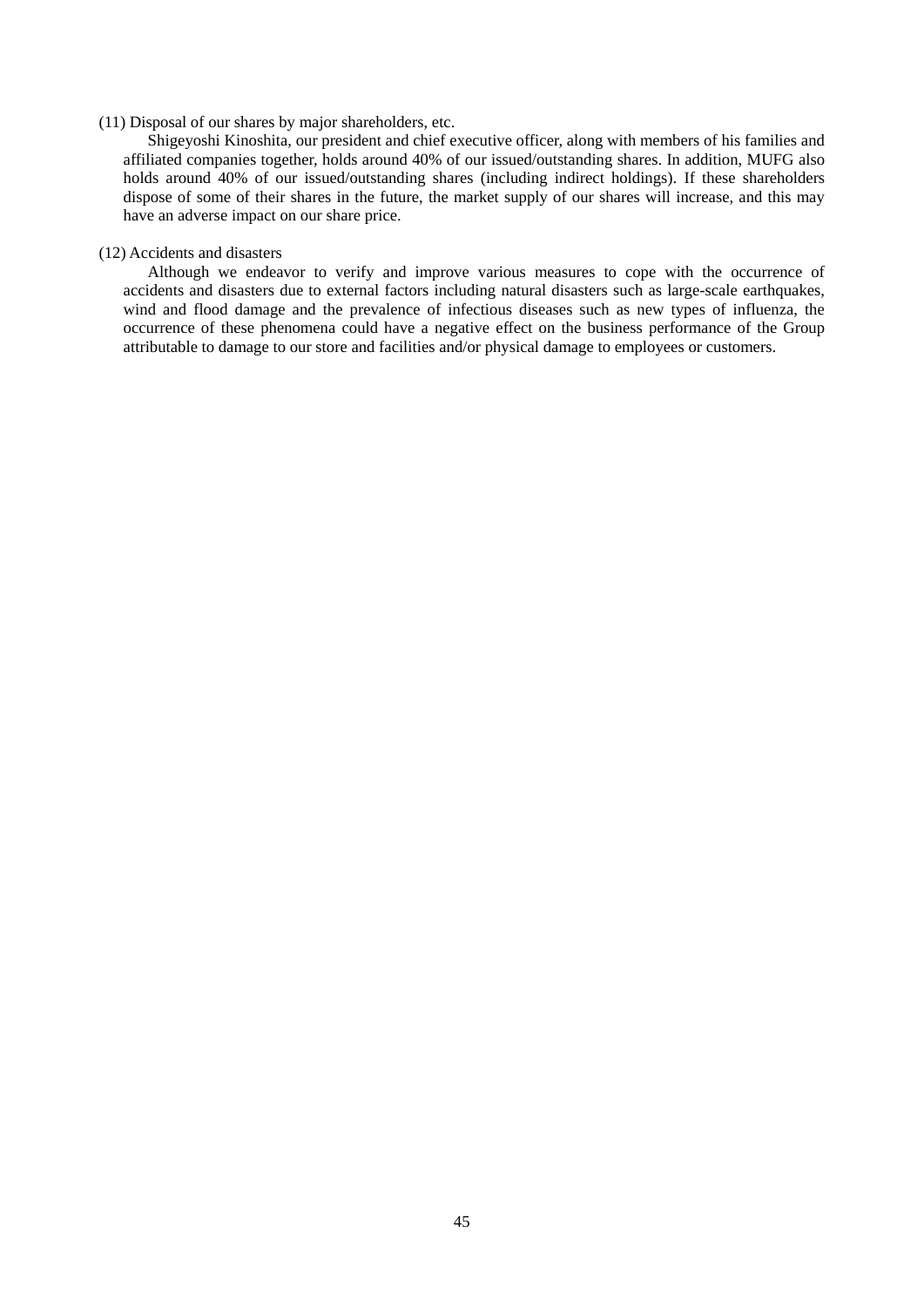#### 5. Material Business Agreements, etc.

(Company split in the card loan business)

Based on the resolution at a Board of Directors Meeting held on January 20, 2012, the Company agreed to form a business alliance with Jibun Bank and concluded a business alliance agreement and a company split agreement as of the same date in order to contribute to further improvements in customer services and the development of a sound consumer finance market.

The Company authorized Jibun Bank to succeed a part of the Company's card loan business by means of a company split as of May 12, 2012. Details are stated in (Significant subsequent events) of [Notes] in "2. Consolidated Financial Statements" of "V Financial Information."

6. Research and Development Activities

Not applicable.

7. Analyses of Consolidated Business Results, Financial Position and Cash Flows

### (1) Analysis of financial position

Compared with the end of the prior fiscal year, total assets decreased by 90,296 million yen and total liabilities decreased by 111,612 million yen, whereas net assets increased by 21,316 million yen as of March 31, 2012. Details of changes in assets, liabilities and net assets are as follows:

## (Assets)

Current assets decreased by 72,264 million yen while noncurrent assets decreased by 18,032 million yen. The breakdown of major increases and decreases in current assets is as follows: loans receivable of consumer loans (down by 104,838 million yen), allowance for doubtful accounts (down by 22,348 million yen), accounts receivable-installment (down by 16,261 million yen), cash and deposits (up 21,651 million yen), short-term investment securities (up 10,853 million yen) and loans receivable of banking business (up 8,112 million yen). The breakdown of major decreases in noncurrent assets is as follows: investment securities (down by 12,217 million yen), tangible and intangible assets (down by 2,195 million yen) and prepaid pension cost (down by 1,731 million yen).

#### (Liabilities)

With regard to the liabilities account, changes in current and noncurrent liabilities were an increase of 10,983 million yen and a decrease of 122,595 million yen, respectively. The breakdown of major increases and decreases in liabilities include: provision for loss on interest repayment (down 83,100 million yen), loans and bonds payable (down 33,114 million yen) and deposits of banking business (up 7,640 million yen).

#### (Net assets)

In terms of net assets, shareholders' equity increased by 21,464 million yen mainly due to an increase in retained earnings, while accumulated other comprehensive income and minority interests decreased by 1,347 million yen and increased by 1,199 million yen, respectively. As a result, total net assets increased by 21,316 million yen and the shareholders' equity ratio increased 3.1 percentage points year-on-year to 21.3%.

#### (2) Analysis of business results

In the fiscal year under review, we recorded operating revenue of 210,456 million yen (down 14.4% year-on-year), operating income of 30,885 million yen, ordinary income of 32,219 million yen, and net income of 21,464 million yen. Details of year-on-year changes in primary accounts are as follows: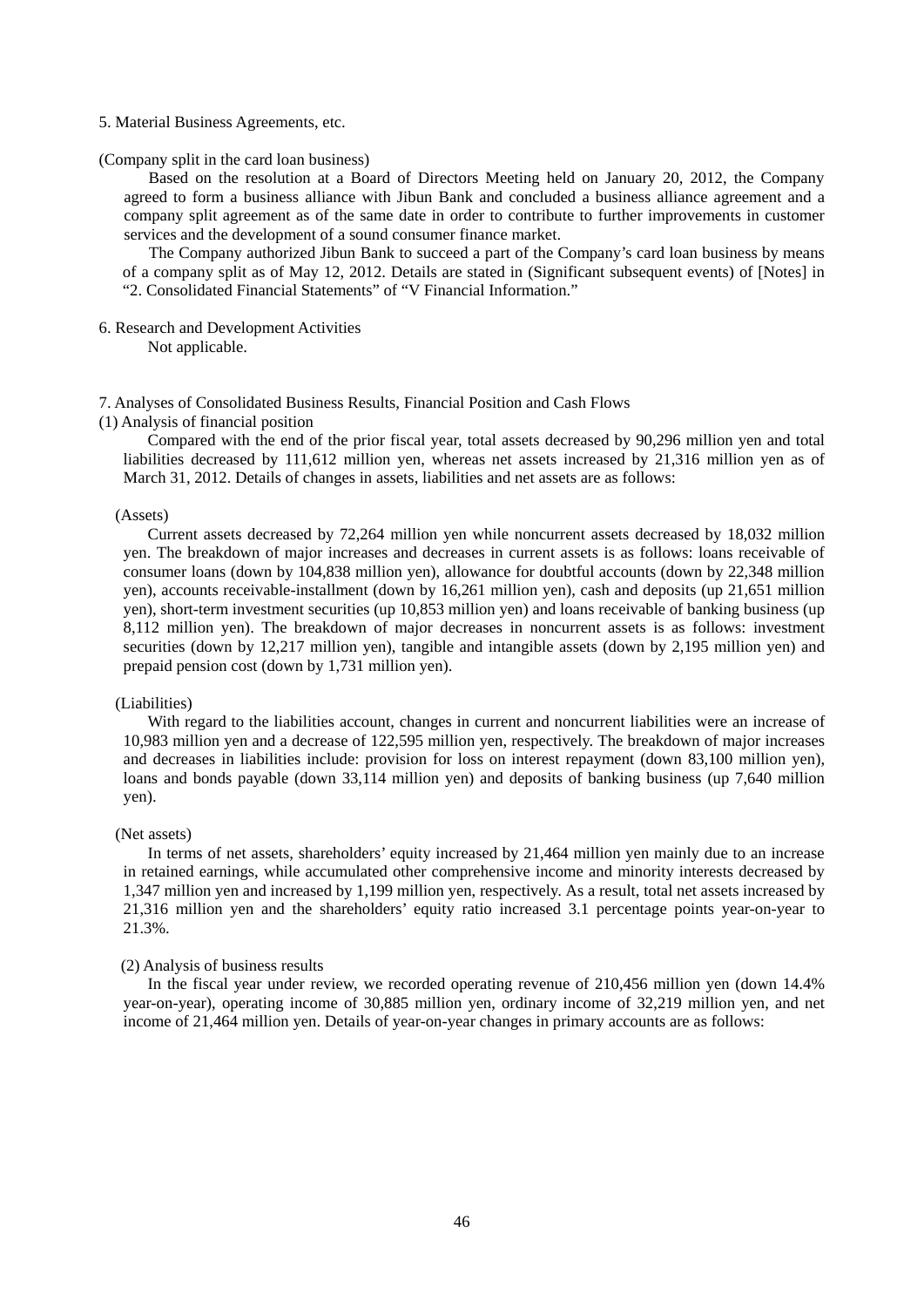### (Operating revenue)

Operating revenue decreased by 35,374 million yen from the prior fiscal year with a 34,123 million yen decrease in interest on consumer loans and a 1,612 million yen decrease in collection from purchased receivables.

Interest on consumer loans decreased mainly as a result of a fall in operating loans of the Company by 103,102 million yen during the current fiscal year, due to the impact of introducing cap on total borrowing amount in accordance with full enactment of Money Lending Business Act and claims for interest repayment hovering at a high level, as well as a decline in the yield rate caused by reduced interest on loans.

#### (Operating expenses)

Operating expenses decreased by 251,046 million yen from the prior fiscal year. This is mainly due to a 1,610 million yen increase in financial expenses and a 252,269 million yen decrease in other operating expenses.

Factors for the decrease in other operating expenses include a 194,649 million yen decrease of provision for loss on interest repayment, a 41,619 million yen decrease in provision of allowance for doubtful accounts and a decrease of 14,208 million yen in general and administrative expenses such as personnel expenses and rent expenses.

#### (Non-operating income/expenses)

Non-operating income increased by 48 million yen, and non-operating expenses decreased by 6 million yen from the prior fiscal year. Either did not change significantly.

### (Extraordinary income/loss)

Extraordinary income increased by 1,966 million yen mainly due to an increase of 2,191 million yen in gain on sales of investment securities. Extraordinary loss decreased by 15,323 million yen from the prior fiscal year. Major factors for the decrease in extraordinary loss include a decrease of 5,481 million yen in loss on valuation of stocks of parent company, a decrease of 4,700 million yen in loss on valuation of investment securities, and a decrease of 4,050 million yen in loss on adjustment for changes of accounting standard for asset retirement obligations.

#### (Tax etc.)

In comparison with the prior fiscal year, income taxes-current increased by 73 million yen without significant change. Income taxes-deferred increased 8,284 million yen from the prior fiscal year.

#### (3) Status of cash flows

Cash and cash equivalents (hereinafter "funds") as of the end of this fiscal year increased by 30,530 million yen (up 18.7%) from the prior fiscal year to 193,441 million yen. Cash flows from each activity are as follows.

#### (Net cash provided by operating activities)

Funds from operating activities saw an increase of 48,421 million yen. Major factors of this increase were income before income taxes and minority interests of 33,377 million yen, a decrease of 21,978 million yen in allowance for doubtful accounts, a decrease of 83,100 million yen in provision for loss on interest repayment, an increase of 98,113 million yen due to a decrease in loans receivable of consumer loans, and an increase of 16,183 million yen due to a decrease in accounts receivable-installment.

#### (Net cash provided by investing activities)

Funds flows from investing activities saw an increase of 10,981 million yen. This increase was mainly attributable to 11,210 million yen in proceeds from sales of investment securities.

# (Net cash used in financing activities)

Funds from financing activities showed a decrease of 28,554 million yen. This was primarily due to the fact that the total amount of proceeds from loans and issuance of bonds was 28,329 million yen less than the repayments of interest bearing debt and payments at maturity of bonds.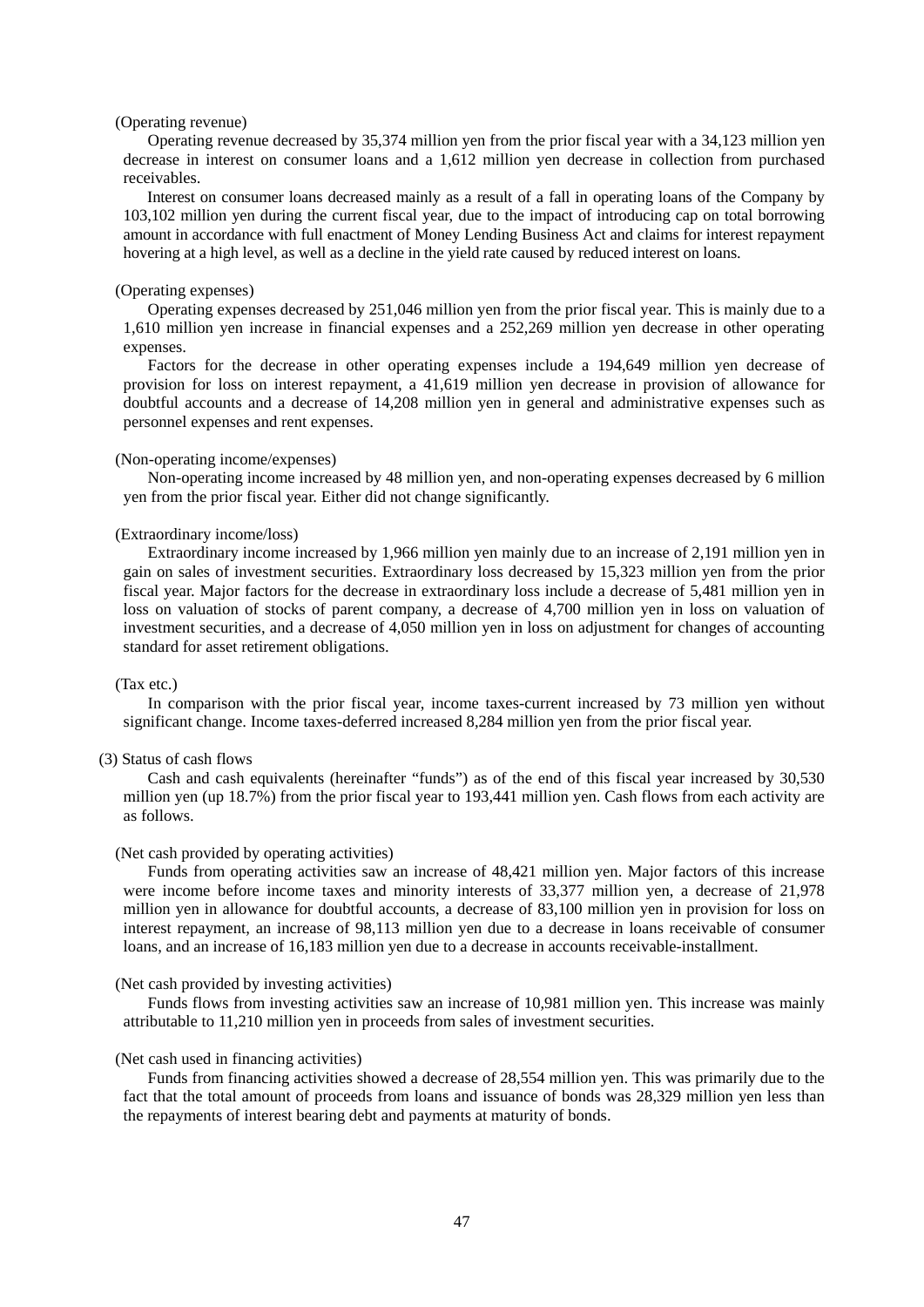# III. Equipment and Facilities

1. Status of Capital Expenditures, etc.

The total amount spent on capital expenditure for this fiscal year was 1,063 million yen. Segmental capital expenditure is as follows:

1) Loan and credit card business

The total amount spent on capital expenditure for this fiscal year was 508 million yen, primarily for the replacement of automatic contract machines.

Equipment amounting to a total of 348 million yen was disposed of due to the closure of unstaffed outlets in the loan business.

2) Guarantee business

During this fiscal year, there was no major capital investment or disposal or sale of important equipment to report.

3) Loan servicing business

During this fiscal year, there was no major capital investment or disposal or sale of important equipment to report.

4) Financial business conducted overseas

The total amount spent on capital expenditure for this fiscal year was 426 million yen. Major capital investments include an expenditure of 337 million yen for the building of new operating offices and interior finish work associated with office relocation by EASY BUY Public Company Limited and an expenditure for PT. Bank Nusantara Parahyangan, Tbk.

There was no disposal or sale of important equipment to report.

# 5) Other

There was no disposal or sale of important equipment to report.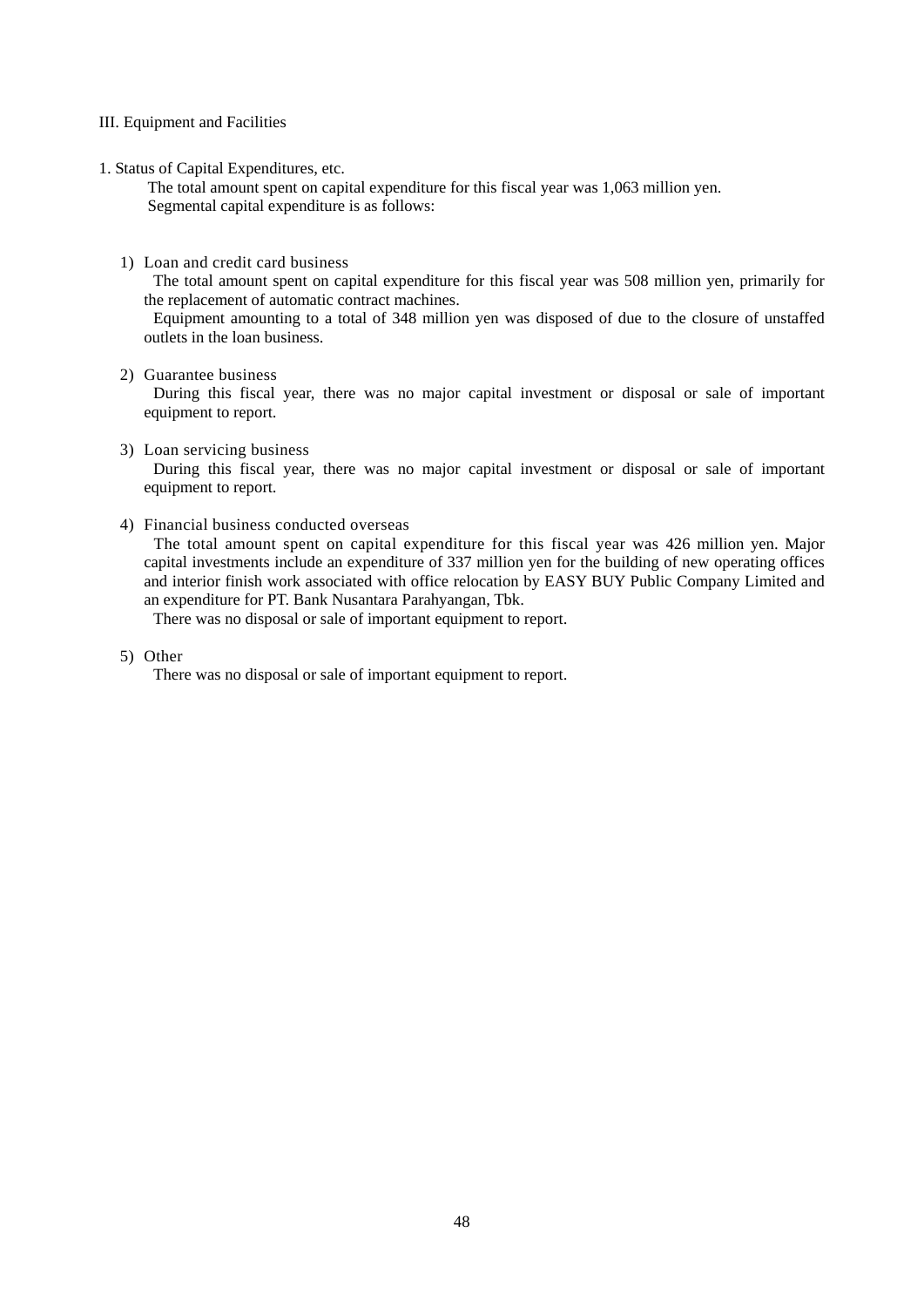# 2. Situation of Major Equipment The major equipment in ACOM Group is the following:

# (1) The Filing Company

As of March 31, 2012

| <b>Business Place</b>                                                                           | Name of                             | Details of                                       |                                       |                              | Book value (Millions of yen) |                  |       | Number of<br>employees            |
|-------------------------------------------------------------------------------------------------|-------------------------------------|--------------------------------------------------|---------------------------------------|------------------------------|------------------------------|------------------|-------|-----------------------------------|
| (Location)                                                                                      | business<br>segments                | major<br>facilities and<br>equipment             | <b>Buildings</b><br>and<br>structures | Furniture<br>and<br>fixtures | Property<br>[Area in $m^2$ ] | Leased<br>Assets | Total | [temporary<br>workers.<br>others] |
| <b>Head Office</b><br>(Note) 1<br>(Chiyoda-ku, Tokyo)                                           | Corporate<br>wide<br>(shared)       | Other<br>facilities and<br>equipment             | 100                                   | 8,961                        |                              | 7                | 9,069 | 235<br>$[\neg]$                   |
| <b>ACOM</b> Ikegami<br><b>Building</b><br>(Ota-ku, Tokyo)                                       | Corporate<br>wide<br>(shared)       | Other<br>facilities and<br>equipment             | 283                                   | 20                           |                              |                  | 304   |                                   |
| Minami Kashiwa<br>Company Residence<br>(Kashiwa-shi, Chiba)<br>9 other residential<br>buildings | Corporate<br>wide<br>(shared)       | Company<br>residence                             | 1,830                                 | 6                            | 6,156<br>[13,303.54]         |                  | 7,994 |                                   |
| Kinugawa Health<br>Resort (Kinugawa<br>Onsen Ohara, Nikko-<br>shi, Tochigi)<br>19 other resorts | Corporate<br>wide<br>(shared)       | Health resorts                                   | 292                                   | $\theta$                     | 145<br>[39, 419.48]          |                  | 437   |                                   |
| Nishishinjuku<br>(Shinjuku-ku, Tokyo)<br>and 1,043 other<br>outlets                             | Loan and<br>credit card<br>business | Outlets.<br>Other<br>facilities and<br>equipment | 3,839<br>52                           | 329<br>19                    |                              | 831              | 5,072 | 856<br>$[121]$                    |

(Notes) 1. Part of the building has been on lease since December 2004 and the leasing fee is 485 million yen.

 2. The rent for part of the building and property other than the above (Note) 1 that is on lease is 5,588 million yen.

- 3. Consumption tax is not included in the above amounts.
- 4. There are no major facilities that are not operating.
- 5. Major facilities on lease other than the consolidated subsidiaries stated above are:

| <b>Business Place</b><br>(Location)                                 | Name of<br>business<br>segments | Details of major<br>facilities and<br>equipment | Number<br>of units | Lease period | Annual<br>leasing fee<br>(Millions of<br>yen) | Lease<br>contracts<br>with<br>receivable<br>outstanding<br>(Millions of<br>yen) |
|---------------------------------------------------------------------|---------------------------------|-------------------------------------------------|--------------------|--------------|-----------------------------------------------|---------------------------------------------------------------------------------|
|                                                                     |                                 | Computers                                       |                    | 4 years      | $\theta$                                      | $\Omega$                                                                        |
| Head office                                                         | Corporate wide<br>(shared)      | Automatic<br>contract machines                  |                    | 5 years      | $\overline{0}$                                |                                                                                 |
| (Chiyoda-ku, Tokyo)                                                 |                                 | Office equipment                                |                    | 3 years      | $\overline{0}$                                |                                                                                 |
| and 4 other buildings                                               |                                 |                                                 |                    | 4 years      | $\overline{0}$                                | $\Omega$                                                                        |
|                                                                     |                                 | Vehicles                                        |                    | 3 years      | $\overline{2}$                                | 8                                                                               |
|                                                                     |                                 | Computers                                       |                    | 4 years      | $\overline{0}$                                |                                                                                 |
| Nishishinjuku<br>(Shinjuku-ku, Tokyo)<br>and 1,043 other<br>outlets | Loan and credit                 | Automatic                                       | 617                | 4 years      | 26                                            |                                                                                 |
|                                                                     | card business                   | contract machines                               | 443                | 5 years      | 171                                           | 902                                                                             |
|                                                                     |                                 | Office equipment                                |                    | 3 years      |                                               |                                                                                 |

(Note) Consumption tax is not included in the above amount.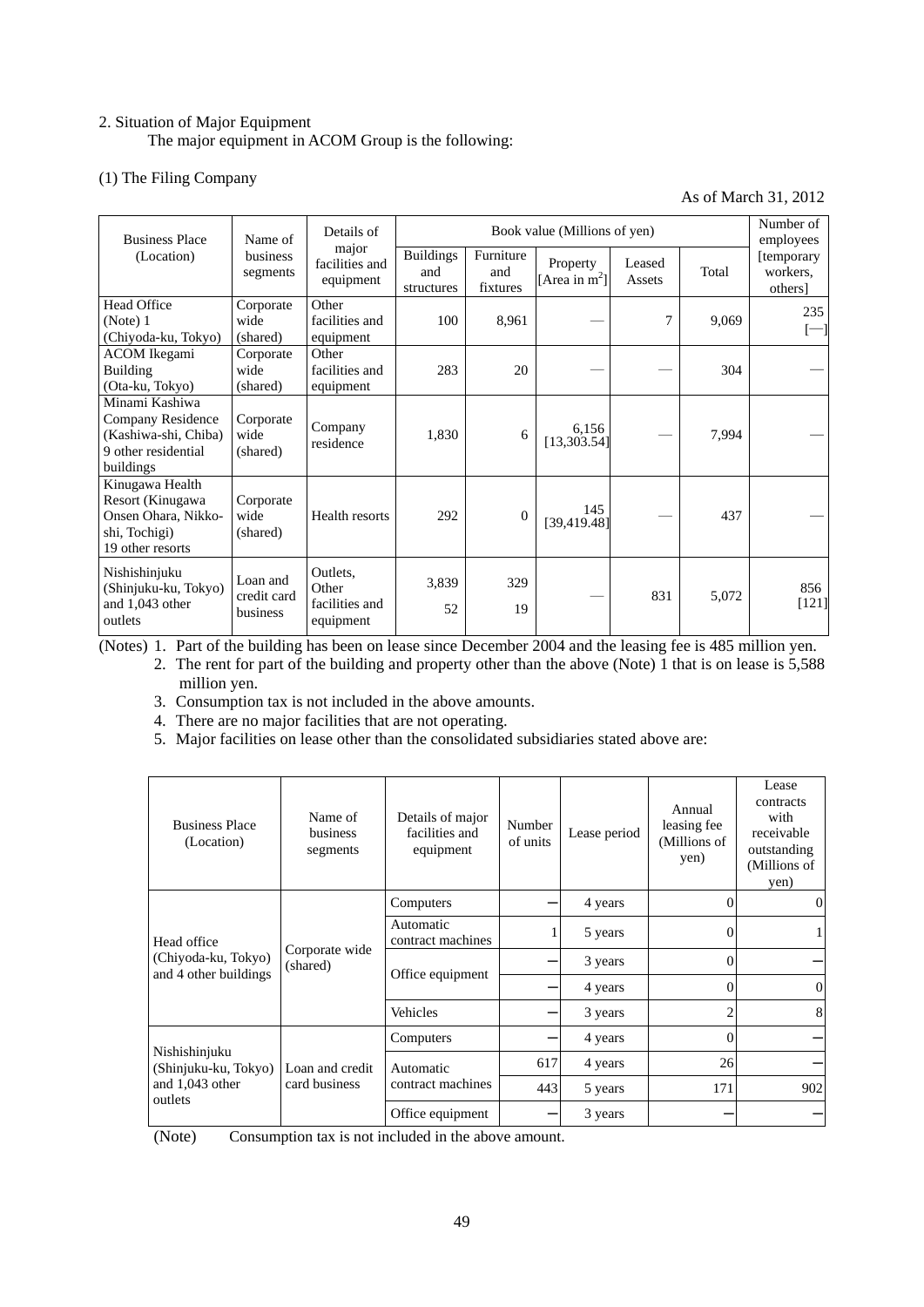(2) Domestic subsidiaries Not applicable.

(3) Overseas subsidiaries Not applicable.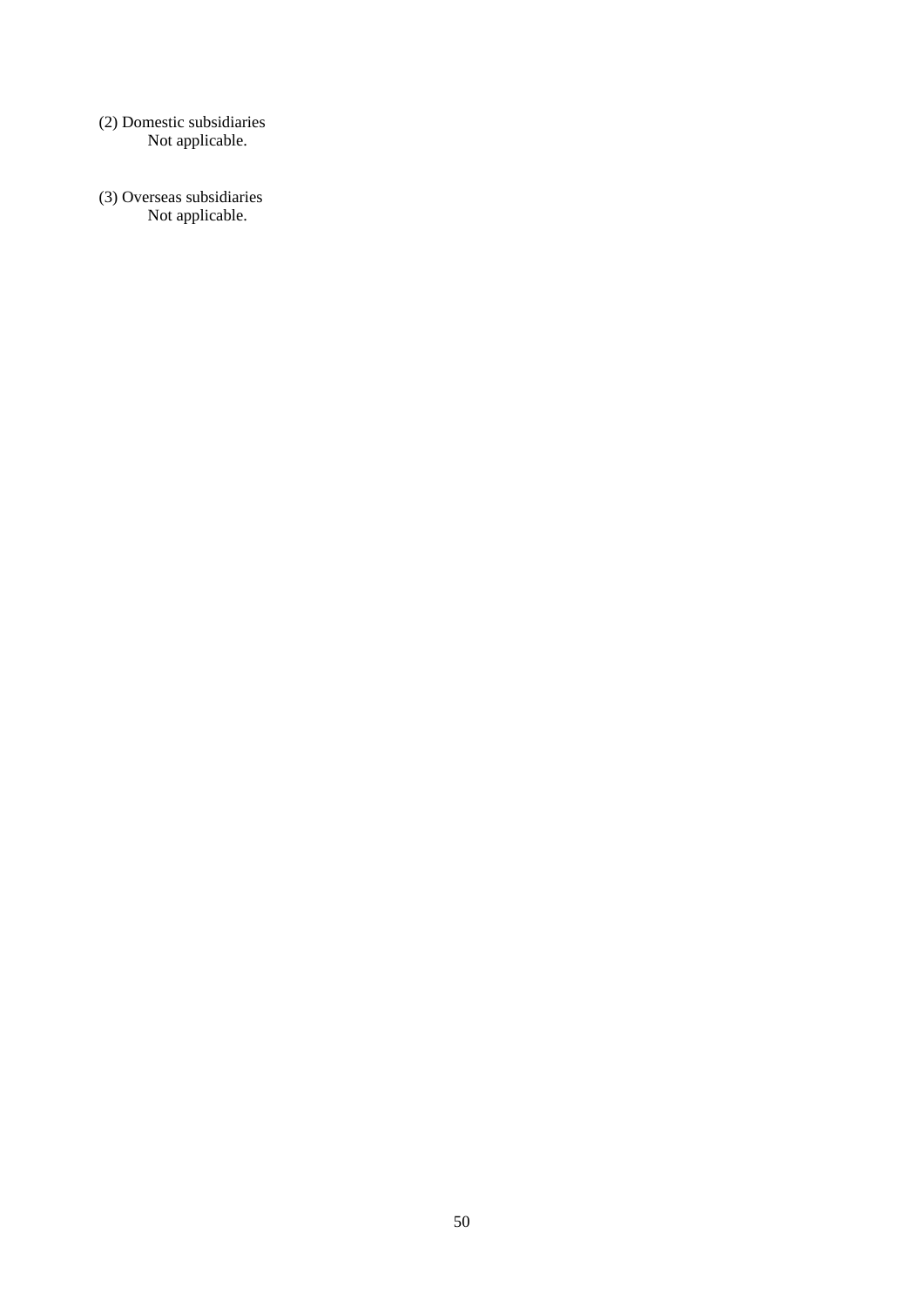# 3. Plans for Equipment Introduction, Disposals, etc.

(1) Major equipment introduction, etc.

| Name of the<br>company                                         | Business place<br>(location) | Name of<br>business<br>segment   | Details of major<br>facilities and<br>equipment            |                | Planned investment<br>Total<br>amount<br>(Millions<br>of yen) | Paid<br>amount<br>(Millions)<br>of yen) | Funding<br>source | Date of   | Planned<br>installation completion |
|----------------------------------------------------------------|------------------------------|----------------------------------|------------------------------------------------------------|----------------|---------------------------------------------------------------|-----------------------------------------|-------------------|-----------|------------------------------------|
| Head Office<br>The Filing<br>(Chiyoda-ku,<br>Company<br>Tokyo) |                              | Loan and Credit<br>card business | Transfer of<br>outlets                                     | Outlets        | 120                                                           |                                         | Own<br>capital    | June 2012 | February<br>2013                   |
|                                                                |                              |                                  | Renovation<br>of<br>advertising<br>signs and<br>billboards | <b>Outlets</b> | 108                                                           |                                         | Own<br>capital    | May 2012  | March<br>2013                      |
|                                                                |                              |                                  | Renovation<br>of outlets                                   | Outlets        | 106                                                           |                                         | Own<br>capital    | May 2012  | March<br>2013                      |

(Note) Consumption tax is not included in the above amount.

(2) Major equipment disposal, etc.

Not applicable.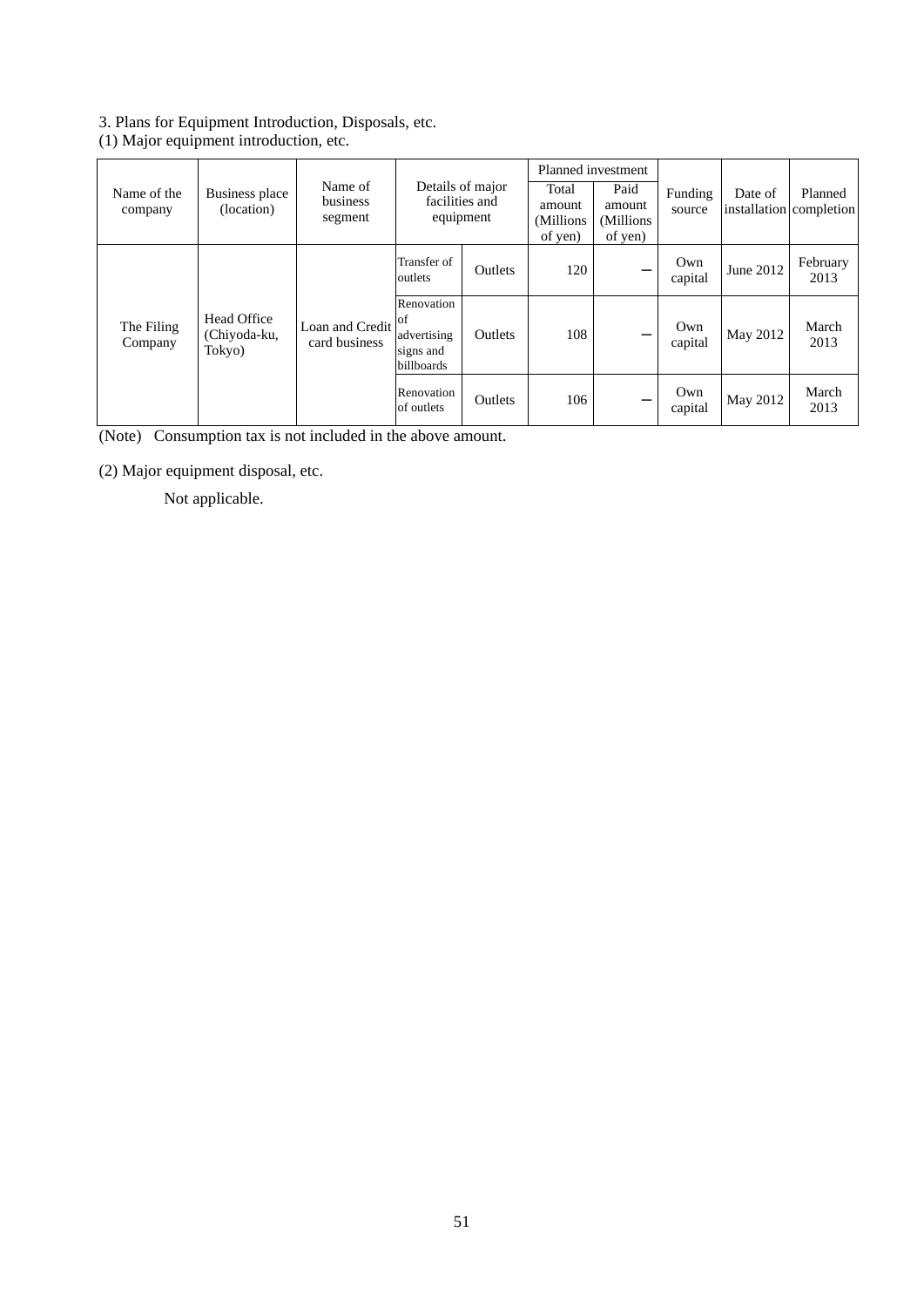# IV. Information on the Filing Company

- 1. Information on the Company's Shares
- (1) Total number of shares, etc.
	- 1) Total number of shares

| Class        | Total number of shares authorized to be issued |
|--------------|------------------------------------------------|
| Common stock | 532,197,400                                    |
| Total        | 532,197,400                                    |

2) Total number of shares issued

| <b>Class</b> | As of the end of<br>the current fiscal<br>year<br>(March 31, 2012) | As of the<br>submission date<br>(June 21, 2012) | Stock exchange<br>on which the<br>Company is listed | Description                                                                                                                    |
|--------------|--------------------------------------------------------------------|-------------------------------------------------|-----------------------------------------------------|--------------------------------------------------------------------------------------------------------------------------------|
| Common stock | 159,628,280                                                        | 159,628,280                                     | First Section of<br>the Tokyo Stock<br>Exchange     | These are the Company's<br>standard shares with no<br>restricted rights. One unit of<br>stock constitutes 10 common<br>shares. |
| Total        | 159,628,280                                                        | 159,628,280                                     |                                                     |                                                                                                                                |

- (2) Status of the stock acquisition rights Not applicable.
- (3) Status in the exercise of bonds with stock acquisition rights with exercise price amendment Not applicable.
- (4) Rights plans

Not applicable.

# (5) Changes in the total number of shares issued and the amount of capital stock and other

|  | (Millions of yen, unless otherwise stated) |
|--|--------------------------------------------|
|  |                                            |

| Period                                            | Changes in<br>the total<br>number of<br>shares issued<br>(Thousand<br>shares) | Balance of the<br>total number<br>of shares<br>issued<br>(Thousand<br>shares) | Changes in<br>capital<br>stock | <b>Balance of</b><br>capital stock | Changes in<br>legal capital<br>surplus | Balance of<br>legal capital<br>surplus |
|---------------------------------------------------|-------------------------------------------------------------------------------|-------------------------------------------------------------------------------|--------------------------------|------------------------------------|----------------------------------------|----------------------------------------|
| From April 1, 2004<br>to March 31, 2005<br>(Note) | 14,000                                                                        | 159,628                                                                       | 46,550                         | 63,832                             | 46,550                                 | 72,322                                 |

(Note) Third-party allotment: Issue price: 6,650 yen, amount to be included in capital: 3,325 yen, allocated to: Mitsubishi Tokyo Financial Group, Inc. (presently, "Mitsubishi UFJ Financial Group, Inc.").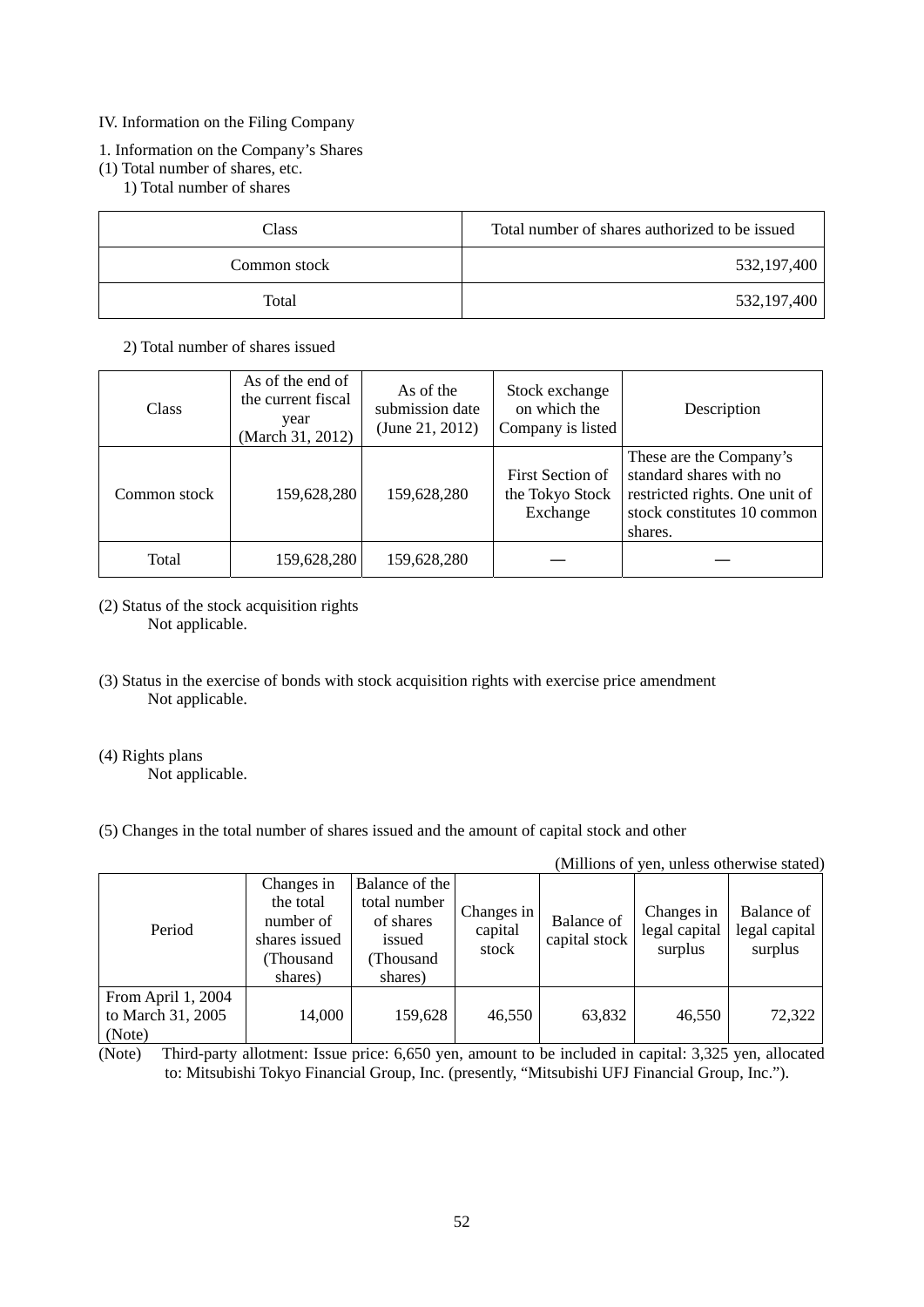# (6) Status of shareholders

As of March 31, 2012

|                                    |                                                                                                                                                                                  | Status of shares (the number of minimum unit is 10 shares) |                          |            |                            |        |              |            |                                   |  |
|------------------------------------|----------------------------------------------------------------------------------------------------------------------------------------------------------------------------------|------------------------------------------------------------|--------------------------|------------|----------------------------|--------|--------------|------------|-----------------------------------|--|
| Classification                     | Japanese<br>Govern-<br>financial<br>Financial<br>ment and<br>institutions<br>instruments<br>local<br>business<br>and<br>municipaliti<br>operator<br>insurance<br>es<br>companies |                                                            |                          | Other      | Foreign corporations, etc. |        | Individuals. | Total      | Status of<br>shares<br>below unit |  |
|                                    |                                                                                                                                                                                  |                                                            | Japanese<br>corporations | Other      | Individual                 | others | (shares)     |            |                                   |  |
| Number of<br>shareholders          |                                                                                                                                                                                  | 33                                                         | 36                       | 67         | 169                        | 7      | 10,197       | 10,509     |                                   |  |
| Number of<br>shares held<br>(Unit) |                                                                                                                                                                                  | 1,159,247                                                  | 192,934                  | 11,685,549 | 863,215                    | 109    | 2,061,641    | 15,962,695 | 1,330                             |  |
| Ratio of<br>shares held<br>(% )    |                                                                                                                                                                                  | 7.26                                                       | 1.21                     | 73.20      | 5.41                       | 0.00   | 12.92        | 100.00     |                                   |  |

(Notes) 1. 2,966,733 shares of treasury stocks include 296,673 units in the "Individuals, others" box and 3 shares in the "Status of shares below unit" box.

 2. The number of shares in the "Other Japanese corporations" box includes 30 units of shares under the name of Japan Securities Depository Center, Inc.

# (7) Major shareholders

|                                                                                                           |                                           |                                                   | As of March 31, 2012                                                        |
|-----------------------------------------------------------------------------------------------------------|-------------------------------------------|---------------------------------------------------|-----------------------------------------------------------------------------|
| Name                                                                                                      | Address                                   | Number of shares<br>held (Thousands<br>of shares) | Percentage of<br>shares held to the<br>total number of<br>issued shares (%) |
| Mitsubishi UFJ Financial Group,<br>Inc.                                                                   | 2-7-1 Marunouchi, Chiyoda-ku, Tokyo       | 58,872                                            | 36.88                                                                       |
| Maruito Shokusan Co., Ltd.                                                                                | 1-2-3 Minato-machi, Naniwa-ku, Osaka City | 27,346                                            | 17.13                                                                       |
| Maruito Co., Ltd.                                                                                         | 1-2-3 Minato-machi, Naniwa-ku, Osaka City | 12,553                                            | 7.86                                                                        |
| Foundation of Kinoshita Memorial<br>Enterprise                                                            | 6-2-14 Moto-machi, Chuo-ku, Kobe City     | 9,219                                             | 5.77                                                                        |
| Maruito Shoten Co., Ltd.                                                                                  | 1-2-3 Minato-machi, Naniwa-ku, Osaka City | 3,873                                             | 2.42                                                                        |
| Kyosuke Kinoshita                                                                                         | Ota-ku, Tokyo                             | 3,240                                             | 2.02                                                                        |
| Shigeyoshi Kinoshita                                                                                      | Minato-ku, Tokyo                          | 3,220                                             | 2.01                                                                        |
| Mitsubishi UFJ Trust and Banking<br>Corporation (Standing proxy: The<br>Master Trust Bank of Japan, Ltd.) | 2-11-3 Hamamatsu-cho, Minato-ku, Tokyo    | 3,157                                             | 1.97                                                                        |
| NOBUKA CO., LTD.                                                                                          | 1-2-3 Minato-machi, Naniwa-ku, Osaka City | 3,000                                             | 1.87                                                                        |
| Japan Trustee Services Bank, Ltd.<br>(Trust account 4)                                                    | 1-8-11 Harumi, Chuo-ku, Tokyo             | 2,662                                             | 1.66                                                                        |
| Total                                                                                                     |                                           | 127,145                                           | 79.65                                                                       |

(Notes) 1. In addition to the shares above, the Company owns 2,966 thousand shares of treasury stocks (1.85%).

2. In "Number of shares held," figures less than one thousand are truncated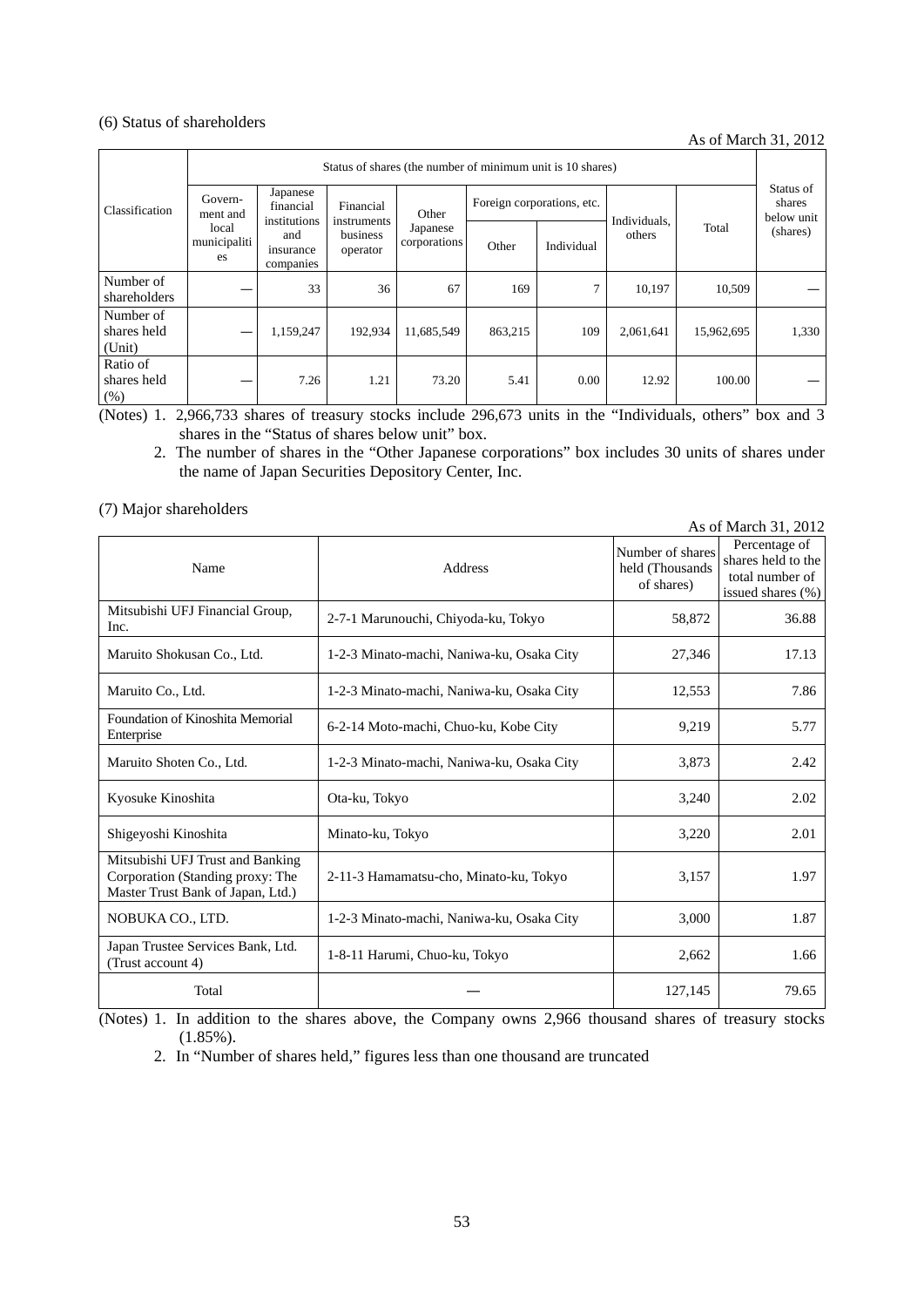# (8) Status of voting rights

1) Issued shares

As of March 31, 2012

|                                                             |                                               |                                    | $110$ of Middle $91, 2012$ |
|-------------------------------------------------------------|-----------------------------------------------|------------------------------------|----------------------------|
| Classification                                              | Number of shares<br>(shares)                  | Number of voting<br>rights (units) | Details                    |
| Shares without voting rights                                |                                               |                                    |                            |
| Shares with limited voting<br>rights (treasury stock, etc.) |                                               |                                    |                            |
| Shares with limited voting<br>rights (others)               |                                               |                                    |                            |
| Shares with full voting rights<br>(treasury stock, etc.)    | (Treasury stock)<br>Common stock<br>2,966,730 |                                    |                            |
| Shares with full voting rights<br>(others)                  | Common stock<br>156,660,220                   | 15,666,022                         |                            |
| Shares of less than one unit                                | Common stock<br>1,330                         |                                    |                            |
| Total number of shares issued                               | 159,628,280                                   |                                    |                            |
| Total voting rights held by all<br>shareholders             |                                               | 15,666,022                         |                            |

(Notes) 1. The number of shares of common stock in the "Shares with full voting rights (others)" box includes 300 shares (30 units of voting rights) held by Japan Securities Depository Center, Inc.

 2. The number of shares of common stock in the "Shares of less than one unit" box includes 3 shares of treasury stock held by the Company.

2) Treasury stock, etc.

As of March 31, 2012

| Shareholder                           | Address of shareholder                            | Number of<br>shares held<br>under own name<br>(shares) | Number of<br>shares held<br>under the names<br>of others<br>(shares) | Total<br>(shares) | Percentage of<br>shares held to<br>the total<br>number of<br>issued shares<br>$(\%)$ |
|---------------------------------------|---------------------------------------------------|--------------------------------------------------------|----------------------------------------------------------------------|-------------------|--------------------------------------------------------------------------------------|
| (Treasury stock)<br>ACOM CO.,<br>LTD. | 1-1, Marunouchi 2-<br>chome, Chiyoda-ku,<br>Tokyo | 2,966,730                                              |                                                                      | 2,966,730         | 1.85                                                                                 |
| Total                                 |                                                   | 2,966,730                                              |                                                                      | 2,966,730         | 1.85                                                                                 |

(9) Details of stock option plans Not applicable.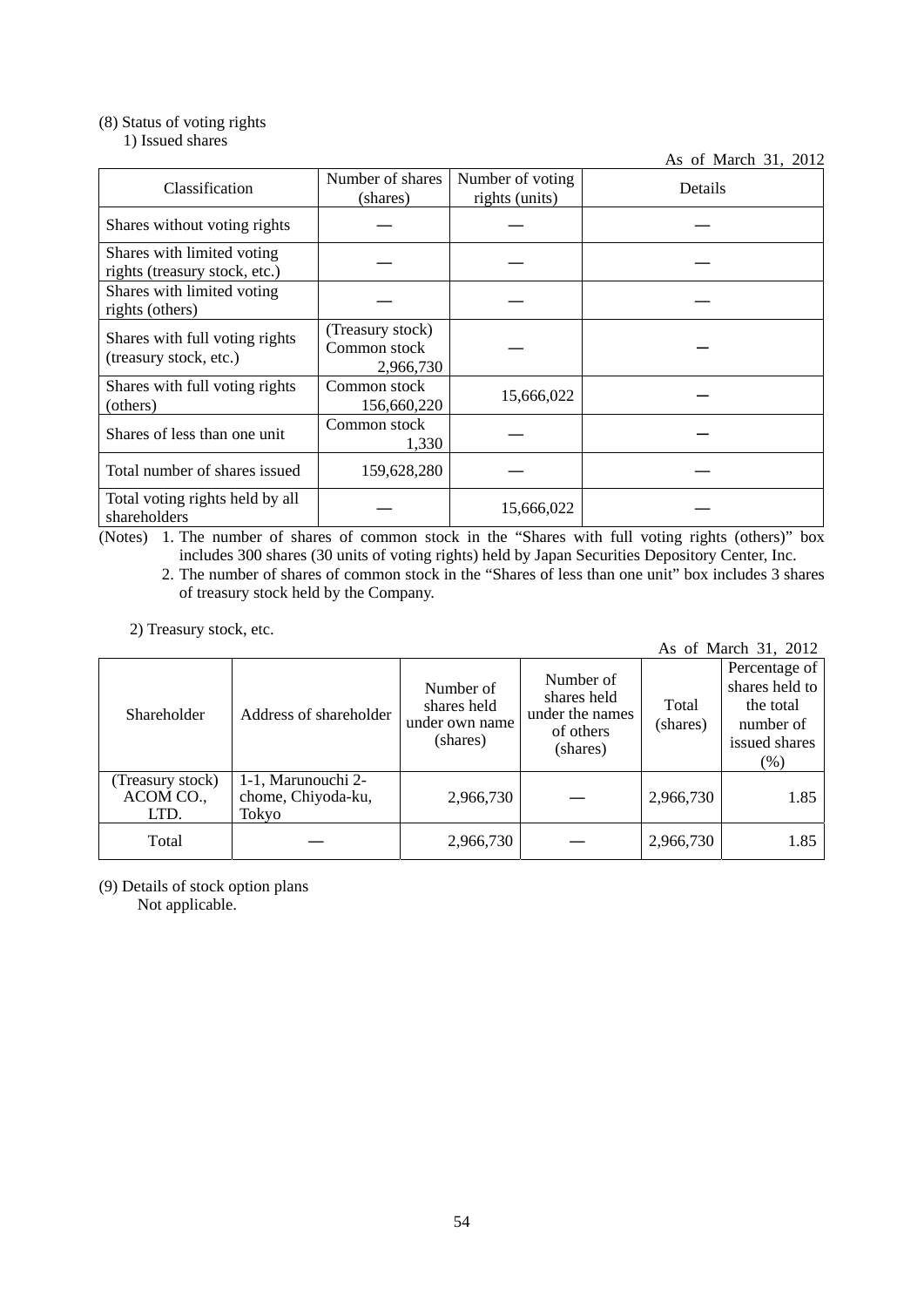2. Status of Acquisition of Treasury Stock, etc.

Class of stocks, etc. Acquisition of common shares under Article 155, Paragraph 7 of Companies Act.

- (1) Status of the acquisition of treasury stock resolved at shareholders' meetings Not applicable.
- (2) Status of the acquisition of treasury stock resolved at the meetings of the Board of Directors Not applicable.
- (3) Details of the acquisition of treasury stock not based on the resolutions of shareholders' meetings or the meetings of the Board of Directors

| Category                                                        | Number of shares | Total amount<br>(thousands of yen) |
|-----------------------------------------------------------------|------------------|------------------------------------|
| Treasury stock acquired during this fiscal<br>year under review | 40               |                                    |
| Treasury stock acquired during the current                      |                  |                                    |
| term                                                            |                  |                                    |

(Note) Treasury stock acquired during the current term does not include the number of shares acquired for purchase of shares less than one unit from June 1, 2012, to the submission date of securities report.

|                                                                                     |                     | Current fiscal year                                      | Current term        |                                                          |  |
|-------------------------------------------------------------------------------------|---------------------|----------------------------------------------------------|---------------------|----------------------------------------------------------|--|
| Category                                                                            | Number of<br>shares | Total<br>disposition<br>amount<br>(Thousands)<br>of yen) | Number of<br>shares | Total<br>disposition<br>amount<br>(Thousands)<br>of yen) |  |
| Acquired treasury stock for which<br>subscribers were solicited                     |                     |                                                          |                     |                                                          |  |
| Acquired treasury stock that was disposed<br>of                                     |                     |                                                          |                     |                                                          |  |
| Treasury stock transferred due to merger,<br>stock exchange or corporate separation |                     |                                                          |                     |                                                          |  |
| Others                                                                              |                     |                                                          |                     |                                                          |  |
| Number of shares of treasury stock held                                             | 2,966,733           |                                                          | 2,966,733           |                                                          |  |

(4) Status of the disposition and holding of acquired treasury stock

(Note) The number of treasury stock acquired during the current term does not include the number of shares acquired for purchase of shares less than one unit from June 1, 2012, to the submission date of the Securities Report.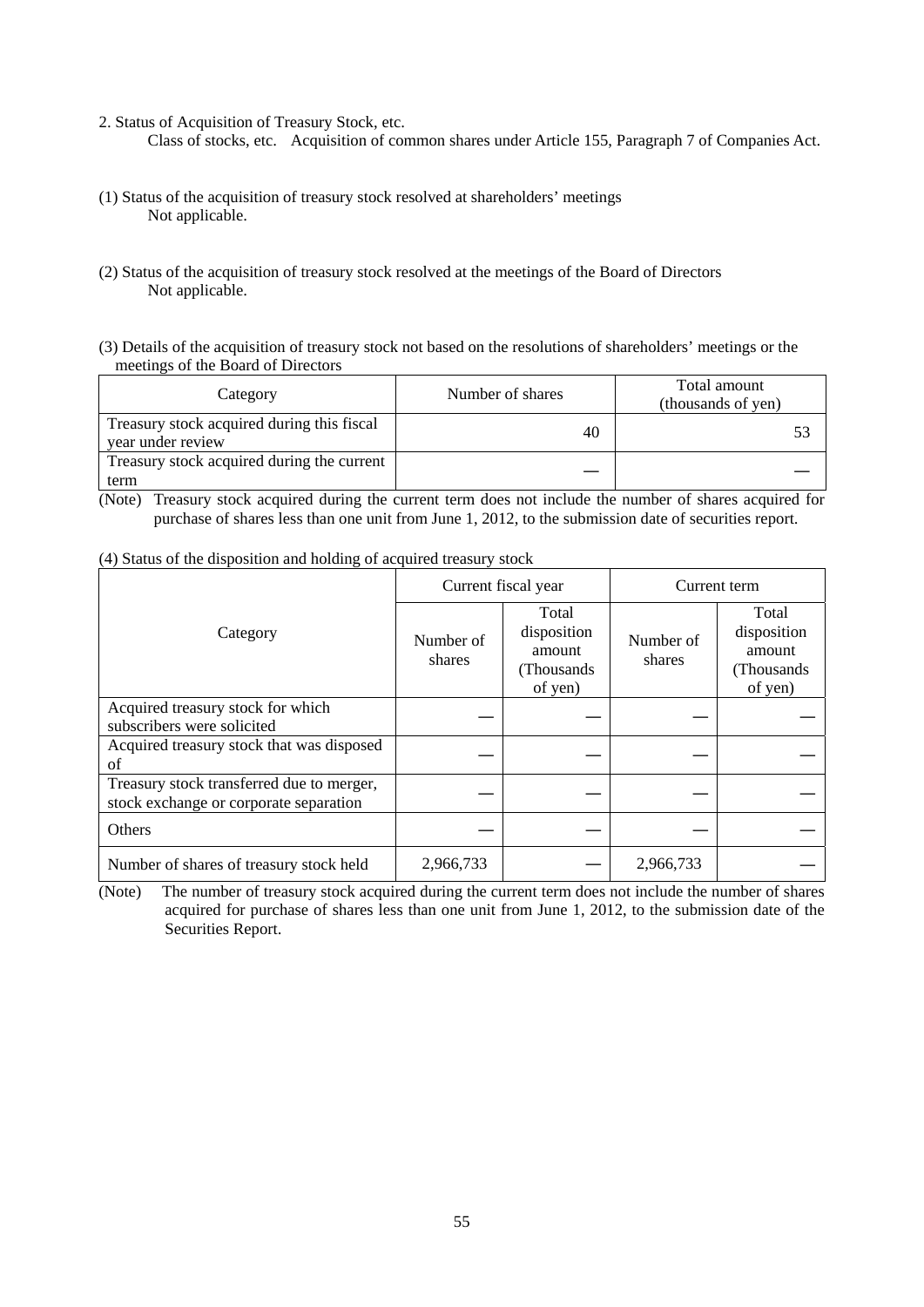#### 3. Basic Policy on Dividends

With regard to the Company's policy on dividends, it is our basic policy to attempt stable and continuous profit distribution to the shareholders, taking the Company's business performance and the shareholders' equity as well as the economic and financial situation into consideration.

We basically pay dividends twice a year: an interim dividend and a year-end dividend. The amount of interim dividend is decided by the Board of Directors, and that of year-end dividend is decided by the general meeting of shareholders.

Considering that increasing owners' equity is our top-priority issue from the standpoint of improving the stability and safety of corporate management to realize our future growth strategy, we sincerely regret to advise our shareholders that the Company has decided to suspend the payment of dividends for this fiscal year.

The Group is committed to unified vigorous progress for the achievement of its long-term stable growth.

A provision to the effect that the Company may pay an interim dividend is provided for in the Articles of Incorporation

## 4. Changes in Share Prices

| (1) Highest and lowest share prices by fiscal year during the recent five years |  |  |
|---------------------------------------------------------------------------------|--|--|
|                                                                                 |  |  |

| <b>Fiscal Year</b> | 31st       | 32 <sub>nd</sub> | 33rd       | 34th       | 35 <sub>th</sub> |  |
|--------------------|------------|------------------|------------|------------|------------------|--|
| Year end           | March 2008 | March 2009       | March 2010 | March 2011 | March 2012       |  |
| Highest (yen)      | 5,490      | 4,400            | 2,975      | 1,880      | 1,906            |  |
| Lowest (yen)       | 2,080      | 2,270            | 1,089      | 773        | 980              |  |

(Note) The highest and lowest share prices are marked on the first section of the Tokyo Stock Exchange.

| Month         | October<br>2011 | November | December | January<br>2012 | February | March |
|---------------|-----------------|----------|----------|-----------------|----------|-------|
| Highest (yen) | 1,660           | 1,440    | 1.415    | l.436           | 1,770    | 1,906 |
| Lowest (yen)  | .345            | 1,217    | 1.225    | 1,300           | 1,368    | 1,602 |

(Note) The highest and lowest share prices are marked on the first section of the Tokyo Stock Exchange.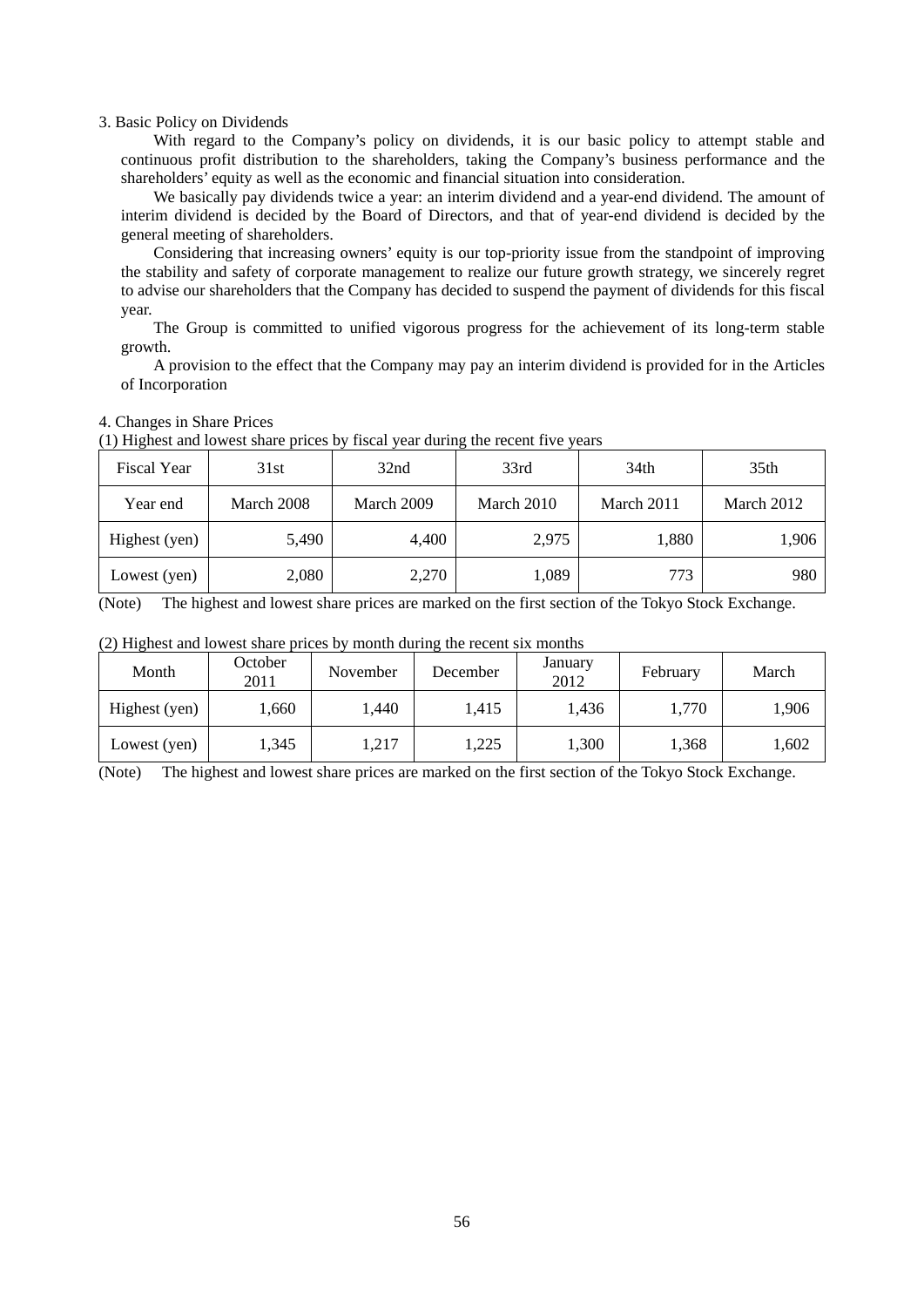# 5. Directors

| Title                                   | Position | Name                    | Date of<br><b>birth</b> |                                                                                                                                                                                                          | Career summary                                                                                                                                                                                                                                                                                                                                                                                                                                                                                                                                                                                                                                                                                                                                                                                                                          | Term     | Number of<br>shares of the<br>Company<br>held<br>(Thousands) |
|-----------------------------------------|----------|-------------------------|-------------------------|----------------------------------------------------------------------------------------------------------------------------------------------------------------------------------------------------------|-----------------------------------------------------------------------------------------------------------------------------------------------------------------------------------------------------------------------------------------------------------------------------------------------------------------------------------------------------------------------------------------------------------------------------------------------------------------------------------------------------------------------------------------------------------------------------------------------------------------------------------------------------------------------------------------------------------------------------------------------------------------------------------------------------------------------------------------|----------|--------------------------------------------------------------|
| Chairman,<br>President, &<br><b>CEO</b> |          | Shigeyoshi<br>Kinoshita | April 14,<br>1949       | April 1973<br>April 1978<br>December<br>1980<br>February<br>1983<br>May 1984<br>August 1986<br>June 1988<br>October<br>1991<br>October<br>1992<br>October<br>1996<br>June 2000<br>June 2003<br>June 2010 | Joined Marubeni Corporation<br>Joined Japan Consumer Finance Co.,<br>Ltd.<br>Joined the Company<br>Director and Chief General Manager,<br>General Affairs Dept. of the Company<br>Director and Chief General Manager,<br>Accounting Dept. of the Company<br>Managing Director of the Company<br>Managing Director and Head of<br>Business Promotion Division of the<br>Company<br>Representative Director and Senior<br>Managing Director of the Company<br>Representative Director and Senior<br>Managing Director and Head of the<br>Loan Sales Division of the Company<br>Representative Director and Deputy<br>President of the Company<br>Representative Director and President<br>of the Company<br>President and Chief Executive Officer<br>of the Company (to present)<br>Chairman and President of the<br>Company (to present) | (Note) 2 | 3,220                                                        |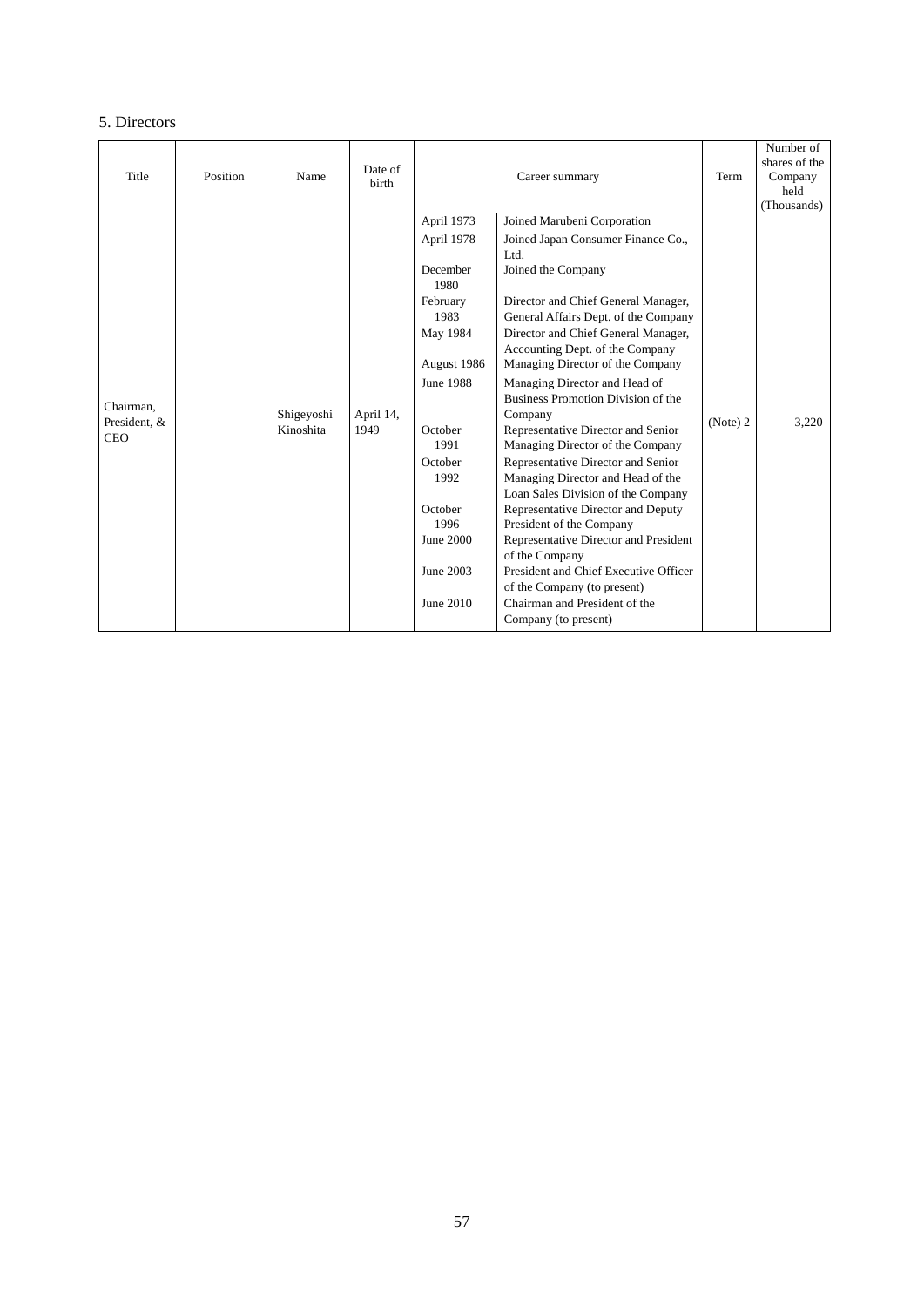| Title              | Position                                       | Name                | Date of<br>birth |                                                                                                                                                                                                                                           | Career summary                                                                                                                                                                                                                                                                                                                                                                                                                                                                                                                                                                                                                                                                                                                                                                                                                                                                                                                                                                                                                                                                                                                                                                                                                                                                                                                                                                                                                                                                                                                      | Term     | Number of<br>shares of the<br>Company<br>held<br>(Thousands) |
|--------------------|------------------------------------------------|---------------------|------------------|-------------------------------------------------------------------------------------------------------------------------------------------------------------------------------------------------------------------------------------------|-------------------------------------------------------------------------------------------------------------------------------------------------------------------------------------------------------------------------------------------------------------------------------------------------------------------------------------------------------------------------------------------------------------------------------------------------------------------------------------------------------------------------------------------------------------------------------------------------------------------------------------------------------------------------------------------------------------------------------------------------------------------------------------------------------------------------------------------------------------------------------------------------------------------------------------------------------------------------------------------------------------------------------------------------------------------------------------------------------------------------------------------------------------------------------------------------------------------------------------------------------------------------------------------------------------------------------------------------------------------------------------------------------------------------------------------------------------------------------------------------------------------------------------|----------|--------------------------------------------------------------|
| Deputy<br>Chairman | In Charge of<br><b>Internal Audit</b><br>Dept. | Toshiaki<br>Kajiura | April 8,<br>1953 | April 1977<br>February<br>1999<br>June 2001<br>November<br>2001<br>March 2004<br>June 2004<br>June 2004<br>June 2005<br>June 2005<br>October<br>2005<br>October<br>2005<br>April 2006<br>June 2007<br>June 2009<br>June 2010<br>June 2011 | Joined The Mitsubishi Trust and<br><b>Banking Corporation (MTB)</b><br>General Manager, Nagasaki Branch of<br><b>MTB</b><br>General Manager, Business<br>Integration Office of MTB<br>General Manager, Osaka Sales<br>Division II of MTB<br>General Manager, Investment<br>Planning Division of MTB<br><b>Executive Officer and General</b><br>Manager, Investment Planning<br>Division of MTB<br><b>Executive Officer and Assistant</b><br>General Manager, Asset Management<br>and Administration Planning Division<br>of Mitsubishi Tokyo Financial Group,<br>Inc.<br><b>Executive Officer and General</b><br>Manager, Corporation Finance<br>Division of MTB<br><b>Executive Officer and General Manager</b><br>of Trust Business Planning Division,<br>Assistant General Manager, Corporate<br><b>Business Planning Division of</b><br>Mitsubishi Tokyo Financial Group, Inc.<br><b>Executive Officer and General</b><br>Manager, Corporation Finance<br>Division of Mitsubishi UFJ Trust and<br><b>Banking Corporation (MUTB)</b><br><b>Executive Officer and General</b><br>Manager, Trust Business Planning<br>Division, Corporate Business<br>Planning Division, and Corporate<br>Business Division I of Mitsubishi UFJ<br>Financial Group, Inc.<br><b>Executive Officer and General</b><br>Manager, Corporate Business<br>Promotion Division of MUTB<br>Managing Director of MUTB<br>Managing Executive Officer of MUTB<br>Senior Managing Executive Officer of<br>MUTB<br>Deputy Chairman of the Company (to<br>present) | (Note) 2 |                                                              |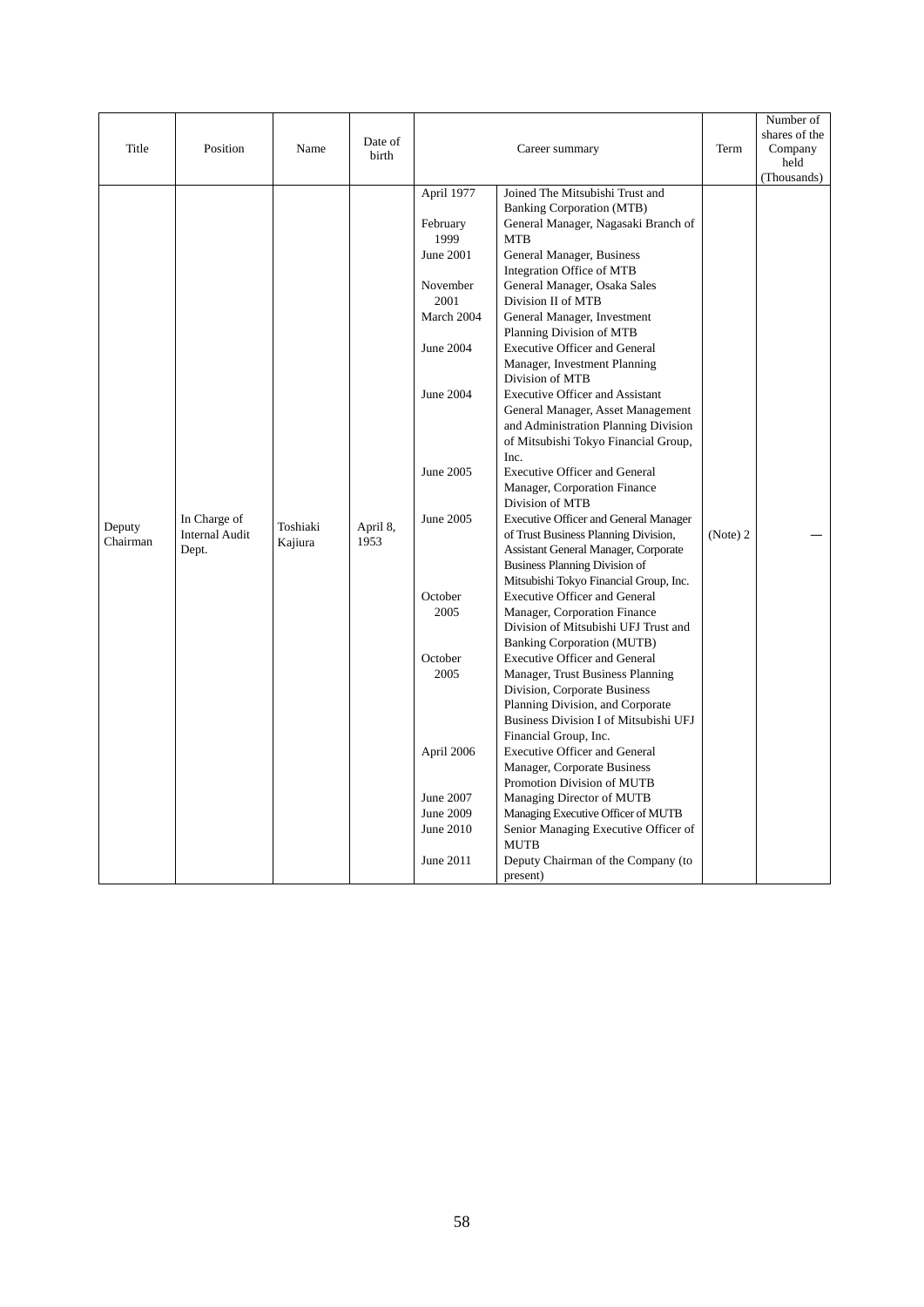| Title                                                                          | Position                                                                                                                                                                                       | Name                | Date of<br>birth     |                                                                                                                                                       | Career summary                                                                                                                                                                                                                                                                                                                                                                                                                                                                                                                                                                                                                                                                                                                                                                                         | Term     | Number of<br>shares of the<br>Company<br>held<br>(Thousands) |
|--------------------------------------------------------------------------------|------------------------------------------------------------------------------------------------------------------------------------------------------------------------------------------------|---------------------|----------------------|-------------------------------------------------------------------------------------------------------------------------------------------------------|--------------------------------------------------------------------------------------------------------------------------------------------------------------------------------------------------------------------------------------------------------------------------------------------------------------------------------------------------------------------------------------------------------------------------------------------------------------------------------------------------------------------------------------------------------------------------------------------------------------------------------------------------------------------------------------------------------------------------------------------------------------------------------------------------------|----------|--------------------------------------------------------------|
| Senior<br>Managing<br>Director &<br>Senior<br>Executive<br>Managing<br>Officer | In Charge of:<br>Human<br>Resources Dept.,<br><b>General Affairs</b><br>Dept.                                                                                                                  | Shigeru<br>Akaki    | September<br>5, 1949 | September<br>1974<br>April 1997<br>June 2000<br>June 2003<br>June 2003<br>June 2008<br>June 2008<br>June 2011                                         | Joined Maruito Co., Ltd.<br>General Manager, Human Resources<br>Dept. of the Company<br>Director and Chief General Manager,<br>Human Resources Dept. of the<br>Company<br>Managing Director of the Company<br>Executive Managing Officer of the<br>Company<br>Senior Managing Director of the<br>Company (to present)<br>Senior Executive Managing Officer of<br>the Company (to present)<br>President of ACOM Health Insurance<br>Society (to present)                                                                                                                                                                                                                                                                                                                                                | (Note) 2 | $\overline{0}$                                               |
| Managing<br>Director &<br>Executive<br>Managing<br>Officer                     | Head of Credit<br>Supervision<br>Division<br>In charge of:<br>Credit<br>Supervision<br>Dept. I,<br>Credit<br>Supervision<br>Dept. II, and<br>Compliance for<br>Credit<br>Supervision<br>Office | Satoru<br>Tomimatsu | January 4,<br>1952   | October<br>1975<br>April 2000<br>September<br>2000<br>June 2002<br>June 2003<br>June 2004<br>December<br>2004<br>June 2005<br>April 2007<br>June 2012 | Joined Maruito Co., Ltd.<br>General Manager, Public Relations<br>Dept. of the Company<br>Chief General Manager, Public<br>Relations Dept. of the Company<br>Director and Chief General Manager,<br>Public Relations Dept. of the<br>Company<br><b>Executive Officer and Chief General</b><br>Manager, Credit Business<br>Management Dept. of the Company<br><b>Executive Officer and Chief General</b><br>Manager, Business Promotion Dept.<br>of the Company<br>Executive Managing Officer of the<br>Company<br>Managing Director of the Company<br>(to present)<br><b>Executive Managing Officer and</b><br>Head of Credit Business Promotion<br>Division of the Company (to present)<br><b>Executive Managing Officer and Head</b><br>of Credit Supervision Division of the<br>Company (to present) | (Note) 2 |                                                              |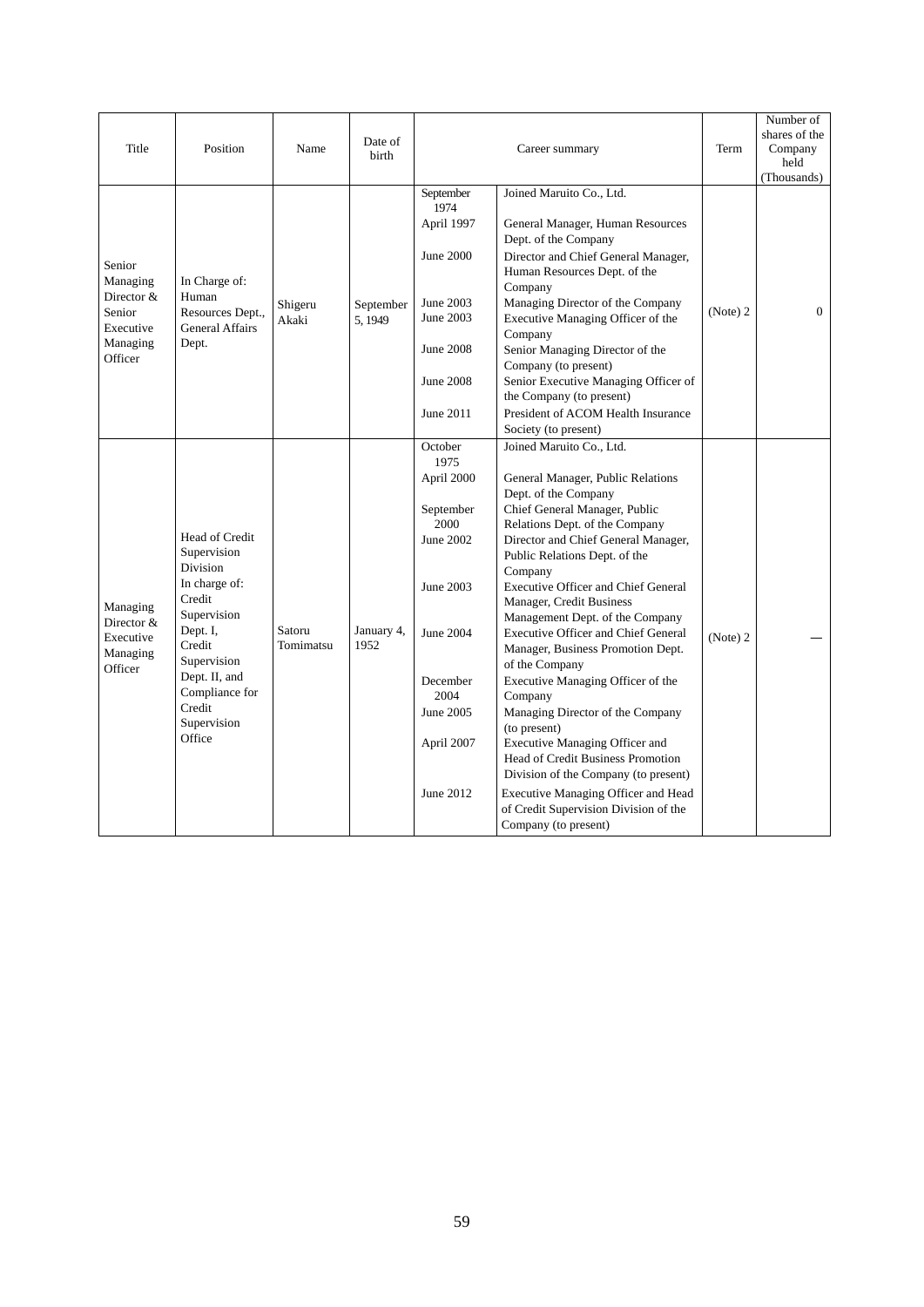| Title                                                      | Position                                                                                                                                                                                                                      | Name               | Date of<br>birth     |                                                                                                                                                                                                                | Career summary                                                                                                                                                                                                                                                                                                                                                                                                                                                                                                                                                                                                                                                                                                                                                                                                                                                                                                                                         | Term     | Number of<br>shares of the<br>Company<br>held<br>(Thousands) |
|------------------------------------------------------------|-------------------------------------------------------------------------------------------------------------------------------------------------------------------------------------------------------------------------------|--------------------|----------------------|----------------------------------------------------------------------------------------------------------------------------------------------------------------------------------------------------------------|--------------------------------------------------------------------------------------------------------------------------------------------------------------------------------------------------------------------------------------------------------------------------------------------------------------------------------------------------------------------------------------------------------------------------------------------------------------------------------------------------------------------------------------------------------------------------------------------------------------------------------------------------------------------------------------------------------------------------------------------------------------------------------------------------------------------------------------------------------------------------------------------------------------------------------------------------------|----------|--------------------------------------------------------------|
| Managing<br>Director &<br>Executive<br>Managing<br>Officer | In charge of:<br>Corporate<br>Planning Dept.,<br>Finance Dept.,<br>Treasury Dept.                                                                                                                                             | Kiyoshi<br>Tachiki | November<br>17, 1951 | March 1975<br>April 1999<br>April 2000<br>April 2002<br>June 2002<br>June 2003<br>June 2004<br>June 2006<br>June 2006<br>April 2007                                                                            | Joined Maruito Co., Ltd.<br>General Manager, Business<br>Development Dept. of the Company<br>Chief General Manger, Business<br>Development Dept. of the Company<br>Chief General Manager, Market<br>Development Dept. of the Company<br>Director and Chief General Manager,<br>Market Development Dept. of the<br>Company<br><b>Executive Officer and Chief General</b><br>Manager, Market Development Dept.<br>of the Company<br>Executive Officer and Chief Officer,<br>Retail Strategy Planning Office of the<br>Company<br>Managing Director of the Company<br>(to present)<br>Executive Managing Officer and<br>Chief Officer, Retail Strategy<br>Planning Office of the Company<br>Executive Managing Officer of the                                                                                                                                                                                                                             | (Note) 2 | 5                                                            |
| Managing<br>Director &<br>Executive<br>Managing<br>Officer | In charge of:<br><b>Business Process</b><br>Management<br>Dept.,<br>Corporate Risk<br>Management<br>Dept.,<br>Compliance<br>Dept. and<br><b>Chief General</b><br>Manager of<br><b>Business Process</b><br>Management<br>Dept. | Tatsuo Taki        | October 7,<br>1952   | April 1975<br>September<br>2000<br><b>July 2002</b><br>June 2004<br>April 2005<br>June 2005<br>April 2007<br>April 2007<br><b>June 2008</b><br><b>June 2008</b><br>October<br>2009<br>April 2010<br>April 2012 | Company (to present)<br>Joined The Mitsubishi Trust and<br><b>Banking Corporation (MTB)</b><br>General Manager, Hong Kong Branch<br>of MTB<br>Representative Director of Mitsubishi<br><b>Trust Information Systems</b><br><b>Executive Officer and General</b><br>Manager, Corporate Risk<br>Management Division of MTB<br>Director of DC Cash One Ltd.<br>Managing Director of DC Cash One<br>Ltd.<br><b>Executive Officer and Chief General</b><br>Manager, Corporate Management<br>Dept. of the Company<br>Director of IR Loan Servicing, Inc.<br>Managing Director of the Company<br>(to present)<br>Executive Managing Officer and<br>Chief General Manager, Corporate<br>Management Dept. of the Company<br>Executive Managing Officer of the<br>Company (to present)<br>Director of AFRESH CREDIT CO.,<br>LTD.<br>Executive Managing Officer and<br>Chief General Manager, Business<br>Process Management Dept. of the<br>Company (to present) | (Note) 2 | 1                                                            |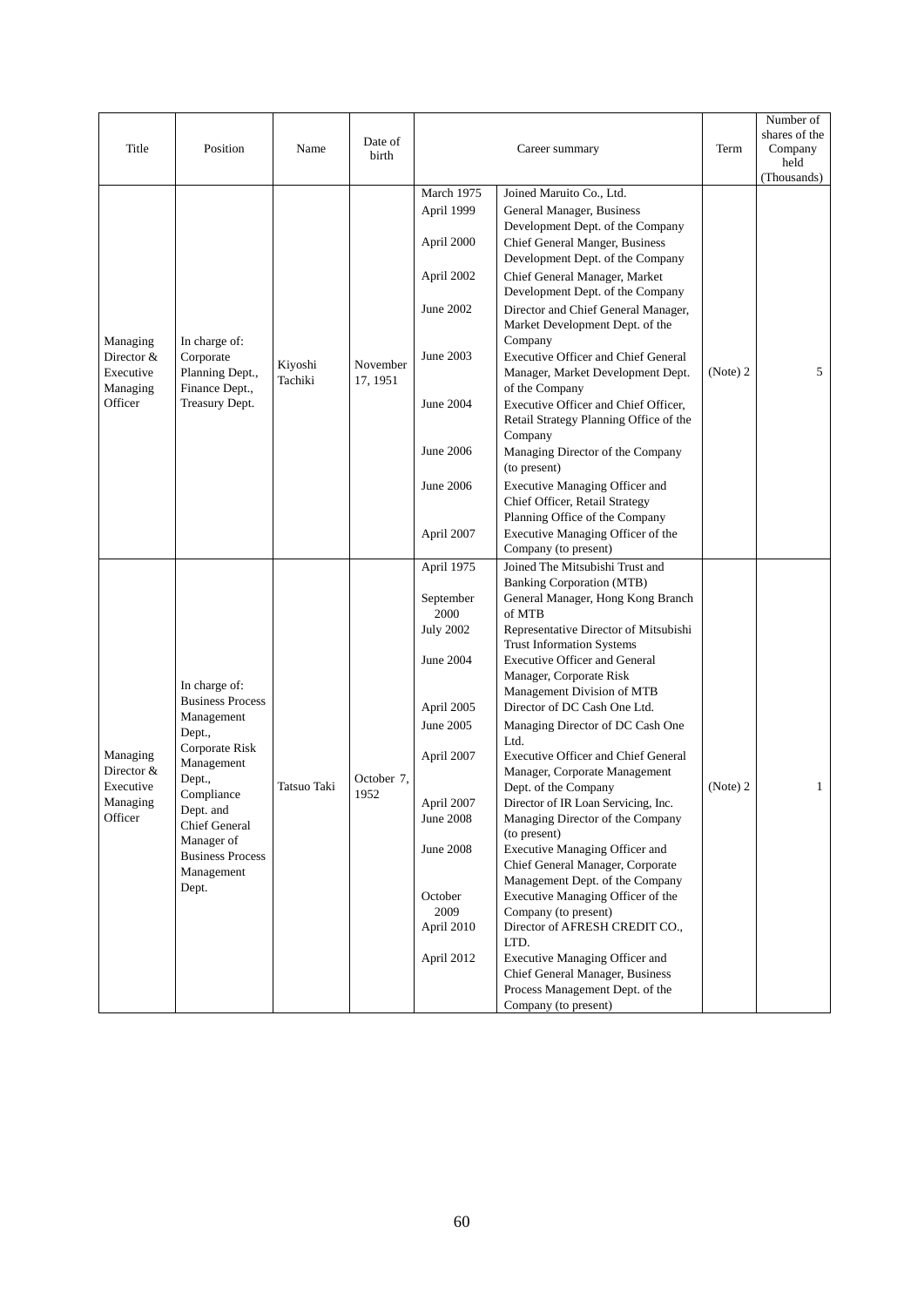| Title    | Position | Name                 | Date of             |                            | Career summary                                                                                                                   | Term     | Number of<br>shares of the<br>Company |
|----------|----------|----------------------|---------------------|----------------------------|----------------------------------------------------------------------------------------------------------------------------------|----------|---------------------------------------|
|          |          |                      | birth               |                            |                                                                                                                                  |          | held<br>(Thousands)                   |
|          |          |                      |                     | April 1966<br>January 1990 | Joined The Mitsubishi Bank, Limited<br>General Manager, Securities<br>Investment Dept. of Treasury and                           |          |                                       |
|          |          |                      |                     | October<br>1990            | Securities Division of The Mitsubishi<br>Bank, Limited<br>General Manager, Treasury and<br>Securities Division of The Mitsubishi |          |                                       |
|          |          |                      |                     | May 1992                   | Bank, Limited<br>General Manager, the Americas<br>Integration Dept. of the Americas<br>Division of The Mitsubishi Bank,          |          |                                       |
|          |          |                      |                     | February<br>1993           | Limited<br>General Manager, New York Branch<br>and Cayman Branch of The<br>Mitsubishi Bank, Limited                              |          |                                       |
|          |          |                      |                     | June 1993                  | Director and Deputy Head, the<br>Americas Division, and General<br>Manager, New York Branch and                                  |          |                                       |
|          |          |                      |                     | July 1994                  | Cayman Branch of The Mitsubishi<br>Bank, Limited<br>Director and General Manager,<br>Personnel Division of The Mitsubishi        |          |                                       |
|          |          |                      | October<br>15, 1943 | April 1996                 | Bank, Limited<br>Director and General Manager,<br>Personnel Division of The Bank of                                              |          |                                       |
|          |          | Tatsunori<br>Imagawa |                     | May 1997                   | Tokyo-Mitsubishi, Ltd. (BTM)<br>Managing Director and General<br>Manager, Corporate Planning<br>Division of BTM                  |          |                                       |
|          |          |                      |                     | May 1998                   | Managing Director of BTM                                                                                                         |          |                                       |
| Director |          |                      |                     | March 2001                 | Managing Director and General<br>Manager, Assets Management<br>Division of BTM                                                   | (Note) 2 |                                       |
|          |          |                      |                     | April 2001                 | Director of Mitsubishi Tokyo<br>Financial Group, Inc.                                                                            |          |                                       |
|          |          |                      |                     | June 2002                  | Senior Managing Director and<br>General Manager, Investment<br><b>Banking Division and Assets</b>                                |          |                                       |
|          |          |                      |                     | May 2003                   | Management Division of BTM<br>Senior Managing Director of<br>Mitsubishi Tokyo Financial Group,<br>Inc.                           |          |                                       |
|          |          |                      |                     | June 2003                  | Director of Mitsubishi Securities Co.,<br>Ltd.                                                                                   |          |                                       |
|          |          |                      |                     | April 2004                 | Director and Deputy President of<br>Mitsubishi Tokyo Financial Group,<br>Inc.                                                    |          |                                       |
|          |          |                      |                     | June 2004                  | Director of the Company                                                                                                          |          |                                       |
|          |          |                      |                     | October<br>2005            | Director and Deputy President of<br>Mitsubishi UFJ Financial Group, Inc.                                                         |          |                                       |
|          |          |                      |                     | June 2006                  | Corporate Auditor (full-time) of The<br>Bank of Tokyo-Mitsubishi UFJ, Ltd.                                                       |          |                                       |
|          |          |                      |                     | April 2007                 | (BTMU)<br>Corporate Auditor, Mitsubishi UFJ<br>Lease & Finance Company Limited                                                   |          |                                       |
|          |          |                      |                     | June 2011                  | (to present)<br>Director of the Company (to present)                                                                             |          |                                       |
|          |          |                      |                     | June 2011                  | Corporate Auditor, Mitsubishi UFJ<br>Morgan Stanley Securities Co., Ltd.                                                         |          |                                       |
|          |          |                      |                     | June 2011                  | (to present)<br>Corporate Auditor, Mitsubishi UFJ<br>Securities Holdings Co., Ltd. (to<br>present)                               |          |                                       |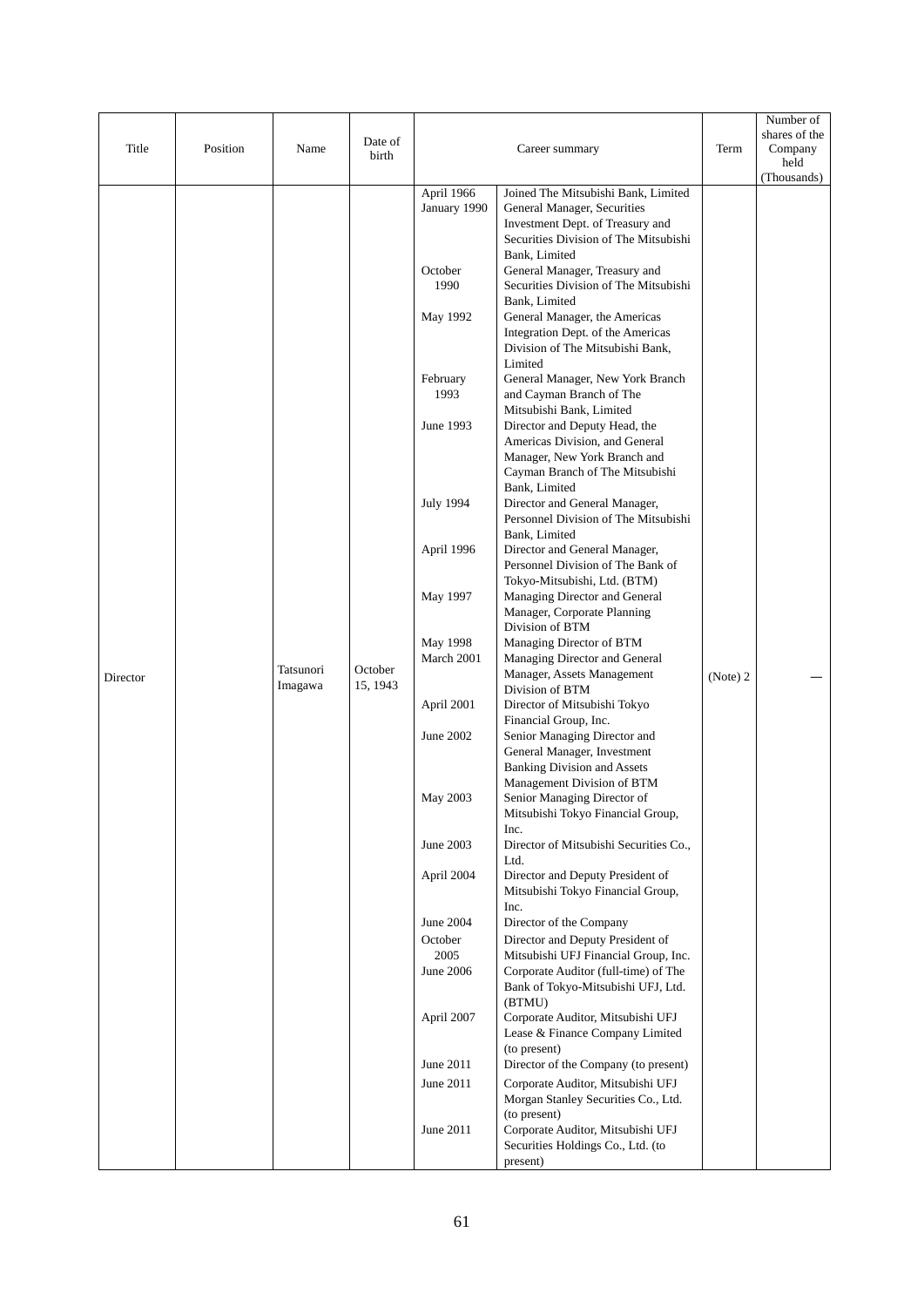| Title                           | Position | Name               | Date of<br>birth    |                                                | Career summary                                                                                | Term       | Number of<br>shares of the<br>Company<br>held |
|---------------------------------|----------|--------------------|---------------------|------------------------------------------------|-----------------------------------------------------------------------------------------------|------------|-----------------------------------------------|
|                                 |          |                    |                     | October                                        | Joined Maruito Co., Ltd.                                                                      |            | (Thousands)                                   |
|                                 |          |                    |                     | 1975<br>April 1999                             | General Manager, Treasury Dept. of                                                            |            |                                               |
|                                 |          |                    |                     | June 2000                                      | the Company<br>Chief General Manager, Treasury                                                |            |                                               |
| Full-time<br>Company<br>Auditor |          | Shigeru Sato       | January<br>17, 1952 | June 2003                                      | Dept. of the Company<br>Executive Officer and Chief General<br>Manager, Treasury Dept. of the | (Note) 3   |                                               |
|                                 |          |                    |                     | June 2007                                      | Company<br>Executive Managing Officer of the<br>Company                                       |            |                                               |
|                                 |          |                    |                     | June 2008<br>June 2011                         | Managing Director of the Company<br>Full-time Company Auditor of the                          |            |                                               |
|                                 |          |                    |                     |                                                | Company (to present)                                                                          |            |                                               |
|                                 |          |                    |                     | April 1977<br>April 2000                       | Joined Meiji Life Insurance Company<br>General Manager, Finance Dept. of                      |            |                                               |
|                                 |          |                    |                     |                                                | Meiji Life Insurance Company                                                                  |            |                                               |
| Full-time                       |          |                    |                     | January 2004                                   | General Manager, Secretarial Dept. of<br>Meiji Yasuda Life Insurance                          |            |                                               |
| Company<br>Auditor              |          | Shinichi<br>Yasuda | August 6,<br>1952   | April 2008                                     | Company<br>Councilor, Secretarial Dept. of Meiji<br>Yasuda Life Insurance Company             | $(Note)$ 3 |                                               |
|                                 |          |                    |                     | June 2010                                      | Full-time Corporate Auditor of IR                                                             |            |                                               |
|                                 |          |                    |                     |                                                | Loan Servicing, Inc.                                                                          |            |                                               |
|                                 |          |                    |                     | June 2011                                      | Full-time Company Auditor of the<br>Company (to present)                                      |            |                                               |
|                                 |          |                    |                     | August 1973                                    | Joined Mitsubishi Corporation                                                                 |            |                                               |
|                                 |          |                    |                     | <b>July 1994</b>                               | President and Director, Mitsubishi<br>Netherland B.V.                                         |            |                                               |
|                                 |          |                    |                     | October                                        | President and Director, Mitsubishi                                                            |            |                                               |
|                                 |          |                    |                     | 1998                                           | Belgium N.V.                                                                                  |            |                                               |
|                                 |          |                    |                     | April 1999                                     | General Manager, Corporate<br>Communications Dept. of Mitsubishi                              |            |                                               |
| Full-time<br>Company            |          | Eiji               | January             | October                                        | Corporation<br>General Manager, Investor Relations                                            | $(Note)$ 3 |                                               |
| Auditor                         |          | Oshima             | 22, 1948            | 1999                                           | of Mitsubishi Corporation                                                                     |            |                                               |
|                                 |          |                    |                     | April 2003                                     | Senior Vice President ("riji") and General                                                    |            |                                               |
|                                 |          |                    |                     |                                                | Manager, Investors Relations of                                                               |            |                                               |
|                                 |          |                    |                     | June 2007                                      | Mitsubishi Corporation<br>Auditor (full time) of Mitsubishi                                   |            |                                               |
|                                 |          |                    |                     |                                                | Corporation                                                                                   |            |                                               |
|                                 |          |                    |                     | June 2011                                      | Full-time Company Auditor of the                                                              |            |                                               |
|                                 |          |                    |                     | April 1987                                     | Company (to present)<br>Registered as an attorney-at-law                                      |            |                                               |
|                                 |          |                    |                     |                                                | (Daini Tokyo Bar Association) (to                                                             |            |                                               |
|                                 |          |                    |                     | April 2003                                     | present)<br>Chief, Inspection Office of Daini<br>Tokyo Bar Association                        |            |                                               |
| Company<br>Auditor              |          |                    |                     | April 2005                                     | Director, Secretariat of Daini Tokyo<br><b>Bar Association</b>                                |            |                                               |
|                                 |          | Takashi Doi        | August 28,<br>1955  | April 2010                                     | Vice President, Daini Tokyo Bar<br>Association                                                | $(Note)$ 3 |                                               |
|                                 |          |                    |                     | April 2010                                     | Managing Director, Japan Federation<br>of Bar Associations                                    |            |                                               |
|                                 |          |                    |                     | April 2010                                     | Manager, Kanto Office of Japan Bar<br>Association                                             |            |                                               |
|                                 |          |                    | June 2011           | Company Auditor of the Company (to<br>present) |                                                                                               |            |                                               |
|                                 |          |                    |                     | Total                                          |                                                                                               |            | 3,226                                         |
|                                 |          |                    |                     |                                                |                                                                                               |            |                                               |

(Notes) 1. Company Auditors Shinichi Yasuda, Eiji Oshima, and Takashi Doi are all Outside Company Auditors stipulated under the Article 2-16 of the Companies Act.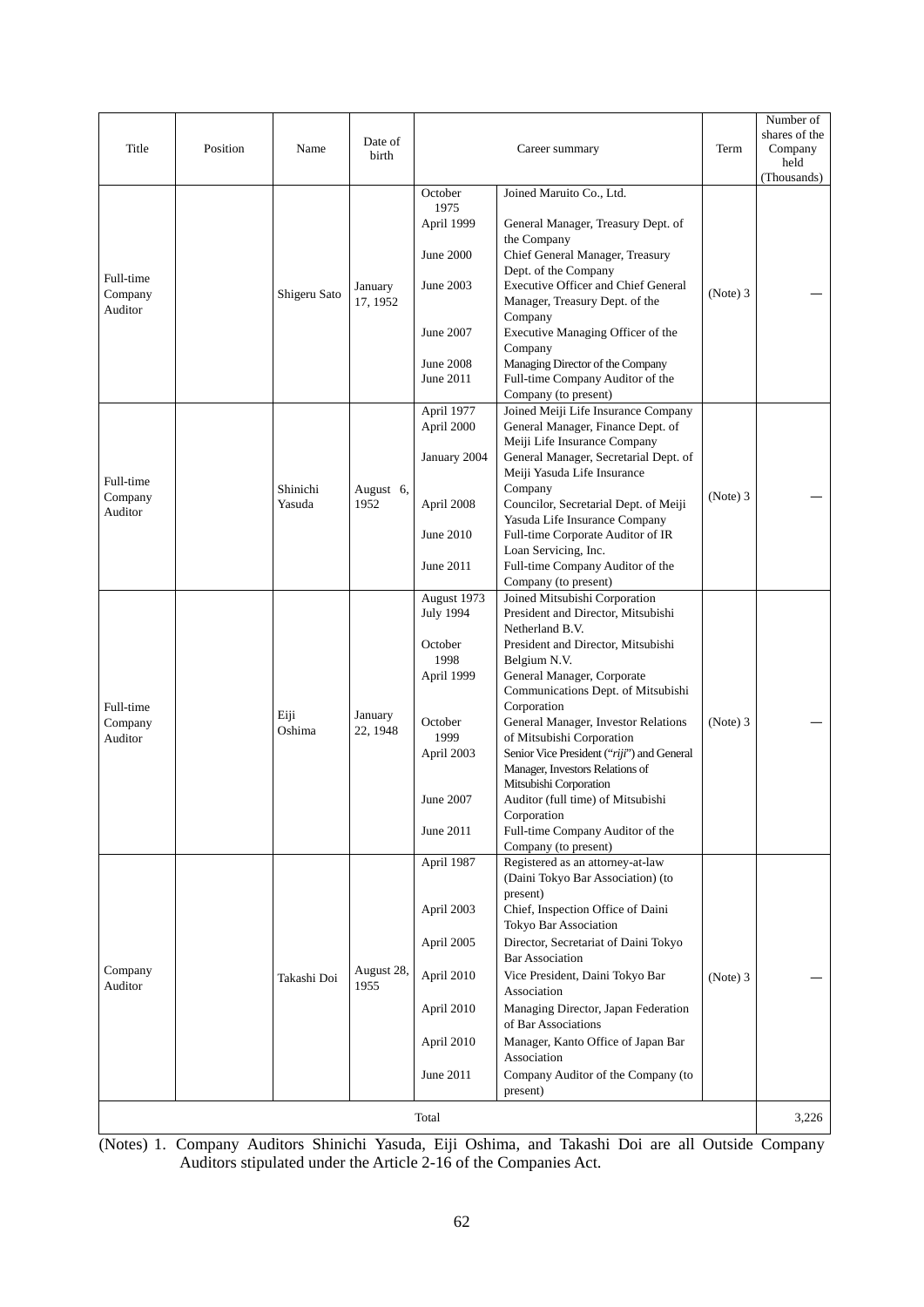- 2. The term of office for Directors is from the end of the General Meeting of Shareholders for the fiscal year 2012 to the conclusion of the General Meeting of Shareholders for the fiscal year 2013.
- 3. The term of office for Company Auditors is from the end of the General Meeting of Shareholders for the fiscal year 2011 to the conclusion of the General Meeting of Shareholders for the fiscal year 2015.
- 4. We have an executive officer system in order to establish corporate structure to quickly and accurately respond to issues of management by expanding the scope of corporate governance, strengthened function of the Board of Directors, separating decision making from business execution, and enforcing the function of audit.

| Title                                | Name                | Position                                                                                                                                                                                                                                                         |
|--------------------------------------|---------------------|------------------------------------------------------------------------------------------------------------------------------------------------------------------------------------------------------------------------------------------------------------------|
| Executive                            | Etsuro Tabuchi      | Special Mission                                                                                                                                                                                                                                                  |
| <b>Managing Officer</b>              |                     |                                                                                                                                                                                                                                                                  |
| Executive<br><b>Managing Officer</b> | Kazuo Fukumoto      | Head of Credit Business Promotion Division, and in charge<br>of Business Planning Dept., Business Promotion Dept., East<br>Japan Business Promotion Dept., West Japan Business<br>Promotion Dept., and Compliance for Credit Business<br><b>Promotion Office</b> |
| Executive<br><b>Managing Officer</b> | Teruyuki Sagehashi  | In charge of System Development & Administration Dept.,<br>and Chief General Manager of System Development &<br><b>Administration Dept.</b>                                                                                                                      |
| Executive<br>Managing Officer        | Michio Atsuda       | In charge of Overseas Business Dept., Guarantee Business<br>Dept,, and Chief General Manager of Overseas Business<br>Dept.                                                                                                                                       |
| <b>Executive Officer</b>             | Yoshiharu Kita      | Chief General Manager of Internal Audit Dept.                                                                                                                                                                                                                    |
| <b>Executive Officer</b>             | Noriyoshi Watanabe  | Chief General Manager of Corporate Planning Dept.                                                                                                                                                                                                                |
| <b>Executive Officer</b>             | Yoshinori Matsubara | Chief General Manager of Finance Dept.                                                                                                                                                                                                                           |
| <b>Executive Officer</b>             | Satoru Miyakawa     | Chief General Manager of General Affairs Dept.                                                                                                                                                                                                                   |

As of June 21, 2012, Executive officers who are not Directors are as follows:

- 5. After the Japan Consumer Finance Inc. changed its company name to NSK Guarantee Inc. on April 1, 1980, ACOM CO., LTD. absorbed it on March 1, 1992.
- 6. Shares below one thousand shares have been truncated.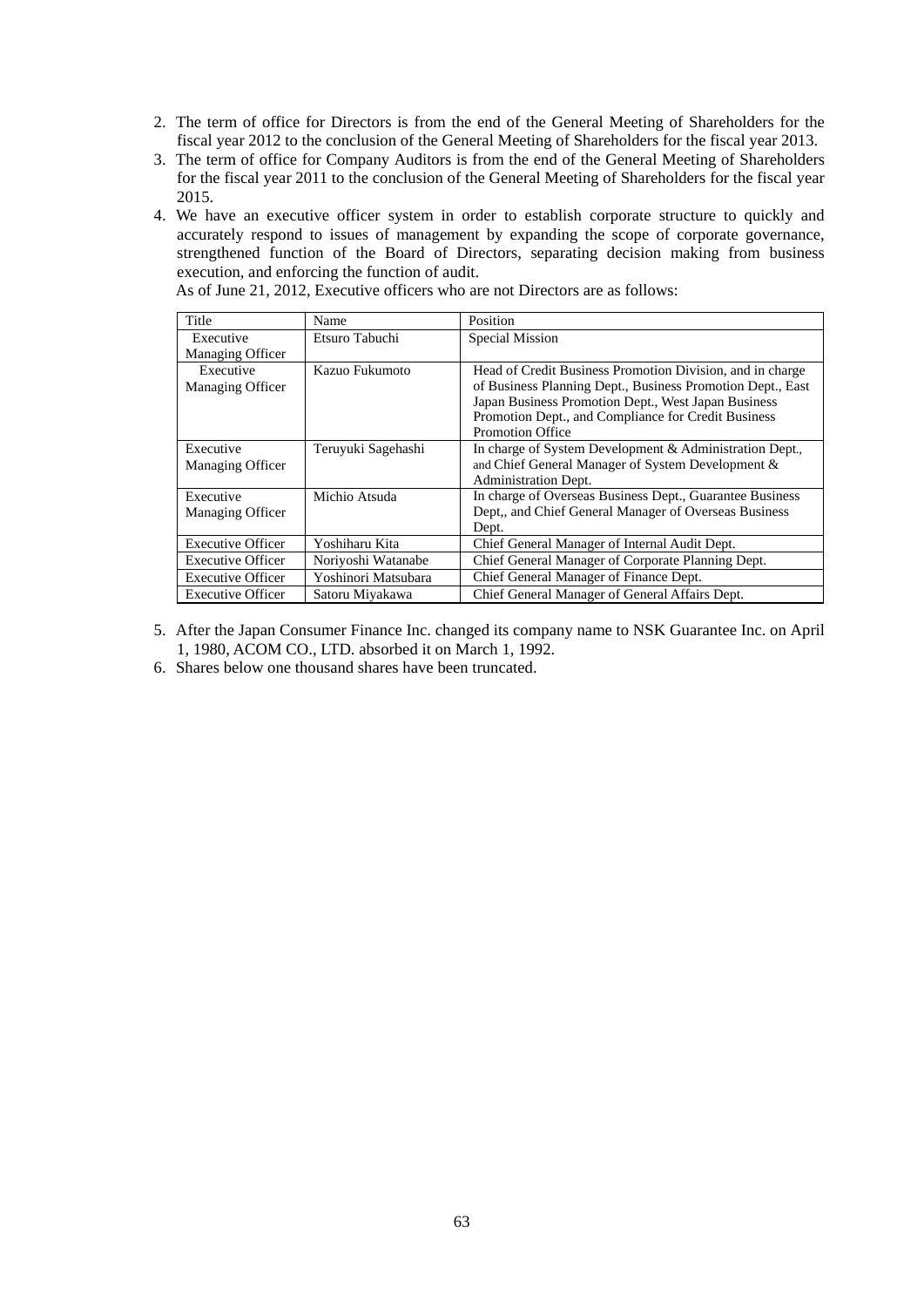#### 6. Corporate Governance

(1) Status of Corporate Governance

1) Corporate Governance Structure

(i) An overview of corporate governance structure and reasons for employing the said structure

The Company has a Board of Company Auditors. Of the four Company Auditors, three are Outside Company Auditors. In addition, of the three Full-time Company Auditors, two are Outside Company Auditors. These ensure the independence of audits. All Company Auditors attend Board of Directors meetings, and Full-time Company Auditors divide duties to attend important meetings and committee meetings, ensuring a system in which Company Auditors can offer their opinions. The reason for adopting the aforementioned corporate governance structure is to establish a system in which external surveillance on the management is fully functional because objective and neutral surveillance of the management is conducted, and the fairness, health, and transparency of the management are ensured due to the implementation of audit by Outside Company Auditors.

The organs installed by the Company are as follows:

#### (A) Board of Directors

The Company has a reduced-size Board of Directors with seven members in order to speed up decision-making and ensure effective mutual monitoring among directors. In the presence of Company Auditors, the Board decides important business management matters, such as management strategies and planning, and also determines basic policies for building corporate governance and internal control systems. The Board monitors the execution of duties of the President  $&$  CEO and executive officers.

It meets once a month in principle, and more as deemed necessary.

#### (B) Board of Company Auditors and Company Auditors

The Board of Company Auditors consists of four Company Auditors, including three Outside Company Auditors. The internal Company Auditor held the positions of Chief General Manager and Director in charge of departments related to finance and accounting from April 1999 to June 2011 and has respectable knowledge in finance and accounting.

The Company has concluded a limited liability agreement with each Outside Company Auditor, which limits the liability for damage under Article 423, Paragraph 1, of the Companies Act to the extent of the amount stipulated in the law, in accordance with the provision of Article 427, Paragraph 1, of the Act.

It meets once a month, in principle, and more as deemed necessary, to receive reports concerning important audit-related matters, hold discussions, and pass resolutions.

To upgrade the Company Auditors' capabilities, the Company established the Administration for Board of Company Auditors and assigned persons to assist Company Auditors by providing related support. Decisions regarding their number, appointments and transfers of such persons are made after consultation with the Board of Company Auditors in order to secure independence of these persons.

# (C) Executive Officers

The company introduced an executive officer system in June 2003. The Board of Directors appoints executive officers, determines their function, lines of responsibility and authority, and delegates execution of operations to them. In these ways, decision-making and business execution are expedited, while supervision and execution functions are clearly separated.

The Company has thirteen executive officers, nine of whom are directors in office, and five of the seven members of the Board of Directors serve concurrently as executive officers.

#### (D) Executive Officers' Meeting

The Executive Officers' Meeting consists of executive officers who serve concurrently as directors in office and the Director in charge of the Internal Audit Department. In the presence of Company Auditors, the Executive Officers' Meeting discusses and makes decisions related to the execution of business operations delegated by the Board of Directors in accordance with basic policies determined by the Board of Directors, and also deliberates in advance resolutions for proposal to the Board of Directors.

The Executive Officers' Meeting assembles three times a month, in principle, and more as deemed necessary.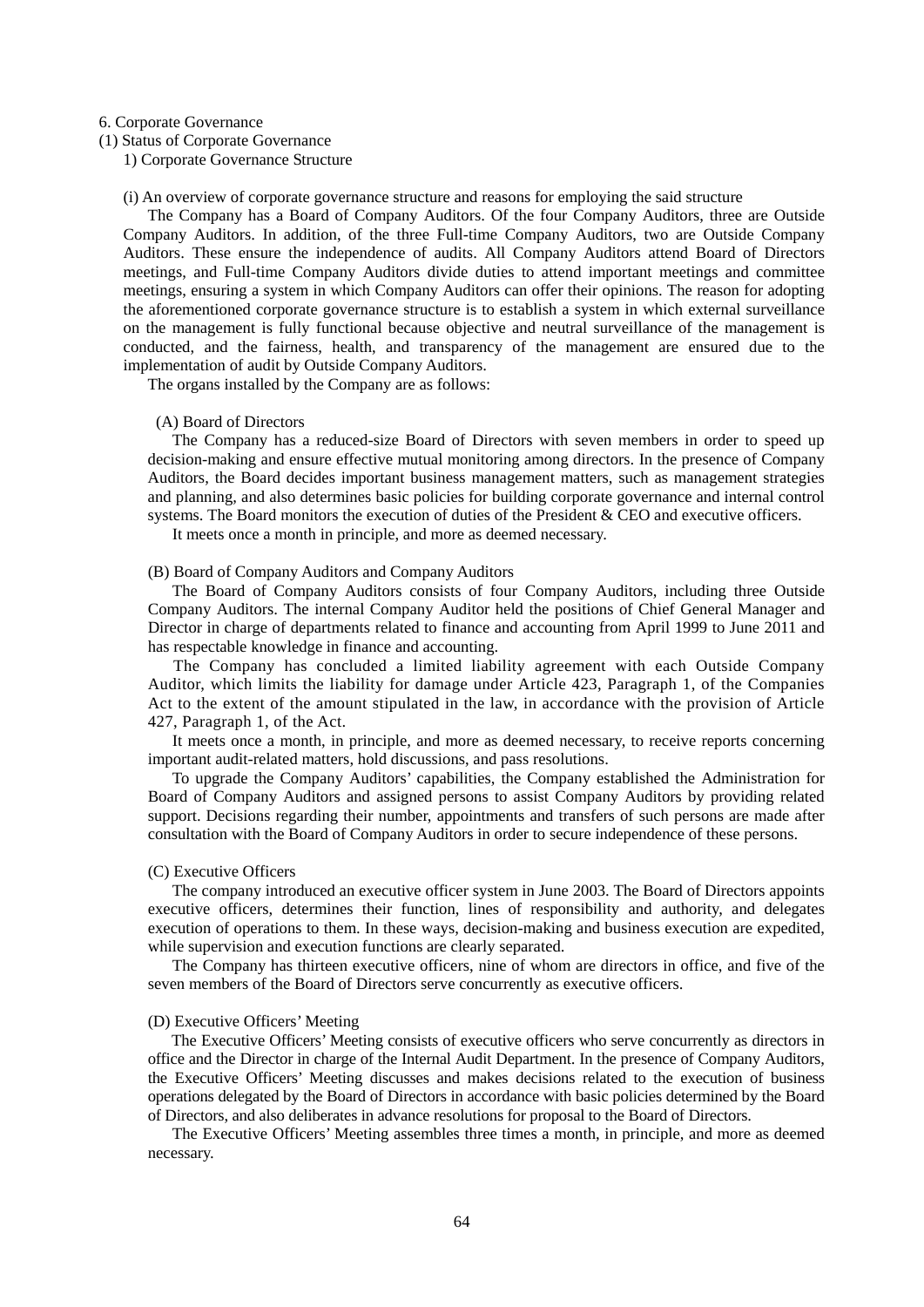#### (E) Affiliated Companies Coordination Board

The Affiliated Companies Coordination Board consists of executive officers who serve concurrently as directors, the Director in charge of the Internal Audit Department and representatives of ACOM Group companies. In the presence of Company Auditors, the Affiliated Companies Coordination Board discusses important matters concerning the management of affiliated companies, and also coordinates, communicates, and reports on important matters pertaining to the execution of their business.

The Board meets once every quarter, and also on the occasion of drawing up a budget, in principle, and more as deemed necessary.

#### (F) Various committees

## (a) Compliance Committee

The Compliance Committee, appointed by the Board of Directors, consists of three experts from outside the Company and two ACOM Directors. It discusses and makes recommendations about the following compliance-related matters.

The Compliance Committee meets once every two months, or six times a year, in principle, and more as deemed necessary.

- Items relating to formulation, revision or abolishment of the ACOM Group Code of Ethics and Code of Conduct;
- Important items related to establishment and operation of compliance systems;
- Items relating to formulation of basic plans;
- Items relating to the correction of major violations, actions for improvement and recurrence prevention measures; and
- Important items related to other compliance issues.

#### (b) Director Evaluation Committee

Compensations and bonuses for directors are subject to evaluation by the Director Evaluation Committee, which consists of the Chairman, Deputy Chairman, President, and director in charge of human resources department. The Board of Directors passes resolutions based on the results of such evaluations, as well as internal rules covering remuneration and bonuses for directors.

### (c) Risk Management Committee

The Risk Management Committee consists of executive officers who serve concurrently as directors and the Director in charge of the Internal Audit Department. In the presence of Company Auditors, based on authority bestowed upon it by the Executive Officers' Meeting, the Committee establishes the Company's risk management approach, formulates basic risk management plans, and discusses and makes decisions on important items related to risk management, such as evaluations of risks. As necessary, it participates in Executive Officers' Meetings and Board of Directors Meeting and makes proposals and reports.

The Risk Management Committee meets once every quarter, in principle, and more as deemed necessary.

#### (d) Financial Information Disclosure Committee

The Financial Information Disclosure Committee is presided over by the Executive Officer in charge of the Treasury Department as the committee chairperson and consists of executive officers who serve concurrently as directors in office that are in charge of the relevant departments and chief general managers of the relevant departments. In the presence of Company Auditors, based on authority bestowed upon it by the Executive Officers' Meeting, the Committee discusses and makes decisions on items related to the establishment of the financial disclosure system in order for the disclosure of the financial information to be made in accordance with the relevant laws in a timely and in an appropriate manner. In addition, the Committee conducts prior consultations regarding the financial information to be disclosed before the Board of Directors meeting.

The Financial Information Disclosure Committee meets once every quarter in principle, and more often deemed necessary.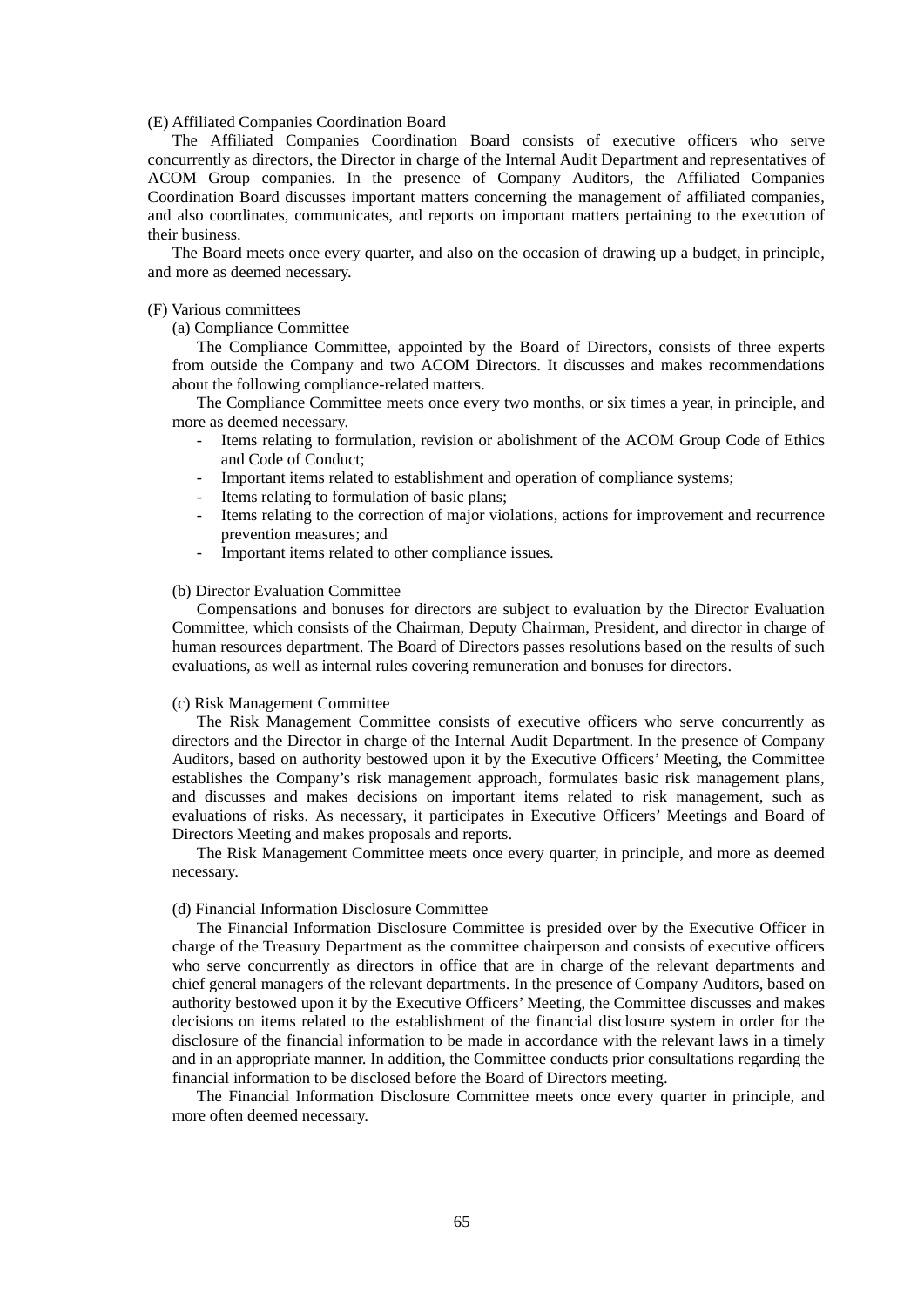#### **(ii) Corporate governance structure and internal control system structure**

(As of June 21, 2012)



- (iii) Other corporate governance related matters
	- (A) Basic stance on internal control system and the development of such a system

The Company resolved as described below on the development of its internal control system to ensure the appropriateness of its business activities, in accordance with Article 362, Paragraph 4, Item 6, and Paragraph 5 of the Companies Act, as well as Article 100, Paragraphs 1 and 3, of the Enforcement Regulations of the Companies Act.

The Company is making efforts to periodically evaluate the status of improvement of the internal control system, take remedial measures as necessary, review the system to respond to changes in the business environment, etc. and improve the effectiveness of the internal control system.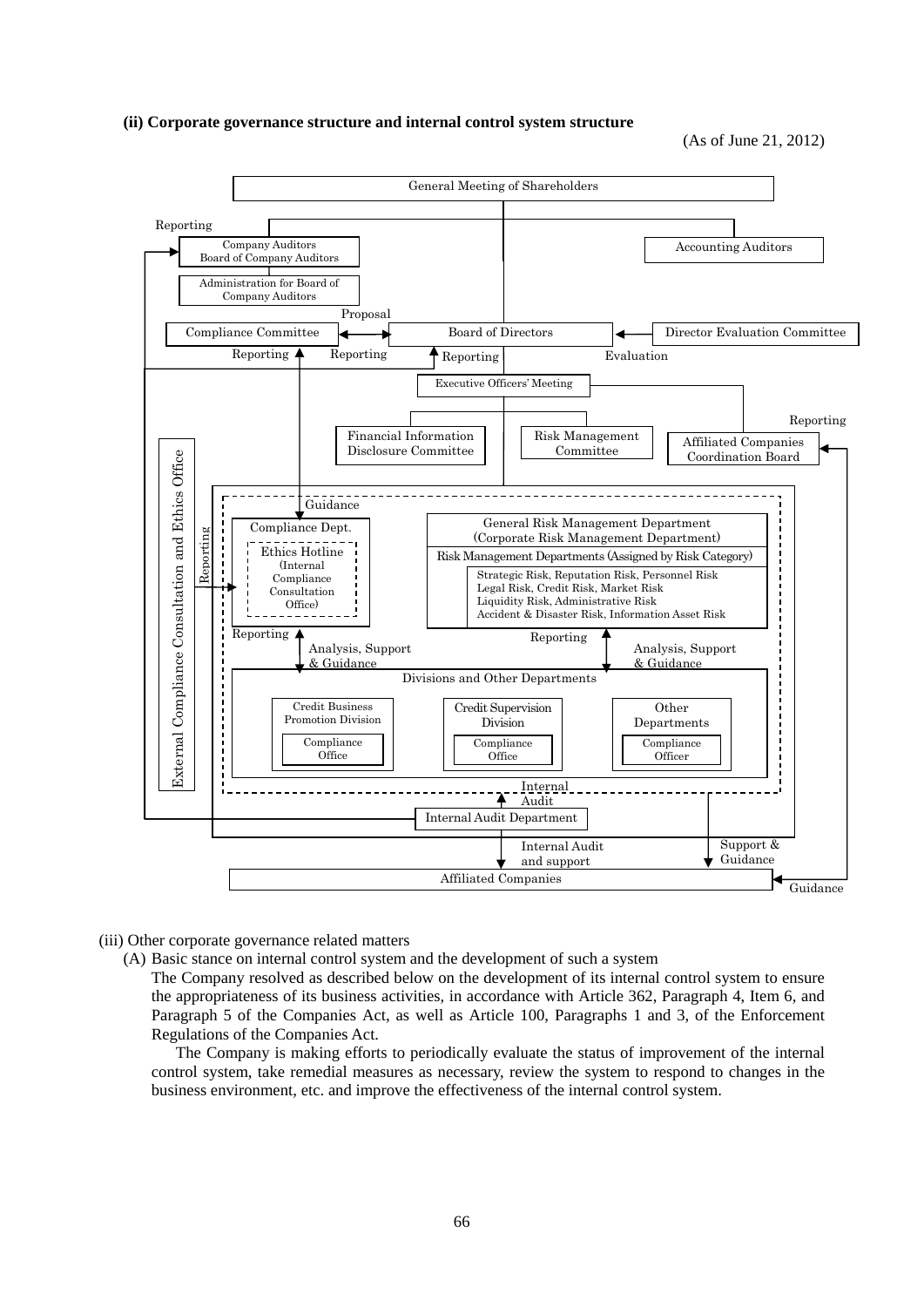- 1. System to ensure that execution of duties by the Directors and employees complies with laws, regulations and the Articles of Incorporation of the Company
	- (1) The Company regards compliance as the highest priority in the corporate management, and establishes the ACOM Group Code of Ethics and Code of Conduct, while developing the rules for compliance and various internal rules and making employees fully aware of them.
	- (2) The President & CEO of the Company is committed to taking leadership in acting in accordance with the ACOM Group Code of Ethics and the Code of Conduct in order to create a corporate culture that emphasizes compliance.
	- (3) The Company establishes a committee on compliance, personnel and departments with across-the-board responsibilities for compliance, and a department which exclusively conducts verifications and assistance for compliance in major departments. In addition, personnel responsible for promoting compliance and personnel in charge of compliance are placed in each department.
	- (4) The Company formulates and promotes compliance initiatives based on company-wide and division/department-specific compliance plans, while managing its progress.
	- (5) The Company establishes contact points for reporting and inquiry by employees concerning the act of violations or possible violations of compliance in order to prevent, detect early and correct misconduct. Based on the rules for protecting whistleblowers, the Company will make efforts to protect employees who made such report or advice.
	- (6) In accordance with the basic policy and related rules with respect to antisocial forces, the Company develops a system to prevent relations with antisocial forces and ensure appropriate business operations.
	- (7) In accordance with the Group's basic policy and related rules for the internal control over financial reporting, the Company develops a system to ensure the accuracy and reliability of financial reporting. The Company also establishes a system to disclose financial information by setting up a committee on disclosure of financial information.
	- (8) The Company establishes an internal audit department and ensures its independence and specialties. It also develops an internal audit system in accordance with the rules on internal audit. The internal audit department verifies and evaluates the appropriateness and effectiveness of internal controls, reports the results to the Board of Directors and Company Auditors, and provides information, advice and recommendations to related departments.
- 2. System concerning storage and management of information on the execution of duties by Directors
	- (1) In accordance with the rules for confidential information management and related rules,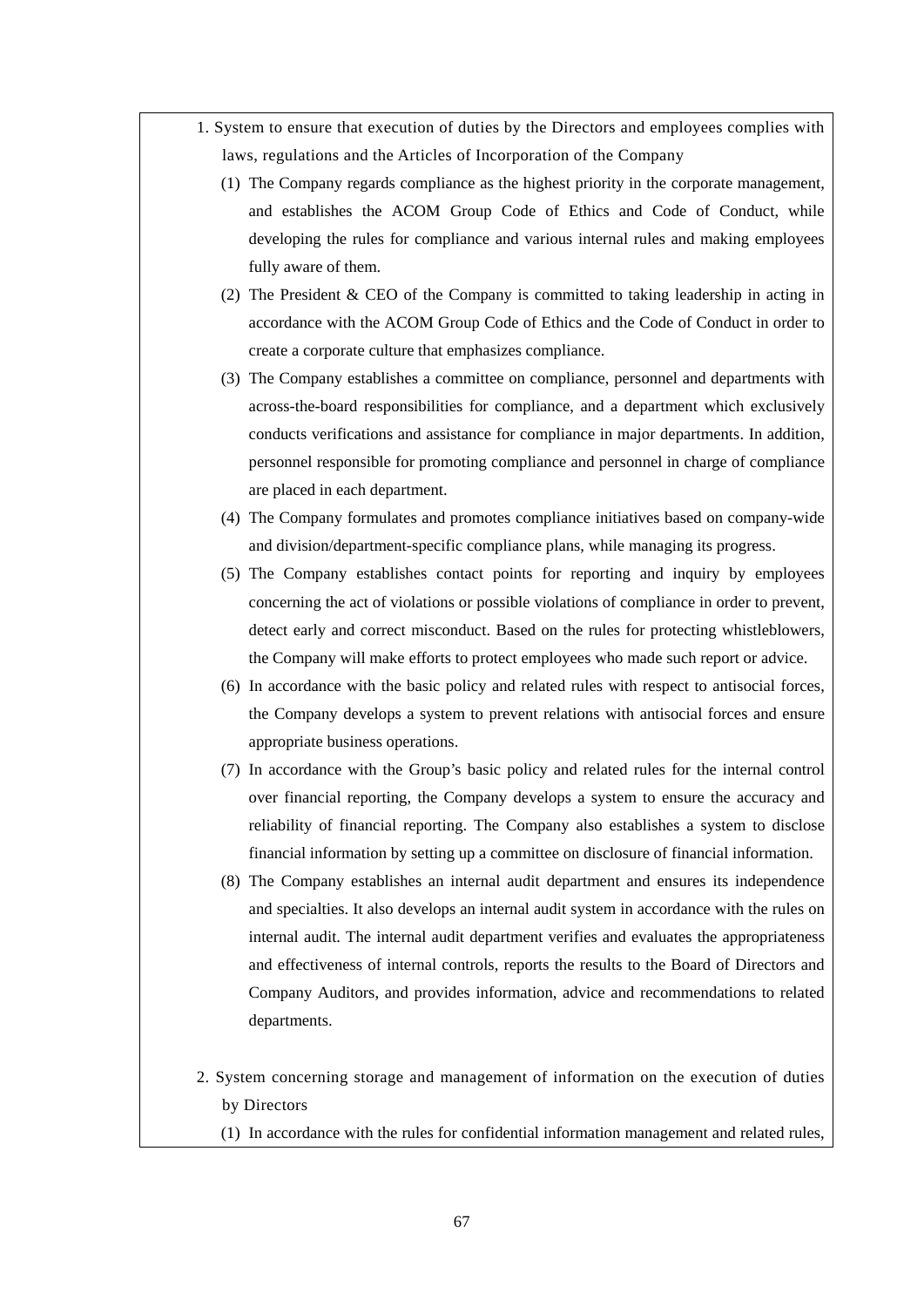the Company establishes procedures for managing documents related to the execution of duties by the Directors (including electromagnetic records), stores and manages such information in an appropriate manner, ensuring that such documents are available for inspection by directors when necessary.

- (2) In order to maintain the appropriateness of information storage and management, the Company appoints personnel responsible for information security management, determines the roles of respective organizations, officers and employees, and stores and manages information in a systematic manner. The Company regularly verifies the status of information storage and management.
- 3. Rules concerning loss risk management and other systems
	- (1) The Company establishes a system for proper and efficient risk management in accordance with the rules for risk management.
	- (2) In order to manage risks in an integrated manner, the Company establishes a committee on risk management, and personnel and departments with across-the-board responsibilities for risk management. It also establishes departments for risk management by risk category, develops systems for managing each risk, and implements management and operations based on the intensive risk management measures.
	- (3) The internal audit department audits the status of risk management in each department and reports the results to the Board of Directors and Company Auditors.
	- (4) The Company establishes a system to minimize economic losses and loss of credibility and to continue or swiftly resume business operations in cases where risks that may have significant internal or external impacts arise.
- 4. System to ensure efficient execution of duties by the Directors
	- (1) The Company formulates management policies and management plans and carries out business management based on appropriate methods.
	- (2) The Company establishes the Executive Officer's Meeting and various committees so as to conduct decision making concerning the execution of duties delegated from the Board of Directors and prior deliberations on matters to be discussed in the meetings of the Board of the Directors.
	- (3) The Company introduces an executive officer system and, based on internal rules, determines the division of duties by each organization and the criteria of decision making for each position so as to make decisions more quickly and execute duties more efficiently.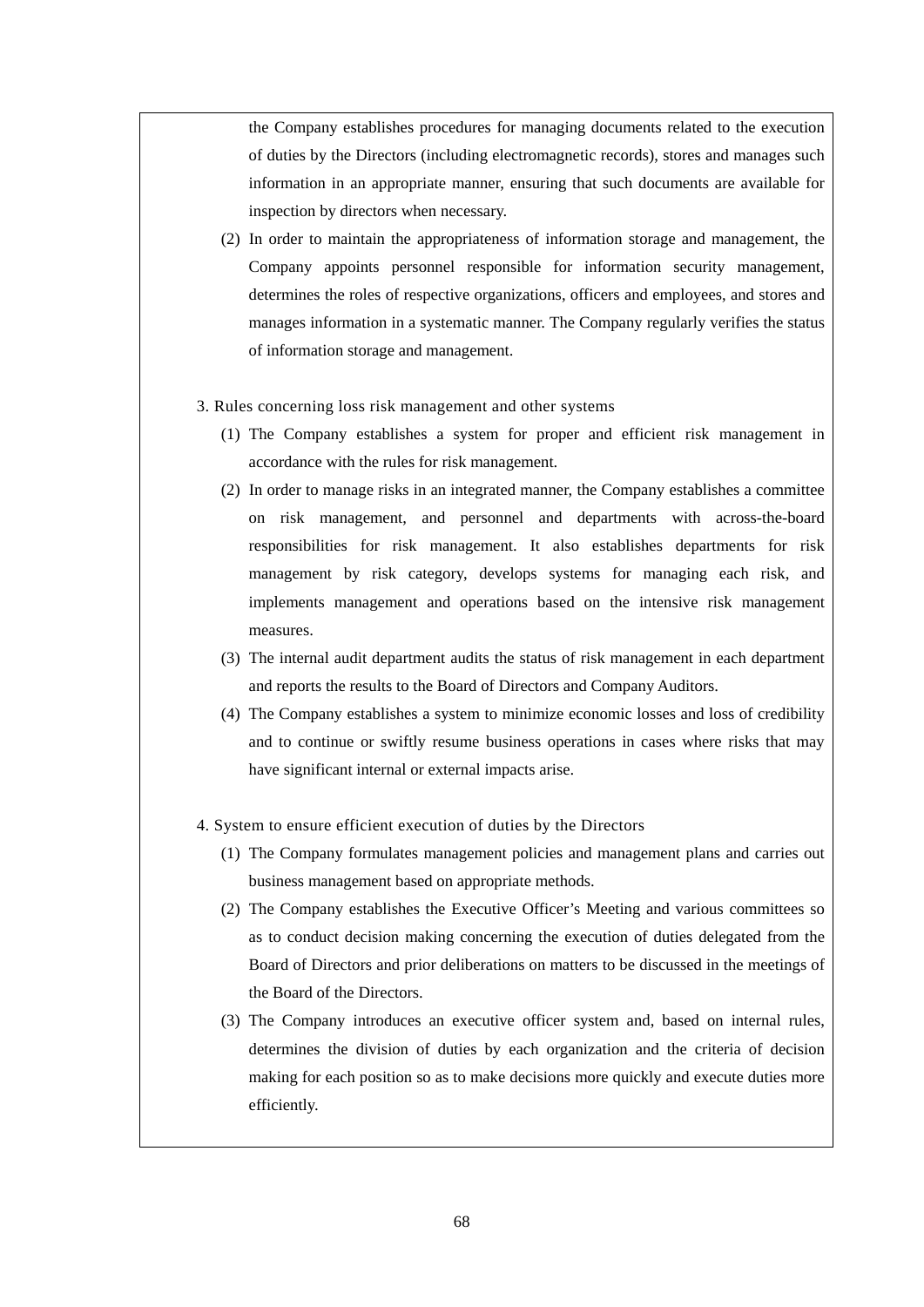- 5. System to ensure the propriety of business carried out by the group consisting of the Company, parent company and subsidiaries
	- (1) While maintaining independence as a publicly-traded company, the Company coordinates with the parent company through reporting or consultation on the Group's business management in accordance with the rules for consultation and reporting with the parent company. The Company also establishes the Group's business management systems in accordance with the parent company's policy for its group management so as to contribute to the appropriate business operations of both of the groups.
	- (2) The Company makes the ACOM Group Code of Ethics the entire Group's basic compliance policy. In accordance with the rules for compliance and related rules, the Company provides assistance for the promotion of compliance to subsidiaries, etc. within the Group (hereinafter referred to as "Affiliated Companies").
	- (3) The Company holds regular meetings with Affiliated Companies, establishes departments for managing Affiliated Companies, and manages and supports Affiliated Companies in accordance with the rules for management of Affiliated Companies, while respecting the independence of each company.
	- (4) The internal audit department implements audits of Affiliated Companies or supports their audits and contributes to development of the internal control systems of Affiliated Companies.
- 6. Matters concerning employees to assist Company Auditors' duties and matters concerning their independence from Directors, in the case where Company Auditors request appointment of such employees
	- (1) Administration for Board of Company Auditors will be established to assist in the Company Auditors' duties, and assistants for auditors will be appointed.
	- (2) The number of employees to assist Company Auditors and their requirements will be decided after discussion with the Board of Company Auditors.
	- (3) Employees to assist Company Auditors will be exclusively in charge of work that assists Company Auditors, and will not be subject to instructions and orders from the Directors and other operational organizations.
	- (4) Assignment, transfer, evaluation and disciplinary action of employees who assist Company Auditors will be decided after discussion with the Board of Company Auditors.
- 7. System for reporting to Company Auditors by the Directors and employees, and other systems for reporting to Company Auditors
	- (1) In compliance with laws and regulations and the rules regarding reporting to Company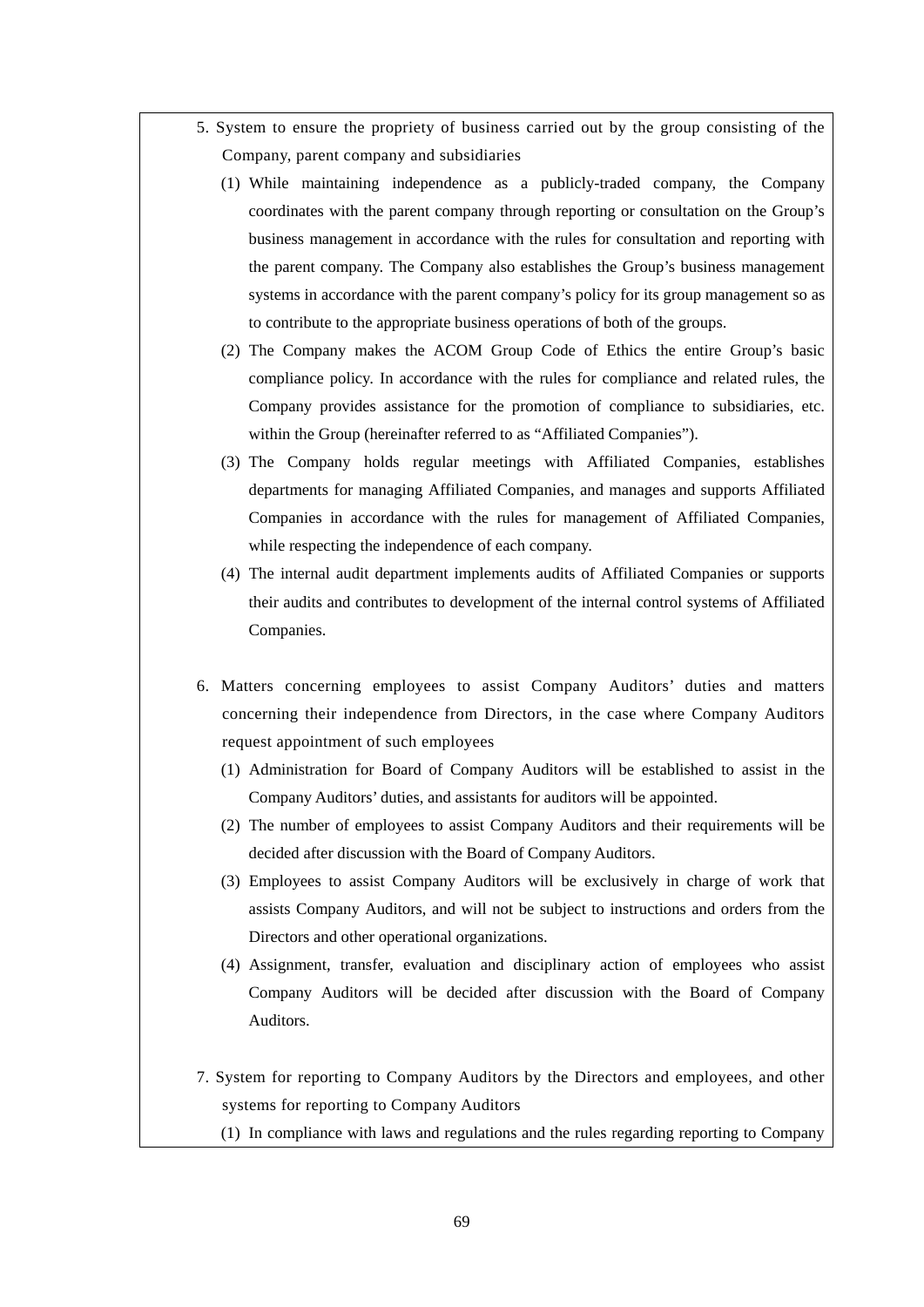Auditors, the Directors and chief general managers of each department will promptly report to Company Auditors such matters as facts which may significantly damage the Company and Affiliated Companies. In addition, they will report matters concerning the execution of duties periodically and when necessary.

- (2) Documents used in the decision making provided for in internal rules will be made available for inspection by Company Auditors promptly after making the decision.
- (3) Company Auditors may ask Directors and employees to report matters other than the above-mentioned ones if needed.
- 8. Other systems to ensure that audits are effectively implemented by Company Auditors
	- (1) Directors will ensure a system that allows Company Auditors to: attend the Board of Directors meetings, the Executive Officers' meetings, and other important meetings and committees; and have access to the important documents concerning the execution of duties, such as statutory documents.
	- (2) Directors will have regular meetings with the Board of Company Auditors to exchange opinions on issues with which the company should deal, issues concerning the execution of duties, and primary issues on audits. They will also take actions regarding the matters that the Board of Company Auditors deems necessary to be addressed.
	- (3) Directors and employees will follow the rules of the Board of Company Auditors and other rules, including audit policies, and cooperate with Company Auditors for inspection and consultation requests.
	- (4) The internal audit department will establish a cooperation system for exchanging information with Company Auditors as needed in order to contribute to ensuring the effectiveness of audits.

(B) Development of risk management system

As the management environment surrounding the Company changes, risks to be managed are becoming more complicated and diverse. Under such a circumstance, the Company recognizes that one of the most important tasks of the management is to enhance and strengthen the Company's risk management system in order to fully recognize risks, maintain the health of management, and stably secure profitability and growth.

The Company, under the Risk Management Committee, set basic matters concerning risk management as the Risk Management Regulations to clarify risks to be managed, departments and sections in charge of risk management, while comprehensively controlling and uniformly managing potential risks arising in execution of operations at the Corporate Risk Management Department, which comprehensively controls risks, in order to further enhance and strengthen the Company's risk management system.

In addition, with respect to risk management for information assets, such as individual information, the Company, in compliance with its information security management regulations, implements a variety of counter-measures, such as appropriate safety management measures, against potential risks, and strives to secure information security organically and systematically by appointing information security management officers, and deciding the roles of each organization and each manager and employee.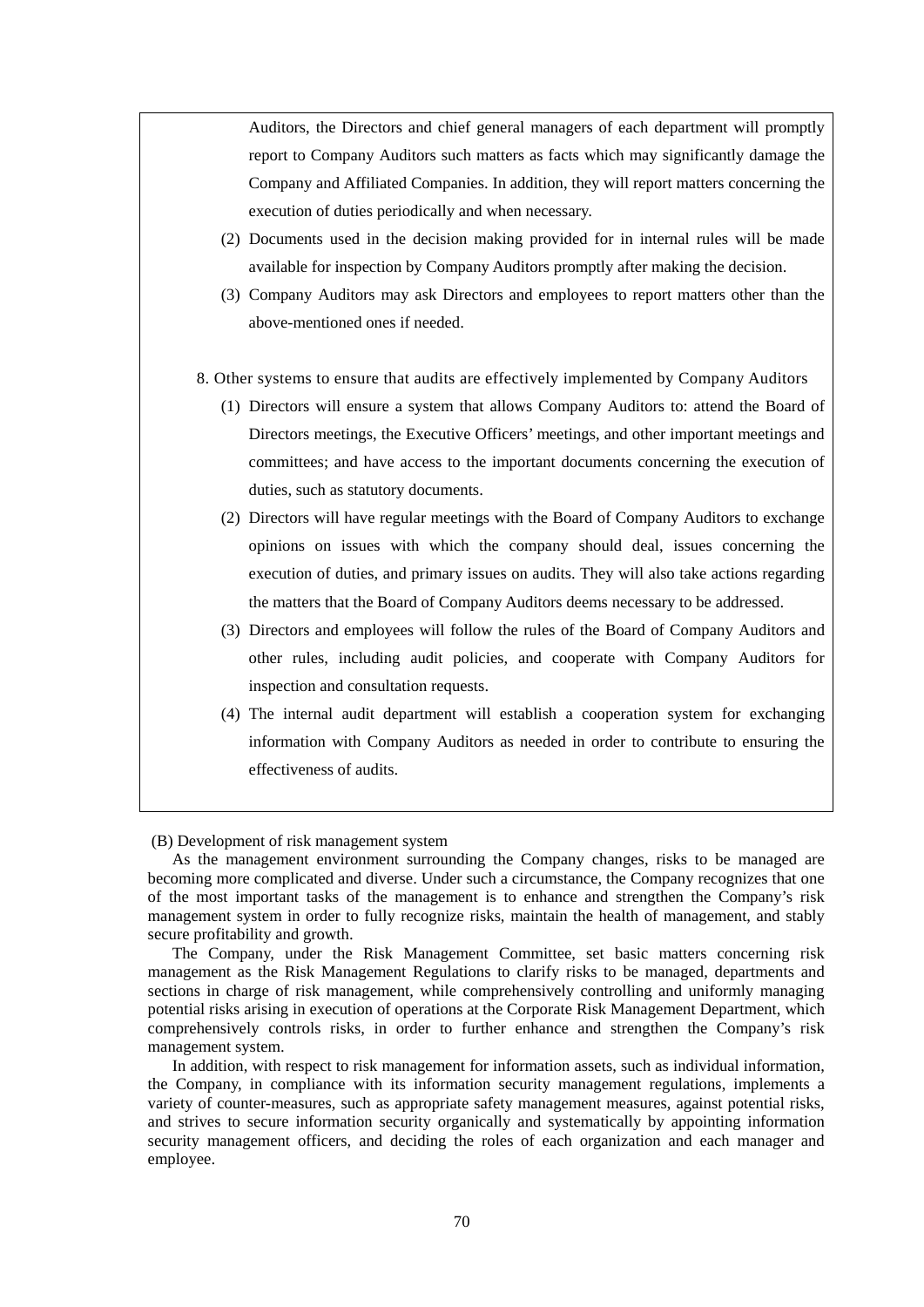#### 2) Internal Audits and Audits by Company Auditors

#### (i) Internal audits

With an auditing staff of 17 people, the Internal Audit Department verifies, evaluates, and recommends ways to address problems pertaining to compliance status, including observance of relevant laws, internal control initiatives, and other activities of the Company's business execution departments. In addition to ensuring conformity with various rules, the Department obtains an accurate understanding of the risks facing the Company. Based on this understanding, it conducts risk approach audits to evaluate the risk management stance of each relevant entity within the Company, and reports the results of such audits regularly to the Board of Directors and Company Auditors.

In addition, the Internal Audit Department conducts direct audits of affiliated companies in the ACOM Group and provides assistance to auditing staff of such affiliates, thus ensuring establishment of an effective Group auditing system.

#### (ii) Audits by Company Auditors

Based on the Company's auditing policies and auditing plans, Company Auditors attend meetings of the Board of Directors and other important meetings. Through examination of the Company's business and financial situation, Company Auditors audit the execution of business by directors and make appropriate and timely suggestions and recommendations to facilitate establishment of legal compliance and business ethics protocols. In addition, the Company Auditors work together with the accounting auditors and the Internal Audit Department to ensure an accurate grasp of operating status and monitor and verify the condition of internal control systems.

In addition, the Company Auditors form close relationships with Company Auditors of Group companies to facilitate the sharing of information.

#### (iii) Collaboration between Company Auditors and Accounting Auditors

Company Auditors hold regular meetings with accounting auditors 14 times a year to confirm the accounting auditors' auditing plan for the relevant fiscal year, and receive audit reports and the overview and results of the audit. In addition, the Company promotes collaboration between Company Auditors and accounting auditors by having opinion exchange meetings when necessary, as well as being present at audits.

#### (iv) Collaboration between Company Auditors and the Internal Audit Department

Company Auditors and the Internal Audit Department hold a monthly meeting on internal audit policy, audit plans, and audit results in order to collaborate between them.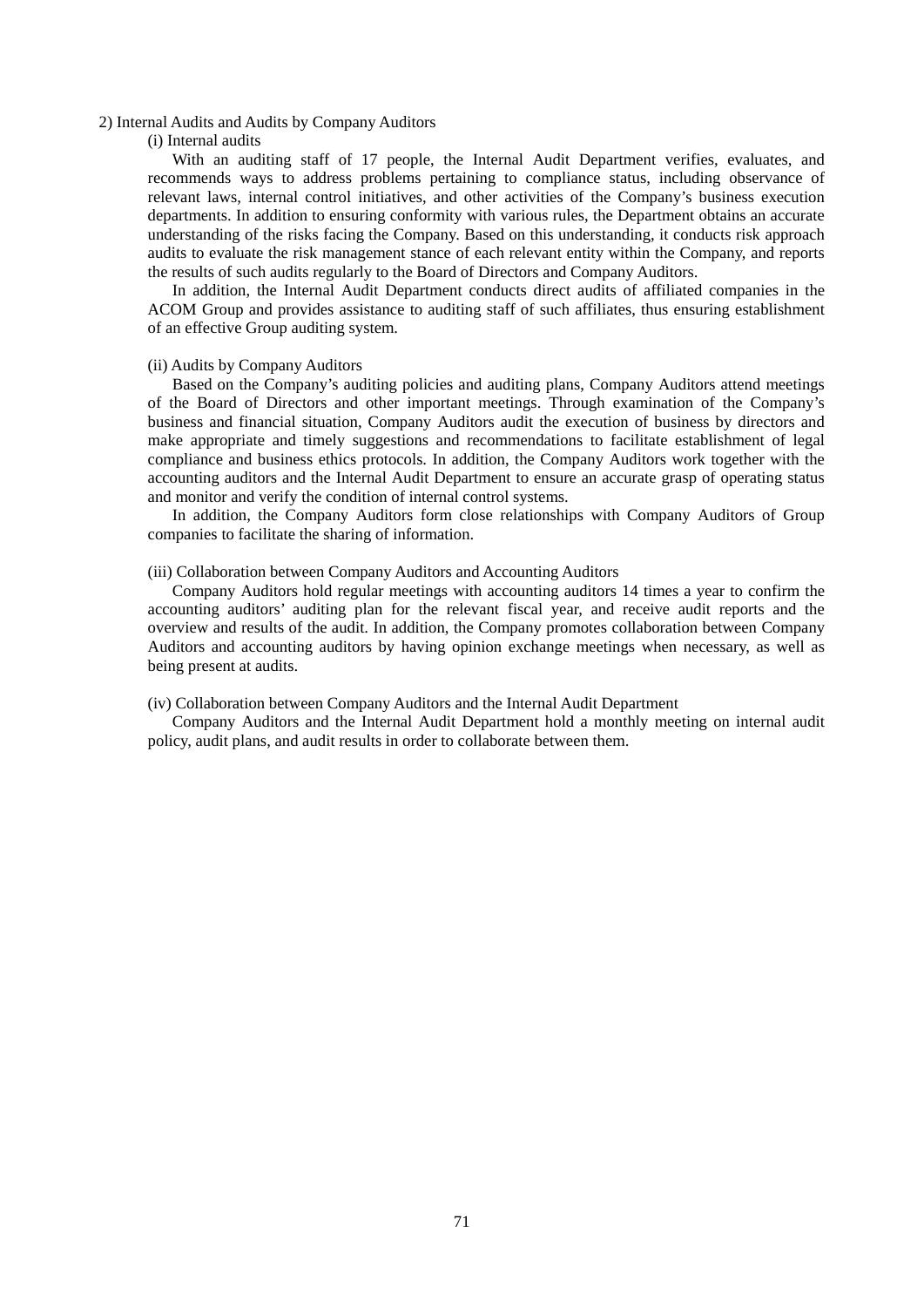3) Outside Company Auditors

The Company has three Outside Company Auditors. Their relationship with the Company is as shown in the chart below.

Incidentally, the Company does not appoint Outside Directors. The Company already has a system in which external surveillance on the management is fully functional due to the implementation of audit by Outside Company Auditors, and for that reason maintains the current system.

The Company does not have specific standards or policies regarding the independence of Outside Company Auditors from the Company in designating such Outside Company Auditors. With regard to the collaboration between the audits by the Outside Company Auditors and the internal audits, as well as that between the audits by the Company Auditors and the Accounting Auditors, refer to (ii), (iii) and (iv) of the preceding item 2).

| Name of Outside<br>Company Auditor | Relations with the Company                                                                                                                                                                                                                                                                                                                                                                                                                                                                                                                                                                                                                                                                                                                       |
|------------------------------------|--------------------------------------------------------------------------------------------------------------------------------------------------------------------------------------------------------------------------------------------------------------------------------------------------------------------------------------------------------------------------------------------------------------------------------------------------------------------------------------------------------------------------------------------------------------------------------------------------------------------------------------------------------------------------------------------------------------------------------------------------|
| Shinichi Yasuda                    | - No special interests in the Company<br>- He has built considerable experience and knowledge through years<br>of duties in the financial industry (i.e. life insurance company), to<br>which the Company belongs. He also served the Company's<br>subsidiary as full-time Company Auditor. Therefore, the Company<br>believes that he can contribute to further enhancement of the audit<br>system and corporate governance of the Company.                                                                                                                                                                                                                                                                                                     |
| Eiji Oshima                        | - No special interests in the Company<br>- With his considerable experience and knowledge gained during his<br>time with a leading trading company, as well as his experience as a<br>full-time Auditor at that company, in addition to his international<br>perspective and insights based on long-term experience living and<br>engaging in corporate management overseas, the Company<br>believes that he can contribute to further enhancement of the audit<br>system and corporate governance of the Company.<br>- As he has no potential conflict of interest with general<br>shareholders and meets the independence requirements of the<br>Tokyo Stock Exchange, he has been designated as an independent<br>director/corporate auditor. |
| Takashi Doi                        | - No special interests in the Company<br>- With his expert knowledge and experience acquired though years<br>of duties as an attorney-at-law, he is judged as being capable of<br>monitoring corporate management from a legal point of view.<br>Therefore, the Company believes that he can contribute to further<br>enhancement of the audit system and corporate governance of the<br>Company.<br>- As he has no potential conflict of interest with general<br>shareholders and meets the independence requirements of the<br>Tokyo Stock Exchange, he has been designated as an independent<br>director/corporate auditor.                                                                                                                  |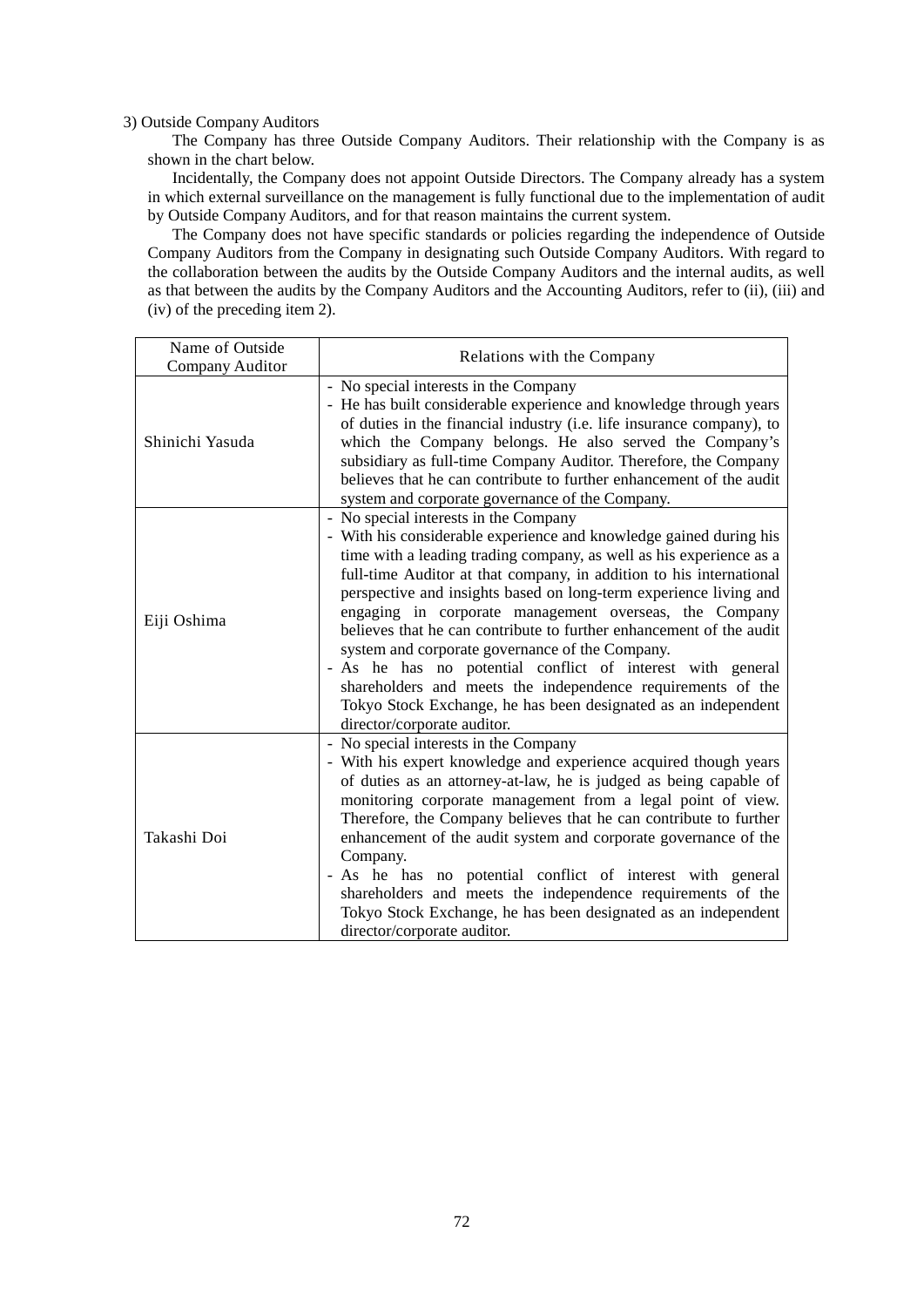#### 4) Compensation to Directors and Company Auditors

(i) Total amount of compensations by categories for the Filing Company, total amount of compensations by type, and the number of paid officers

| Category                     | Total amount      |              | Total amount of compensations by type<br>(Millions of yen) |              |                       |         |
|------------------------------|-------------------|--------------|------------------------------------------------------------|--------------|-----------------------|---------|
|                              | (Millions of yen) | Basic salary | Stock option                                               | <b>Bonus</b> | Retirement<br>benefit | persons |
| <b>Directors</b>             |                   |              |                                                            |              |                       |         |
| (excluding Outside           | 204               | 204          |                                                            |              |                       | 11      |
| Directors)                   |                   |              |                                                            |              |                       |         |
| <b>Company Auditors</b>      |                   |              |                                                            |              |                       |         |
| (excluding Outside)          | 19                | 19           |                                                            |              |                       |         |
| Company Auditors)            |                   |              |                                                            |              |                       |         |
| <b>Outside Directors and</b> |                   |              |                                                            |              |                       |         |
| <b>Outside Company</b>       | 40                | 40           |                                                            |              |                       | 6       |
| Auditors                     |                   |              |                                                            |              |                       |         |
| Total                        | 264               | 264          |                                                            |              |                       | 19      |

(Notes) 1. There are no employee-directors.

2. "Number of persons" represents the cumulative number of directors who received compensation during the current fiscal year.

- (ii) Total amount of consolidated compensations by Filing Company's officers This is not listed because no officers of the Filing Company receive the total of more than 100 million yen of consolidated compensations.
- (iii) Policy concerning the decision on the amounts of compensations paid to officers The Company has no policy concerning the decision on the amounts of compensations paid to officers.

5) Status of securities held by the Company

- (i) Regarding investment securities held for other than pure investment purposes, the number of stock names and total value recorded in the balance sheet. 2 stock names 1,180 million yen
- (ii) Regarding individual investment securities held for other than pure investment purposes, type of investment, name, the number of shares, value recorded in the balance sheet total, and purpose of holding.

Prior fiscal year: Special investment securities Not applicable.

Deemed shareholdings Not applicable.

 Current fiscal year: Special investment securities Not applicable.

Deemed shareholdings Not applicable.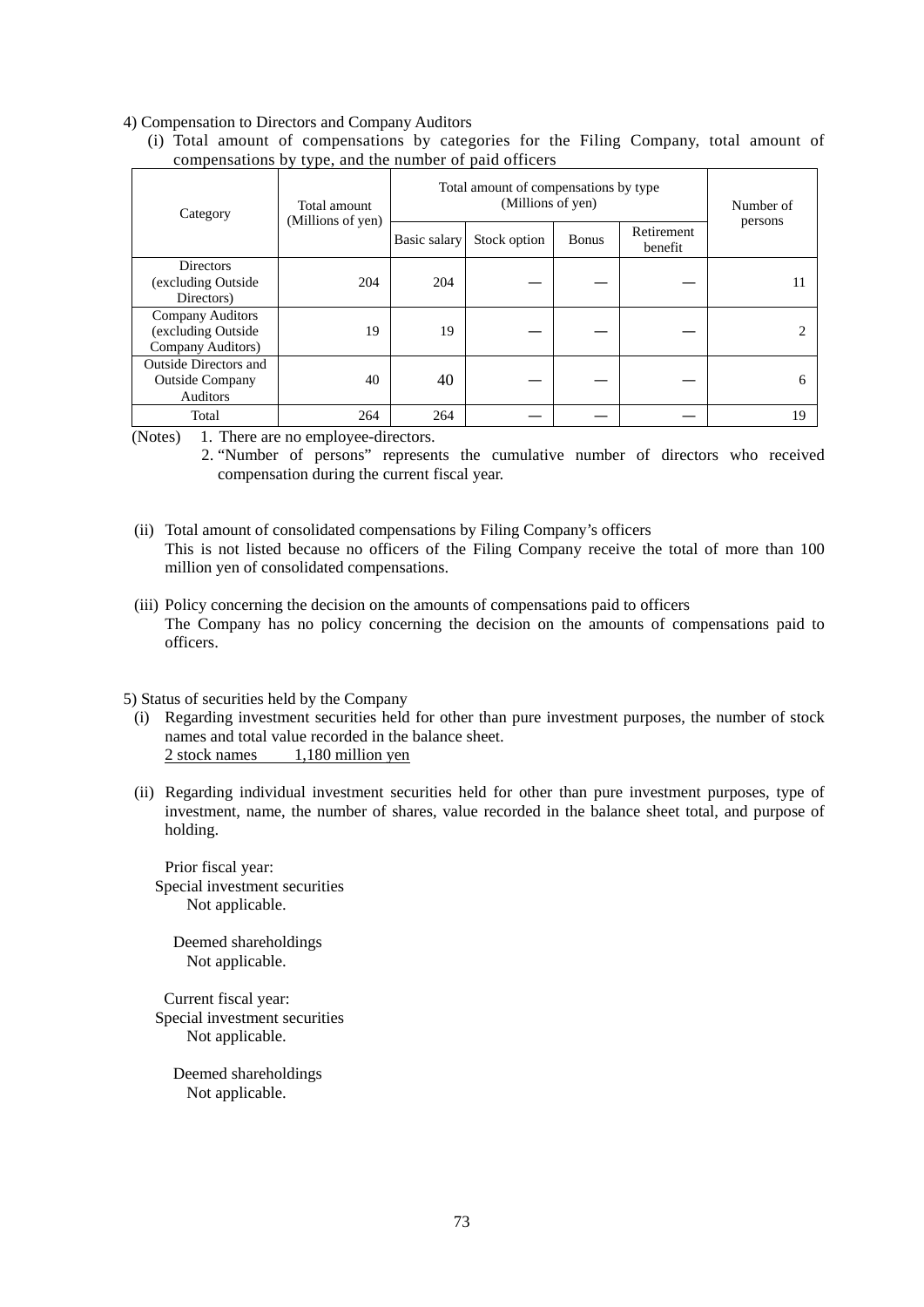(iii) Regarding investment securities held for pure investment purposes, total value recorded in the balance sheet, total dividend received, total gain or loss on sale, and total valuation gain or loss in the prior and current fiscal years.

|                                    | Prior<br>fiscal year<br>(Millions of yen) | Current fiscal year<br>(Millions of yen) |                            |                               |                                 |
|------------------------------------|-------------------------------------------|------------------------------------------|----------------------------|-------------------------------|---------------------------------|
|                                    | Total value in<br>balance sheet           | Total value in<br>balance sheet          | Total dividend<br>received | Total gain or<br>loss on sale | Total valuation<br>gain or loss |
| Non-listed<br>securities           | 799                                       | 793                                      |                            | 31                            | (Note)                          |
| Securities other<br>than the above | 13,966                                    | 3,563                                    | 281                        | 1,577                         | 441                             |

(Note) "Total valuation gain or loss" is not shown for non-listed securities, since they have no market value and it is considered extremely difficult to obtain the value of such securities.

(iv) Regarding individual investment securities, of which holding purpose has been changed from pure investment to other than pure investment, name, the number of shares and value recorded in the balance sheet.

Not applicable.

(v) Regarding individual investment securities, of which holding purpose has been changed from other than pure investment to pure investment, name, the number of shares and value recorded in the balance sheet. Not applicable.

## 6) Status of Accounting Audits

- (i) Names of Certified Public Accountants (CPAs) who audit the Company's Accounts, the audit corporation to which they belong, and their years of continuous audit service to the Company Designated employee, managing partner: Takuji Akiyama, Deloitte Touche Tohmatsu LLC Tatsuya Hiraki, Deloitte Touche Tohmatsu LLC Designated employee, managing partner: Koichiro Watanabe, Deloitte Touche Tohmatsu LLC
	- \*Since all three auditors have served ACOM for less than seven years, their years of service have been omitted.
	- \*The above audit corporation has voluntarily put mechanisms in place to prevent the managing partners from participating in the auditing of the Company's accounts for longer than a certain period of time.
- (ii) Breakdown of Team Auditing the Company's Accounts

| CPA <sub>s</sub> :                           | 10 persons |
|----------------------------------------------|------------|
| Assistant certified public accountants, etc. | 11 persons |
| Other staff:                                 | 6 persons  |

7) Resolution Requirement for Election of Directors

The Articles of Incorporation stipulates the Board of Directors consist of 12 members or less.

The Articles of Incorporation stipulates that voting on resolutions for election of directors shall take place under the presence of shareholders who represent one-third or more of total voting rights, and the majority of the votes of those shareholders and those which are not contingent upon cumulative votes shall be the requisite for adoption of the resolution.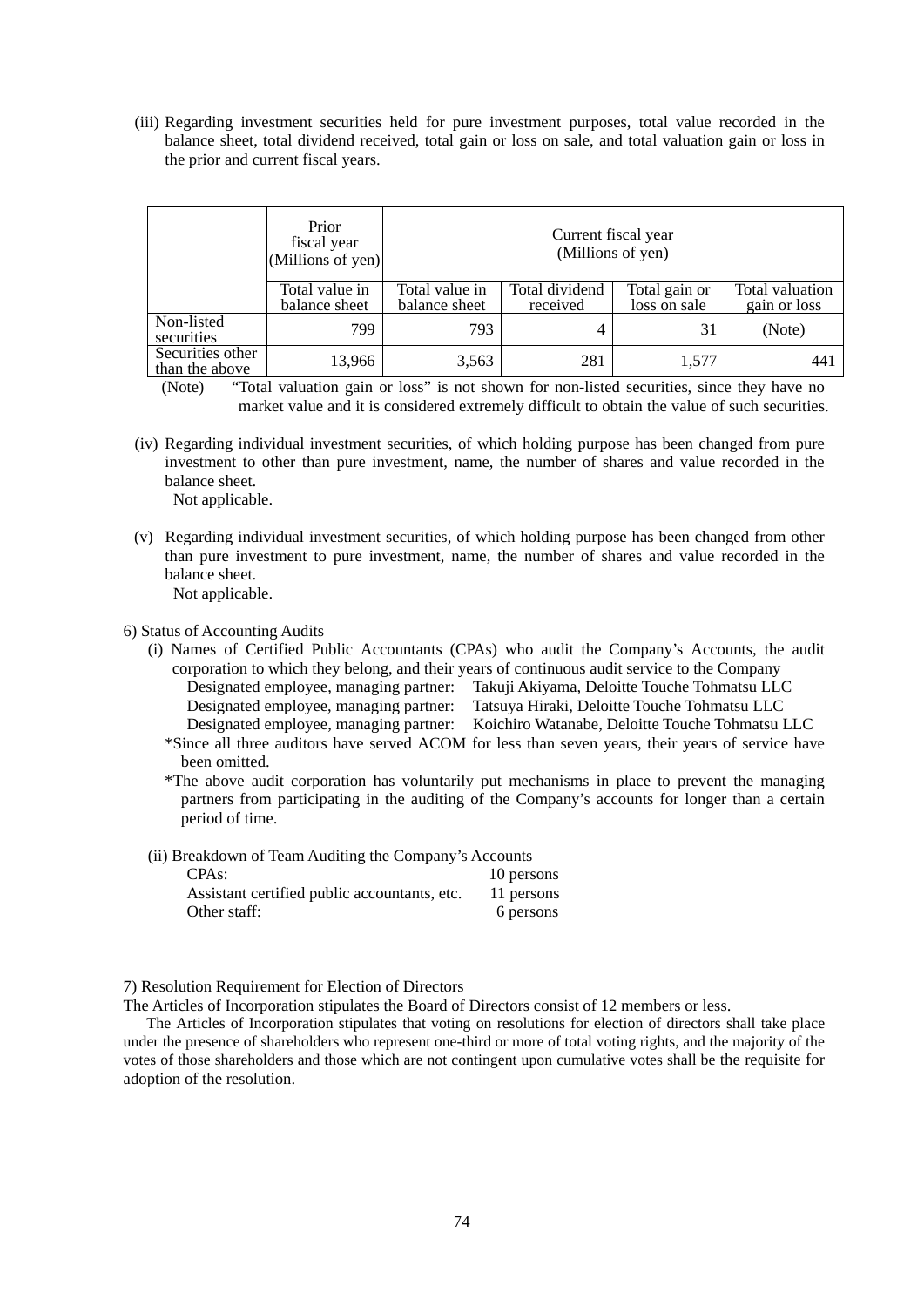#### 8) Purchase of Treasury Stock

Pursuant to Article 165, Paragraph 2 of the Companies Act, the Company has included in its Articles of Incorporation a clause allowing purchase of its own shares via the market, subject to a resolution of the Board of Directors. Such inclusion was made to permit flexible share buybacks according to the Company's business and financial conditions and other circumstances.

### 9) Liability Exemption for Directors and Company Auditors

To ensure that directors and Company Auditors can adequately carry out the duties they are entrusted with, as pursuant Article 426, Paragraph 1 of the Companies Act, a provision has been included in the Articles of Incorporation to allow the exemption of Directors (including former Directors) and Company Auditors (including former Company Auditors), by decision of the Board of Directors and within the limits allowed by the law, from liability resulting from dereliction of duty.

#### 10) Interim Dividend

Pursuant to Article 454, Paragraph 5 of the Companies Act, the Company may, by a resolution of the Board of Directors, pay interim dividends each year with September 30 as the base date.

#### 11) Special Resolutions at the General Meeting of Shareholders

For purpose of maintaining smooth operation of the General Meeting of Shareholders, the Articles of Incorporation stipulates that special resolutions as pursuant Article 309, Paragraph 2 of the Companies Act, shall be passed if at least two-thirds of voting rights are cast in favor, if shareholders representing at least one-third of eligible votes are present.

#### (2) Details of Compensation for Auditors

1) Details of Compensation for Certified Public Accountants

|                            |                                                       | Prior fiscal year                                            | Current fiscal year                                    |                                                                                                                                                      |  |
|----------------------------|-------------------------------------------------------|--------------------------------------------------------------|--------------------------------------------------------|------------------------------------------------------------------------------------------------------------------------------------------------------|--|
| Classification             | Compensation in<br>certification<br>Thousands of yen) | Compensation in<br>audit certification<br>(Thousands of yen) | Compensation in<br>certification<br>(Thousands of yen) | Compensation in<br>accordance with audit accordance with non-accordance with audit accordance with non-<br>audit certification<br>(Thousands of yen) |  |
| The Filing Company         | 111,800                                               |                                                              | 114,750                                                |                                                                                                                                                      |  |
| Consolidated<br>subsidiary | 24,000                                                |                                                              | 24,600                                                 |                                                                                                                                                      |  |
| Total                      | 135,800                                               |                                                              | 139,350                                                |                                                                                                                                                      |  |

### 2) Other important details concerning remuneration Not applicable.

- 3) Details of non-audit work against the Filing Company by certified public accountants Not applicable.
- 4) Policies concerning auditing remuneration Not applicable.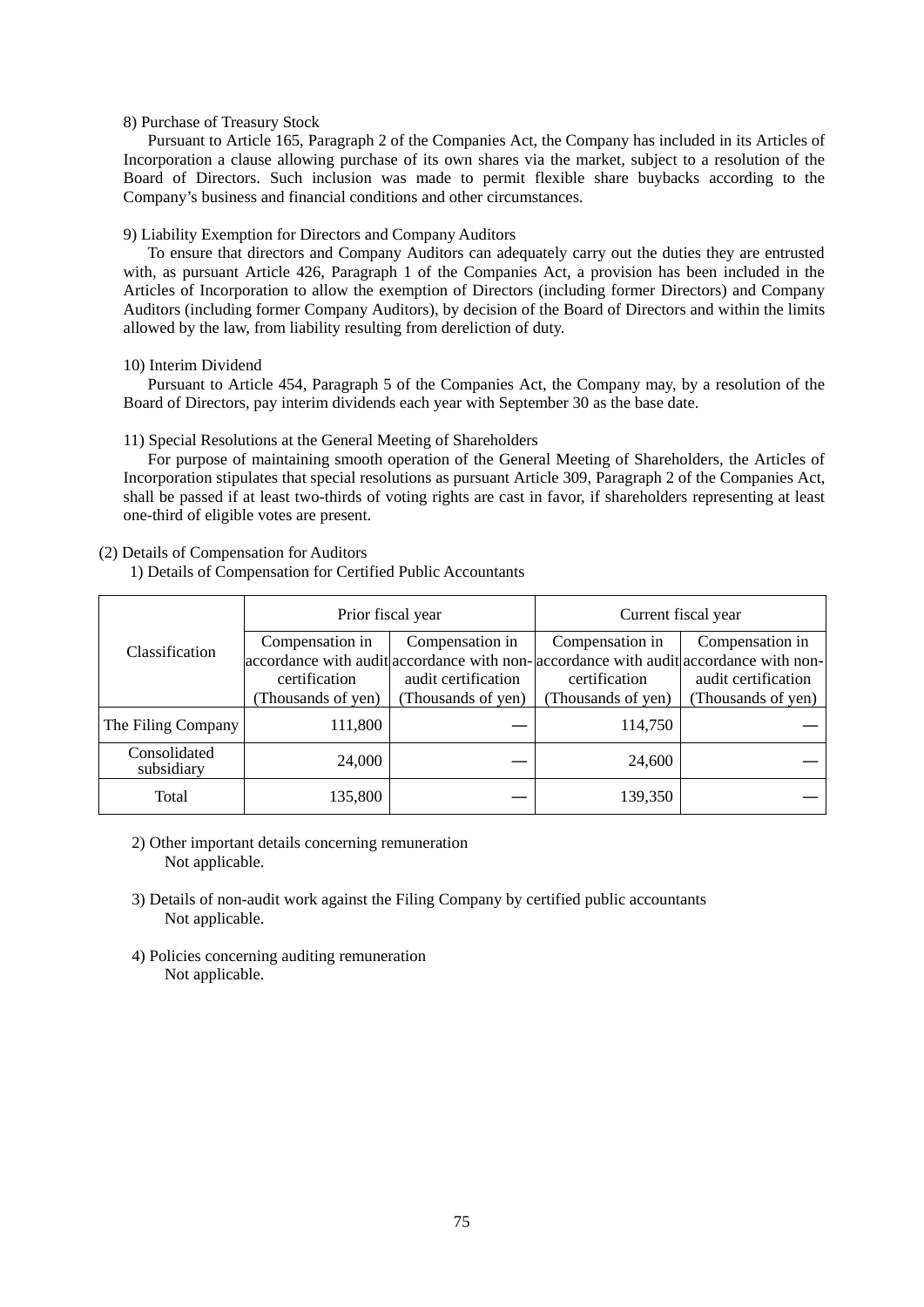## V. Financial Information

- 1. Basis of preparation of the consolidated financial statements
- (1) The consolidated financial statements of the Company are prepared in accordance with the "Regulations Concerning the Terminology, Forms and Preparation Methods of the Consolidated Financial Statements" (Ordinance of the Finance Ministry No. 28 of 1976) and the "Ordinance on Reorganization of Accounting Methods for Special Finance Corporations, etc." (Ordinance of General Administrative Agency of the Cabinet/the Finance Ministry No. 32 of 1999).
- (2) The non-consolidated financial statements of the Company are prepared in accordance with the "Regulations Concerning Terminology, Forms, and Preparation Methods of Non-Consolidated Financial Statements" (Ordinance of the Finance Ministry No. 59 of 1963) and the "Ordinance on Reorganization of Accounting Methods for Special Finance Corporations, etc." (Ordinance of General Administrative Agency of the Cabinet/the Finance Ministry No. 32 of 1999).
- 2. Audit reports

Pursuant to the first paragraph of Article 193-2 of the Financial Instruments and Exchange Act, the Company's consolidated financial statements and non-consolidated financial statements for the fiscal year (from April 1, 2011 to March 31, 2012) were audited by Deloitte Touche Tohmatsu LLC.

#### 3. Specific efforts to secure the appropriateness of the consolidated financial statements, etc.

As specific efforts to secure the appropriateness of the consolidated financial statements, etc., the Company holds membership in the Financial Accounting Standards Foundation, etc., and attends seminars provided by the Accounting Standards Board of Japan, etc., to ensure the correct understanding of the corporate accounting standards and prepare to accommodate any changes in accounting standards, etc.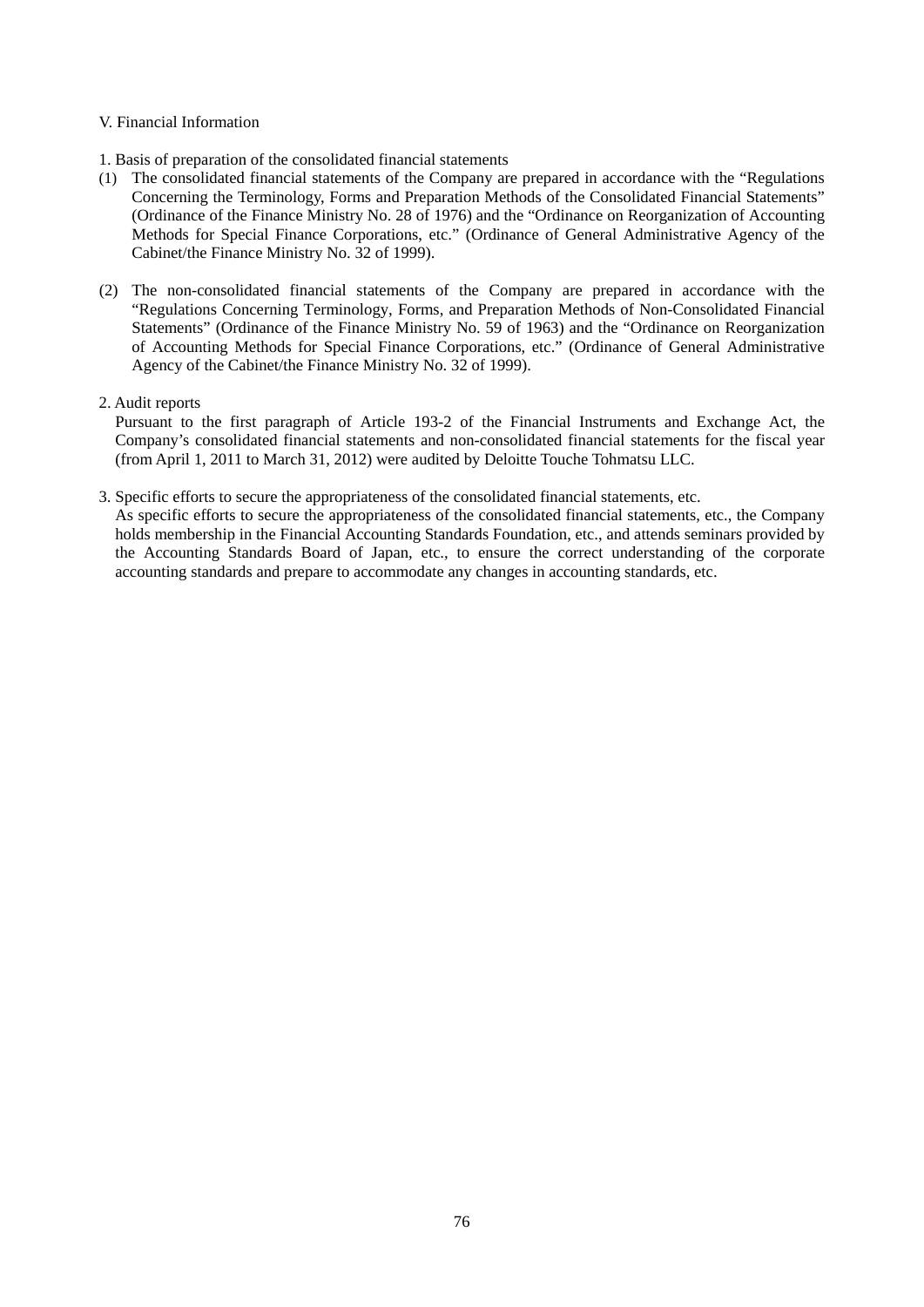# 1. Consolidated Financial Statements, etc.

(1) Consolidated Financial Statements

1) Consolidated Balance Sheets

|                                      |                       |                          |                       | (Millions of yen) |
|--------------------------------------|-----------------------|--------------------------|-----------------------|-------------------|
|                                      | As of March 31, 2011  |                          | As of March 31, 2012  |                   |
| Assets                               |                       |                          |                       |                   |
| Current assets                       |                       |                          |                       |                   |
| Cash and deposits                    | $*3$                  | 100.074                  | $*3$                  | 121,726           |
| Loans receivable of consumer loans   | $*1,*4,*5$<br>$*6,*8$ | 972,329                  | $*1,*4,*5$<br>$*6,*8$ | 867,491           |
| Loans receivable of banking business | $*7$                  | 33,405                   | $*7$                  | 41,518            |
| Accounts receivable-installment      | *9                    | 43,951                   | *9                    | 27,690            |
| Purchased receivables                |                       | 11,931                   |                       | 10,159            |
| Short-term investment securities     |                       | 26,190                   |                       | 37,043            |
| Shares of parent company             |                       | 4,683                    |                       | 5,025             |
| Operational investment securities    |                       | 1,216                    |                       | 902               |
| Trading account securities           |                       | 414                      |                       | 394               |
| Merchandise and finished goods       |                       | 334                      |                       | 334               |
| Raw materials and supplies           |                       | 72                       |                       | 81                |
| Deferred tax assets                  |                       | 27,906                   |                       | 20,750            |
| Short-term loans receivable          | $*10$                 | 39,991                   | $*10$                 | 39,991            |
| Other                                |                       | 39,622                   |                       | 34,402            |
| Allowance for doubtful accounts      |                       | (70, 283)                |                       | (47, 934)         |
| Total current assets                 |                       | 1,231,841                |                       | 1,159,577         |
| Noncurrent assets                    |                       |                          |                       |                   |
| Property, plant and equipment        |                       |                          |                       |                   |
| <b>Buildings and structures</b>      |                       | 31,949                   |                       | 31.499            |
| Accumulated depreciation             |                       | (23, 564)                |                       | (23, 973)         |
| Buildings and structures, net        |                       | 8,385                    |                       | 7,525             |
| Vehicles                             |                       | 59                       |                       | 58                |
| Accumulated depreciation             |                       | (34)                     |                       | (41)              |
| Vehicles, net                        |                       | 24                       |                       | 16                |
| Equipment                            |                       | 24,228                   |                       | 23,445            |
| Accumulated depreciation             |                       | (13,951)                 |                       | (13, 478)         |
| Equipment, net                       |                       | 10,277                   |                       | 9,967             |
| Land                                 |                       | 6,529                    |                       | 6,413             |
| Lease assets                         |                       | 1,970                    |                       | 2,200             |
| Accumulated depreciation             |                       | (1,233)                  |                       | (1,358)           |
| Lease assets, net                    |                       | 736                      |                       | 841               |
| Total property, plant and equipment  |                       | 25,952                   |                       | 24,764            |
| Intangible assets                    |                       |                          |                       |                   |
| Goodwill                             |                       | 11,381                   |                       | 10,397            |
| Leasehold right                      |                       | $\overline{\mathcal{A}}$ |                       | $\overline{4}$    |
| Telephone subscription right         |                       | 62                       |                       | 39                |
| Other                                |                       | 3                        |                       | $\overline{2}$    |
| Total intangible assets              |                       | 11,451                   |                       | 10,443            |
| Investments and other assets         |                       |                          |                       |                   |
| Investment securities                | $*2$                  | 18,895                   | $*2$                  | 6,678             |
| Deferred tax assets                  |                       | 444                      |                       |                   |
| Guarantee deposits                   |                       | 6,874                    |                       | 6,032             |
| Prepaid pension cost                 |                       | 3,237                    |                       | 1,506             |
| Other                                | $*8$                  | 5,147                    | $*8$                  | 4,407             |
| Allowance for doubtful accounts      |                       | (1,086)                  |                       | (948)             |
| Total investments and other assets   |                       | 33,512                   |                       | 17,675            |
| Total noncurrent assets              |                       | 70,916                   |                       | 52,884            |
| Total assets                         |                       | 1,302,758                |                       | 1,212,461         |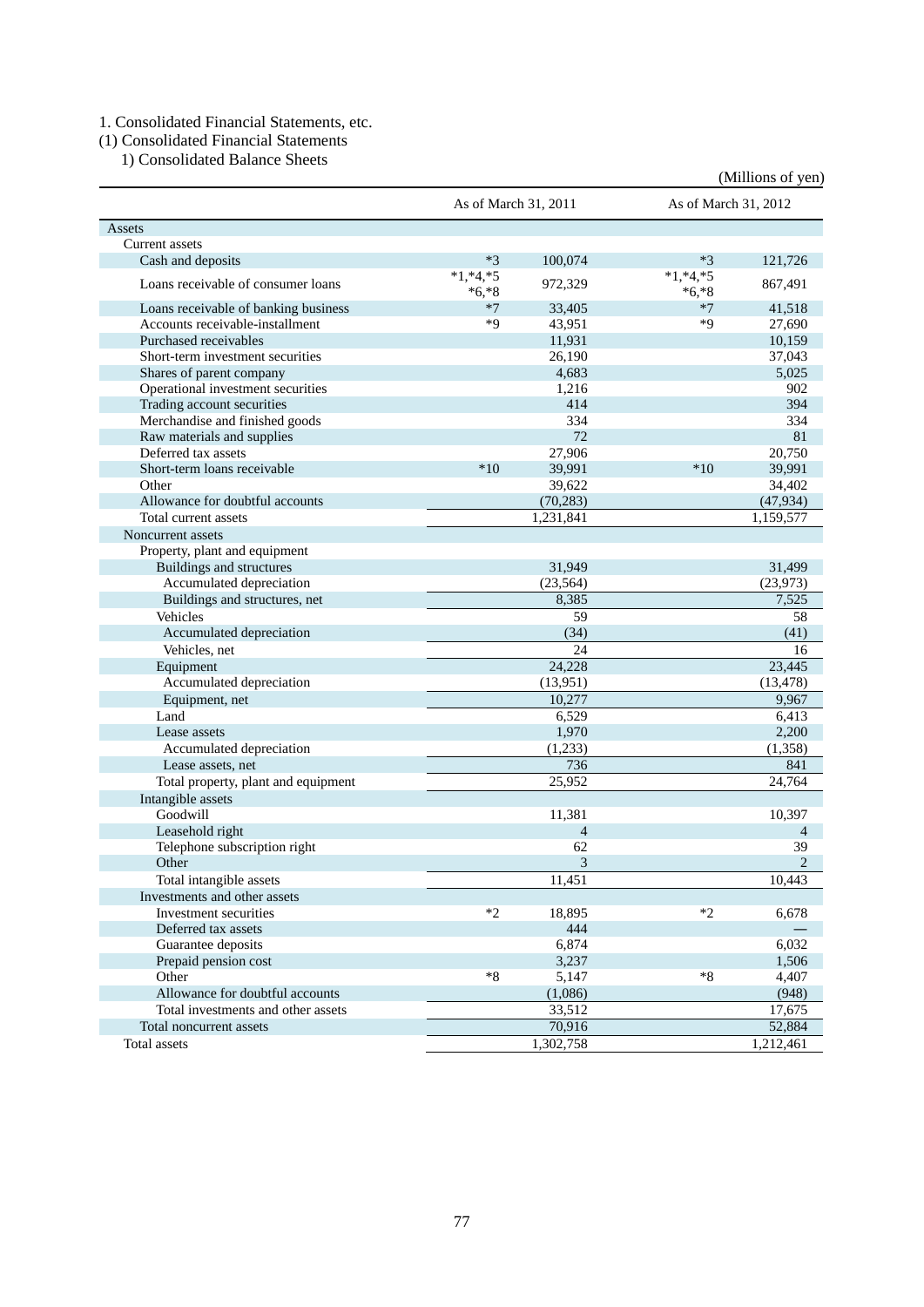|                                                           |              |                      |              | (Millions of yen)    |
|-----------------------------------------------------------|--------------|----------------------|--------------|----------------------|
|                                                           |              | As of March 31, 2011 |              | As of March 31, 2012 |
| Liabilities                                               |              |                      |              |                      |
| <b>Current liabilities</b>                                |              |                      |              |                      |
| Notes and accounts payable-trade                          |              | 221                  |              | 195                  |
| Short-term loans payable                                  | $*12$        | 3,375                | $*12$        | 4,008                |
| Current portion of long-term loans                        | $*1,*11,*12$ | 168,514              | $*1,*11,*12$ | 166,193              |
| payable                                                   |              |                      |              |                      |
| Current portion of bonds payable                          |              | 81,155               |              | 87,103               |
| Deposits of banking business                              |              | 43,200               |              | 50.841               |
| Lease obligations                                         |              | 157                  |              | 231                  |
| Income taxes payable                                      |              | 1,334                |              | 1,125                |
| Deferred tax liabilities                                  |              |                      |              | 7                    |
| Provision for loss on guarantees                          | $*14$        | 8,822                | $*14$        | 6,230                |
| Asset retirement obligations                              |              | 7                    |              | 26                   |
| Unearned income                                           | $*13$        | 2,482                | $*13$        | 886                  |
| Other                                                     |              | 12,456               |              | 15,862               |
| Total current liabilities                                 |              | 321,727              |              | 332,711              |
| Noncurrent liabilities                                    |              |                      |              |                      |
| Bonds payable                                             |              | 141,489              |              | 135,378              |
| Long-term loans payable                                   | $*1,*12$     | 302,613              | $*1,*12$     | 271,349              |
| Lease obligations                                         |              | 561                  |              | 682                  |
| Deferred tax liabilities                                  |              | 1,745                |              | 950                  |
| Provision for retirement benefits                         |              | 49                   |              | 91                   |
| Provision for directors' retirement                       |              | 18                   |              | 20                   |
| benefits                                                  |              |                      |              |                      |
| Provision for loss on interest                            |              | 283,300              |              | 200,200              |
| repayment                                                 |              |                      |              |                      |
| Asset retirement obligations                              |              | 4,468                |              | 4,405                |
| Other                                                     |              | 3,184                |              | 1,756                |
| Total noncurrent liabilities                              |              | 737,431              |              | 614,835              |
| <b>Total liabilities</b>                                  |              | 1,059,159            |              | 947,546              |
| Net assets                                                |              |                      |              |                      |
| Shareholders' equity                                      |              |                      |              |                      |
| Capital stock                                             |              | 63,832               |              | 63,832               |
| Capital surplus                                           |              | 76,010               |              | 76,010               |
| Retained earnings                                         |              | 120,463              |              | 141,927              |
| Treasury stock                                            |              | (19,793)<br>240.512  |              | (19,793)             |
| Total shareholders' equity                                |              |                      |              | 261,976              |
| Accumulated other comprehensive income                    |              |                      |              |                      |
| Valuation difference on available-for-<br>sale securities |              | 1,235                |              | 712                  |
|                                                           |              |                      |              |                      |
| Foreign currency translation<br>adjustment                |              | (4,100)              |              | (4,925)              |
|                                                           |              |                      |              |                      |
| Total accumulated other comprehensive<br>income           |              | (2,865)              |              | (4,213)              |
|                                                           |              | 5,951                |              |                      |
| Minority interests<br>Total net assets                    |              | 243,599              |              | 7,151<br>264,915     |
|                                                           |              |                      |              |                      |
| Total liabilities and net assets                          |              | 1,302,758            |              | 1,212,461            |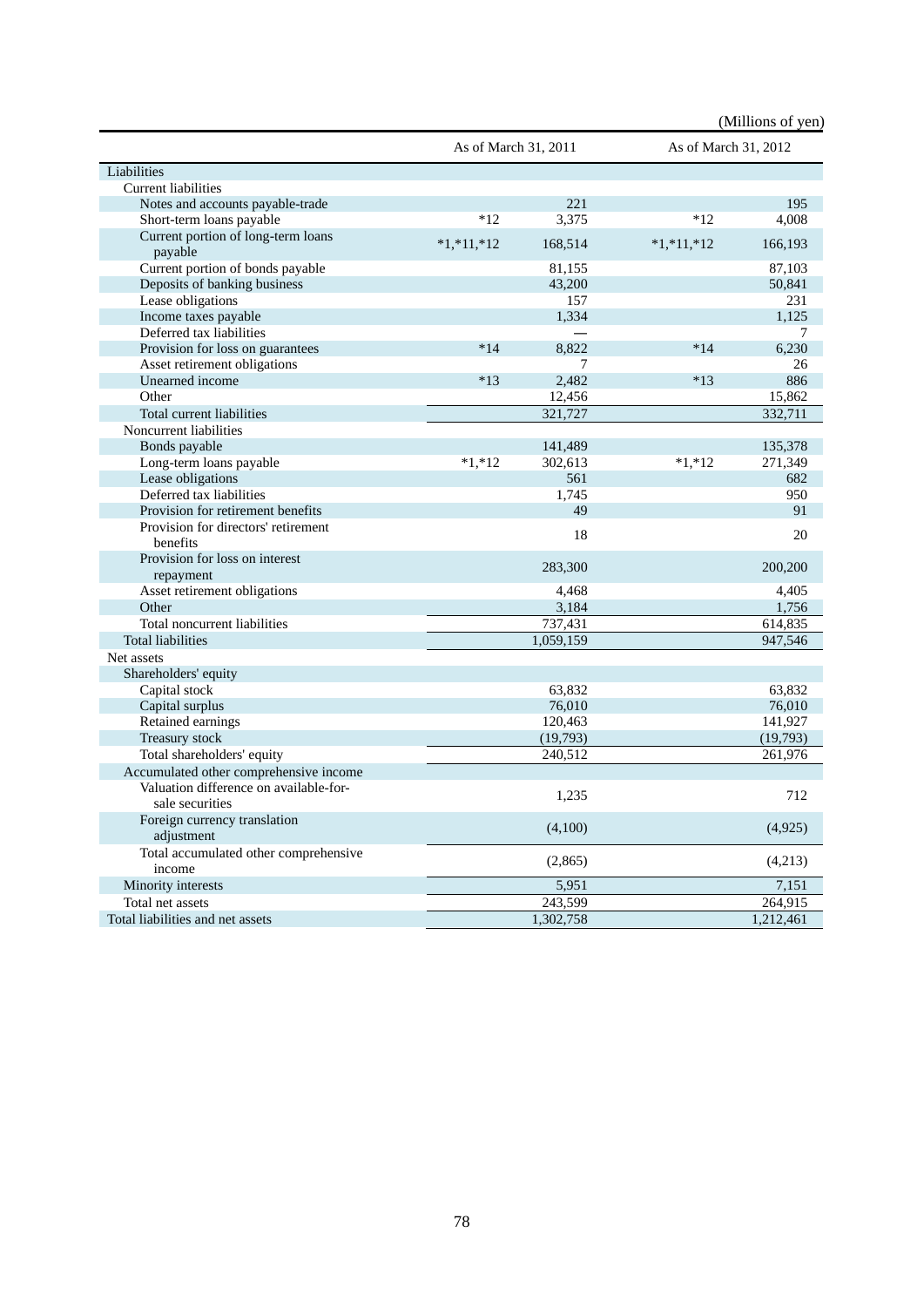|                                                 |                                             | (Millions of yen)                           |
|-------------------------------------------------|---------------------------------------------|---------------------------------------------|
|                                                 | For the fiscal year<br>ended March 31, 2011 | For the fiscal year<br>ended March 31, 2012 |
| Operating revenue                               |                                             |                                             |
| Interest on consumer loans                      | 192,654                                     | 158,530                                     |
| Interest on loans of banking business           | 3,464                                       | 4,701                                       |
| Revenue from credit card business               | 2,893                                       | 2,440                                       |
| Revenue from installment sales finance          |                                             |                                             |
| business                                        | 2,926                                       | 1,547                                       |
| Revenue from credit guarantee                   | 20,477                                      | 20,626                                      |
| Collection from purchased receivable            | 8,278                                       | 6,666                                       |
| Other financial revenue                         |                                             |                                             |
| Interest on deposits                            | 23                                          | 55                                          |
| Interest on securities                          | 164                                         | 78                                          |
| Interest on loans                               | 43                                          | 54                                          |
| Gain on trading account securities              | 21                                          |                                             |
| Gain on valuation of derivatives                |                                             | 389                                         |
| Other                                           | 780                                         | 598                                         |
| Total other financial revenue                   | 1,034                                       | 1,176                                       |
| Other operating revenue                         | 14,101                                      | 14,766                                      |
| Total operating revenue                         | 245,831                                     | 210,456                                     |
| Operating expenses                              |                                             |                                             |
| Financial expenses                              |                                             |                                             |
| Interest expenses                               | 11,969                                      | 12,050                                      |
| Interest expenses of banking business           | 2,000                                       | 2,808                                       |
| Interest on bonds                               | 6,079                                       | 6,741                                       |
| Amortization of bond issuance cost              | 197                                         | 424                                         |
| Loss on valuation of derivatives                | 314                                         |                                             |
| Other                                           | 1,973                                       | 2,120                                       |
| Total financial expenses                        | 22,534                                      | 24,145                                      |
| Cost of purchased receivable                    | 3,401                                       | 3,013                                       |
| Other operating expenses                        |                                             |                                             |
| Advertising expenses                            | 5,678                                       | 5,877                                       |
| Provision of allowance for doubtful             |                                             |                                             |
| accounts                                        | 73,578                                      | 31,959                                      |
| Provision for loss on guarantees                | 4,051                                       | 2,766                                       |
| Bad debts expenses                              | 507                                         |                                             |
| Provision for loss on interest<br>repayment     | 243,456                                     | 48,807                                      |
| Employees' salaries and bonuses                 | 18,088                                      | 15,602                                      |
| Retirement benefit expenses                     | 4,379                                       | 2,860                                       |
| Provision for directors' retirement<br>benefits | 14                                          | 9                                           |
| Welfare expenses                                | 2,594                                       | 2,287                                       |
| Rent expenses                                   | 8,156                                       | 6,957                                       |
| Depreciation                                    | 2,167                                       | 1,812                                       |
| Commission fee                                  | 25,836                                      | 20,778                                      |
| Amortization of goodwill                        | 751                                         | 984                                         |
| Other                                           | 15,420                                      | 11,706                                      |
|                                                 | 404,681                                     | 152,412                                     |
| Total other operating expenses                  |                                             |                                             |
| Total operating expenses                        | 430,617                                     | 179,570                                     |
| Operating income (loss)                         | (184, 785)                                  | 30,885                                      |

2) Consolidated Statements of Operations and Consolidated Statements of Comprehensive Income (Consolidated Statements of Operations)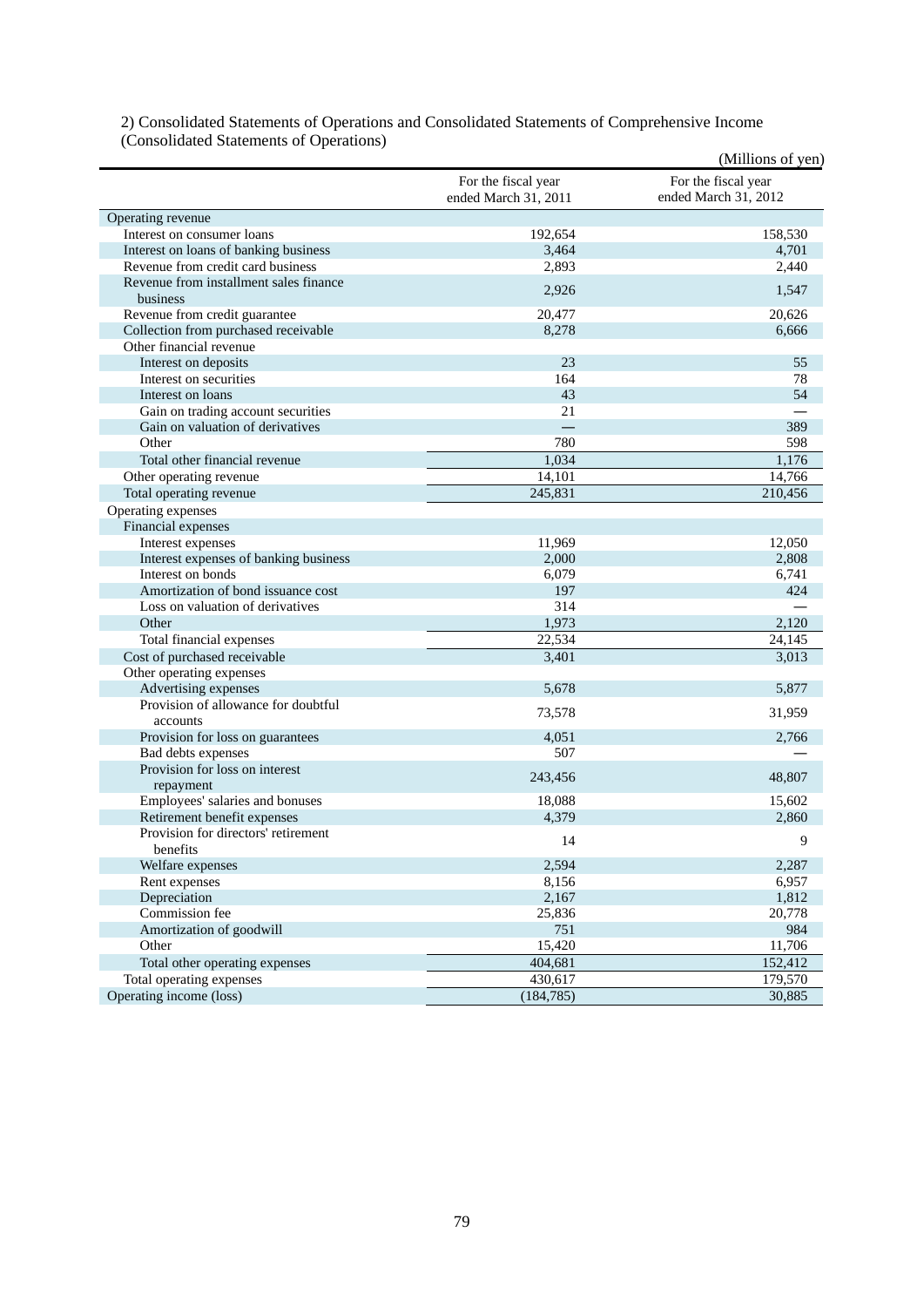|                                            |                                             |            |                                             | (Millions of yen) |
|--------------------------------------------|---------------------------------------------|------------|---------------------------------------------|-------------------|
|                                            | For the fiscal year<br>ended March 31, 2011 |            | For the fiscal year<br>ended March 31, 2012 |                   |
| Non-operating income                       |                                             |            |                                             |                   |
| Interest income                            |                                             | 269        |                                             | 281               |
| Dividends income                           |                                             | 371        |                                             | 436               |
| Equity in earnings of affiliates           |                                             | 19         |                                             | 10                |
| House rent income                          |                                             | 304        |                                             | 255               |
| Other                                      |                                             | 405        |                                             | 433               |
| Total non-operating income                 |                                             | 1,369      |                                             | 1,418             |
| Non-operating expenses                     |                                             |            |                                             |                   |
| Interest expenses                          |                                             | 6          |                                             | 12                |
| Loss on insurance cancellation             |                                             | 24         |                                             | 31                |
| Loss on disposal of supplies               |                                             | 11         |                                             | 8                 |
| Other                                      |                                             | 49         |                                             | 31                |
| Total non-operating expenses               |                                             | 90         |                                             | 84                |
| Ordinary income (loss)                     |                                             | (183, 506) |                                             | 32,219            |
| Extraordinary income                       |                                             |            |                                             |                   |
| Gain on sales of noncurrent assets         | $*1$                                        | 219        | $*1$                                        | 34                |
| Gain on sales of investment securities     |                                             | 345        |                                             | 2,536             |
| Other                                      | $*2$                                        | 43         | $*2$                                        | 3                 |
| Total extraordinary income                 |                                             | 608        |                                             | 2,574             |
| Extraordinary loss                         |                                             |            |                                             |                   |
| Loss on sales of noncurrent assets         | $*3$                                        | 27         | $*3$                                        | 4                 |
| Loss on retirement of noncurrent assets    | $*4$                                        | 179        | $*4$                                        | 176               |
| Impairment loss                            | $*5$                                        | 381        | $*5$                                        | 187               |
| Loss on valuation of shares of parent      |                                             |            |                                             |                   |
| company                                    |                                             | 5,481      |                                             |                   |
| Loss on sales of investment securities     |                                             | 255        |                                             | 1,042             |
| Loss on valuation of investment securities |                                             | 4,700      |                                             | $\Omega$          |
| Business structure improvement expenses    | $*6$                                        | 1,528      | $*6$                                        |                   |
| Cumulative effect of accounting change     |                                             |            |                                             |                   |
| for asset retirement obligations           |                                             | 4,050      |                                             |                   |
| Other                                      | $*7$                                        | 133        | $*7$                                        | 5                 |
| Total extraordinary losses                 |                                             | 16,740     |                                             | 1.417             |
| Income (loss) before income taxes and      |                                             |            |                                             |                   |
| minority interests                         |                                             | (199, 638) |                                             | 33,377            |
| Income taxes-current                       |                                             | 2,053      |                                             | 2,127             |
| Income taxes-deferred                      |                                             | (530)      |                                             | 7,753             |
| Total income taxes                         |                                             | 1,523      |                                             | 9,881             |
| Income (loss) before minority interests    |                                             | (201, 161) |                                             | 23,496            |
| Minority interests in income               |                                             | 1,486      |                                             | 2,032             |
| Net income (loss)                          |                                             | (202, 648) |                                             | 21,464            |
|                                            |                                             |            |                                             |                   |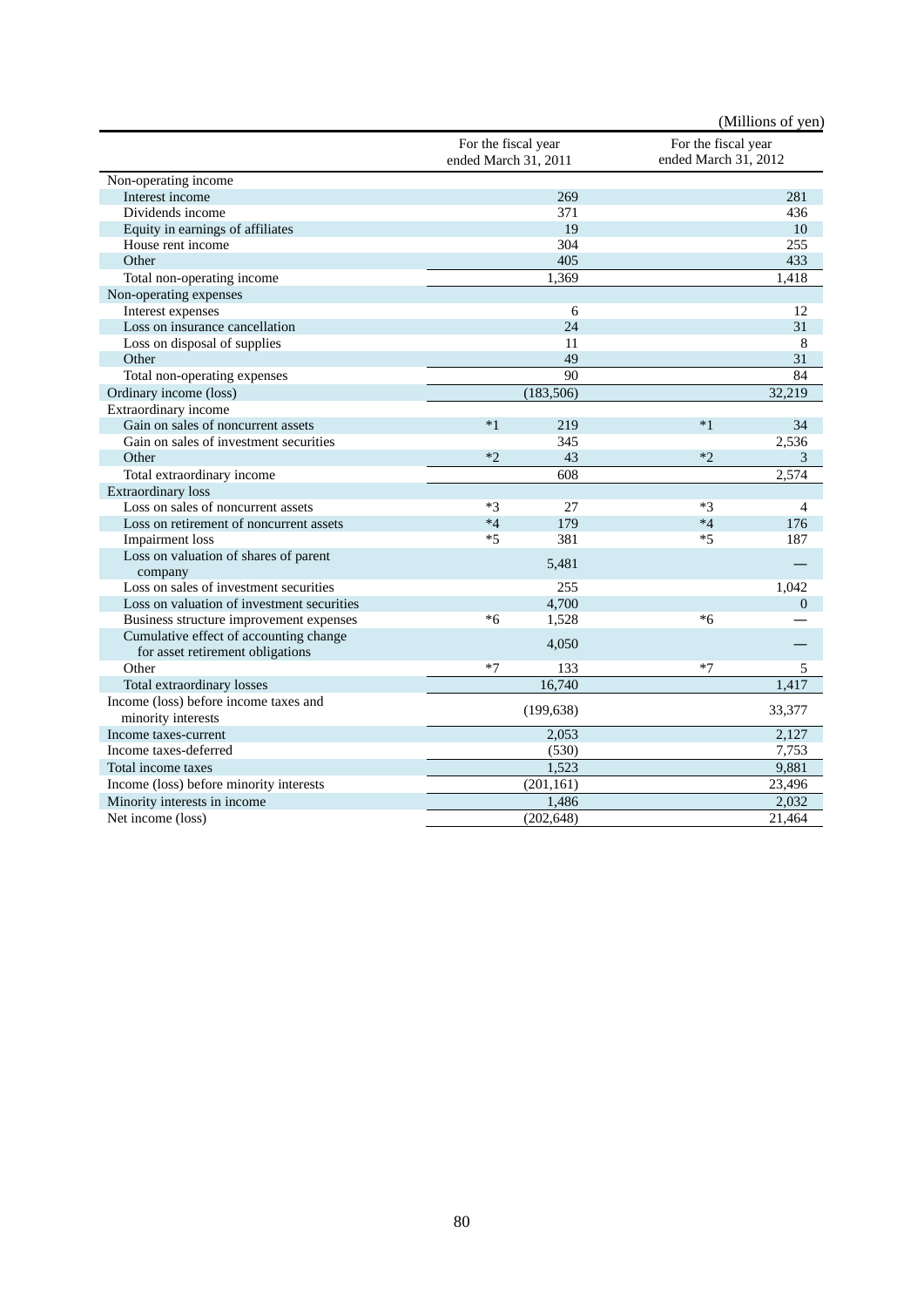(Consolidated Statements of Comprehensive Income)

| consonance biatements of comprenensive medine                |                                             | (Millions of yen)                           |
|--------------------------------------------------------------|---------------------------------------------|---------------------------------------------|
|                                                              | For the fiscal year<br>ended March 31, 2011 | For the fiscal year<br>ended March 31, 2012 |
| Income (loss) before minority interests                      | (201, 161)                                  | 23,496                                      |
| Other comprehensive income                                   |                                             |                                             |
| Valuation difference on available-for-sale<br>securities     | 7.397                                       | (523)                                       |
| Foreign currency translation adjustment                      | (1,050)                                     | (1,406)                                     |
| Total other comprehensive income                             | 6,347                                       | $*$<br>(1,930)                              |
| Comprehensive income                                         | (194, 813)                                  | 21,566                                      |
| Comprehensive income attributable to                         |                                             |                                             |
| Comprehensive income attributable to<br>owners of the parent | (196,084)                                   | 20,116                                      |
| Comprehensive income attributable to<br>minority interests   | 1,270                                       | 1,450                                       |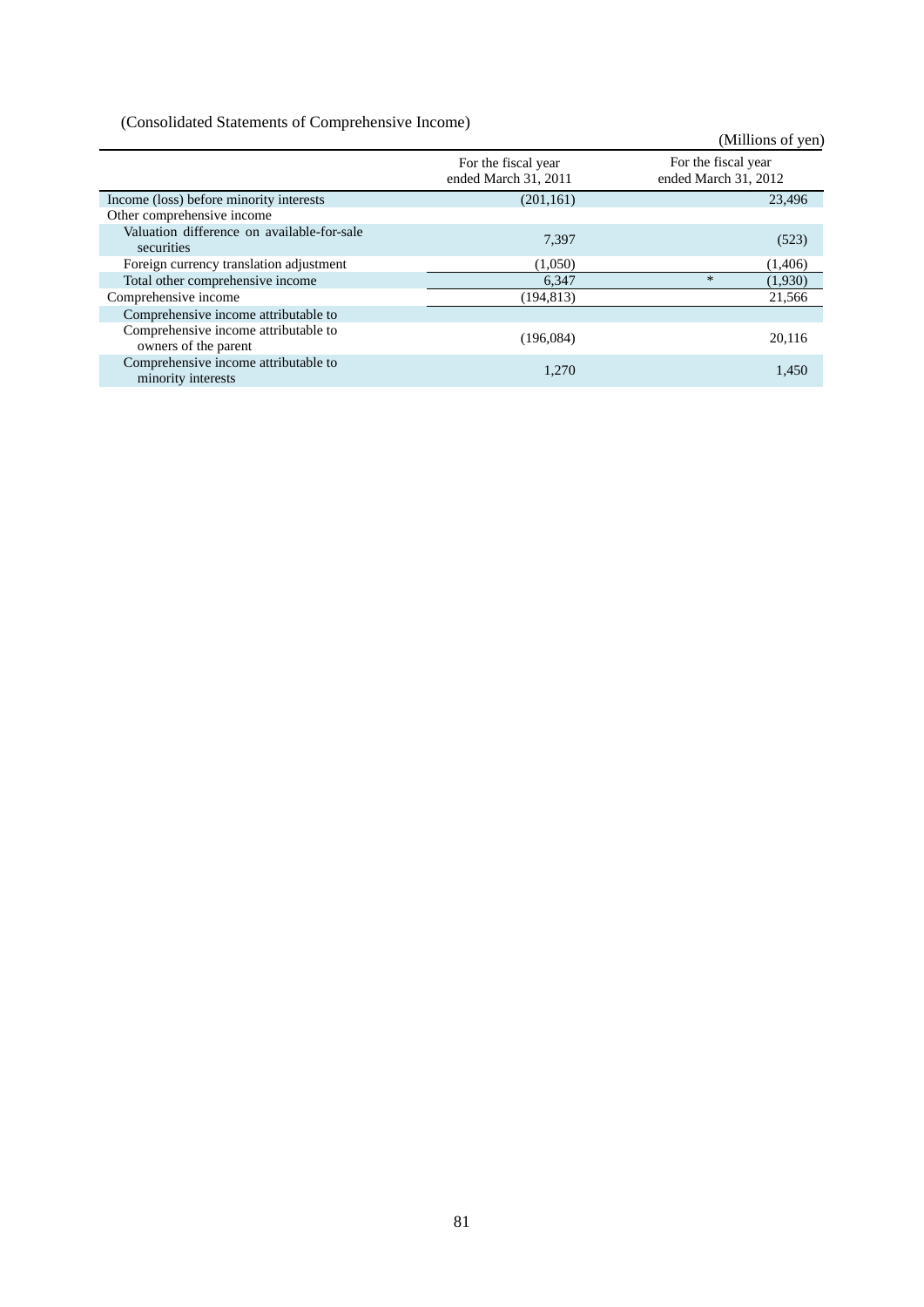# 3) Consolidated Statements of Changes in Net Assets

|                                             |                                             | (Millions of yen)                           |
|---------------------------------------------|---------------------------------------------|---------------------------------------------|
|                                             | For the fiscal year<br>ended March 31, 2011 | For the fiscal year<br>ended March 31, 2012 |
| Shareholders' equity                        |                                             |                                             |
| Capital stock                               |                                             |                                             |
| Balance at the beginning of current period  | 63,832                                      | 63,832                                      |
| Changes of items during the period          |                                             |                                             |
| Total changes of items during the<br>period |                                             |                                             |
| Balance at the end of current period        | 63,832                                      | 63,832                                      |
| Capital surplus                             |                                             |                                             |
| Balance at the beginning of current period  | 76,010                                      | 76,010                                      |
| Changes of items during the period          |                                             |                                             |
| Total changes of items during the           |                                             |                                             |
| period                                      |                                             |                                             |
| Balance at the end of current period        | 76,010                                      | 76,010                                      |
| Retained earnings                           |                                             |                                             |
| Balance at the beginning of current period  | 323,894                                     | 120,463                                     |
| Changes of items during the period          |                                             |                                             |
| Dividends from surplus                      | (783)                                       |                                             |
| Net income (loss)                           | (202, 648)                                  | 21,464                                      |
| Total changes of items during the<br>period | (203, 431)                                  | 21,464                                      |
| Balance at the end of current period        | 120,463                                     | 141,927                                     |
| Treasury stock                              |                                             |                                             |
| Balance at the beginning of current period  | (19,793)                                    | (19,793)                                    |
| Changes of items during the period          |                                             |                                             |
| Purchase of treasury stock                  | (0)                                         | (0)                                         |
| Total changes of items during the<br>period | (0)                                         | (0)                                         |
| Balance at the end of current period        | (19,793)                                    | (19,793)                                    |
| Total shareholders' equity                  |                                             |                                             |
| Balance at the beginning of current period  | 443,944                                     | 240,512                                     |
| Changes of items during the period          |                                             |                                             |
| Dividends from surplus                      | (783)                                       |                                             |
| Net income (loss)                           | (202, 648)                                  | 21,464                                      |
| Purchase of treasury stock                  | (0)                                         | (0)                                         |
| Total changes of items during the<br>period | (203, 431)                                  | 21,464                                      |
| Balance at the end of current period        | 240,512                                     | 261,976                                     |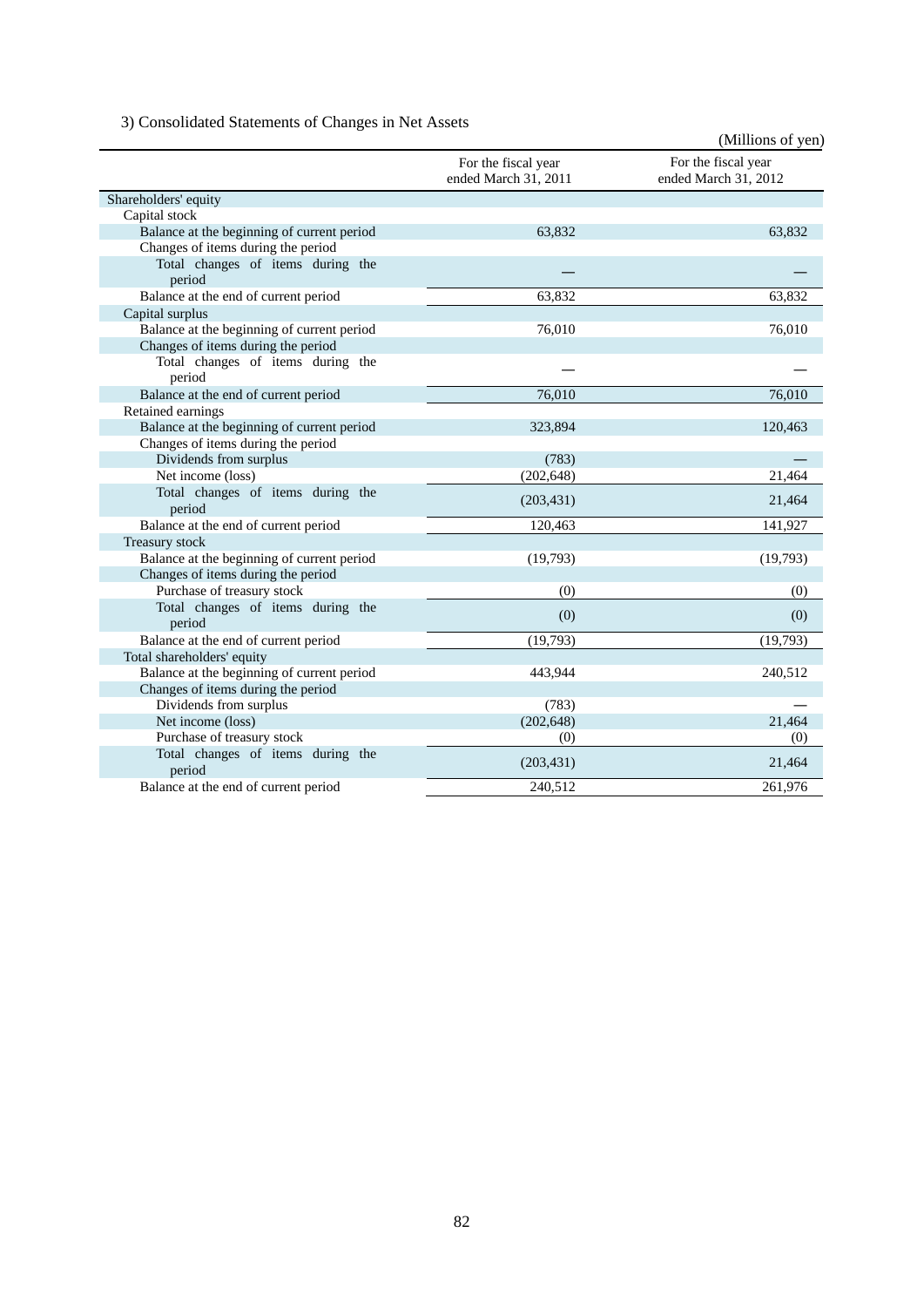|                                                                                                                             |                                             | (Millions of yen)                           |
|-----------------------------------------------------------------------------------------------------------------------------|---------------------------------------------|---------------------------------------------|
|                                                                                                                             | For the fiscal year<br>ended March 31, 2011 | For the fiscal year<br>ended March 31, 2012 |
| Accumulated other comprehensive income<br>Valuation difference on available-for-sale<br>securities                          |                                             |                                             |
| Balance at the beginning of current period                                                                                  | (6,161)                                     | 1,235                                       |
| Changes of items during the period                                                                                          |                                             |                                             |
| Net changes of items other than<br>shareholders' equity                                                                     | 7,397                                       | (523)                                       |
| Total changes of items during the<br>period                                                                                 | 7,397                                       | (523)                                       |
| Balance at the end of current period                                                                                        | 1.235                                       | 712                                         |
| Foreign currency translation adjustment<br>Balance at the beginning of current period<br>Changes of items during the period | (3,266)                                     | (4,100)                                     |
| Net changes of items other than<br>shareholders' equity                                                                     | (834)                                       | (824)                                       |
| Total changes of items during the<br>period                                                                                 | (834)                                       | (824)                                       |
| Balance at the end of current period                                                                                        | (4,100)                                     | (4,925)                                     |
| Total accumulated other comprehensive<br>income                                                                             |                                             |                                             |
| Balance at the beginning of current period                                                                                  | (9, 428)                                    | (2,865)                                     |
| Changes of items during the period                                                                                          |                                             |                                             |
| Net changes of items other than<br>shareholders' equity                                                                     | 6,563                                       | (1, 347)                                    |
| Total changes of items during the<br>period                                                                                 | 6,563                                       | (1,347)                                     |
| Balance at the end of current period                                                                                        | (2, 865)                                    | (4,213)                                     |
| Minority interests                                                                                                          |                                             |                                             |
| Balance at the beginning of current period<br>Changes of items during the period                                            | 4,753                                       | 5,951                                       |
| Net changes of items other<br>than<br>shareholders' equity                                                                  | 1,198                                       | 1,199                                       |
| Total changes of items during the period                                                                                    | 1,198                                       | 1,199                                       |
| Balance at the end of current period                                                                                        | 5,951                                       | 7,151                                       |
| Total net assets                                                                                                            |                                             |                                             |
| Balance at the beginning of current period                                                                                  | 439,269                                     | 243,599                                     |
| Changes of items during the period                                                                                          |                                             |                                             |
| Dividends from surplus                                                                                                      | (783)                                       |                                             |
| Net income (loss)                                                                                                           | (202, 648)                                  | 21,464                                      |
| Purchase of treasury stock                                                                                                  | (0)                                         | (0)                                         |
| Net changes of items<br>other than<br>shareholders' equity                                                                  | 7,761                                       | (148)                                       |
| Total changes of items during the period                                                                                    | (195, 670)                                  | 21,316                                      |
| Balance at the end of current period                                                                                        | 243,599                                     | 264,915                                     |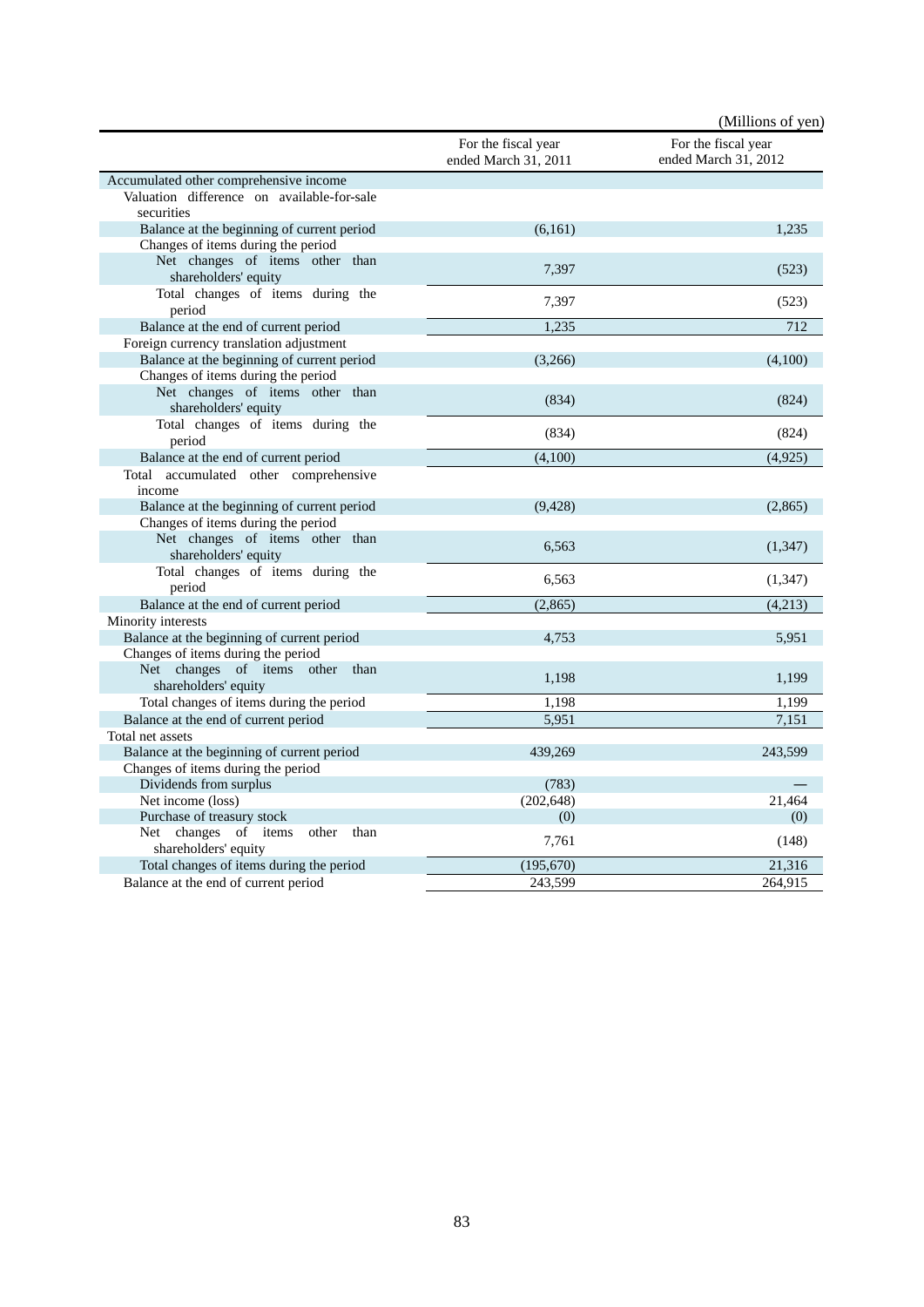# 4) Consolidated Statements of Cash Flows

| For the fiscal year<br>For the fiscal year<br>ended March 31, 2012<br>ended March 31, 2011<br>Net cash provided by (used in) operating<br>activities<br>Income (Loss) before income taxes and<br>(199, 638)<br>33,377<br>minority interests<br>2,168<br>Depreciation and amortization<br>1,812<br><b>Impairment</b> loss<br>381<br>187<br>Amortization of goodwill<br>751<br>984<br>Increase (Decrease) in allowance for<br>1,050<br>(21,978)<br>doubtful accounts<br>Increase (Decrease) in provision for loss<br>(352)<br>(2,592)<br>on guarantees<br>Increase (Decrease) in provision for<br>(93)<br>49<br>retirement benefits<br>Increase (Decrease) in provision for<br>(14)<br>1<br>directors' retirement benefits<br>Increase (Decrease) in provision for loss<br>78,800<br>(83,100)<br>on interest repayment<br>Interest and dividends income<br>(640)<br>(718)<br>Interest expenses<br>12<br>6<br>Amortization of bond issuance costs<br>197<br>424<br>(320)<br>380<br>Foreign exchange losses (gains)<br>(10)<br>Equity in (earnings) losses of affiliates<br>(19)<br>(Gain) Loss on sales of property, plant and<br>(192)<br>(30)<br>equipment<br>Loss on retirement of property, plant and<br>179<br>176<br>equipment<br>(Gain) Loss on valuation of shares of<br>5,481<br>parent company<br>(Gain) Loss on sales of investment<br>(89)<br>(1, 493)<br>securities<br>(Gain) Loss on valuation of investment<br>4,700<br>$\mathbf{0}$<br>securities<br>Business structure improvement expenses<br>1,528<br>Cumulative effect of accounting change<br>4,050<br>for asset retirement obligations<br>(Increase) Decrease in loans receivable of<br>199,678<br>98,113<br>consumer loans<br>(Increase) Decrease in loans receivable of<br>(10,508)<br>(10, 498)<br>banking business<br>(Increase)<br>Decrease<br>in<br>accounts<br>14,433<br>16,183<br>receivable-installment<br>(Increase) Decrease<br>purchased<br>in<br>3,378<br>1,771<br>receivables<br>Decrease<br>(Increase)<br>in<br>investment<br>750<br>314<br>securities for sale<br>(Increase) Decrease in trading account<br>1,957<br>(0)<br>securities<br>731<br>(10)<br>(Increase) Decrease in inventories<br>(Increase) Decrease in other current assets<br>(8, 459)<br>4,635<br>(Increase) Decrease in prepaid pension<br>520<br>1,731<br>costs<br>Increase (Decrease) in notes and accounts<br>(538)<br>(22)<br>payable-trade<br>Increase (Decrease) in deposits of banking<br>11,792<br>10,562<br><b>business</b><br>Increase (Decrease) in unearned income<br>(1, 324)<br>(1, 586)<br>Increase (Decrease) in other current<br>(2,714)<br>4,047 |             | (Millions of yen) |
|-------------------------------------------------------------------------------------------------------------------------------------------------------------------------------------------------------------------------------------------------------------------------------------------------------------------------------------------------------------------------------------------------------------------------------------------------------------------------------------------------------------------------------------------------------------------------------------------------------------------------------------------------------------------------------------------------------------------------------------------------------------------------------------------------------------------------------------------------------------------------------------------------------------------------------------------------------------------------------------------------------------------------------------------------------------------------------------------------------------------------------------------------------------------------------------------------------------------------------------------------------------------------------------------------------------------------------------------------------------------------------------------------------------------------------------------------------------------------------------------------------------------------------------------------------------------------------------------------------------------------------------------------------------------------------------------------------------------------------------------------------------------------------------------------------------------------------------------------------------------------------------------------------------------------------------------------------------------------------------------------------------------------------------------------------------------------------------------------------------------------------------------------------------------------------------------------------------------------------------------------------------------------------------------------------------------------------------------------------------------------------------------------------------------------------------------------------------------------------------------------------------------------------------------------------------------------------------------------------------------------|-------------|-------------------|
|                                                                                                                                                                                                                                                                                                                                                                                                                                                                                                                                                                                                                                                                                                                                                                                                                                                                                                                                                                                                                                                                                                                                                                                                                                                                                                                                                                                                                                                                                                                                                                                                                                                                                                                                                                                                                                                                                                                                                                                                                                                                                                                                                                                                                                                                                                                                                                                                                                                                                                                                                                                                                         |             |                   |
|                                                                                                                                                                                                                                                                                                                                                                                                                                                                                                                                                                                                                                                                                                                                                                                                                                                                                                                                                                                                                                                                                                                                                                                                                                                                                                                                                                                                                                                                                                                                                                                                                                                                                                                                                                                                                                                                                                                                                                                                                                                                                                                                                                                                                                                                                                                                                                                                                                                                                                                                                                                                                         |             |                   |
|                                                                                                                                                                                                                                                                                                                                                                                                                                                                                                                                                                                                                                                                                                                                                                                                                                                                                                                                                                                                                                                                                                                                                                                                                                                                                                                                                                                                                                                                                                                                                                                                                                                                                                                                                                                                                                                                                                                                                                                                                                                                                                                                                                                                                                                                                                                                                                                                                                                                                                                                                                                                                         |             |                   |
|                                                                                                                                                                                                                                                                                                                                                                                                                                                                                                                                                                                                                                                                                                                                                                                                                                                                                                                                                                                                                                                                                                                                                                                                                                                                                                                                                                                                                                                                                                                                                                                                                                                                                                                                                                                                                                                                                                                                                                                                                                                                                                                                                                                                                                                                                                                                                                                                                                                                                                                                                                                                                         |             |                   |
|                                                                                                                                                                                                                                                                                                                                                                                                                                                                                                                                                                                                                                                                                                                                                                                                                                                                                                                                                                                                                                                                                                                                                                                                                                                                                                                                                                                                                                                                                                                                                                                                                                                                                                                                                                                                                                                                                                                                                                                                                                                                                                                                                                                                                                                                                                                                                                                                                                                                                                                                                                                                                         |             |                   |
|                                                                                                                                                                                                                                                                                                                                                                                                                                                                                                                                                                                                                                                                                                                                                                                                                                                                                                                                                                                                                                                                                                                                                                                                                                                                                                                                                                                                                                                                                                                                                                                                                                                                                                                                                                                                                                                                                                                                                                                                                                                                                                                                                                                                                                                                                                                                                                                                                                                                                                                                                                                                                         |             |                   |
|                                                                                                                                                                                                                                                                                                                                                                                                                                                                                                                                                                                                                                                                                                                                                                                                                                                                                                                                                                                                                                                                                                                                                                                                                                                                                                                                                                                                                                                                                                                                                                                                                                                                                                                                                                                                                                                                                                                                                                                                                                                                                                                                                                                                                                                                                                                                                                                                                                                                                                                                                                                                                         |             |                   |
|                                                                                                                                                                                                                                                                                                                                                                                                                                                                                                                                                                                                                                                                                                                                                                                                                                                                                                                                                                                                                                                                                                                                                                                                                                                                                                                                                                                                                                                                                                                                                                                                                                                                                                                                                                                                                                                                                                                                                                                                                                                                                                                                                                                                                                                                                                                                                                                                                                                                                                                                                                                                                         |             |                   |
|                                                                                                                                                                                                                                                                                                                                                                                                                                                                                                                                                                                                                                                                                                                                                                                                                                                                                                                                                                                                                                                                                                                                                                                                                                                                                                                                                                                                                                                                                                                                                                                                                                                                                                                                                                                                                                                                                                                                                                                                                                                                                                                                                                                                                                                                                                                                                                                                                                                                                                                                                                                                                         |             |                   |
|                                                                                                                                                                                                                                                                                                                                                                                                                                                                                                                                                                                                                                                                                                                                                                                                                                                                                                                                                                                                                                                                                                                                                                                                                                                                                                                                                                                                                                                                                                                                                                                                                                                                                                                                                                                                                                                                                                                                                                                                                                                                                                                                                                                                                                                                                                                                                                                                                                                                                                                                                                                                                         |             |                   |
|                                                                                                                                                                                                                                                                                                                                                                                                                                                                                                                                                                                                                                                                                                                                                                                                                                                                                                                                                                                                                                                                                                                                                                                                                                                                                                                                                                                                                                                                                                                                                                                                                                                                                                                                                                                                                                                                                                                                                                                                                                                                                                                                                                                                                                                                                                                                                                                                                                                                                                                                                                                                                         |             |                   |
|                                                                                                                                                                                                                                                                                                                                                                                                                                                                                                                                                                                                                                                                                                                                                                                                                                                                                                                                                                                                                                                                                                                                                                                                                                                                                                                                                                                                                                                                                                                                                                                                                                                                                                                                                                                                                                                                                                                                                                                                                                                                                                                                                                                                                                                                                                                                                                                                                                                                                                                                                                                                                         |             |                   |
|                                                                                                                                                                                                                                                                                                                                                                                                                                                                                                                                                                                                                                                                                                                                                                                                                                                                                                                                                                                                                                                                                                                                                                                                                                                                                                                                                                                                                                                                                                                                                                                                                                                                                                                                                                                                                                                                                                                                                                                                                                                                                                                                                                                                                                                                                                                                                                                                                                                                                                                                                                                                                         |             |                   |
|                                                                                                                                                                                                                                                                                                                                                                                                                                                                                                                                                                                                                                                                                                                                                                                                                                                                                                                                                                                                                                                                                                                                                                                                                                                                                                                                                                                                                                                                                                                                                                                                                                                                                                                                                                                                                                                                                                                                                                                                                                                                                                                                                                                                                                                                                                                                                                                                                                                                                                                                                                                                                         |             |                   |
|                                                                                                                                                                                                                                                                                                                                                                                                                                                                                                                                                                                                                                                                                                                                                                                                                                                                                                                                                                                                                                                                                                                                                                                                                                                                                                                                                                                                                                                                                                                                                                                                                                                                                                                                                                                                                                                                                                                                                                                                                                                                                                                                                                                                                                                                                                                                                                                                                                                                                                                                                                                                                         |             |                   |
|                                                                                                                                                                                                                                                                                                                                                                                                                                                                                                                                                                                                                                                                                                                                                                                                                                                                                                                                                                                                                                                                                                                                                                                                                                                                                                                                                                                                                                                                                                                                                                                                                                                                                                                                                                                                                                                                                                                                                                                                                                                                                                                                                                                                                                                                                                                                                                                                                                                                                                                                                                                                                         |             |                   |
|                                                                                                                                                                                                                                                                                                                                                                                                                                                                                                                                                                                                                                                                                                                                                                                                                                                                                                                                                                                                                                                                                                                                                                                                                                                                                                                                                                                                                                                                                                                                                                                                                                                                                                                                                                                                                                                                                                                                                                                                                                                                                                                                                                                                                                                                                                                                                                                                                                                                                                                                                                                                                         |             |                   |
|                                                                                                                                                                                                                                                                                                                                                                                                                                                                                                                                                                                                                                                                                                                                                                                                                                                                                                                                                                                                                                                                                                                                                                                                                                                                                                                                                                                                                                                                                                                                                                                                                                                                                                                                                                                                                                                                                                                                                                                                                                                                                                                                                                                                                                                                                                                                                                                                                                                                                                                                                                                                                         |             |                   |
|                                                                                                                                                                                                                                                                                                                                                                                                                                                                                                                                                                                                                                                                                                                                                                                                                                                                                                                                                                                                                                                                                                                                                                                                                                                                                                                                                                                                                                                                                                                                                                                                                                                                                                                                                                                                                                                                                                                                                                                                                                                                                                                                                                                                                                                                                                                                                                                                                                                                                                                                                                                                                         |             |                   |
|                                                                                                                                                                                                                                                                                                                                                                                                                                                                                                                                                                                                                                                                                                                                                                                                                                                                                                                                                                                                                                                                                                                                                                                                                                                                                                                                                                                                                                                                                                                                                                                                                                                                                                                                                                                                                                                                                                                                                                                                                                                                                                                                                                                                                                                                                                                                                                                                                                                                                                                                                                                                                         |             |                   |
|                                                                                                                                                                                                                                                                                                                                                                                                                                                                                                                                                                                                                                                                                                                                                                                                                                                                                                                                                                                                                                                                                                                                                                                                                                                                                                                                                                                                                                                                                                                                                                                                                                                                                                                                                                                                                                                                                                                                                                                                                                                                                                                                                                                                                                                                                                                                                                                                                                                                                                                                                                                                                         |             |                   |
|                                                                                                                                                                                                                                                                                                                                                                                                                                                                                                                                                                                                                                                                                                                                                                                                                                                                                                                                                                                                                                                                                                                                                                                                                                                                                                                                                                                                                                                                                                                                                                                                                                                                                                                                                                                                                                                                                                                                                                                                                                                                                                                                                                                                                                                                                                                                                                                                                                                                                                                                                                                                                         |             |                   |
|                                                                                                                                                                                                                                                                                                                                                                                                                                                                                                                                                                                                                                                                                                                                                                                                                                                                                                                                                                                                                                                                                                                                                                                                                                                                                                                                                                                                                                                                                                                                                                                                                                                                                                                                                                                                                                                                                                                                                                                                                                                                                                                                                                                                                                                                                                                                                                                                                                                                                                                                                                                                                         |             |                   |
|                                                                                                                                                                                                                                                                                                                                                                                                                                                                                                                                                                                                                                                                                                                                                                                                                                                                                                                                                                                                                                                                                                                                                                                                                                                                                                                                                                                                                                                                                                                                                                                                                                                                                                                                                                                                                                                                                                                                                                                                                                                                                                                                                                                                                                                                                                                                                                                                                                                                                                                                                                                                                         |             |                   |
|                                                                                                                                                                                                                                                                                                                                                                                                                                                                                                                                                                                                                                                                                                                                                                                                                                                                                                                                                                                                                                                                                                                                                                                                                                                                                                                                                                                                                                                                                                                                                                                                                                                                                                                                                                                                                                                                                                                                                                                                                                                                                                                                                                                                                                                                                                                                                                                                                                                                                                                                                                                                                         |             |                   |
|                                                                                                                                                                                                                                                                                                                                                                                                                                                                                                                                                                                                                                                                                                                                                                                                                                                                                                                                                                                                                                                                                                                                                                                                                                                                                                                                                                                                                                                                                                                                                                                                                                                                                                                                                                                                                                                                                                                                                                                                                                                                                                                                                                                                                                                                                                                                                                                                                                                                                                                                                                                                                         |             |                   |
|                                                                                                                                                                                                                                                                                                                                                                                                                                                                                                                                                                                                                                                                                                                                                                                                                                                                                                                                                                                                                                                                                                                                                                                                                                                                                                                                                                                                                                                                                                                                                                                                                                                                                                                                                                                                                                                                                                                                                                                                                                                                                                                                                                                                                                                                                                                                                                                                                                                                                                                                                                                                                         |             |                   |
|                                                                                                                                                                                                                                                                                                                                                                                                                                                                                                                                                                                                                                                                                                                                                                                                                                                                                                                                                                                                                                                                                                                                                                                                                                                                                                                                                                                                                                                                                                                                                                                                                                                                                                                                                                                                                                                                                                                                                                                                                                                                                                                                                                                                                                                                                                                                                                                                                                                                                                                                                                                                                         |             |                   |
|                                                                                                                                                                                                                                                                                                                                                                                                                                                                                                                                                                                                                                                                                                                                                                                                                                                                                                                                                                                                                                                                                                                                                                                                                                                                                                                                                                                                                                                                                                                                                                                                                                                                                                                                                                                                                                                                                                                                                                                                                                                                                                                                                                                                                                                                                                                                                                                                                                                                                                                                                                                                                         |             |                   |
|                                                                                                                                                                                                                                                                                                                                                                                                                                                                                                                                                                                                                                                                                                                                                                                                                                                                                                                                                                                                                                                                                                                                                                                                                                                                                                                                                                                                                                                                                                                                                                                                                                                                                                                                                                                                                                                                                                                                                                                                                                                                                                                                                                                                                                                                                                                                                                                                                                                                                                                                                                                                                         |             |                   |
|                                                                                                                                                                                                                                                                                                                                                                                                                                                                                                                                                                                                                                                                                                                                                                                                                                                                                                                                                                                                                                                                                                                                                                                                                                                                                                                                                                                                                                                                                                                                                                                                                                                                                                                                                                                                                                                                                                                                                                                                                                                                                                                                                                                                                                                                                                                                                                                                                                                                                                                                                                                                                         |             |                   |
|                                                                                                                                                                                                                                                                                                                                                                                                                                                                                                                                                                                                                                                                                                                                                                                                                                                                                                                                                                                                                                                                                                                                                                                                                                                                                                                                                                                                                                                                                                                                                                                                                                                                                                                                                                                                                                                                                                                                                                                                                                                                                                                                                                                                                                                                                                                                                                                                                                                                                                                                                                                                                         |             |                   |
|                                                                                                                                                                                                                                                                                                                                                                                                                                                                                                                                                                                                                                                                                                                                                                                                                                                                                                                                                                                                                                                                                                                                                                                                                                                                                                                                                                                                                                                                                                                                                                                                                                                                                                                                                                                                                                                                                                                                                                                                                                                                                                                                                                                                                                                                                                                                                                                                                                                                                                                                                                                                                         |             |                   |
|                                                                                                                                                                                                                                                                                                                                                                                                                                                                                                                                                                                                                                                                                                                                                                                                                                                                                                                                                                                                                                                                                                                                                                                                                                                                                                                                                                                                                                                                                                                                                                                                                                                                                                                                                                                                                                                                                                                                                                                                                                                                                                                                                                                                                                                                                                                                                                                                                                                                                                                                                                                                                         | liabilities |                   |
| Increase (Decrease) by other operating<br>(1,879)<br>(2, 267)<br>activities                                                                                                                                                                                                                                                                                                                                                                                                                                                                                                                                                                                                                                                                                                                                                                                                                                                                                                                                                                                                                                                                                                                                                                                                                                                                                                                                                                                                                                                                                                                                                                                                                                                                                                                                                                                                                                                                                                                                                                                                                                                                                                                                                                                                                                                                                                                                                                                                                                                                                                                                             |             |                   |
| 105,754<br>50,456<br>Subtotal                                                                                                                                                                                                                                                                                                                                                                                                                                                                                                                                                                                                                                                                                                                                                                                                                                                                                                                                                                                                                                                                                                                                                                                                                                                                                                                                                                                                                                                                                                                                                                                                                                                                                                                                                                                                                                                                                                                                                                                                                                                                                                                                                                                                                                                                                                                                                                                                                                                                                                                                                                                           |             |                   |
| Interest and dividends income received<br>665<br>716<br>Interest expenses paid<br>(6)<br>(12)                                                                                                                                                                                                                                                                                                                                                                                                                                                                                                                                                                                                                                                                                                                                                                                                                                                                                                                                                                                                                                                                                                                                                                                                                                                                                                                                                                                                                                                                                                                                                                                                                                                                                                                                                                                                                                                                                                                                                                                                                                                                                                                                                                                                                                                                                                                                                                                                                                                                                                                           |             |                   |
| Business structure improvement expenses<br>(7, 758)<br>(245)<br>paid                                                                                                                                                                                                                                                                                                                                                                                                                                                                                                                                                                                                                                                                                                                                                                                                                                                                                                                                                                                                                                                                                                                                                                                                                                                                                                                                                                                                                                                                                                                                                                                                                                                                                                                                                                                                                                                                                                                                                                                                                                                                                                                                                                                                                                                                                                                                                                                                                                                                                                                                                    |             |                   |
| 261<br>182<br>Income taxes refunds<br>Income taxes paid<br>(1,667)<br>(2,676)                                                                                                                                                                                                                                                                                                                                                                                                                                                                                                                                                                                                                                                                                                                                                                                                                                                                                                                                                                                                                                                                                                                                                                                                                                                                                                                                                                                                                                                                                                                                                                                                                                                                                                                                                                                                                                                                                                                                                                                                                                                                                                                                                                                                                                                                                                                                                                                                                                                                                                                                           |             |                   |
| Net cash provided by (used in) operating<br>97,249<br>48,421<br>activities                                                                                                                                                                                                                                                                                                                                                                                                                                                                                                                                                                                                                                                                                                                                                                                                                                                                                                                                                                                                                                                                                                                                                                                                                                                                                                                                                                                                                                                                                                                                                                                                                                                                                                                                                                                                                                                                                                                                                                                                                                                                                                                                                                                                                                                                                                                                                                                                                                                                                                                                              |             |                   |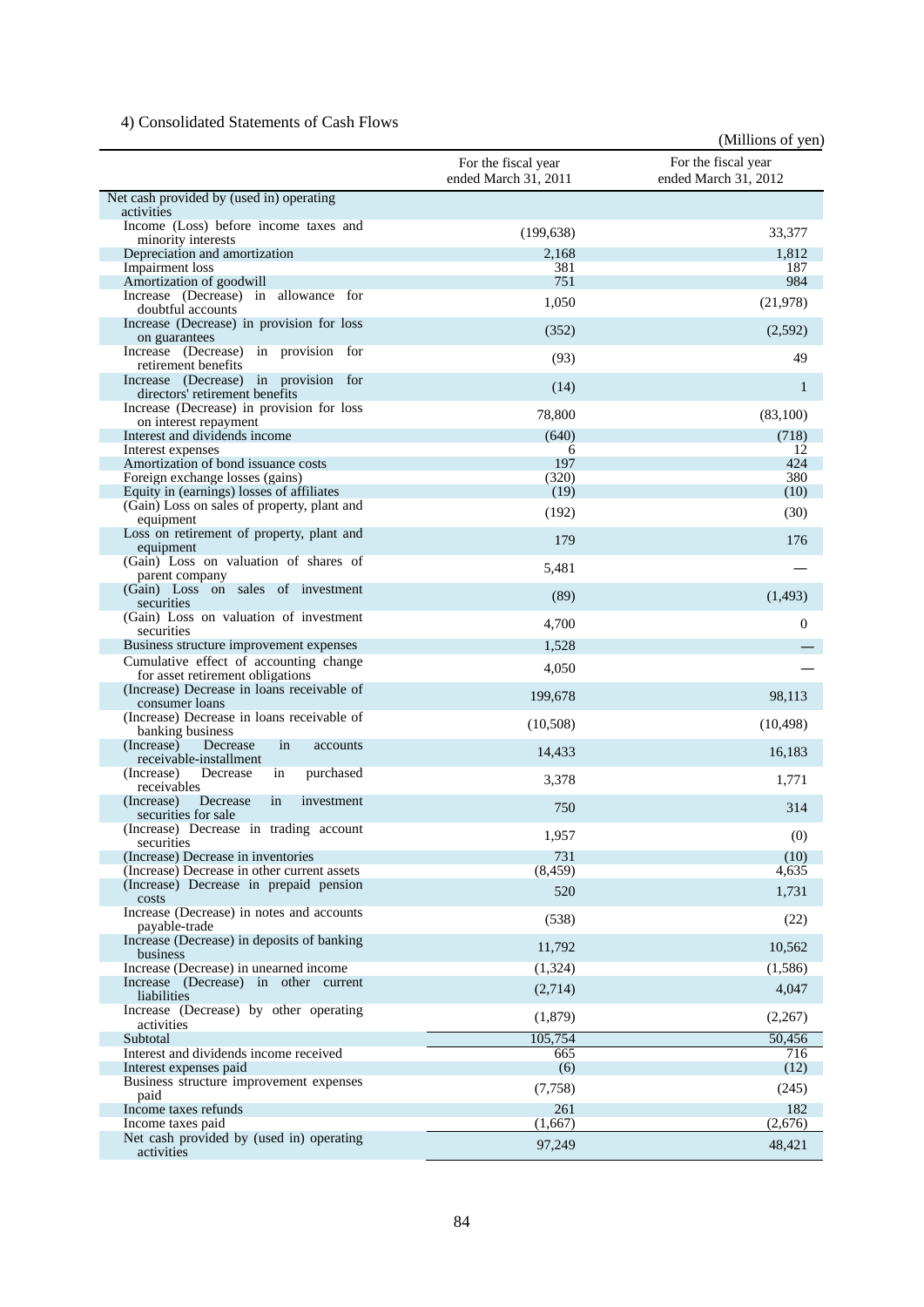|                                                                |                                             | (Millions of yen)                           |
|----------------------------------------------------------------|---------------------------------------------|---------------------------------------------|
|                                                                | For the fiscal year<br>ended March 31, 2011 | For the fiscal year<br>ended March 31, 2012 |
| Net cash provided by (used in) investing                       |                                             |                                             |
| activities                                                     |                                             |                                             |
| Purchase of property, plant and equipment                      | (610)                                       | (693)                                       |
| Proceeds from sales of property, plant and<br>equipment        | 364                                         | 81                                          |
| Proceeds from<br>sales of investment<br>securities             | 556                                         | 11,210                                      |
| Payments for transfer of business                              | $*2$<br>(4,650)                             | $*2$                                        |
| Increase (Decrease) by other investing<br>activities           | 1,593                                       | 382                                         |
| Net cash provided by (used in) investing<br>activities         | (2,746)                                     | 10,981                                      |
| Net cash provided by (used in) financing<br>activities         |                                             |                                             |
| Proceeds from short-term loans payable                         | 39.375                                      | 36.119                                      |
| Repayments of short-term loans payable                         | (40,040)                                    | (35, 108)                                   |
| Proceeds from issuance of bonds                                | 31,804                                      | 82,757                                      |
| Payments at maturity of bonds                                  | (51, 823)                                   | (81,254)                                    |
| Proceeds from long-term loans payable                          | 144,436                                     | 156,230                                     |
| Repayments of long-term loans payable                          | (188, 183)                                  | (187,074)                                   |
| Proceeds from stock issuance to minority<br>shareholders       | 230                                         | 136                                         |
| Repayments of finance lease obligations                        | (84)                                        | (175)                                       |
| Purchase of treasury stock                                     | (0)                                         | (0)                                         |
| Cash dividends paid                                            | (784)                                       | (0)                                         |
| dividends<br>paid<br>minority<br>Cash<br>to<br>shareholders    |                                             | (185)                                       |
| Net cash provided by (used in) financing<br>activities         | (65,069)                                    | (28, 554)                                   |
| Effect of exchange rate change on cash and<br>cash equivalents | (246)                                       | (317)                                       |
| Net increase (decrease) in cash and cash<br>equivalents        | 29,186                                      | 30,530                                      |
| Cash and cash equivalents at beginning of<br>period            | 133,723                                     | 162,910                                     |
| Cash and cash equivalents at end of period                     | $*1$<br>162,910                             | $*1$<br>193,441                             |
|                                                                |                                             |                                             |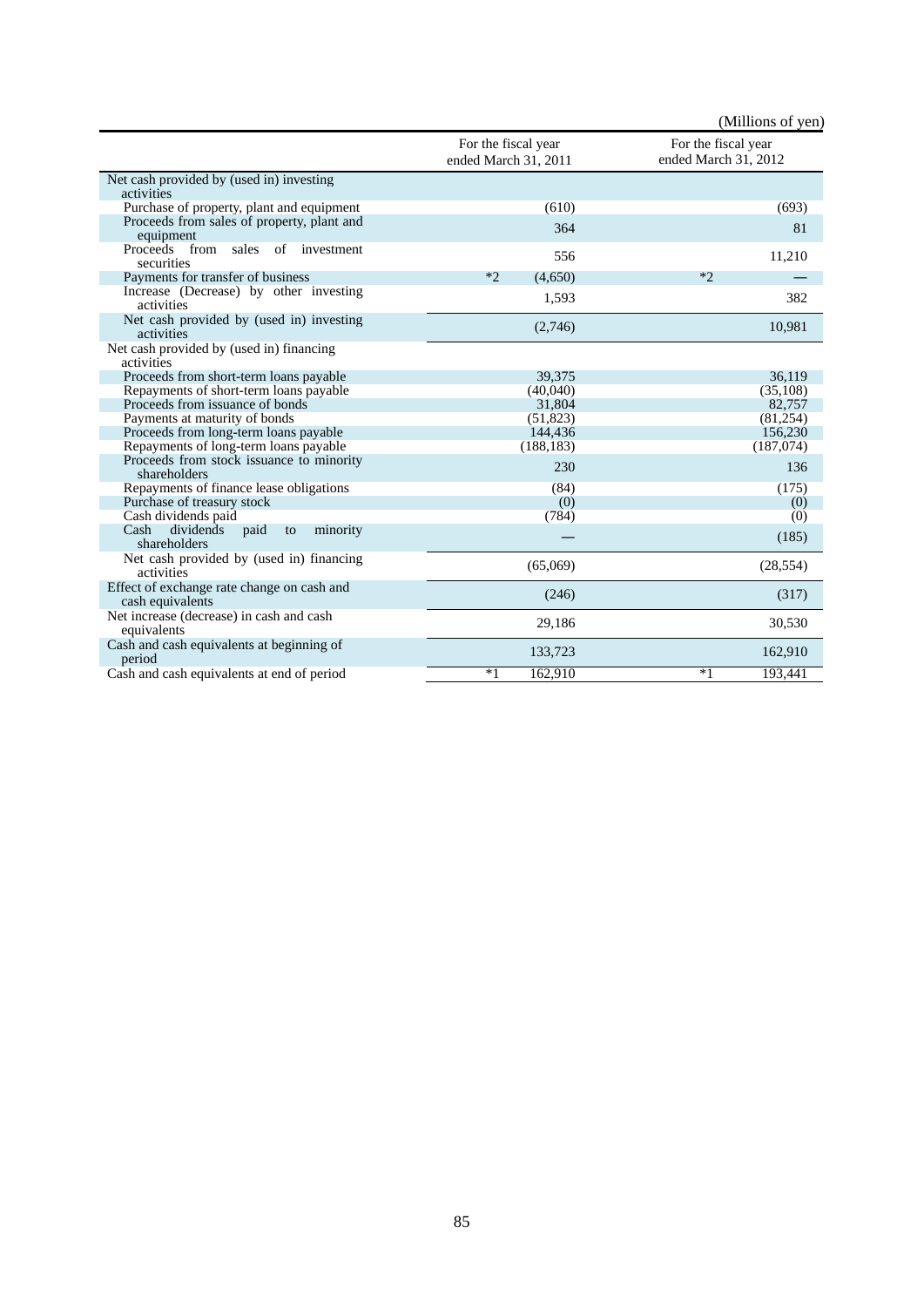[Significant matters providing the basis for the preparation of consolidated financial statements]

| Item<br>(from April 1, 2011 to March 31, 2012)<br>1. The scope of consolidation<br>All subsidiaries are consolidated.<br>Number of consolidated subsidiaries: 12<br>The names of the consolidated subsidiaries are omitted because they are<br>shown in "4. Information on Subsidiaries and Affiliates" under "I. Overview<br>of the Company."<br>2. Application of the equity-<br>Number of equity-method-affiliates: 1<br>The name of the equity-method affiliate is omitted because it is shown in "4.<br>method<br>Information on Subsidiaries and Affiliates" under "I. Overview of the<br>Company."<br>Fiscal date of the following consolidated subsidiaries ends on<br>3. Accounting period of<br>consolidated subsidiaries<br>December 31:<br>ACOM (U.S.A.) INC.<br><b>EASY BUY Public Company Limited</b><br>PT. Bank Nusantara Parahyangan, Tbk.<br>General Incorporated Association Mirai Capital<br>Power Investments LLC<br>MTBC Third Investment Partnership<br>AC Ventures Fourth Investment Partnership<br><b>AC Ventures Sixth Investment Partnership</b><br>Fiscal date of the following consolidated subsidiaries ends on<br>February 29:<br>AC Ventures Fifth Investment Partnership<br>Consolidated financial statements hereof are prepared by using financial<br>statements as of the abovementioned settlement date and important matters<br>that occurred between the settlement date and the consolidated settlement date<br>are subject to the adjustment necessary for consolidation.<br>4. Significant accounting<br>policies<br>(1) Evaluation methods for<br>significant assets<br>1) Marketable and<br>Trading securities:<br>investment securities<br>Market value method (the cost of securities sold is computed using the<br>moving average method)<br>Held-to-maturity securities:<br>Amortization cost method (straight-line method)<br>Available-for-sales securities:<br>Securities with market quotations:<br>Stated at market value at the end of the fiscal year<br>(Unrealized gains or losses net of applicable taxes are comprehensively<br>reported as a component of net assets and the cost of securities sold is<br>computed using the moving average method)<br>Securities without market quotations:<br>Stated at cost by the moving-average method<br>The investments in limited investment partnerships and other similar<br>partnerships (those deemed as "securities" according to the Article 2,<br>Paragraph 2 of the Financial Instruments and Exchange Act) are reported,<br>using the equity method, based on the latest financial statements available<br>as at the closing dates stipulated by the respective partnership contracts.<br>2) Derivative financial<br>Swap transactions:<br>Fair value method<br>instruments |                     |
|-------------------------------------------------------------------------------------------------------------------------------------------------------------------------------------------------------------------------------------------------------------------------------------------------------------------------------------------------------------------------------------------------------------------------------------------------------------------------------------------------------------------------------------------------------------------------------------------------------------------------------------------------------------------------------------------------------------------------------------------------------------------------------------------------------------------------------------------------------------------------------------------------------------------------------------------------------------------------------------------------------------------------------------------------------------------------------------------------------------------------------------------------------------------------------------------------------------------------------------------------------------------------------------------------------------------------------------------------------------------------------------------------------------------------------------------------------------------------------------------------------------------------------------------------------------------------------------------------------------------------------------------------------------------------------------------------------------------------------------------------------------------------------------------------------------------------------------------------------------------------------------------------------------------------------------------------------------------------------------------------------------------------------------------------------------------------------------------------------------------------------------------------------------------------------------------------------------------------------------------------------------------------------------------------------------------------------------------------------------------------------------------------------------------------------------------------------------------------------------------------------------------------------------------------------------------------------------------------------------------------------------------------------------------------------------------------------------------------------------------------------------------------------------------|---------------------|
|                                                                                                                                                                                                                                                                                                                                                                                                                                                                                                                                                                                                                                                                                                                                                                                                                                                                                                                                                                                                                                                                                                                                                                                                                                                                                                                                                                                                                                                                                                                                                                                                                                                                                                                                                                                                                                                                                                                                                                                                                                                                                                                                                                                                                                                                                                                                                                                                                                                                                                                                                                                                                                                                                                                                                                                           | Current fiscal year |
|                                                                                                                                                                                                                                                                                                                                                                                                                                                                                                                                                                                                                                                                                                                                                                                                                                                                                                                                                                                                                                                                                                                                                                                                                                                                                                                                                                                                                                                                                                                                                                                                                                                                                                                                                                                                                                                                                                                                                                                                                                                                                                                                                                                                                                                                                                                                                                                                                                                                                                                                                                                                                                                                                                                                                                                           |                     |
|                                                                                                                                                                                                                                                                                                                                                                                                                                                                                                                                                                                                                                                                                                                                                                                                                                                                                                                                                                                                                                                                                                                                                                                                                                                                                                                                                                                                                                                                                                                                                                                                                                                                                                                                                                                                                                                                                                                                                                                                                                                                                                                                                                                                                                                                                                                                                                                                                                                                                                                                                                                                                                                                                                                                                                                           |                     |
|                                                                                                                                                                                                                                                                                                                                                                                                                                                                                                                                                                                                                                                                                                                                                                                                                                                                                                                                                                                                                                                                                                                                                                                                                                                                                                                                                                                                                                                                                                                                                                                                                                                                                                                                                                                                                                                                                                                                                                                                                                                                                                                                                                                                                                                                                                                                                                                                                                                                                                                                                                                                                                                                                                                                                                                           |                     |
|                                                                                                                                                                                                                                                                                                                                                                                                                                                                                                                                                                                                                                                                                                                                                                                                                                                                                                                                                                                                                                                                                                                                                                                                                                                                                                                                                                                                                                                                                                                                                                                                                                                                                                                                                                                                                                                                                                                                                                                                                                                                                                                                                                                                                                                                                                                                                                                                                                                                                                                                                                                                                                                                                                                                                                                           |                     |
|                                                                                                                                                                                                                                                                                                                                                                                                                                                                                                                                                                                                                                                                                                                                                                                                                                                                                                                                                                                                                                                                                                                                                                                                                                                                                                                                                                                                                                                                                                                                                                                                                                                                                                                                                                                                                                                                                                                                                                                                                                                                                                                                                                                                                                                                                                                                                                                                                                                                                                                                                                                                                                                                                                                                                                                           |                     |
|                                                                                                                                                                                                                                                                                                                                                                                                                                                                                                                                                                                                                                                                                                                                                                                                                                                                                                                                                                                                                                                                                                                                                                                                                                                                                                                                                                                                                                                                                                                                                                                                                                                                                                                                                                                                                                                                                                                                                                                                                                                                                                                                                                                                                                                                                                                                                                                                                                                                                                                                                                                                                                                                                                                                                                                           |                     |
|                                                                                                                                                                                                                                                                                                                                                                                                                                                                                                                                                                                                                                                                                                                                                                                                                                                                                                                                                                                                                                                                                                                                                                                                                                                                                                                                                                                                                                                                                                                                                                                                                                                                                                                                                                                                                                                                                                                                                                                                                                                                                                                                                                                                                                                                                                                                                                                                                                                                                                                                                                                                                                                                                                                                                                                           |                     |
|                                                                                                                                                                                                                                                                                                                                                                                                                                                                                                                                                                                                                                                                                                                                                                                                                                                                                                                                                                                                                                                                                                                                                                                                                                                                                                                                                                                                                                                                                                                                                                                                                                                                                                                                                                                                                                                                                                                                                                                                                                                                                                                                                                                                                                                                                                                                                                                                                                                                                                                                                                                                                                                                                                                                                                                           |                     |
|                                                                                                                                                                                                                                                                                                                                                                                                                                                                                                                                                                                                                                                                                                                                                                                                                                                                                                                                                                                                                                                                                                                                                                                                                                                                                                                                                                                                                                                                                                                                                                                                                                                                                                                                                                                                                                                                                                                                                                                                                                                                                                                                                                                                                                                                                                                                                                                                                                                                                                                                                                                                                                                                                                                                                                                           |                     |
|                                                                                                                                                                                                                                                                                                                                                                                                                                                                                                                                                                                                                                                                                                                                                                                                                                                                                                                                                                                                                                                                                                                                                                                                                                                                                                                                                                                                                                                                                                                                                                                                                                                                                                                                                                                                                                                                                                                                                                                                                                                                                                                                                                                                                                                                                                                                                                                                                                                                                                                                                                                                                                                                                                                                                                                           |                     |
|                                                                                                                                                                                                                                                                                                                                                                                                                                                                                                                                                                                                                                                                                                                                                                                                                                                                                                                                                                                                                                                                                                                                                                                                                                                                                                                                                                                                                                                                                                                                                                                                                                                                                                                                                                                                                                                                                                                                                                                                                                                                                                                                                                                                                                                                                                                                                                                                                                                                                                                                                                                                                                                                                                                                                                                           |                     |
|                                                                                                                                                                                                                                                                                                                                                                                                                                                                                                                                                                                                                                                                                                                                                                                                                                                                                                                                                                                                                                                                                                                                                                                                                                                                                                                                                                                                                                                                                                                                                                                                                                                                                                                                                                                                                                                                                                                                                                                                                                                                                                                                                                                                                                                                                                                                                                                                                                                                                                                                                                                                                                                                                                                                                                                           |                     |
|                                                                                                                                                                                                                                                                                                                                                                                                                                                                                                                                                                                                                                                                                                                                                                                                                                                                                                                                                                                                                                                                                                                                                                                                                                                                                                                                                                                                                                                                                                                                                                                                                                                                                                                                                                                                                                                                                                                                                                                                                                                                                                                                                                                                                                                                                                                                                                                                                                                                                                                                                                                                                                                                                                                                                                                           |                     |
|                                                                                                                                                                                                                                                                                                                                                                                                                                                                                                                                                                                                                                                                                                                                                                                                                                                                                                                                                                                                                                                                                                                                                                                                                                                                                                                                                                                                                                                                                                                                                                                                                                                                                                                                                                                                                                                                                                                                                                                                                                                                                                                                                                                                                                                                                                                                                                                                                                                                                                                                                                                                                                                                                                                                                                                           |                     |
|                                                                                                                                                                                                                                                                                                                                                                                                                                                                                                                                                                                                                                                                                                                                                                                                                                                                                                                                                                                                                                                                                                                                                                                                                                                                                                                                                                                                                                                                                                                                                                                                                                                                                                                                                                                                                                                                                                                                                                                                                                                                                                                                                                                                                                                                                                                                                                                                                                                                                                                                                                                                                                                                                                                                                                                           |                     |
|                                                                                                                                                                                                                                                                                                                                                                                                                                                                                                                                                                                                                                                                                                                                                                                                                                                                                                                                                                                                                                                                                                                                                                                                                                                                                                                                                                                                                                                                                                                                                                                                                                                                                                                                                                                                                                                                                                                                                                                                                                                                                                                                                                                                                                                                                                                                                                                                                                                                                                                                                                                                                                                                                                                                                                                           |                     |
|                                                                                                                                                                                                                                                                                                                                                                                                                                                                                                                                                                                                                                                                                                                                                                                                                                                                                                                                                                                                                                                                                                                                                                                                                                                                                                                                                                                                                                                                                                                                                                                                                                                                                                                                                                                                                                                                                                                                                                                                                                                                                                                                                                                                                                                                                                                                                                                                                                                                                                                                                                                                                                                                                                                                                                                           |                     |
|                                                                                                                                                                                                                                                                                                                                                                                                                                                                                                                                                                                                                                                                                                                                                                                                                                                                                                                                                                                                                                                                                                                                                                                                                                                                                                                                                                                                                                                                                                                                                                                                                                                                                                                                                                                                                                                                                                                                                                                                                                                                                                                                                                                                                                                                                                                                                                                                                                                                                                                                                                                                                                                                                                                                                                                           |                     |
|                                                                                                                                                                                                                                                                                                                                                                                                                                                                                                                                                                                                                                                                                                                                                                                                                                                                                                                                                                                                                                                                                                                                                                                                                                                                                                                                                                                                                                                                                                                                                                                                                                                                                                                                                                                                                                                                                                                                                                                                                                                                                                                                                                                                                                                                                                                                                                                                                                                                                                                                                                                                                                                                                                                                                                                           |                     |
|                                                                                                                                                                                                                                                                                                                                                                                                                                                                                                                                                                                                                                                                                                                                                                                                                                                                                                                                                                                                                                                                                                                                                                                                                                                                                                                                                                                                                                                                                                                                                                                                                                                                                                                                                                                                                                                                                                                                                                                                                                                                                                                                                                                                                                                                                                                                                                                                                                                                                                                                                                                                                                                                                                                                                                                           |                     |
|                                                                                                                                                                                                                                                                                                                                                                                                                                                                                                                                                                                                                                                                                                                                                                                                                                                                                                                                                                                                                                                                                                                                                                                                                                                                                                                                                                                                                                                                                                                                                                                                                                                                                                                                                                                                                                                                                                                                                                                                                                                                                                                                                                                                                                                                                                                                                                                                                                                                                                                                                                                                                                                                                                                                                                                           |                     |
|                                                                                                                                                                                                                                                                                                                                                                                                                                                                                                                                                                                                                                                                                                                                                                                                                                                                                                                                                                                                                                                                                                                                                                                                                                                                                                                                                                                                                                                                                                                                                                                                                                                                                                                                                                                                                                                                                                                                                                                                                                                                                                                                                                                                                                                                                                                                                                                                                                                                                                                                                                                                                                                                                                                                                                                           |                     |
|                                                                                                                                                                                                                                                                                                                                                                                                                                                                                                                                                                                                                                                                                                                                                                                                                                                                                                                                                                                                                                                                                                                                                                                                                                                                                                                                                                                                                                                                                                                                                                                                                                                                                                                                                                                                                                                                                                                                                                                                                                                                                                                                                                                                                                                                                                                                                                                                                                                                                                                                                                                                                                                                                                                                                                                           |                     |
|                                                                                                                                                                                                                                                                                                                                                                                                                                                                                                                                                                                                                                                                                                                                                                                                                                                                                                                                                                                                                                                                                                                                                                                                                                                                                                                                                                                                                                                                                                                                                                                                                                                                                                                                                                                                                                                                                                                                                                                                                                                                                                                                                                                                                                                                                                                                                                                                                                                                                                                                                                                                                                                                                                                                                                                           |                     |
|                                                                                                                                                                                                                                                                                                                                                                                                                                                                                                                                                                                                                                                                                                                                                                                                                                                                                                                                                                                                                                                                                                                                                                                                                                                                                                                                                                                                                                                                                                                                                                                                                                                                                                                                                                                                                                                                                                                                                                                                                                                                                                                                                                                                                                                                                                                                                                                                                                                                                                                                                                                                                                                                                                                                                                                           |                     |
|                                                                                                                                                                                                                                                                                                                                                                                                                                                                                                                                                                                                                                                                                                                                                                                                                                                                                                                                                                                                                                                                                                                                                                                                                                                                                                                                                                                                                                                                                                                                                                                                                                                                                                                                                                                                                                                                                                                                                                                                                                                                                                                                                                                                                                                                                                                                                                                                                                                                                                                                                                                                                                                                                                                                                                                           |                     |
|                                                                                                                                                                                                                                                                                                                                                                                                                                                                                                                                                                                                                                                                                                                                                                                                                                                                                                                                                                                                                                                                                                                                                                                                                                                                                                                                                                                                                                                                                                                                                                                                                                                                                                                                                                                                                                                                                                                                                                                                                                                                                                                                                                                                                                                                                                                                                                                                                                                                                                                                                                                                                                                                                                                                                                                           |                     |
|                                                                                                                                                                                                                                                                                                                                                                                                                                                                                                                                                                                                                                                                                                                                                                                                                                                                                                                                                                                                                                                                                                                                                                                                                                                                                                                                                                                                                                                                                                                                                                                                                                                                                                                                                                                                                                                                                                                                                                                                                                                                                                                                                                                                                                                                                                                                                                                                                                                                                                                                                                                                                                                                                                                                                                                           |                     |
|                                                                                                                                                                                                                                                                                                                                                                                                                                                                                                                                                                                                                                                                                                                                                                                                                                                                                                                                                                                                                                                                                                                                                                                                                                                                                                                                                                                                                                                                                                                                                                                                                                                                                                                                                                                                                                                                                                                                                                                                                                                                                                                                                                                                                                                                                                                                                                                                                                                                                                                                                                                                                                                                                                                                                                                           |                     |
|                                                                                                                                                                                                                                                                                                                                                                                                                                                                                                                                                                                                                                                                                                                                                                                                                                                                                                                                                                                                                                                                                                                                                                                                                                                                                                                                                                                                                                                                                                                                                                                                                                                                                                                                                                                                                                                                                                                                                                                                                                                                                                                                                                                                                                                                                                                                                                                                                                                                                                                                                                                                                                                                                                                                                                                           |                     |
|                                                                                                                                                                                                                                                                                                                                                                                                                                                                                                                                                                                                                                                                                                                                                                                                                                                                                                                                                                                                                                                                                                                                                                                                                                                                                                                                                                                                                                                                                                                                                                                                                                                                                                                                                                                                                                                                                                                                                                                                                                                                                                                                                                                                                                                                                                                                                                                                                                                                                                                                                                                                                                                                                                                                                                                           |                     |
|                                                                                                                                                                                                                                                                                                                                                                                                                                                                                                                                                                                                                                                                                                                                                                                                                                                                                                                                                                                                                                                                                                                                                                                                                                                                                                                                                                                                                                                                                                                                                                                                                                                                                                                                                                                                                                                                                                                                                                                                                                                                                                                                                                                                                                                                                                                                                                                                                                                                                                                                                                                                                                                                                                                                                                                           |                     |
|                                                                                                                                                                                                                                                                                                                                                                                                                                                                                                                                                                                                                                                                                                                                                                                                                                                                                                                                                                                                                                                                                                                                                                                                                                                                                                                                                                                                                                                                                                                                                                                                                                                                                                                                                                                                                                                                                                                                                                                                                                                                                                                                                                                                                                                                                                                                                                                                                                                                                                                                                                                                                                                                                                                                                                                           |                     |
|                                                                                                                                                                                                                                                                                                                                                                                                                                                                                                                                                                                                                                                                                                                                                                                                                                                                                                                                                                                                                                                                                                                                                                                                                                                                                                                                                                                                                                                                                                                                                                                                                                                                                                                                                                                                                                                                                                                                                                                                                                                                                                                                                                                                                                                                                                                                                                                                                                                                                                                                                                                                                                                                                                                                                                                           |                     |
|                                                                                                                                                                                                                                                                                                                                                                                                                                                                                                                                                                                                                                                                                                                                                                                                                                                                                                                                                                                                                                                                                                                                                                                                                                                                                                                                                                                                                                                                                                                                                                                                                                                                                                                                                                                                                                                                                                                                                                                                                                                                                                                                                                                                                                                                                                                                                                                                                                                                                                                                                                                                                                                                                                                                                                                           |                     |
|                                                                                                                                                                                                                                                                                                                                                                                                                                                                                                                                                                                                                                                                                                                                                                                                                                                                                                                                                                                                                                                                                                                                                                                                                                                                                                                                                                                                                                                                                                                                                                                                                                                                                                                                                                                                                                                                                                                                                                                                                                                                                                                                                                                                                                                                                                                                                                                                                                                                                                                                                                                                                                                                                                                                                                                           |                     |
|                                                                                                                                                                                                                                                                                                                                                                                                                                                                                                                                                                                                                                                                                                                                                                                                                                                                                                                                                                                                                                                                                                                                                                                                                                                                                                                                                                                                                                                                                                                                                                                                                                                                                                                                                                                                                                                                                                                                                                                                                                                                                                                                                                                                                                                                                                                                                                                                                                                                                                                                                                                                                                                                                                                                                                                           |                     |
|                                                                                                                                                                                                                                                                                                                                                                                                                                                                                                                                                                                                                                                                                                                                                                                                                                                                                                                                                                                                                                                                                                                                                                                                                                                                                                                                                                                                                                                                                                                                                                                                                                                                                                                                                                                                                                                                                                                                                                                                                                                                                                                                                                                                                                                                                                                                                                                                                                                                                                                                                                                                                                                                                                                                                                                           |                     |
|                                                                                                                                                                                                                                                                                                                                                                                                                                                                                                                                                                                                                                                                                                                                                                                                                                                                                                                                                                                                                                                                                                                                                                                                                                                                                                                                                                                                                                                                                                                                                                                                                                                                                                                                                                                                                                                                                                                                                                                                                                                                                                                                                                                                                                                                                                                                                                                                                                                                                                                                                                                                                                                                                                                                                                                           |                     |
|                                                                                                                                                                                                                                                                                                                                                                                                                                                                                                                                                                                                                                                                                                                                                                                                                                                                                                                                                                                                                                                                                                                                                                                                                                                                                                                                                                                                                                                                                                                                                                                                                                                                                                                                                                                                                                                                                                                                                                                                                                                                                                                                                                                                                                                                                                                                                                                                                                                                                                                                                                                                                                                                                                                                                                                           |                     |
|                                                                                                                                                                                                                                                                                                                                                                                                                                                                                                                                                                                                                                                                                                                                                                                                                                                                                                                                                                                                                                                                                                                                                                                                                                                                                                                                                                                                                                                                                                                                                                                                                                                                                                                                                                                                                                                                                                                                                                                                                                                                                                                                                                                                                                                                                                                                                                                                                                                                                                                                                                                                                                                                                                                                                                                           |                     |
|                                                                                                                                                                                                                                                                                                                                                                                                                                                                                                                                                                                                                                                                                                                                                                                                                                                                                                                                                                                                                                                                                                                                                                                                                                                                                                                                                                                                                                                                                                                                                                                                                                                                                                                                                                                                                                                                                                                                                                                                                                                                                                                                                                                                                                                                                                                                                                                                                                                                                                                                                                                                                                                                                                                                                                                           |                     |
|                                                                                                                                                                                                                                                                                                                                                                                                                                                                                                                                                                                                                                                                                                                                                                                                                                                                                                                                                                                                                                                                                                                                                                                                                                                                                                                                                                                                                                                                                                                                                                                                                                                                                                                                                                                                                                                                                                                                                                                                                                                                                                                                                                                                                                                                                                                                                                                                                                                                                                                                                                                                                                                                                                                                                                                           |                     |
|                                                                                                                                                                                                                                                                                                                                                                                                                                                                                                                                                                                                                                                                                                                                                                                                                                                                                                                                                                                                                                                                                                                                                                                                                                                                                                                                                                                                                                                                                                                                                                                                                                                                                                                                                                                                                                                                                                                                                                                                                                                                                                                                                                                                                                                                                                                                                                                                                                                                                                                                                                                                                                                                                                                                                                                           |                     |
|                                                                                                                                                                                                                                                                                                                                                                                                                                                                                                                                                                                                                                                                                                                                                                                                                                                                                                                                                                                                                                                                                                                                                                                                                                                                                                                                                                                                                                                                                                                                                                                                                                                                                                                                                                                                                                                                                                                                                                                                                                                                                                                                                                                                                                                                                                                                                                                                                                                                                                                                                                                                                                                                                                                                                                                           |                     |
|                                                                                                                                                                                                                                                                                                                                                                                                                                                                                                                                                                                                                                                                                                                                                                                                                                                                                                                                                                                                                                                                                                                                                                                                                                                                                                                                                                                                                                                                                                                                                                                                                                                                                                                                                                                                                                                                                                                                                                                                                                                                                                                                                                                                                                                                                                                                                                                                                                                                                                                                                                                                                                                                                                                                                                                           |                     |
|                                                                                                                                                                                                                                                                                                                                                                                                                                                                                                                                                                                                                                                                                                                                                                                                                                                                                                                                                                                                                                                                                                                                                                                                                                                                                                                                                                                                                                                                                                                                                                                                                                                                                                                                                                                                                                                                                                                                                                                                                                                                                                                                                                                                                                                                                                                                                                                                                                                                                                                                                                                                                                                                                                                                                                                           |                     |
|                                                                                                                                                                                                                                                                                                                                                                                                                                                                                                                                                                                                                                                                                                                                                                                                                                                                                                                                                                                                                                                                                                                                                                                                                                                                                                                                                                                                                                                                                                                                                                                                                                                                                                                                                                                                                                                                                                                                                                                                                                                                                                                                                                                                                                                                                                                                                                                                                                                                                                                                                                                                                                                                                                                                                                                           |                     |
|                                                                                                                                                                                                                                                                                                                                                                                                                                                                                                                                                                                                                                                                                                                                                                                                                                                                                                                                                                                                                                                                                                                                                                                                                                                                                                                                                                                                                                                                                                                                                                                                                                                                                                                                                                                                                                                                                                                                                                                                                                                                                                                                                                                                                                                                                                                                                                                                                                                                                                                                                                                                                                                                                                                                                                                           |                     |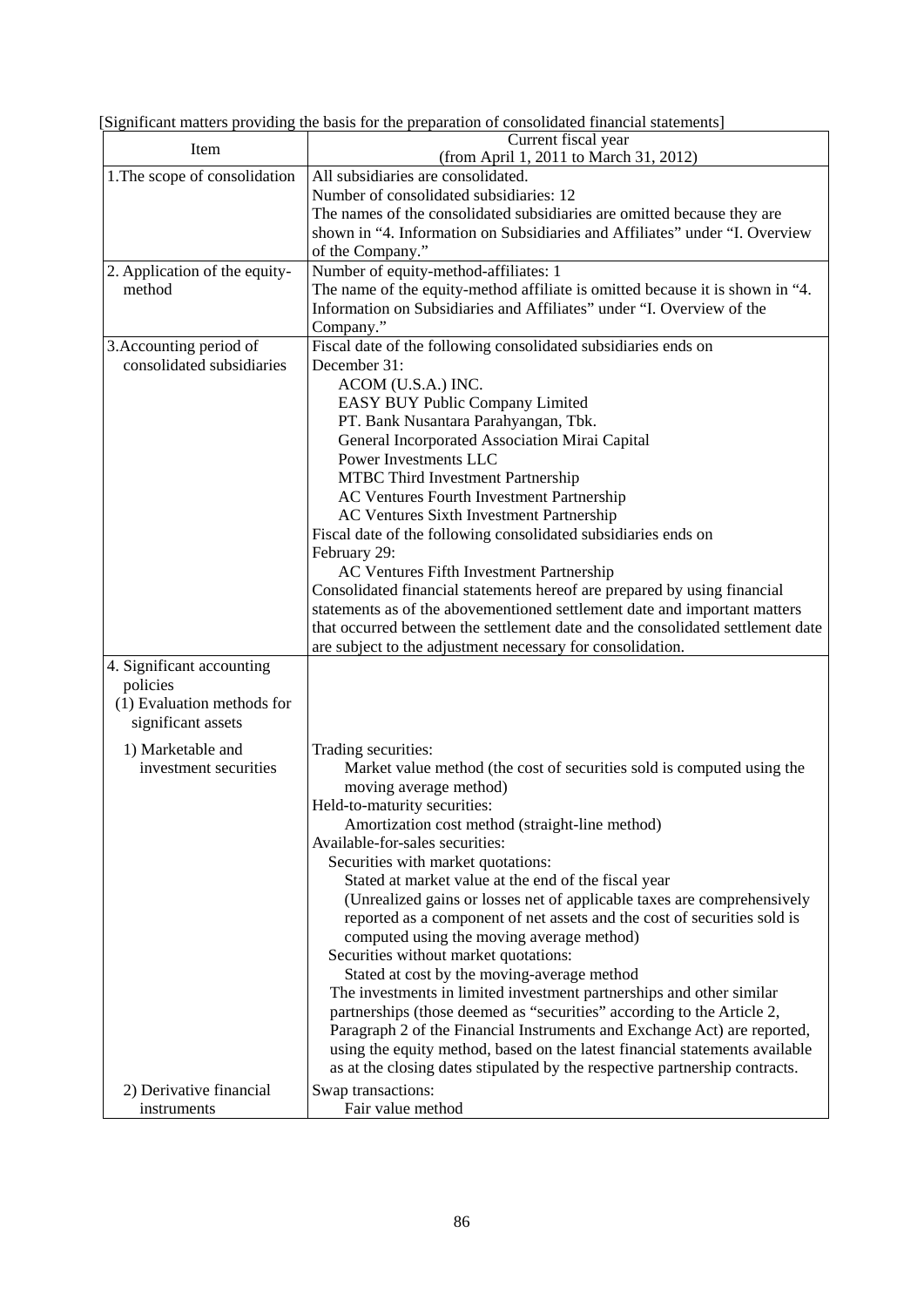| Item                                                                    | Current fiscal year                                                                                                                                                                                                                                                                                                                                                                                                                                                                                                                                                                                                            |  |
|-------------------------------------------------------------------------|--------------------------------------------------------------------------------------------------------------------------------------------------------------------------------------------------------------------------------------------------------------------------------------------------------------------------------------------------------------------------------------------------------------------------------------------------------------------------------------------------------------------------------------------------------------------------------------------------------------------------------|--|
|                                                                         | (from April 1, 2011 to March 31, 2012)                                                                                                                                                                                                                                                                                                                                                                                                                                                                                                                                                                                         |  |
| 3) Inventories<br>(2) Depreciation methods<br>for significant assets    | Merchandise:<br>Stated at the lower cost, on an individual specified cost basis or net selling<br>value<br>Supplies:<br>Mainly at cost, based on the first-in first-out method                                                                                                                                                                                                                                                                                                                                                                                                                                                 |  |
| 1) Property, plant and<br>equipment (excluding<br>lease assets)         | The Company and its domestic consolidated subsidiaries use the declining<br>balance method, and overseas consolidated subsidiaries use straight-line<br>method.<br>Useful lives of assets are principally as follows:<br>Buildings and structures:<br>2 to 47 years<br>Vehicles:<br>2 to 8 years<br>2 to 20 years<br>Equipment:                                                                                                                                                                                                                                                                                                |  |
| 2) Intangible assets<br>(excluding lease assets)                        | The Company and its domestic consolidated subsidiaries use the straight-line<br>method.                                                                                                                                                                                                                                                                                                                                                                                                                                                                                                                                        |  |
| 3) Lease assets                                                         | Lease assets concerning transfer ownership finance lease transactions:<br>Depreciated using the same depreciation method applied to noncurrent<br>assets owned by the Company.<br>Lease assets concerning non-transfer ownership finance lease transactions:<br>Depreciated using the straight-line method, defining the lease term of<br>respective assets as their useful lives, without residual value.<br>Among lease assets concerning non-transfer ownership finance lease<br>transactions, lease transactions that commenced prior to March 31, 2008 are<br>reported using the same method applied to operating leases. |  |
| 4) Long-term prepaid<br>expenses                                        | The Companies use the equal installment method over the estimated useful<br>life.                                                                                                                                                                                                                                                                                                                                                                                                                                                                                                                                              |  |
| 5) Deferred assets                                                      | Bond issuance cost:<br>These costs are fully charged to income when they are paid.                                                                                                                                                                                                                                                                                                                                                                                                                                                                                                                                             |  |
| (3) Accounting policies for<br>significant allowances<br>and provisions |                                                                                                                                                                                                                                                                                                                                                                                                                                                                                                                                                                                                                                |  |
| 1) Allowance for doubtful<br>accounts                                   | To provide for potential loss on loans receivable of consumer loans and other<br>receivables, the Companies make an allowance for the expected amount of<br>irrecoverable loans. Allowances for ordinary bad debts are computed, based<br>on the historical rate of defaults. For specific debts where recovery is<br>doubtful, the Company considers the likelihood of recovery on an individual<br>basis.                                                                                                                                                                                                                    |  |
| 2) Provision for loss on<br>guarantees                                  | To provide for loss on guarantees, the Company and certain consolidated<br>subsidiaries make an allowance for potential losses at the end of the fiscal<br>year.                                                                                                                                                                                                                                                                                                                                                                                                                                                               |  |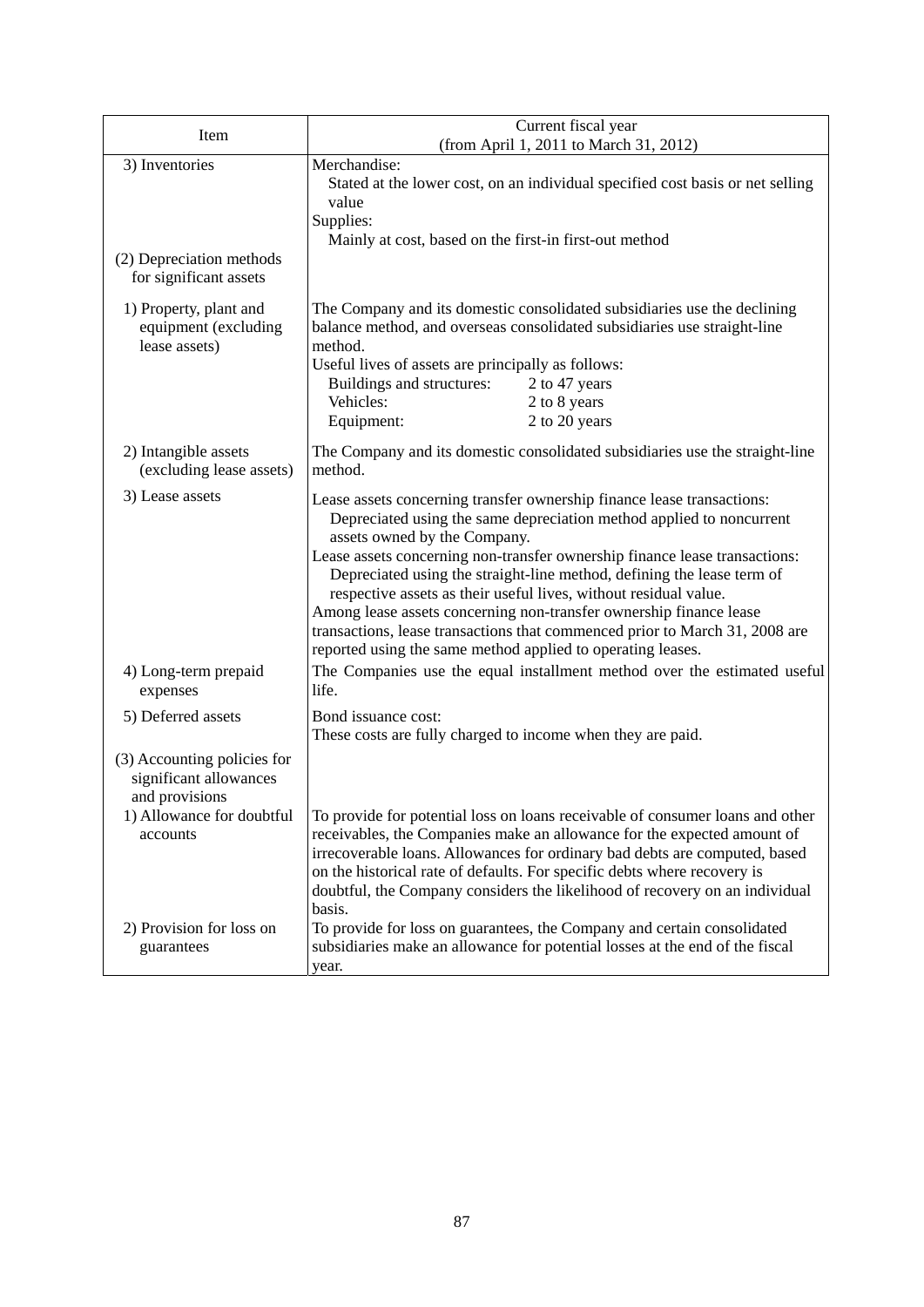| Item                                                      | Current fiscal year                                                                                                     |
|-----------------------------------------------------------|-------------------------------------------------------------------------------------------------------------------------|
|                                                           | (from April 1, 2011 to March 31, 2012)                                                                                  |
| 3) Provision for retirement                               | To provide for employees' retirement benefits, the Company and its domestic                                             |
| benefits                                                  | consolidated subsidiaries make a provision for estimated retirement benefits                                            |
|                                                           | for this fiscal year, based on the projected retirement benefit obligations and                                         |
|                                                           | related pension assets as of the end of this fiscal year.                                                               |
|                                                           | Past service liabilities are charged to expenses, using the straight-line method,                                       |
|                                                           | over the determined years (5 years) that are no longer than average remaining                                           |
|                                                           | service years of the employees at the time of occurrence.                                                               |
|                                                           | Actuarial differences are amortized evenly using the straight-line method over                                          |
|                                                           | the determined years (5 years) that are no longer than the average remaining                                            |
|                                                           | service years of employees, beginning from the fiscal year following the time                                           |
|                                                           | of occurrence.                                                                                                          |
|                                                           | Certain overseas consolidated subsidiaries make provisions for estimated                                                |
|                                                           | retirement benefits at the end of this fiscal year, based on projected retirement                                       |
|                                                           | obligations at the end of the fiscal year.                                                                              |
| 4) Provision for directors'                               | Certain domestic consolidated subsidiaries make provisions for a necessary                                              |
| retirement benefits                                       | amount of directors' retirement benefits at the end of each fiscal year, in                                             |
|                                                           | accordance with the Company's internal rules.                                                                           |
| 5) Provision for loss on                                  | To prepare for potential loss on interest repayment in the future, the Company                                          |
| interest repayment                                        | estimates and provides a reasonable amount of provision for loss on interest                                            |
|                                                           | repayment, in consideration of the past actual results and the latest interest                                          |
|                                                           | repayment situations.                                                                                                   |
| (4) Accounting policies for<br>significant revenue and    | Interest on consumer loans                                                                                              |
| expenses                                                  | Interest on consumer loans is recorded on an accrual basis.                                                             |
|                                                           | Accrued interest on consumer loans is recorded, using the interest rate                                                 |
|                                                           | stipulated in the Interest Rate Restriction Act or the contracted interest rate<br>of the Company, whichever the lower. |
|                                                           | Revenue from credit card business                                                                                       |
|                                                           | Fees from customers:                                                                                                    |
|                                                           | Recorded by the credit balance method.                                                                                  |
|                                                           | Fees from member stores:                                                                                                |
|                                                           | Recorded as fees at the time of transaction.                                                                            |
|                                                           | Revenue from installment sales finance business                                                                         |
|                                                           | Fees from customers and member stores:                                                                                  |
|                                                           | Recorded mainly by the sum-of-digits method on a due date basis.                                                        |
|                                                           | Revenue from credit guarantee                                                                                           |
|                                                           | Recorded by the credit balance method.                                                                                  |
|                                                           | (Note) Details of each recording method are as follows:                                                                 |
|                                                           | Credit balance method:                                                                                                  |
|                                                           | Fees to be recorded as income are calculated pursuant to the prescribed                                                 |
|                                                           | rates applicable to the relevant credit balance.                                                                        |
|                                                           | Sum-of-digits method:                                                                                                   |
|                                                           | Total fees are proportionally divided by the total sum of the number of                                                 |
|                                                           | installment payments. Each divided amount is recorded as an income at                                                   |
|                                                           | every due date.                                                                                                         |
| (5) Accounting policies for<br>translation of significant | Foreign currency monetary claims and obligations are translated into Japanese                                           |
| foreign currency assets                                   | yen, using the spot exchange rates on the closing date of consolidated                                                  |
| and liabilities into                                      | accounting and the resulting translation gains and losses are recognized as                                             |
| Japanese yen used in                                      | income and expenses.<br>Assets and liabilities and income and expenses of overseas subsidiaries are                     |
| preparing the financial                                   | translated into Japanese yen at the spot exchange rates on the account closing                                          |
| statements of                                             | date and average exchange rates respectively. The resulting translation gains                                           |
| consolidated companies                                    | and losses are recorded as foreign currency translation adjustments and                                                 |
| on which consolidated<br>financial statements are         | minority interests under the net assets section.                                                                        |
| based                                                     |                                                                                                                         |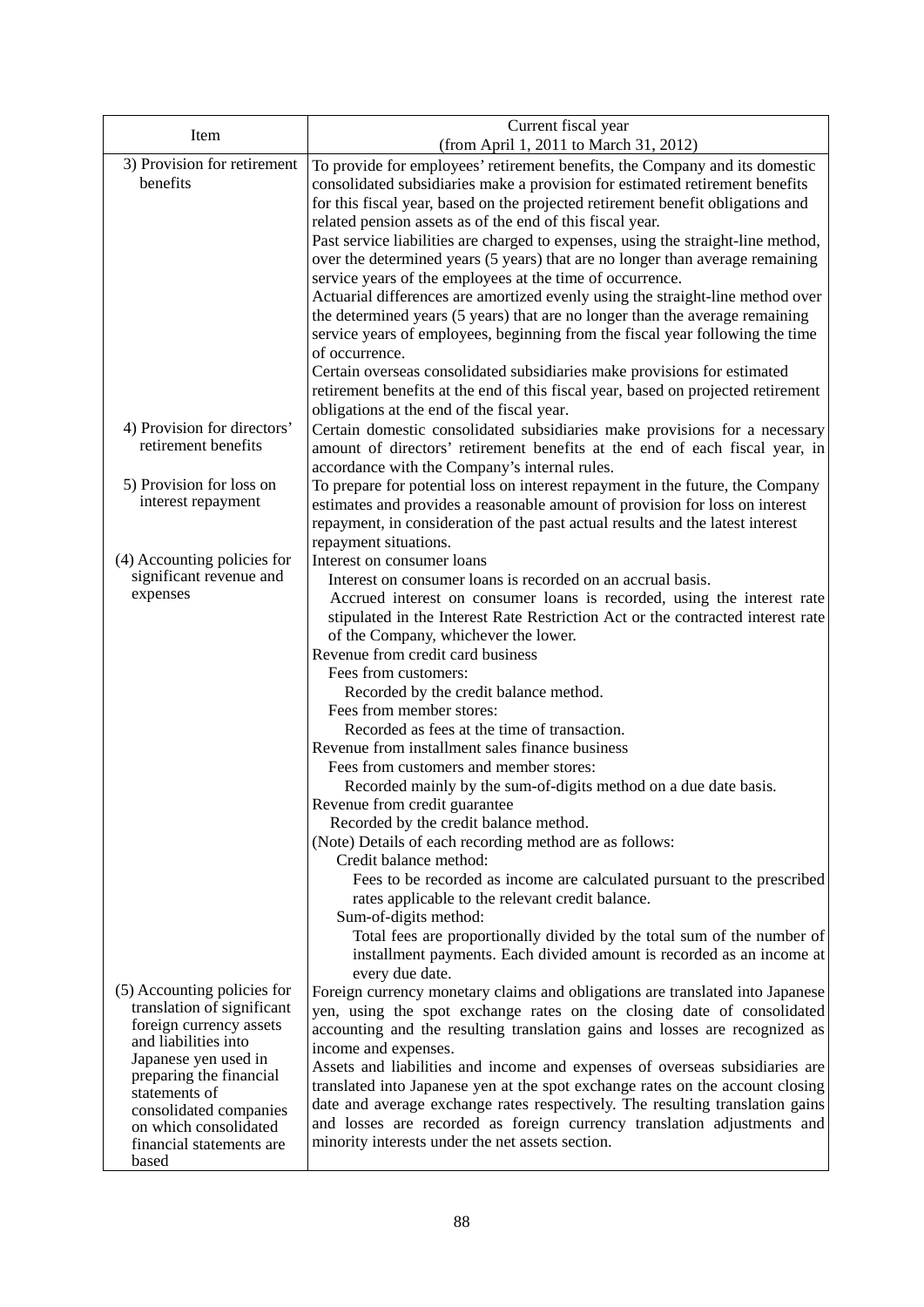|                       | Current fiscal year                                                             |
|-----------------------|---------------------------------------------------------------------------------|
| Item                  | (from April 1, 2011 to March 31, 2012)                                          |
| (6) Significant hedge | 1) Hedge accounting method                                                      |
| accounting method     | The Company adopts the deferred hedge accounting. The interest rate swaps       |
|                       | which quality for hedge accounting and meet specific matching criteria are not  |
|                       | remeasured at market value but the differential paid or received under the      |
|                       | swap agreement is recognized and included in interest expenses or income.       |
|                       | The currency swaps which qualify for hedge accounting and meet specific         |
|                       | matching criteria are used to hedge the foreign currency fluctuations are       |
|                       | translated at the contracted rate if the forward contracts qualify for hedge    |
|                       | accounting.                                                                     |
|                       | 2) Hedging instruments and hedging items                                        |
|                       | Interest rate-related items                                                     |
|                       | Hedging instruments:                                                            |
|                       | Interest-rate swap agreements                                                   |
|                       | Hedging items:                                                                  |
|                       | Loans payable and bonds with variable interest rates                            |
|                       | Bonds with fixed interest rates                                                 |
|                       | Currency-related items                                                          |
|                       | Hedging instruments:                                                            |
|                       | Currency swap agreements                                                        |
|                       | Hedging items:                                                                  |
|                       | Foreign currency loans payable                                                  |
|                       | 3) Hedging policy                                                               |
|                       | In accordance with the Company's internal rules and those of its                |
|                       | subsidiaries, the Company and its subsidiaries enter into derivatives           |
|                       | contracts to hedge against various risks. These contracts include the           |
|                       | following: Interest-rate swaps to hedge against the risk of fluctuations in     |
|                       | interest rates relating to their loans payable and bonds with variable interest |
|                       | rates for the purpose of protecting cash flows. Interest rate swaps to hedge    |
|                       | against the risk of fluctuations in fair value, relating to loans payable and   |
|                       | bonds with fixed interest rates. Currency swaps to hedge against the risk of    |
|                       | fluctuations in exchange rates relating to loans payable and interest on        |
|                       | loans. Currency swap contracts to hedge against the risk of fluctuations in     |
|                       | exchanges rates relating to foreign currency loans payable for the purpose      |
|                       | of protecting cash flows.                                                       |
|                       | 4) Method for evaluating hedging effectiveness                                  |
|                       | With regard to interest rate-related hedging, important requirements            |
|                       | concerning hedging instruments and hedging items are closely matched            |
|                       | with each other. Also, the Company can assume that fluctuations in interest     |
|                       | rates and cash flows are fully offset by the fluctuations in hedging            |
|                       | instruments on an ongoing basis since the implementation of hedging             |
|                       | contracts. Therefore, the judgment of hedging effectiveness is omitted. On      |
|                       | currency-related hedging, currency swap contracts are entered into on the       |
|                       | same conditions as hedged items, thus the Company can assume that               |
|                       | fluctuations in exchange rates or cash flows are fully offset by the            |
|                       | fluctuations of hedge instruments. Therefore, the judgment of hedging           |
|                       | effectiveness is omitted.                                                       |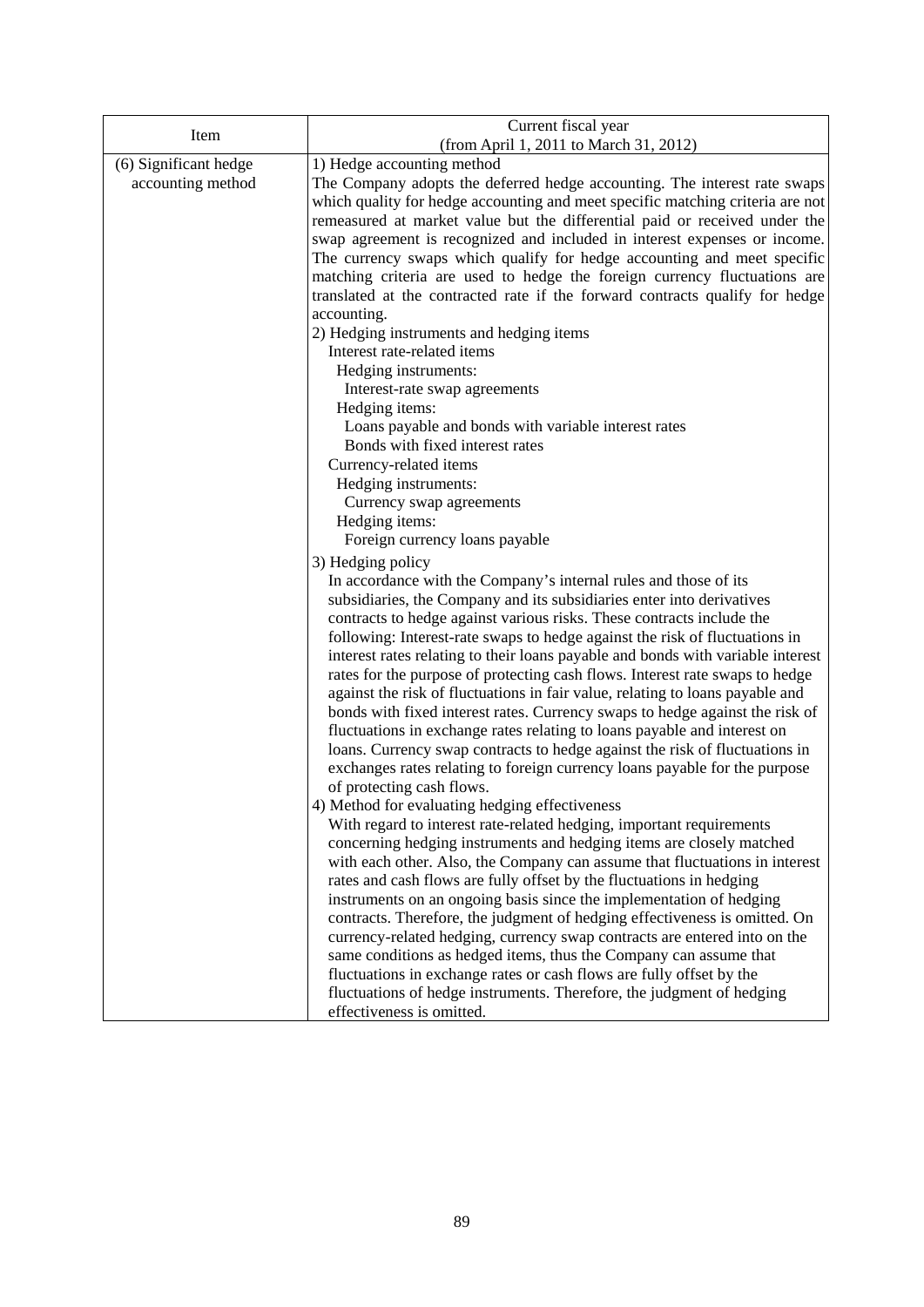| <b>Item</b>                                                                                                    | Current fiscal year<br>(from April 1, 2011 to March 31, 2012)                                                                                                                                                                                                                                                                                                                                                                                                                                                                           |
|----------------------------------------------------------------------------------------------------------------|-----------------------------------------------------------------------------------------------------------------------------------------------------------------------------------------------------------------------------------------------------------------------------------------------------------------------------------------------------------------------------------------------------------------------------------------------------------------------------------------------------------------------------------------|
| (7) Method and period of<br>amortization of goodwill                                                           | Goodwill is amortized in equal installments over a 10 to 15 year period.                                                                                                                                                                                                                                                                                                                                                                                                                                                                |
| (8) Cash and cash<br>equivalents in the<br>consolidated statements<br>of cash flows                            | Cash and cash equivalents include cash at hand, demand deposits at banks and<br>highly liquid short-term investments with negligible risk of fluctuation in<br>value and maturities of less than three months.                                                                                                                                                                                                                                                                                                                          |
| (9) Other significant<br>accounting policies for<br>the preparation of<br>consolidated financial<br>statements | Accounting method for consumption tax<br>Transactions subject to consumption tax are recorded at the amount<br>exclusive of consumption tax.<br>However, consumer tax and other taxes imposed on non tax-deductible<br>assets are recorded as an expense for the fiscal year they were incurred.<br>In addition, accrued consumption tax is included in "Other" in current<br>assets on the consolidated balance sheets and unpaid consumption tax is<br>included in "Other" in current liabilities on the consolidated balance sheets. |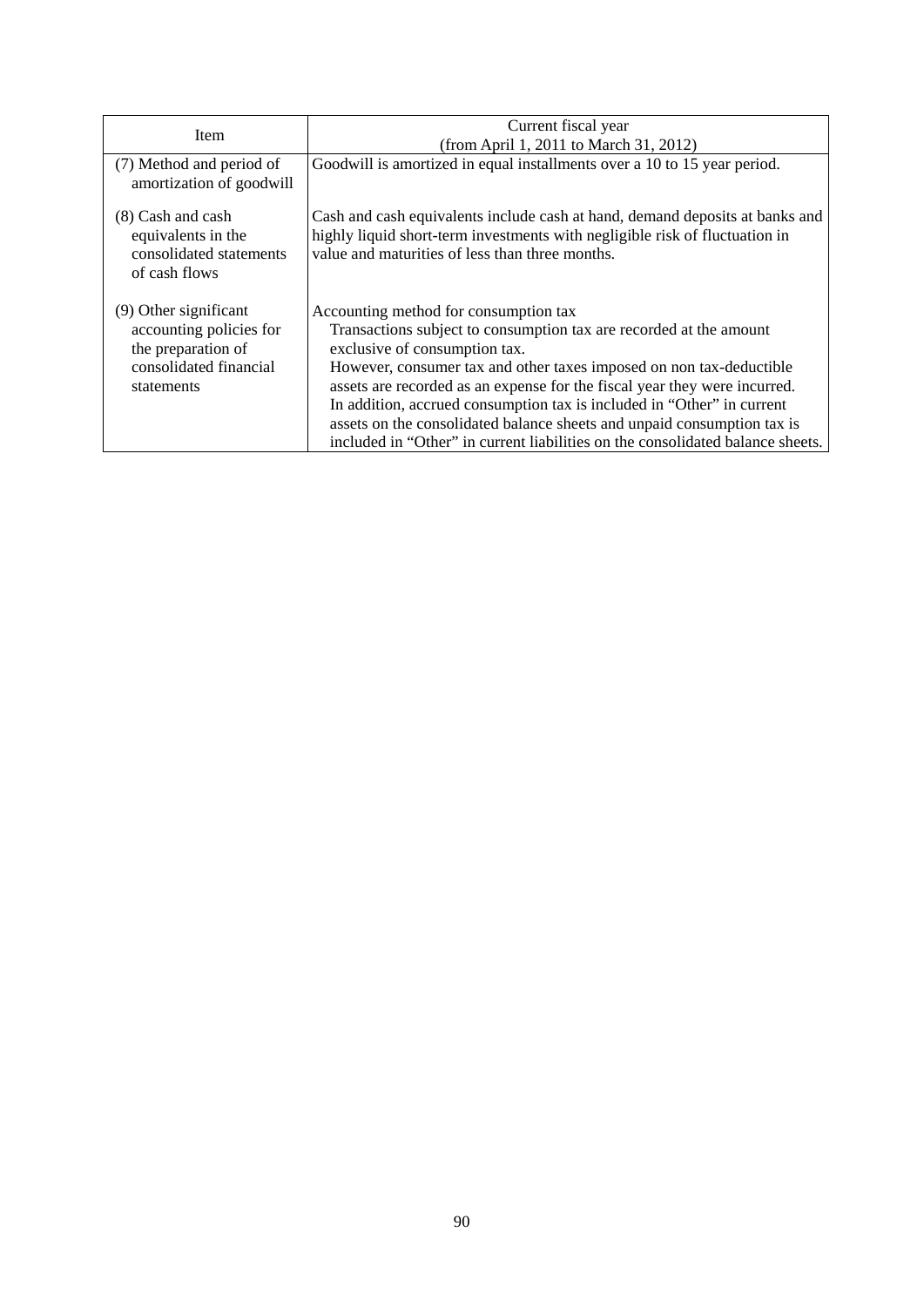[Changes in presentation]

| Current fiscal year                     |  |
|-----------------------------------------|--|
| (from April 1, 2011, to March 31, 2012) |  |

(Consolidated statements of operations)

"Loss on investments in partnership" had been separately listed as an item of non-operating expenses up to the prior fiscal year. However, currently it does not account for more than 10% of total non-operating expenses. Therefore, it has been included in "Other" in non-operating expenses effective from the current fiscal year. To reflect this change in the consolidated statement of operations for the prior fiscal year, 26 million yen stated as "Loss on investments in partnership" under "Non-operating expenses" in the consolidated statement of operations for the prior fiscal year has been reclassified into "Other."

## [Additional information]

Current fiscal year (from April 1, 2011, to March 31, 2012)

<Adoption of the Accounting Standard for Accounting Changes and Error Corrections> Effective for the accounting changes and corrections of prior period errors that have been made after the beginning of the fiscal year under review, the Company adopts the "Accounting Standard for Accounting Changes and Error Corrections" (ASBJ Statement No. 24, December 4, 2009) and the "Guidance on Accounting Standard for Accounting Changes and Error Corrections" (ASBJ Guidance No. 24, December 4, 2009).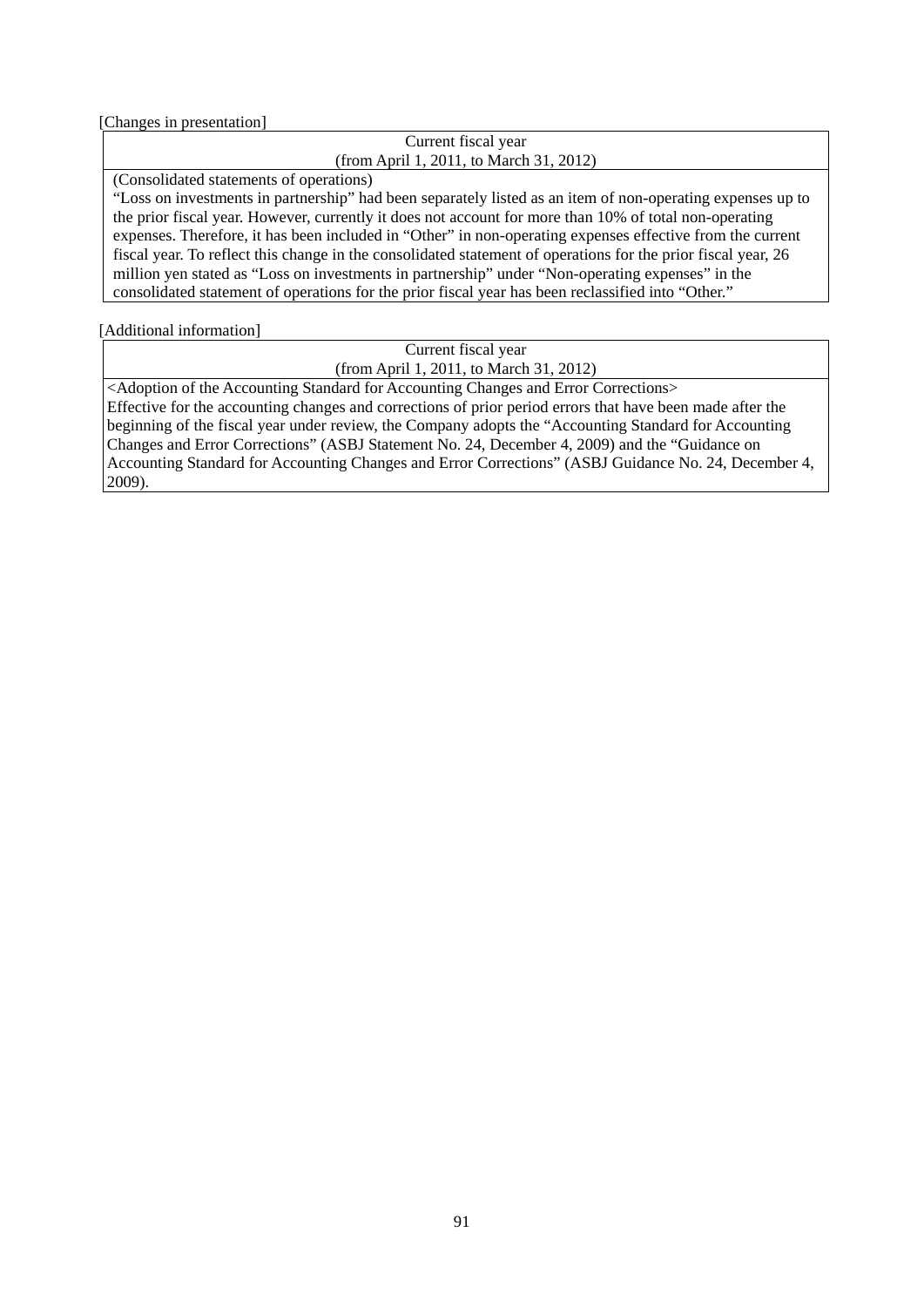[Notes]

(Notes to Consolidated Balance Sheets)

| (indies to Consondated Balance Sheets)                                   |           |                                                                |           |
|--------------------------------------------------------------------------|-----------|----------------------------------------------------------------|-----------|
| Prior fiscal year                                                        |           | Current fiscal year                                            |           |
| (As of March 31, 2011)                                                   |           | (As of March 31, 2012)<br>*1. Pledged assets (Millions of yen) |           |
| *1. Pledged assets (Millions of yen)<br>(1) Assets pledged as collateral |           | (1) Assets pledged as collateral                               |           |
| Loans receivable of                                                      | 73,613    | Loans receivable of                                            | 65,644    |
| consumer loans                                                           | [71, 273] | consumer loans                                                 | [65, 644] |
|                                                                          |           |                                                                |           |
| (2) Secured obligations                                                  |           | (2) Secured obligations                                        |           |
| Current portion of long-                                                 | 7,795     | Current portion of long-                                       | 10,500    |
| term loans payable                                                       | [5, 457]  | term loans payable                                             | [10, 500] |
|                                                                          | 32,792    |                                                                | 22,291    |
| Long-term loans payable                                                  | [32, 792] | Long-term loans payable                                        | [22, 291] |
|                                                                          | 40,588    |                                                                | 32,792    |
| Total                                                                    | [38, 250] | Total                                                          | [32, 792] |
| Figures in brackets "[]" represent amount                                |           | Figures in brackets "[]" represent amount                      |           |
| concerning liquidation of receivables. In                                |           | concerning liquidation of receivables. In                      |           |
| addition, the loans receivable of consumer loans                         |           | addition, the loans receivable of consumer loans               |           |
| of 71,273 million yen shown above have been                              |           | shown above have been transferred by trust for                 |           |
| transferred by trust for the purpose of                                  |           | the purpose of liquidation, whose right of                     |           |
| liquidation, whose right of ownership has been                           |           | ownership has been transferred to the trust bank               |           |
| transferred to the trust bank (trustees).                                |           | (trustees).                                                    |           |
|                                                                          |           |                                                                |           |
| *2. Amount of subsidiaries and affiliates' stocks                        |           | *2. Amount of subsidiaries and affiliates' stocks              |           |
| included in investment securities (Millions of yen)                      |           | included in investment securities (Millions of yen)            |           |
| 288                                                                      |           |                                                                | 299       |
| *3. Cash and deposits include 2,971 million yen of                       |           | *3. Cash and deposits include 4,272 million yen of             |           |
| reserve for deposit of a consolidated subsidiary                         |           | reserve for deposit of a consolidated subsidiary               |           |
| pursuant to the regulations of Bank Indonesia.                           |           | pursuant to the regulations of Bank Indonesia.                 |           |
|                                                                          |           |                                                                |           |
| *4. Amounts of loans receivable of consumer loans by                     |           | *4. Same as the left                                           |           |
| the categories of loan methods                                           |           |                                                                |           |
| Loans receivable of consumer loans were made by                          |           |                                                                |           |
| the method of loan on deed.                                              |           |                                                                |           |
| *5. Amount of unsecured consumer loans in loans                          |           | *5. Amount of unsecured consumer loans in loans                |           |
| receivable of consumer loans (Millions of yen)                           |           | receivable of consumer loans (Millions of yen)                 |           |
| 948,890                                                                  |           |                                                                | 848,347   |
|                                                                          |           |                                                                |           |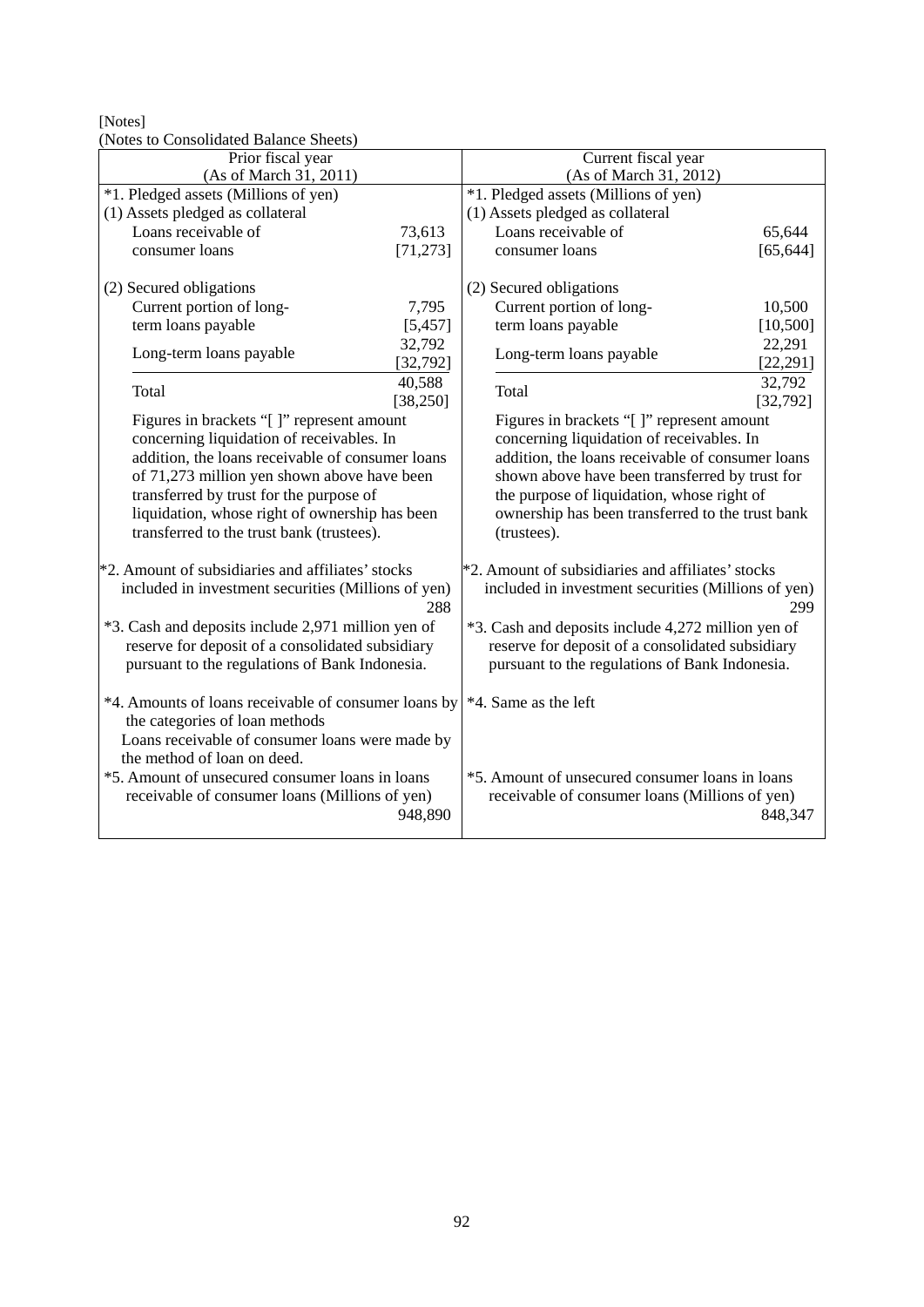| Prior fiscal year                                     | Current fiscal year                                   |
|-------------------------------------------------------|-------------------------------------------------------|
| (As of March 31, 2011)                                | (As of March 31, 2012)                                |
| *6. Commitment line contracts for loans receivable of | *6. Commitment line contracts for loans receivable of |
| consumer loans                                        | consumer loans                                        |
| Contracts for loans receivable of consumer loans      | Contracts for loans receivable of consumer loans      |
| extended by the Company and some of                   | extended by the Company and some of                   |
| consolidated subsidiaries primarily take the form of  | consolidated subsidiaries primarily take the form of  |
| revolving credit-line contracts whereby a facility    | revolving credit-line contracts whereby a facility    |
| indicating a maximum loanable amount is assigned      | indicating a maximum loanable amount is assigned      |
| to a customer who is then able to borrow repeatedly   | to a customer who is then able to borrow repeatedly   |
| within the limit of the facility, provided that       | within the limit of the facility, provided that       |
| contract terms have not been violated. Outstanding    | contract terms have not been violated. Outstanding    |
| unexercised portions of such facilities amounted to   | unexercised portions of such facilities amounted to   |
| 306,722 million yen at the end of the accounting      | 284,757 million yen at the end of the accounting      |
| period. This included a total of 193,719 million yen  | period. This included a total of 156,546 million yen  |
| of unexercised amounts remaining in the accounts      | of unexercised amounts remaining in the accounts      |
| of customers with zero outstanding balances at the    | of customers with zero outstanding balances at the    |
| end of the fiscal year.                               | end of the fiscal year.                               |
| A certain portion of revolving credit-line contracts  | A certain portion of revolving credit-line contracts  |
| lapse without ever being used. Therefore, the         | lapse without ever being used. Therefore, the         |
| amount itself of outstanding unexercised facilities   | amount itself of outstanding unexercised facilities   |
| will not necessarily affect the future cash flow of   | will not necessarily affect the future cash flow of   |
| the Company and its consolidated subsidiaries.        | the Company and its consolidated subsidiaries.        |
| Contracts contain provisions allowing the Company     | Contracts contain provisions allowing the Company     |
| and its consolidated subsidiaries to reject           | and its consolidated subsidiaries to reject           |
| applications for additional borrowing or reduce the   | applications for additional borrowing or reduce the   |
| facility in case of changes in the customer's credit  | facility in case of changes in the customer's credit  |
| standing or other material reasons. Outstanding       | standing or other material reasons. Outstanding       |
| contracts are regularly examined according to         | contracts are regularly examined according to         |
| internal procedures to determine the credit standing  | internal procedures to determine the credit standing  |
| of customers and other pertinent information. When    | of customers and other pertinent information. When    |
| necessary, contracts are reviewed and measures are    | necessary, contracts are reviewed and measures are    |
| taken to preserve loan assets.                        | taken to preserve loan assets.                        |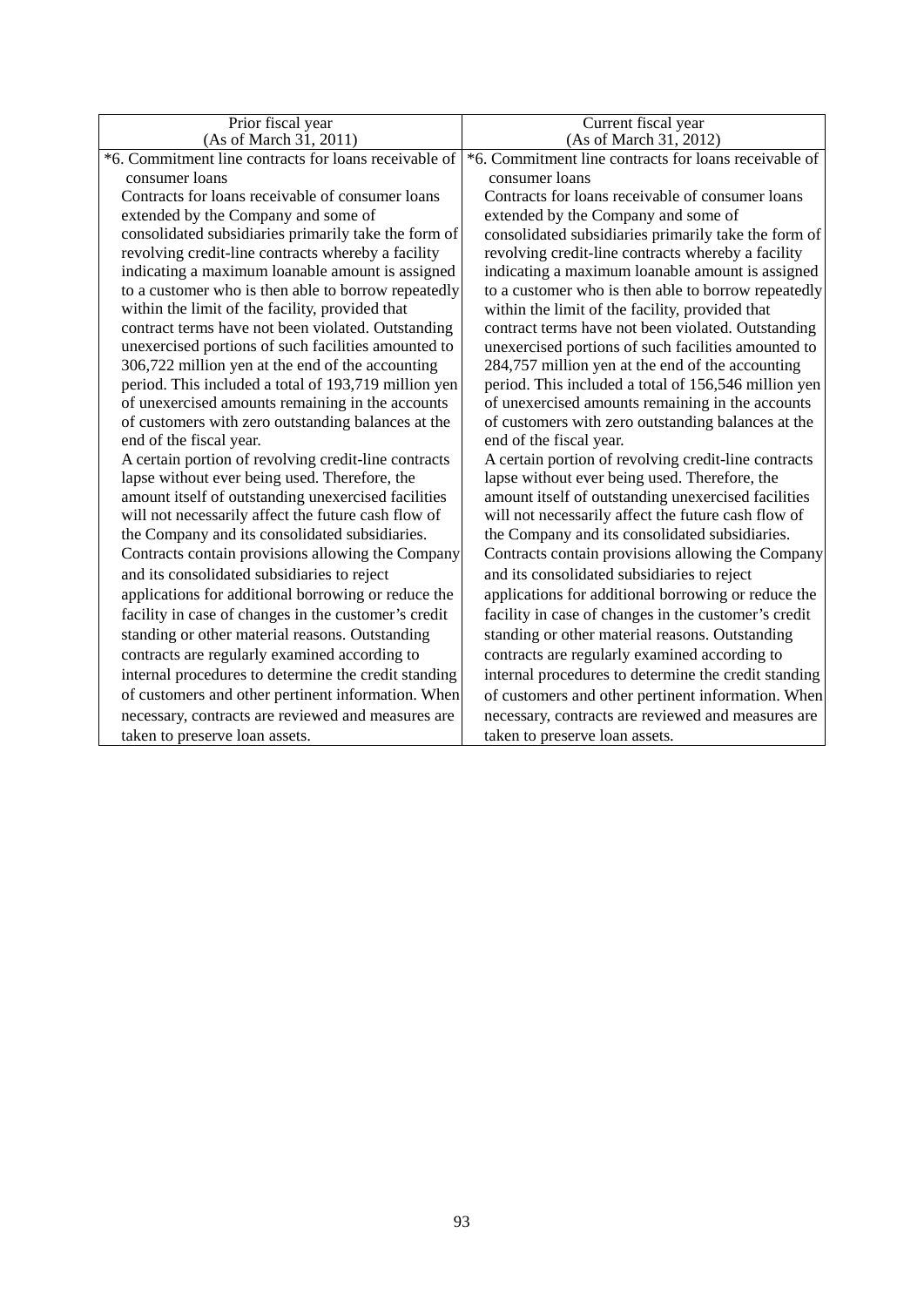| Prior fiscal year                                    | Current fiscal year                                  |
|------------------------------------------------------|------------------------------------------------------|
| (As of March 31, 2011)                               | (As of March 31, 2012)                               |
| *7. Commitment line contracts for loans receivable   | *7. Commitment line contracts for loans receivable   |
| of banking business                                  | of banking business                                  |
| The consolidated subsidiary PT. Bank Nusantara       | The consolidated subsidiary PT. Bank Nusantara       |
| Parahyangan, Tbk. has concluded a savings            | Parahyangan, Tbk. has concluded a savings            |
| overdraft agreement pledging to lend funds up to     | overdraft agreement pledging to lend funds up to     |
| an established limit when such financing is          | an established limit when such financing is          |
| requested by a customer (as long as this lending     | requested by a customer (as long as this lending     |
| does not violate conditions stipulated in the        | does not violate conditions stipulated in the        |
| agreements) and a commitment line agreement on       | agreements) and a commitment line agreement on       |
| loans. The balance of undrawn lines of credit        | loans. The balance of undrawn lines of credit        |
| based on these agreements is 10,140 million yen      | based on these agreements is 12,440 million yen      |
| as of the end of the current fiscal year.            | as of the end of the current fiscal year.            |
| A certain portion of commitment line contracts       | A certain portion of commitment line contracts       |
| lapse without ever being used. Therefore, the        | lapse without ever being used. Therefore, the        |
| amount itself of outstanding unexercised facilities  | amount itself of outstanding unexercised facilities  |
| will not necessarily affect the future cash flow of  | will not necessarily affect the future cash flow of  |
| the consolidated subsidiaries of the Company.        | the consolidated subsidiaries of the Company.        |
| Contracts contain provisions allowing the            | Contracts contain provisions allowing the            |
| consolidated subsidiaries of the Company to reject   | consolidated subsidiaries of the Company to reject   |
| applications for additional borrowing or reduce the  | applications for additional borrowing or reduce the  |
| facility in case of changes in the customer's credit | facility in case of changes in the customer's credit |
| standing or other material reasons. Outstanding      | standing or other material reasons. Outstanding      |
| contracts are regularly examined according to        | contracts are regularly examined according to        |
| internal procedures to determine the credit          | internal procedures to determine the credit          |
| standing of customers and other pertinent            | standing of customers and other pertinent            |
| information. When necessary, contracts are           | information. When necessary, contracts are           |
| reviewed and measures are taken to preserve loan     | reviewed and measures are taken to preserve loan     |
| assets.                                              | assets.                                              |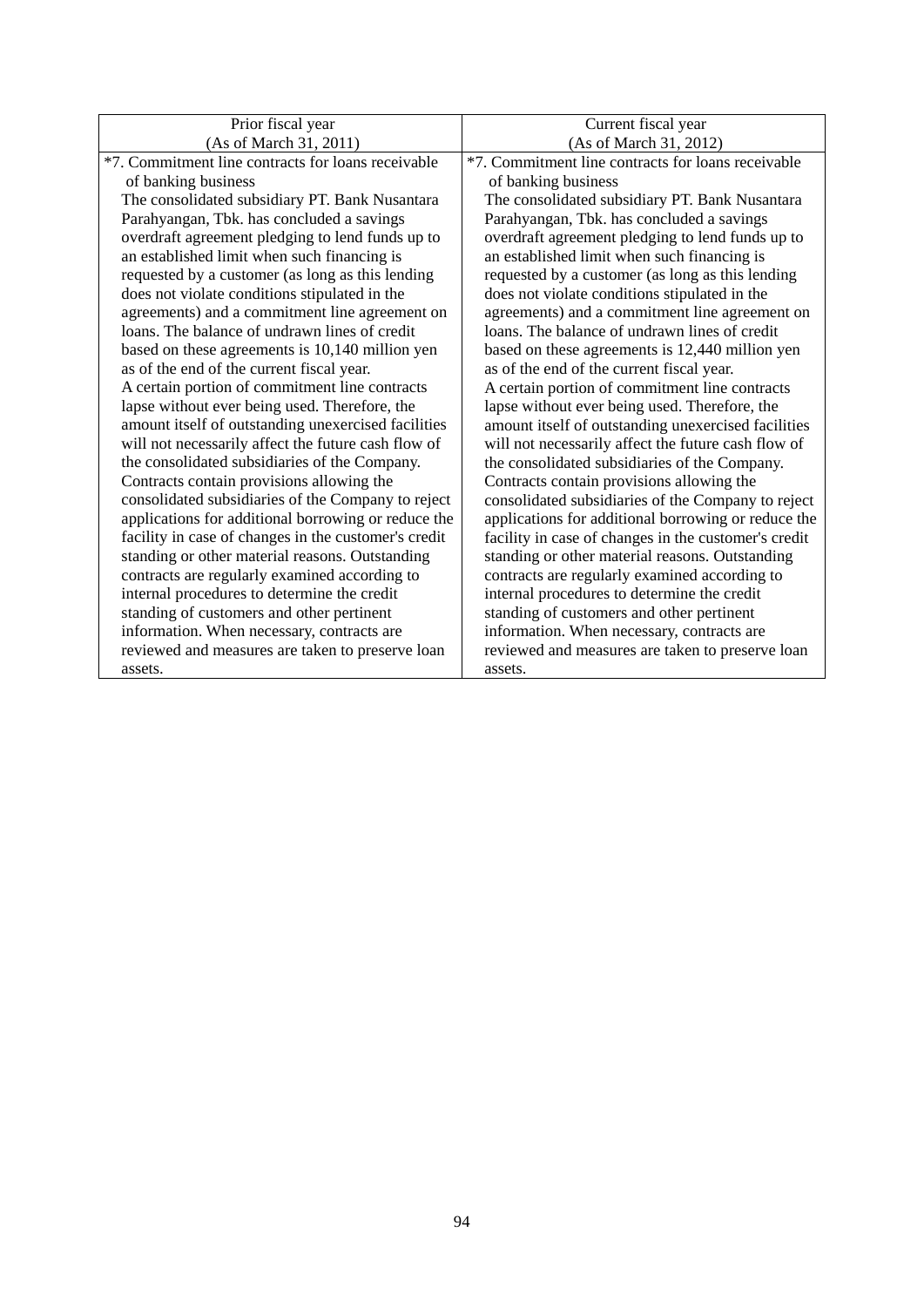| Prior fiscal year                                      | Current fiscal year                                    |
|--------------------------------------------------------|--------------------------------------------------------|
| (As of March 31, 2011)                                 | (As of March 31, 2012)                                 |
| *8. Status of non-performing loans in loans receivable | *8. Status of non-performing loans in loans receivable |
| of consumer loans                                      | of consumer loans                                      |
| Losses on unsecured consumer loans to bankrupt         | Losses on unsecured consumer loans to bankrupt         |
| parties are written off at the time bankruptcy is      | parties are written off at the time bankruptcy is      |
| declared. For this reason, loans to bankrupt parties   | declared. For this reason, loans to bankrupt parties   |
| include 1,055 million yen for debtors who have         | include 400 million yen for debtors who have           |
| petitioned for bankruptcy as of the end of the fiscal  | petitioned for bankruptcy as of the end of the fiscal  |
| year, but not yet declared bankrupt. This entire       | year, but not yet declared bankrupt. This entire       |
| amount is charged to the allowance for doubtful        | amount is charged to the allowance for doubtful        |
| accounts.                                              | accounts.                                              |
| In addition, from the point of view of maintaining     | In addition, from the point of view of maintaining     |
| the soundness of the Company's assets, loans           | the soundness of the Company's assets, loans           |
| where repayment is doubtful are stated exclusive       | where repayment is doubtful are stated exclusive       |
| of accrued interest, and the loans in question are     | of accrued interest, and the loans in question are     |
| classified as loans in arrears. The Company's          | classified as loans in arrears. The Company's          |
| policy differs from that set forth in Japan's tax      | policy differs from that set forth in Japan's tax      |
| laws, under which accrued interest is charged on       | laws, under which accrued interest is charged on       |
| loans less than six months in arrears. As a result of  | loans less than six months in arrears. As a result of  |
| the Company's policy, non-performing loans             | the Company's policy, non-performing loans             |
| included additional 32,917 million yen. Under the      | included additional 19,592 million yen. Under the      |
| policies stipulated in Japan's tax laws, 10,596        | policies stipulated in Japan's tax laws, 6,986         |
| million yen of this amount would be classified as      | million yen of this amount would be classified as      |
| loans overdue by three months or more, 5,666           | loans overdue by three months or more, 4,563           |
| million yen as restructured loans and 16,654           | million yen as restructured loans and 8,042 million    |
| million yen as loans no longer in arrears.             | yen as loans no longer in arrears.                     |
| Accrued interest is charged on operating loans of      | Accrued interest is charged on operating loans of      |
| the consolidated subsidiaries in Japan in the same     | the consolidated subsidiaries in Japan in the same     |
| manner as set forth in Japan's tax laws and accrued    | manner as set forth in Japan's tax laws and accrued    |
| interest on those of the consolidated subsidiaries     | interest on those of the consolidated subsidiaries     |
| overseas are accounted for in accordance with tax      | overseas are accounted for in accordance with tax      |
| laws in countries in question.                         | laws in countries in question.                         |
|                                                        |                                                        |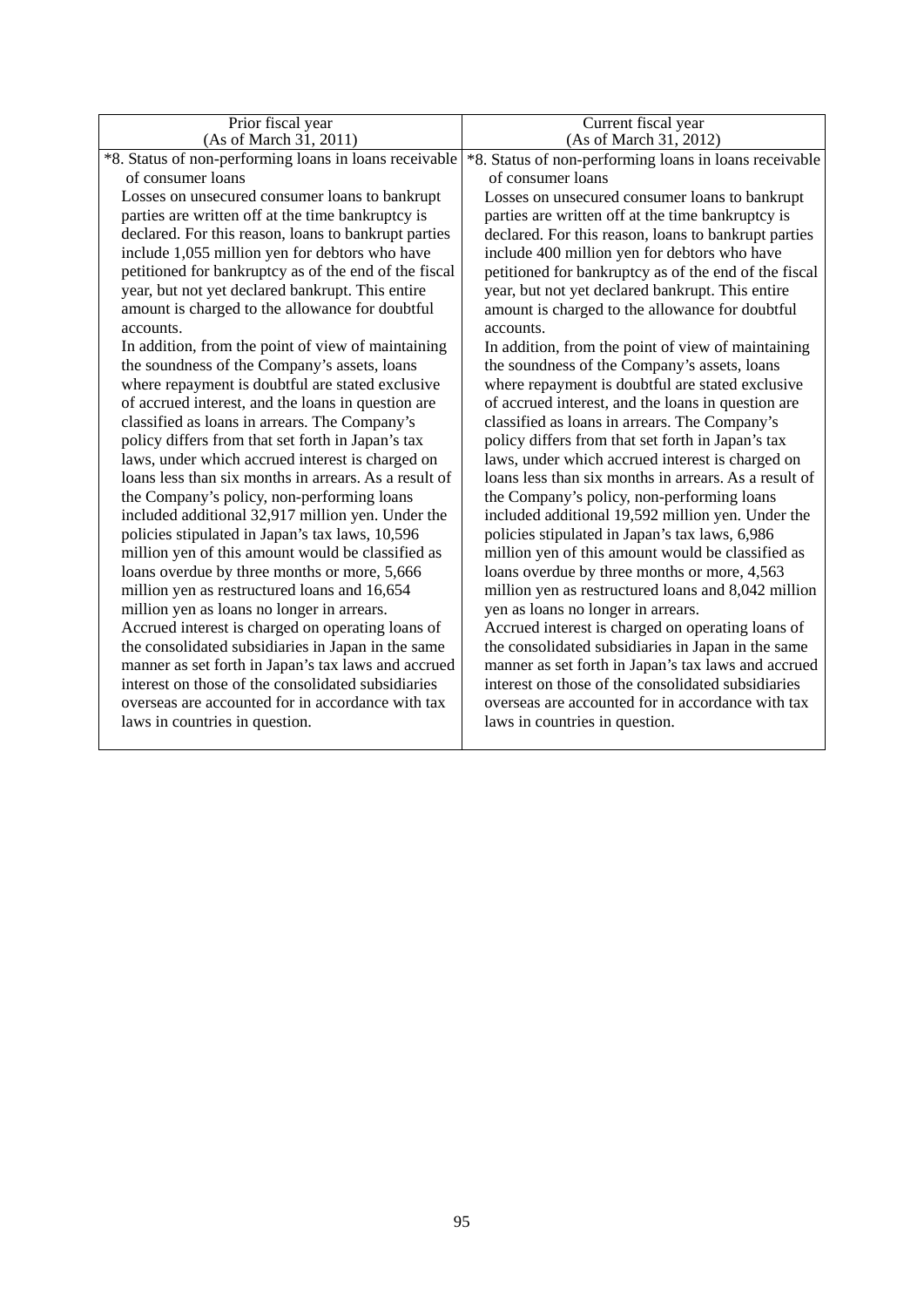| Prior fiscal year<br>(As of March 31, 2011)                                                                                                           |                                 |                                                                                                                                                                                                              | Current fiscal year<br>(As of March 31, 2012)                                                                                                               |                            |                                                                                                                                                                                                              |  |
|-------------------------------------------------------------------------------------------------------------------------------------------------------|---------------------------------|--------------------------------------------------------------------------------------------------------------------------------------------------------------------------------------------------------------|-------------------------------------------------------------------------------------------------------------------------------------------------------------|----------------------------|--------------------------------------------------------------------------------------------------------------------------------------------------------------------------------------------------------------|--|
|                                                                                                                                                       |                                 | (Millions of yen)                                                                                                                                                                                            |                                                                                                                                                             |                            | (Millions of yen)                                                                                                                                                                                            |  |
| Category                                                                                                                                              | Amount                          | Classification criteria                                                                                                                                                                                      | Category                                                                                                                                                    | Amount                     | Classification criteria                                                                                                                                                                                      |  |
| Loans to<br>bankrupt<br>parties                                                                                                                       | <2,436><br>2,436                | Of loans exclusive of<br>accrued interest, loans<br>to bankrupt parties,<br>parties in rehabilitation<br>and reorganization, and                                                                             | Loans to<br>bankrupt<br>parties                                                                                                                             | <1,494><br>1,494           | Of loans exclusive of<br>accrued interest, loans<br>to bankrupt parties,<br>parties in rehabilitation<br>and reorganization, and                                                                             |  |
| Loans in<br>arrears                                                                                                                                   | <18,552><br>51,470              | others.<br>Other loans exclusive<br>of accrued interest,<br>excluding loans on<br>which interest payment<br>is deferred for the<br>purpose of<br>reconstructing or<br>assisting debtors.                     | Loans in<br>arrears                                                                                                                                         | <11,356><br>30,948         | others.<br>Other loans exclusive<br>of accrued interest,<br>excluding loans on<br>which interest payment<br>is deferred for the<br>purpose of<br>reconstructing or<br>assisting debtors.                     |  |
| Loans<br>overdue by<br>three months<br>or more                                                                                                        | <13,895><br>3,298               | Loans other than the<br>above that are overdue<br>by three months or<br>more.                                                                                                                                | Loans<br>overdue by<br>three months<br>or more                                                                                                              | $<\!\!8,994\!\!>$<br>2,007 | Loans other than the<br>above that are overdue<br>by three months or<br>more.                                                                                                                                |  |
| Restructured<br>loans                                                                                                                                 | $<$ 52,589><br>46,922           | Loans other than the<br>above that are<br>restructured on<br>favorable terms for<br>debtors, such as<br>reduction or waiving of<br>interest, in order to<br>facilitate collection of<br>outstanding balance. | Restructured<br>loans                                                                                                                                       | $<$ 50,275><br>45,712      | Loans other than the<br>above that are<br>restructured on<br>favorable terms for<br>debtors, such as<br>reduction or waiving of<br>interest, in order to<br>facilitate collection of<br>outstanding balance. |  |
| Total                                                                                                                                                 | $<\!\!87,\!473\!\!>$<br>104,128 |                                                                                                                                                                                                              | Total                                                                                                                                                       | <72,120><br>80,163         |                                                                                                                                                                                                              |  |
| Figures in brackets "<>" represent the balance of<br>non-performing loans when loans exclusive of<br>accrued interest are calculated according to the |                                 |                                                                                                                                                                                                              | Figures in brackets " $\lt$ >" represent the balance of<br>non-performing loans when loans exclusive of<br>accrued interest are calculated according to the |                            |                                                                                                                                                                                                              |  |
| Corporation Tax Act.                                                                                                                                  |                                 | policies set forth in the general directives concerning                                                                                                                                                      | policies set forth in the general directives concerning<br>Corporation Tax Act.                                                                             |                            |                                                                                                                                                                                                              |  |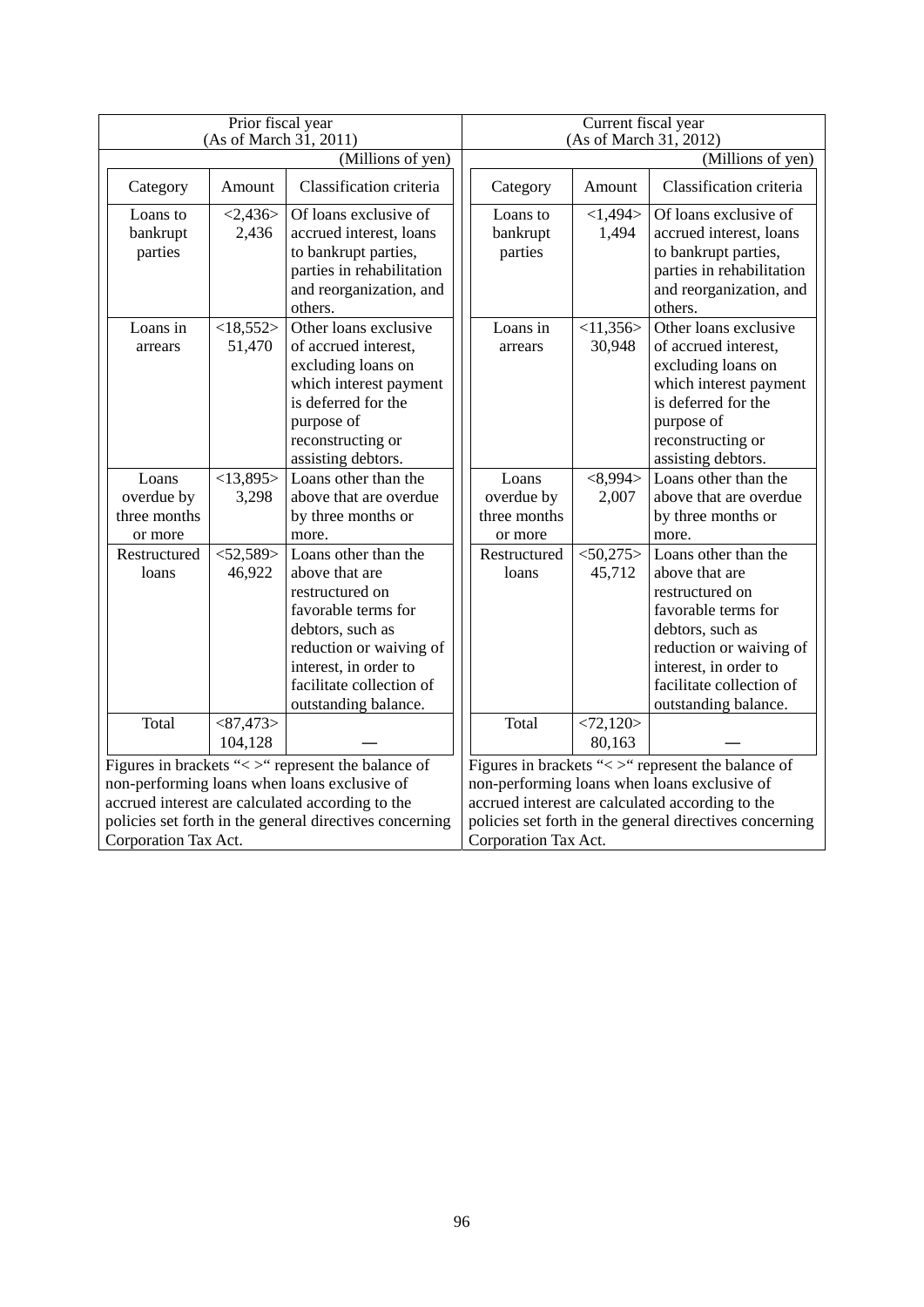| *9. Balances of accounts receivable-installment by<br>*9. Balances of accounts receivable-installment by<br>business categories (Millions of yen)<br>business categories (Millions of yen)<br>Fees from the credit card<br>Fees from the credit card<br>21,639<br>18,482<br>business<br>business<br>Fees from installment<br>Fees from installment<br>9,207<br>22,311<br>sales finance business<br>sales finance business<br>Total<br>43,951<br>Total<br>27,690<br>*10 Financial assets received as freely disposable<br>*10 Financial assets received as freely disposable<br>securities<br>securities<br>The Company entered into "Repurchase"<br>The Company entered into "Repurchase"<br>agreement" transactions (to purchase debt securities<br>under resale agreements) and received marketable<br>under resale agreements) and received marketable<br>securities as securities for the money repayable<br>securities as securities for the money repayable<br>from the sellers.<br>from the sellers.<br>Market value of marketable securities purchased at<br>Market value of marketable securities purchased at<br>the end of the fiscal year is 39,992 million yen.<br>the end of the fiscal year is 39,993 million yen.<br>*11 Financial Covenants<br>$*11$<br>The Company's loans payable, which violate the<br>financial covenants, are as follows:<br>(1) Syndicated loan borrowed in March 2008<br>5,500 million yen (Financial covenants related<br>to the rating)<br>(2) Syndicated loan borrowed in September 2009<br>7,000 million yen (Financial covenants related<br>to the rating)<br>Syndicated loans above fully paid prior to the due<br>date in April 2011. Therefore, there was no<br>interference with our corporate activities.<br>*12 Agreements for overdraft and commitment<br>*12 Agreements for overdraft and commitment<br>facilities<br>facilities<br>For efficient procurement of working capital, the<br>For efficient procurement of working capital, the<br>Company and some of its subsidiaries maintain<br>Company and some of its subsidiaries maintain<br>overdraft contracts with three financial institutions<br>overdraft contracts with three financial institutions<br>and designated commitment line contracts with 14<br>and designated commitment line contracts with 11<br>financial institutions. As of the end of the current<br>financial institutions. As of the end of the current<br>fiscal year, the unexercised portion of facilities<br>fiscal year, the unexercised portion of facilities<br>based on these contracts was as follows:<br>based on these contracts was as follows:<br>(Millions of yen)<br>(Millions of yen)<br>Amount of agreement for<br>Amount of agreement for<br>overdraft and commitment<br>overdraft and commitment<br>146,217<br>143,784<br>line<br>line<br>Amount of borrowing<br>22,812<br>Amount of borrowing<br>25,057<br>Net<br>123,405<br>Net<br>118,726 | Prior fiscal year      | Current fiscal year    |  |  |
|-----------------------------------------------------------------------------------------------------------------------------------------------------------------------------------------------------------------------------------------------------------------------------------------------------------------------------------------------------------------------------------------------------------------------------------------------------------------------------------------------------------------------------------------------------------------------------------------------------------------------------------------------------------------------------------------------------------------------------------------------------------------------------------------------------------------------------------------------------------------------------------------------------------------------------------------------------------------------------------------------------------------------------------------------------------------------------------------------------------------------------------------------------------------------------------------------------------------------------------------------------------------------------------------------------------------------------------------------------------------------------------------------------------------------------------------------------------------------------------------------------------------------------------------------------------------------------------------------------------------------------------------------------------------------------------------------------------------------------------------------------------------------------------------------------------------------------------------------------------------------------------------------------------------------------------------------------------------------------------------------------------------------------------------------------------------------------------------------------------------------------------------------------------------------------------------------------------------------------------------------------------------------------------------------------------------------------------------------------------------------------------------------------------------------------------------------------------------------------------------------------------------------------------------------------------------------------------------------------------------------------------------------------------------------------------------------------------------------------------------------------------------------------------------------------------------------------------------------------------------------------------------------------------------------------------------------------|------------------------|------------------------|--|--|
|                                                                                                                                                                                                                                                                                                                                                                                                                                                                                                                                                                                                                                                                                                                                                                                                                                                                                                                                                                                                                                                                                                                                                                                                                                                                                                                                                                                                                                                                                                                                                                                                                                                                                                                                                                                                                                                                                                                                                                                                                                                                                                                                                                                                                                                                                                                                                                                                                                                                                                                                                                                                                                                                                                                                                                                                                                                                                                                                                     | (As of March 31, 2011) | (As of March 31, 2012) |  |  |
|                                                                                                                                                                                                                                                                                                                                                                                                                                                                                                                                                                                                                                                                                                                                                                                                                                                                                                                                                                                                                                                                                                                                                                                                                                                                                                                                                                                                                                                                                                                                                                                                                                                                                                                                                                                                                                                                                                                                                                                                                                                                                                                                                                                                                                                                                                                                                                                                                                                                                                                                                                                                                                                                                                                                                                                                                                                                                                                                                     |                        |                        |  |  |
|                                                                                                                                                                                                                                                                                                                                                                                                                                                                                                                                                                                                                                                                                                                                                                                                                                                                                                                                                                                                                                                                                                                                                                                                                                                                                                                                                                                                                                                                                                                                                                                                                                                                                                                                                                                                                                                                                                                                                                                                                                                                                                                                                                                                                                                                                                                                                                                                                                                                                                                                                                                                                                                                                                                                                                                                                                                                                                                                                     |                        |                        |  |  |
|                                                                                                                                                                                                                                                                                                                                                                                                                                                                                                                                                                                                                                                                                                                                                                                                                                                                                                                                                                                                                                                                                                                                                                                                                                                                                                                                                                                                                                                                                                                                                                                                                                                                                                                                                                                                                                                                                                                                                                                                                                                                                                                                                                                                                                                                                                                                                                                                                                                                                                                                                                                                                                                                                                                                                                                                                                                                                                                                                     |                        |                        |  |  |
|                                                                                                                                                                                                                                                                                                                                                                                                                                                                                                                                                                                                                                                                                                                                                                                                                                                                                                                                                                                                                                                                                                                                                                                                                                                                                                                                                                                                                                                                                                                                                                                                                                                                                                                                                                                                                                                                                                                                                                                                                                                                                                                                                                                                                                                                                                                                                                                                                                                                                                                                                                                                                                                                                                                                                                                                                                                                                                                                                     |                        |                        |  |  |
|                                                                                                                                                                                                                                                                                                                                                                                                                                                                                                                                                                                                                                                                                                                                                                                                                                                                                                                                                                                                                                                                                                                                                                                                                                                                                                                                                                                                                                                                                                                                                                                                                                                                                                                                                                                                                                                                                                                                                                                                                                                                                                                                                                                                                                                                                                                                                                                                                                                                                                                                                                                                                                                                                                                                                                                                                                                                                                                                                     |                        |                        |  |  |
|                                                                                                                                                                                                                                                                                                                                                                                                                                                                                                                                                                                                                                                                                                                                                                                                                                                                                                                                                                                                                                                                                                                                                                                                                                                                                                                                                                                                                                                                                                                                                                                                                                                                                                                                                                                                                                                                                                                                                                                                                                                                                                                                                                                                                                                                                                                                                                                                                                                                                                                                                                                                                                                                                                                                                                                                                                                                                                                                                     |                        |                        |  |  |
|                                                                                                                                                                                                                                                                                                                                                                                                                                                                                                                                                                                                                                                                                                                                                                                                                                                                                                                                                                                                                                                                                                                                                                                                                                                                                                                                                                                                                                                                                                                                                                                                                                                                                                                                                                                                                                                                                                                                                                                                                                                                                                                                                                                                                                                                                                                                                                                                                                                                                                                                                                                                                                                                                                                                                                                                                                                                                                                                                     |                        |                        |  |  |
|                                                                                                                                                                                                                                                                                                                                                                                                                                                                                                                                                                                                                                                                                                                                                                                                                                                                                                                                                                                                                                                                                                                                                                                                                                                                                                                                                                                                                                                                                                                                                                                                                                                                                                                                                                                                                                                                                                                                                                                                                                                                                                                                                                                                                                                                                                                                                                                                                                                                                                                                                                                                                                                                                                                                                                                                                                                                                                                                                     |                        |                        |  |  |
|                                                                                                                                                                                                                                                                                                                                                                                                                                                                                                                                                                                                                                                                                                                                                                                                                                                                                                                                                                                                                                                                                                                                                                                                                                                                                                                                                                                                                                                                                                                                                                                                                                                                                                                                                                                                                                                                                                                                                                                                                                                                                                                                                                                                                                                                                                                                                                                                                                                                                                                                                                                                                                                                                                                                                                                                                                                                                                                                                     |                        |                        |  |  |
| agreement" transactions (to purchase debt securities                                                                                                                                                                                                                                                                                                                                                                                                                                                                                                                                                                                                                                                                                                                                                                                                                                                                                                                                                                                                                                                                                                                                                                                                                                                                                                                                                                                                                                                                                                                                                                                                                                                                                                                                                                                                                                                                                                                                                                                                                                                                                                                                                                                                                                                                                                                                                                                                                                                                                                                                                                                                                                                                                                                                                                                                                                                                                                |                        |                        |  |  |
|                                                                                                                                                                                                                                                                                                                                                                                                                                                                                                                                                                                                                                                                                                                                                                                                                                                                                                                                                                                                                                                                                                                                                                                                                                                                                                                                                                                                                                                                                                                                                                                                                                                                                                                                                                                                                                                                                                                                                                                                                                                                                                                                                                                                                                                                                                                                                                                                                                                                                                                                                                                                                                                                                                                                                                                                                                                                                                                                                     |                        |                        |  |  |
|                                                                                                                                                                                                                                                                                                                                                                                                                                                                                                                                                                                                                                                                                                                                                                                                                                                                                                                                                                                                                                                                                                                                                                                                                                                                                                                                                                                                                                                                                                                                                                                                                                                                                                                                                                                                                                                                                                                                                                                                                                                                                                                                                                                                                                                                                                                                                                                                                                                                                                                                                                                                                                                                                                                                                                                                                                                                                                                                                     |                        |                        |  |  |
|                                                                                                                                                                                                                                                                                                                                                                                                                                                                                                                                                                                                                                                                                                                                                                                                                                                                                                                                                                                                                                                                                                                                                                                                                                                                                                                                                                                                                                                                                                                                                                                                                                                                                                                                                                                                                                                                                                                                                                                                                                                                                                                                                                                                                                                                                                                                                                                                                                                                                                                                                                                                                                                                                                                                                                                                                                                                                                                                                     |                        |                        |  |  |
|                                                                                                                                                                                                                                                                                                                                                                                                                                                                                                                                                                                                                                                                                                                                                                                                                                                                                                                                                                                                                                                                                                                                                                                                                                                                                                                                                                                                                                                                                                                                                                                                                                                                                                                                                                                                                                                                                                                                                                                                                                                                                                                                                                                                                                                                                                                                                                                                                                                                                                                                                                                                                                                                                                                                                                                                                                                                                                                                                     |                        |                        |  |  |
|                                                                                                                                                                                                                                                                                                                                                                                                                                                                                                                                                                                                                                                                                                                                                                                                                                                                                                                                                                                                                                                                                                                                                                                                                                                                                                                                                                                                                                                                                                                                                                                                                                                                                                                                                                                                                                                                                                                                                                                                                                                                                                                                                                                                                                                                                                                                                                                                                                                                                                                                                                                                                                                                                                                                                                                                                                                                                                                                                     |                        |                        |  |  |
|                                                                                                                                                                                                                                                                                                                                                                                                                                                                                                                                                                                                                                                                                                                                                                                                                                                                                                                                                                                                                                                                                                                                                                                                                                                                                                                                                                                                                                                                                                                                                                                                                                                                                                                                                                                                                                                                                                                                                                                                                                                                                                                                                                                                                                                                                                                                                                                                                                                                                                                                                                                                                                                                                                                                                                                                                                                                                                                                                     |                        |                        |  |  |
|                                                                                                                                                                                                                                                                                                                                                                                                                                                                                                                                                                                                                                                                                                                                                                                                                                                                                                                                                                                                                                                                                                                                                                                                                                                                                                                                                                                                                                                                                                                                                                                                                                                                                                                                                                                                                                                                                                                                                                                                                                                                                                                                                                                                                                                                                                                                                                                                                                                                                                                                                                                                                                                                                                                                                                                                                                                                                                                                                     |                        |                        |  |  |
|                                                                                                                                                                                                                                                                                                                                                                                                                                                                                                                                                                                                                                                                                                                                                                                                                                                                                                                                                                                                                                                                                                                                                                                                                                                                                                                                                                                                                                                                                                                                                                                                                                                                                                                                                                                                                                                                                                                                                                                                                                                                                                                                                                                                                                                                                                                                                                                                                                                                                                                                                                                                                                                                                                                                                                                                                                                                                                                                                     |                        |                        |  |  |
|                                                                                                                                                                                                                                                                                                                                                                                                                                                                                                                                                                                                                                                                                                                                                                                                                                                                                                                                                                                                                                                                                                                                                                                                                                                                                                                                                                                                                                                                                                                                                                                                                                                                                                                                                                                                                                                                                                                                                                                                                                                                                                                                                                                                                                                                                                                                                                                                                                                                                                                                                                                                                                                                                                                                                                                                                                                                                                                                                     |                        |                        |  |  |
|                                                                                                                                                                                                                                                                                                                                                                                                                                                                                                                                                                                                                                                                                                                                                                                                                                                                                                                                                                                                                                                                                                                                                                                                                                                                                                                                                                                                                                                                                                                                                                                                                                                                                                                                                                                                                                                                                                                                                                                                                                                                                                                                                                                                                                                                                                                                                                                                                                                                                                                                                                                                                                                                                                                                                                                                                                                                                                                                                     |                        |                        |  |  |
|                                                                                                                                                                                                                                                                                                                                                                                                                                                                                                                                                                                                                                                                                                                                                                                                                                                                                                                                                                                                                                                                                                                                                                                                                                                                                                                                                                                                                                                                                                                                                                                                                                                                                                                                                                                                                                                                                                                                                                                                                                                                                                                                                                                                                                                                                                                                                                                                                                                                                                                                                                                                                                                                                                                                                                                                                                                                                                                                                     |                        |                        |  |  |
|                                                                                                                                                                                                                                                                                                                                                                                                                                                                                                                                                                                                                                                                                                                                                                                                                                                                                                                                                                                                                                                                                                                                                                                                                                                                                                                                                                                                                                                                                                                                                                                                                                                                                                                                                                                                                                                                                                                                                                                                                                                                                                                                                                                                                                                                                                                                                                                                                                                                                                                                                                                                                                                                                                                                                                                                                                                                                                                                                     |                        |                        |  |  |
|                                                                                                                                                                                                                                                                                                                                                                                                                                                                                                                                                                                                                                                                                                                                                                                                                                                                                                                                                                                                                                                                                                                                                                                                                                                                                                                                                                                                                                                                                                                                                                                                                                                                                                                                                                                                                                                                                                                                                                                                                                                                                                                                                                                                                                                                                                                                                                                                                                                                                                                                                                                                                                                                                                                                                                                                                                                                                                                                                     |                        |                        |  |  |
|                                                                                                                                                                                                                                                                                                                                                                                                                                                                                                                                                                                                                                                                                                                                                                                                                                                                                                                                                                                                                                                                                                                                                                                                                                                                                                                                                                                                                                                                                                                                                                                                                                                                                                                                                                                                                                                                                                                                                                                                                                                                                                                                                                                                                                                                                                                                                                                                                                                                                                                                                                                                                                                                                                                                                                                                                                                                                                                                                     |                        |                        |  |  |
|                                                                                                                                                                                                                                                                                                                                                                                                                                                                                                                                                                                                                                                                                                                                                                                                                                                                                                                                                                                                                                                                                                                                                                                                                                                                                                                                                                                                                                                                                                                                                                                                                                                                                                                                                                                                                                                                                                                                                                                                                                                                                                                                                                                                                                                                                                                                                                                                                                                                                                                                                                                                                                                                                                                                                                                                                                                                                                                                                     |                        |                        |  |  |
|                                                                                                                                                                                                                                                                                                                                                                                                                                                                                                                                                                                                                                                                                                                                                                                                                                                                                                                                                                                                                                                                                                                                                                                                                                                                                                                                                                                                                                                                                                                                                                                                                                                                                                                                                                                                                                                                                                                                                                                                                                                                                                                                                                                                                                                                                                                                                                                                                                                                                                                                                                                                                                                                                                                                                                                                                                                                                                                                                     |                        |                        |  |  |
|                                                                                                                                                                                                                                                                                                                                                                                                                                                                                                                                                                                                                                                                                                                                                                                                                                                                                                                                                                                                                                                                                                                                                                                                                                                                                                                                                                                                                                                                                                                                                                                                                                                                                                                                                                                                                                                                                                                                                                                                                                                                                                                                                                                                                                                                                                                                                                                                                                                                                                                                                                                                                                                                                                                                                                                                                                                                                                                                                     |                        |                        |  |  |
|                                                                                                                                                                                                                                                                                                                                                                                                                                                                                                                                                                                                                                                                                                                                                                                                                                                                                                                                                                                                                                                                                                                                                                                                                                                                                                                                                                                                                                                                                                                                                                                                                                                                                                                                                                                                                                                                                                                                                                                                                                                                                                                                                                                                                                                                                                                                                                                                                                                                                                                                                                                                                                                                                                                                                                                                                                                                                                                                                     |                        |                        |  |  |
|                                                                                                                                                                                                                                                                                                                                                                                                                                                                                                                                                                                                                                                                                                                                                                                                                                                                                                                                                                                                                                                                                                                                                                                                                                                                                                                                                                                                                                                                                                                                                                                                                                                                                                                                                                                                                                                                                                                                                                                                                                                                                                                                                                                                                                                                                                                                                                                                                                                                                                                                                                                                                                                                                                                                                                                                                                                                                                                                                     |                        |                        |  |  |
|                                                                                                                                                                                                                                                                                                                                                                                                                                                                                                                                                                                                                                                                                                                                                                                                                                                                                                                                                                                                                                                                                                                                                                                                                                                                                                                                                                                                                                                                                                                                                                                                                                                                                                                                                                                                                                                                                                                                                                                                                                                                                                                                                                                                                                                                                                                                                                                                                                                                                                                                                                                                                                                                                                                                                                                                                                                                                                                                                     |                        |                        |  |  |
|                                                                                                                                                                                                                                                                                                                                                                                                                                                                                                                                                                                                                                                                                                                                                                                                                                                                                                                                                                                                                                                                                                                                                                                                                                                                                                                                                                                                                                                                                                                                                                                                                                                                                                                                                                                                                                                                                                                                                                                                                                                                                                                                                                                                                                                                                                                                                                                                                                                                                                                                                                                                                                                                                                                                                                                                                                                                                                                                                     |                        |                        |  |  |
|                                                                                                                                                                                                                                                                                                                                                                                                                                                                                                                                                                                                                                                                                                                                                                                                                                                                                                                                                                                                                                                                                                                                                                                                                                                                                                                                                                                                                                                                                                                                                                                                                                                                                                                                                                                                                                                                                                                                                                                                                                                                                                                                                                                                                                                                                                                                                                                                                                                                                                                                                                                                                                                                                                                                                                                                                                                                                                                                                     |                        |                        |  |  |
|                                                                                                                                                                                                                                                                                                                                                                                                                                                                                                                                                                                                                                                                                                                                                                                                                                                                                                                                                                                                                                                                                                                                                                                                                                                                                                                                                                                                                                                                                                                                                                                                                                                                                                                                                                                                                                                                                                                                                                                                                                                                                                                                                                                                                                                                                                                                                                                                                                                                                                                                                                                                                                                                                                                                                                                                                                                                                                                                                     |                        |                        |  |  |
|                                                                                                                                                                                                                                                                                                                                                                                                                                                                                                                                                                                                                                                                                                                                                                                                                                                                                                                                                                                                                                                                                                                                                                                                                                                                                                                                                                                                                                                                                                                                                                                                                                                                                                                                                                                                                                                                                                                                                                                                                                                                                                                                                                                                                                                                                                                                                                                                                                                                                                                                                                                                                                                                                                                                                                                                                                                                                                                                                     |                        |                        |  |  |
|                                                                                                                                                                                                                                                                                                                                                                                                                                                                                                                                                                                                                                                                                                                                                                                                                                                                                                                                                                                                                                                                                                                                                                                                                                                                                                                                                                                                                                                                                                                                                                                                                                                                                                                                                                                                                                                                                                                                                                                                                                                                                                                                                                                                                                                                                                                                                                                                                                                                                                                                                                                                                                                                                                                                                                                                                                                                                                                                                     |                        |                        |  |  |
|                                                                                                                                                                                                                                                                                                                                                                                                                                                                                                                                                                                                                                                                                                                                                                                                                                                                                                                                                                                                                                                                                                                                                                                                                                                                                                                                                                                                                                                                                                                                                                                                                                                                                                                                                                                                                                                                                                                                                                                                                                                                                                                                                                                                                                                                                                                                                                                                                                                                                                                                                                                                                                                                                                                                                                                                                                                                                                                                                     |                        |                        |  |  |
|                                                                                                                                                                                                                                                                                                                                                                                                                                                                                                                                                                                                                                                                                                                                                                                                                                                                                                                                                                                                                                                                                                                                                                                                                                                                                                                                                                                                                                                                                                                                                                                                                                                                                                                                                                                                                                                                                                                                                                                                                                                                                                                                                                                                                                                                                                                                                                                                                                                                                                                                                                                                                                                                                                                                                                                                                                                                                                                                                     |                        |                        |  |  |
|                                                                                                                                                                                                                                                                                                                                                                                                                                                                                                                                                                                                                                                                                                                                                                                                                                                                                                                                                                                                                                                                                                                                                                                                                                                                                                                                                                                                                                                                                                                                                                                                                                                                                                                                                                                                                                                                                                                                                                                                                                                                                                                                                                                                                                                                                                                                                                                                                                                                                                                                                                                                                                                                                                                                                                                                                                                                                                                                                     |                        |                        |  |  |
|                                                                                                                                                                                                                                                                                                                                                                                                                                                                                                                                                                                                                                                                                                                                                                                                                                                                                                                                                                                                                                                                                                                                                                                                                                                                                                                                                                                                                                                                                                                                                                                                                                                                                                                                                                                                                                                                                                                                                                                                                                                                                                                                                                                                                                                                                                                                                                                                                                                                                                                                                                                                                                                                                                                                                                                                                                                                                                                                                     |                        |                        |  |  |
|                                                                                                                                                                                                                                                                                                                                                                                                                                                                                                                                                                                                                                                                                                                                                                                                                                                                                                                                                                                                                                                                                                                                                                                                                                                                                                                                                                                                                                                                                                                                                                                                                                                                                                                                                                                                                                                                                                                                                                                                                                                                                                                                                                                                                                                                                                                                                                                                                                                                                                                                                                                                                                                                                                                                                                                                                                                                                                                                                     |                        |                        |  |  |
|                                                                                                                                                                                                                                                                                                                                                                                                                                                                                                                                                                                                                                                                                                                                                                                                                                                                                                                                                                                                                                                                                                                                                                                                                                                                                                                                                                                                                                                                                                                                                                                                                                                                                                                                                                                                                                                                                                                                                                                                                                                                                                                                                                                                                                                                                                                                                                                                                                                                                                                                                                                                                                                                                                                                                                                                                                                                                                                                                     |                        |                        |  |  |
|                                                                                                                                                                                                                                                                                                                                                                                                                                                                                                                                                                                                                                                                                                                                                                                                                                                                                                                                                                                                                                                                                                                                                                                                                                                                                                                                                                                                                                                                                                                                                                                                                                                                                                                                                                                                                                                                                                                                                                                                                                                                                                                                                                                                                                                                                                                                                                                                                                                                                                                                                                                                                                                                                                                                                                                                                                                                                                                                                     |                        |                        |  |  |
|                                                                                                                                                                                                                                                                                                                                                                                                                                                                                                                                                                                                                                                                                                                                                                                                                                                                                                                                                                                                                                                                                                                                                                                                                                                                                                                                                                                                                                                                                                                                                                                                                                                                                                                                                                                                                                                                                                                                                                                                                                                                                                                                                                                                                                                                                                                                                                                                                                                                                                                                                                                                                                                                                                                                                                                                                                                                                                                                                     |                        |                        |  |  |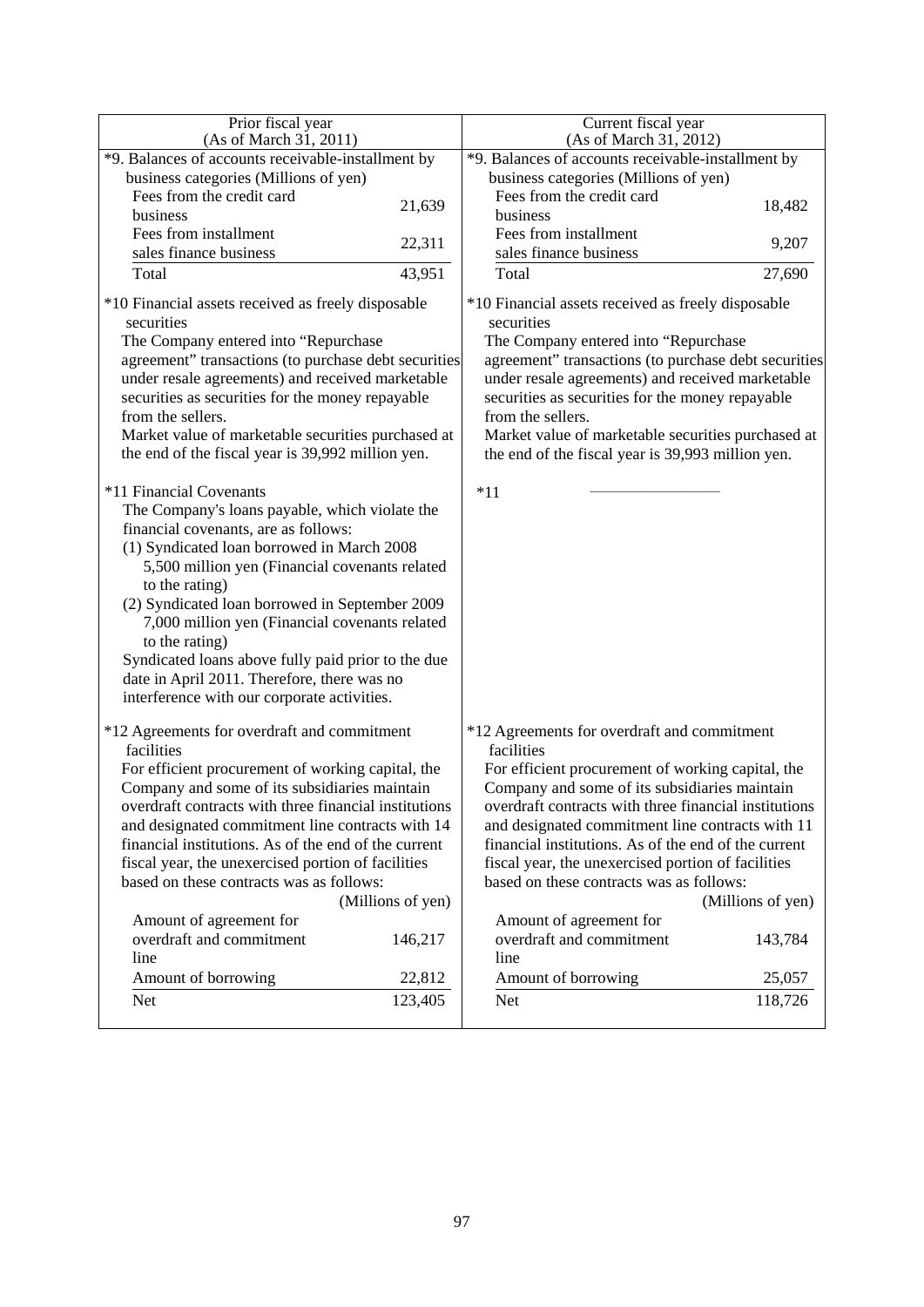| Prior fiscal year                               |                 |                                  |                                                   | Current fiscal year                               |                                                 |                                               |            |                                                   |                                                   |
|-------------------------------------------------|-----------------|----------------------------------|---------------------------------------------------|---------------------------------------------------|-------------------------------------------------|-----------------------------------------------|------------|---------------------------------------------------|---------------------------------------------------|
| (As of March 31, 2011)                          |                 |                                  |                                                   |                                                   | (As of March 31, 2012)                          |                                               |            |                                                   |                                                   |
|                                                 |                 |                                  | *13 The balance of unearned income belongs to the |                                                   |                                                 |                                               |            | *13 The balance of unearned income belongs to the |                                                   |
|                                                 |                 |                                  |                                                   | installment sales finance business. The breakdown |                                                 |                                               |            |                                                   | installment sales finance business. The breakdown |
|                                                 |                 |                                  | of the amount during the period was as follows:   |                                                   |                                                 |                                               |            | of the amount during the period was as follows:   |                                                   |
|                                                 |                 |                                  |                                                   | (Millions of yen)                                 |                                                 |                                               |            |                                                   | (Millions of yen)                                 |
|                                                 | Balance at      | Accrued                          | Realized                                          | Balance at                                        |                                                 | Balance at                                    | Accrued    | Realized                                          | Balance at                                        |
|                                                 | the             | during the                       | during the                                        | the end of                                        |                                                 | the                                           | during the | during the                                        | the end of                                        |
|                                                 | beginning       | period                           | period                                            | current                                           |                                                 | beginning                                     | period     | period                                            | current                                           |
|                                                 | of current      |                                  |                                                   | period                                            |                                                 | of current                                    |            |                                                   | period                                            |
|                                                 | period          |                                  |                                                   |                                                   |                                                 | period                                        |            |                                                   |                                                   |
|                                                 | (205)           | (254)                            | (341)                                             | (119)                                             |                                                 | (119)                                         | (14)       | (114)                                             | (18)                                              |
|                                                 | 3,809           | 1,959                            | 3,286                                             | 2,482                                             |                                                 | 2,482                                         | 97         | 1,693                                             | 886                                               |
| Figures in parentheses "()" represent fees from |                 |                                  |                                                   |                                                   | Figures in parentheses "()" represent fees from |                                               |            |                                                   |                                                   |
|                                                 | member outlets. |                                  |                                                   |                                                   |                                                 | member outlets.                               |            |                                                   |                                                   |
|                                                 |                 |                                  |                                                   |                                                   |                                                 |                                               |            |                                                   |                                                   |
|                                                 |                 |                                  | *14. Contingent liabilities (Millions of yen)     |                                                   |                                                 | *14. Contingent liabilities (Millions of yen) |            |                                                   |                                                   |
|                                                 |                 | Outstanding guarantee obligation |                                                   |                                                   |                                                 | Outstanding guarantee obligation              |            |                                                   |                                                   |
|                                                 |                 | in the guarantee business        |                                                   | 443,460                                           | 483,282<br>in the guarantee business            |                                               |            |                                                   |                                                   |
| Outstanding guarantee obligation                |                 |                                  | Outstanding guarantee obligation                  |                                                   |                                                 |                                               |            |                                                   |                                                   |
|                                                 |                 | in the banking business          |                                                   | 1,034                                             | 1,238<br>in the banking business                |                                               |            |                                                   |                                                   |
|                                                 |                 | Provision for loss on guarantees |                                                   | 8,822                                             | Provision for loss on guarantees                |                                               |            | 6,230                                             |                                                   |
|                                                 | <b>Net</b>      |                                  |                                                   | 435,672                                           |                                                 | <b>Net</b>                                    |            |                                                   | 478,291                                           |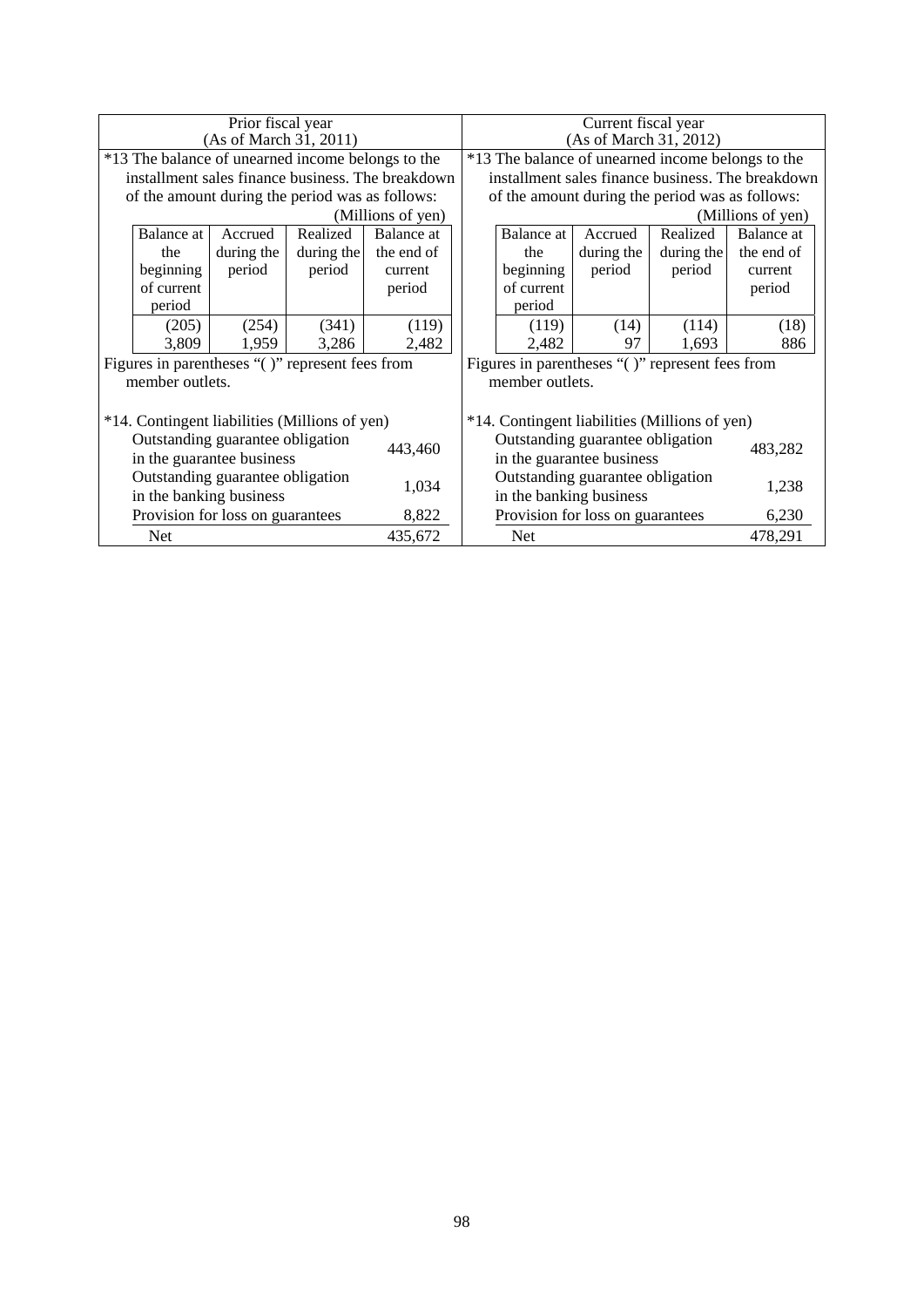| Troles to Consondated Blatements of Operations      |                |                                                     |    |  |
|-----------------------------------------------------|----------------|-----------------------------------------------------|----|--|
| Prior fiscal year                                   |                | Current fiscal year                                 |    |  |
| (from April 1, 2010 to March 31, 2011)              |                | (from April 1, 2011 to March 31, 2012)              |    |  |
| *1. Breakdown of gain on sales of noncurrent assets |                | *1. Breakdown of gain on sales of noncurrent assets |    |  |
| (Millions of yen)                                   |                | (Millions of yen)                                   |    |  |
| Buildings and structures                            | 0              | Buildings and structures                            |    |  |
| Vehicles                                            | 0              | Vehicles                                            |    |  |
| Equipment<br>219                                    |                | Equipment                                           | 15 |  |
| 219<br>Total                                        |                | Land                                                | 16 |  |
|                                                     |                | Total                                               | 34 |  |
| *2. Breakdown of other extraordinary income         |                | *2. Breakdown of other extraordinary income         |    |  |
| (Millions of yen)                                   |                |                                                     |    |  |
| Gains on negative goodwill                          |                | Other extraordinary income results from sales of    |    |  |
| Gains on sales of golf club                         | $\overline{0}$ | golf club memberships.                              |    |  |
| memberships                                         |                |                                                     |    |  |
| Reversal of provision for<br>41                     |                |                                                     |    |  |
| retirement benefits                                 |                |                                                     |    |  |
| 43<br>Total                                         |                |                                                     |    |  |
| *3. Loss on sales of noncurrent assets results from |                | $*3.$<br>Same as the left                           |    |  |
| sales of equipment.                                 |                |                                                     |    |  |
|                                                     |                |                                                     |    |  |
| *4. Loss on retirement of noncurrent assets mainly  |                | *4. Loss on retirement of noncurrent assets mainly  |    |  |
| results from transfer of operating outlets,         |                | results from transfer of operating outlets,         |    |  |
| remodeling of interior and change of signboards.    |                | remodeling of interior and change of signboards.    |    |  |
| The breakdown thereof is set out below.             |                | The breakdown thereof is set out below.             |    |  |
| (Millions of yen)                                   |                | (Millions of yen)                                   |    |  |
| Buildings and structures<br>138                     |                | Buildings and structures<br>158                     |    |  |
| Equipment<br>41                                     |                | Equipment                                           | 18 |  |
| Total<br>179                                        |                | Total<br>176                                        |    |  |

(Notes to Consolidated Statements of Operations)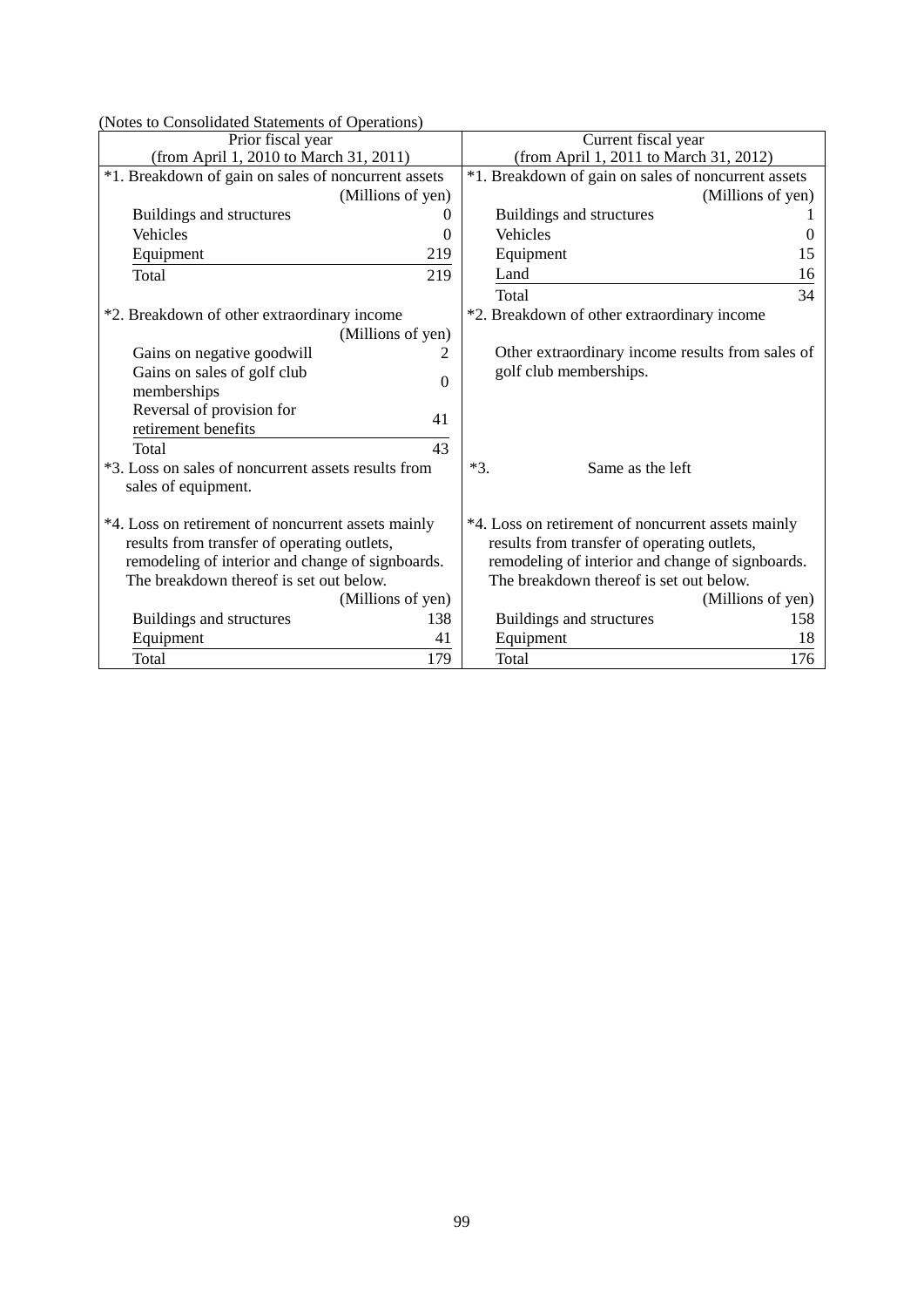| Prior fiscal year                                                                                         | Current fiscal year                                 |  |  |  |
|-----------------------------------------------------------------------------------------------------------|-----------------------------------------------------|--|--|--|
| (from April 1, 2010 to March 31, 2011)                                                                    | (from April 1, 2011 to March 31, 2012)              |  |  |  |
| *5. Impairment loss                                                                                       | *5. Impairment loss                                 |  |  |  |
| The following loss on impairment of noncurrent                                                            | The following loss on impairment of noncurrent      |  |  |  |
| assets was recorded for the current fiscal year:                                                          | assets was recorded for the current fiscal year:    |  |  |  |
| (1) Assets recognized as having suffered impairment                                                       | (1) Assets recognized as having suffered impairment |  |  |  |
| Location<br>Usage<br>Type                                                                                 | Location<br>Usage<br>Type                           |  |  |  |
| Chiyoda-ku,<br>Property to be<br>Equipment                                                                | Land,<br>Property to be<br>Toyooka-shi,             |  |  |  |
| Tokyo<br>sold                                                                                             | buildings,<br>Hyogo, etc.<br>sold                   |  |  |  |
| Telephone<br>Chiyoda-ku,<br>Dormant                                                                       | etc.                                                |  |  |  |
| subscription<br>Tokyo, etc.<br>assets                                                                     | Telephone<br>Chiyoda-ku,<br>Dormant                 |  |  |  |
| right, etc.                                                                                               | subscription<br>Tokyo, etc.<br>assets               |  |  |  |
|                                                                                                           | right, etc.                                         |  |  |  |
|                                                                                                           |                                                     |  |  |  |
| (2) Method of grouping assets                                                                             | (2) Method of grouping assets                       |  |  |  |
| The smallest units the Group has adopted for the                                                          | Same as the left                                    |  |  |  |
| grouping of assets are as below:                                                                          |                                                     |  |  |  |
| (a) For the domestic loan, credit card and guarantee                                                      |                                                     |  |  |  |
| business: each business                                                                                   |                                                     |  |  |  |
| (b) For other financial businesses: each companies                                                        |                                                     |  |  |  |
| (c) For the overseas financial business: each                                                             |                                                     |  |  |  |
| companies                                                                                                 |                                                     |  |  |  |
| For leasehold estate and property to be sold, the<br>smallest units are the individual assets themselves. |                                                     |  |  |  |
|                                                                                                           |                                                     |  |  |  |
| Our headquarter and welfare/leisure facilities for<br>our employees are treated as common assets          |                                                     |  |  |  |
| because they do not generate their own cash flows.                                                        |                                                     |  |  |  |
| (3) Process through which impairment loss was                                                             | (3) Process through which impairment loss was       |  |  |  |
| recognized                                                                                                | recognized                                          |  |  |  |
| We recognized impairment loss on property to be                                                           | We recognized impairment loss on property to be     |  |  |  |
| sold because the expected sale prices were                                                                | sold because the expected sale prices were          |  |  |  |
| significantly lower than the assets' carrying                                                             | significantly lower than the assets' carrying       |  |  |  |
| amounts.                                                                                                  | amounts.                                            |  |  |  |
| Due to the restructuring of operation bases,                                                              | Due to the restructuring of operation bases,        |  |  |  |
| telephone subscription right, etc. became the                                                             | telephone subscription right, etc. became the       |  |  |  |
| dormant assets.                                                                                           | dormant assets.                                     |  |  |  |
| We recognized impairment loss on the idle assets                                                          | We recognized impairment loss on the idle assets    |  |  |  |
| because we cannot collect the assets' carrying                                                            | because we cannot collect the assets' carrying      |  |  |  |
| amounts through future net cash flows.                                                                    | amounts through future net cash flows.              |  |  |  |
| (4) Amount of impairment loss                                                                             | (4) Amount of impairment loss                       |  |  |  |
| (Millions of yen)                                                                                         | (Millions of yen)                                   |  |  |  |
| Equipment<br>291                                                                                          | Buildings and structures<br>65                      |  |  |  |
| Telephone subscription right<br>89                                                                        | Equipment<br>$\boldsymbol{0}$                       |  |  |  |
| Other intangible assets<br>$\theta$                                                                       | Land<br>99                                          |  |  |  |
| 381<br>Total                                                                                              | 22<br>Telephone subscription right                  |  |  |  |
|                                                                                                           | 187<br>Total                                        |  |  |  |
| (5) Calculation method of recoverable amount                                                              | (5) Calculation method of recoverable amount        |  |  |  |
| The recoverable amount of property to be sold is                                                          | The recoverable amount of property to be sold is    |  |  |  |
| measured by net selling price and evaluated by the                                                        | measured by net selling price and evaluated based   |  |  |  |
| minimum price guaranteed by consigned company                                                             | on an appraisal value provided by a real estate     |  |  |  |
| and the sale price.                                                                                       | appraiser.                                          |  |  |  |
| The recoverable amount of telephone subscription                                                          | The recoverable amount of telephone subscription    |  |  |  |
| right is measured to be one yen as there is no                                                            | right is measured to be one yen as there is no      |  |  |  |
| expectation to use, and we cannot sell it at the                                                          | expectation to use, and we cannot sell it at the    |  |  |  |
| market.                                                                                                   | market.                                             |  |  |  |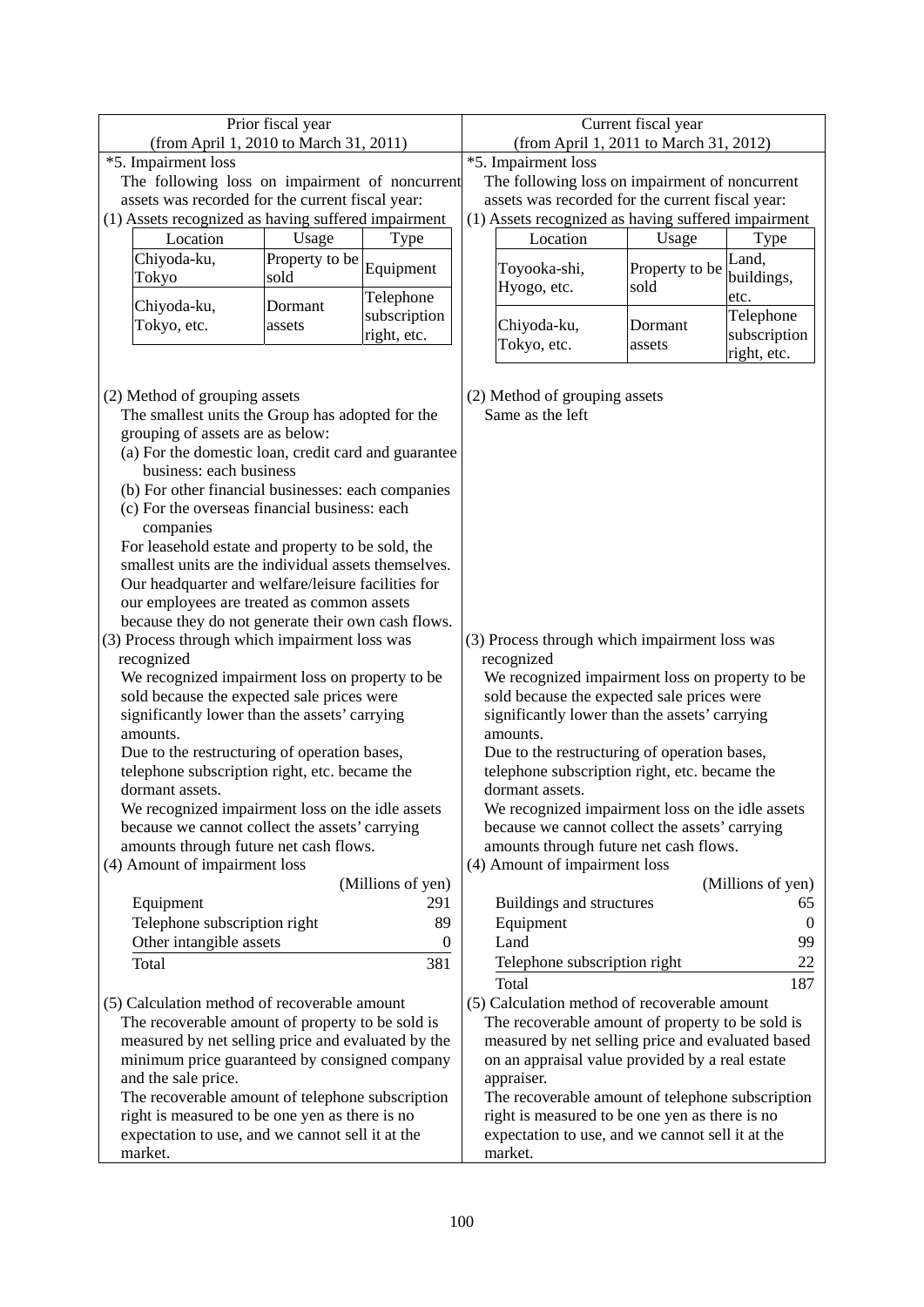| Prior fiscal year                                    |       | Current fiscal year                    |
|------------------------------------------------------|-------|----------------------------------------|
| (from April 1, 2010 to March 31, 2011)               |       | (from April 1, 2011 to March 31, 2012) |
| *6. Business structure improvement expenses were the |       | $*6.$                                  |
| expenditures required for the implementation of      |       |                                        |
| Strengthening Business Management Policy as a        |       |                                        |
| result of review of the Group's business strategy.   |       |                                        |
| Details of the expenses are shown below.             |       |                                        |
| (Millions of yen)                                    |       |                                        |
| Special extra retirement payments                    | 460   |                                        |
| Re-employment assistance                             |       |                                        |
| expenses                                             | 39    |                                        |
| Loss on retirement of noncurrent                     | 730   |                                        |
| assets                                               |       |                                        |
| Temporary amortization of long-                      |       |                                        |
| term prepaid expenses                                | 5     |                                        |
| Sales and operation base                             |       |                                        |
| restructuring costs                                  | 214   |                                        |
| <b>Impairment</b> loss                               | 76    |                                        |
| Total                                                | 1,528 |                                        |
|                                                      |       |                                        |
| The above loss on retirement of noncurrent assets    |       |                                        |
| was related to the closedown, relocation and         |       |                                        |
| renovation of operation bases. Details are as        |       |                                        |
| follows:                                             |       |                                        |
| (Millions of yen)                                    |       |                                        |
| <b>Buildings</b>                                     | 494   |                                        |
| <b>Structures</b>                                    | 184   |                                        |
|                                                      | 51    |                                        |
| Equipment                                            |       |                                        |
| Total                                                | 730   |                                        |
| We recognized impairment loss above on business      |       |                                        |
|                                                      |       |                                        |
| properties where we had resolved business            |       |                                        |
| withdrawal. Due to the restructuring of operation    |       |                                        |
| base, they became dormant assets. We recognized      |       |                                        |
| impairment loss on the dormant assets because we     |       |                                        |
| cannot collect the assets' carrying values through   |       |                                        |
| future net cash flows.                               |       |                                        |
| The recoverable amount of the properties is          |       |                                        |
| measured to be one or zero yen as there is no        |       |                                        |
| expectation to use, and we cannot sell them at the   |       |                                        |
| market.                                              |       |                                        |
|                                                      |       |                                        |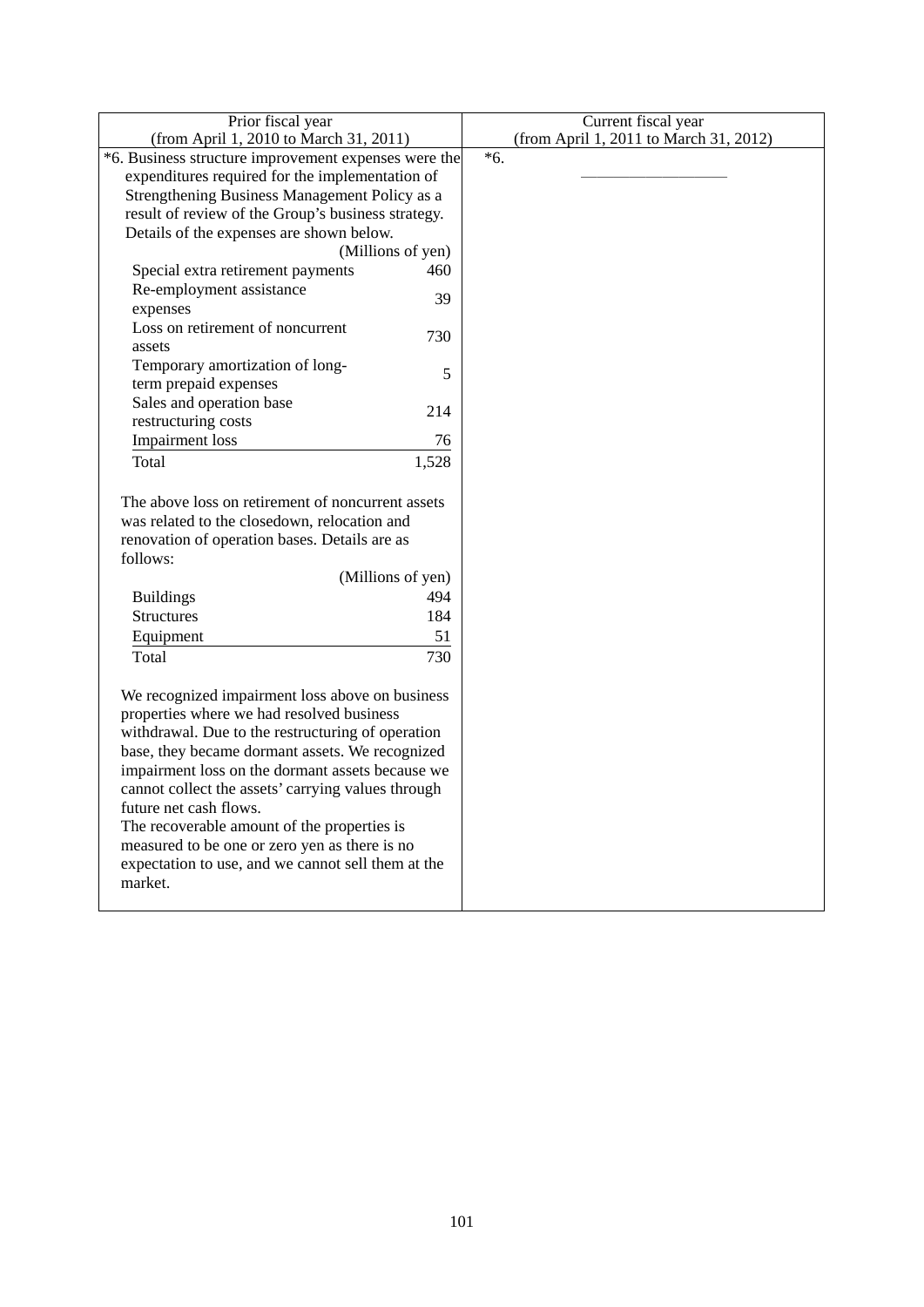| Prior fiscal year                                    | Current fiscal year                        |  |  |
|------------------------------------------------------|--------------------------------------------|--|--|
| (from April 1, 2010 to March 31, 2011)               | (from April 1, 2011 to March 31, 2012)     |  |  |
| *7. Breakdown of other extraordinary loss            | *7. Breakdown of other extraordinary loss  |  |  |
| (Millions of yen)                                    | (Millions of yen)                          |  |  |
| Loss on disaster<br>82                               | Loss on sales of golf club<br>1            |  |  |
| Loss on sales of golf club<br>$\Omega$               | memberships                                |  |  |
| memberships                                          | Loss on valuation of golf club<br>$\Omega$ |  |  |
| Provision of allowance for                           | memberships                                |  |  |
| doubtful accounts for golf club<br>$\Omega$          | Temporary amortization of long-<br>3       |  |  |
| memberships                                          | term prepaid expenses                      |  |  |
| Temporary amortization of<br>11                      | Total<br>5                                 |  |  |
| retirement benefit expenses                          |                                            |  |  |
| Temporary amortization of long-<br>38                |                                            |  |  |
| term prepaid expenses                                |                                            |  |  |
| 133<br>Total                                         |                                            |  |  |
| Loss on disaster above is expenses paid for removal  |                                            |  |  |
| and recovery of the assets damaged by the Great      |                                            |  |  |
| East Japan Earthquake.                               |                                            |  |  |
| 8. Basis for classification of financial revenue and | 8.<br>Same as the left                     |  |  |
| financial expenses on consolidated statements of     |                                            |  |  |
| operations                                           |                                            |  |  |
| (1) Financial revenue stated as operating revenue    |                                            |  |  |
| Includes all financial revenue earned by the         |                                            |  |  |
| Company and its subsidiaries engaged in the          |                                            |  |  |
| financial service business, excluding dividends      |                                            |  |  |
| and interest on investment securities.               |                                            |  |  |
| (2) Financial expenses stated as operating expenses  |                                            |  |  |
| Include all financial expenses spent by the          |                                            |  |  |
| Company and its subsidiaries engaged in the          |                                            |  |  |
| financial service business, excluding interest       |                                            |  |  |
| expenses, etc. which have no relationship to         |                                            |  |  |
| operating revenue.                                   |                                            |  |  |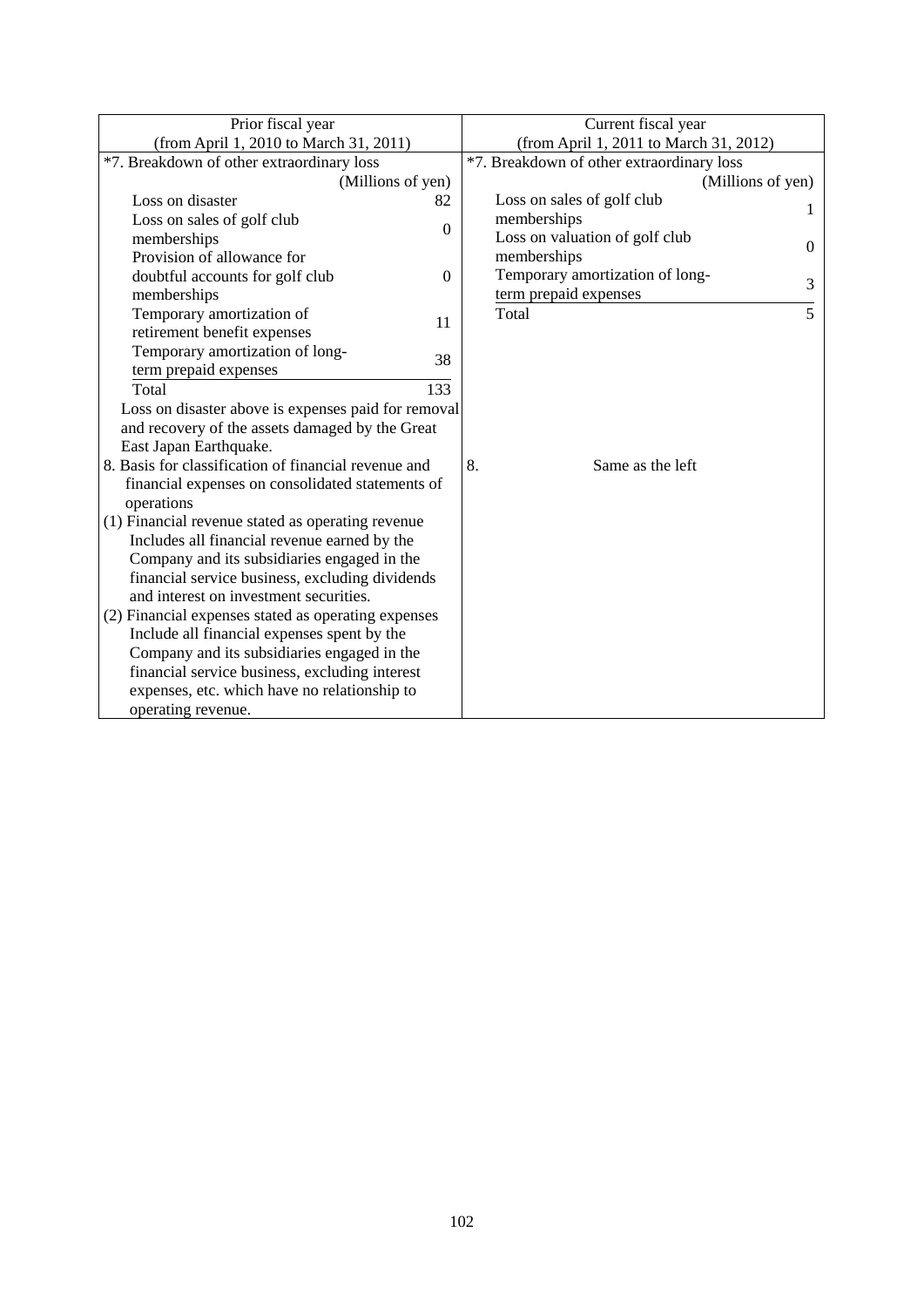(Notes to Consolidated Statements of Comprehensive Income)

For the current fiscal year (from April 1, 2011 to March 31, 2012)

| * Reclassification adjustment and tax effect relating to other comprehensive income: |                   |  |  |  |  |
|--------------------------------------------------------------------------------------|-------------------|--|--|--|--|
| Unrealized gain (loss) on available-for-sale securities                              | (Millions of yen) |  |  |  |  |
| Gains arising during the year                                                        | (182)             |  |  |  |  |
| Reclassification adjustment                                                          | (1,422)           |  |  |  |  |
| Amount before income tax effect                                                      | (1,604)           |  |  |  |  |
| Income tax effect                                                                    | 1,081             |  |  |  |  |
| Unrealized gain (loss) on available-for-sale securities                              | (523)             |  |  |  |  |
| Foreign currency translation adjustments                                             |                   |  |  |  |  |
| Gains arising during the year                                                        | (1,406)           |  |  |  |  |
| Total other comprehensive income                                                     | (1,930            |  |  |  |  |
|                                                                                      |                   |  |  |  |  |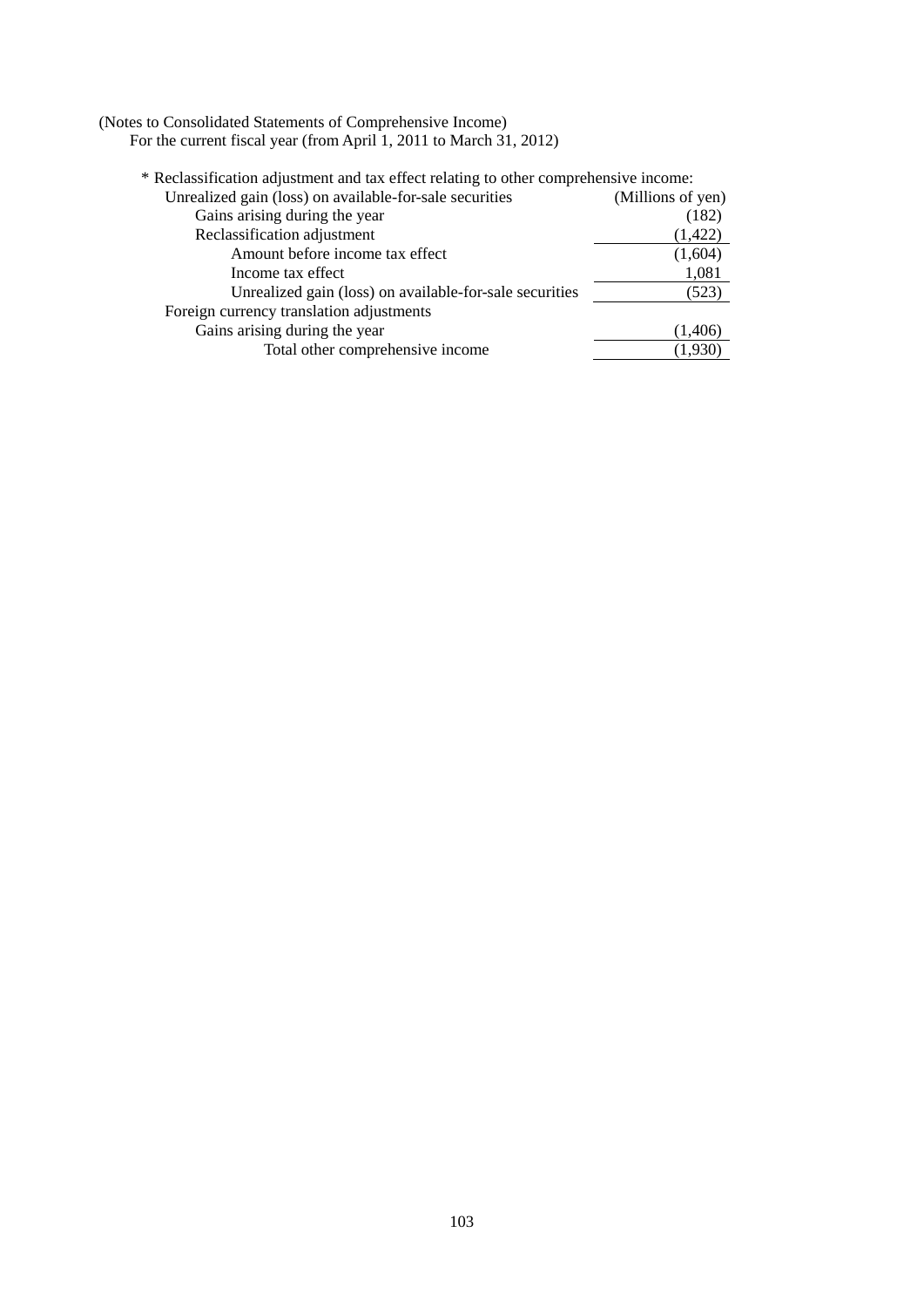# (Notes to Consolidated Statements of Changes in Net Assets) For the prior fiscal year (from April 1, 2010 to March 31, 2011)

# 1. Matters related to outstanding shares

| Class of shares | As of April 1, 2010 | Increase | Decrease | As of March 31.<br>2011 |
|-----------------|---------------------|----------|----------|-------------------------|
| Common stock    | 159,628,280 shares  |          |          | $-1159.628.280$ shares  |

## 2. Matters related to treasury stock

| Class of shares | As of April 1, 2010 | Increase | Decrease | As of March 31,<br>2011 |
|-----------------|---------------------|----------|----------|-------------------------|
| Common stock    | 2,966,676 shares    | shares   |          | 2,966,693 shares        |

(Outline for the change)

17 shares of increase are due to purchase of shares of less than one unit.

- 3. Matters related to stock acquisition rights, etc. Not applicable.
- 4. Matters related to dividends
- (1) Dividends paid

| Resolution                                                   | Class of<br>shares | Total amount<br>of dividends<br>(Millions of<br>yen) | Dividend per<br>share (yen) | Record date    | Effective date |
|--------------------------------------------------------------|--------------------|------------------------------------------------------|-----------------------------|----------------|----------------|
| General<br>Shareholders'<br>Meeting held on June<br>24, 2010 | Common<br>stock    | 783                                                  | 5.00                        | March 31, 2010 | June 25, 2010  |

(2) Dividends whose record date falls in the current fiscal year, but whose effective date comes after March 31, 2011

Not applicable.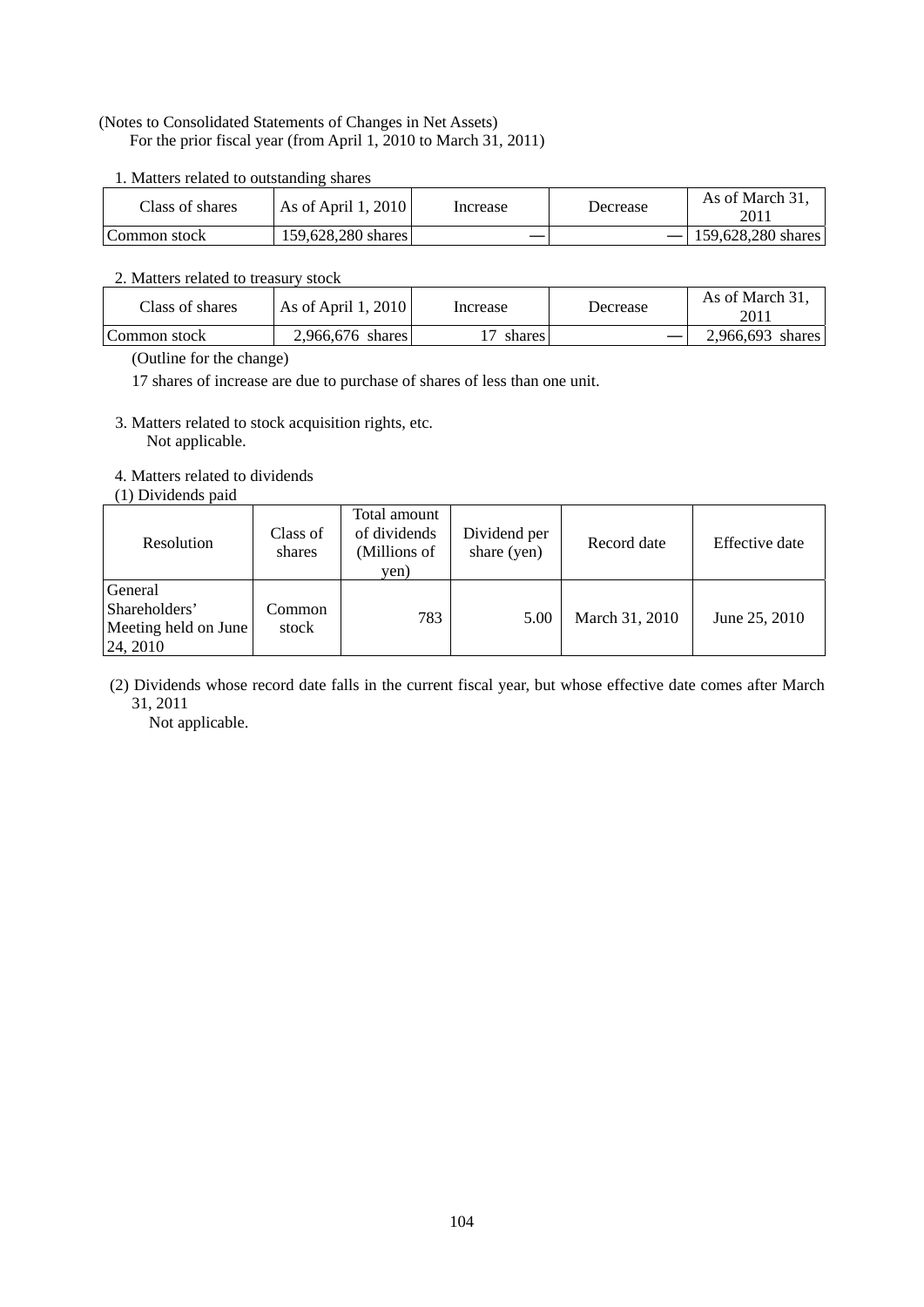For the current fiscal year (from April 1, 2011 to March 31, 2012)

1. Matters related to outstanding shares

| Class of shares | As of April 1, 2011 | Increase | Decrease | As of March 31,<br>2012 |
|-----------------|---------------------|----------|----------|-------------------------|
| Common stock    | 159,628,280 shares  |          |          | 159,628,280 shares      |

# 2. Matters related to treasury stock

| Class of shares | As of April 1, 2011 | Increase  | Decrease | As of March 31,<br>2012 |
|-----------------|---------------------|-----------|----------|-------------------------|
| Common stock    | $2.966,693$ shares  | 40 shares |          | 2,966,733 shares        |

(Outline for the change)

40 shares of increase are due to purchase of shares of less than one unit.

- 3. Matters related to stock acquisition rights, etc. Not applicable.
- 4. Matters related to dividends
- (1) Dividends paid

Not applicable.

(2) Dividends whose record date falls in the current fiscal year, but whose effective date comes after March 31, 2012

Not applicable.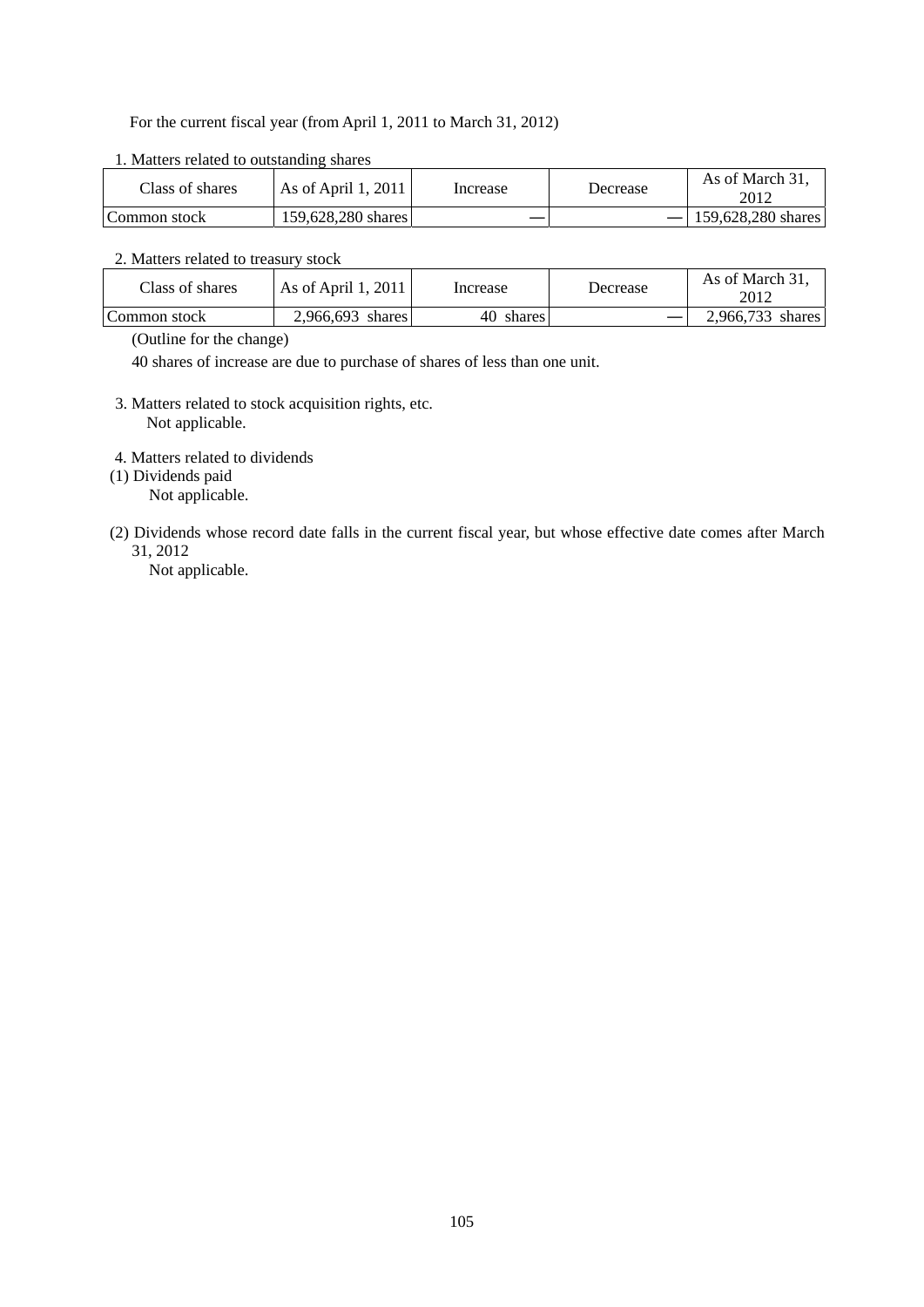| Prior fiscal year                                                                                                                                                                                                    |         | Current fiscal year                                                        |  |  |
|----------------------------------------------------------------------------------------------------------------------------------------------------------------------------------------------------------------------|---------|----------------------------------------------------------------------------|--|--|
| (from April 1, 2010 to March 31, 2011)                                                                                                                                                                               |         | (from April 1, 2011 to March 31, 2012)                                     |  |  |
| $*1$<br>Relationship between the fiscal-end balance of                                                                                                                                                               |         | Relationship between the fiscal-end balance of<br>$*1$                     |  |  |
| cash and cash equivalents and the amount of                                                                                                                                                                          |         | cash and cash equivalents and the amount of                                |  |  |
| consolidated balance sheet items.                                                                                                                                                                                    |         | consolidated balance sheet items.                                          |  |  |
| (As of March 31, 2011; millions of yen)                                                                                                                                                                              |         | (As of March 31, 2012; millions of yen)                                    |  |  |
| Cash and deposits                                                                                                                                                                                                    | 100,074 | Cash and deposits<br>121,726                                               |  |  |
| Short-term investment securities                                                                                                                                                                                     | 26,190  | Short-term investment securities<br>37,043                                 |  |  |
| Short-term loans receivable                                                                                                                                                                                          | 39,991  | 39,991<br>Short-term loans receivable                                      |  |  |
| Time deposits with original<br>maturities of more than three months                                                                                                                                                  | (4)     | Time deposits with original<br>(3)<br>maturities of more than three months |  |  |
| Cash reserved for banking business                                                                                                                                                                                   | (2,971) | Cash reserved for banking business<br>(4,272)                              |  |  |
| Bonds to be matured within 1 year                                                                                                                                                                                    | (370)   | Bonds to be matured within 1 year<br>(1,043)                               |  |  |
| Cash and cash equivalents                                                                                                                                                                                            | 162,910 | 193,441<br>Cash and cash equivalents                                       |  |  |
| *2 Breakdown of principal assets and liabilities that<br>increased or decreased due to the transfer of<br>business in this fiscal year<br>Mitsubishi UFJ NICOS Co., Ltd.<br>(As of October 1, 2010; millions of yen) |         | $*2$                                                                       |  |  |
| Current assets                                                                                                                                                                                                       | 890     |                                                                            |  |  |
| Goodwill                                                                                                                                                                                                             | 4,662   |                                                                            |  |  |
| <b>Current liabilities</b>                                                                                                                                                                                           | (903)   |                                                                            |  |  |
| Payments for transfer of business                                                                                                                                                                                    | 4,650   |                                                                            |  |  |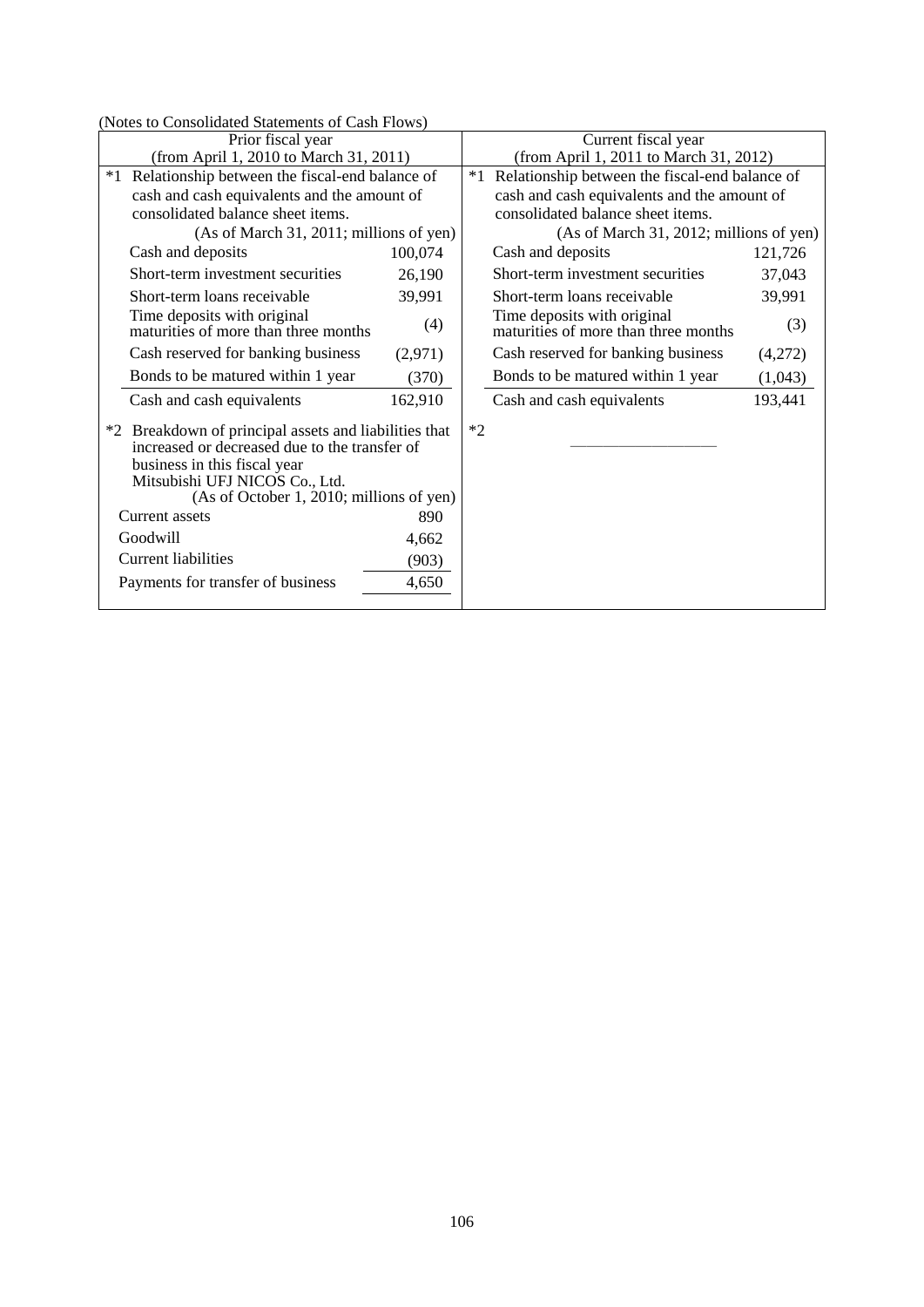|  | (Notes to lease transactions) |
|--|-------------------------------|
|  |                               |

| Prior fiscal year                                      | Current fiscal year                                    |
|--------------------------------------------------------|--------------------------------------------------------|
| (from April 1, 2010 to March 31, 2011)                 | (from April 1, 2011 to March 31, 2012)                 |
| 1. Finance lease transactions                          | 1. Finance lease transactions                          |
| (1) Finance lease transactions that transfer ownership | (1) Finance lease transactions that transfer ownership |
| 1) Details of lease assets                             | 1) Details of lease assets                             |
| Property, plant and equipment                          | Same as the left                                       |
| They are servers and ATM of EASY BUY Public            |                                                        |
| Company Limited.                                       |                                                        |
| 2) Depreciation of lease assets                        | 2) Depreciation of lease assets                        |
| Same depreciation method which we apply to             | Same as the left                                       |
| our noncurrent assets                                  |                                                        |
| (2) Finance lease transactions that do not transfer    | (2) Finance lease transactions that do not transfer    |
| ownership                                              | ownership                                              |
| 1) Details of lease assets                             | 1) Details of lease assets                             |
| Property, plant and equipment                          | Property, plant and equipment                          |
| They are mainly vehicles and MUJINKUN of               | They are mainly MUJINKUN of loan business              |
| loan business                                          |                                                        |
| 2) Depreciation of lease assets                        | 2) Depreciation of lease assets                        |
| Depreciated using the straight-line method, with       | Same as the left                                       |
| the lease term of respective assets as their useful    |                                                        |
| lives, with residual value equaling zero.              |                                                        |
|                                                        |                                                        |
|                                                        |                                                        |
|                                                        |                                                        |
|                                                        |                                                        |
|                                                        |                                                        |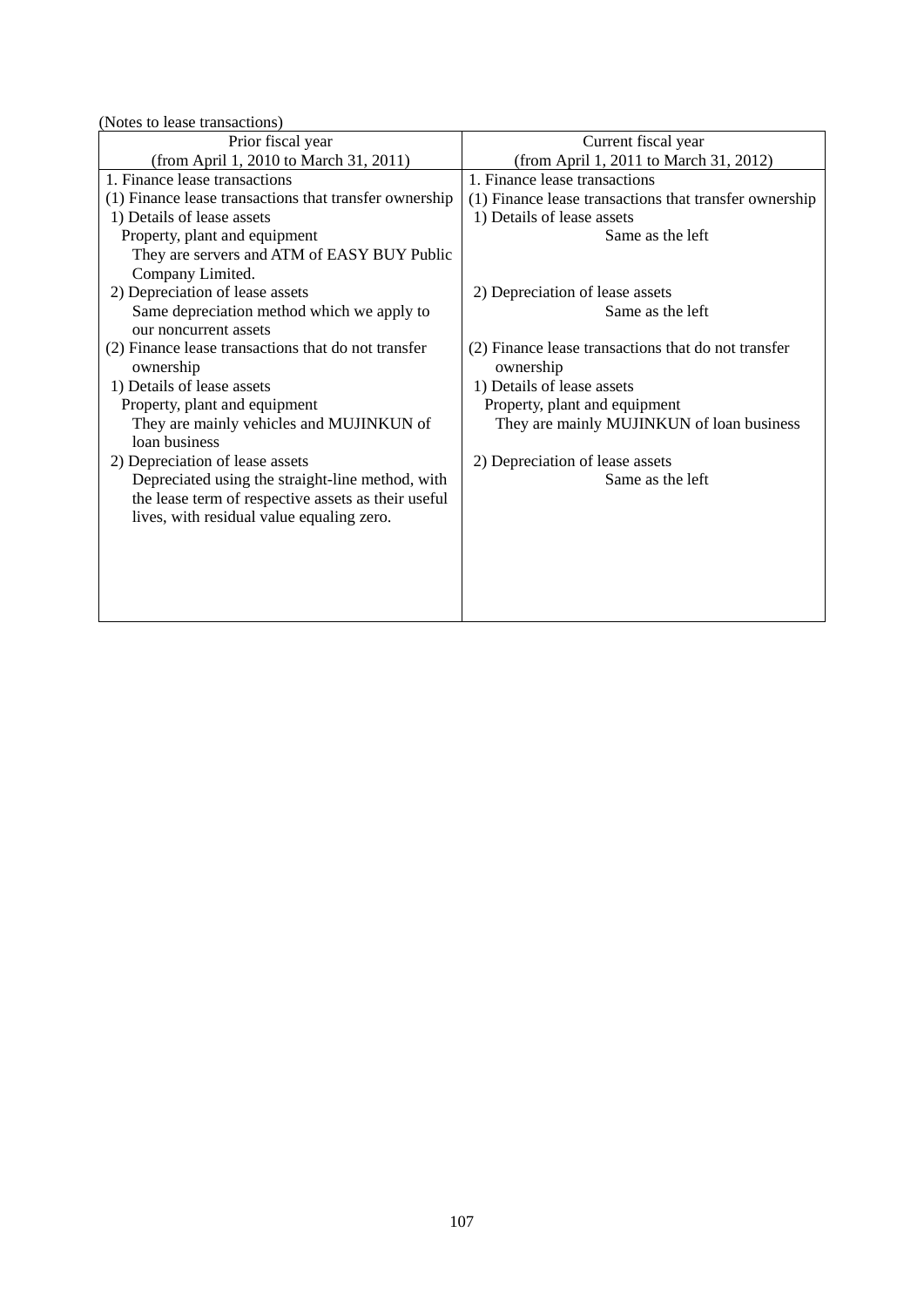| Prior fiscal year                                                                                                                                        | Current fiscal year                                                                                                                                                |  |  |  |
|----------------------------------------------------------------------------------------------------------------------------------------------------------|--------------------------------------------------------------------------------------------------------------------------------------------------------------------|--|--|--|
| (from April 1, 2010 to March 31, 2011)                                                                                                                   | (from April 1, 2011 to March 31, 2012)                                                                                                                             |  |  |  |
| 2. Operating lease transactions                                                                                                                          | 2. Operating lease transactions                                                                                                                                    |  |  |  |
| The rental commitments under noncancellable                                                                                                              | The rental commitments under noncancellable                                                                                                                        |  |  |  |
| operating leases were as follows:                                                                                                                        | operating leases were as follows:                                                                                                                                  |  |  |  |
| (Millions of yen)                                                                                                                                        | (Millions of yen)                                                                                                                                                  |  |  |  |
| Due within 1 year<br>4                                                                                                                                   | Due within 1 year                                                                                                                                                  |  |  |  |
| Due after 1 year                                                                                                                                         | Due after 1 year<br>11                                                                                                                                             |  |  |  |
| $\frac{6}{11}$                                                                                                                                           | $\overline{18}$                                                                                                                                                    |  |  |  |
| Total                                                                                                                                                    | Total                                                                                                                                                              |  |  |  |
| In addition, finance leases without ownership                                                                                                            | In addition, finance leases without ownership                                                                                                                      |  |  |  |
| transfer of the leased property to the lessee whose                                                                                                      | transfer of the leased property to the lessee whose                                                                                                                |  |  |  |
| lease inception was before March 31, 2008 are                                                                                                            | lease inception was before March 31, 2008 are                                                                                                                      |  |  |  |
| accounted for as operating lease transactions if                                                                                                         | accounted for as operating lease transactions if                                                                                                                   |  |  |  |
| certain "as if capitalized" information is disclosed in                                                                                                  | certain "as if capitalized" information is disclosed in                                                                                                            |  |  |  |
| the note to the financial statements. Specific details                                                                                                   | the note to the financial statements, but these leases                                                                                                             |  |  |  |
| are as follows:                                                                                                                                          | have all ended. Specific details are as follows:                                                                                                                   |  |  |  |
| (1) Acquisition cost, accumulated depreciation and<br>net leased property under finance lease<br>(Millions of yen)<br>Acquisition Accumulated Net leased | (1) Acquisition cost, accumulated depreciation and<br>net leased property under finance lease<br>(Millions of yen)<br><b>Acquisition</b> Accumulated<br>Net leased |  |  |  |
| cost                                                                                                                                                     | depreciation                                                                                                                                                       |  |  |  |
| depreciation                                                                                                                                             | cost                                                                                                                                                               |  |  |  |
| property                                                                                                                                                 | property                                                                                                                                                           |  |  |  |
| Equipment                                                                                                                                                | 88                                                                                                                                                                 |  |  |  |
| 235                                                                                                                                                      | Equipment                                                                                                                                                          |  |  |  |
| 170                                                                                                                                                      | 72                                                                                                                                                                 |  |  |  |
| 65                                                                                                                                                       | 15                                                                                                                                                                 |  |  |  |
| (2) Obligations under finance leases<br>(Millions of yen)<br>Due within 1 year<br>50<br>Due after 1 year<br>16<br>67<br>Total                            | (2) Obligations under finance leases<br>(Millions of yen)<br>Due within 1 year<br>16<br>Due after 1 year<br>16<br>Total                                            |  |  |  |
| (3) Lease payment, depreciation expense and interest                                                                                                     | (3) Lease payment, depreciation expense and interest                                                                                                               |  |  |  |
| expenses under finance leases                                                                                                                            | expenses under finance leases                                                                                                                                      |  |  |  |
| (Millions of yen)                                                                                                                                        | (Millions of yen)                                                                                                                                                  |  |  |  |
| 68                                                                                                                                                       | Lease payments                                                                                                                                                     |  |  |  |
| Lease payments                                                                                                                                           | 51                                                                                                                                                                 |  |  |  |
| Depreciation expense                                                                                                                                     | Depreciation expense                                                                                                                                               |  |  |  |
| 65                                                                                                                                                       | 49                                                                                                                                                                 |  |  |  |
| $\overline{2}$                                                                                                                                           | Interest expenses                                                                                                                                                  |  |  |  |
| Interest expenses                                                                                                                                        | 1                                                                                                                                                                  |  |  |  |
|                                                                                                                                                          |                                                                                                                                                                    |  |  |  |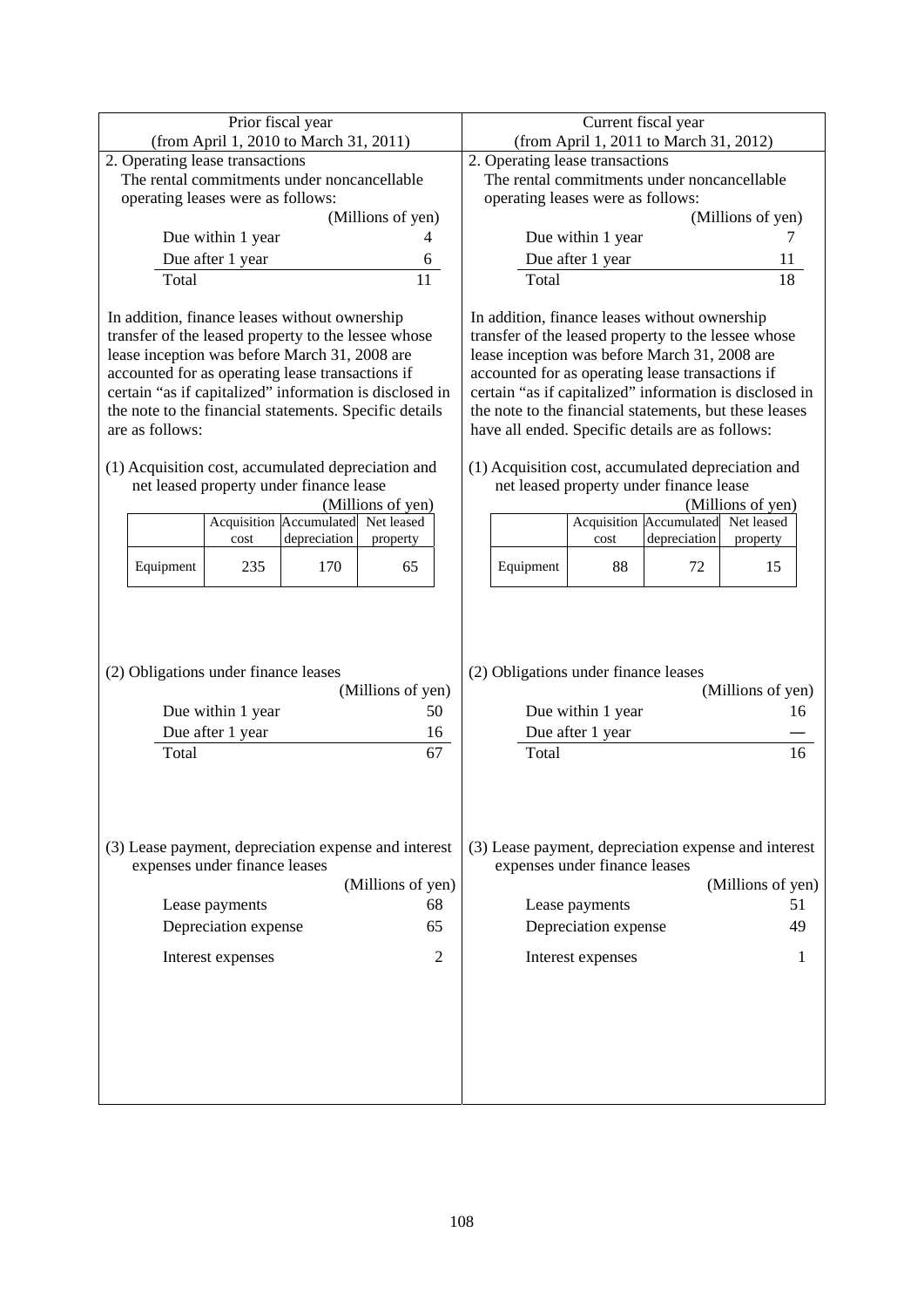| Prior fiscal year                                    | Current fiscal year                                  |
|------------------------------------------------------|------------------------------------------------------|
| (from April 1, 2010 to March 31, 2011)               | (from April 1, 2011 to March 31, 2012)               |
| (4) Method of calculation of depreciation expense    | (4) Method of calculation of depreciation expense    |
| under finance leases                                 | under finance leases                                 |
| Calculated by using the straight-line method,        | Same as the left                                     |
| assuming that the lease period corresponds to the    |                                                      |
| useful life of the asset and a residual value of     |                                                      |
| zero.                                                |                                                      |
| (5) Method of calculation of interest expenses under | (5) Method of calculation of interest expenses under |
| finance leases                                       | finance leases                                       |
| The equivalent of interest is regarded as the        | Same as the left                                     |
| difference between the total lease payments and      |                                                      |
| the amount equivalent to acquisition cost of the     |                                                      |
| asset.                                               |                                                      |
| The interest method is used to calculate the         |                                                      |
| portion applicable to each fiscal year.              |                                                      |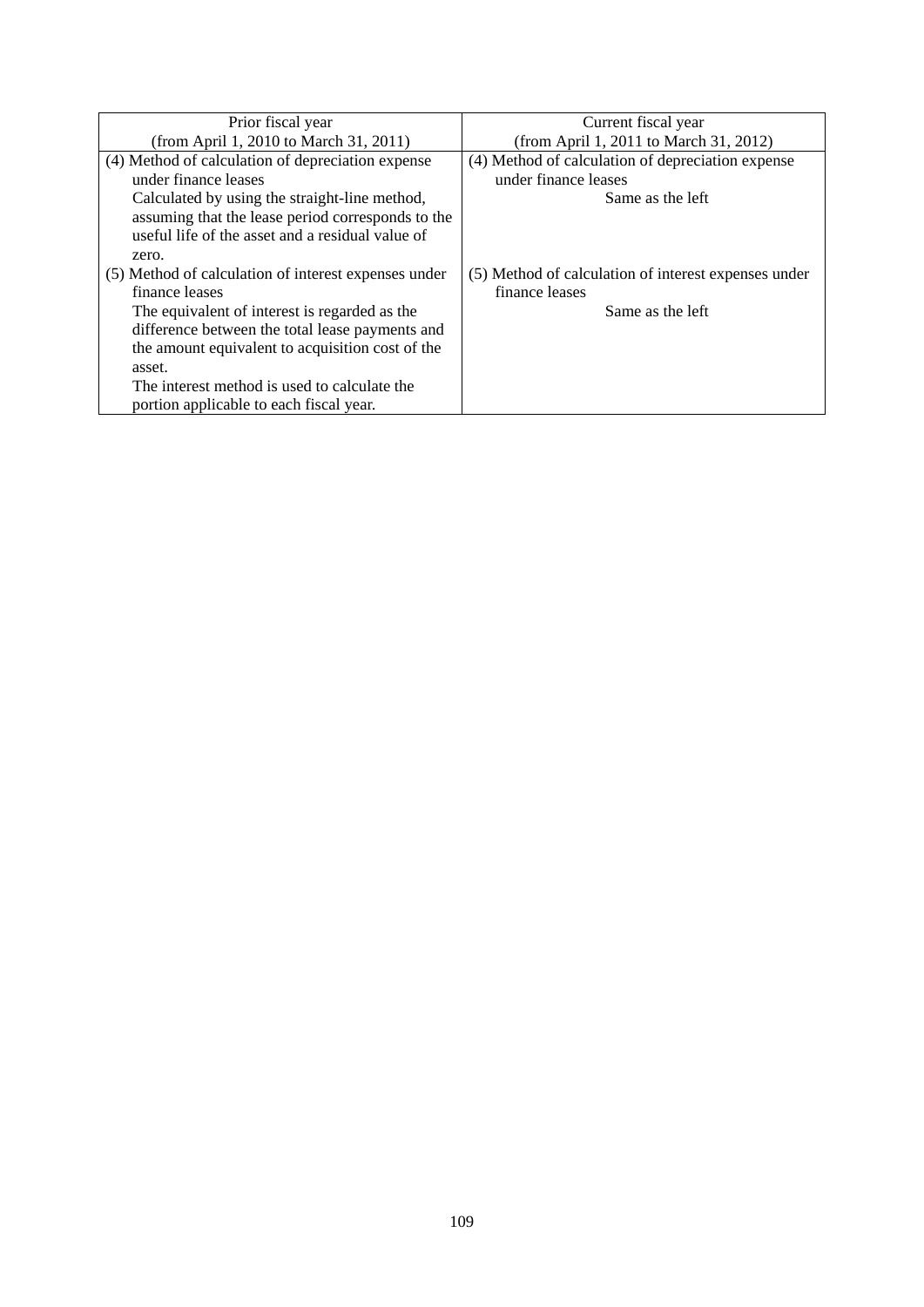#### (Notes to financial instruments)

- 1. Financial instruments and related disclosures
- (1) Policy for financial instruments

The Group conducts financial service businesses including, but not limited to, loan business, credit card business, installment sales finance business, guarantee business, loan servicing business and banking business. To finance the operation of these businesses, the Group raises funds through indirect financing, i.e. borrowings from financial institutions, as well as direct financing, such as issuing bonds, liquidation of receivables, etc., in light of the market situation and balance between variable interest rates and fixed interest rates. The Group conducts derivative transactions primarily for the purpose of avoiding the risk of fluctuations in interest rates and exchange rates associated with these financing operations, and has a policy not to conduct speculative trading.

#### (2) Nature and extent of risks arising from financial instruments

Major financial assets held by the Group are loans receivable of consumer loans, loans receivable of banking business and accounts receivable-installment; these assets are exposed to credit risk resulting from customers' default of payments. In addition, the Group holds shares, bonds, investment trusts, investments in partnership, etc. either on a held-to-maturity or portfolio investment basis, while some consolidated subsidiaries hold them for trading purposes. These assets are exposed to the risk of market price fluctuations and some are open to the risks of issuer's credit and interest rate fluctuations.

Financial liabilities including loans payable, bonds and liquid receivables are exposed to liquidity risk, giving some indication of the possibility that the Company Group may not be able to make payment at the due date as a result of a change in the Group's credit standings or the market environment. Likewise, liabilities with variable interest rates have a certain degree of interest-rate risk, but the Group mitigates this risk through interest rate swap transactions. On the other hand, foreign-currency liabilities are exposed to the risk of fluctuations in foreign currency exchange rates, which is averted with the help of currency swap agreements.

Derivative transactions include interest rate swaps for the purpose of hedging against the risk of fluctuations in interest rates associated with loans payable and bonds; and currency swap that aim to hedge against the risk of fluctuations in exchange rates concerning foreign-currency loans payable. For details of hedging instruments, hedging items, hedging policy and the method for evaluating hedging effectiveness concerning hedge accounting, please refer to aforementioned "Significant matters providing the basis for the preparation of consolidated financial statements, 4. Matters concerning accounting standards, (6) Significant hedge accounting method."

## (3) Risk management for financial instruments

## 1) Credit risk management

According to internal rules, the Company incorporates and operates a structure to cope with individual transaction-based credit administration, credit information management, a credit rating system, a selfassessment system, problem loans and to regularly monitor its credit portfolios. The credit management and credit business promotion divisions separately conduct individual transaction-based screening and credit management, designed to facilitate a mutual surveillance function. In addition, the Company holds regular management meetings to report and discuss important matters on credit risk management and operations. Separately it has a system under which the internal audit department reviews the appropriateness of the Company's credit business operations, ensuring that the Company engages in a proper credit business. Consolidated subsidiaries also have similar management systems in place.

## 2) Market risk management

The Company and some of its consolidated subsidiaries utilize interest rate swaps to manage the risk of fluctuations in interest payments on their financial liabilities, such as loans payable and bonds. Also, they basically enter into currency swap to hedge against the risk of fluctuations in exchange rate related to their foreign-currency liabilities.

With regard to marketable securities, such as shares and bonds, management receives regular monitoring reports regarding market trends, market values, issuers' financial standings, etc., in order to constantly review their asset holdings.

The Group conducts derivative transactions primarily with the aim of optimizing financing costs and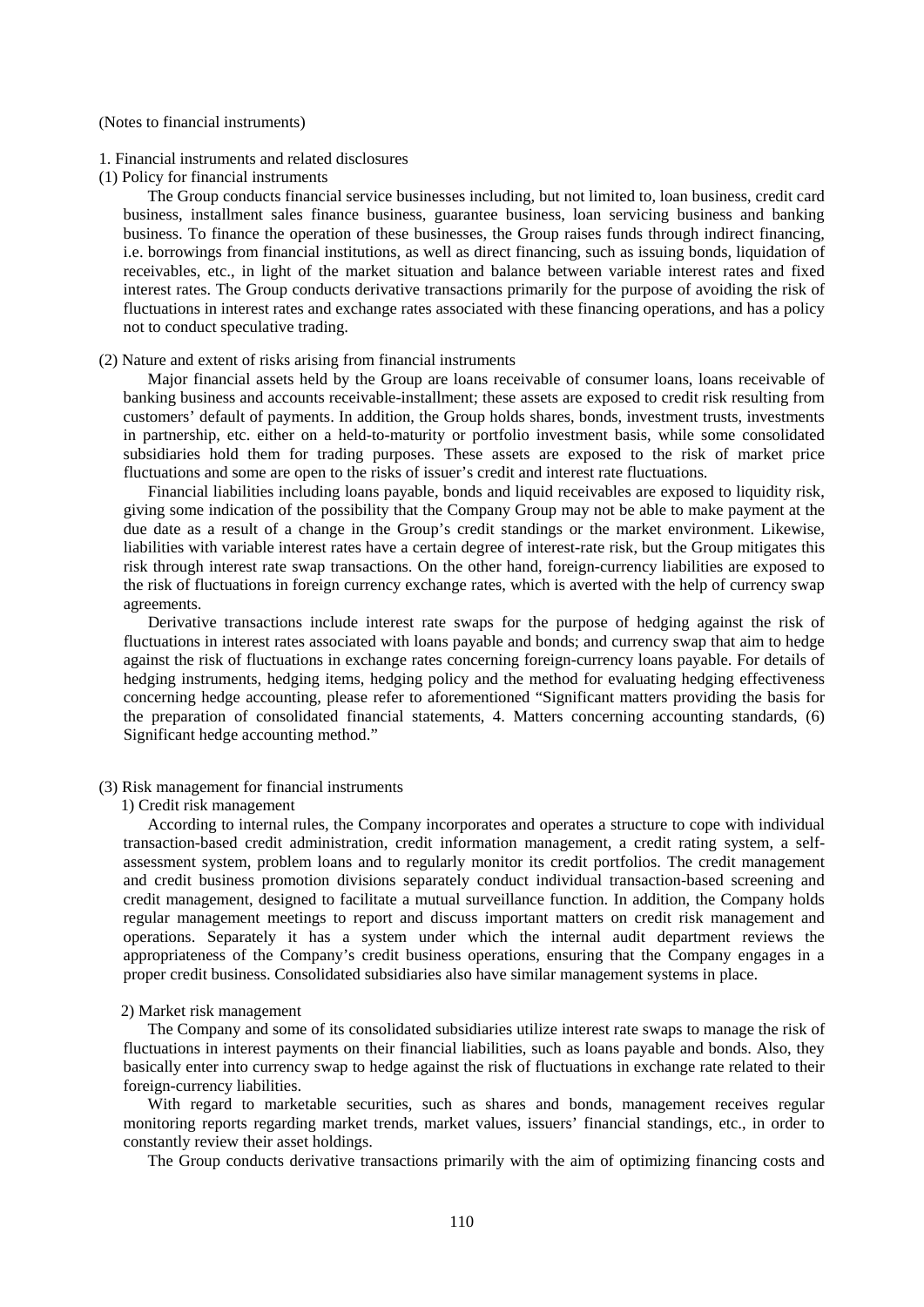adjustment of the fixed/variable interest rates proportion. It has a policy of not conducting derivatives trading for speculative purposes. Further, execution and administration of derivatives transactions are conducted in accordance with the Company's internal rules that stipulate the trading authority, trading limits, etc., under the basic policy approved at meetings of management. Consolidated subsidiaries also have similar market risk management systems in place.

In addition, all the loans receivable of consumer loans, which are the Group's major financial assets, have fixed interest rates, and loans payable and bonds, which are the Group's major financial liabilities, have mainly fixed interest rates, therefore they have low sensitivity to fluctuations in interest rates. That is why the Group does not use a quantitative analysis on the market risk.

With regard to the items of which fair values are determined using the market interest rate, the estimated effects of a change of 1 basis point (0.01%) in the fiscal year-end market interest rate on their net asset amount - financial assets after deduction of financial liabilities are as follows. This estimation assumes that there are no changes in any risk variables other than the market interest rate.

|                                      |                      | (Millions of yen)    |
|--------------------------------------|----------------------|----------------------|
|                                      | As of March 31, 2011 | As of March 31, 2012 |
| If the market interest rate had been |                      |                      |
| higher by 1 basis point              | (95,                 | ′84)                 |
| lower by 1 basis point               | 95                   | 84                   |

3) Liquidity risk management associated with financing activities

The Company manages the liquidity risk by reviewing its financing plan on a timely basis according to past financing results, change in market conditions or interest rate situations, etc., based on the financing plan approved at meetings of management. Also for that purpose, it maintains a certain amount of liquidity at all times, secures commitment lines, seeking diversity and appropriate balance of financing methods in light of the market environment. Consolidated subsidiaries also have similar management systems in place.

(4) Supplementary explanations on fair value of financial instruments

Fair value of financial instruments are measured based on the quoted market price, if available, or reasonably assessed value if a quoted market price is not available. Fair value of financial instruments for which quoted market price is not available is calculated based on certain assumptions, and the value might differ if different assumptions are used. In addition, the contract amount of the derivative transactions described below in "2. Matters concerning the fair value of financial instruments" does not represent the market risk of the derivative transactions.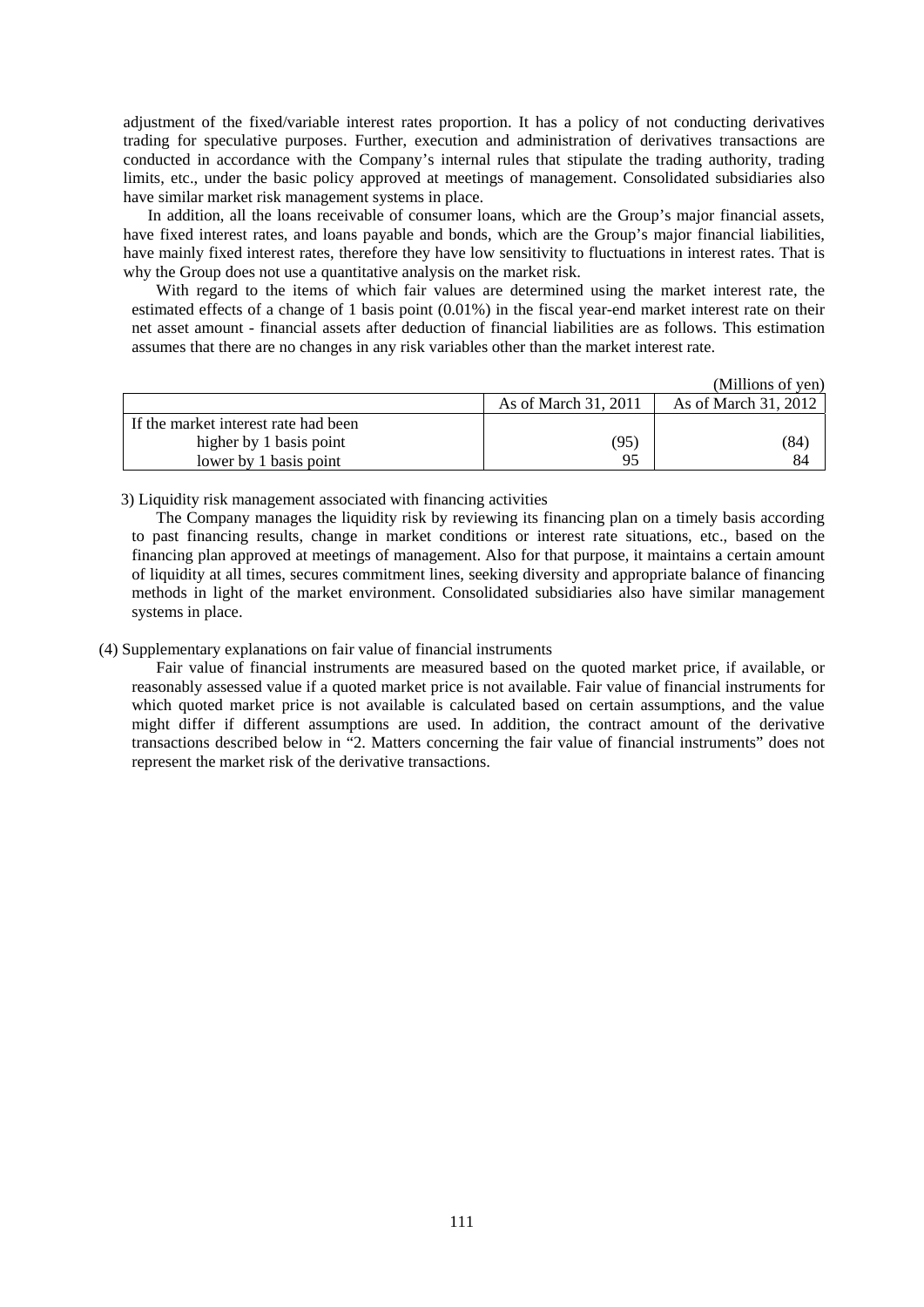# 2. Fair value of financial instruments

The carrying amount and fair value of financial instruments as well as the differences between these values are described below. Financial instruments whose fair value appears to be extremely difficult to determine are not included in the table. (See (Note 2))

| $\mu$ and $\mu$ and $\mu$ as of matter $\sigma$                                                                 |                 |            | (Millions of yen)       |
|-----------------------------------------------------------------------------------------------------------------|-----------------|------------|-------------------------|
|                                                                                                                 | Carrying amount | Fair value | Unrealized<br>gain/loss |
| (1) Cash and deposits                                                                                           | 100,074         | 100,074    |                         |
| (2) Loans receivable of consumer loans                                                                          | 972,329         |            |                         |
| Allowance for doubtful accounts                                                                                 | (53,711)        |            |                         |
| Provision for loss on interest repayment<br>(Write-off of receivables)                                          | (80,600)        |            |                         |
|                                                                                                                 | 838,017         | 1,040,272  | 202,254                 |
| (3) Loans receivable of banking business                                                                        | 33,405          |            |                         |
| Allowance for doubtful accounts                                                                                 | (323)           |            |                         |
|                                                                                                                 | 33,081          | 35,764     | 2,682                   |
| (4) Accounts receivable-installment                                                                             | 43,951          |            |                         |
| Allowance for doubtful accounts                                                                                 | (4, 534)        |            |                         |
| Unearned income                                                                                                 | (2, 367)        |            |                         |
|                                                                                                                 | 37,050          | 44,248     | 7,198                   |
| (5) Purchased receivables                                                                                       | 11,931          |            |                         |
| Allowance for doubtful accounts                                                                                 | (2,164)         |            |                         |
|                                                                                                                 | 9,767           | 9,767      |                         |
| (6) Marketable securities, shares of parent<br>company, trading account securities and<br>investment securities |                 |            |                         |
| 1) Trading securities                                                                                           | 414             | 414        |                         |
| 2) Held-to-maturity securities                                                                                  | 2,203           | 2,457      | 253                     |
| 3) Available-for-sale securities                                                                                | 45,223          | 45,223     |                         |
| (7) Short-term loans receivable                                                                                 | 39,991          | 39,992     |                         |
| <b>Total</b> assets                                                                                             | 1,105,824       | 1,318,215  | 212,390                 |
| (1) Short-term loans payable                                                                                    | 3,375           | 3,375      |                         |
| (2) Deposits of banking business                                                                                | 43,200          | 43,200     |                         |
| (3) Current portion of bonds payable and<br>bonds payable                                                       | 222,644         | 217,597    | (5,047)                 |
| (4) Current portion of long-term loans<br>payable and long-term loans payable                                   | 471,128         | 470,394    | (734)                   |
| <b>Total liabilities</b>                                                                                        | 740,348         | 734,567    | (5,781)                 |
| Derivative transaction*                                                                                         | [651]           | $[651]$    |                         |

For the prior fiscal year (As of March 31, 2011)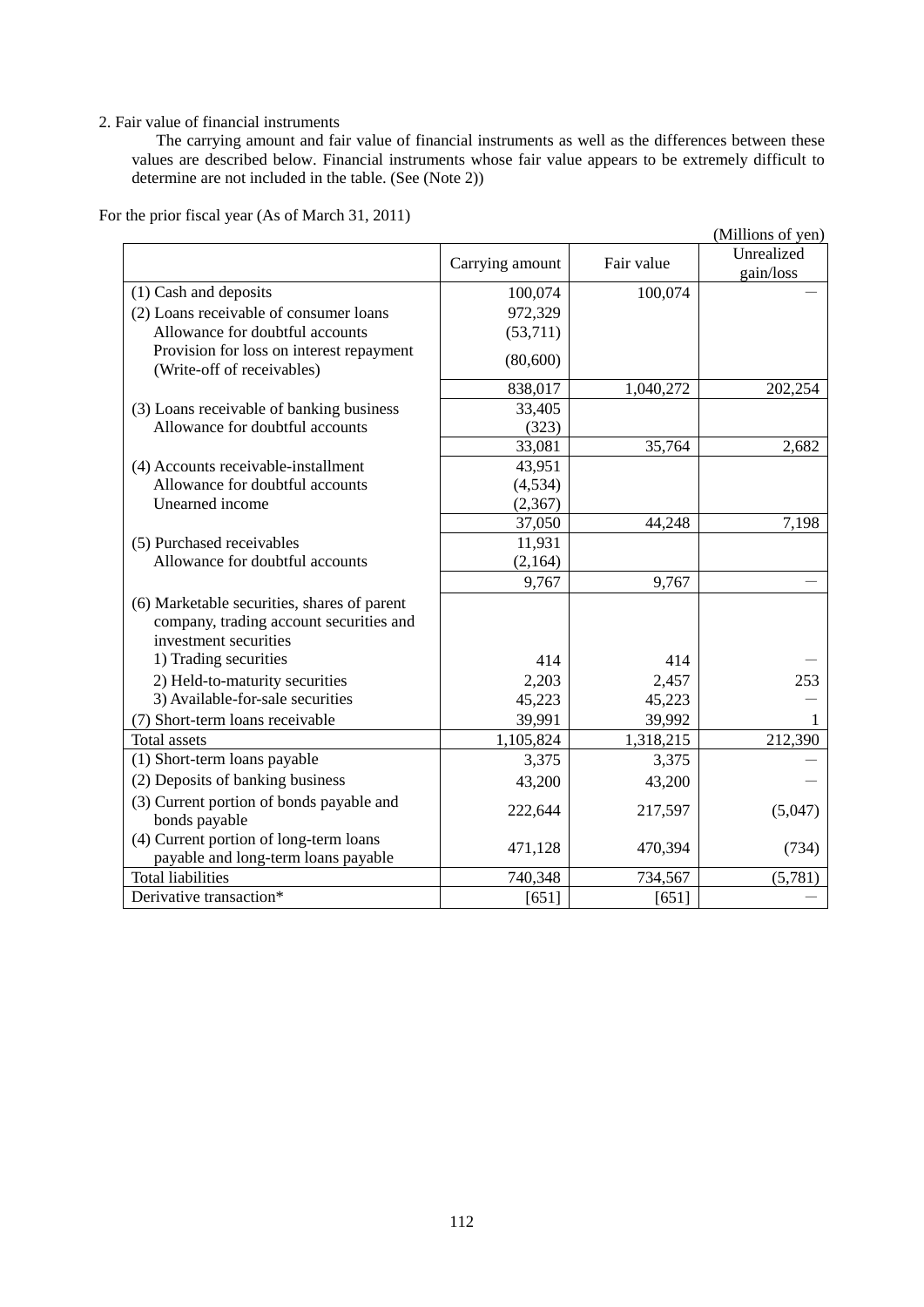For the current fiscal year (As of March 31, 2012)

|                                                                               |                 |            | (Millions of yen)       |
|-------------------------------------------------------------------------------|-----------------|------------|-------------------------|
|                                                                               | Carrying amount | Fair value | Unrealized<br>gain/loss |
| (1) Cash and deposits                                                         | 121,726         | 121,726    |                         |
| (2) Loans receivable of consumer loans                                        | 867,491         |            |                         |
| Allowance for doubtful accounts                                               | (34, 603)       |            |                         |
| Provision for loss on interest repayment<br>(Write-off of receivables)        | (42,200)        |            |                         |
|                                                                               | 790,688         | 952,256    | 161,568                 |
| (3) Loans receivable of banking business                                      | 41,518          |            |                         |
| Allowance for doubtful accounts                                               | (433)           |            |                         |
|                                                                               | 41,084          | 45,963     | 4,878                   |
| (4) Accounts receivable-installment                                           | 27,690          |            |                         |
| Allowance for doubtful accounts                                               | (3,127)         |            |                         |
| Unearned income                                                               | (870)           |            |                         |
|                                                                               | 23,691          | 29,240     | 5,549                   |
| (5) Purchased receivables                                                     | 10,159          |            |                         |
| Allowance for doubtful accounts                                               | (1, 836)        |            |                         |
|                                                                               | 8,322           | 8,322      |                         |
| (6) Marketable securities, shares of parent                                   |                 |            |                         |
| company, trading account securities and                                       |                 |            |                         |
| investment securities                                                         |                 |            |                         |
| 1) Trading securities                                                         | 394             | 394        |                         |
| 2) Held-to-maturity securities                                                | 1,820           | 2,002      | 182                     |
| 3) Available-for-sales securities                                             | 44,645          | 44,645     |                         |
| (7) Short-term loans receivable                                               | 39,991          | 39,993     |                         |
| <b>Total assets</b>                                                           | 1,072,365       | 1,244,545  | 172,180                 |
| (1) Short-term loans payable                                                  | 4,008           | 4,008      |                         |
| (2) Deposits of banking business                                              | 50,841          | 50,841     |                         |
| (3) Current portion of bonds payable and<br>bonds payable                     | 222,481         | 224,347    | 1,865                   |
| (4) Current portion of long-term loans<br>payable and long-term loans payable | 437,542         | 437,098    | (444)                   |
| <b>Total liabilities</b>                                                      | 714,874         | 716,295    | 1,421                   |
| Derivative transaction*                                                       | $[261]$         | $[261]$    |                         |

\* The receivables and payables attributable to derivative transactions are shown in their net amounts. If the aggregate outcome of the derivative transactions results in net payables, the amount is shown in brackets [].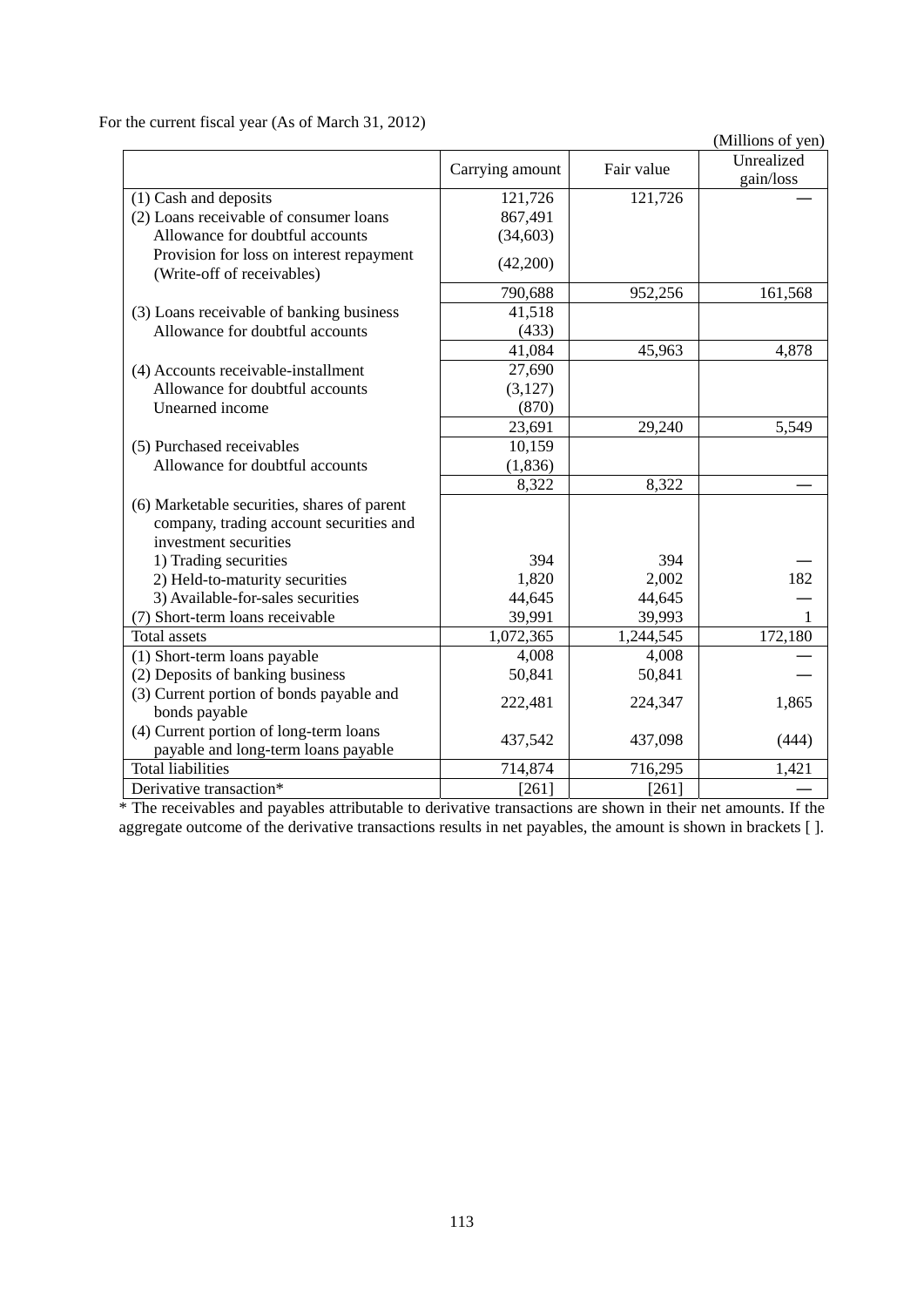(Note 1) The calculation method for the fair value of financial instruments, marketable securities and derivative financial instruments.

Assets

(1) Cash and deposits

Deposits without maturity are stated at their carrying amount, as their fair value approximate carrying amount. Deposits with maturity are stated at their carrying amount, as their remaining periods are short (within a year) and their fair value approximate carrying amount.

(2) Loans receivable of consumer loans, (3) loans receivable of banking business and (4) accounts receivable-installment

The fiscal year-end outstanding balances are stated at their net present value, which are calculated by discounting expected future cash flows of the potentially recoverable principal and interest by the current market interest rate. These exclude secured loans and accounts receivable-installment, which are stated at adjusted carrying amount; the expected amount of loan losses on these assets are calculated based on the expected recoverable amount of their collateral securities, hence their fair value approximates their carrying amount at the closing date, less the current expected amount of loan losses. Meanwhile, the assets related to the installment sales finance business at certain consolidated subsidiaries are stated at adjusted carrying amount, as their average remaining periods are roughly one year and their fair value approximates their carrying amount net of an allowance for doubtful accounts.

(5) Purchased receivables

These are stated at adjusted carrying amount. The expected amount of loan losses on these assets are calculated based on either the present value of expected future cash flows or expected recoverable amount of their collateral securities or guarantees; hence their fair value approximates their carrying amount at the closing date, less the current expected amount of loan losses.

(6) Marketable securities, shares of the parent company, trading account securities and investment securities

Shares are stated at the stock exchange quoted price, bonds are stated at either the stock exchange quoted price or the price presented by transacting financial institutions and investment trusts are stated at the official reference price. Certain bonds are stated at amortized cost method, as they are redeemed in the short term and their fair value approximates carrying amount. Negotiable deposits are stated at carrying amount, as they are short-term assets and their fair value approximates carrying amount.

For notes to securities according to holding purposes, please refer to the notes "Notes to securities" (7) Short-term loans receivable

All short-term loans receivable are related to repurchase agreement transactions, and they are stated at the price presented by financial institutions.

#### Liabilities

(1) Short-term loans payable and (2) Deposits of banking business

These assets are stated at carrying amount as they are settled in the short-term and their fair value approximates their carrying amount.

(3) Current portion of bonds payable and bonds payable

Bonds with market value are stated at market price. Bonds without market value and privately offered bonds are stated at the net present value, which is calculated by discounting the compound value (for bonds involved in the interest-rate swaps that meet conditions for exceptional accounting treatments, a principal with interest income at a post-swap interest rate is applied) by the discount rate (i.e. the current market interest rate in consideration of credit risk).

(4) Current portion of long-term loans payable and long-term loans payable

Long-term loans payable are stated at the net present value, which is calculated by discounting the compound value (for loans involved in the interest-rate swap that meet conditions for exceptional accounting treatment and the currency swap that conforms to the requirements of designated transactions, a principal with interest income at a post-swap interest rate is applied) by the discount rate (i.e. the current market interest rate in consideration of credit risk).

## Derivatives transactions

Please refer to "Note to derivatives transaction"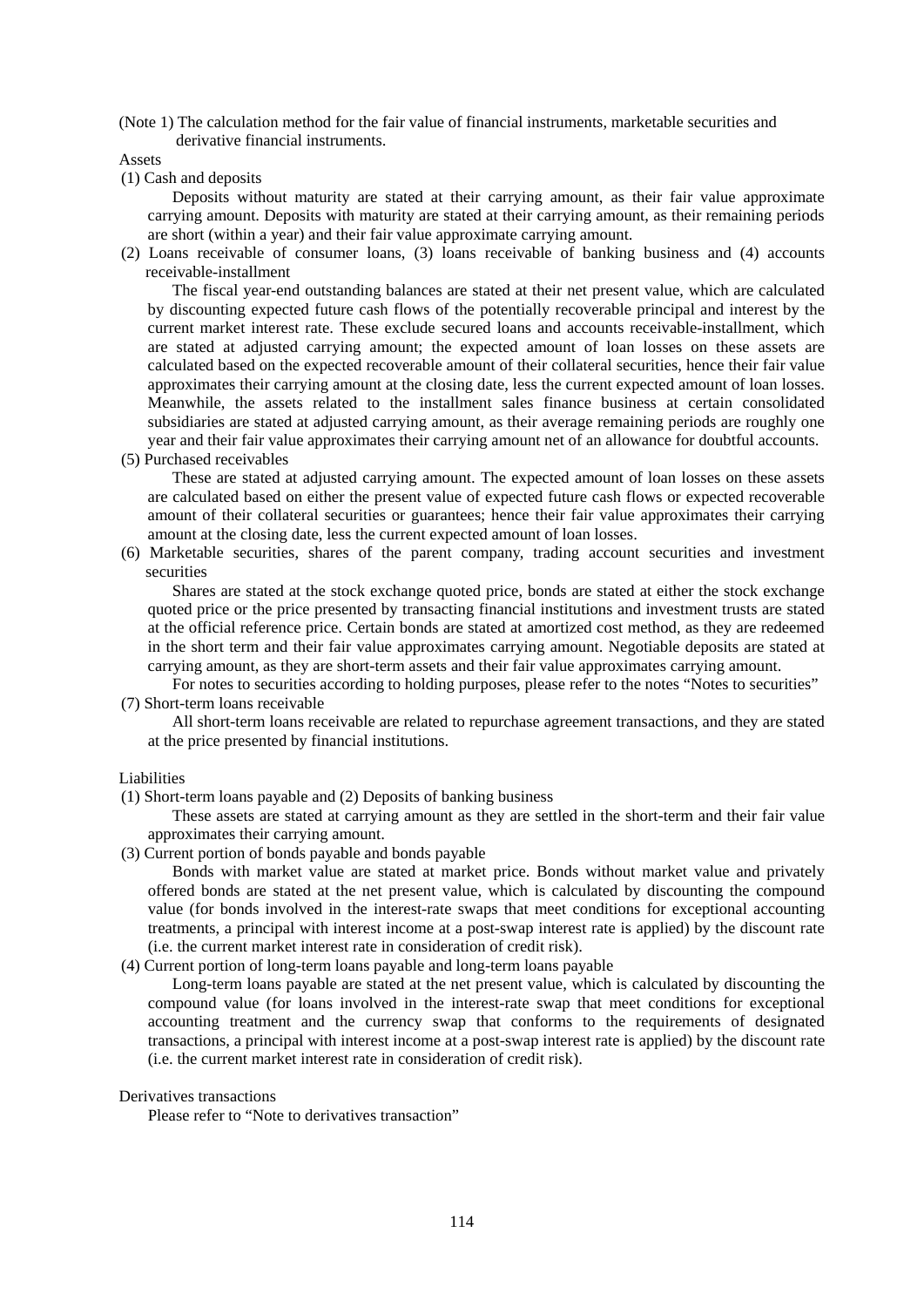| (Note 2) | The carrying amounts of financial instruments whose fair value cannot be reliably determined. |  |
|----------|-----------------------------------------------------------------------------------------------|--|
|          | (Millions of yen)                                                                             |  |

|                                                         |                      | пишпону от тент                  |
|---------------------------------------------------------|----------------------|----------------------------------|
| Item                                                    | As of March 31, 2011 | $\parallel$ As of March 31, 2012 |
| 1) Unlisted shares $(*1)$ $(*2)$                        | 2.319                |                                  |
| 2) Investments in investment partnerships $(*1)$ $(*3)$ | 23                   |                                  |
| 3) Operational investment securities (*1)               | 1.216                | 902                              |
| Total                                                   | 3,559                |                                  |

 (\*1) These shares are not included in "Asset (6) Marketable securities, shares of the parent company, trading account securities and investment securities" which contain information about the fair value of financial instruments.

- (\*2) The fair value of unlisted shares is not disclosed, as they do not have a quoted market price in an active market and it appears to be extremely difficult to determine their fair values.
- (\*3) The fair value of investments in investment partnerships is not disclosed, as partnerships' assets comprise unlisted shares and other investment instruments whose fair value appears to be extremely difficult to determine.

(Note 3) Maturity analysis for financial assets and securities with contractual maturity

For the prior fiscal year (As of March 31, 2011)

|                                                                                                                                                                               |                         |                                           |                                            |                                            |                                            | (Millions of yen)    |
|-------------------------------------------------------------------------------------------------------------------------------------------------------------------------------|-------------------------|-------------------------------------------|--------------------------------------------|--------------------------------------------|--------------------------------------------|----------------------|
|                                                                                                                                                                               | Due<br>within 1<br>year | Due after<br>1 year<br>through 2<br>years | Due after<br>2 years<br>through 3<br>years | Due after<br>3 years<br>through 4<br>years | Due after<br>4 years<br>through 5<br>years | Due after<br>5 years |
| Cash and deposits                                                                                                                                                             | 100,074                 |                                           |                                            |                                            |                                            |                      |
| Loans receivable of consumer<br>loans $(*1)$ $(*2)$                                                                                                                           | 181,134                 | 164,499                                   | 164,832                                    | 161,909                                    | 160,443                                    | 51,785               |
| Loans receivable of banking<br>business                                                                                                                                       | 20,145                  | 1,508                                     | 2,399                                      | 1,840                                      | 3,063                                      | 4,447                |
| Accounts receivable-installment<br>$(*1)$ $(*2)$                                                                                                                              | 16,428                  | 8,763                                     | 5,834                                      | 4,443                                      | 3,919                                      | 1,158                |
| Marketable securities and<br>Investment securities<br>1) Held-to-maturity securities<br>(Government bond)<br>2) Available-for-sales securities<br>with contractual maturities | 370                     | 1,104                                     | 466                                        |                                            |                                            | 262                  |
| Government bond                                                                                                                                                               |                         |                                           |                                            |                                            |                                            | 54                   |
| Other                                                                                                                                                                         | 25,820                  |                                           |                                            |                                            |                                            |                      |
| Short-term loans receivable                                                                                                                                                   | 39,991                  |                                           |                                            |                                            |                                            |                      |
| Total                                                                                                                                                                         | 383,965                 | 175,875                                   | 173,532                                    | 168,193                                    | 167,426                                    | 57,706               |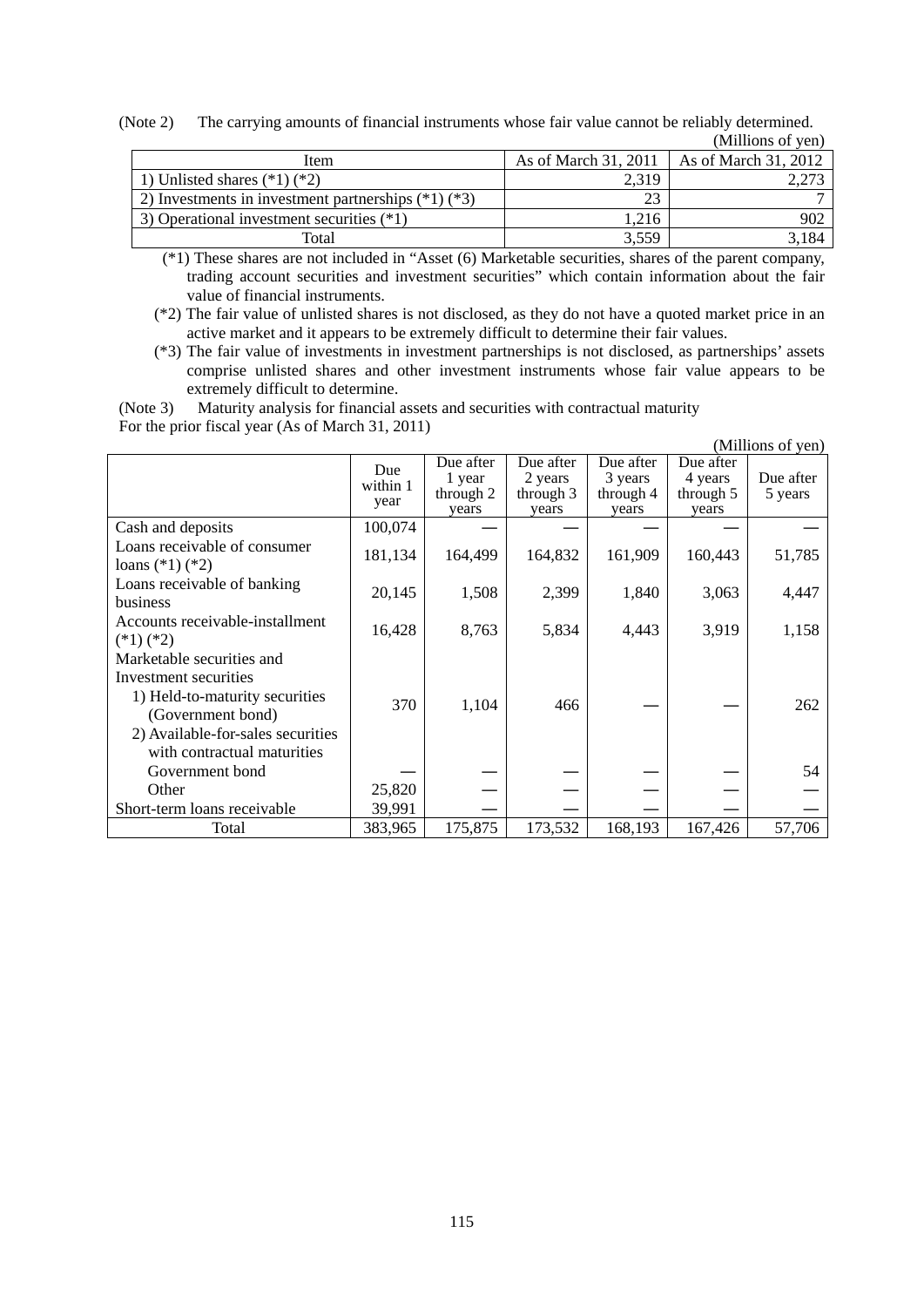For the current fiscal year (As of March 31, 2012)

|                                                                                                                                                                               |                         |                                           |                                            |                                            |                                            | (Millions of yen)    |
|-------------------------------------------------------------------------------------------------------------------------------------------------------------------------------|-------------------------|-------------------------------------------|--------------------------------------------|--------------------------------------------|--------------------------------------------|----------------------|
|                                                                                                                                                                               | Due<br>within 1<br>year | Due after<br>1 year<br>through 2<br>years | Due after<br>2 years<br>through 3<br>years | Due after<br>3 years<br>through 4<br>years | Due after<br>4 years<br>through 5<br>years | Due after<br>5 years |
| Cash and deposits                                                                                                                                                             | 121,726                 |                                           |                                            |                                            |                                            |                      |
| Loans receivable of consumer<br>loans $(*1)$ $(*2)$                                                                                                                           | 181,663                 | 158,973                                   | 150,101                                    | 147,102                                    | 146,145                                    | 25,188               |
| Loans receivable of banking<br><b>business</b>                                                                                                                                | 22,111                  | 1,777                                     | 3,485                                      | 2,929                                      | 5,069                                      | 6,144                |
| Accounts receivable-installment<br>$(*1)$ $(*2)$                                                                                                                              | 8,816                   | 5,347                                     | 4,027                                      | 3,480                                      | 3,324                                      | 549                  |
| Marketable securities and<br>Investment securities<br>1) Held-to-maturity securities<br>(Government bond)<br>2) Available-for-sales securities<br>with contractual maturities | 1,043                   | 439                                       | 86                                         |                                            |                                            | 251                  |
| Government bond                                                                                                                                                               |                         |                                           |                                            |                                            |                                            | 56                   |
| Other                                                                                                                                                                         | 36,000                  |                                           |                                            |                                            |                                            |                      |
| Short-term loans receivable                                                                                                                                                   | 39,991                  |                                           |                                            |                                            |                                            |                      |
| Total                                                                                                                                                                         | 411,352                 | 166,538                                   | 157,700                                    | 153,512                                    | 154,539                                    | 32,190               |

(\*1) Loans receivable of consumer loans and accounts receivable-installment do not include loans whose recovery is doubtful because their redemption schedule is unclear (amounts: 72,762 million yen for the prior fiscal year and 45,447 million yen for the current fiscal year).

(\*2) The amounts of loans receivable of consumer loans and accounts receivable-installment in the credit card business are the expected amounts assuming that average minimum payments are to be made on a fixed date in each month.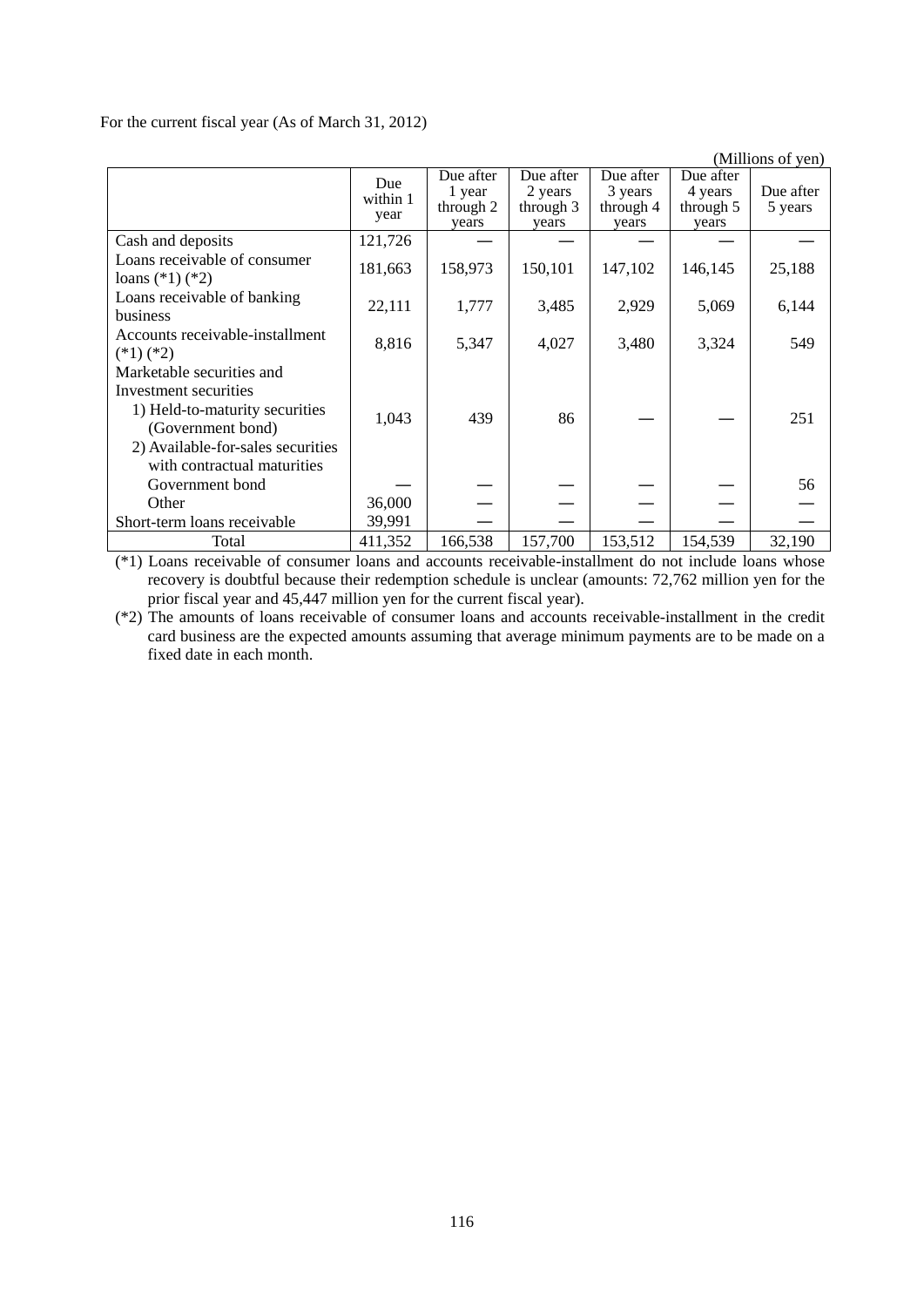(Note 4) Scheduled repayment amount of bonds payable, long-term loans payable, lease obligations and other interest-bearing liabilities after the consolidated closing date.

For the prior fiscal year (As of March 31, 2011)

|                                                                              |                         |                                           |                                            |                                            |                                            | (Millions of yen)    |
|------------------------------------------------------------------------------|-------------------------|-------------------------------------------|--------------------------------------------|--------------------------------------------|--------------------------------------------|----------------------|
|                                                                              | Due<br>within 1<br>year | Due after<br>1 year<br>through 2<br>years | Due after<br>2 years<br>through 3<br>years | Due after<br>3 years<br>through 4<br>years | Due after<br>4 years<br>through 5<br>years | Due after<br>5 years |
| Short-term loans payable                                                     | 3,375                   |                                           |                                            |                                            |                                            |                      |
| Deposits of banking business                                                 | 43,200                  |                                           |                                            |                                            |                                            |                      |
| Current portion of bonds<br>payable and bonds payable                        | 81,155                  | 88,274                                    | 33,215                                     | 20,000                                     |                                            |                      |
| Current portion of long-term<br>loans payable and long-term<br>loans payable | 168,514                 | 145,471                                   | 97,920                                     | 47,264                                     | 11,956                                     |                      |
| Lease obligations                                                            | 157                     | 158                                       | 160                                        | 161                                        | 80                                         |                      |
| Total                                                                        | 296,403                 | 233,903                                   | 131,296                                    | 67,426                                     | 12,036                                     |                      |

For the current fiscal year (As of March 31, 2012)

|                                                                              |                         |                                           |                                            |                                            |                                            | (Millions of yen)    |
|------------------------------------------------------------------------------|-------------------------|-------------------------------------------|--------------------------------------------|--------------------------------------------|--------------------------------------------|----------------------|
|                                                                              | Due<br>within 1<br>year | Due after<br>1 year<br>through 2<br>years | Due after<br>2 years<br>through 3<br>years | Due after<br>3 years<br>through 4<br>years | Due after<br>4 years<br>through 5<br>years | Due after<br>5 years |
| Short-term loans payable                                                     | 4,008                   |                                           |                                            |                                            |                                            |                      |
| Deposits of banking business                                                 | 50,841                  |                                           |                                            |                                            |                                            |                      |
| Current portion of bonds<br>payable and bonds payable                        | 87,103                  | 82,602                                    | 51,551                                     | 1,225                                      |                                            |                      |
| Current portion of long-term<br>loans payable and long-term<br>loans payable | 166,193                 | 145,816                                   | 87,199                                     | 28,036                                     | 10,298                                     |                      |
| Lease obligations                                                            | 231                     | 235                                       | 235                                        | 154                                        | 57                                         |                      |
| Total                                                                        | 308,377                 | 228,653                                   | 138,985                                    | 29,415                                     | 10,355                                     |                      |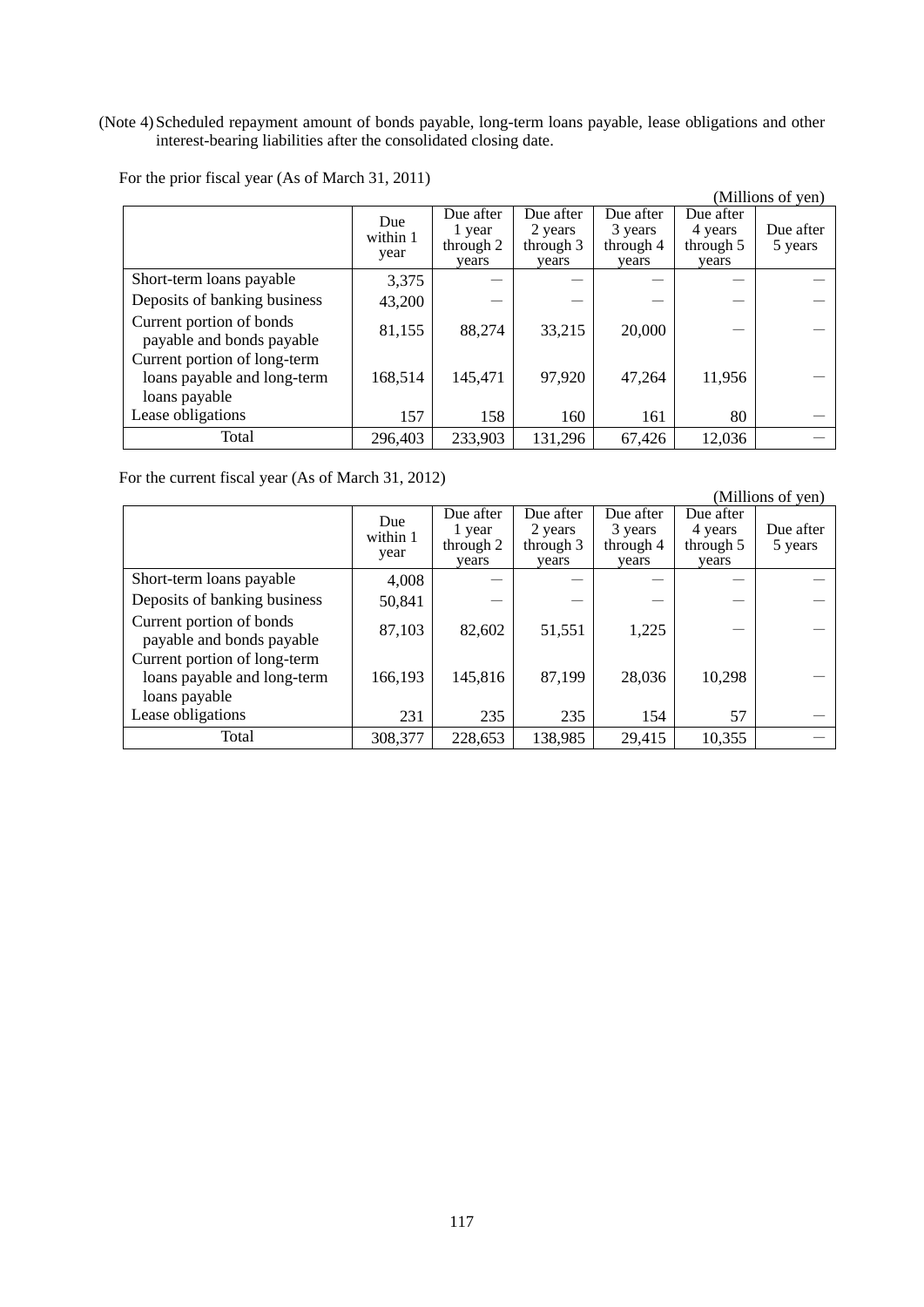(Note to securities)

For the prior fiscal year

1. Trading securities (As of March 31, 2011)

Unrealized gain or loss reported as income or loss for the current fiscal year 21 million yen

2. Held-to-maturity securities (As of March 31, 2011)

| $\mathcal{L}$ . Here to maturity securities (Tes of interest $\mathcal{I}$ ), $\mathcal{L}$ 011) |                 |              | (Millions of yen)       |
|--------------------------------------------------------------------------------------------------|-----------------|--------------|-------------------------|
| Category                                                                                         | Carrying amount | Market value | Unrealized<br>gain/loss |
| Market value greater than carrying amount                                                        |                 |              |                         |
| (1) Government/municipal                                                                         | 2,203           | 2,457        | 253                     |
| (2) Corporate                                                                                    |                 |              |                         |
| $(3)$ Other                                                                                      |                 |              |                         |
| Subtotal                                                                                         | 2,203           | 2,457        | 253                     |
| Market value not greater than carrying                                                           |                 |              |                         |
| amount                                                                                           |                 |              |                         |
| (1) Government/municipal                                                                         |                 |              |                         |
| (2) Corporate                                                                                    |                 |              |                         |
| $(3)$ Other                                                                                      |                 |              |                         |
| Subtotal                                                                                         |                 |              |                         |
| Total                                                                                            | 2,203           | 2,457        | 253                     |

# 3. Available-for-sale securities (As of March 31, 2011)

| $101$ barre becoming to the order of $\sigma$ |                 |                  | (Millions of yen)       |
|-----------------------------------------------|-----------------|------------------|-------------------------|
| Category                                      | Carrying amount | Acquisition cost | Unrealized<br>gain/loss |
| Acquisition cost not greater than carrying    |                 |                  |                         |
| amount                                        |                 |                  |                         |
| $(1)$ Stocks                                  | 6,909           | 3,680            | 3,229                   |
| $(2)$ Bonds                                   |                 |                  |                         |
| Government/municipal                          | 54              | 52               |                         |
| Corporate                                     |                 |                  |                         |
| Other                                         |                 |                  |                         |
| $(3)$ Other                                   | 32              | 30               |                         |
| Subtotal                                      | 6,996           | 3,763            | 3,233                   |
| Acquisition cost greater than carrying        |                 |                  |                         |
| amount                                        |                 |                  |                         |
| $(1)$ Stocks                                  | 11,740          | 12,238           | (498)                   |
| $(2)$ Bonds                                   |                 |                  |                         |
| Government/municipal                          |                 |                  |                         |
| Corporate                                     |                 |                  |                         |
| Other                                         |                 |                  |                         |
| $(3)$ Other                                   | 666             | 894              | (228)                   |
| Subtotal                                      | 12,406          | 13,133           | (726)                   |
| Total                                         | 19,403          | 16,896           | 2,506                   |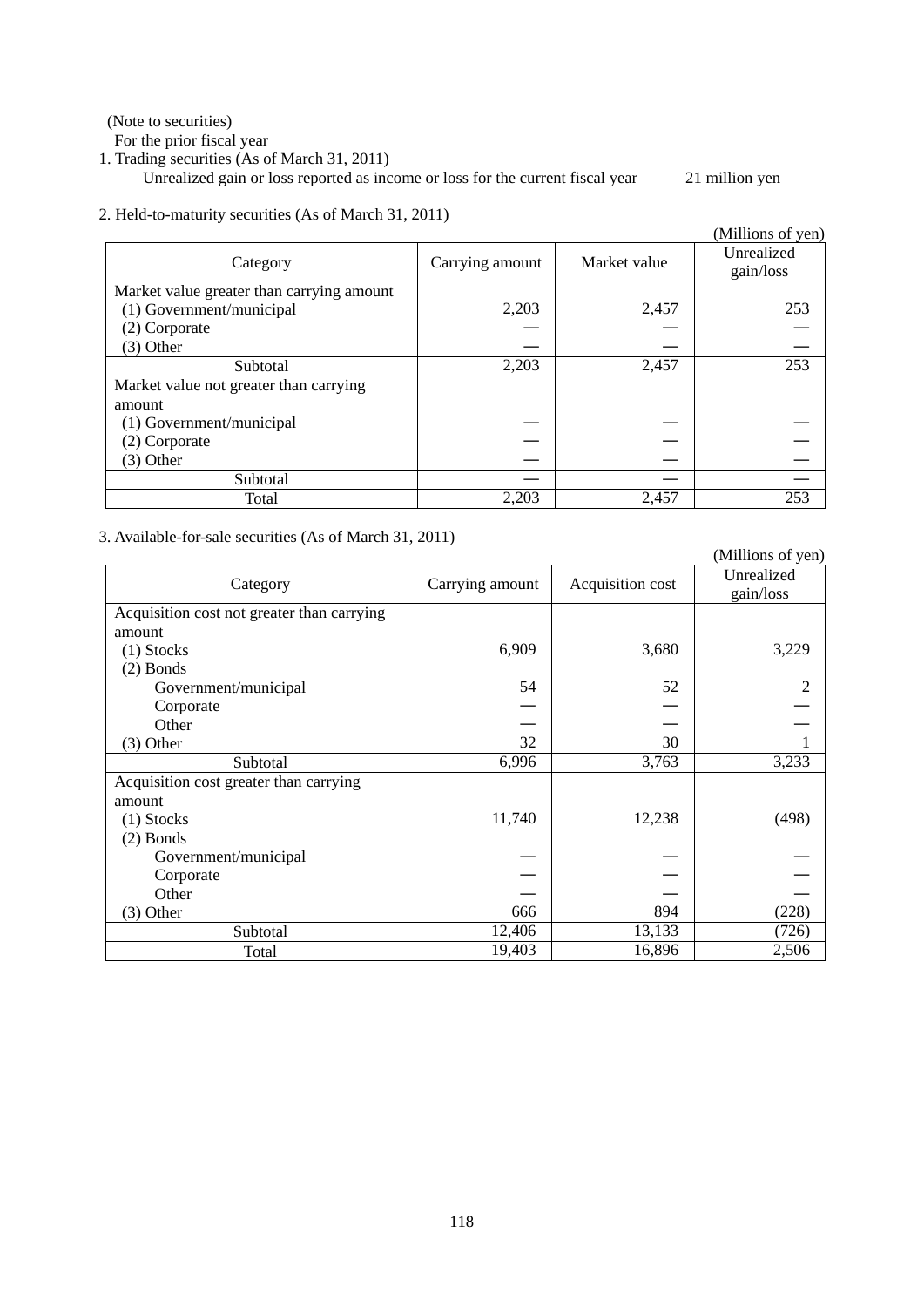4. Available-for-sale securities sold during the fiscal year (From April 1, 2010 to March 31, 2011)

|                      |           |                | (Millions of yen) |
|----------------------|-----------|----------------|-------------------|
|                      | Amount of | Total gains on | Total losses on   |
| Category             | proceeds  | sales          | sales             |
| (1) Stocks           | 900       | 345            | 255               |
| $(2)$ Bonds          |           |                |                   |
| Government/municipal |           |                |                   |
| Corporate            |           |                |                   |
| Other                |           |                |                   |
| $(3)$ Other          |           |                |                   |
| Total                | 900       | 345            | 255               |

5. Impaired securities that were written down to their fair values (From April 1, 2010 to March 31, 2011) During this fiscal year, the Company reported a loss of 10,182 million yen incurred by a write-down of impaired securities (shares classified as "other securities").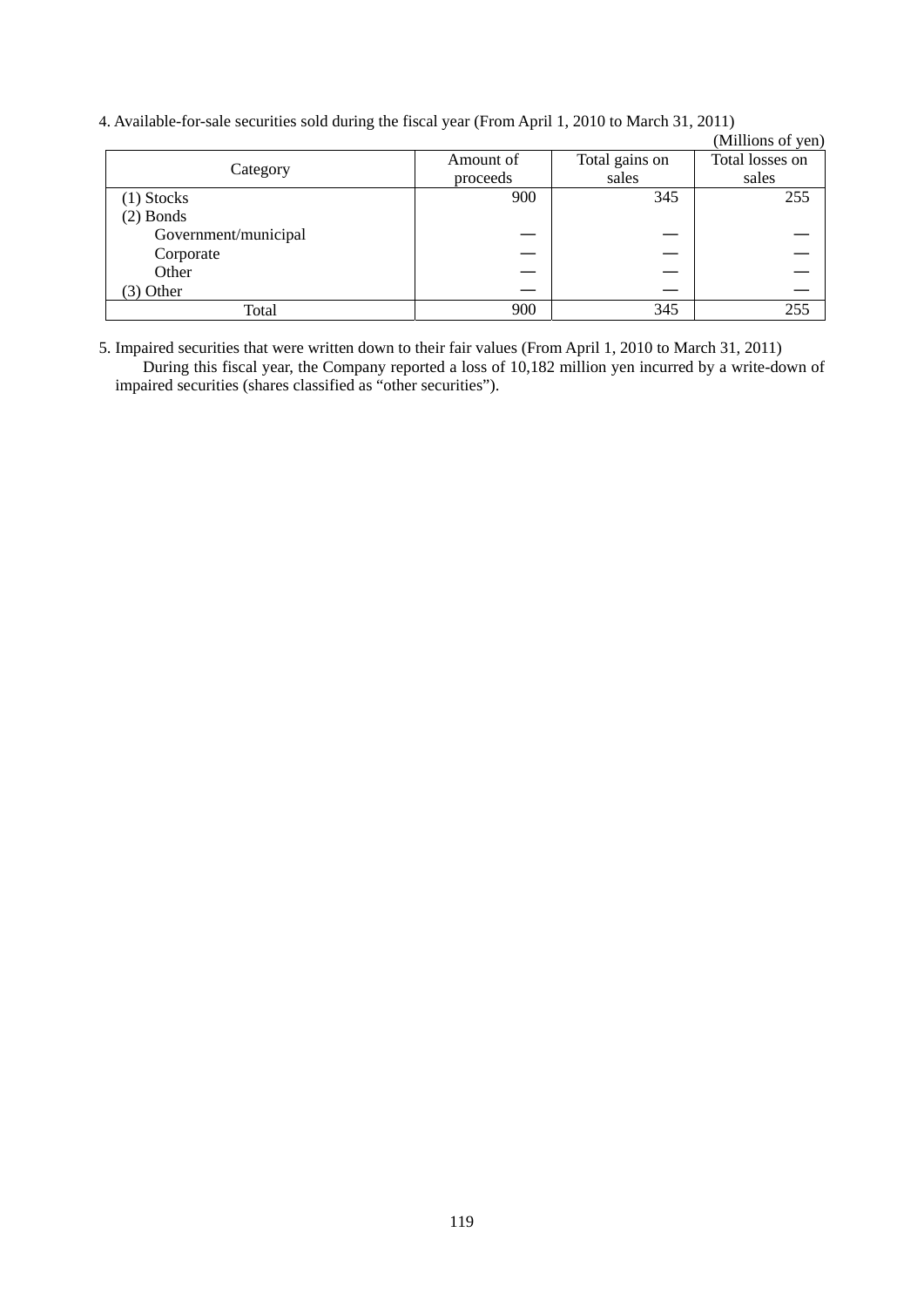For the current fiscal year

1. Trading securities (As of March 31, 2012)

Unrealized gain or loss reported as income or loss for the current fiscal year (1) million yen

2. Held-to-maturity securities (As of March 31, 2012)

| $\ldots$ refer to maturity becurrings (T to or maturity $\ldots$ ) |                 |              | (Millions of yen)       |
|--------------------------------------------------------------------|-----------------|--------------|-------------------------|
| Category                                                           | Carrying amount | Market value | Unrealized<br>gain/loss |
| Market value greater than carrying amount                          |                 |              |                         |
| (1) Government/municipal                                           | 1,820           | 2,002        | 182                     |
| (2) Corporate                                                      |                 |              |                         |
| $(3)$ Other                                                        |                 |              |                         |
| Subtotal                                                           | 1,820           | 2,002        | 182                     |
| Market value not greater than carrying                             |                 |              |                         |
| amount                                                             |                 |              |                         |
| (1) Government/municipal                                           |                 |              |                         |
| (2) Corporate                                                      |                 |              |                         |
| $(3)$ Other                                                        |                 |              |                         |
| Subtotal                                                           |                 |              |                         |
| Total                                                              | 1,820           | 2,002        | 182                     |

# 3. Available-for-sales securities (As of March 31, 2012)

|                                            |                 |                  | (Millions of yen)       |
|--------------------------------------------|-----------------|------------------|-------------------------|
| Category                                   | Carrying amount | Acquisition cost | Unrealized<br>gain/loss |
| Acquisition cost not greater than carrying |                 |                  |                         |
| amount                                     |                 |                  |                         |
| (1) Stocks                                 | 7,999           | 7,094            | 905                     |
| $(2)$ Bonds                                |                 |                  |                         |
| Government/municipal                       | 56              | 53               | 3                       |
| Corporate                                  |                 |                  |                         |
| Other                                      |                 |                  |                         |
| $(3)$ Other                                |                 |                  |                         |
| Subtotal                                   | 8,055           | 7,147            | $\overline{908}$        |
| Acquisition cost greater than carrying     |                 |                  |                         |
| amount                                     |                 |                  |                         |
| $(1)$ Stocks                               | 589             | 711              | (122)                   |
| $(2)$ Bonds                                |                 |                  |                         |
| Government/municipal                       |                 |                  |                         |
| Corporate                                  |                 |                  |                         |
| Other                                      |                 |                  |                         |
| $(3)$ Other                                |                 |                  |                         |
| Subtotal                                   | 589             | 711              | (122)                   |
| Total                                      | 8,645           | 7,859            | 786                     |

 $(M<sub>ii</sub>)$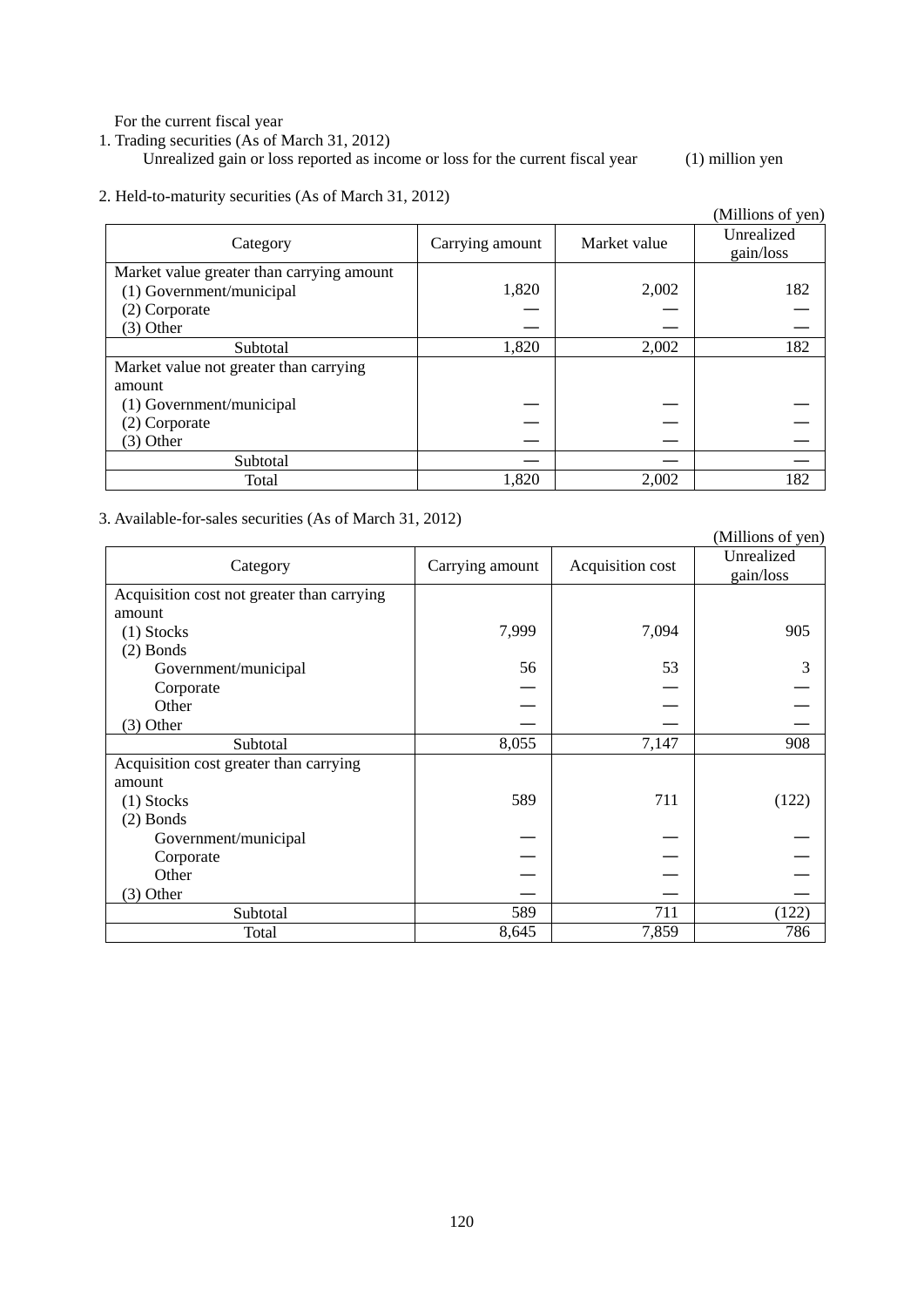4. Available-for-sale securities sold during the fiscal year (From April 1, 2011 to March 31, 2012)

|                      |           |                | (Millions of yen) |
|----------------------|-----------|----------------|-------------------|
|                      | Amount of | Total gains on | Total losses on   |
| Category             | proceeds  | sales          | sales             |
| $(1)$ Stocks         | 9,913     | 2,536          | 795               |
| $(2)$ Bonds          |           |                |                   |
| Government/municipal |           |                |                   |
| Corporate            |           |                |                   |
| Other                |           |                |                   |
| $(3)$ Other          | 679       |                | 247               |
| Total                | 10,593    | 2,536          | 1,042             |

5. Impaired securities that were written down to their fair values (From April 1, 2011 to March 31, 2012) During this fiscal year, the Company reported a loss of 0 million yen incurred by a write-down of impaired securities (shares classified as "other securities").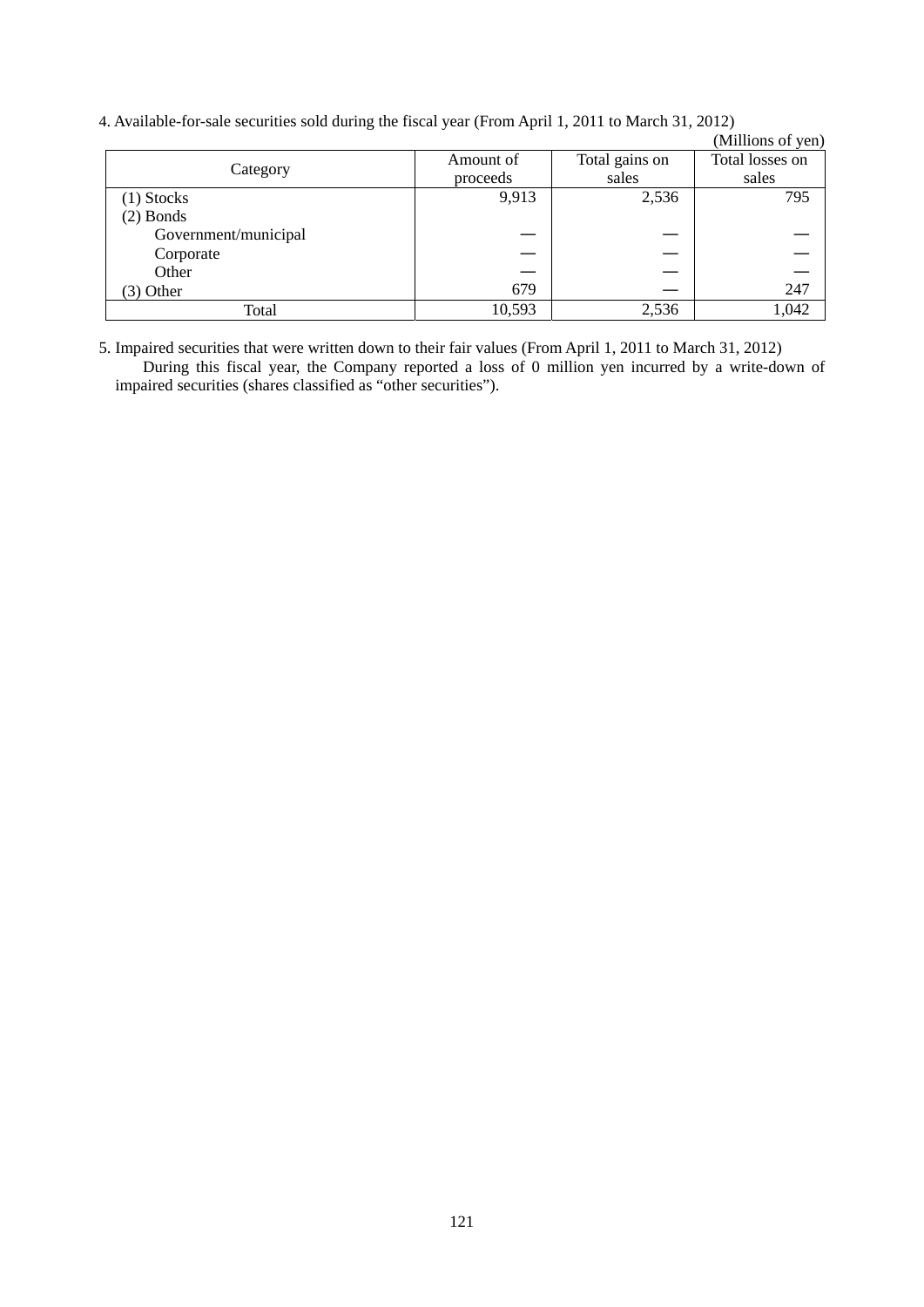# (Note to derivatives transactions)

For the prior fiscal year (As of March 31, 2011)

1. Derivative financial instruments not subject to the application of hedge accounting

(1) Currency-related derivatives

The currency-related derivatives transactions used by part of the consolidated subsidiaries are currency swap transactions with the aim of fixing the value of foreign-currency borrowings in local currency. Because these borrowings include transactions between consolidated companies that are eliminated in consolidation, they are not treated as hedging transactions in the consolidated accounts.

| (Millions of yen) |
|-------------------|
|-------------------|

|                                      |                        |                    |                                                      |            | TAITIIOII9 OL ACII)               |
|--------------------------------------|------------------------|--------------------|------------------------------------------------------|------------|-----------------------------------|
| Category                             | Type of<br>derivatives | Contract<br>amount | Amount of<br>due after 1<br>year-period<br>contracts | Fair value | Valuation gain<br>$(\text{loss})$ |
| Transactions<br>out of the<br>market | Currency swap          | 8,872              | 5,780                                                | (651)      | (651)                             |

(Note) Calculation method for fair value

Calculated based on the price presented by counterparty financial institutions

2. Derivatives transactions subject to the application of hedge accounting

(1) Interest rate-related derivatives

|                                                                                                                 |                                                                                                                                                                                |                                                              |                    |                                                      | (Millions of yen) |
|-----------------------------------------------------------------------------------------------------------------|--------------------------------------------------------------------------------------------------------------------------------------------------------------------------------|--------------------------------------------------------------|--------------------|------------------------------------------------------|-------------------|
| Hedge<br>accounting<br>method                                                                                   | Type of<br>derivatives                                                                                                                                                         | Major hedging<br>items                                       | Contract<br>amount | Amount of<br>due after 1<br>year-period<br>contracts | Fair value        |
| Interest rate<br>swaps which<br>qualify for<br>hedge<br>accounting and<br>meet specific<br>matching<br>criteria | Interest rate<br>swap<br>transactions<br>Fixed interest<br>receivables/<br>Floating interest<br>payments<br>Fixed interest<br>payments and<br>floating interest<br>receivables | Bonds payable<br>Long-term<br>loans payable<br>Bonds payable | 2,700<br>254,486   | 2,700<br>175,478                                     | 41<br>(4,142)     |
|                                                                                                                 | Total                                                                                                                                                                          |                                                              | 257,186            | 178,178                                              | (4,100)           |

(Note) Interest rate swap subject to the application of exceptional treatments are recognized together with hedging items (i.e. bonds payable and long-term loans payable), therefore their fair value are included in the fair value of the relevant long-term loans payable.

(2) Currency-related derivatives

(Millions of yen)

| Hedge<br>accounting<br>method                                                                           | Type of<br>derivatives | Major hedging<br>items     | Contract<br>amount | Amount of<br>due after 1<br>year-period<br>contracts | Fair value |
|---------------------------------------------------------------------------------------------------------|------------------------|----------------------------|--------------------|------------------------------------------------------|------------|
| Currency swaps<br>which qualify<br>for hedge<br>accounting and<br>meet specific<br>matching<br>criteria | Currency swap          | Long-term<br>loans payable | 4,935              | 2,691                                                | 402        |

(Note) Currency swap agreements subject to the application of designation transactions are recognized together with hedging items (i.e. long-term loans payable), therefore their fair value are included in the market value of the relevant long-term loans payable.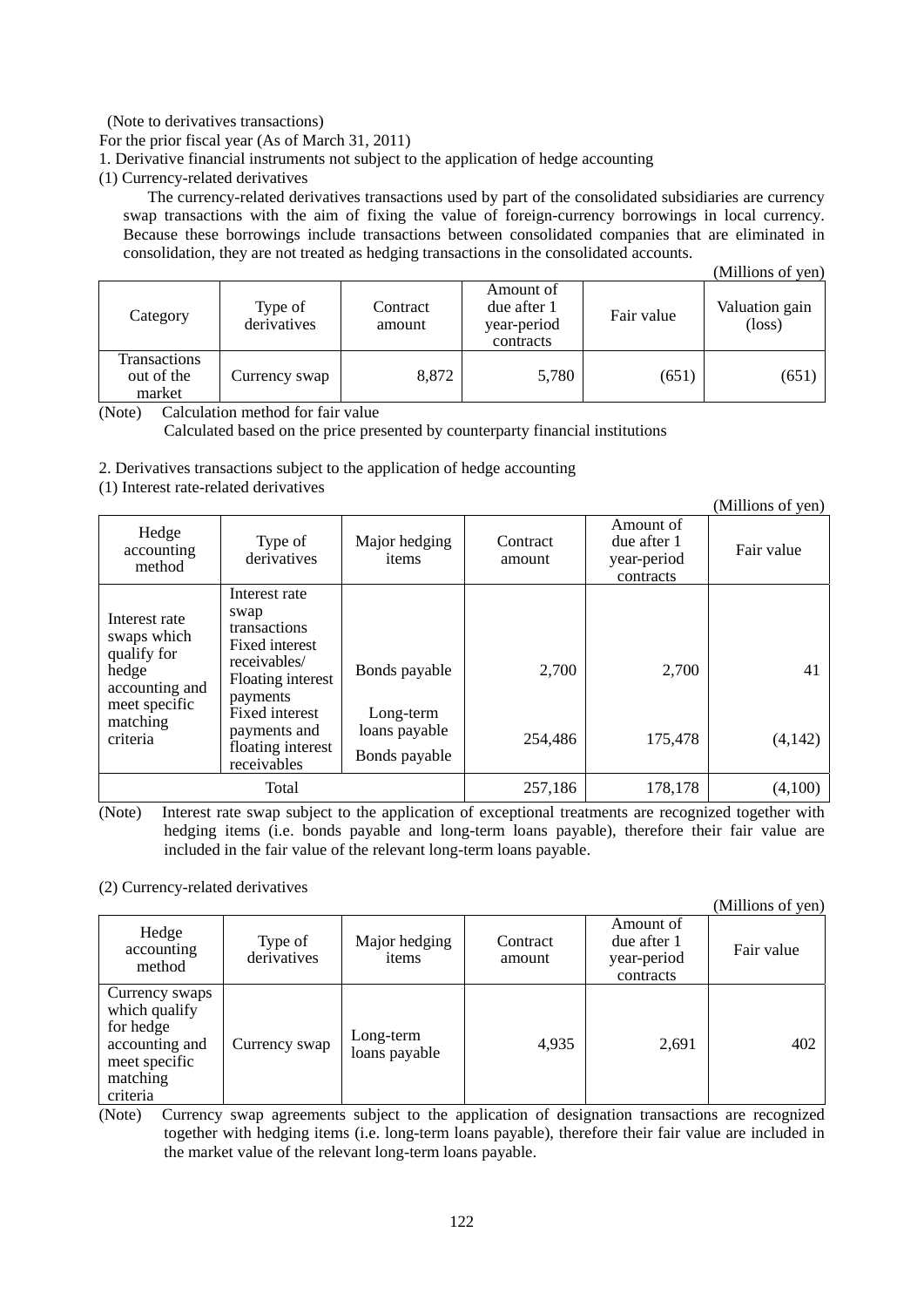For the current fiscal year (as of March 31, 2012)

1. Derivative financial instruments not subject to the application of hedge accounting

(1) Currency-related derivatives

The currency-related derivatives transactions used by part of the consolidated subsidiaries are currency swap transactions with the aim of fixing the value of foreign-currency borrowings in local currency. Because these borrowings include transactions between consolidated companies that are eliminated in consolidation, they are not treated as hedging transactions in the consolidated accounts.

|                                      |                        |                    |                                                      |            | (Millions of yen)                 |
|--------------------------------------|------------------------|--------------------|------------------------------------------------------|------------|-----------------------------------|
| Category                             | Type of<br>derivatives | Contract<br>amount | Amount of<br>due after 1<br>year-period<br>contracts | Fair value | Valuation gain<br>$(\text{loss})$ |
| Transactions<br>out of the<br>market | Currency swap          | 4,307              |                                                      | (261)      | (261)                             |

(Note) Calculation method for fair value

Calculated based on the price presented by counterparty financial institutions

2. Derivatives transactions subject to the application of hedge accounting

(1) Interest rate-related derivatives

|                                                                                                                 |                                                                                                                                                                                       |                                                              |                    |                                                      | (Millions of yen) |
|-----------------------------------------------------------------------------------------------------------------|---------------------------------------------------------------------------------------------------------------------------------------------------------------------------------------|--------------------------------------------------------------|--------------------|------------------------------------------------------|-------------------|
| Hedge<br>accounting<br>method                                                                                   | Type of<br>derivatives                                                                                                                                                                | Major hedging<br>items                                       | Contract<br>amount | Amount of<br>due after 1<br>year-period<br>contracts | Fair value        |
| Interest rate<br>swaps which<br>qualify for<br>hedge<br>accounting and<br>meet specific<br>matching<br>criteria | Interest rate<br>swap<br>transactions<br><b>Fixed interest</b><br>receivables/<br>Floating interest<br>payments<br>Fixed interest<br>payments and<br>floating interest<br>receivables | Bonds payable<br>Long-term<br>loans payable<br>Bonds payable | 2,450<br>272,211   | 2,450<br>186,948                                     | (3, 847)          |
|                                                                                                                 | Total                                                                                                                                                                                 |                                                              | 274,661            | 189,398                                              | (3, 847)          |

(Note) Interest rate swap subject to the application of exceptional treatments are recognized together with hedging items (i.e. bonds payable and long-term loans payable), therefore their fair value are included in the fair value of the relevant long-term loans payable.

(2) Currency-related derivatives

|                                                                                                            |                        |                            |                    |                                                      | (Millions of yen) |
|------------------------------------------------------------------------------------------------------------|------------------------|----------------------------|--------------------|------------------------------------------------------|-------------------|
| Hedge<br>accounting<br>method                                                                              | Type of<br>derivatives | Major hedging<br>items     | Contract<br>amount | Amount of<br>due after 1<br>year-period<br>contracts | Fair value        |
| Currency<br>swaps which<br>qualify for<br>hedge<br>accounting and<br>meet specific<br>matching<br>criteria | Currency swap          | Long-term<br>loans payable | 6,427              | 5,496                                                | 620               |

(Note) Currency swap agreements subject to the application of designation transactions are recognized together with hedging items (i.e. long-term loans payable), therefore their fair value are included in the market value of the relevant long-term loans payable.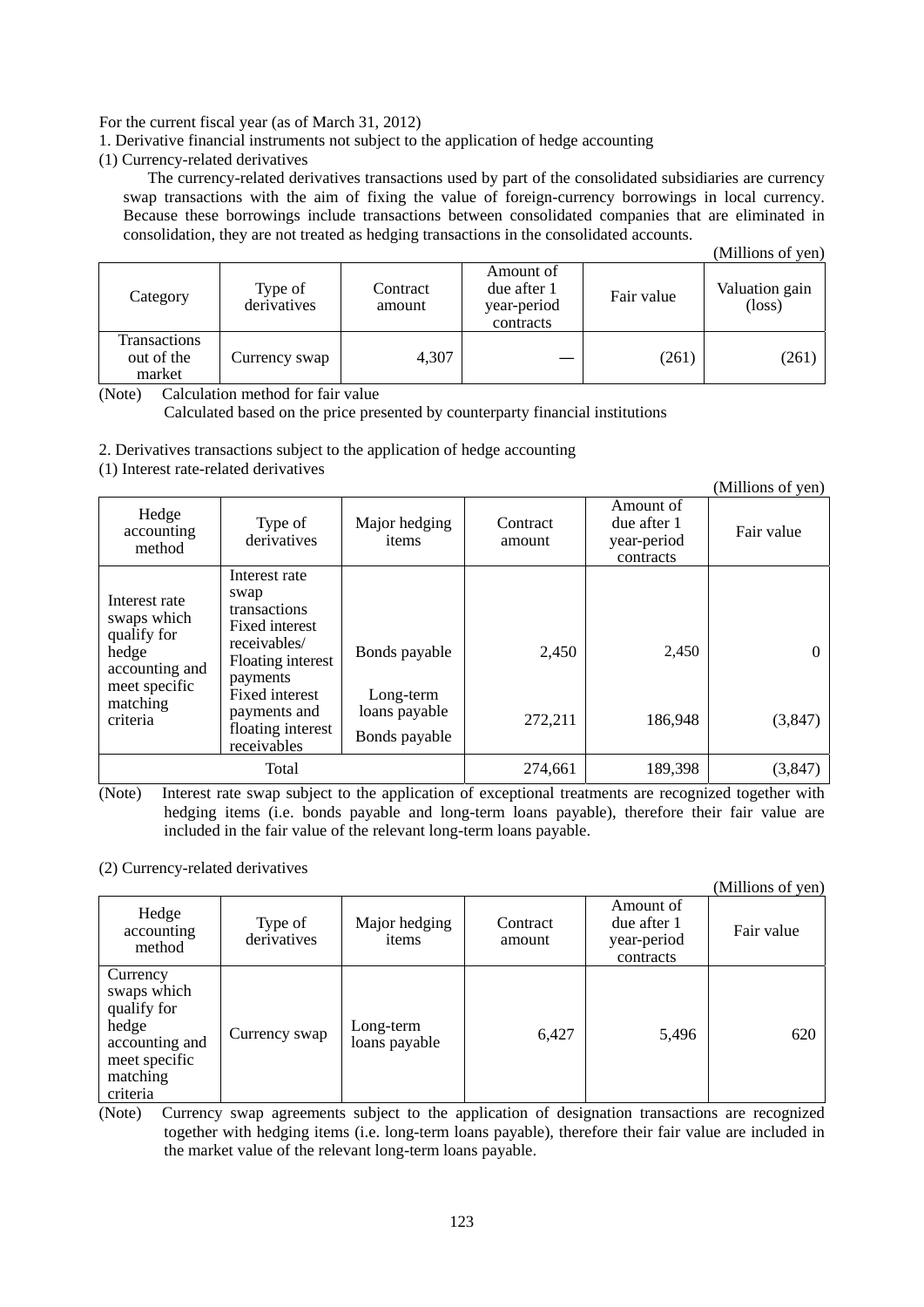| (Notes to retirement benefits)                                                                                                                                                                                     |                   |                                                                                                                                                                                                                    |                   |
|--------------------------------------------------------------------------------------------------------------------------------------------------------------------------------------------------------------------|-------------------|--------------------------------------------------------------------------------------------------------------------------------------------------------------------------------------------------------------------|-------------------|
| Prior fiscal year                                                                                                                                                                                                  |                   | Current fiscal year                                                                                                                                                                                                |                   |
| (from April 1, 2010 to March 31, 2011)                                                                                                                                                                             |                   | (from April 1, 2011 to March 31, 2012)                                                                                                                                                                             |                   |
| 1. Overview of retirement benefit plans                                                                                                                                                                            |                   | 1. Overview of retirement benefit plans                                                                                                                                                                            |                   |
| The Company and consolidated subsidiaries have                                                                                                                                                                     |                   | Same as the left                                                                                                                                                                                                   |                   |
| two types of defined-benefits retirement plans:                                                                                                                                                                    |                   |                                                                                                                                                                                                                    |                   |
| defined benefit pension plan and retirement lump<br>sum payment plan. There are also cases when an                                                                                                                 |                   |                                                                                                                                                                                                                    |                   |
| employee is given a severance pay premium on                                                                                                                                                                       |                   |                                                                                                                                                                                                                    |                   |
| leaving the company.                                                                                                                                                                                               |                   |                                                                                                                                                                                                                    |                   |
| 3 companies within the consolidated ACOM                                                                                                                                                                           |                   |                                                                                                                                                                                                                    |                   |
| Group have retirement lump sum payment plan. In                                                                                                                                                                    |                   |                                                                                                                                                                                                                    |                   |
| addition, as to the defined benefit pension plan, the                                                                                                                                                              |                   |                                                                                                                                                                                                                    |                   |
| Group has a jointly managed annuity plan.                                                                                                                                                                          |                   |                                                                                                                                                                                                                    |                   |
| 2. Retirement benefit obligations                                                                                                                                                                                  |                   | 2. Retirement benefit obligations                                                                                                                                                                                  |                   |
| (As of March 31, 2011; millions of yen)                                                                                                                                                                            |                   | (As of March 31, 2012; millions of yen)                                                                                                                                                                            |                   |
| (1) Retirement benefit obligations                                                                                                                                                                                 | (17,612)          | (1) Retirement benefit obligations                                                                                                                                                                                 | (17,910)          |
| (2) Pension assets                                                                                                                                                                                                 | 16,142            | (2) Pension assets                                                                                                                                                                                                 | 16,520            |
| $(3)$ Unfunded retirement benefit<br>obligations $((1) + (2))$                                                                                                                                                     | (1,470)           | (3) Unfunded retirement benefit<br>obligations $((1) + (2))$                                                                                                                                                       | (1,390)           |
| (4) Unrecognized past service<br>obligations                                                                                                                                                                       | (16)              | (4) Unrecognized past service<br>obligations                                                                                                                                                                       |                   |
| (5) Unrecognized difference with<br>actuarial obligation                                                                                                                                                           | 4,675             | (5) Unrecognized difference with<br>actuarial obligation                                                                                                                                                           | 2,805             |
| (6) Difference $((3) + (4) + (5))$                                                                                                                                                                                 | 3,187             | (6) Difference $((3) + (4) + (5))$                                                                                                                                                                                 | 1,414             |
| (7) Prepaid pension cost                                                                                                                                                                                           | 3,237             | (7) Prepaid pension cost                                                                                                                                                                                           | 1,506             |
| (8) Provision for retirement<br>benefits $((6) - (7))$                                                                                                                                                             | (49)              | (8) Provision for retirement<br>benefits $((6) - (7))$                                                                                                                                                             | (91)              |
| Some consolidated subsidiaries use the<br>(Note)                                                                                                                                                                   |                   | (Note) Some consolidated subsidiaries use the                                                                                                                                                                      |                   |
| simplified method for calculating retirement<br>benefit obligations.                                                                                                                                               |                   | simplified method for calculating retirement<br>benefit obligations.                                                                                                                                               |                   |
| 3. Retirement benefit expenses                                                                                                                                                                                     |                   | 3. Retirement benefit expenses                                                                                                                                                                                     |                   |
|                                                                                                                                                                                                                    | (Millions of yen) |                                                                                                                                                                                                                    | (Millions of yen) |
| (1) Service expenses (Note 1)                                                                                                                                                                                      | 1,307             | (1) Service expenses (Note 1)                                                                                                                                                                                      | 1,296             |
| (2) Interest expenses                                                                                                                                                                                              | 428               | (2) Interest expenses                                                                                                                                                                                              | 223               |
| (3) Expected investment income                                                                                                                                                                                     | (650)             | (3) Expected investment income                                                                                                                                                                                     | (490)             |
| (4) Recognized past service<br>obligations                                                                                                                                                                         | (15)              | (4) Recognized past service<br>obligations                                                                                                                                                                         | (16)              |
| (5) Recognized actuarial loss                                                                                                                                                                                      | 352               | (5) Recognized actuarial loss                                                                                                                                                                                      | 1,628             |
| (6) Special severance pay premium                                                                                                                                                                                  | 2,734             | (6) Special severance pay premium                                                                                                                                                                                  | 35                |
| (7) Others (Note 2)                                                                                                                                                                                                | 221               | (7) Others (Note 2)                                                                                                                                                                                                | 184               |
| (8) Retirement benefit expenses<br>$((1)+(2)+(3)+(4)+(5)+(6)+(7))$                                                                                                                                                 | 4,379             | (8) Retirement benefit expenses<br>$((1)+(2)+(3)+(4)+(5)+(6)+(7))$                                                                                                                                                 | 2,860             |
| (Notes)                                                                                                                                                                                                            |                   | (Notes)                                                                                                                                                                                                            |                   |
| 1. Retirement benefit expenses of consolidated<br>subsidiaries using the simplified method are added<br>up in $(1)$ service expenses".<br>2. "Others" are premium paid to a defined-<br>contribution pension plan. |                   | 1. Retirement benefit expenses of consolidated<br>subsidiaries using the simplified method are added<br>up in $(1)$ service expenses".<br>2. "Others" are premium paid to a defined-<br>contribution pension plan. |                   |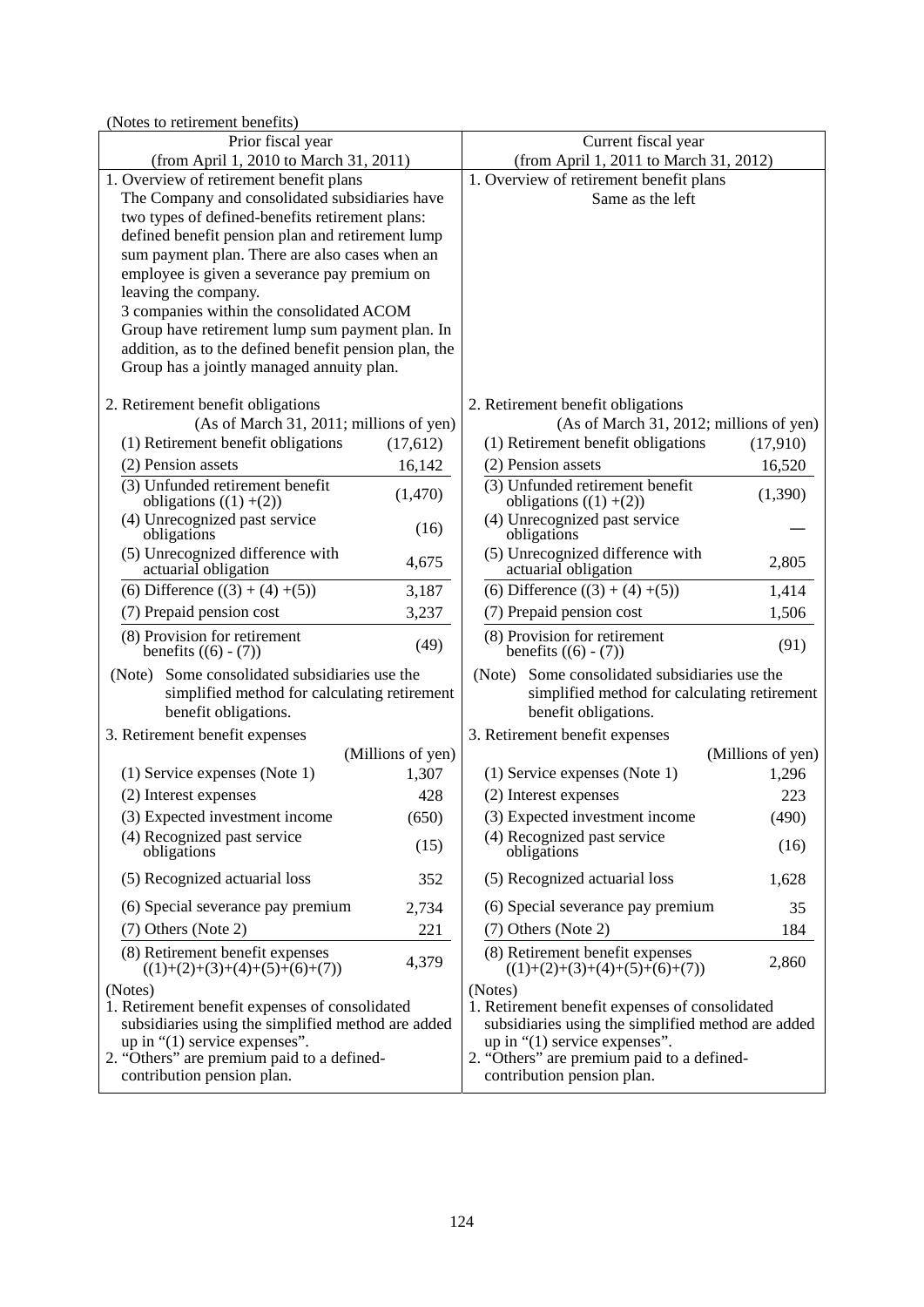| Prior fiscal year                                 | Current fiscal year                               |
|---------------------------------------------------|---------------------------------------------------|
| (from April 1, 2010 to March 31, 2011)            | (from April 1, 2011 to March 31, 2012)            |
| 4. Assumptions in calculating retirement benefit  | 4. Assumptions in calculating retirement benefit  |
| obligations                                       | obligations                                       |
| (1) Discount rate                                 | (1) Discount rate                                 |
| 1.255\% to 2.0\%                                  | 0.985% to 1.255%                                  |
| (2) Expected rate of return on investments        | (2) Expected rate of return on investments        |
| 3.0%                                              | 3.0%                                              |
| (3) Allocation of projected benefit obligations   | (3) Allocation of projected benefit obligations   |
| Straight-line method                              | Straight-line method                              |
| (4) Years for amortizing past service obligations | (4) Years for amortizing past service obligations |
| 5 years                                           | 5 years                                           |
| Past service obligations have been recognized     | Past service obligations have been recognized     |
| evenly over the five years (a period not          | evenly over the five years (a period not          |
| exceeding the expected average remaining          | exceeding the expected average remaining          |
| working lives of the employee) from the time      | working lives of the employee) from the time      |
| of occurrence.                                    | of occurrence.                                    |
| (5) Years for amortizing actuarial losses         | (5) Years for amortizing actuarial losses         |
| 5 years                                           | 5 years                                           |
| Actuarial losses have been recognized evenly      | Actuarial losses have been recognized evenly      |
| over the five years (a period not exceeding the   | over the five years (a period not exceeding the   |
| expected average remaining working lives of       | expected average remaining working lives of the   |
| the employees) following the respective fiscal    | employees) following the respective fiscal years  |
| years when such losses are identified.            | when such losses are identified.                  |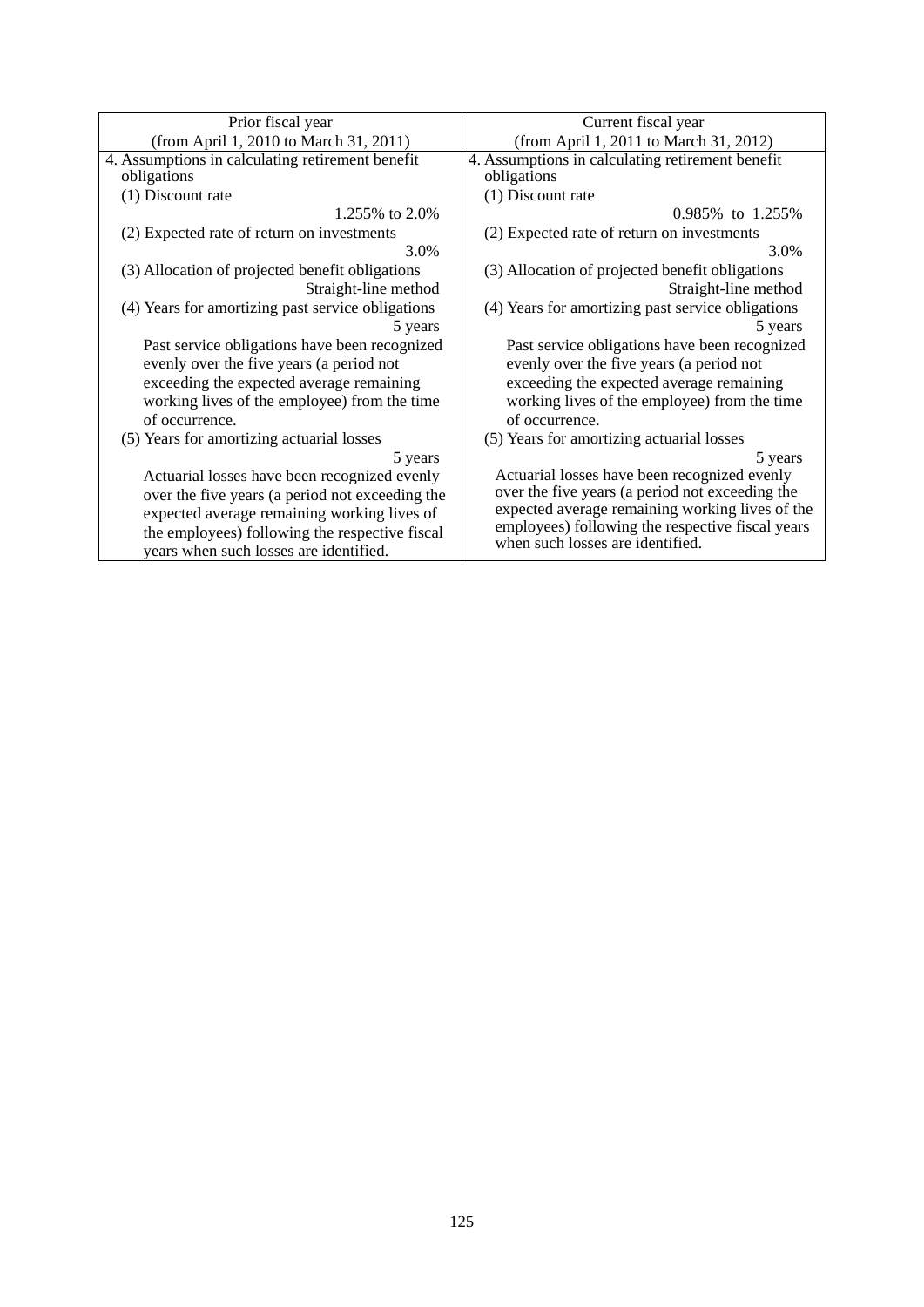(Notes to stock options, etc.)

For the prior fiscal year (from April 1, 2010, to March 31, 2011) 1. Details and amount of stock options and changes in the amount

(1) Details of stock options

| Company Name                           | The Filing Company                                                                                |
|----------------------------------------|---------------------------------------------------------------------------------------------------|
| Date of resolution                     | June 27, 2003                                                                                     |
| Type and number of eligible<br>persons | Directors of the Company: 10<br>Employees of the Company: 1,739                                   |
| Class and number of shares<br>granted  | Common stock: 349,800 shares                                                                      |
| Grant date                             | August 1, 2003                                                                                    |
| Vesting requirement                    | Continuously employed from the grant date (August 1, 2003) to the<br>vesting date (June 30, 2005) |
| Vesting period                         | From August 1, 2003 to June 30, 2005                                                              |
| Exercise period                        | From July 1, 2005 to June 30, 2010                                                                |

| <b>Company Name</b>                    | (Consolidated subsidiary) IR Loan Servicing, Inc.                                                        |
|----------------------------------------|----------------------------------------------------------------------------------------------------------|
| Date of resolution                     | August 6, 2004                                                                                           |
| Type and number of eligible<br>persons | Directors of the subsidiary concerned: 5<br>Employees of the subsidiary concerned: 30                    |
| Class and number of shares<br>granted  | Common stock: 133 shares                                                                                 |
| Grant date                             | October 1, 2004                                                                                          |
| Vesting requirement                    | Listing of the company share, and director/employee being employed on<br>the vesting date (listing date) |
| Vesting period                         | From October 1, 2004 to August 31, 2007                                                                  |
| Exercise period                        | From the listing date to August 31, 2010                                                                 |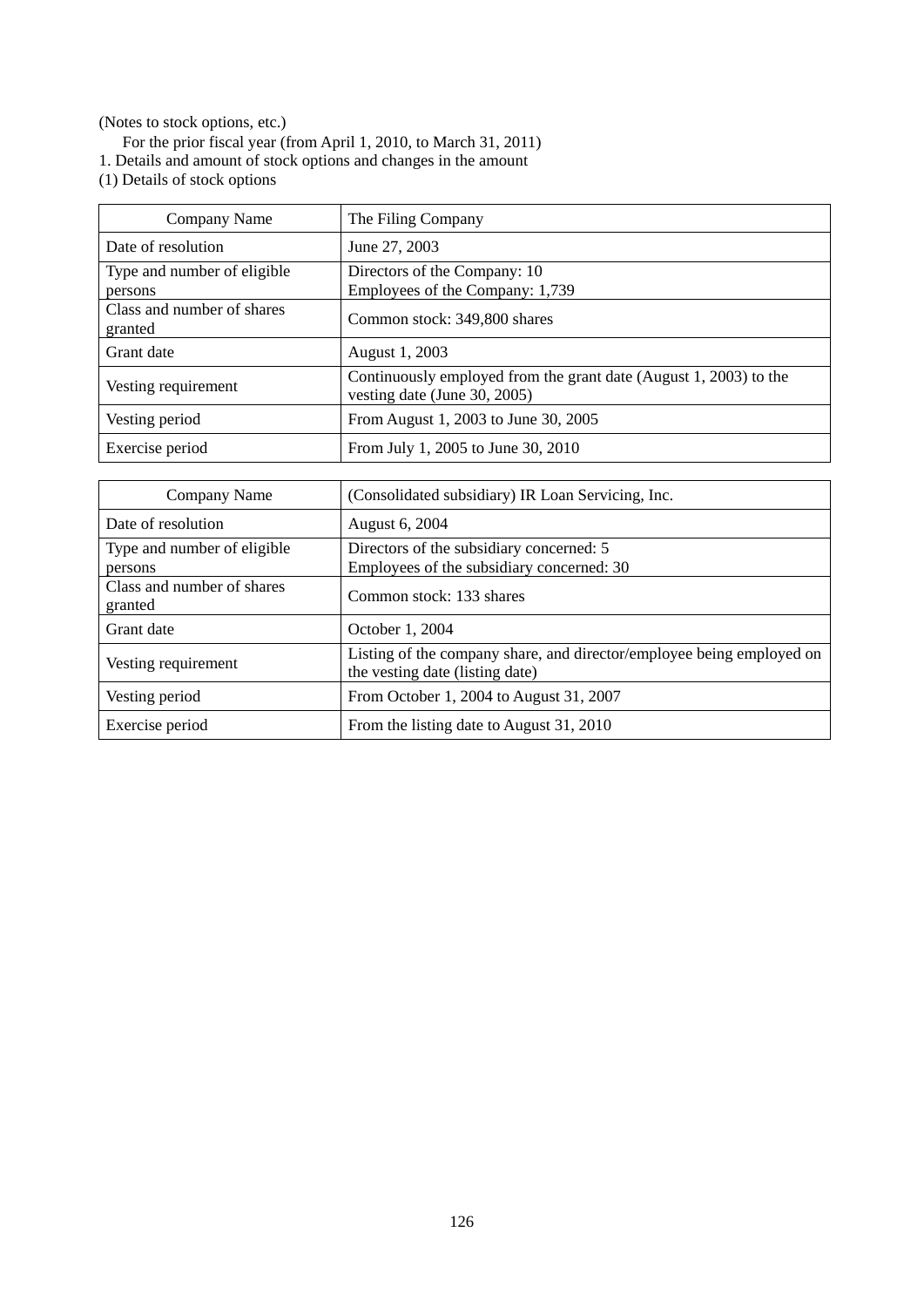# (2) Amount of stock options and changes in this amount

1) Number of stock options

| Company Name                                | The Filing Company | (Consolidated subsidiary)<br>IR Loan Servicing, Inc. |
|---------------------------------------------|--------------------|------------------------------------------------------|
| Date of resolution                          | June 27, 2003      | August 6, 2004                                       |
| Prior to vesting                            |                    |                                                      |
| At end of the prior fiscal<br>year(shares)  |                    | 34                                                   |
| Granted (shares)                            |                    |                                                      |
| Expired (shares)                            |                    | 34                                                   |
| Vested (shares)                             |                    |                                                      |
| Unvested balance<br>(shares)                |                    |                                                      |
| After vesting                               |                    |                                                      |
| At end of the prior<br>fiscal year (shares) | 119,110            |                                                      |
| Vested (shares)                             |                    |                                                      |
| Exercised (shares)                          |                    |                                                      |
| Expired (shares)                            | 119,110            |                                                      |
| Unexercised balance<br>(shares)             |                    |                                                      |

2) Price information

| Company Name                                | The Filing Company | (Consolidated subsidiary)<br>IR Loan Servicing, Inc. |
|---------------------------------------------|--------------------|------------------------------------------------------|
| Date of resolution                          | June 27, 2003      | August 6, 2004                                       |
| Exercise price (yen)                        | 4,931              | 67,900                                               |
| Average stock price at<br>exercise (yen)    |                    |                                                      |
| Fair appraised price on<br>grant date (yen) |                    |                                                      |

For the current fiscal year (from April 1, 2011, to March 31, 2012)

Not applicable.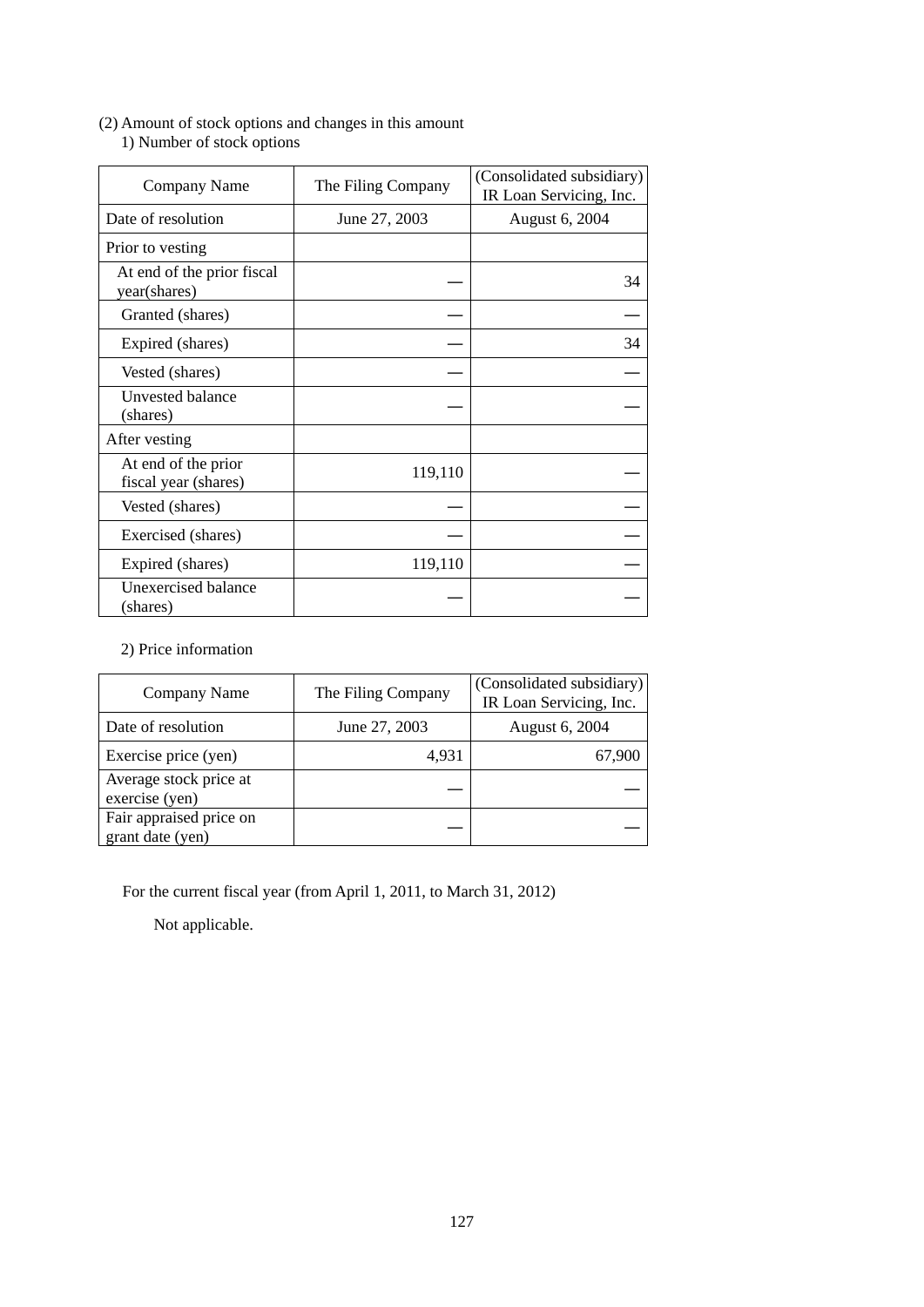(Notes to the method of tax effect accounting)

| Prior fiscal year                                  |                   | Current fiscal year                                |                   |
|----------------------------------------------------|-------------------|----------------------------------------------------|-------------------|
| (As of March 31, 2011)                             |                   | (As of March 31, 2012)                             |                   |
| 1. Breakdown of major factors that caused deferred |                   | 1. Breakdown of major factors that caused deferred |                   |
| tax assets and liabilities                         |                   | tax assets and liabilities                         |                   |
|                                                    | (Millions of yen) |                                                    | (Millions of yen) |
| Deferred tax assets                                |                   | Deferred tax assets                                |                   |
| Bad debt expenses                                  | 12,000            | Bad debt expenses                                  | 8,633             |
| Allowance for doubtful                             | 3,292             | Allowance for doubtful                             | 2,163             |
| accounts                                           |                   | accounts                                           |                   |
| Provision for loss on                              | 3,568             | Provision for loss on                              | 2,368             |
| guarantees                                         |                   | guarantees                                         |                   |
| Provision for loss on                              | 115,274           | Provision for loss on                              | 76,096            |
| interest repayment                                 |                   | interest repayment                                 |                   |
| Accrued bonuses                                    | 644               | Accrued bonuses                                    | 522               |
| Accrued directors'                                 | 93                | Accrued directors'                                 | 73                |
| retirement benefits<br>Unrecognized accrued        |                   | retirement benefits<br>Unrecognized accrued        |                   |
| interest                                           | 962               | interest                                           | 621               |
| Software                                           | 4,853             | Software                                           | 3,951             |
| Deferred assets                                    | 754               | Deferred assets                                    | 600               |
| Deferred consumption taxes                         | 263               | Deferred consumption taxes                         | 191               |
| Loss on valuation of                               |                   | Loss on valuation of                               |                   |
| securities                                         | 19,349            | securities                                         | 7,569             |
| Loss on valuation of golf                          |                   | Loss on valuation of golf                          |                   |
| club memberships                                   | 71                | club memberships                                   | 52                |
| Loss on valuation of                               |                   | Loss on valuation of                               |                   |
| inventories                                        | 202               | inventories                                        | 177               |
| <b>Impairment</b> loss                             | 437               | <b>Impairment</b> loss                             | 374               |
| Asset adjustment                                   | 2,635             | Asset adjustment                                   | 1,757             |
| Loss on investments in                             |                   | Loss on investments in                             |                   |
| partnership                                        | 508               | partnership                                        | 373               |
| <b>Business structure</b>                          | 476               | <b>Business structure</b>                          |                   |
| improvement expenses                               |                   | improvement expenses                               |                   |
| Asset retirement obligations                       | 1,501             | Asset retirement obligations                       | 1,341             |
| <b>Retained loss</b>                               | 140,507           | <b>Retained loss</b>                               | 166,334           |
| Other                                              | 895               | Other                                              | 520               |
| Deferred tax assets<br>(subtotal)                  | 308,292           | Deferred tax assets<br>(subtotal)                  | 273,722           |
| Valuation allowance                                | (278, 274)        | Valuation allowance                                | (252, 345)        |
| Total deferred tax assets                          | 30,018            | Total deferred tax assets                          | 21,377            |
| Deferred tax liabilities                           |                   | Deferred tax liabilities                           |                   |
| Retained earnings of                               |                   | Retained earnings of                               |                   |
| subsidiaries                                       | 499               | subsidiaries                                       | 712               |
| Prepaid pension cost                               | 1,318             | Prepaid pension cost                               | 584               |
| Valuation difference on                            |                   | Valuation difference on                            |                   |
| available-for-sale securities                      | 1,265             | available-for-sale securities                      | 184               |
| Other                                              | 330               | Other                                              | 102               |
| Total deferred tax liabilities                     | 3,413             | Total deferred tax liabilities                     | 1,584             |
| Balance of net deferred tax assets                 | 26,604            | Balance of net deferred tax assets                 | 19,792            |
|                                                    |                   |                                                    |                   |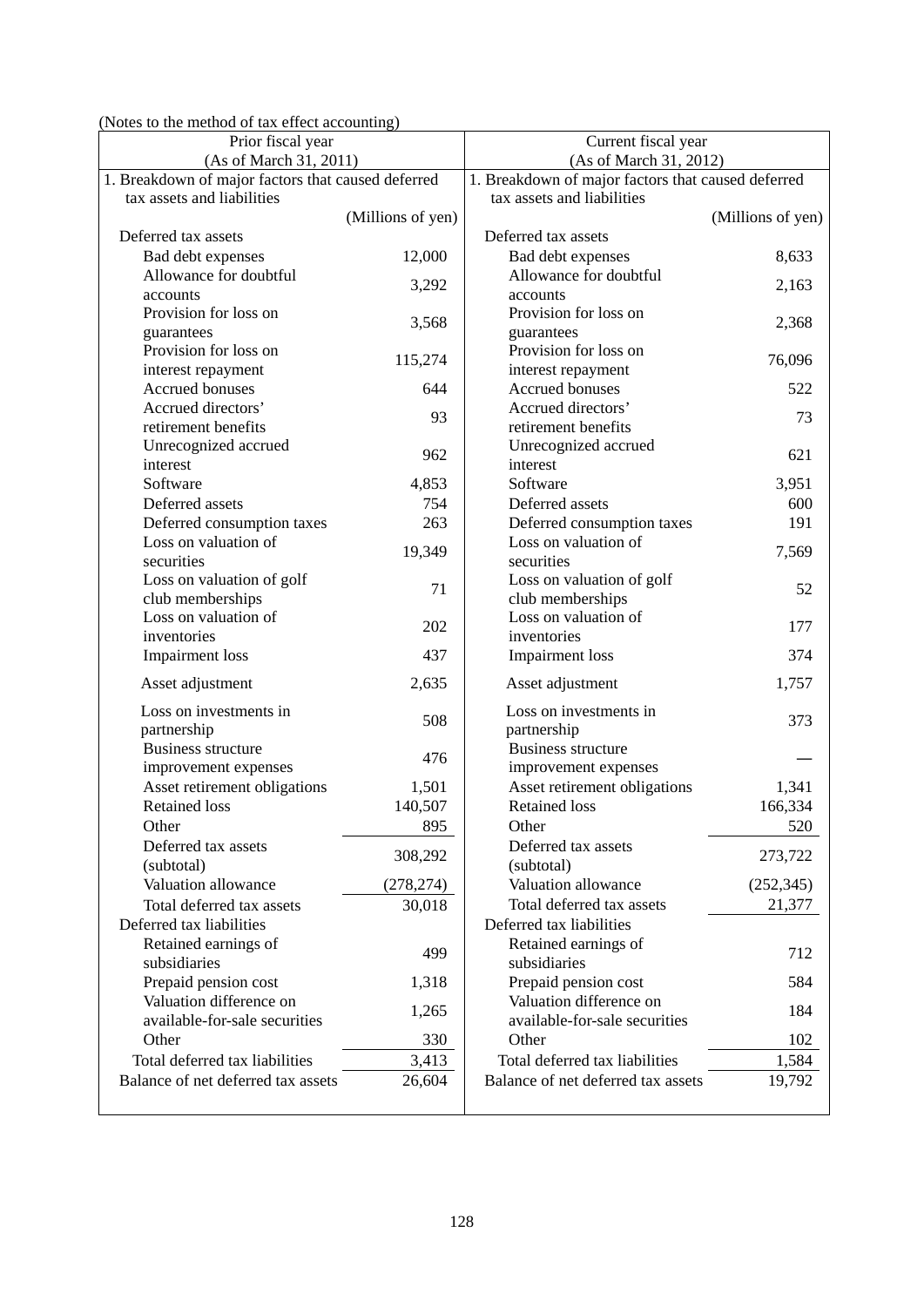| Prior fiscal year                                    | Current fiscal year                                      |  |  |
|------------------------------------------------------|----------------------------------------------------------|--|--|
| (As of March 31, 2011)                               | (As of March 31, 2012)                                   |  |  |
| 2. Breakdown of items which caused the difference    | 2. Breakdown of items which caused the difference        |  |  |
| between the statutory tax rate and the effective tax | between the statutory tax rate and the effective tax     |  |  |
| rate after adoption of tax effect accounting.        | rate after adoption of tax effect accounting.            |  |  |
| Normal effective statutory tax<br>40.7%              | Normal effective statutory tax<br>40.7%                  |  |  |
| rate                                                 | rate                                                     |  |  |
| (Adjustment)                                         | (Adjustment)                                             |  |  |
| Changes in valuation<br>$(40.6\%)$                   | Changes in valuation<br>$(16.5\%)$                       |  |  |
| allowance                                            | allowance                                                |  |  |
| Retained earnings of<br>$(0.1\%)$                    | Retained earnings of<br>0.7%                             |  |  |
| subsidiaries                                         | subsidiaries                                             |  |  |
| Difference from tax rates for<br>0.1%                | Difference from tax rates for<br>$(1.8\%)$               |  |  |
| consolidated subsidiaries                            | consolidated subsidiaries                                |  |  |
| Reduction in year-end deferred                       | Reduction in year-end deferred                           |  |  |
| tax assets due to tax-rate<br>$-$ %                  | tax assets due to tax-rate<br>4.1%                       |  |  |
| changes                                              | changes                                                  |  |  |
| Other<br>$(0.9\%)$                                   | Other<br>2.4%                                            |  |  |
| Actual effective tax rate<br>$(0.8\%)$               | Actual effective tax rate<br>29.6%                       |  |  |
| 3.                                                   | 3. Changes in the amount of deferred tax assets and      |  |  |
|                                                      | deferred tax liabilities due to changes in the rate of   |  |  |
|                                                      | income tax, etc.                                         |  |  |
|                                                      | Following the promulgation of the "Act for               |  |  |
|                                                      | Partial Amendment of the Income Tax Act, etc. for        |  |  |
|                                                      | the Purpose of Creating a Taxation System                |  |  |
|                                                      | Responding to Changes in Economic and Social             |  |  |
|                                                      | Structures" (Act No. 114, 2011) and the "Act on          |  |  |
|                                                      | <b>Special Measures for Securing Financial Resources</b> |  |  |
|                                                      | Necessary to Implement Measures for                      |  |  |
|                                                      | Reconstruction following the Great East Japan            |  |  |
|                                                      | Earthquake" (Act No. 117, 2011) on December 2,           |  |  |
|                                                      | 2011, the corporate income tax rate will be lowered      |  |  |
|                                                      | and a special restoration surtax will be imposed         |  |  |
|                                                      | from the fiscal years beginning on and after April 1,    |  |  |
|                                                      | 2012. In conjunction with these changes, the             |  |  |
|                                                      | effective statutory tax rate used to measure deferred    |  |  |
|                                                      | tax assets and deferred tax liabilities will change for  |  |  |
|                                                      | the temporary differences expected to be resolved        |  |  |
|                                                      | from the fiscal year beginning on April 1, 2012 to       |  |  |
|                                                      | the fiscal year beginning on April 1, 2014, and for      |  |  |
|                                                      | the temporary differences expected to be resolved        |  |  |
|                                                      | on and after the fiscal years beginning on April 1,      |  |  |
|                                                      | 2015, from the former 40.7% to 38.0% and 35.6%,          |  |  |
|                                                      | respectively. As a result of this change, the amount     |  |  |
|                                                      | of deferred tax assets (less the amount of deferred      |  |  |
|                                                      | tax liabilities) has decreased by 1,328 million yen      |  |  |
|                                                      | and the amount of income taxes-deferred has              |  |  |
|                                                      | increased by 1,354 million yen.                          |  |  |
|                                                      |                                                          |  |  |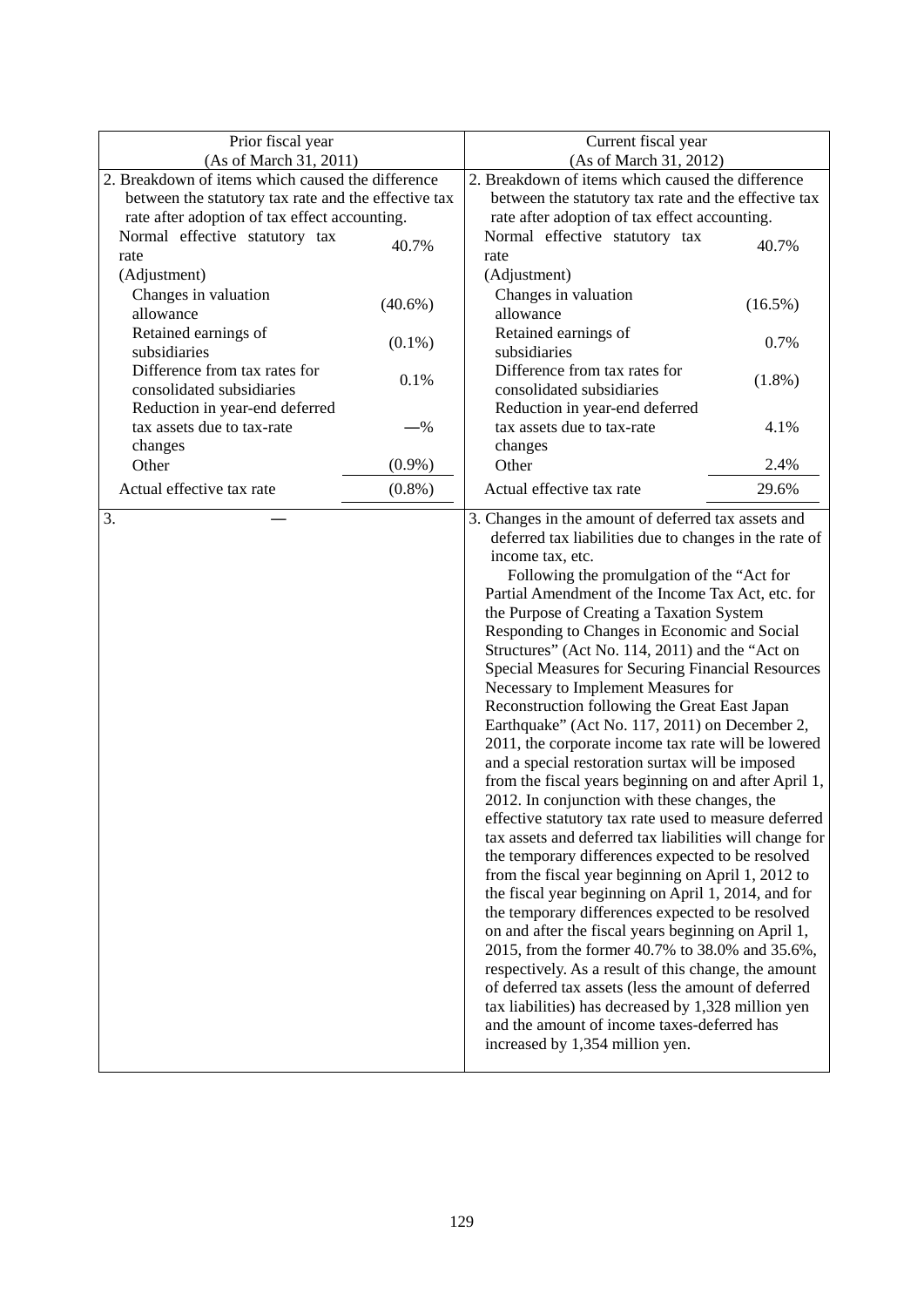(Notes to asset retirement obligations)

For the prior fiscal year (from April 1, 2010 to March 31, 2011) Asset retirement obligations booked in the consolidated balance sheets

(1) Outline of relevant asset retirement obligations

Asset retirement obligations are booked for internal equipments, etc. furnished in leased properties where restoration is required in lease contracts.

(2) Calculation method for the amount of relevant asset retirement obligations Assumed use period of 5 to 16 years following acquisition, and discount rate at market rate (swap rate) corresponding to rebate period are adopted for calculation of asset retirement obligations.

(3) The changes in asset retirement obligations for the year ended March 31, 2011 were as follows.

|                                                                                           | (Millions of yen) |
|-------------------------------------------------------------------------------------------|-------------------|
| Balance at beginning of year(Note)                                                        | 5,075             |
| Additional provisions associated with the acquisition of property, plant<br>and equipment | 4                 |
| Reconciliation associated with passage of time                                            | 74                |
| Reduction associated with meeting asset retirement obligations                            | (675)             |
| Difference due to foreign currency translation                                            | (2)               |
| Other increases (decreases)                                                               | (1)               |
| Balance at end of year                                                                    | 4.475             |

(Note) This is the balance at beginning of year due to adoption of "Accounting Standard for Asset Retirement Obligations" (ASBJ Statement No. 18, March 31, 2008) and "Guidance on Accounting Standard for Asset Retirement Obligations" (ASBJ Guidance No. 21, March 31, 2008) from the year ended March 31, 2011.

For the current fiscal year (from April 1, 2011 to March 31, 2012) Asset retirement obligations booked in the consolidated balance sheets

(1) Outline of relevant asset retirement obligations

Asset retirement obligations are booked for internal equipments, etc. furnished in leased properties where restoration is required in lease contracts.

(2) Calculation method for the amount of relevant asset retirement obligations Assumed use period of 5 to 16 years following acquisition, and discount rate at market rate (swap rate) corresponding to rebate period are adopted for calculation of asset retirement obligations.

(3) The changes in asset retirement obligations for the year ended March 31, 2012 were as follows.

|                                                                                           | (Millions of yen) |
|-------------------------------------------------------------------------------------------|-------------------|
| Balance at beginning of year                                                              | 4,475             |
| Additional provisions associated with the acquisition of property, plant<br>and equipment | 32                |
| Reconciliation associated with passage of time                                            | 58                |
| Reduction associated with meeting asset retirement obligations                            | (142)             |
| Difference due to foreign currency translation                                            | (8)               |
| Other increases (decreases)                                                               | 16                |
| Balance at end of year                                                                    | 4.432             |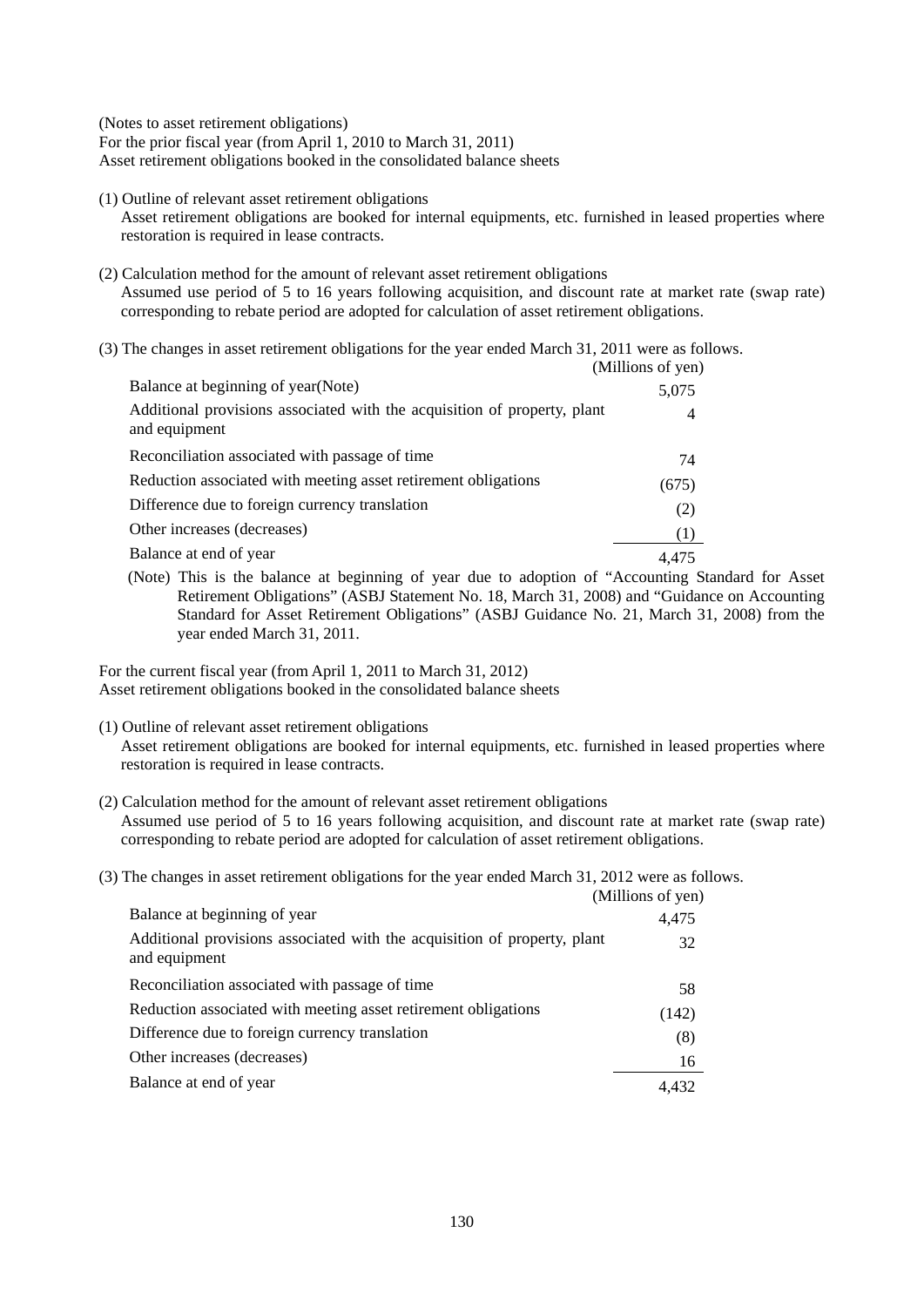(Segments of an Enterprise and Related information)

[Segment information]

1. Outline of reported segment information

The reported segments of the Company are the business units for which the Company is able to obtain respective financial information separately in order for the Board of Directors to conduct periodic review to determine distribution of management resources and evaluate their business results.

The Company conducts finance businesses comprised mainly of loan and credit card business in Japan and overseas.

In Japan, the Company mainly conducts guarantee business and loan servicing business in addition to loan and credit card business. Overseas, the Company also conducts finance businesses in Asia.

Accordingly, the Company's reportable segments are "Loan and credit card business," "Guarantee business," "Loan servicing business," and "Overseas finance business."

2. Methods of measurement for the amounts of operating revenue, income or loss, assets and other items by reported segments

The accounting treatment regarding the reported business segments are the same as recorded in the "Significant matters providing the basis for the preparation of consolidated financial statements." The income or loss of business segments are based on operating income. The intersegment operating revenue is based on trading prices in the market.

|                                                                       |                                     |                       |                               |                                 |            |               | ( <i>INITHIOHS OF YEH</i> ) |
|-----------------------------------------------------------------------|-------------------------------------|-----------------------|-------------------------------|---------------------------------|------------|---------------|-----------------------------|
|                                                                       |                                     |                       | Reported segments             |                                 |            | <b>Others</b> | Total                       |
|                                                                       | Loan and<br>credit card<br>business | Guarantee<br>business | Loan<br>servicing<br>business | Overseas<br>finance<br>business | Subtotal   | (Note 1)      |                             |
| Operating revenue                                                     |                                     |                       |                               |                                 |            |               |                             |
| Operating revenue from<br>external customers                          | 184,181                             | 22,461                | 8,945                         | 25,798                          | 241,386    | 4,445         | 245,831                     |
| Revenues from transactions<br>with other operating<br>segments        | 90                                  |                       | 20                            | 3                               | 115        | (213)         | (98)                        |
| Total                                                                 | 184,272                             | 22,461                | 8,966                         | 25,801                          | 241,501    | 4,231         | 245,733                     |
| Segment income (loss)                                                 | (196, 975)                          | 5,808                 | 552                           | 4,018                           | (186, 596) | 689           | (185,906)                   |
| Segment assets                                                        | 892,148                             | 19,444                | 12,235                        | 121,157                         | 1,044,985  | 147,146       | 1,192,131                   |
| Other items                                                           |                                     |                       |                               |                                 |            |               |                             |
| Depreciation                                                          | 1,657                               | 19                    | 24                            | 483                             | 2,185      | 24            | 2,209                       |
| Amortization of goodwill                                              |                                     | 751                   |                               |                                 | 751        |               | 751                         |
| Provision for bad debts<br>(Note 2)                                   | 54,755                              | 12,149                | 2,210                         | 9,197                           | 78,313     |               | 78,313                      |
| Provision for loss on<br>interest repayment                           | 243,456                             |                       |                               |                                 | 243,456    |               | 243,456                     |
| Increase in property, plant<br>and equipment and<br>intangible assets | 1,328                               | 23                    | 21                            | 368                             | 1,741      | 21            | 1,763                       |

3. Information about operating revenue, income or loss, assets and other items by reported segments For the prior fiscal year (From April 1, 2010 to March 31, 2011)

 $(M)$ llions of  $($ 

(Notes) 1. The "Others" category is a business segment which is not included in the reported segments and includes installment sales finance business, and venture capital business, etc.

 2. This item is the sum of provision of allowance for doubtful accounts, provision for loss on guarantees and bad debt expenses.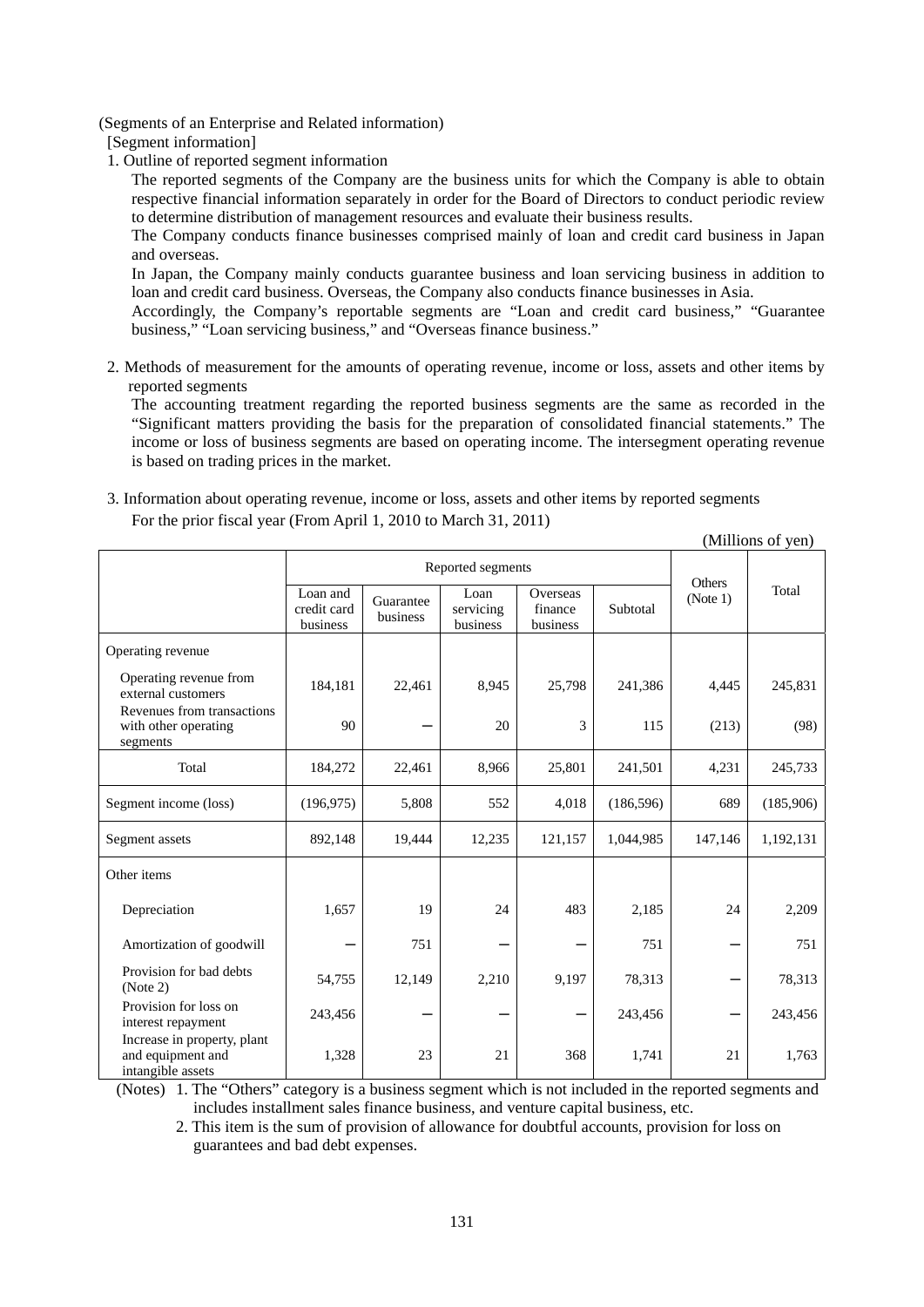|                                                                       |                                     |                       |                               |                                 |          |                    | (Millions of yen) |
|-----------------------------------------------------------------------|-------------------------------------|-----------------------|-------------------------------|---------------------------------|----------|--------------------|-------------------|
|                                                                       |                                     | Reported segments     |                               |                                 |          |                    |                   |
|                                                                       | Loan and<br>credit card<br>business | Guarantee<br>business | Loan<br>servicing<br>business | Overseas<br>finance<br>business | Subtotal | Others<br>(Note 1) | Total             |
| Operating revenue                                                     |                                     |                       |                               |                                 |          |                    |                   |
| Operating revenue from<br>external customers                          | 150,783                             | 22,950                | 7,495                         | 27,415                          | 208,643  | 1,812              | 210,456           |
| Revenues from transactions<br>with other operating<br>segments        | (0)                                 |                       | 16                            | (345)                           | (329)    |                    | (329)             |
| Total                                                                 | 150,783                             | 22,950                | 7,511                         | 27,069                          | 208,314  | 1,812              | 210,127           |
| Segment income                                                        | 11,639                              | 11,263                | 555                           | 6,200                           | 29,659   | 464                | 30,123            |
| Segment assets                                                        | 804,081                             | 19,089                | 9,338                         | 126,932                         | 959,442  | 160,959            | 1,120,402         |
| Other items                                                           |                                     |                       |                               |                                 |          |                    |                   |
| Depreciation                                                          | 1,395                               | 18                    | 18                            | 397                             | 1,829    | 14                 | 1,843             |
| Amortization of goodwill                                              |                                     | 984                   |                               |                                 | 984      |                    | 984               |
| Provision for bad debts<br>(Note 2)                                   | 18,760                              | 7,288                 | 1,673                         | 7,217                           | 34,940   |                    | 34,940            |
| Provision for loss on<br>interest repayment                           | 48,807                              |                       |                               |                                 | 48,807   |                    | 48,807            |
| Increase in property, plant<br>and equipment and<br>intangible assets | 524                                 | 40                    | 6                             | 433                             | 1,005    |                    | 1,005             |

# For the current fiscal year (From April 1, 2011 to March 31, 2012)

 $(11)$   $(21)$ 

(Notes) 1. The "Others" category is a business segment which is not included in the reported segments and includes installment sales finance business, and venture capital business, etc.

 2. This item is the sum of provision of allowance for doubtful accounts and provision for loss on guarantees.

4. Amount and outline of difference between the total amounts of reported segments and amounts of consolidated financial statements (Millions of yen)

| Operating revenue                                                                                      | For the prior fiscal year | (IVIIIIIOIIS OI VEII)<br>For the current fiscal year |
|--------------------------------------------------------------------------------------------------------|---------------------------|------------------------------------------------------|
| Total reported segments                                                                                | 241,501                   | 208,314                                              |
| Operating revenue of "Others" category                                                                 | 4,231                     | 1,812                                                |
| Elimination of intersegment transactions                                                               | (263)                     | (16)                                                 |
| Adjustment due to unification of accounting treatment<br>between parent company and subsidiaries, etc. | 361                       | 345                                                  |
| Operating revenue on consolidated financial statements                                                 | 245,831                   | 210,456                                              |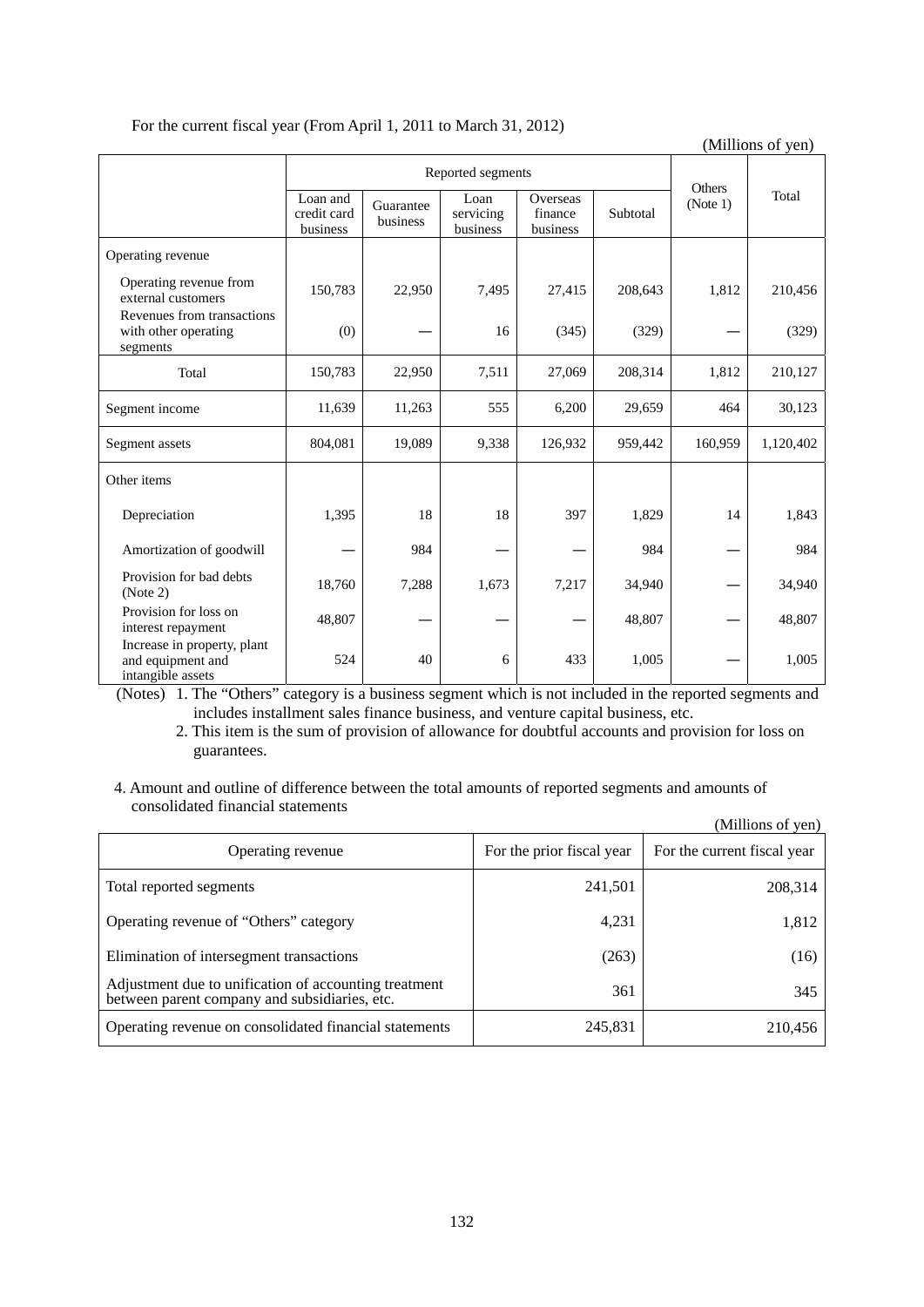|                                                                                                        |                           | (Millions of yen)           |
|--------------------------------------------------------------------------------------------------------|---------------------------|-----------------------------|
| Income (loss)                                                                                          | For the prior fiscal year | For the current fiscal year |
| Total reported segments                                                                                | (186, 596)                | 29,659                      |
| Income of "Others" category                                                                            | 689                       | 464                         |
| Elimination of intersegment transactions                                                               | 735                       | 524                         |
| Adjustment due to unification of accounting treatment<br>between parent company and subsidiaries, etc. | 385                       | 237                         |
| Operating income (loss) on consolidated financial<br>statements                                        | (184, 785)                | 30,885                      |

|                                                                                                        |                           | (Millions of yen)           |
|--------------------------------------------------------------------------------------------------------|---------------------------|-----------------------------|
| Assets                                                                                                 | For the prior fiscal year | For the current fiscal year |
| Total reported segments                                                                                | 1,044,985                 | 959,442                     |
| Assets of "Others" category                                                                            | 147,146                   | 160,959                     |
| Elimination of intersegment assets                                                                     | (41,805)                  | (24, 841)                   |
| Corporate assets (Note)                                                                                | 152,705                   | 118,177                     |
| Adjustment due to unification of accounting treatment<br>between parent company and subsidiaries, etc. | (272)                     | (1,276)                     |
| Total assets on consolidated financial statements                                                      | 1,302,758                 | 1,212,461                   |

(Note) Corporate assets are assets that belongs to headquarter, but are not included in reported segments.

|                                                                             |         |         |               |         |                   |         |                                                    | (Millions of yen) |
|-----------------------------------------------------------------------------|---------|---------|---------------|---------|-------------------|---------|----------------------------------------------------|-------------------|
| Total reported<br>segments                                                  |         |         | <b>Others</b> |         | Adjustment amount |         | Amounts of<br>consolidated<br>financial statements |                   |
| Other items                                                                 | For the | For the | For the       | For the | For the           | For the | For the                                            | For the           |
|                                                                             | prior   | current | prior         | current | prior             | current | prior                                              | current           |
|                                                                             | fiscal  | fiscal  | fiscal        | fiscal  | fiscal            | fiscal  | fiscal                                             | fiscal            |
|                                                                             | year    | year    | year          | year    | year              | year    | year                                               | year              |
| Depreciation                                                                | 2,185   | 1,829   | 24            | 14      | (41)              | (30)    | 2,167                                              | 1,812             |
| Amortization of<br>goodwill                                                 | 751     | 984     |               |         |                   | 0       | 751                                                | 984               |
| Provision for<br>bad debts                                                  | 78,313  | 34,940  |               |         | (176)             | (214)   | 78,136                                             | 34,725            |
| Provision for<br>loss on interest<br>repayment                              | 243,456 | 48,807  |               |         |                   |         | 243,456                                            | 48,807            |
| Increase of<br>property, plant<br>and equipment<br>and intangible<br>assets | 1,741   | 1,005   | 21            |         | 320               | 90      | 2,083                                              | 1,096             |

(Note) The adjustment amount of increase of property, plant and equipment and intangible assets is mainly the amount of capital investment in corporate assets.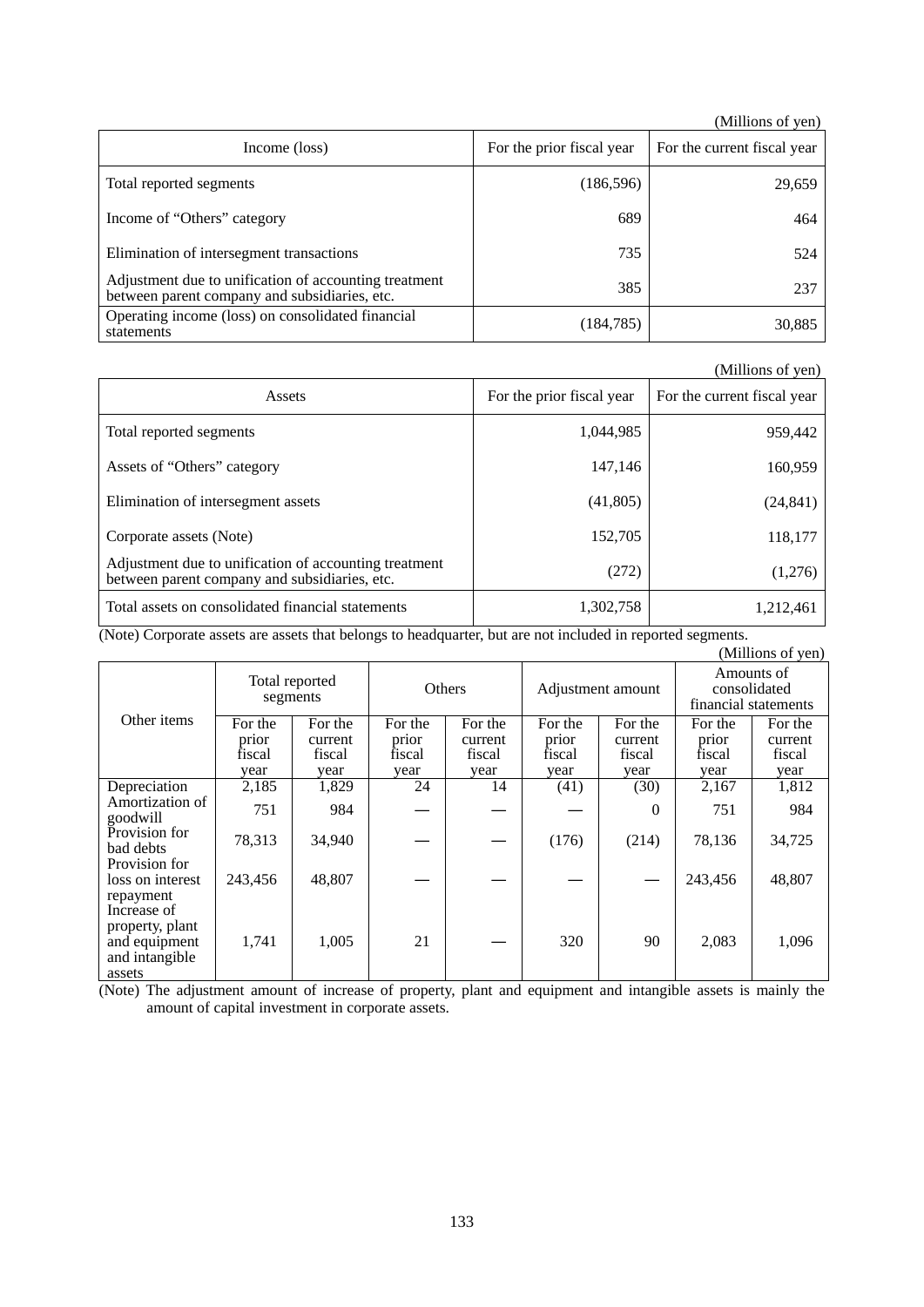[Related information]

For the prior fiscal year (From April 1, 2010 to March 31, 2011)

1. Information about products and services

Information about products and services is omitted as operating revenue from external customers in "financial service businesses" account for more than 90% of operating revenue in consolidated statements of operations.

# 2. Information about geographic areas

(1) Operating revenue

|         | (Millions of yen) |         |
|---------|-------------------|---------|
| Japan   | Overseas          | Total   |
| 220,020 | 25,811            | 245,831 |

(Note) Operating revenue is categorized by country or region based on customers' location.

## (2) Property, plant and equipment

Details of property, plant and equipment is omitted as amounts of property, plant and equipment located in Japan account for more than 90% of all property, plant and equipment listed in consolidated balance sheets.

## 3. Information about major customers

No single external customer accounts for more than 10% of operating revenue in consolidated statements of operations.

For the current fiscal year (From April 1, 2011 to March 31, 2012)

1. Information about products and services

Information about products and services is omitted as operating revenue from external customers in "financial service businesses" account for more than 90% of operating revenue in consolidated statements of operations.

# 2. Information about geographic areas

(1) Operating revenue

|         | (Millions of yen) |         |
|---------|-------------------|---------|
| Japan   | Overseas          | Total   |
| 183,029 | 27.427            | 210,456 |

(Note) Operating revenue is categorized by country or region based on customers' location.

# (2) Property, plant and equipment

Details of property, plant and equipment is omitted as amounts of property, plant and equipment located in Japan account for more than 90% of all property, plant and equipment listed in consolidated balance sheets.

# 3. Information about major customers

No single external customer accounts for more than 10% of operating revenue in consolidated statements of operations.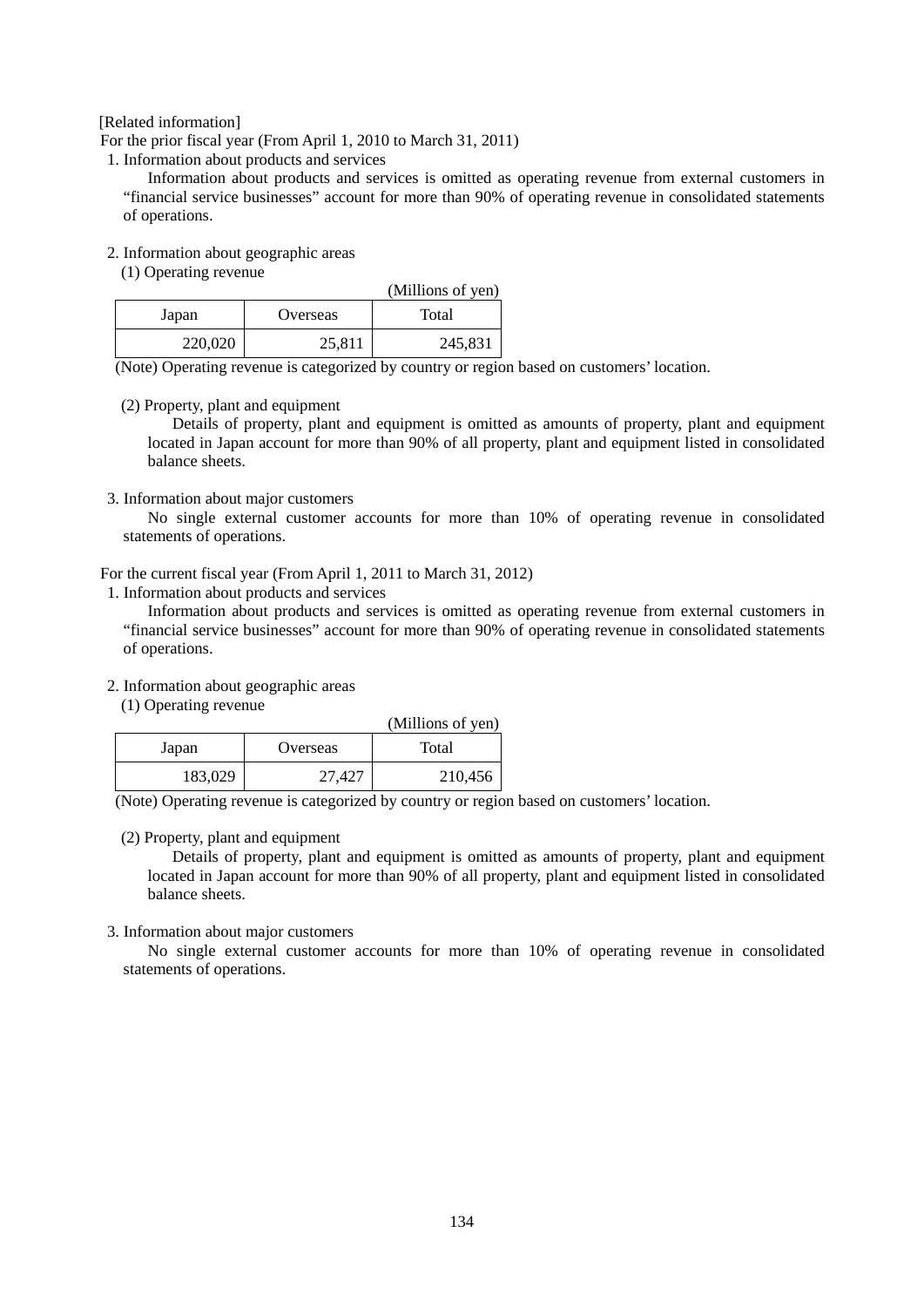# [Information about impairment loss on noncurrent assets of each reported segment] For the prior fiscal year (From April 1, 2010 to March 31, 2011)

|                 |                                     |                       |                               |                                 |        |                                     | (Millions of yen) |
|-----------------|-------------------------------------|-----------------------|-------------------------------|---------------------------------|--------|-------------------------------------|-------------------|
|                 | Loan and<br>credit card<br>business | Guarantee<br>business | Loan<br>servicing<br>business | Overseas<br>finance<br>business | Others | Corporate/<br>elimination<br>(Note) | Total             |
| Impairment loss |                                     |                       |                               |                                 |        | 381                                 | 381               |

(Note) It is mainly excluded from reported segments that relates to impairment loss of headquarters corporate equipment.

In addition, Impairment losses for business structure improvement were, 2 million yen in "Loan and credit card business", 12 million yen in "Other", and 62 million yen in "Corporate/elimination". Hence, 76 million yen in total has been included in "Business structure improvement expenses" under extraordinary loss. Corporate/elimination is impairment loss related to telephone subscription rights.

For the current fiscal year (April 1, 2011 to March 31, 2012)

|                 |                                     |                       |                               |                                 |        |                                     | типпону от ден д |
|-----------------|-------------------------------------|-----------------------|-------------------------------|---------------------------------|--------|-------------------------------------|------------------|
|                 | Loan and<br>credit card<br>business | Guarantee<br>business | Loan<br>servicing<br>business | Overseas<br>finance<br>business | Others | Corporate/<br>elimination<br>(Note) | Total            |
| Impairment loss |                                     |                       |                               |                                 |        | 187                                 | 187              |

 $(Milline of yon)$ 

 $(ML11)$ 

(Note) It is mainly excluded from reported segments that relates to impairment loss of headquarters corporate equipment.

[Information about amortization of goodwill and unamortized balance of each reported segment] For the prior fiscal year (From April 1, 2010 to March 31, 2011)  $\alpha$  millions of  $\alpha$ 

|                                               |                                     |                       |                               |                                 |        |                                     | (Millions of yen) |
|-----------------------------------------------|-------------------------------------|-----------------------|-------------------------------|---------------------------------|--------|-------------------------------------|-------------------|
|                                               | Loan and<br>credit card<br>business | Guarantee<br>business | Loan<br>servicing<br>business | Overseas<br>finance<br>business | Others | Corporate/<br>elimination<br>(Note) | Total             |
| Amortization of goodwill                      |                                     | 751                   |                               |                                 |        |                                     | 751               |
| Goodwill at the end of current<br>fiscal year |                                     | 11,381                |                               |                                 |        |                                     | 11,381            |

For the current fiscal year (From April 1, 2011 to March 31, 2012)

| (IVIIIIIOIIS OI VEII <i>)</i>                 |                                     |                       |                               |                                 |        |                                     |        |
|-----------------------------------------------|-------------------------------------|-----------------------|-------------------------------|---------------------------------|--------|-------------------------------------|--------|
|                                               | Loan and<br>credit card<br>business | Guarantee<br>business | Loan<br>servicing<br>business | Overseas<br>finance<br>business | Others | Corporate/<br>elimination<br>(Note) | Total  |
| Amortization of goodwill                      |                                     | 984                   |                               |                                 |        |                                     | 984    |
| Goodwill at the end of current<br>fiscal year |                                     | 10,397                |                               |                                 |        |                                     | 10,397 |

[Information about gain on negative goodwill of each reported segment] For the prior fiscal year (From April 1, 2010 to March 31, 2011)

There was no significant gain on negative goodwill.

For the current fiscal year (From April 1, 2011 to March 31, 2012) Not applicable.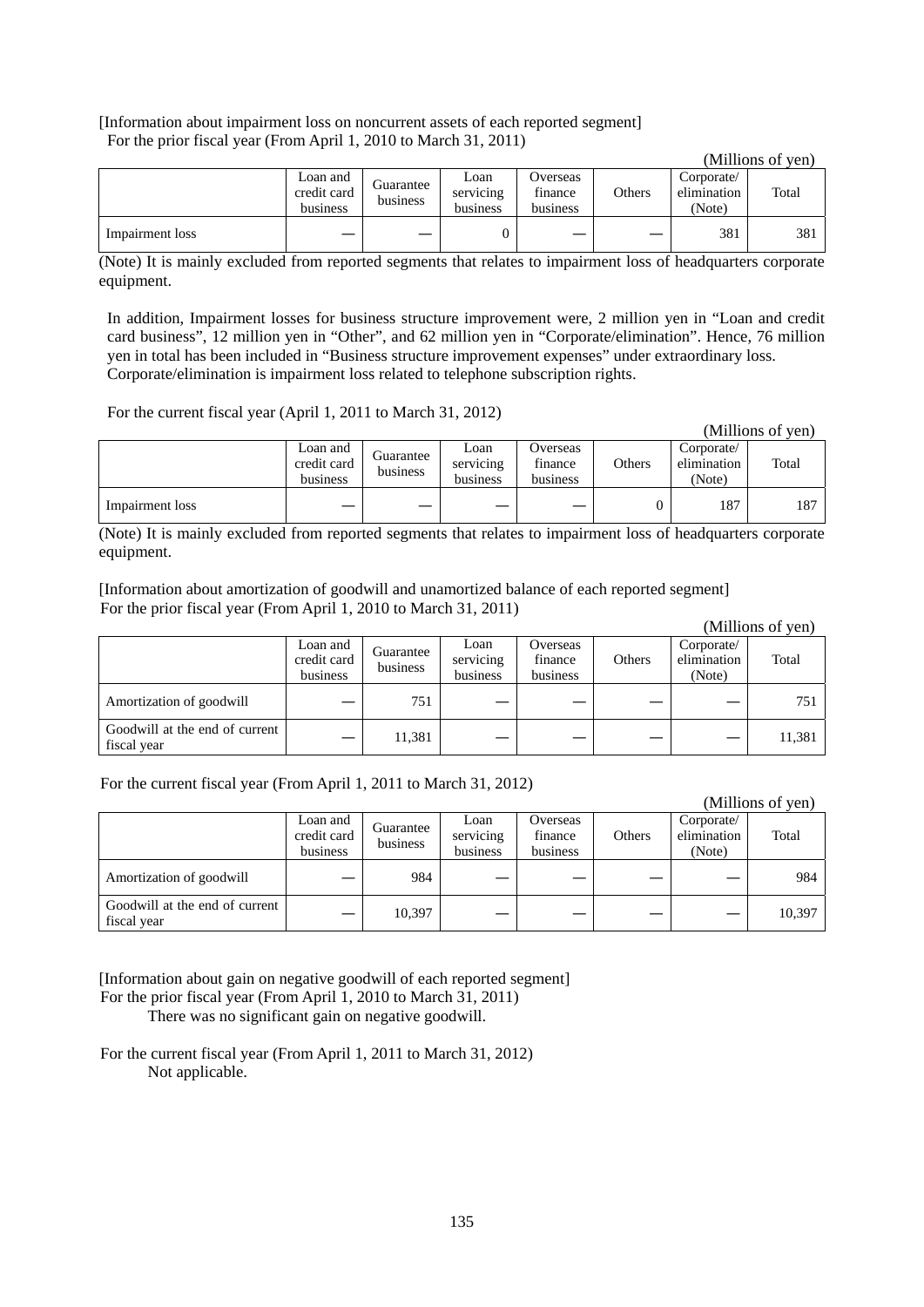[Information on related parties]

For the prior fiscal year (from April 1, 2010 to March 31, 2011)

1. Transactions between Related Parties

(1)Transactions between the Company and related parties

(i) Subsidiaries of the Company's parent company and the subsidiaries of other related companies of the Company  $(M)$ lions of  $(9)$ 

|                                                                                                                       |                                                     |                   |                 |                                   | (Millions of yen)                           |
|-----------------------------------------------------------------------------------------------------------------------|-----------------------------------------------------|-------------------|-----------------|-----------------------------------|---------------------------------------------|
| Type                                                                                                                  | Name                                                | Location          | Paid-in capital | Business outline or<br>occupation | Ratio of voting<br>rights holding<br>(held) |
| Trust and<br><b>Banking</b><br>Corporation<br>Companies of<br>the same<br>Tokyo-<br>parent<br>Ltd.<br>company<br>Ltd. | Mitsubishi UFJ                                      | Chiyoda-ku, Tokyo | 324,279         | Trust banking<br>business         | Direct $(2.01\%)$                           |
|                                                                                                                       | The Bank of<br>Mitsubishi UFJ,                      | Chiyoda-ku, Tokyo | 1,711,958       | <b>Banking business</b>           |                                             |
|                                                                                                                       | Mitsubishi UFJ<br>Morgan Stanley<br>Securities Co., | Chiyoda-ku, Tokyo | 65,518          | Securities business               | Direct $(0.00\%)$                           |

|                    |                                                     |                                        |                                                                                                     |                                      |                                                  | (Millions of yen)                                         |
|--------------------|-----------------------------------------------------|----------------------------------------|-----------------------------------------------------------------------------------------------------|--------------------------------------|--------------------------------------------------|-----------------------------------------------------------|
| Type               | Name                                                | Relationship                           | Summary of<br>transactions                                                                          | Amount of<br>transaction             | Item                                             | Outstanding<br>amount at the<br>end of the<br>fiscal year |
|                    |                                                     |                                        | Borrowing of<br>funds                                                                               | Borrowing<br>39,920                  | Current portion<br>of long-term<br>loans payable | 52,308                                                    |
|                    |                                                     |                                        |                                                                                                     | Repayment<br>39,920                  | Long-term<br>loans payable                       | 109,220                                                   |
|                    | Mitsubishi UFJ                                      |                                        | Payment of                                                                                          | 3,753                                | Other current<br>assets                          | 79                                                        |
|                    | Trust and<br><b>Banking</b>                         | Borrowing                              | interest                                                                                            |                                      | Other current<br>liabilities                     | 293                                                       |
|                    | Corporation                                         |                                        | Assignment of<br>loans<br>receivable of<br>consumer<br>loans for the<br>borrowings<br>from the bank | 2,338                                |                                                  |                                                           |
|                    | The Bank of<br>Tokyo-<br>Mitsubishi UFJ,<br>Ltd.    | Borrowing<br>Debt guarantee            |                                                                                                     | <b>Borrowing</b><br>15,716           | Current portion<br>of long-term                  | 9,182                                                     |
| Companies of       |                                                     |                                        | Borrowing of<br>funds                                                                               |                                      | loans payable                                    |                                                           |
| the same<br>parent |                                                     |                                        |                                                                                                     | Repayment<br>17,716                  | Long-term<br>loans payable                       | 54,218                                                    |
| company            |                                                     |                                        | Payment of<br>interest                                                                              | 1,581                                | Other current<br>liabilities                     | 112                                                       |
|                    |                                                     |                                        | Receipt of<br>credit<br>guarantee fees<br>for unsecured<br>loan of the<br>bank                      | 14,319                               | Other current<br>assets                          | 2,012                                                     |
|                    |                                                     |                                        | Guarantee<br>obligation<br>for unsecured<br>loan issued<br>by the bank                              | 338,158                              |                                                  |                                                           |
|                    | Mitsubishi UFJ<br>Morgan Stanley<br>Securities Co., | Repurchase<br>agreement<br>transaction | Repurchase<br>agreement<br>transaction                                                              | Purchase<br>74,977<br>Sale<br>84,972 |                                                  |                                                           |
|                    | Ltd.                                                |                                        | Interest<br>received                                                                                | 3                                    |                                                  |                                                           |

(Note) Terms and conditions of the transaction and its policies

1. Interest rates of the borrowing by Mitsubishi UFJ Trust and Banking Corporation are the money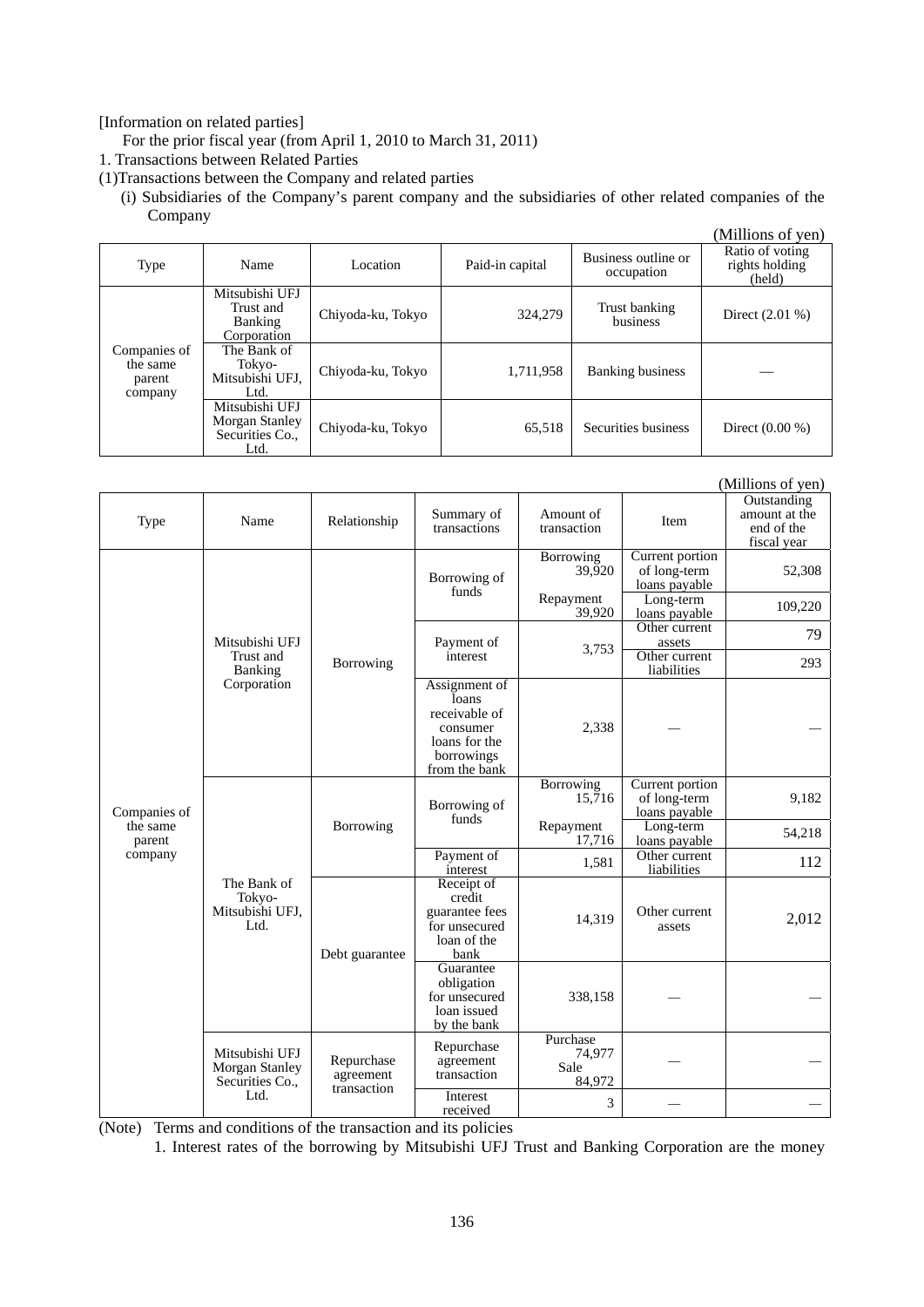market rates. The Company pledged loans receivables as collateral for its bank borrowings which are funded for its loans receivables of consumer loans.

 2. Interest rates of the borrowing by The Bank of Tokyo-Mitsubishi UFJ, Ltd. are the money market rates.

 Guarantee commission rates on the debt guarantees for consumer loan by The Bank of Tokyo-Mitsubishi UFJ, Ltd. is determined after negotiation by taking the market of guarantee commission into consideration.

 3. Interest rates on the repurchase agreement transaction with Mitsubishi UFJ Morgan Stanley Securities Co., Ltd. are the money market rates.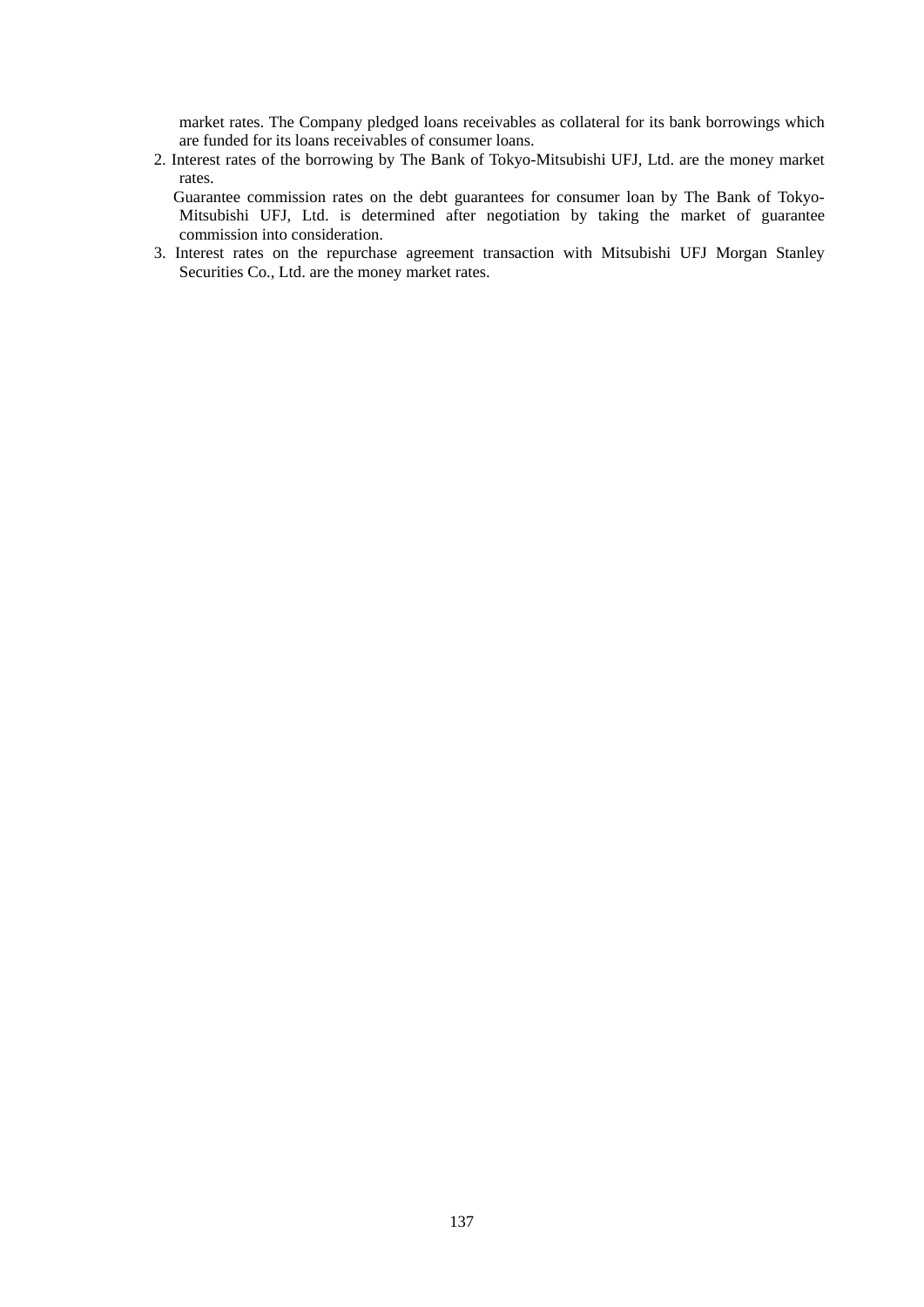(ii) Directors of the Company and major individual shareholders, etc.

|                                   |                               |                          |         |                               | (Millions of yen)      |
|-----------------------------------|-------------------------------|--------------------------|---------|-------------------------------|------------------------|
| Type                              | Name                          | Location                 | Paid-in | Business outline or           | Ratio of voting rights |
|                                   |                               |                          | capital | occupation                    | holding (held)         |
| Executive                         |                               |                          |         | Chief director of The         |                        |
|                                   | Kyosuke Kinoshita             |                          |         | Institute for Research on     |                        |
| Counselor                         |                               |                          |         | Household Economics           |                        |
|                                   |                               |                          |         | Management of land,           | Direct                 |
| Company owned<br>by the directors | Maruito Shokusan<br>Co., Ltd. | Naniwa-ku,<br>Osaka City | 68      | buildings, as well as         | (17.45%)               |
| and their close                   |                               |                          |         | trading, leasing, and         | Indirect               |
| relative holding                  |                               |                          |         | mediation                     | (2.47%)                |
| the majority of                   |                               |                          |         | Real estate related, interior |                        |
| ratio of voting                   |                               | Chiyoda-ku,              |         | design, construction of       | Direct                 |
| rights (including)                | JLA CO., LTD.                 |                          | 100     | service outlets, and          | 14.9%                  |
| its subsidiaries)                 |                               | Tokyo                    |         | maintenance of buildings      |                        |
|                                   |                               |                          |         | and other properties          |                        |

|                                                                                                                                                          |                               |                                                                 |                                                     |                          |                              | (Millions of yen)                                         |
|----------------------------------------------------------------------------------------------------------------------------------------------------------|-------------------------------|-----------------------------------------------------------------|-----------------------------------------------------|--------------------------|------------------------------|-----------------------------------------------------------|
| <b>Type</b>                                                                                                                                              | Name                          | Relationship                                                    | Summary of<br>transactions                          | Amount of<br>transaction | Item                         | Outstanding<br>amount at the<br>end of the<br>fiscal year |
| Executive<br>Counselor                                                                                                                                   | Kyosuke Kinoshita             |                                                                 | Donation                                            | 100                      |                              |                                                           |
|                                                                                                                                                          | Maruito Shokusan<br>Co., Ltd. | Rental of real<br>estates                                       | Payment of<br>rents                                 | 212                      | Guarantee<br>deposits        | 184                                                       |
| Company owned<br>by the directors<br>and their close<br>relative holding<br>the majority of<br>ratio of voting<br>rights (including<br>its subsidiaries) | JLA CO., LTD.                 | Interior<br>design and<br>construction<br>of service<br>outlets | Purchase<br>equipment<br>and payment<br>of expenses | 1,223                    | Other current<br>Liabilities | 517                                                       |
|                                                                                                                                                          |                               | Rental of real                                                  | Payment of<br>rents                                 | 436                      |                              |                                                           |
|                                                                                                                                                          |                               | estates                                                         | Repayment of<br>guarantee<br>deposits               | Payment<br>3             | Guarantee<br>deposits        | 342                                                       |

(Notes) 1. Above transaction amounts do not include consumption tax, etc.

2. Terms and conditions of transactions and their policies

(1) The Institute for Research on Household Economics conducts research on household economy. The Company determines the terms and conditions of transactions by comprehensively considering the Institute's business plans and business performance.

- (2) Rents for the real estate of Maruito Shokusan Co., Ltd are determined by biennial negotiation with the Company, with reference to local market rates.
- (3) Transactions with JLA CO., LTD are determined through negotiations with reference to the prevailing market rates.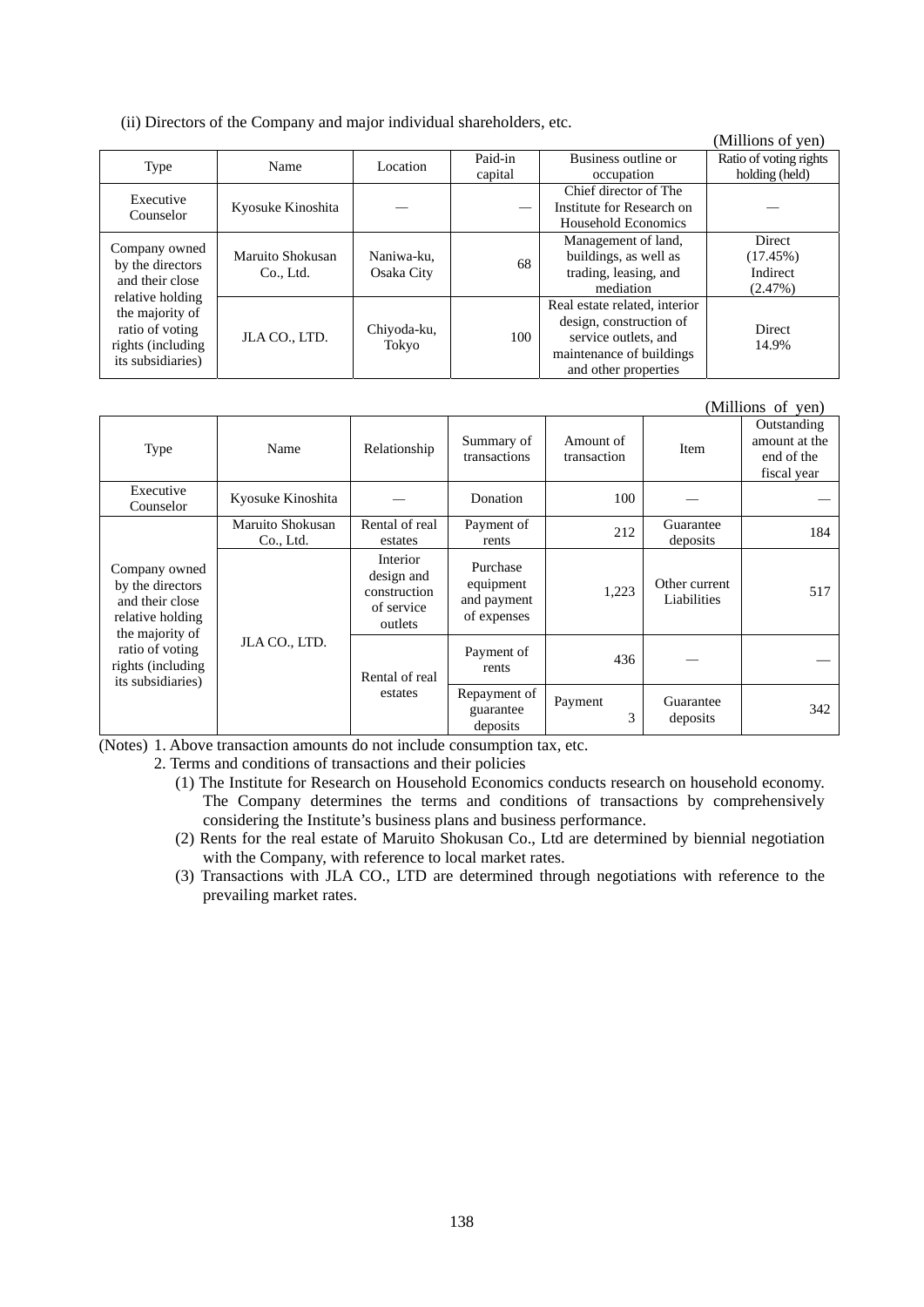# (2)Transactions between consolidated subsidiaries of the Company and related parties

(i) Subsidiaries of the Company's parent company, and the subsidiaries of other related companies of the Company

|                                            |                                               |                      |                 |                                   | (Millions of yen)                           |
|--------------------------------------------|-----------------------------------------------|----------------------|-----------------|-----------------------------------|---------------------------------------------|
| Type                                       | Name                                          | Location             | Paid-in capital | Business outline<br>or occupation | Ratio of voting<br>rights holding<br>(held) |
| Companies of the<br>same parent<br>company | The Bank of Tokyo-<br>Mitsubishi UFJ,<br>Ltd. | Chiyoda-ku,<br>Tokyo | 1,711,958       | <b>Banking business</b>           | $\overline{\phantom{a}}$                    |

|                                            | (Millions of yen)                     |              |                                     |                             |                              |                                                           |  |  |  |
|--------------------------------------------|---------------------------------------|--------------|-------------------------------------|-----------------------------|------------------------------|-----------------------------------------------------------|--|--|--|
| Type                                       | Name                                  | Relationship | Summary of<br>transactions          | Amount of<br>transaction    | Item                         | Outstanding<br>amount at the<br>end of the<br>fiscal year |  |  |  |
| Companies of the<br>same parent<br>company |                                       | Borrowing    | Borrowing<br>Borrowing of<br>11,218 | Short-term<br>loans payable | 270                          |                                                           |  |  |  |
|                                            | The Bank of Tokyo-<br>Mitsubishi UFJ, |              | funds                               | Repayment<br>13,019         | Long-term<br>loans payable   | 10,530                                                    |  |  |  |
|                                            | Ltd.                                  |              | Payment of<br>interest              | 607                         | Other current<br>liabilities | 57                                                        |  |  |  |

(Note) Terms and conditions of the transaction and its policies Interest rates of the borrowing by The Bank of Tokyo-Mitsubishi UFJ, Ltd. are the money market rates.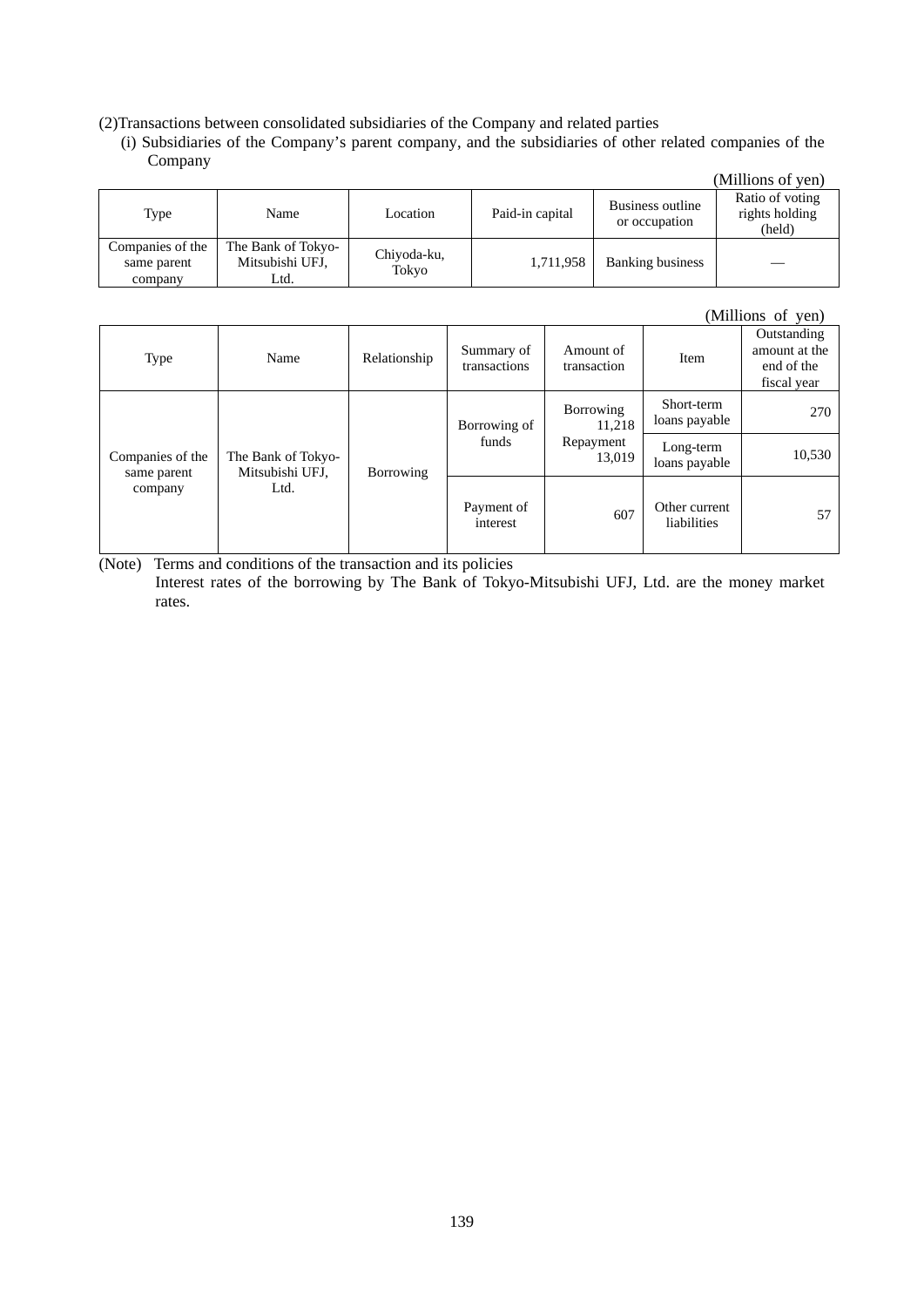(ii) Directors of the Company and major individual shareholders, etc.

|                                                                                                                                                          |              |                      |                    |                                                                                                                                      | (Millions of yen)                        |
|----------------------------------------------------------------------------------------------------------------------------------------------------------|--------------|----------------------|--------------------|--------------------------------------------------------------------------------------------------------------------------------------|------------------------------------------|
| Type                                                                                                                                                     | Name         | Location             | Paid-in<br>capital | Business outline or<br>occupation                                                                                                    | Ratio of voting<br>rights holding (held) |
| Company owned<br>by the directors<br>and their close<br>relative holding<br>the majority of<br>ratio of voting<br>rights (including<br>its subsidiaries) | JLACO., LTD. | Chiyoda-ku,<br>Tokyo | 100                | Real estate related, interior<br>design, construction of<br>service outlets, and<br>maintenance of buildings<br>and other properties | Direct<br>14.9%                          |

|                                                           |              |                                       |                                       |                          |                       | (Millions of yen)                                         |
|-----------------------------------------------------------|--------------|---------------------------------------|---------------------------------------|--------------------------|-----------------------|-----------------------------------------------------------|
| Type                                                      | Name         | Relationship                          | Summary of<br>transactions            | Amount of<br>transaction | Item                  | Outstanding<br>amount at the<br>end of the<br>fiscal year |
| Company owned<br>by the directors                         |              | Interior<br>design and                | Construction<br>expenses              | 18                       |                       |                                                           |
| and their close<br>relative holding<br>the majority of    | JLACO., LTD. | construction<br>of service<br>outlets | Payment of<br>rents                   | 60                       |                       |                                                           |
| ratio of voting<br>rights (including<br>its subsidiaries) |              | Rental of<br>real estates             | Repayment of<br>guarantee<br>deposits | Repayment                | Guarantee<br>deposits | 47                                                        |

(Notes) 1. Above transaction amounts do not include consumption tax, etc.

2. Terms and conditions of transactions and their policies

 Transactions with JLA CO., LTD are determined through negotiations with reference to the prevailing market rates.

2. Notes to the parent company or other important affiliated companies

(1) Information on the Parent Company

Name of the parent company: Mitsubishi UFJ Financial Group, Inc.

Financial exchanges where securities issued by the parent company are listed:

Tokyo Stock Exchange, Osaka Securities Exchange, Nagoya Stock Exchange, and New York Stock Exchange

(2) Financial Statements of other important affiliated company

Disclosure is omitted as the information for current fiscal year was not significant.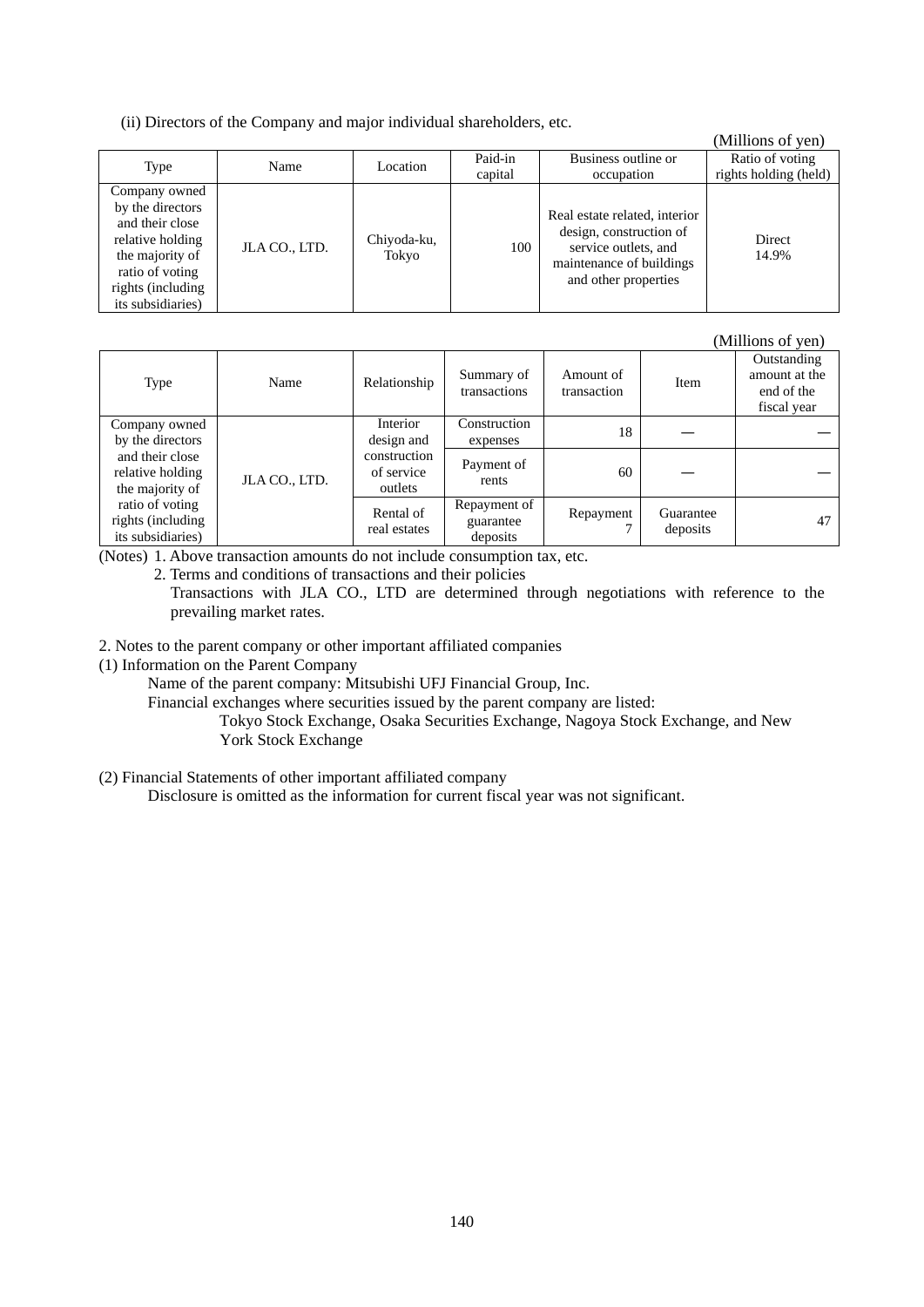For the current fiscal year (from April 1, 2011 to March 31, 2012)

- 1. Transactions between Related Parties
- (1)Transactions between the Company and related parties
	- (i) Subsidiaries of the Company's parent company and the subsidiaries of other related companies of the Company

|                          |                                                       |                   |                 |                                   | (Millions of yen)                           |
|--------------------------|-------------------------------------------------------|-------------------|-----------------|-----------------------------------|---------------------------------------------|
| Type                     | Name                                                  | Location          | Paid-in capital | Business outline or<br>occupation | Ratio of voting<br>rights holding<br>(held) |
| Companies of<br>the same | Mitsubishi UFJ<br>Trust and<br>Banking<br>Corporation | Chiyoda-ku, Tokyo | 324,279         | Trust banking<br>business         | Direct $(2.01\%)$                           |
| parent<br>company        | The Bank of<br>Tokyo-<br>Mitsubishi UFJ,<br>Ltd.      | Chiyoda-ku, Tokyo | 1,711,958       | <b>Banking business</b>           |                                             |

|                                                       |                                                  |                |                                                                                |                            |                                                  | (Millions of yen)                                         |
|-------------------------------------------------------|--------------------------------------------------|----------------|--------------------------------------------------------------------------------|----------------------------|--------------------------------------------------|-----------------------------------------------------------|
| <b>Type</b>                                           | Name                                             | Relationship   | Summary of<br>transactions                                                     | Amount of<br>transaction   | Item                                             | Outstanding<br>amount at the<br>end of the<br>fiscal year |
| Mitsubishi UFJ<br>Trust and<br>Banking<br>Corporation |                                                  |                | Borrowing of<br>funds                                                          | Borrowing<br>52,308        | Current portion<br>of long-term<br>loans payable | 44,630                                                    |
|                                                       | Borrowing                                        |                | Repayment<br>52,308                                                            | Long-term<br>loans payable | 116,898                                          |                                                           |
|                                                       |                                                  | Payment of     | 4,089                                                                          | Other current<br>assets    | 35                                               |                                                           |
|                                                       |                                                  |                | interest                                                                       |                            | Other current<br>liabilities                     | 263                                                       |
|                                                       |                                                  |                | Borrowing of<br>funds                                                          | Borrowing<br>9,182         | Current portion<br>of long-term<br>loans payable | 17,364                                                    |
| Companies of<br>the same<br>parent                    |                                                  | Borrowing      |                                                                                | Repayment<br>9,182         | Long-term<br>loans payable                       | 46,036                                                    |
| company                                               |                                                  |                | Payment of<br>interest                                                         | 1,619                      | Other current<br>liabilities                     | 76                                                        |
|                                                       | The Bank of<br>Tokyo-<br>Mitsubishi UFJ,<br>Ltd. | Debt guarantee | Receipt of<br>credit<br>guarantee fees<br>for unsecured<br>loan of the<br>bank | 13,714                     | Other current<br>assets                          | 1,766                                                     |
|                                                       |                                                  |                | Guarantee<br>obligation<br>for unsecured<br>loan issued<br>by the bank         | 358,829                    |                                                  |                                                           |

(Note) Terms and conditions of the transaction and its policies

 1. Interest rates of the borrowing by Mitsubishi UFJ Trust and Banking Corporation are the money market rates.

 2. Interest rates of the borrowing by The Bank of Tokyo-Mitsubishi UFJ, Ltd. are the money market rates.

 Guarantee commission rates on the debt guarantees for consumer loan by The Bank of Tokyo-Mitsubishi UFJ, Ltd. is determined after negotiation by taking the market of guarantee commission into consideration.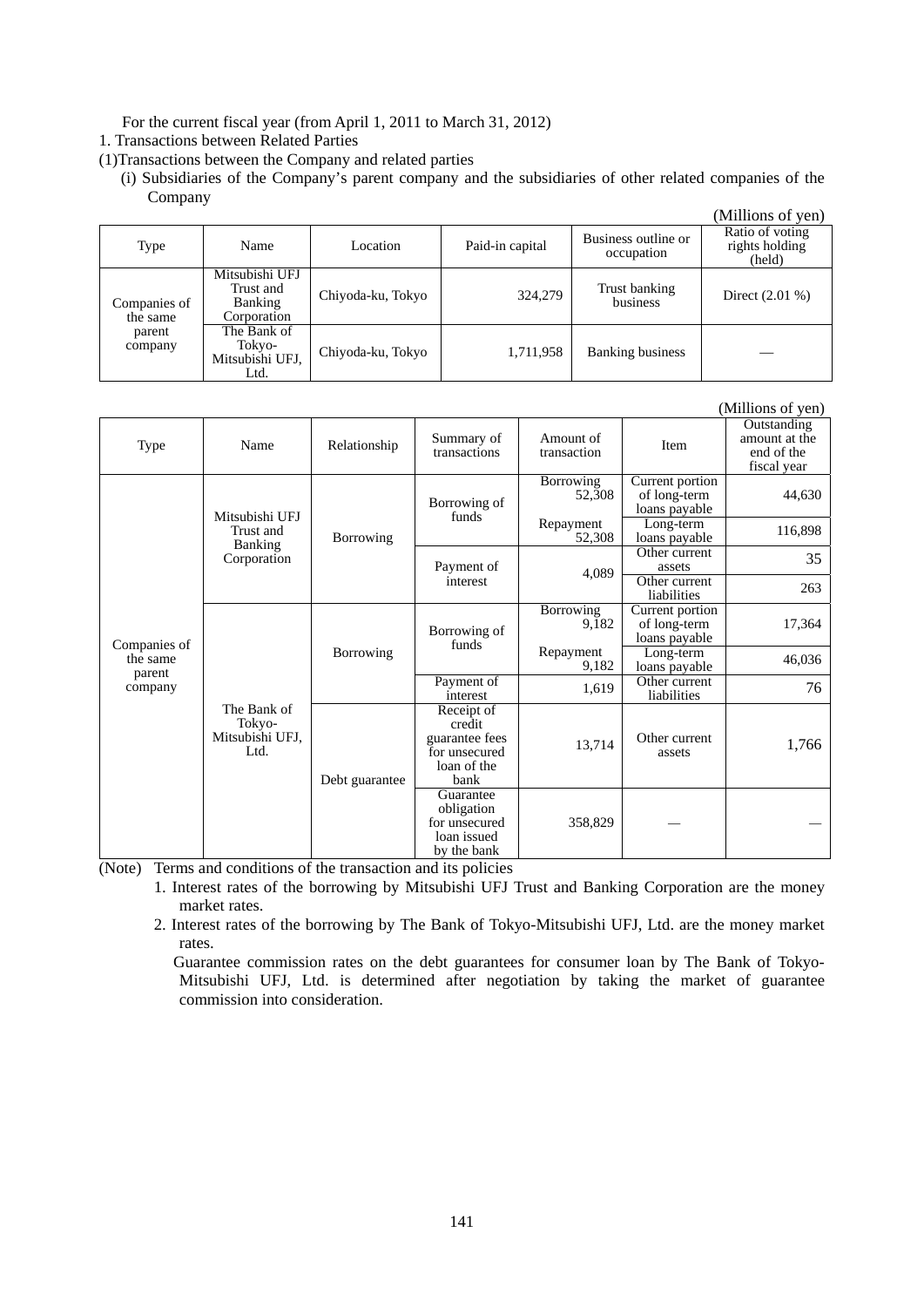(ii) Directors of the Company and major individual shareholders, etc.

|                                     |                               |                          |         |                               | (Millions of yen)      |
|-------------------------------------|-------------------------------|--------------------------|---------|-------------------------------|------------------------|
| Type                                | Name                          | Location                 | Paid-in | Business outline or           | Ratio of voting rights |
|                                     |                               |                          | capital | occupation                    | holding (held)         |
| Directors and                       |                               |                          |         | Chief director of The         |                        |
| their close                         | Kyosuke Kinoshita             |                          |         | Institute for Research on     |                        |
| relatives                           |                               |                          |         | Household Economics           |                        |
|                                     |                               |                          |         | Management of land,           | Direct                 |
| Company owned                       | Maruito Shokusan<br>Co., Ltd. | Naniwa-ku,<br>Osaka City | 68      | buildings, as well as         | (17.45%)               |
| by the directors<br>and their close |                               |                          |         | trading, leasing, and         | Indirect               |
| relative holding                    |                               |                          |         | mediation                     | (2.47%)                |
| the majority of                     |                               |                          |         | Real estate related, interior |                        |
| ratio of voting                     |                               | Chiyoda-ku,              |         | design, construction of       | <b>Direct</b>          |
| rights (including                   | JLACO., LTD.                  | Tokyo                    | 100     | service outlets, and          | 14.9%                  |
| its subsidiaries)                   |                               |                          |         | maintenance of buildings      |                        |
|                                     |                               |                          |         | and other properties          |                        |

|                                                                                                                                      |                               |                                                                 |                                                     |                                  |                              | (Millions of yen)                                         |
|--------------------------------------------------------------------------------------------------------------------------------------|-------------------------------|-----------------------------------------------------------------|-----------------------------------------------------|----------------------------------|------------------------------|-----------------------------------------------------------|
| <b>Type</b>                                                                                                                          | Name                          | Relationship                                                    | Summary of<br>transactions                          | Amount of<br>transaction         | Item                         | Outstanding<br>amount at the<br>end of the<br>fiscal year |
| Directors and<br>their close<br>relatives                                                                                            | Kyosuke Kinoshita             |                                                                 | Donation                                            | 80                               |                              |                                                           |
|                                                                                                                                      | Maruito Shokusan<br>Co., Ltd. | Rental of real<br>estates                                       | Payment of<br>rents                                 | 215                              | Guarantee<br>deposits        | 184                                                       |
| Company owned<br>by the directors<br>and their close<br>relative holding<br>the majority of<br>ratio of voting<br>rights (including) | JLA CO., LTD.                 | Interior<br>design and<br>construction<br>of service<br>outlets | Purchase<br>equipment<br>and payment<br>of expenses | 956                              | Other current<br>Liabilities | 467                                                       |
|                                                                                                                                      |                               | Rental of real                                                  | Payment of<br>rents                                 | 417                              |                              |                                                           |
| its subsidiaries)                                                                                                                    |                               | estates                                                         | Repayment of<br>guarantee<br>deposits               | Deposited<br>33<br>Payment<br>20 | Guarantee<br>deposits        | 355                                                       |

(Notes) 1. Above transaction amounts do not include consumption tax, etc.

2. Terms and conditions of transactions and their policies

- (1) The Institute for Research on Household Economics conducts research on household economy. The Company determines the terms and conditions of transactions by comprehensively considering the Institute's business plans and business performance.
- (2) Rents for the real estate of Maruito Shokusan Co., Ltd are determined by biennial negotiation with the Company, with reference to local market rates.
- (3) Transactions with JLA CO., LTD are determined through negotiations with reference to the prevailing market rates.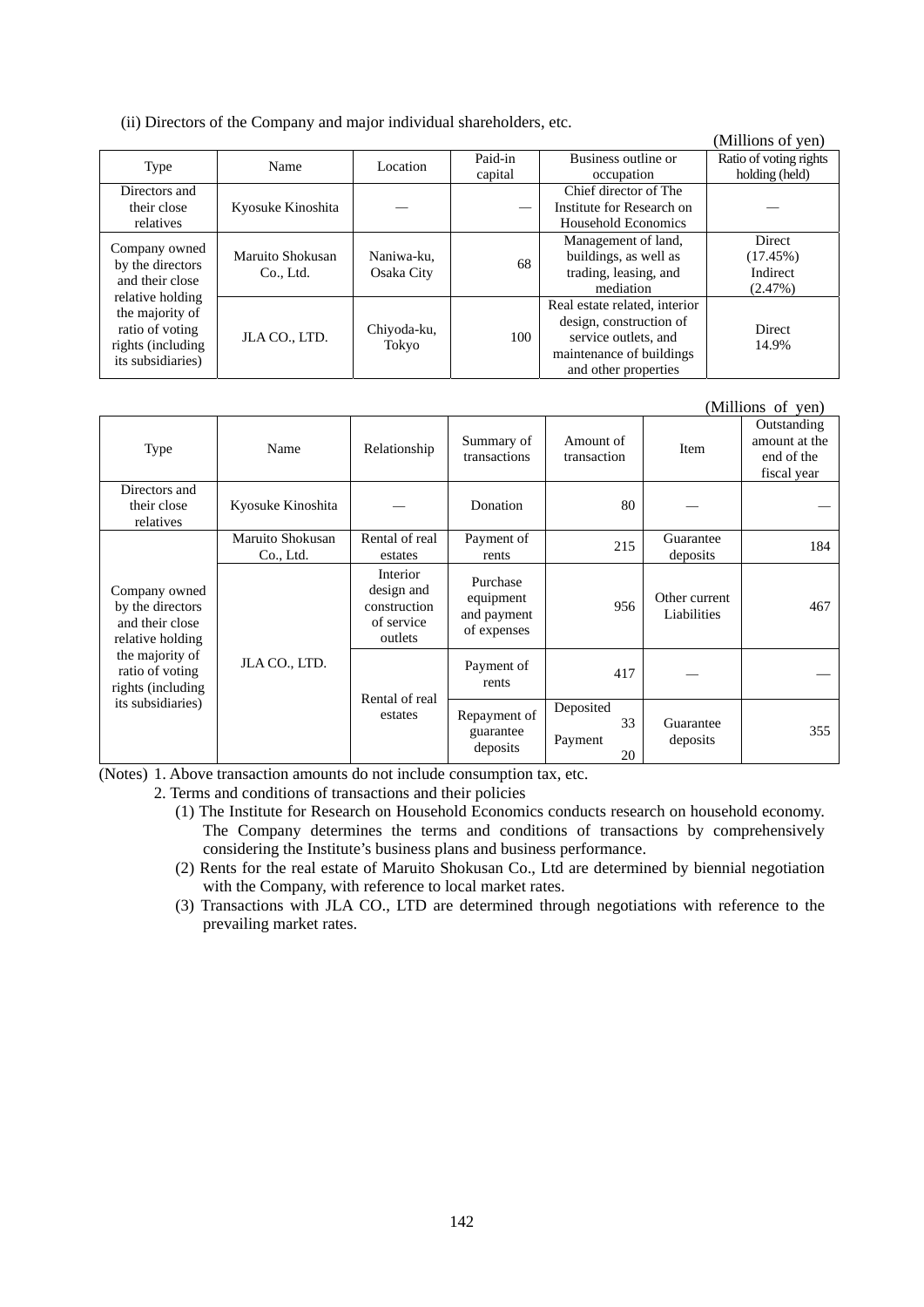(2)Transactions between consolidated subsidiaries of the Company and related parties (i) Directors of the Company and major individual shareholders, etc.

|                                                                                                                                                          |              |                      |         |                                                                                                                                      | (Millions of yen)     |
|----------------------------------------------------------------------------------------------------------------------------------------------------------|--------------|----------------------|---------|--------------------------------------------------------------------------------------------------------------------------------------|-----------------------|
|                                                                                                                                                          |              | Location             | Paid-in | Business outline or                                                                                                                  | Ratio of voting       |
|                                                                                                                                                          | Name<br>Type |                      | capital | occupation                                                                                                                           | rights holding (held) |
| Company owned<br>by the directors<br>and their close<br>relative holding<br>the majority of<br>ratio of voting<br>rights (including<br>its subsidiaries) | JLACO., LTD. | Chiyoda-ku,<br>Tokyo | 100     | Real estate related, interior<br>design, construction of<br>service outlets, and<br>maintenance of buildings<br>and other properties | Direct<br>14.9%       |

|                                                                                                                      |              |                           |                                       |                          |                       | (Millions of yen)                                         |
|----------------------------------------------------------------------------------------------------------------------|--------------|---------------------------|---------------------------------------|--------------------------|-----------------------|-----------------------------------------------------------|
| Type                                                                                                                 | Name         | Relationship              | Summary of<br>transactions            | Amount of<br>transaction | Item                  | Outstanding<br>amount at the<br>end of the<br>fiscal year |
| Company owned<br>by the directors                                                                                    |              |                           | Payment of<br>rents                   | 50                       |                       |                                                           |
| and their close<br>relative holding<br>the majority of<br>ratio of voting<br>rights (including)<br>its subsidiaries) | JLACO., LTD. | Rental of<br>real estates | Repayment of<br>guarantee<br>deposits | Repayment<br>17          | Guarantee<br>deposits | 30                                                        |

(Notes) 1. Above transaction amounts do not include consumption tax, etc.

 2. Terms and conditions of transactions and their policies Transactions with JLA CO., LTD are determined through negotiations with reference to the prevailing market rates.

2. Notes to the parent company or other important affiliated companies

(1) Information on the Parent Company

Name of the parent company: Mitsubishi UFJ Financial Group, Inc.

Financial exchanges where securities issued by the parent company are listed:

Tokyo Stock Exchange, Osaka Securities Exchange, Nagoya Stock Exchange, and New York Stock Exchange

(2) Financial Statements of other important affiliated company

Disclosure is omitted as the information for current fiscal year was not significant.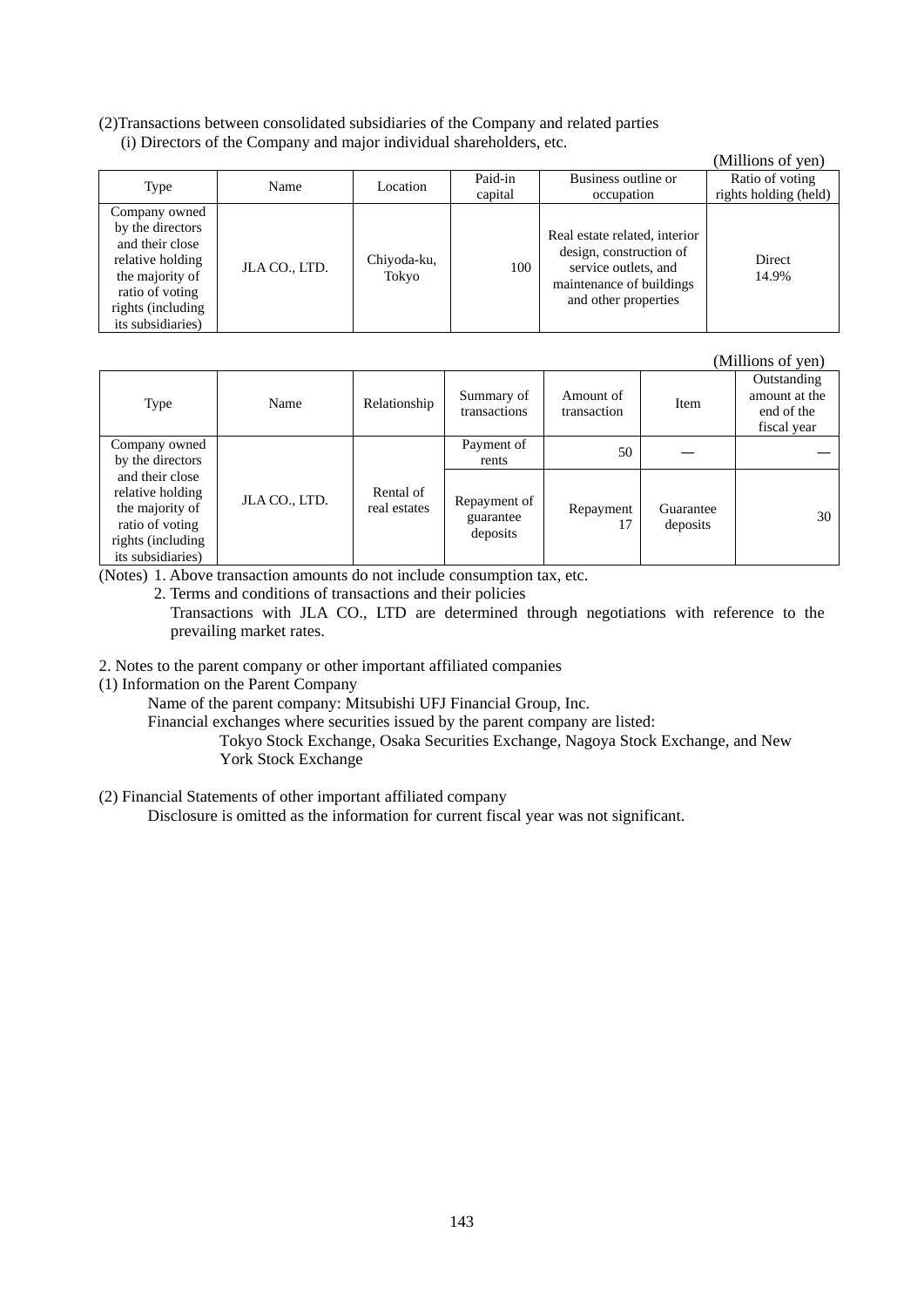#### (Per share information)

| Item                        | For the prior fiscal year<br>(From April 1, 2010)<br>to March 31, 2011) | For the current fiscal year<br>(From April 1, 2011)<br>to March 31, 2012) |
|-----------------------------|-------------------------------------------------------------------------|---------------------------------------------------------------------------|
| Net assets per share        | $1,516.95$ yen                                                          | 1,645.35 yen                                                              |
| Net income (loss) per share | $(1,293.54 \text{ yen})$                                                | $137.01$ yen                                                              |

Notes: 1. Diluted net income per share is not stated because there is no residual security.

2. The basis for calculation of net income (loss) per share is as follows.

(Millions of yen unless otherwise stated) Item For the prior fiscal year (From April 1, 2010 to March 31, 2011) For the current fiscal year (From April 1, 2011 to March 31, 2012) Net income (loss) (202,648) 21,464 Net income (loss) not attributable to common shareholders Net income (loss) related to common shares  $(202,648)$  21,464 Weighted average number of common shares during the fiscal year 156,661,601 shares 156,661,574 shares

3. The basis for calculation of net assets per share is as follows.

(Millions of yen unless otherwise stated)

| <b>I</b> tem                                                                                       | For the prior fiscal year | For the current fiscal year |
|----------------------------------------------------------------------------------------------------|---------------------------|-----------------------------|
|                                                                                                    | (As of March 31, 2011)    | (As of March 31, 2012)      |
| Total net assets                                                                                   | 243,599                   | 264,915                     |
| Amount deducted from the total net<br>assets                                                       | 5,951                     | 7,151                       |
| [Minority interests included in the<br>abovel                                                      | [5, 951]                  | [7, 151]                    |
| Amounts of net assets related to<br>common shares at the end of the fiscal<br>year                 | 237,647                   | 257,763                     |
| Number of common shares used to<br>calculate net assets per share at the<br>end of the fiscal year | 156,661,587 shares        | 156,661,547 shares          |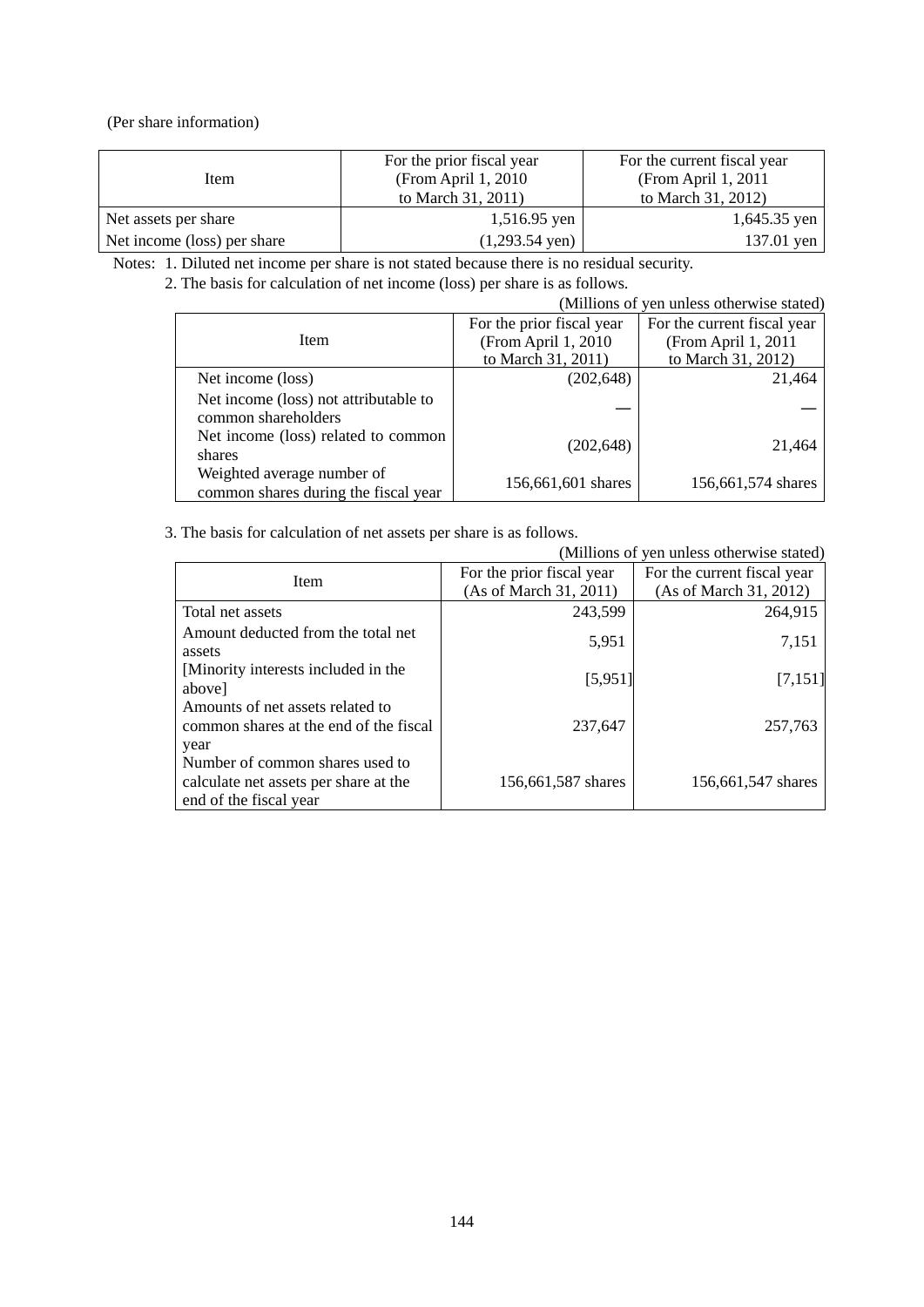(Significant subsequent events)

| Current fiscal year                                                                                                                                                                                                                                                                                                                                                                                                                                                                                                                                                                                                                                                                                                                                                                                                                                                                                                                                                                                                                                                                                                                                                                                                                                                                                                                                                                    |
|----------------------------------------------------------------------------------------------------------------------------------------------------------------------------------------------------------------------------------------------------------------------------------------------------------------------------------------------------------------------------------------------------------------------------------------------------------------------------------------------------------------------------------------------------------------------------------------------------------------------------------------------------------------------------------------------------------------------------------------------------------------------------------------------------------------------------------------------------------------------------------------------------------------------------------------------------------------------------------------------------------------------------------------------------------------------------------------------------------------------------------------------------------------------------------------------------------------------------------------------------------------------------------------------------------------------------------------------------------------------------------------|
| (from April 1, 2011 to March 31, 2012)                                                                                                                                                                                                                                                                                                                                                                                                                                                                                                                                                                                                                                                                                                                                                                                                                                                                                                                                                                                                                                                                                                                                                                                                                                                                                                                                                 |
| Based on a resolution of the Board of Directors held on January 20, 2012, the Company concluded a<br>business alliance agreement and an absorption-type company split agreement with Jibun Bank Corporation,<br>(hereinafter "Jibun Bank"), and split a part of its card loan business, which was succeeded by Jibun Bank<br>Corporation as of May 12, 2012.                                                                                                                                                                                                                                                                                                                                                                                                                                                                                                                                                                                                                                                                                                                                                                                                                                                                                                                                                                                                                           |
| 1.<br>Outline of the business divestiture<br>(1) Name of the company that succeeds the separated business: Jibun Bank<br>(2) Description of the separated business<br>A part of the card loan business, provided under the Cash One brand<br>(3) The purpose of the business divestiture<br>On December 3, 2008, the Company and Jibun Bank commenced an alliance in the guarantee<br>business on unsecured card loans for individuals provided by Jibun Bank. Subsequently, the<br>Company and Jibun Bank, following discussions by both parties on current circumstances and the<br>outlooks of respective business environments, agreed to form a more comprehensive business<br>alliance in order to contribute to further improvements in consumer services and the development<br>of a sound consumer finance market.<br>As a part of this business alliance, and with a purpose of expanding the business basis shared<br>by both parties, the Company will transfer a part of its card loan business, provided under "Cash<br>One" brand, to Jibun Bank by means of a company split. Concurrently, Jibun Bank will entrust the<br>guarantee business of this card loan business to the Company.<br>(4) Date of the business divestiture<br>May 12, 2012<br>(5) Outline of the transaction including legal form of the transaction<br>Business transfer with cash consideration |
| Outline of the applied accounting method<br>2.<br>(1) The amount of a gain on transfer: 2,900 million yen<br>(2) Details and the fair book values of the assets and liabilities of the transferred business<br>Assets: Operating loans of 43,501 million yen, etc.<br>Liabilities: Deposits received of 2 million yen<br>(3) Accounting method applied<br>Assuming that the investment in the part of the card loan business transferred has been liquidated,<br>the difference between the market value of assets received as a consideration for the business<br>transfer and an amount equivalent to the shareholders' equity of the transferred business is<br>recognized as a gain or loss on transfer.                                                                                                                                                                                                                                                                                                                                                                                                                                                                                                                                                                                                                                                                           |
| Name of the reported segment to which the transferred business belonged<br>3.<br>Loan and credit card business                                                                                                                                                                                                                                                                                                                                                                                                                                                                                                                                                                                                                                                                                                                                                                                                                                                                                                                                                                                                                                                                                                                                                                                                                                                                         |
| Revenue and income from the transferred business on the consolidated statement of income for the<br>4.<br>current fiscal year<br>Operating revenue: 150,783 million yen<br>Operating income: 11,639 million yen                                                                                                                                                                                                                                                                                                                                                                                                                                                                                                                                                                                                                                                                                                                                                                                                                                                                                                                                                                                                                                                                                                                                                                        |
| Continuous commitment<br>5.<br>The guarantee services for the unsecured card loans for individuals provided by Jibun Bank will                                                                                                                                                                                                                                                                                                                                                                                                                                                                                                                                                                                                                                                                                                                                                                                                                                                                                                                                                                                                                                                                                                                                                                                                                                                         |

continue to be provided by the Company.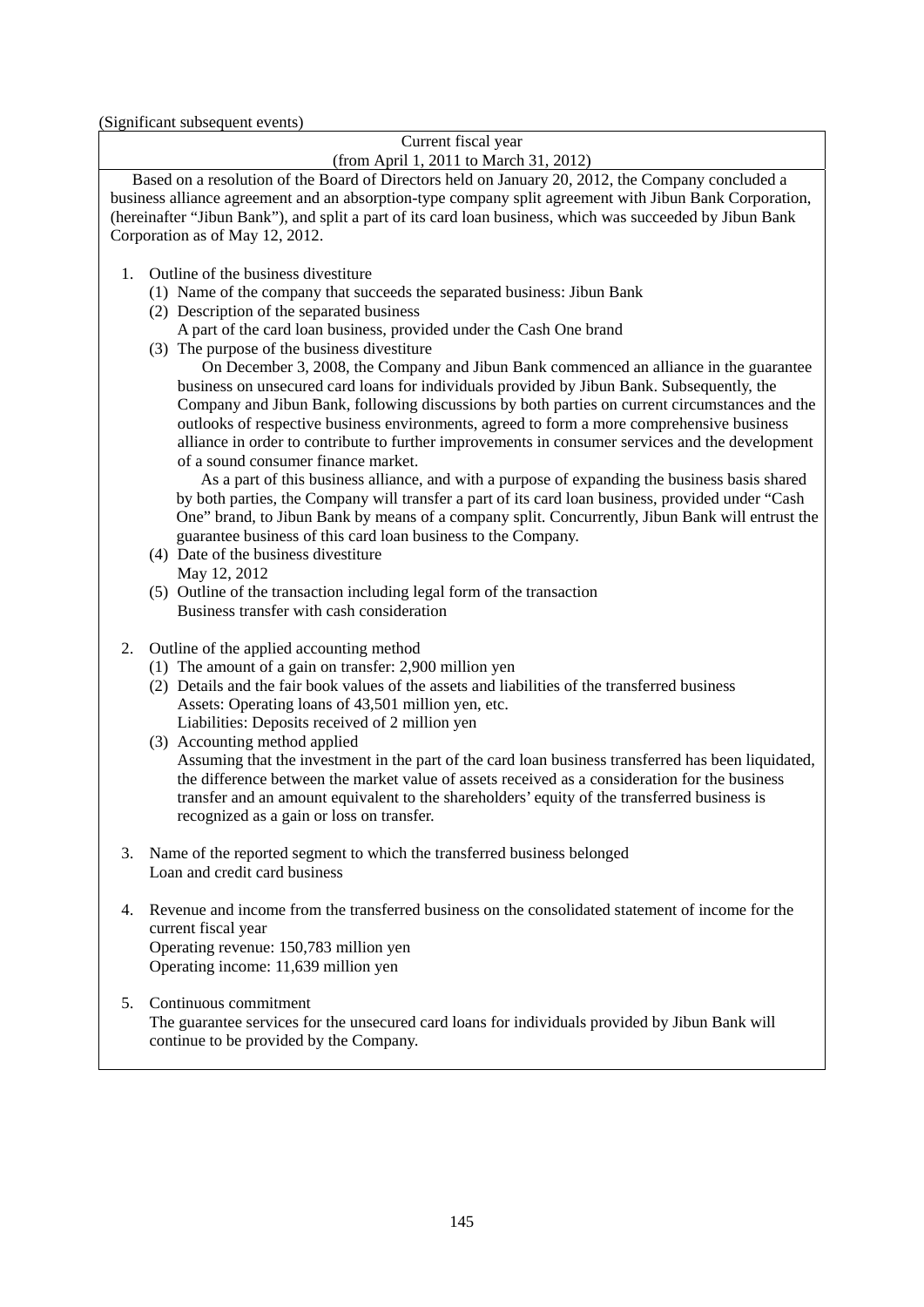### 5) Consolidated supplemental schedules [Schedule of bonds]

| Company     | Description                                                               | Date of<br>issuance   | Balance at the<br>beginning of current<br>fiscal year<br>(Millions of yen) | Balance at the end of<br>current fiscal year<br>(Millions of yen) | Interest rate<br>(% ) | Collateral | Maturity              |
|-------------|---------------------------------------------------------------------------|-----------------------|----------------------------------------------------------------------------|-------------------------------------------------------------------|-----------------------|------------|-----------------------|
|             | 35th Issuance of Domestic<br><b>Unsecured Bonds</b><br>(Public Offering)  | June 26,<br>2002      | 10,000                                                                     | (10,000)<br>10,000                                                | 2.700                 |            | June 26,<br>2012      |
|             | 39th Issuance of Domestic<br><b>Unsecured Bonds</b><br>(Public Offering)  | November 26,<br>2004  | 10,000                                                                     |                                                                   |                       |            |                       |
|             | 40th Issuance of Domestic<br><b>Unsecured Bonds</b><br>(Public Offering)  | February 10,<br>2005  | 10,000                                                                     | $(-)$<br>10,000                                                   | 1.660                 |            | February 10,<br>2015  |
|             | 41st Issuance of Domestic<br><b>Unsecured Bonds</b><br>(Public Offering)  | May 31,<br>2005       | 10,000                                                                     | (10,000)<br>10,000                                                | 1.190                 |            | May 31,<br>2012       |
|             | 42nd Issuance of Domestic<br><b>Unsecured Bonds</b><br>(Public Offering)  | September 21,<br>2005 | 10,000                                                                     | (10,000)<br>10,000                                                | 1.180                 |            | September 21,<br>2012 |
|             | 45th Issuance of Domestic<br><b>Unsecured Bonds</b><br>(Public Offering)  | January 25,<br>2006   | 10,000                                                                     | (10,000)<br>10,000                                                | 1.480                 |            | January 25,<br>2013   |
| The Company | 48th Issuance of Domestic<br><b>Unsecured Bonds</b><br>(Public Offering)  | January 23,<br>2007   | 15,000                                                                     |                                                                   |                       |            |                       |
|             | 49th Issuance of Domestic<br><b>Unsecured Bonds</b><br>(Public Offering)  | February 9,<br>2007   | 15,000                                                                     |                                                                   |                       |            |                       |
|             | 50th Issuance of Domestic<br><b>Unsecured Bonds</b><br>(Public Offering)  | April 6,<br>2007      | 10,000                                                                     | $(-)$<br>10,000                                                   | 2.090                 |            | April 4,<br>2014      |
|             | 51st Issuance of Domestic<br><b>Unsecured Bonds</b><br>(Public Offering)  | June 4,<br>2007       | 20,000                                                                     | $(-)$<br>20,000                                                   | 2.070                 |            | June 4,<br>2013       |
|             | 52nd Issuance of Domestic<br><b>Unsecured Bonds</b><br>(Public Offering)  | June 17,<br>2008      | 15,000                                                                     |                                                                   |                       |            |                       |
|             | 3rd Issuance of Domestic<br><b>Unsecured Bonds</b><br>(Private Placement) | December 30.<br>2009  | 1,005                                                                      | (510)<br>510                                                      | 0.670                 |            | December 28,<br>2012  |
|             | 53rd Issuance of Domestic<br><b>Unsecured Bonds</b><br>(Public Offering)  | January 29,<br>2010   | 10,000                                                                     |                                                                   |                       |            |                       |
|             | 54th Issuance of Domestic<br><b>Unsecured Bonds</b><br>(Public Offering)  | January 29,<br>2010   | 15,000                                                                     |                                                                   |                       |            |                       |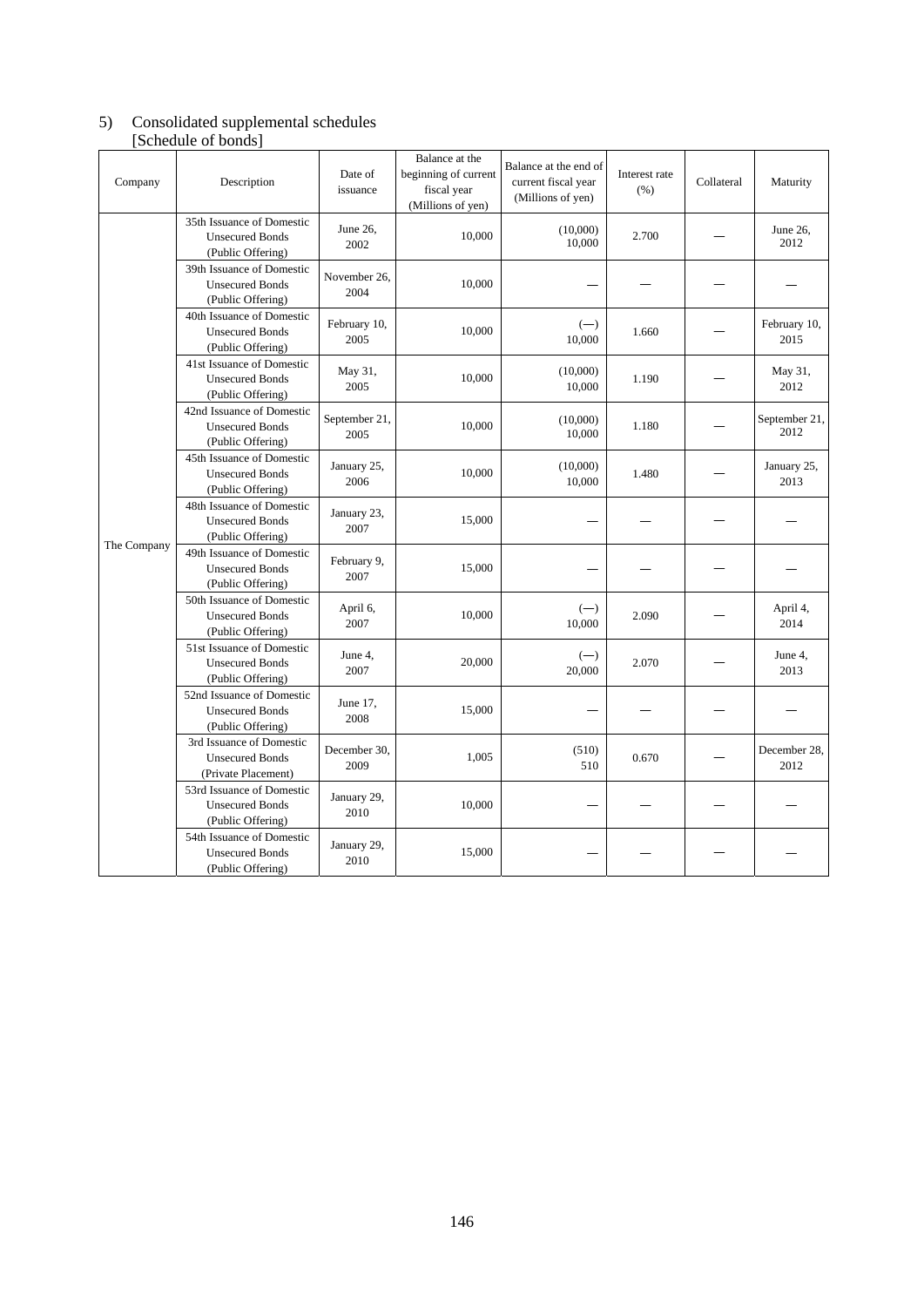| Company                                         | Description                                                               | Date of<br>issuance   | Balance at the<br>beginning of current<br>fiscal year<br>(Millions of yen) | Balance at the end of<br>current fiscal year<br>(Millions of yen) | Interest rate<br>(% ) | Collateral | Maturity              |
|-------------------------------------------------|---------------------------------------------------------------------------|-----------------------|----------------------------------------------------------------------------|-------------------------------------------------------------------|-----------------------|------------|-----------------------|
|                                                 | 55th Issuance of Domestic<br><b>Unsecured Bonds</b><br>(Public Offering)  | March 18,<br>2010     | 10,000                                                                     | (10,000)<br>10,000                                                | 3.660                 |            | March 18,<br>2013     |
|                                                 | 56th Issuance of Domestic<br><b>Unsecured Bonds</b><br>(Public Offering)  | April 30,<br>2010     | 20,000                                                                     | (20,000)<br>20,000                                                | 3.350                 |            | October 30,<br>2012   |
|                                                 | 4th Issuance of Domestic<br><b>Unsecured Bonds</b><br>(Private Placement) | June 30,<br>2010      | 835                                                                        | (330)<br>505                                                      | 0.600                 |            | June 28,<br>2013      |
|                                                 | 57th Issuance of Domestic<br><b>Unsecured Bonds</b><br>(Public Offering)  | September 17,<br>2010 | 10,000                                                                     | $(-)$<br>10,000                                                   | 3.720                 |            | September 17,<br>2013 |
|                                                 | 5th Issuance of Domestic<br><b>Unsecured Bonds</b><br>(Private Placement) | February 18,<br>2011  | 1,000                                                                      | (330)<br>670                                                      | 0.650                 |            | February 18,<br>2014  |
| The Company                                     | 58th Issuance of Domestic<br><b>Unsecured Bonds</b><br>(Public Offering)  | June 3,<br>2011       |                                                                            | $(-)$<br>20,000                                                   | 3.670                 |            | June 3, 2013          |
|                                                 | 59th Issuance of Domestic<br><b>Unsecured Bonds</b><br>(Public Offering)  | June 15,<br>2011      |                                                                            | $(-)$<br>13,000                                                   | 3.570                 |            | April 15, 2013        |
|                                                 | 60th Issuance of Domestic<br><b>Unsecured Bonds</b><br>(Public Offering)  | July 27,<br>2011      |                                                                            | $(-)$<br>15,000                                                   | 3.850                 |            | November 27,<br>2013  |
|                                                 | 6th Issuance of Domestic<br><b>Unsecured Bonds</b><br>(Private Placement) | September 13,<br>2011 |                                                                            | (198)<br>501                                                      | 0.530                 |            | September 12,<br>2014 |
|                                                 | 61st Issuance of Domestic<br><b>Unsecured Bonds</b><br>(Public Offering)  | March 6,<br>2012      |                                                                            | $(-)$<br>30,000                                                   | 2.620                 |            | March 6, 2015         |
|                                                 | 7th Issuance of Domestic<br><b>Unsecured Bonds</b><br>(Private Placement) | March 13,<br>2012     |                                                                            | (214)<br>650                                                      | 0.540                 |            | March 13,<br>2015     |
|                                                 | 3rd privately offered<br>unsecured bonds                                  | August 8,<br>2007     | 7.654                                                                      | (6, 945)<br>6,945<br>[2,835 million baht]                         | 5.829                 |            | August 8,<br>2012     |
| <b>EASY BUY</b><br>Public<br>Company<br>Limited | 1st publicly offered<br>unsecured bonds                                   | August 6,<br>2009     | 9,450                                                                      | (8, 575)<br>8,575<br>[3,500 million baht]                         | 4.900                 |            | August 6,<br>2012     |
|                                                 | 4th privately offered<br>unsecured bonds                                  | September 30,<br>2009 | 2,700                                                                      | $(-)$<br>2,450<br>[1,000 million baht]                            | 2.643                 |            | March 15,<br>2013     |
|                                                 | 2nd publicly offered<br>unsecured bonds                                   | December 23,<br>2011  |                                                                            | $(-)$<br>3,675<br>[1,500 million baht]                            | 5.583                 |            | December 23,<br>2015  |
| Total                                           |                                                                           |                       | 222,644                                                                    | (87, 103)<br>222,481                                              |                       |            |                       |

(Notes) 1. Figures in brackets "( )" in the columns of "Balance at the end of current fiscal year" represent the amounts which are scheduled to be redeemed within one year.

 2. Figures in brackets "[ ]" in the columns of "Balance at the end of current fiscal year" are stated in a foreign currency.

 3. The redemption schedule of bonds for 5 years subsequent to March 31, 2012, is summarized as follows:

(Millions of yen)

| Due within 1 |                 | Due after 1 year   Due after 2 years   Due after 3 years   Due after 4 years |                                                                         |  |
|--------------|-----------------|------------------------------------------------------------------------------|-------------------------------------------------------------------------|--|
| vear         | through 2 years |                                                                              | through 3 years $\parallel$ through 4 years $\parallel$ through 5 years |  |
| 87.103       | 82.602          | 51.551                                                                       | 1.225                                                                   |  |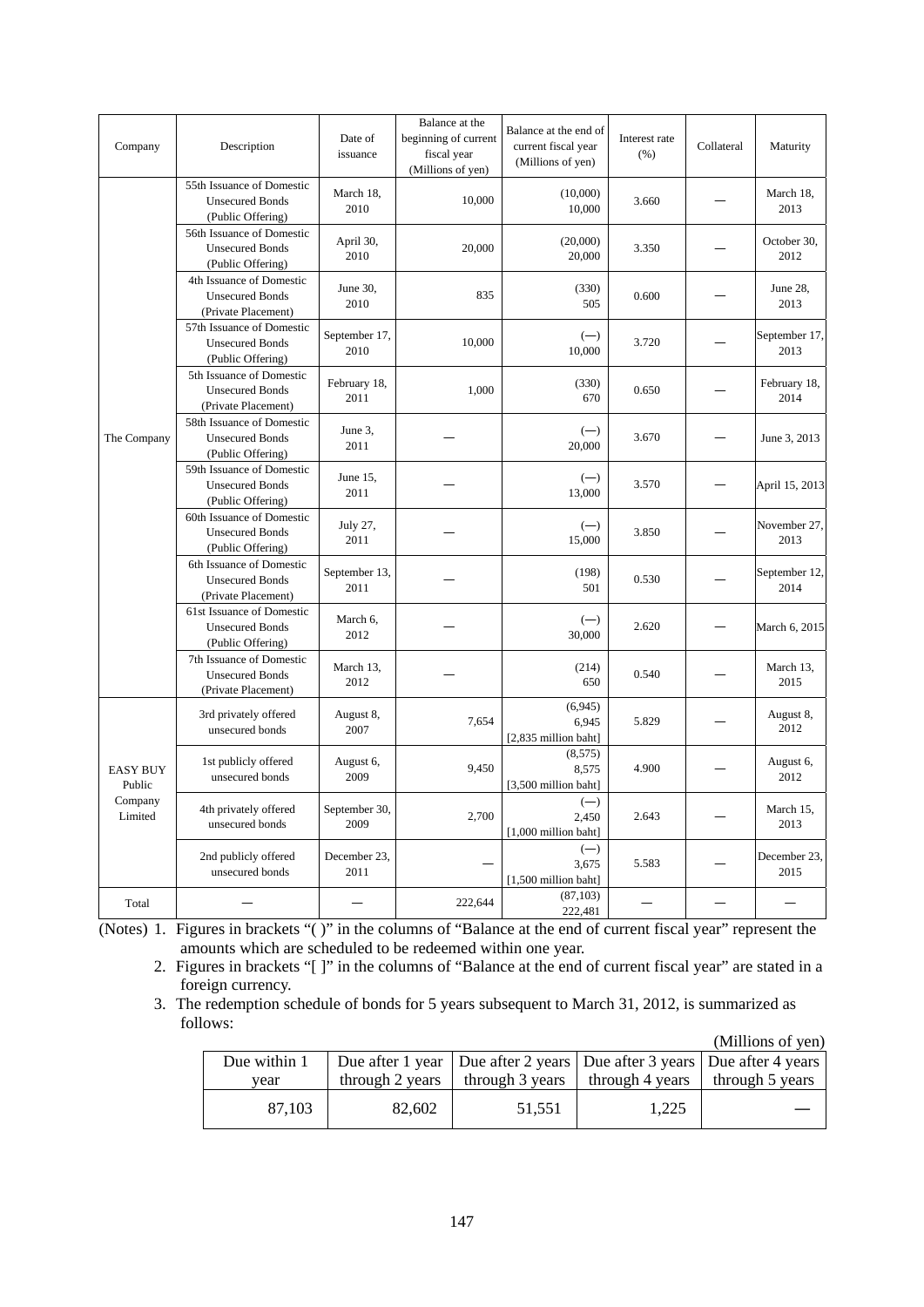### [Schedule of loans]

| Category                                                      | Balance at the<br>beginning<br>of current<br>fiscal year<br>(Millions of yen) | Balance at the end<br>of current<br>fiscal year<br>(Millions of yen) | Average interest<br>rate<br>(% ) | Maturity                                     |
|---------------------------------------------------------------|-------------------------------------------------------------------------------|----------------------------------------------------------------------|----------------------------------|----------------------------------------------|
| Short-term loans payable                                      | 3,375                                                                         | 4,008                                                                | 4.44                             |                                              |
| Current portion of long-term<br>loans payable                 | 168,514                                                                       | 166,193                                                              | 2.07                             |                                              |
| Current portion of lease<br>obligations                       | 157                                                                           | 231                                                                  | 1.78                             |                                              |
| Long-term loans payable<br>(excluding current portion)        | 302,613                                                                       | 271,349                                                              | 2.25                             | From April 15,<br>2013 to March 31,<br>2017  |
| Lease obligations<br>(excluding current portion)              | 561                                                                           | 682                                                                  | 1.82                             | From April 2,<br>2013 to January<br>20, 2017 |
| Other interest-bearing debt<br>(Deposits of banking business) | 43,200                                                                        | 50,841                                                               | 5.76                             |                                              |
| Total                                                         | 518,422                                                                       | 493,306                                                              |                                  |                                              |

(Notes) 1. To calculate "Average interest rate," fiscal year-end interest rates and balances are used. 2. The redemption schedule of long-term loans payable and lease obligations (excluding current portion) for 5 years subsequent to March 31, 2012, is summarized as follows:

|                            |                                     |                                      |                                      | (Millions of yen)                    |
|----------------------------|-------------------------------------|--------------------------------------|--------------------------------------|--------------------------------------|
| Category                   | Due after 1 year<br>through 2 years | Due after 2 years<br>through 3 years | Due after 3 years<br>through 4 years | Due after 4 years<br>through 5 years |
| Long-term loans<br>payable | 145,816                             | 87,199                               | 28,036                               | 10,298                               |
| Lease obligations          | 235                                 | 235                                  | 154                                  | 57                                   |

[Schedule of asset retirement obligations]

|                             |                                                          |                               |                               | (Millions of yen)                               |
|-----------------------------|----------------------------------------------------------|-------------------------------|-------------------------------|-------------------------------------------------|
| Category                    | Balance at the<br>beginning<br>of current<br>fiscal year | Increase during the<br>period | Decrease during the<br>period | Balance at the end<br>of current<br>fiscal year |
| Based on lease<br>contracts | 4,475                                                    | 107                           | 150                           | 4.432                                           |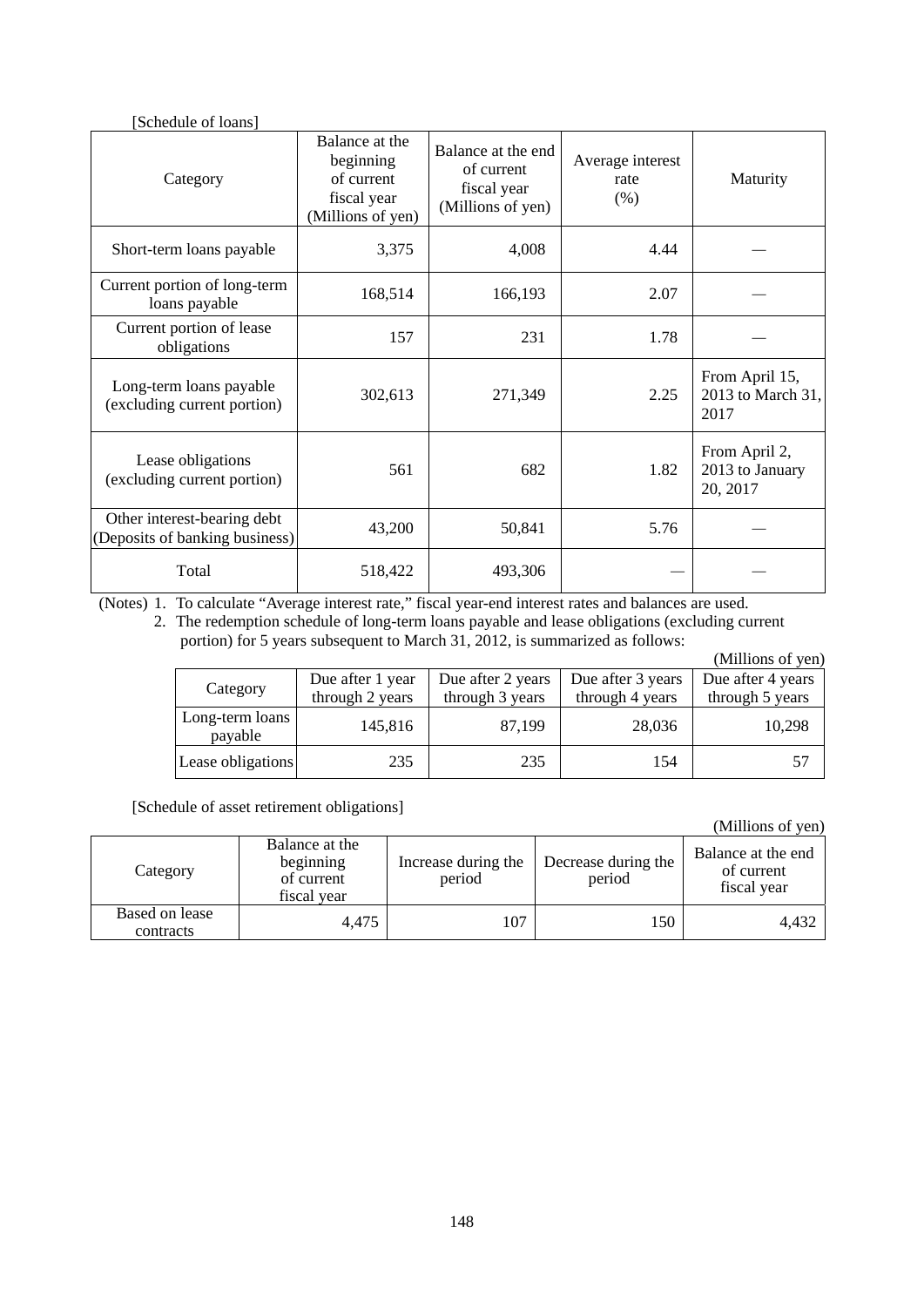### (2) [Others]

Quarterly Information for the current fiscal year

| (Millions of yen, unless otherwise stated) |                      |                       |                     |                       |  |
|--------------------------------------------|----------------------|-----------------------|---------------------|-----------------------|--|
| Cumulative                                 | <b>First Quarter</b> | <b>Second Quarter</b> | Third Quarter       | Fourth Quarter        |  |
| period                                     | (Three months ended  | (Six months ended     | (Nine months ended) | (Fiscal year ended    |  |
|                                            | June 30, 2011)       | Sept. 30, 2011)       | Dec. 31, 2011)      | March 31, 2012)       |  |
| Operating revenue                          | 54,104               | 108,042               | 160,243             | 210,456               |  |
| Income before                              |                      |                       |                     |                       |  |
| income taxes and                           | 18,524               | 32,458                | 49,207              | 33,377                |  |
| minority interests                         |                      |                       |                     |                       |  |
| Net income                                 | 16,030               | 28,391                | 42,112              | 21,464                |  |
| Net income per<br>share (Yen)              | 102.32               | 181.23                | 268.81              | 137.01                |  |
|                                            |                      |                       |                     |                       |  |
| Each quarter                               | <b>First Quarter</b> | <b>Second Quarter</b> | Third Quarter       | <b>Fourth Quarter</b> |  |
|                                            | (From April 1, 2011, | (From July 1, 2011    | (From Oct. 1, 2011) | (From Jan. 1, 2012)   |  |
|                                            | to June 30, 2011)    | to Sept. 30, 2011)    | to Dec. 31, 2011)   | to March 31, 2012)    |  |
| Net income (loss)<br>per share (Yen)       | 102.32               | 78.91                 | 87.58               | (131.80)              |  |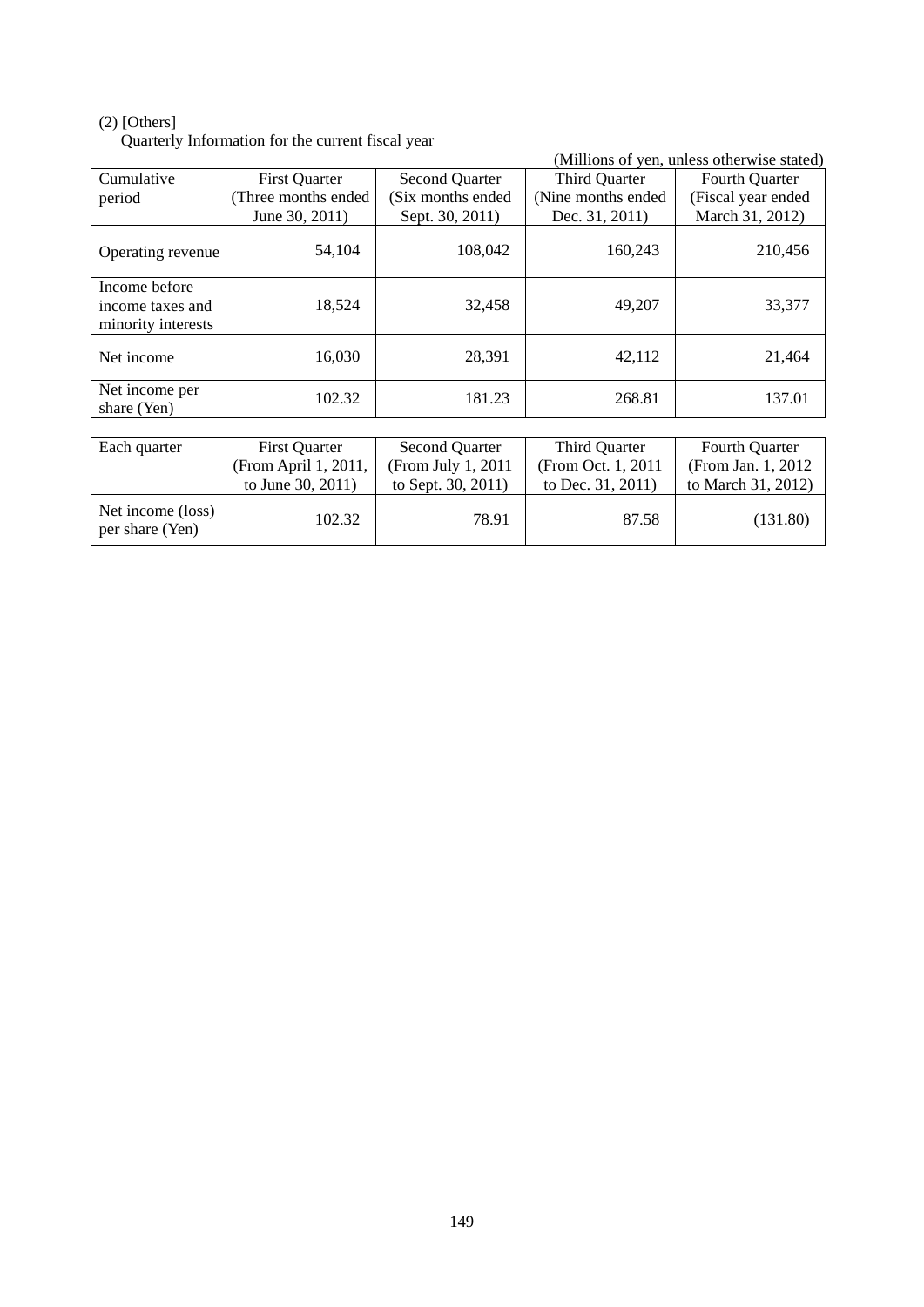## 2. Non-consolidated Financial Statements, etc.

(1) Non-consolidated Financial Statements

1) Non-consolidated Balance Sheets

|                                                                                  |                      |           |                      | (Millions of yen) |
|----------------------------------------------------------------------------------|----------------------|-----------|----------------------|-------------------|
|                                                                                  | As of March 31, 2011 |           | As of March 31, 2012 |                   |
| Assets                                                                           |                      |           |                      |                   |
| Current assets                                                                   |                      |           |                      |                   |
| Cash and deposits                                                                |                      | 89,032    |                      | 110,294           |
| Loans receivable of consumer loans                                               | $*1,*2,*3*4,*5$      | 902,200   | $*1,*2,*3*4,*5$      | 799,098           |
| Accounts receivable-installment                                                  | $*6$                 | 21,625    | $*6$                 | 18,482            |
| Short-term investment securities                                                 |                      | 25,000    |                      | 36,000            |
| Shares of parent company                                                         |                      | 4,683     |                      | 5,025             |
| Merchandise and finished goods                                                   |                      | 334       |                      | 334               |
| Raw materials and supplies                                                       |                      | 42        |                      | 48                |
| Prepaid expenses                                                                 |                      | 1.727     |                      | 1.234             |
| Deferred tax assets                                                              |                      | 25,992    |                      | 19,360            |
| Accrued income                                                                   |                      | 8.853     |                      | 8.001             |
| Short-term loans receivable                                                      | $*7$                 | 39,991    | $*7$                 | 39,991            |
| Current portion of long-term loans                                               |                      |           |                      |                   |
| receivable from subsidiaries and                                                 |                      | 14,897    |                      | 2,773             |
| affiliates                                                                       |                      |           |                      |                   |
| Right to reimbursement                                                           |                      | 15,128    |                      | 14,477            |
| Other                                                                            |                      | 4,254     |                      | 2,595             |
| Allowance for doubtful accounts                                                  |                      | (61, 870) |                      | (40, 280)         |
| Total current assets                                                             |                      | 1,091,894 |                      | 1,017,436         |
| Noncurrent assets                                                                |                      |           |                      |                   |
| Property, plant and equipment                                                    |                      |           |                      |                   |
| <b>Buildings</b>                                                                 |                      | 26.014    |                      | 25,679            |
| Accumulated depreciation                                                         |                      | (19,243)  |                      | (19,698)          |
| Buildings, net                                                                   |                      | 6.771     |                      | 5,981             |
| <b>Structures</b>                                                                |                      | 4,849     |                      | 4,858             |
| Accumulated depreciation                                                         |                      | (3,450)   |                      | (3,534)           |
| Structures, net                                                                  |                      | 1,399     |                      | 1,323             |
|                                                                                  |                      |           |                      | $\overline{2}$    |
| Vehicles                                                                         |                      |           |                      |                   |
| Accumulated depreciation                                                         |                      |           |                      | (2)               |
| Vehicles, net                                                                    |                      |           |                      | $\Omega$          |
| Equipment                                                                        |                      | 22,237    |                      | 21,442            |
| Accumulated depreciation                                                         |                      | (12,610)  |                      | (12,060)          |
| Equipment, net                                                                   |                      | 9,627     |                      | 9,382             |
| Land                                                                             |                      | 6,411     |                      | 6,301             |
| Lease assets                                                                     |                      | 774       |                      | 1,114             |
| Accumulated depreciation                                                         |                      | (107)     |                      | (273)             |
| Lease assets, net                                                                |                      | 666       |                      | 841               |
| Total property, plant and equipment                                              |                      | 24,876    |                      | 23.830            |
| Intangible assets                                                                |                      |           |                      |                   |
| Goodwill                                                                         |                      | 11,381    |                      | 10.397            |
| Leasehold right                                                                  |                      | 4         |                      | 4                 |
| Telephone subscription right                                                     |                      | 58        |                      | 36                |
| Other                                                                            |                      |           |                      |                   |
| Total intangible assets                                                          |                      | 11,446    |                      | 10,439            |
| Investments and other assets                                                     |                      |           |                      |                   |
| Investment securities                                                            |                      | 16,722    |                      | 5,602             |
| Stocks of subsidiaries and affiliates                                            |                      | 12,248    |                      | 12,340            |
| Investments in other securities of<br>subsidiaries and affiliates                |                      | 2,564     |                      | 861               |
| Long-term loans receivable from<br>subsidiaries and affiliates                   |                      | 7,596     |                      | 4,746             |
| Claims provable in bankruptcy,<br>claims provable in rehabilitation<br>and other | $*5$                 | 1,812     | $*5$                 | 1,508             |
| Long-term prepaid expenses                                                       |                      | 401       |                      | 135               |
| Guarantee deposits                                                               |                      | 6,534     |                      | 5,737             |
| Prepaid pension cost                                                             |                      | 3,240     |                      | 1,538             |
| Other                                                                            |                      | 2,756     |                      | 2,645             |
| Allowance for doubtful accounts                                                  |                      | (1,030)   |                      | (920)             |
| Total investments and other assets                                               |                      | 52,846    |                      | 34,197            |
| Total noncurrent assets                                                          |                      | 89,168    |                      | 68,467            |
| Total assets                                                                     |                      | 1,181,063 |                      | 1,085,904         |
|                                                                                  |                      |           |                      |                   |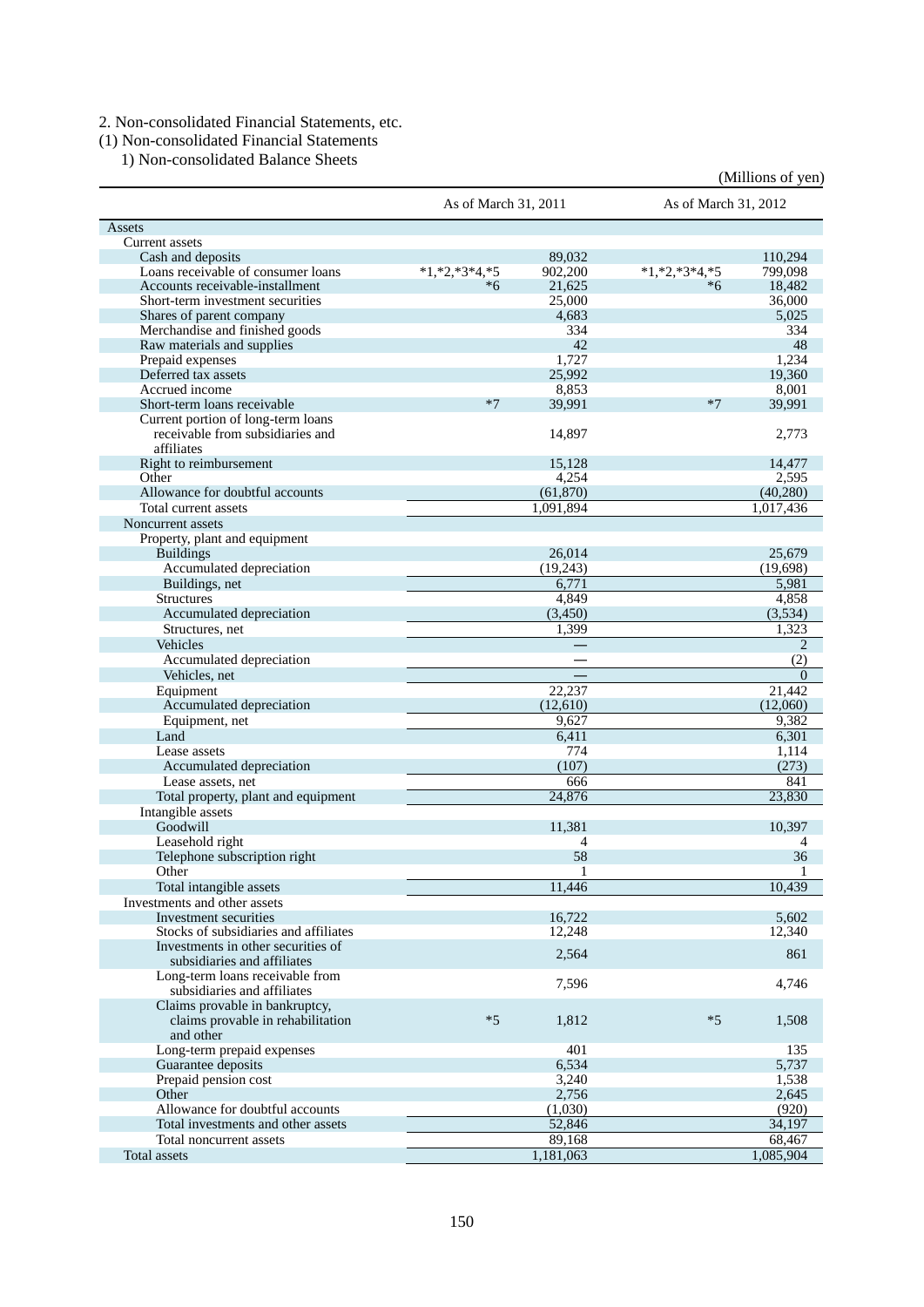|                                                           | As of March 31, 2011 |         | As of March 31, 2012 |
|-----------------------------------------------------------|----------------------|---------|----------------------|
| Liabilities                                               |                      |         |                      |
| <b>Current liabilities</b>                                |                      |         |                      |
| Accounts payable-trade                                    | 138                  |         | 161                  |
| Current portion of long-term loans                        | $*1,*8,*9$           | $*1.*9$ |                      |
| payable                                                   | 159,153              |         | 161,511              |
| Current portion of bonds payable                          | 81,155               |         | 71,582               |
| Lease obligations                                         | 157                  |         | 231                  |
| Accounts payable-other                                    | 1,039                |         | 5,659                |
| Accrued expenses                                          | 8,710                |         | 7,114                |
| Income taxes payable                                      | 211                  |         | 195                  |
| Deposits received                                         | 233                  |         | 275                  |
| Unearned revenue                                          | 37                   |         | 16                   |
| Provision for loss on guarantees                          | 8,770<br>$*10$       | $*10$   | 6.230                |
| Asset retirement obligations                              |                      | 7       | 26                   |
| Other                                                     | 148                  |         | 25                   |
| Total current liabilities                                 | 259,761              |         | 253,031              |
| Noncurrent liabilities                                    |                      |         |                      |
| Bonds payable                                             | 121,685              |         | 129,253              |
| Long-term loans payable                                   | $*1.*9$<br>281,658   | $*1*9$  | 249,479              |
| Lease obligations                                         | 561                  |         | 682                  |
| Deferred tax liabilities                                  | 1,265                |         | 180                  |
| Provision for loss on interest                            | 283,300              |         | 200,200              |
| repayment                                                 |                      |         |                      |
| Asset retirement obligations                              | 4,316                |         | 4,285                |
| Other                                                     | 230                  |         | 186                  |
| Total noncurrent liabilities                              | 693,017              |         | 584,267              |
| <b>Total liabilities</b>                                  | 952,779              |         | 837,298              |
| Net assets                                                |                      |         |                      |
| Shareholders' equity                                      |                      |         |                      |
| Capital stock                                             | 63,832               |         | 63,832               |
| Capital surplus                                           |                      |         |                      |
| Legal capital surplus                                     | 72,322               |         | 72,322               |
| Other capital surplus                                     | 3,687                |         | 3,687                |
| Total capital surpluses                                   | 76,010               |         | 76,010               |
| Retained earnings                                         |                      |         |                      |
| Legal retained earnings                                   | 4,320                |         | 4,320                |
| Other retained earnings<br>General reserve                | 285,000              |         | 80,000               |
| Retained earnings brought forward                         | (182, 322)           |         | 43,530               |
| Total retained earnings                                   | 106,998              |         | 127,851              |
|                                                           | (19,793)             |         | (19,793)             |
| Treasury stock                                            | 227,047              |         | 247,900              |
| Total shareholders' equity                                |                      |         |                      |
| Valuation and translation adjustments                     |                      |         |                      |
| Valuation difference on available-for-<br>sale securities | 1,236                |         | 705                  |
|                                                           |                      |         |                      |
| Total valuation and translation<br>adjustments            | 1,236                |         | 705                  |
| Total net assets                                          | 228,283              |         | 248,606              |
| Total liabilities and net assets                          | 1,181,063            |         | 1,085,904            |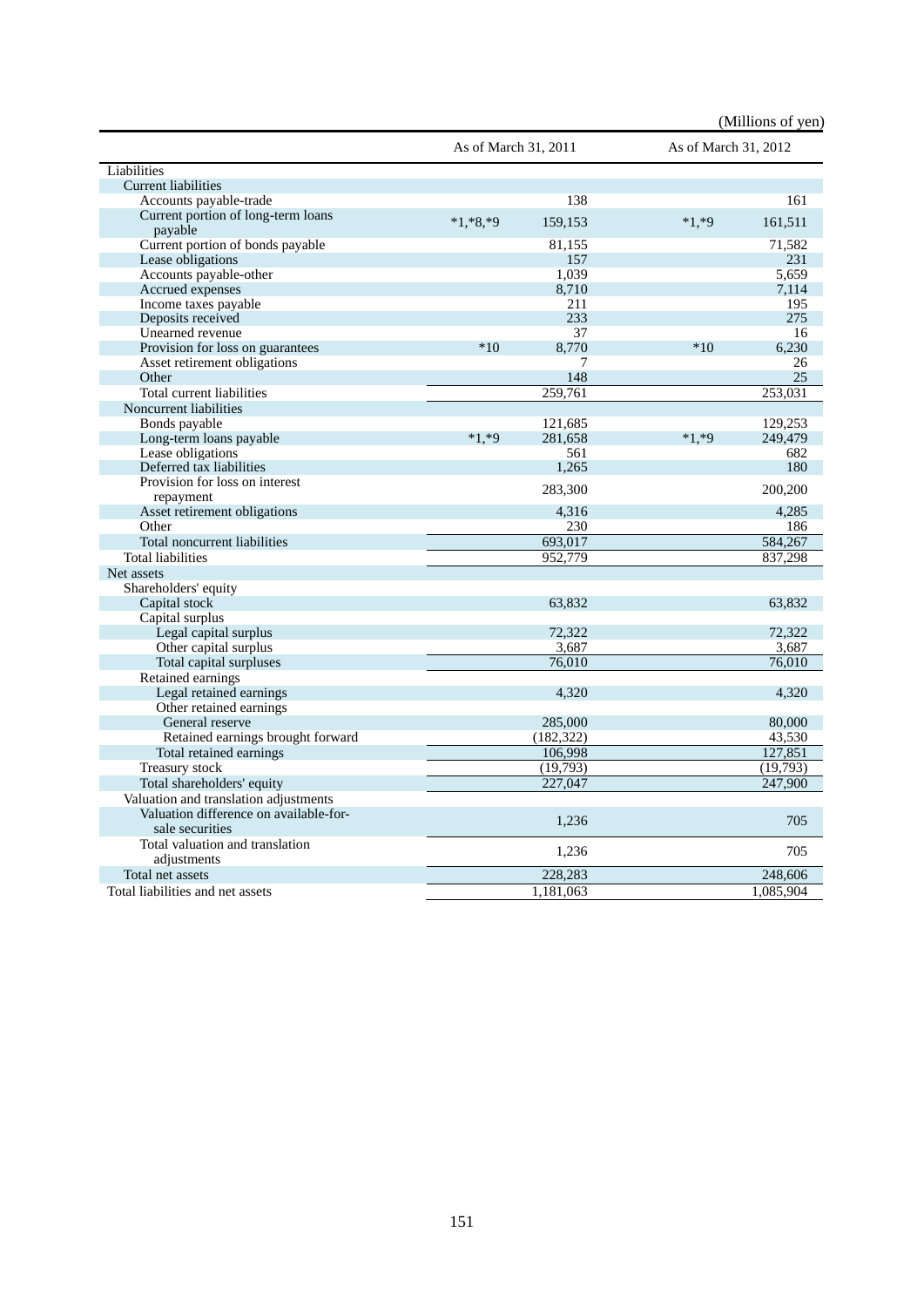## 2) Non-consolidated Statements of Operations

|                                     |                                      | (Millions of yen)                    |
|-------------------------------------|--------------------------------------|--------------------------------------|
|                                     | For the year ended<br>March 31, 2011 | For the year ended<br>March 31, 2012 |
| Operating revenue                   |                                      |                                      |
| Interest on consumer loans          | 173,209                              | 139,211                              |
| Revenue from credit card business   | 2,889                                | 2,440                                |
| Revenue from credit guarantee       | 20,477                               | 20,626                               |
| Other financial revenue             |                                      |                                      |
| Interest on deposits                | 10                                   | 18                                   |
| Interest on securities              | 27                                   | 31                                   |
| Interest on loans                   | 43                                   | 54                                   |
| Total other financial revenue       | 81                                   | 104                                  |
| Net sales of goods                  | 952                                  |                                      |
| Other operating revenue             | 10,157                               | 11,455                               |
| Total operating revenue             | 207,767                              | 173,837                              |
| Operating expenses                  |                                      |                                      |
| Financial expenses                  |                                      |                                      |
| Interest expenses                   | 10,197                               | 10,288                               |
| Interest on bonds                   | 5,041                                | 5,754                                |
| Amortization of bond issuance costs | 192                                  | 399                                  |
| Other                               | 1,909                                | 1,677                                |
| Total financial expenses            | 17,340                               | 18,118                               |
| Cost of sales                       |                                      |                                      |
| Beginning goods                     | 1,034                                | 334                                  |
| Cost of purchased goods             |                                      |                                      |
| Total                               | 1,034                                | 334                                  |
| Ending goods                        | 334                                  | 334                                  |
| Cost of goods sold                  | 700                                  |                                      |
| Other operating expenses            |                                      |                                      |
| Advertising expenses                | 5,261                                | 5,327                                |
| Provision of allowance for doubtful |                                      |                                      |
| accounts                            | 62,396                               | 23,229                               |
| Provision for loss on guarantees    | 4,000                                | 2,819                                |
| Bad debts expenses                  | 507                                  |                                      |
| Provision for loss on interest      |                                      |                                      |
| repayment                           | 243,456                              | 48,807                               |
| Employees' salaries and bonuses     | 13,295                               | 11,470                               |
| Retirement benefit expenses         | 4,270                                | 2,638                                |
| Welfare expenses                    | 2,139                                | 1,906                                |
| Rent expenses                       | 7,318                                | 6,186                                |
| Depreciation                        | 1,676                                | 1,413                                |
| Commission fee                      | 24,278                               | 19,261                               |
| Amortization of goodwill            | 751                                  | 984                                  |
| Other                               | 11,205                               | 8,668                                |
| Total other operating expenses      | 380,559                              | 132,711                              |
| Total operating expenses            | 398,600                              | 150,830                              |
| Operating income (loss)             | (190, 832)                           | 23,007                               |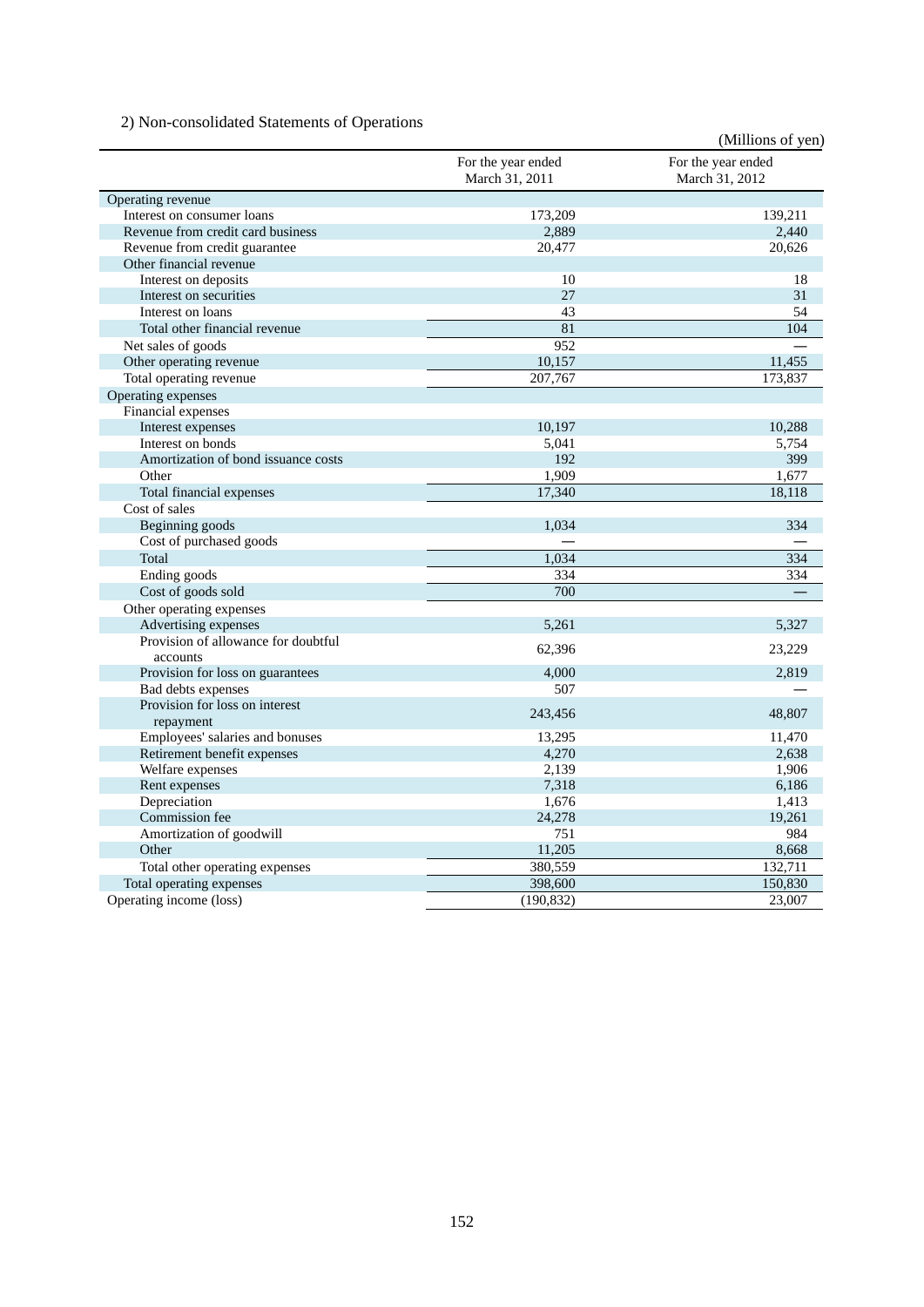| For the year ended<br>For the year ended<br>March 31, 2011<br>March 31, 2012<br>Non-operating income<br>Interest income<br>$*1$<br>676<br>$*1$<br>367<br>Interest on securities<br>5<br>5<br>$*1$<br>$*1$<br>Dividends income<br>371<br>2,620<br>Other<br>$*1$<br>779<br>$*1$<br>774<br>1,832<br>3,767<br>Total non-operating income<br>Non-operating expenses<br>Interest expenses<br>12<br>6<br>$*2$<br>Loss on investments in partnership<br>492<br>$*2$<br>236<br>52<br>63<br>Other<br>552<br>312<br>Total non-operating expenses<br>(189, 551)<br>Ordinary income (loss)<br>26,461 |
|-----------------------------------------------------------------------------------------------------------------------------------------------------------------------------------------------------------------------------------------------------------------------------------------------------------------------------------------------------------------------------------------------------------------------------------------------------------------------------------------------------------------------------------------------------------------------------------------|
|                                                                                                                                                                                                                                                                                                                                                                                                                                                                                                                                                                                         |
|                                                                                                                                                                                                                                                                                                                                                                                                                                                                                                                                                                                         |
|                                                                                                                                                                                                                                                                                                                                                                                                                                                                                                                                                                                         |
|                                                                                                                                                                                                                                                                                                                                                                                                                                                                                                                                                                                         |
|                                                                                                                                                                                                                                                                                                                                                                                                                                                                                                                                                                                         |
|                                                                                                                                                                                                                                                                                                                                                                                                                                                                                                                                                                                         |
|                                                                                                                                                                                                                                                                                                                                                                                                                                                                                                                                                                                         |
|                                                                                                                                                                                                                                                                                                                                                                                                                                                                                                                                                                                         |
|                                                                                                                                                                                                                                                                                                                                                                                                                                                                                                                                                                                         |
|                                                                                                                                                                                                                                                                                                                                                                                                                                                                                                                                                                                         |
|                                                                                                                                                                                                                                                                                                                                                                                                                                                                                                                                                                                         |
|                                                                                                                                                                                                                                                                                                                                                                                                                                                                                                                                                                                         |
|                                                                                                                                                                                                                                                                                                                                                                                                                                                                                                                                                                                         |
| Extraordinary income                                                                                                                                                                                                                                                                                                                                                                                                                                                                                                                                                                    |
| $*3$<br>$*3$<br>Gain on sales of noncurrent assets<br>216<br>27                                                                                                                                                                                                                                                                                                                                                                                                                                                                                                                         |
| Gain on sales of investment securities<br>345<br>2,473                                                                                                                                                                                                                                                                                                                                                                                                                                                                                                                                  |
| $*4$<br>$*4$<br>Other<br>$\overline{0}$<br>3                                                                                                                                                                                                                                                                                                                                                                                                                                                                                                                                            |
| 561<br>2,505<br>Total extraordinary income                                                                                                                                                                                                                                                                                                                                                                                                                                                                                                                                              |
| Extraordinary loss                                                                                                                                                                                                                                                                                                                                                                                                                                                                                                                                                                      |
| $*5$<br>Loss on sales of noncurrent assets<br>27<br>$*5$<br>3                                                                                                                                                                                                                                                                                                                                                                                                                                                                                                                           |
| $*6$<br>165<br>$*6$<br>160<br>Loss on retirement of noncurrent assets                                                                                                                                                                                                                                                                                                                                                                                                                                                                                                                   |
| $*7$<br>381<br>$*7$<br>187<br>Impairment loss                                                                                                                                                                                                                                                                                                                                                                                                                                                                                                                                           |
| Loss on valuation of shares of parent<br>5,481<br>company                                                                                                                                                                                                                                                                                                                                                                                                                                                                                                                               |
| Loss on sales of investment securities<br>255<br>1,020                                                                                                                                                                                                                                                                                                                                                                                                                                                                                                                                  |
| Loss on valuation of investment securities<br>4,696<br>$\Omega$                                                                                                                                                                                                                                                                                                                                                                                                                                                                                                                         |
| Loss on valuation of shares of subsidiaries<br>38<br>and affiliates                                                                                                                                                                                                                                                                                                                                                                                                                                                                                                                     |
| $*8$<br>$*8$<br>1,007<br>Business structure improvement expenses                                                                                                                                                                                                                                                                                                                                                                                                                                                                                                                        |
| Cumulative effect of accounting change<br>3,941<br>for asset retirement obligations                                                                                                                                                                                                                                                                                                                                                                                                                                                                                                     |
| $*9$<br>Other<br>122<br>*9<br>5                                                                                                                                                                                                                                                                                                                                                                                                                                                                                                                                                         |
| 16,079<br>Total extraordinary losses<br>1,416                                                                                                                                                                                                                                                                                                                                                                                                                                                                                                                                           |
| Income (Loss) before income taxes<br>(205,069)<br>27,550                                                                                                                                                                                                                                                                                                                                                                                                                                                                                                                                |
| 70<br>65<br>Income taxes-current                                                                                                                                                                                                                                                                                                                                                                                                                                                                                                                                                        |
| (210)<br>6,632<br>Income taxes-deferred                                                                                                                                                                                                                                                                                                                                                                                                                                                                                                                                                 |
| (140)<br>Total income taxes<br>6,697                                                                                                                                                                                                                                                                                                                                                                                                                                                                                                                                                    |
| (204, 929)<br>20,853<br>Net income (loss)                                                                                                                                                                                                                                                                                                                                                                                                                                                                                                                                               |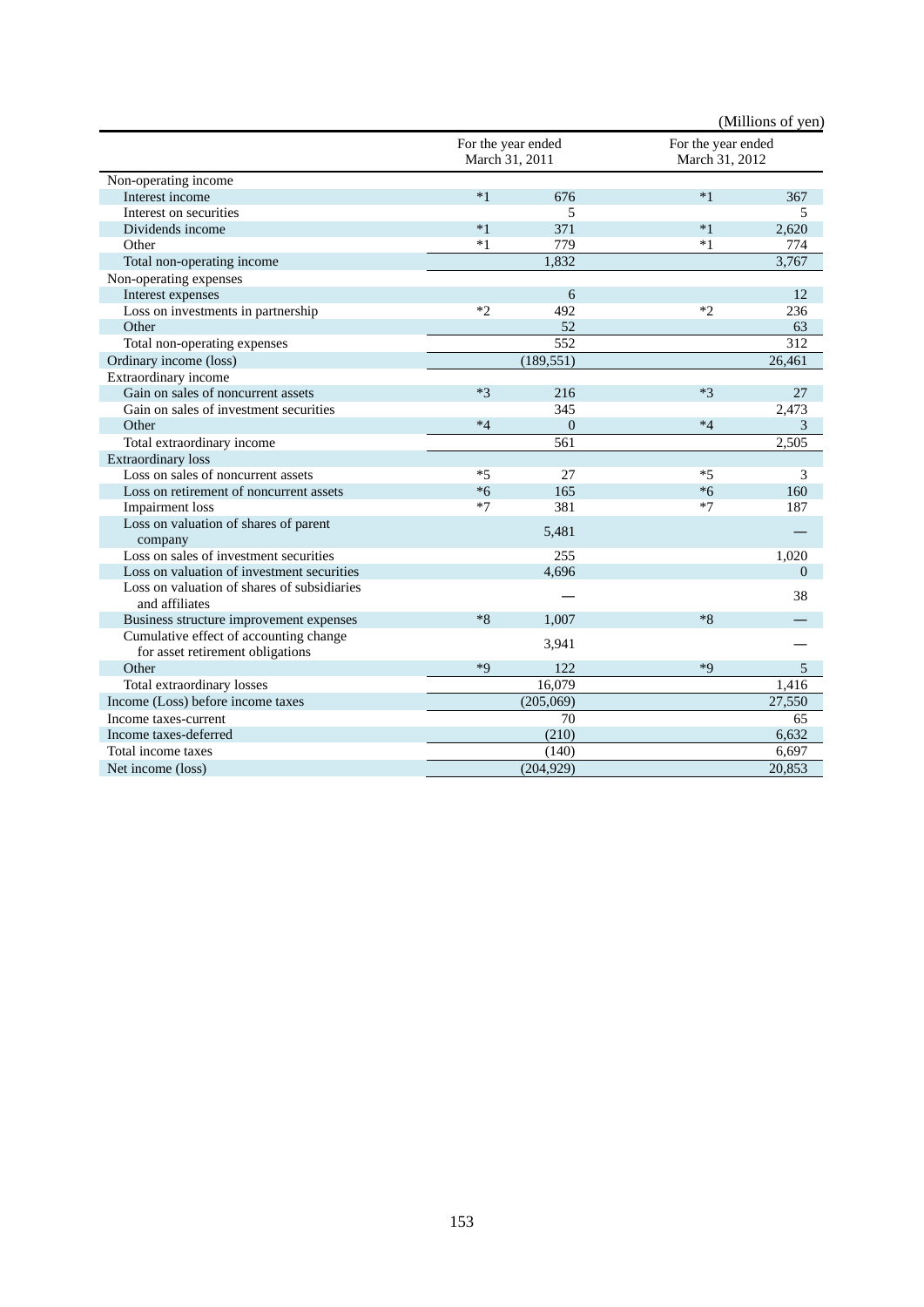## 3) Non-consolidated Statements of Changes in Net Assets

|                                                                                  |                                      | (Millions of yen)                    |
|----------------------------------------------------------------------------------|--------------------------------------|--------------------------------------|
|                                                                                  | For the year ended<br>March 31, 2011 | For the year ended<br>March 31, 2012 |
| Shareholders' equity                                                             |                                      |                                      |
| Capital stock                                                                    |                                      |                                      |
| Balance at the beginning of current period                                       | 63,832                               | 63,832                               |
| Changes of items during the period                                               |                                      |                                      |
| Total changes of items during the period                                         |                                      |                                      |
| Balance at the end of current period                                             | 63,832                               | 63,832                               |
| Capital surplus                                                                  |                                      |                                      |
| Legal capital surplus                                                            |                                      |                                      |
| Balance at the beginning of current period                                       | 72,322                               | 72,322                               |
| Changes of items during the period                                               |                                      |                                      |
| Total changes of items during the period                                         |                                      |                                      |
| Balance at the end of current period                                             | 72,322                               | 72,322                               |
| Other capital surplus                                                            |                                      |                                      |
| Balance at the beginning of current period                                       | 3,687                                | 3,687                                |
| Changes of items during the period                                               |                                      |                                      |
| Total changes of items during the period                                         |                                      |                                      |
| Balance at the end of current period                                             | 3,687                                | 3,687                                |
| Total capital surplus                                                            |                                      |                                      |
| Balance at the beginning of current period                                       | 76,010                               | 76,010                               |
| Changes of items during the period                                               |                                      |                                      |
| Total changes of items during the period                                         |                                      |                                      |
| Balance at the end of current period                                             | 76,010                               | 76,010                               |
| Retained earnings                                                                |                                      |                                      |
| Legal retained earnings                                                          |                                      |                                      |
|                                                                                  | 4,320                                | 4,320                                |
| Balance at the beginning of current period<br>Changes of items during the period |                                      |                                      |
| Total changes of items during the period                                         |                                      |                                      |
|                                                                                  | 4,320                                |                                      |
| Balance at the end of current period                                             |                                      | 4,320                                |
| Other retained earnings                                                          |                                      |                                      |
| General reserve                                                                  |                                      |                                      |
| Balance at the beginning of current period                                       | 285,000                              | 285,000                              |
| Changes of items during the period                                               |                                      |                                      |
| Reversal of general reserve                                                      |                                      | (205,000)                            |
| Total changes of items during the period                                         |                                      | (205,000)                            |
| Balance at the end of current period                                             | 285,000                              | 80,000                               |
| Retained earnings brought forward                                                |                                      |                                      |
| Balance at the beginning of current period                                       | 23,390                               | (182, 322)                           |
| Changes of items during the period                                               |                                      |                                      |
| Reversal of general reserve                                                      |                                      | 205,000                              |
| Dividends from surplus                                                           | (783)                                |                                      |
| Net income (loss)                                                                | (204, 929)                           | 20,853                               |
| Total changes of items during the period                                         | (205, 712)                           | 225,853                              |
| Balance at the end of current period                                             | (182, 322)                           | 43,530                               |
| Total retained earnings                                                          |                                      |                                      |
| Balance at the beginning of current period                                       | 312,710                              | 106,998                              |
| Changes of items during the period                                               |                                      |                                      |
| Dividends from surplus                                                           | (783)                                |                                      |
| Net income (loss)                                                                | (204, 929)                           | 20,853                               |
| Total changes of items during the period                                         | (205, 712)                           | 20,853                               |
| Balance at the end of current period                                             | 106,998                              | 127,851                              |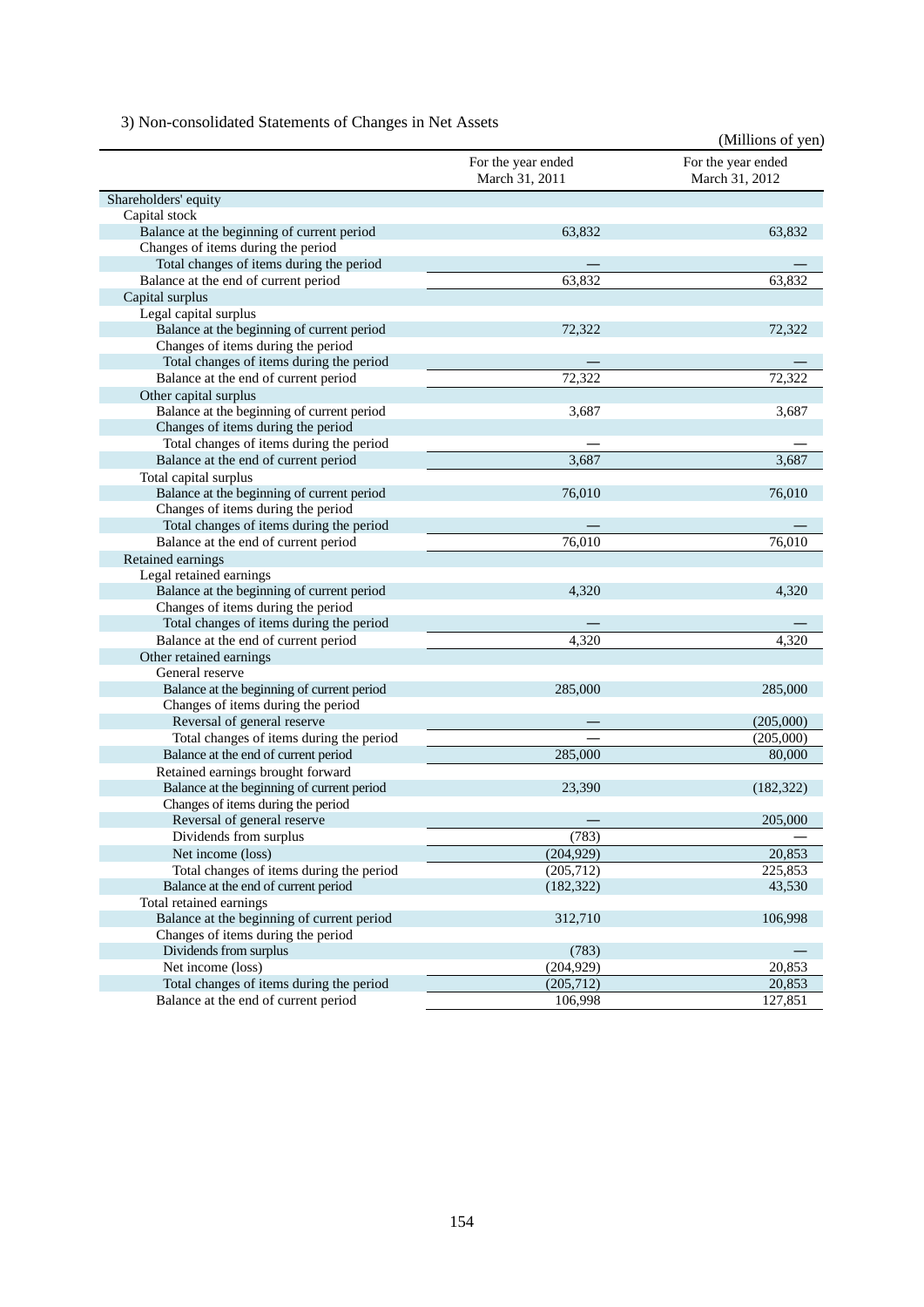|                                                         |                                      | (Millions of yen)                    |
|---------------------------------------------------------|--------------------------------------|--------------------------------------|
|                                                         | For the year ended<br>March 31, 2011 | For the year ended<br>March 31, 2012 |
| Treasury stock                                          |                                      |                                      |
| Balance at the beginning of current period              | (19,793)                             | (19,793)                             |
| Changes of items during the period                      |                                      |                                      |
| Purchase of treasury stock                              | (0)                                  | (0)                                  |
| Total changes of items during the period                | (0)                                  | (0)                                  |
| Balance at the end of current period                    | (19,793)                             | (19,793)                             |
| Total shareholders' equity                              |                                      |                                      |
| Balance at the beginning of current period              | 432,760                              | 227,047                              |
| Changes of items during the period                      |                                      |                                      |
| Dividends from surplus                                  | (783)                                |                                      |
| Net income (loss)                                       | (204, 929)                           | 20.853                               |
| Purchase of treasury stock                              | (0)                                  | (0)                                  |
| Total changes of items during the period                | (205, 712)                           | 20,852                               |
| Balance at the end of current period                    | 227,047                              | 247,900                              |
| Valuation and translation adjustments                   |                                      |                                      |
| Valuation difference on available-for-sale              |                                      |                                      |
| securities                                              |                                      |                                      |
| Balance at the beginning of current period              | (6,162)                              | 1,236                                |
| Changes of items during the period                      |                                      |                                      |
| Net changes of items other than                         | 7,398                                | (530)                                |
| shareholders' equity                                    |                                      |                                      |
| Total changes of items during the period                | 7,398                                | (530)                                |
| Balance at the end of current period                    | 1,236                                | 705                                  |
| Total valuation and translation adjustments             |                                      |                                      |
| Balance at the beginning of current period              | (6,162)                              | 1,236                                |
| Changes of items during the period                      |                                      |                                      |
| Net changes of items other than                         | 7,398                                | (530)                                |
| shareholders' equity                                    |                                      |                                      |
| Total changes of items during the period                | 7,398                                | (530)                                |
| Balance at the end of current period                    | 1,236                                | 705                                  |
| Total net assets                                        |                                      |                                      |
| Balance at the beginning of current period              | 426,597                              | 228,283                              |
| Changes of items during the period                      |                                      |                                      |
| Dividends from surplus                                  | (783)                                |                                      |
| Net income (loss)                                       | (204, 929)                           | 20,853                               |
| Purchase of treasury stock                              | (0)                                  | (0)                                  |
| Net changes of items other than shareholders'<br>equity | 7,398                                | (530)                                |
| Total changes of items during the period                | (198, 313)                           | 20,322                               |
| Balance at the end of current period                    | 228,283                              | 248,606                              |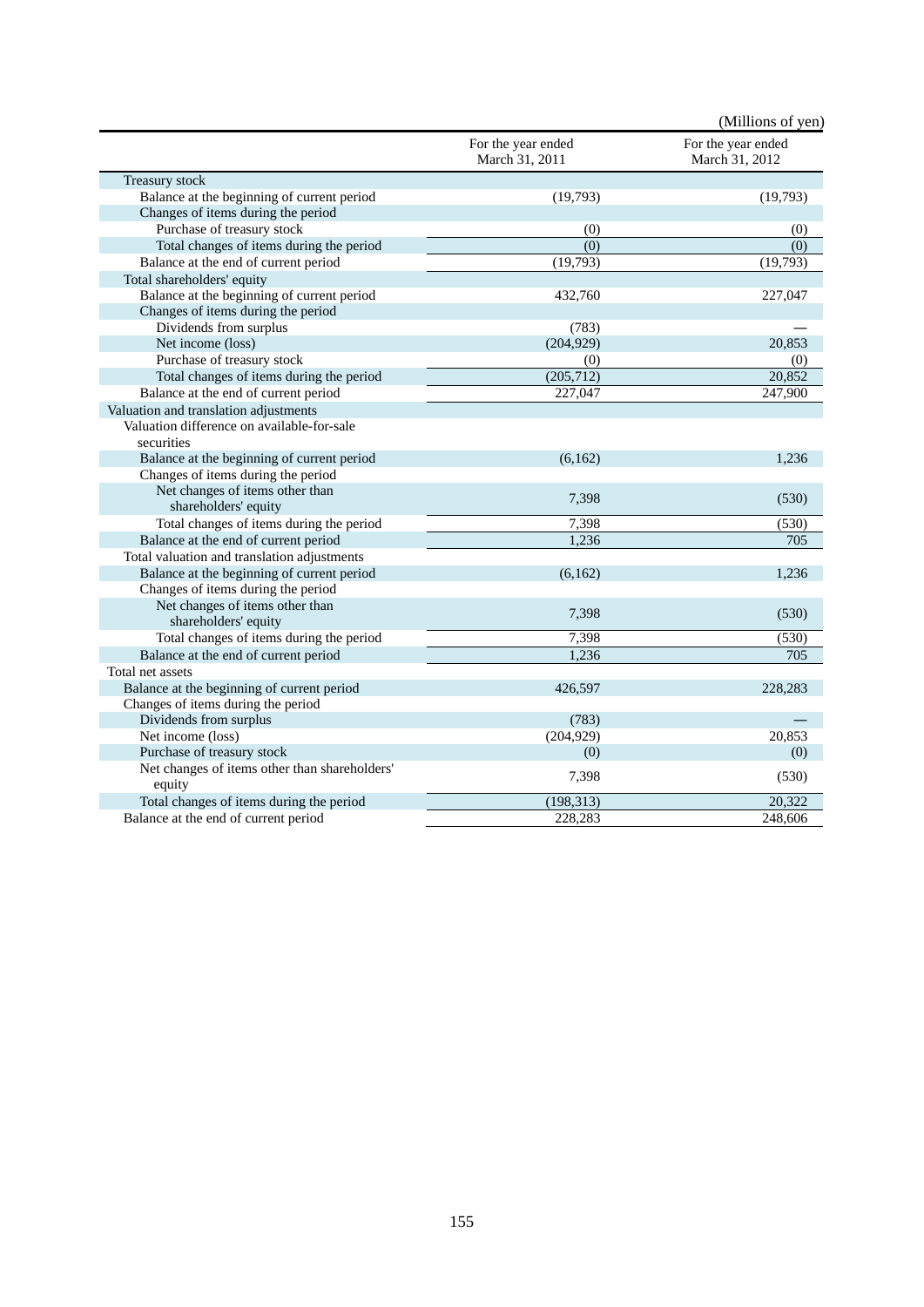[Significant accounting policies]

| Item                          | Current fiscal year                                                           |  |
|-------------------------------|-------------------------------------------------------------------------------|--|
|                               | (from April 1, 2011 to March 31, 2012)                                        |  |
| 1. Evaluation methods for     | (1) Stocks of subsidiaries and affiliates                                     |  |
| marketable and investment     | Stated at cost by the moving-average method                                   |  |
| securities                    | (2) Available-for-sales securities                                            |  |
|                               | 1) Securities with market quotations:                                         |  |
|                               | Stated at market value at the end of the fiscal year                          |  |
|                               | (Unrealized gains or losses net of applicable taxes are comprehensively       |  |
|                               | reported as a component of net assets and the cost of securities sold is      |  |
|                               | computed using the moving average method)                                     |  |
|                               | 2) Securities without market quotations:                                      |  |
|                               | Stated at cost by the moving-average method                                   |  |
|                               | The investments in limited investment partnerships and other similar          |  |
|                               | partnerships (those deemed as "securities" according to the Article 2,        |  |
|                               | Paragraph 2 of the Financial Instruments and Exchange Act) are                |  |
|                               | reported, using the equity method, based on the latest financial              |  |
|                               | statements available as at the closing dates stipulated by the respective     |  |
|                               | partnership contracts.                                                        |  |
| 2. Derivative financial       | Swap transactions:                                                            |  |
| instruments                   | Fair value method                                                             |  |
| 3. Evaluation methods for     | Merchandise:                                                                  |  |
| inventories                   | Stated at the lower cost, on an individual specified cost basis or net        |  |
|                               | selling value                                                                 |  |
|                               | Supplies:                                                                     |  |
|                               | Mainly at cost, based on the first-in first-out method                        |  |
| 4. Depreciation methods for   | (1) Property, plant and equipment (excluding lease assets)                    |  |
| noncurrent assets             | Declining balance method                                                      |  |
|                               | Useful lives of assets are principally as follows:                            |  |
|                               | Buildings:<br>2 to 47 years                                                   |  |
|                               | Structures:<br>3 to 45 years                                                  |  |
|                               | Vehicles:<br>2 years                                                          |  |
|                               | 2 to 20 years<br>Equipment:                                                   |  |
|                               | (2) Intangible assets (excluding lease assets)                                |  |
|                               | Straight-line method                                                          |  |
|                               | Years of depreciation of assets are principally as follows:                   |  |
|                               | Goodwill:<br>10 to 15 years                                                   |  |
|                               | (3) Lease assets                                                              |  |
|                               | Lease assets concerning non-transfer ownership finance lease                  |  |
|                               | transactions:                                                                 |  |
|                               | Depreciated using the straight-line method, defining the lease term of        |  |
|                               | respective assets as their useful lives, without residual value.              |  |
|                               | Among lease assets concerning non-transfer ownership finance lease            |  |
|                               | transactions, lease transactions that commenced prior to March 31, 2008       |  |
|                               | are reported using the same method applied to operating leases.               |  |
|                               | (4) Long-term prepaid expenses                                                |  |
|                               | Equal installment method                                                      |  |
| 5. Accounting method for      | Bond issuance costs are fully charged to income when they are paid.           |  |
| deferred assets               |                                                                               |  |
| 6. Accounting policies for    | Foreign currency monetary claims and obligations are translated into Japanese |  |
| significant translation of    | yen, using the spot exchange rates on the closing date of accounting and the  |  |
| foreign currency assets and   | resulting translation gains and losses are recognized as income and expenses. |  |
| liabilities into Japanese yen |                                                                               |  |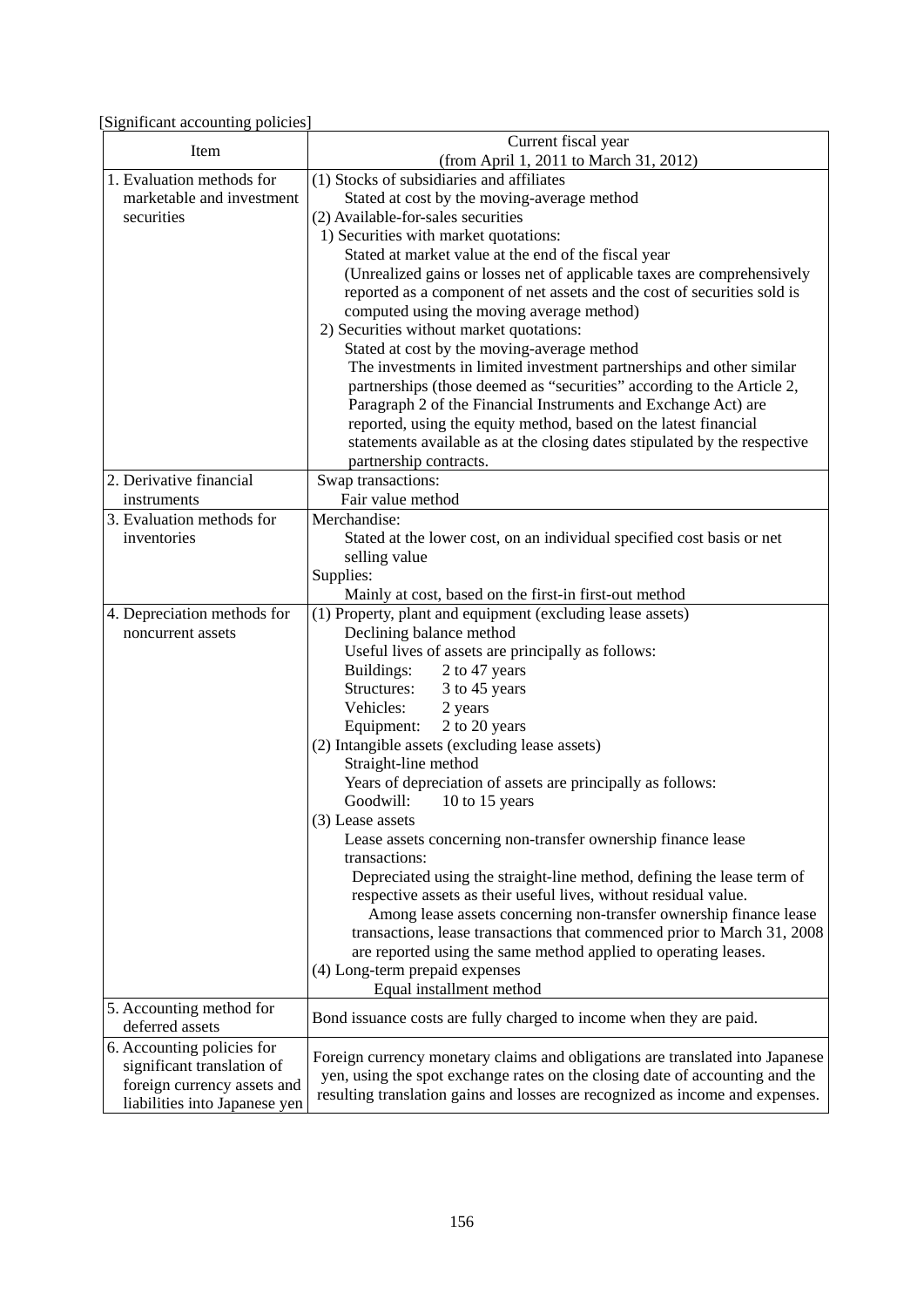| Current fiscal year                                                               |
|-----------------------------------------------------------------------------------|
| (from April 1, 2011 to March 31, 2012)                                            |
| (1) Allowance for doubtful accounts                                               |
| To provide for potential loss on loans receivable of consumer loans and           |
| other receivables, the Company makes an allowance for the expected                |
| amount of irrecoverable loans. Allowances for ordinary bad debts are              |
| computed, based on the historical rate of defaults. For specific debts where      |
| recovery is doubtful, the Company considers the likelihood of recovery on         |
| an individual basis.                                                              |
| (2) Provision for loss on guarantees                                              |
| To provide for loss on guarantees, the Company makes an allowance for             |
| potential losses at the end of the fiscal year.                                   |
| (3) Provision for retirement benefits                                             |
| To provide for employees' retirement benefits, the Company makes a                |
| provision for estimated retirement benefits for this fiscal year, based on the    |
| projected retirement benefit obligations and related pension assets as of the     |
| end of this fiscal year.                                                          |
| Past service liabilities are charged to expenses, using the straight-line         |
| method, over the determined years (5 years) that are no longer than average       |
| remaining service years of the employees at the time of occurrence.               |
| Actuarial differences are amortized evenly using the straight-line method         |
| over the determined years (5 years) that are no longer than the average           |
| remaining service years of employees, beginning from the fiscal year              |
| following the time of occurrence.                                                 |
| As the projected amount of pension fund assets exceeds the amount of              |
| projected retirement benefit obligations adjusted by unrecognized past            |
| service liabilities and unrecognized actuarial gains or losses, the surplus is    |
| recorded as a prepaid pension cost.                                               |
| (4) Provision for loss on interest repayment                                      |
| To prepare for potential loss on interest repayment in the future, the            |
| Company estimates and provides a reasonable amount of provision for loss          |
| on interest repayment, in consideration of the past actual results and the        |
| latest interest repayment situations.                                             |
| (1) Interest on consumer loans                                                    |
| Interest on consumer loans is recorded on an accrual basis.                       |
| Accrued interest on consumer loans is recorded, using the interest rate           |
| stipulated in the Interest Rate Restriction Act or the contracted interest rate   |
| of the Company, whichever the lower.                                              |
| (2) Revenue from credit card business                                             |
| Fees from customers:                                                              |
| Recorded by the credit balance method.                                            |
| Fees from member stores:                                                          |
| Recorded as fees at the time of transaction.                                      |
| (3) Revenue from credit guarantee                                                 |
| Recorded by the credit balance method.                                            |
| (Note) Details of each recording method are as follows:<br>Credit balance method: |
| Fees to be recorded as income are calculated pursuant to the prescribed           |
|                                                                                   |
|                                                                                   |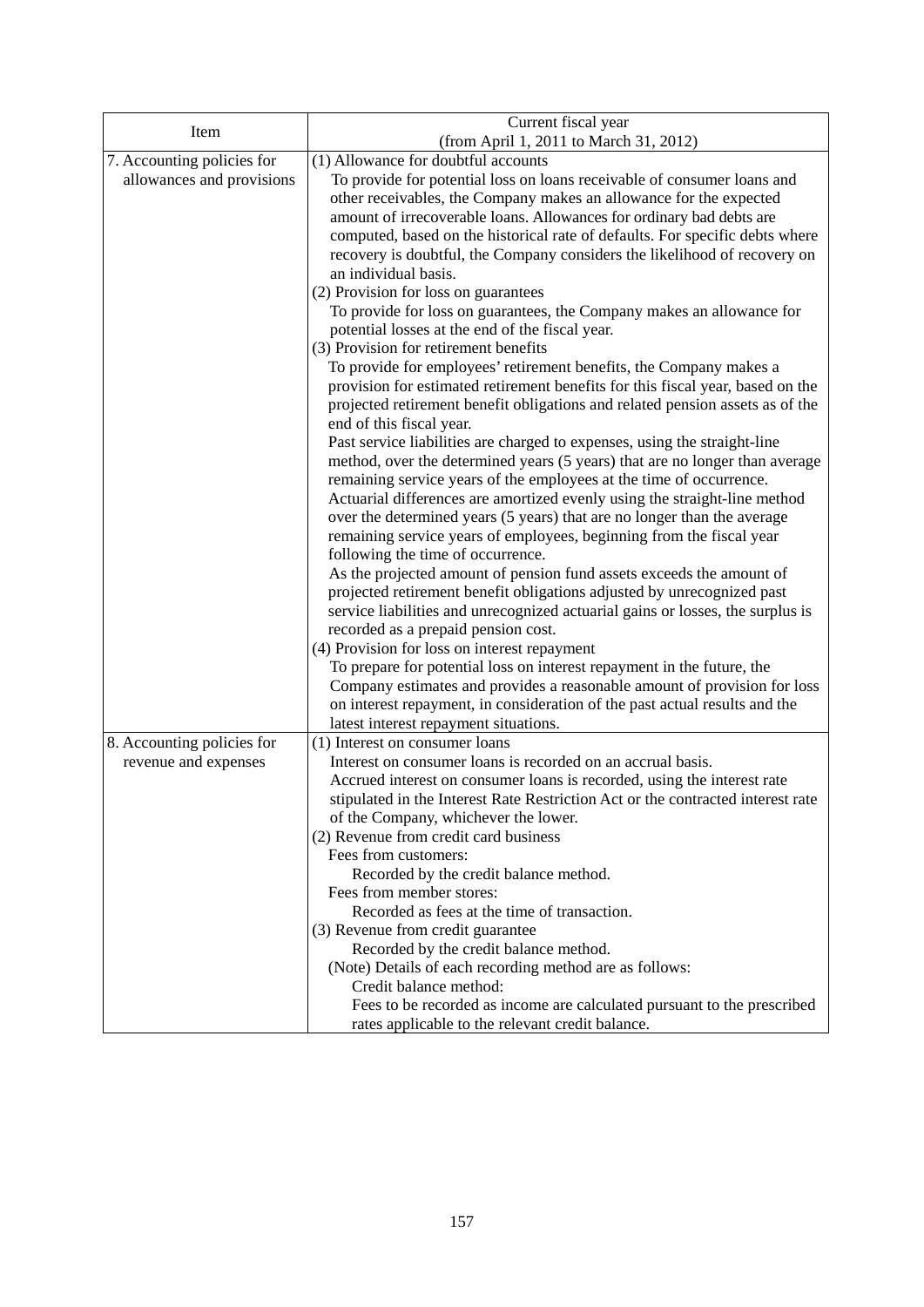| Item                         | Current fiscal year                                                         |
|------------------------------|-----------------------------------------------------------------------------|
|                              | (from April 1, 2011 to March 31, 2012)                                      |
| 9. Hedge accounting method   | (1) Hedge accounting method                                                 |
|                              | The Company adopts the deferred hedge accounting. The interest rate         |
|                              | swaps which qualify for hedge accounting and meet specific matching         |
|                              | criteria are not remeasured at market value but the differential paid or    |
|                              | received under the swap agreements are recognized and included in           |
|                              | interest expenses or income.                                                |
|                              | (2) Hedging instruments and hedging items                                   |
|                              | Hedging instruments:                                                        |
|                              | Interest-rate swap agreements                                               |
|                              | Hedging items:                                                              |
|                              | Loans payable with variable interest rates                                  |
|                              | (3) Hedging policy                                                          |
|                              | In accordance with the Company's internal rules, the Company enters into    |
|                              | derivative transactions of interest-rate swaps to hedge against the risk of |
|                              | fluctuations in interest rates relating to the loans payable with variable  |
|                              | interest rates for the purpose of protecting cash flows.                    |
|                              | (4) Method for evaluating hedging effectiveness                             |
|                              | Important requirements concerning hedging instruments and hedging           |
|                              | items are closely matched with each other. Also, the Company can assume     |
|                              | that fluctuations in interest rates and cash flows are fully offset by the  |
|                              | fluctuations in hedging instruments on an ongoing basis since the           |
|                              | implementation of hedging contracts. Therefore, the judgment of hedging     |
|                              | effectiveness is omitted.                                                   |
| 10. Other significant        | Accounting method for consumption tax                                       |
| accounting policies as       | Transactions subject to consumption tax are recorded at the amount          |
| bases for the preparation of | exclusive of consumption tax.                                               |
| financial statements         | However, consumption tax and other taxes imposed on non tax-deductible      |
|                              | assets are recorded as an expense when incurred.                            |
|                              | In addition, accrued consumption tax payable is included in "Other" in      |
|                              | current assets on the balance sheet.                                        |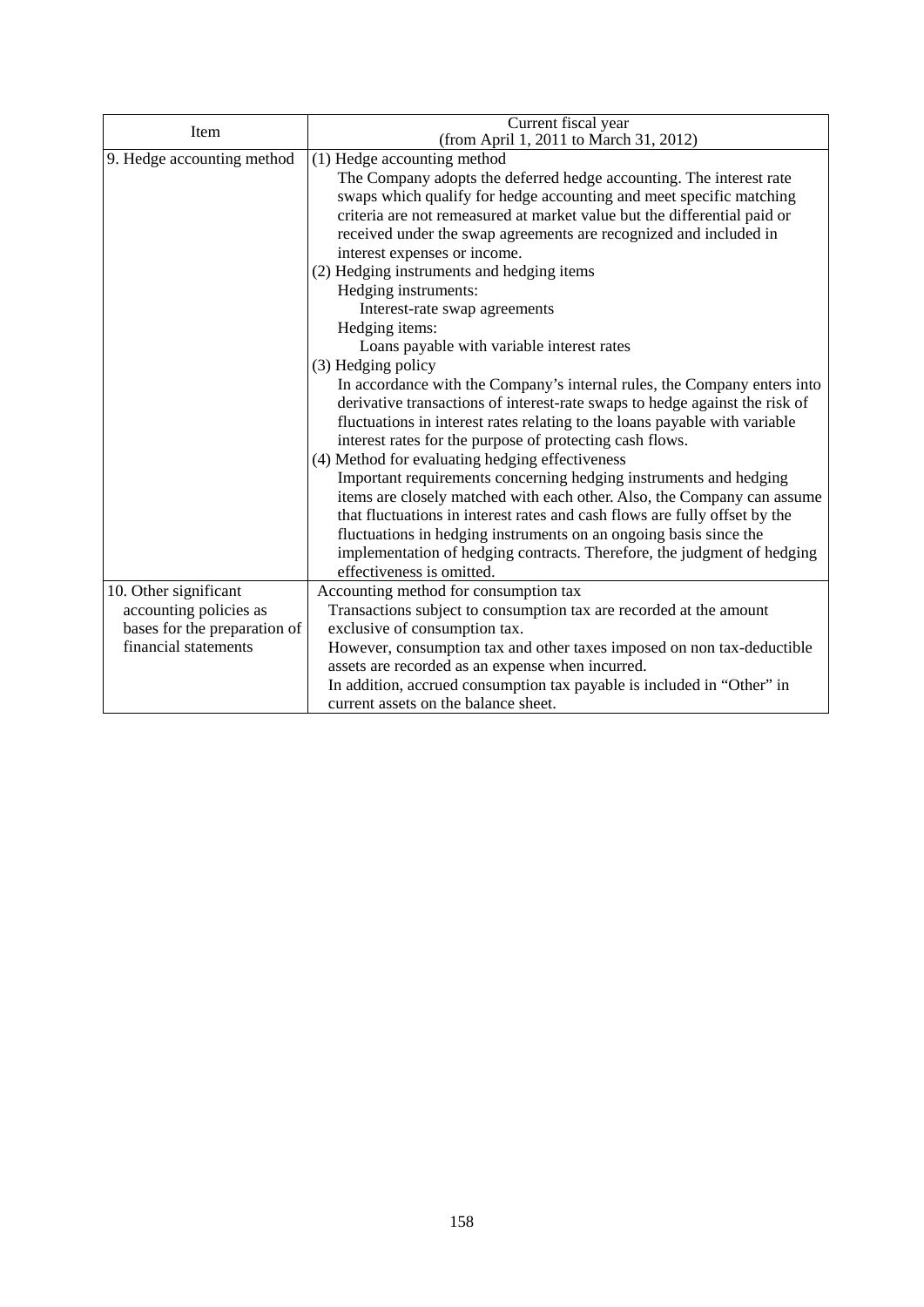[Changes in presentation]

| Current fiscal year                     |  |
|-----------------------------------------|--|
| (from April 1, 2011, to March 31, 2012) |  |
|                                         |  |

(Non-consolidated statements of operations)

"House rent income" had been separately listed as an item of non-operating income up to the prior fiscal year. However, currently it does not account for more than 10% of total non-operating income. Therefore, it has been included in "Other" in non-operating income effective from the current fiscal year. To reflect this change in the non-consolidated statement of operations for the prior fiscal year, 311 million yen stated as "House rent income" under "Non-operating income" in the non-consolidated statement of operations for the prior fiscal year has been reclassified into "Other."

#### [Additional information]

Current fiscal year (from April 1, 2011, to March 31, 2012)

<Adoption of the Accounting Standard for Accounting Changes and Error Corrections> Effective for the accounting changes and corrections of prior period errors that have been made after the beginning of the fiscal year under review, the Company adopts the "Accounting Standard for Accounting Changes and Error Corrections" (ASBJ Statement No. 24, December 4, 2009) and the "Guidance on Accounting Standard for Accounting Changes and Error Corrections" (ASBJ Guidance No. 24, December 4, 2009).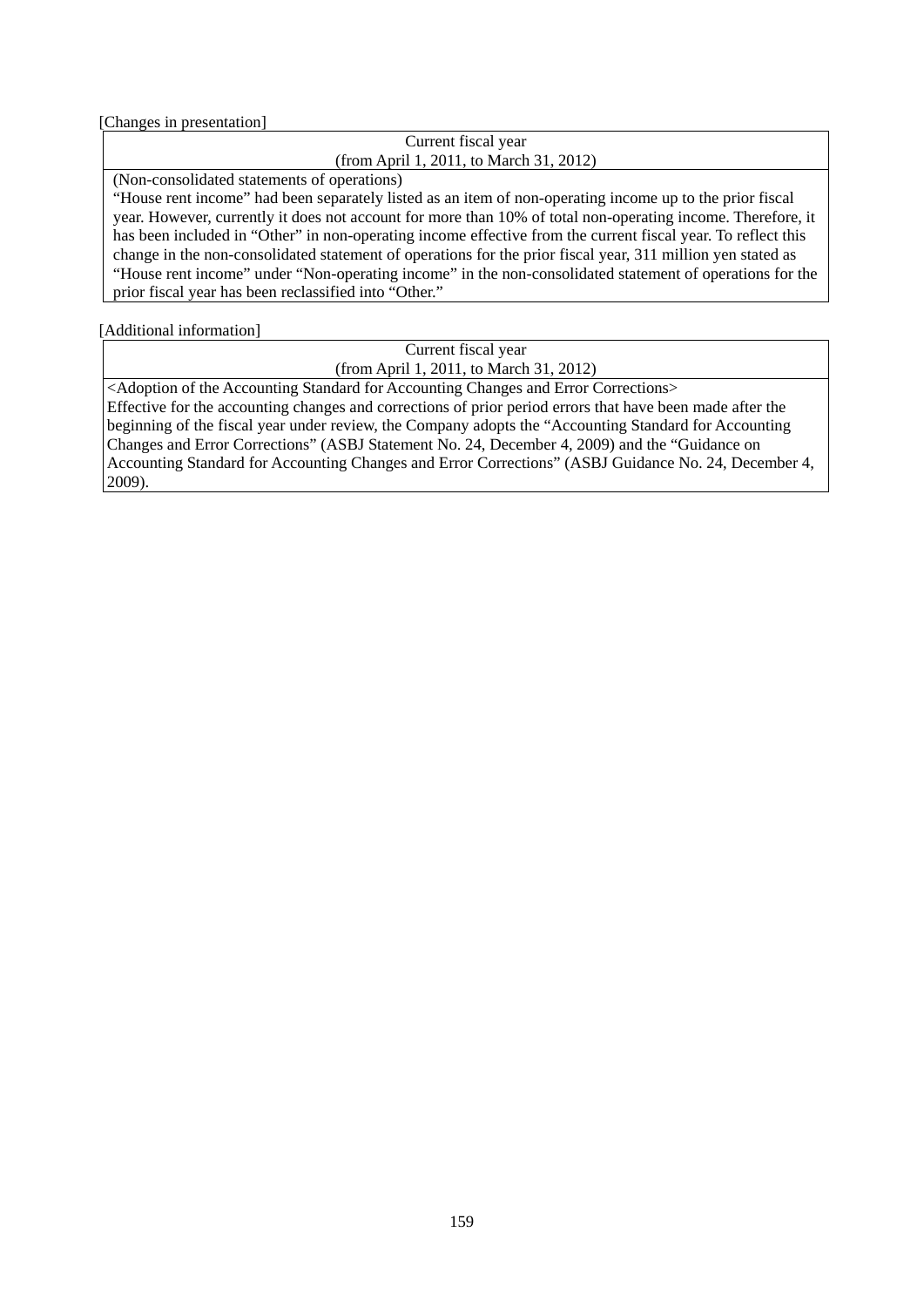[Notes]

(Notes to Non-consolidated Balance Sheets)

| $(1)$ ones to typi-consolidated Dalance Sheets)                                                                                                                                                                                                                                                                                                                                             |                     |                                                                                                                                                                                                                                                                                                                                            |                     |
|---------------------------------------------------------------------------------------------------------------------------------------------------------------------------------------------------------------------------------------------------------------------------------------------------------------------------------------------------------------------------------------------|---------------------|--------------------------------------------------------------------------------------------------------------------------------------------------------------------------------------------------------------------------------------------------------------------------------------------------------------------------------------------|---------------------|
| Prior fiscal year                                                                                                                                                                                                                                                                                                                                                                           |                     | Current fiscal year                                                                                                                                                                                                                                                                                                                        |                     |
| (As of March 31, 2011)                                                                                                                                                                                                                                                                                                                                                                      |                     | (As of March 31, 2012)                                                                                                                                                                                                                                                                                                                     |                     |
| *1. Pledged assets (Millions of yen)                                                                                                                                                                                                                                                                                                                                                        |                     | *1. Pledged assets (Millions of yen)                                                                                                                                                                                                                                                                                                       |                     |
| (1) Assets pledged as collateral                                                                                                                                                                                                                                                                                                                                                            |                     | (1) Assets pledged as collateral                                                                                                                                                                                                                                                                                                           |                     |
| Loans receivable of                                                                                                                                                                                                                                                                                                                                                                         | 73,613              | Loans receivable of                                                                                                                                                                                                                                                                                                                        | 65,644              |
| consumer loans                                                                                                                                                                                                                                                                                                                                                                              | [71, 273]           | consumer loans                                                                                                                                                                                                                                                                                                                             | [65, 644]           |
| (2) Secured obligations<br>Current portion of long-                                                                                                                                                                                                                                                                                                                                         | 7,795               | (2) Secured obligations<br>Current portion of long-                                                                                                                                                                                                                                                                                        | 10,500              |
| term loans payable                                                                                                                                                                                                                                                                                                                                                                          | [5,457]             | term loans payable                                                                                                                                                                                                                                                                                                                         | [10, 500]           |
| Long-term loans payable                                                                                                                                                                                                                                                                                                                                                                     | 32,792<br>[32, 792] | Long-term loans payable                                                                                                                                                                                                                                                                                                                    | 22,291<br>[22, 291] |
| Total                                                                                                                                                                                                                                                                                                                                                                                       | 40,588<br>[38, 250] | Total                                                                                                                                                                                                                                                                                                                                      | 32,792<br>[32, 792] |
| Figures in brackets "[]" represent amount<br>concerning liquidation of receivables. In<br>addition, the loans receivable of consumer loans<br>of 71,273 million yen shown above have been<br>transferred by trust for the purpose of<br>liquidation, whose right of ownership has been<br>transferred to the trust bank (trustees).<br>*2. Amounts of loans receivable of consumer loans by |                     | Figures in brackets "[]" represent amount<br>concerning liquidation of receivables. In<br>addition, the loans receivable of consumer loans<br>shown above have been transferred by trust for<br>the purpose of liquidation, whose right of<br>ownership has been transferred to the trust bank<br>(trustees).<br>Same as the left<br>$*2.$ |                     |
| the categories of loan methods<br>Loans receivable of consumer loans were made by<br>the method of loan on deed.                                                                                                                                                                                                                                                                            |                     |                                                                                                                                                                                                                                                                                                                                            |                     |
| *3. Amount of unsecured consumer loans in loans<br>receivable of consumer loans (Millions of yen)<br>878,761                                                                                                                                                                                                                                                                                |                     | *3. Amount of unsecured consumer loans in loans<br>receivable of consumer loans (Millions of yen)                                                                                                                                                                                                                                          | 779,954             |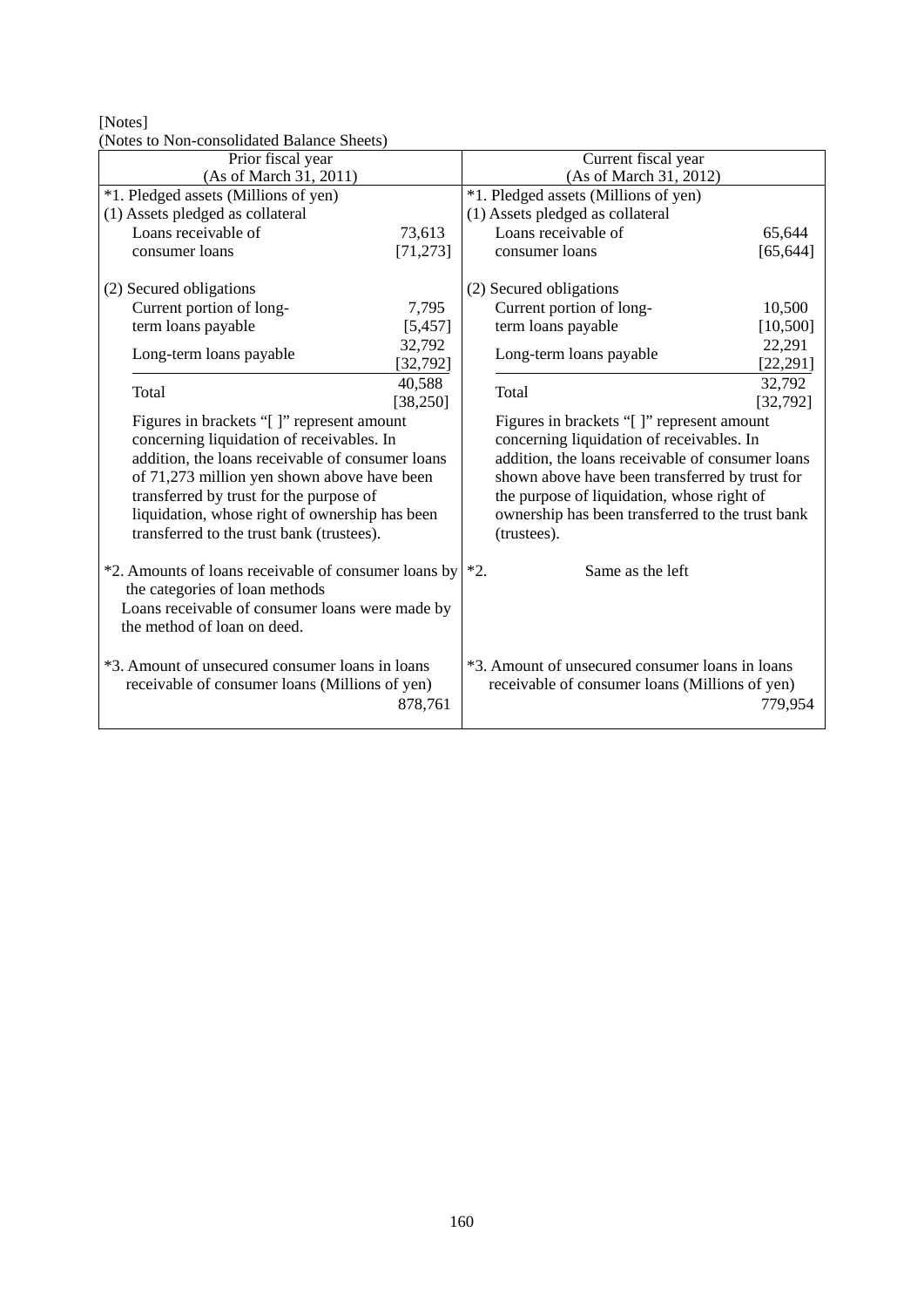| Prior fiscal year                                                                              | Current fiscal year                                                                            |
|------------------------------------------------------------------------------------------------|------------------------------------------------------------------------------------------------|
| (As of March 31, 2011)                                                                         | (As of March 31, 2012)                                                                         |
| *4. Commitment line contracts for loans receivable of                                          | *4. Commitment line contracts for loans receivable of                                          |
| consumer loans                                                                                 | consumer loans                                                                                 |
| Contracts for loans receivable of consumer loans                                               | Contracts for loans receivable of consumer loans                                               |
| primarily take the form of revolving credit-line                                               | primarily take the form of revolving credit-line                                               |
| contracts whereby a facility indicating a maximum                                              | contracts whereby a facility indicating a maximum                                              |
| loanable amount is assigned to a customer who is                                               | loanable amount is assigned to a customer who is                                               |
| then able to borrow repeatedly within the limit of the                                         | then able to borrow repeatedly within the limit of the                                         |
| facility, provided that contract terms have not been                                           | facility, provided that contract terms have not been                                           |
| violated. Outstanding unexercised portions of such                                             | violated. Outstanding unexercised portions of such                                             |
| facilities amounted to 283,920 million yen at the end                                          | facilities amounted to 257,819 million yen at the end                                          |
| of the accounting period. This included a total of                                             | of the accounting period. This included a total of                                             |
| 181,743 million yen of unexercised amounts                                                     | 140,964 million yen of unexercised amounts                                                     |
| remaining in the accounts of customers with zero                                               | remaining in the accounts of customers with zero                                               |
| outstanding balances at the end of the fiscal year.                                            | outstanding balances at the end of the fiscal year.                                            |
| A certain portion of revolving credit-line contracts                                           | A certain portion of revolving credit-line contracts                                           |
| lapse without ever being used. Therefore, the                                                  | lapse without ever being used. Therefore, the                                                  |
| amount itself of outstanding unexercised facilities                                            | amount itself of outstanding unexercised facilities                                            |
| will not necessarily affect the future cash flow of                                            | will not necessarily affect the future cash flow of                                            |
| the Company.                                                                                   | the Company.                                                                                   |
| Contracts contain provisions allowing the Company                                              | Contracts contain provisions allowing the Company                                              |
| to reject applications for additional borrowing or                                             | to reject applications for additional borrowing or                                             |
| reduce the facility in case of changes in the                                                  | reduce the facility in case of changes in the                                                  |
| customer's credit standing or other material                                                   | customer's credit standing or other material                                                   |
| reasons. Outstanding contracts are regularly                                                   | reasons. Outstanding contracts are regularly                                                   |
| examined according to internal procedures to<br>determine the credit standing of customers and | examined according to internal procedures to                                                   |
| other pertinent information. When necessary,                                                   | determine the credit standing of customers and<br>other pertinent information. When necessary, |
| contracts are reviewed and measures are taken to                                               | contracts are reviewed and measures are taken to                                               |
| preserve loan assets.                                                                          | preserve loan assets.                                                                          |
| *5. Status of non-performing loans in loans receivable                                         | *5. Status of non-performing loans in loans receivable                                         |
| of consumer loans                                                                              | of consumer loans                                                                              |
| Losses on unsecured consumer loans to bankrupt                                                 | Losses on unsecured consumer loans to bankrupt                                                 |
| parties are written off at the time bankruptcy is                                              | parties are written off at the time bankruptcy is                                              |
| declared. For this reason, loans to bankrupt parties                                           | declared. For this reason, loans to bankrupt parties                                           |
| include 900 million yen for debtors who have                                                   | include 338 million yen for debtors who have                                                   |
| petitioned for bankruptcy as of the end of the fiscal                                          | petitioned for bankruptcy as of the end of the fiscal                                          |
| year, but not yet declared bankrupt. This entire                                               | year, but not yet declared bankrupt. This entire                                               |
| amount is charged to the allowance for doubtful                                                | amount is charged to the allowance for doubtful                                                |
| accounts.                                                                                      | accounts.                                                                                      |
| In addition, from the point of view of maintaining                                             | In addition, from the point of view of maintaining                                             |
| the soundness of the Company's assets, loans where                                             | the soundness of the Company's assets, loans where                                             |
| repayment is doubtful are stated exclusive of                                                  | repayment is doubtful are stated exclusive of                                                  |
| accrued interest, and the loans in question are                                                | accrued interest, and the loans in question are                                                |
| classified as loans in arrears. The Company's policy                                           | classified as loans in arrears. The Company's policy                                           |
| differs from that set forth in Japan's tax laws, under                                         | differs from that set forth in Japan's tax laws, under                                         |
| which accrued interest is charged on loans less than                                           | which accrued interest is charged on loans less than                                           |
| six months in arrears. As a result of the Company's                                            | six months in arrears. As a result of the Company's                                            |
| policy, non-performing loans included additional                                               | policy, non-performing loans included additional                                               |
| 31,510 million yen. Under the policies stipulated in                                           | 18,850 million yen. Under the policies stipulated in                                           |
| Japan's tax laws, 10,472 million yen of this amount                                            | Japan's tax laws, 6,889 million yen of this amount                                             |
| would be classified as loans overdue by three                                                  | would be classified as loans overdue by three                                                  |
| months or more, 4,383 million yen as restructured                                              | months or more, 3,918 million yen as restructured                                              |
| loans and 16,654 million yen as loans no longer in                                             | loans and 8,042 million yen as loans no longer in                                              |
| arrears.                                                                                       | arrears.                                                                                       |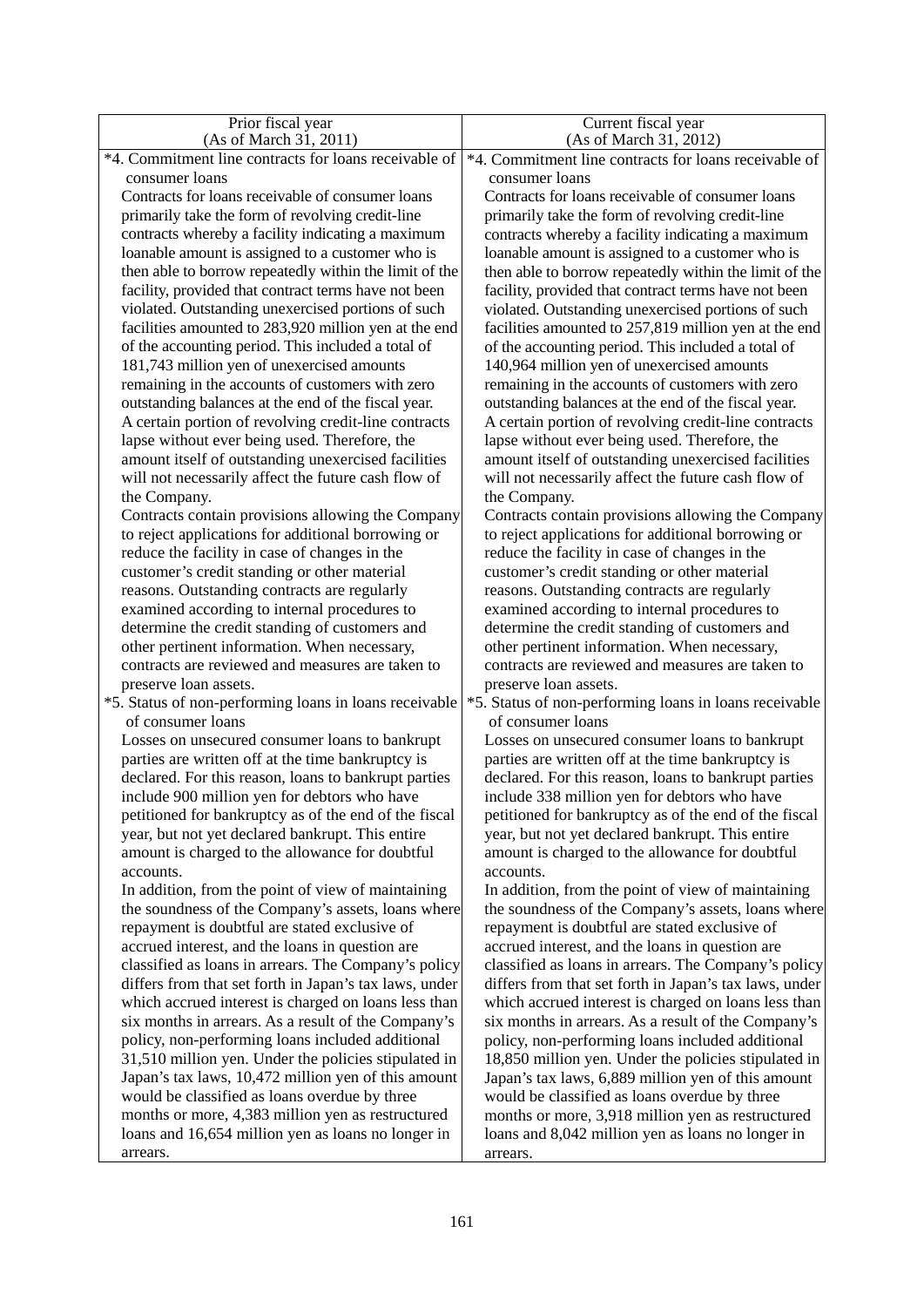| Prior fiscal year<br>(As of March 31, 2011)                                                                                                                                                                                                                                                                                                                                                              |                                                                                                                                                                                                              | Current fiscal year<br>(As of March 31, 2012)  |                       |                                                                                                                                                                                                                                                                                                                                                                       |
|----------------------------------------------------------------------------------------------------------------------------------------------------------------------------------------------------------------------------------------------------------------------------------------------------------------------------------------------------------------------------------------------------------|--------------------------------------------------------------------------------------------------------------------------------------------------------------------------------------------------------------|------------------------------------------------|-----------------------|-----------------------------------------------------------------------------------------------------------------------------------------------------------------------------------------------------------------------------------------------------------------------------------------------------------------------------------------------------------------------|
|                                                                                                                                                                                                                                                                                                                                                                                                          | (Millions of yen)                                                                                                                                                                                            | (Millions of yen)                              |                       |                                                                                                                                                                                                                                                                                                                                                                       |
| Category<br>Amount                                                                                                                                                                                                                                                                                                                                                                                       | Classification criteria                                                                                                                                                                                      | Category                                       | Amount                | Classification criteria                                                                                                                                                                                                                                                                                                                                               |
| <2,282><br>Loans to<br>2,282<br>bankrupt<br>parties                                                                                                                                                                                                                                                                                                                                                      | Of loans exclusive of<br>accrued interest, loans<br>to bankrupt parties,<br>parties in rehabilitation<br>and reorganization, and<br>others.                                                                  | Loans to<br>bankrupt<br>parties                | <1,432><br>1,432      | Of loans exclusive of<br>accrued interest, loans<br>to bankrupt parties,<br>parties in rehabilitation<br>and reorganization, and<br>others.                                                                                                                                                                                                                           |
| <18,465><br>Loans in<br>49,976<br>arrears                                                                                                                                                                                                                                                                                                                                                                | Other loans exclusive<br>of accrued interest,<br>excluding loans on<br>which interest payment<br>is deferred for the<br>purpose of<br>reconstructing or<br>assisting debtors.                                | Loans in<br>arrears                            | <11,308<br>30,159     | Other loans exclusive<br>of accrued interest,<br>excluding loans on<br>which interest payment<br>is deferred for the<br>purpose of<br>reconstructing or<br>assisting debtors.                                                                                                                                                                                         |
| <12,121><br>Loans<br>overdue by<br>1,649<br>three months<br>or more                                                                                                                                                                                                                                                                                                                                      | Loans other than the<br>above that are overdue<br>by three months or<br>more.                                                                                                                                | Loans<br>overdue by<br>three months<br>or more | <7,616><br>727        | Loans other than the<br>above that are overdue<br>by three months or<br>more.                                                                                                                                                                                                                                                                                         |
| $<$ 48,853><br>Restructured<br>44,470<br>loans                                                                                                                                                                                                                                                                                                                                                           | Loans other than the<br>above that are<br>restructured on<br>favorable terms for<br>debtors, such as<br>reduction or waiving of<br>interest, in order to<br>facilitate collection of<br>outstanding balance. | Restructured<br>loans                          | $<$ 45,925><br>42,006 | Loans other than the<br>above that are<br>restructured on<br>favorable terms for<br>debtors, such as<br>reduction or waiving of<br>interest, in order to<br>facilitate collection of<br>outstanding balance.                                                                                                                                                          |
| < 81,723<br>Total<br>98,377                                                                                                                                                                                                                                                                                                                                                                              |                                                                                                                                                                                                              | Total                                          | < 66,283><br>74,326   |                                                                                                                                                                                                                                                                                                                                                                       |
| Figures in brackets "<>" represent the balance of<br>non-performing loans when loans exclusive of<br>accrued interest are calculated according to the<br>policies set forth in the general directives concerning<br>Corporation Tax Act.<br>*6. Balances of accounts receivable-installment by<br>business categories<br>All of accounts receivable-installment is from the<br>credit card business.     |                                                                                                                                                                                                              | Corporation Tax Act.<br>$*6.$                  | Same as the left      | Figures in brackets "<>" represent the balance of<br>non-performing loans when loans exclusive of<br>accrued interest are calculated according to the<br>policies set forth in the general directives concerning                                                                                                                                                      |
| *7. Financial assets received as freely disposable<br>securities<br>The Company entered into "Repurchase<br>agreement" transactions (to purchase debt securities<br>under resale agreements) and received marketable<br>securities as securities for the money repayable<br>from the sellers.<br>Market value of marketable securities purchased at<br>the end of the fiscal year is 39,992 million yen. |                                                                                                                                                                                                              | securities<br>from the sellers.                |                       | *7. Financial assets received as freely disposable<br>The Company entered into "Repurchase<br>agreement" transactions (to purchase debt securities<br>under resale agreements) and received marketable<br>securities as securities for the money repayable<br>Market value of marketable securities purchased at<br>the end of the fiscal year is 39,993 million yen. |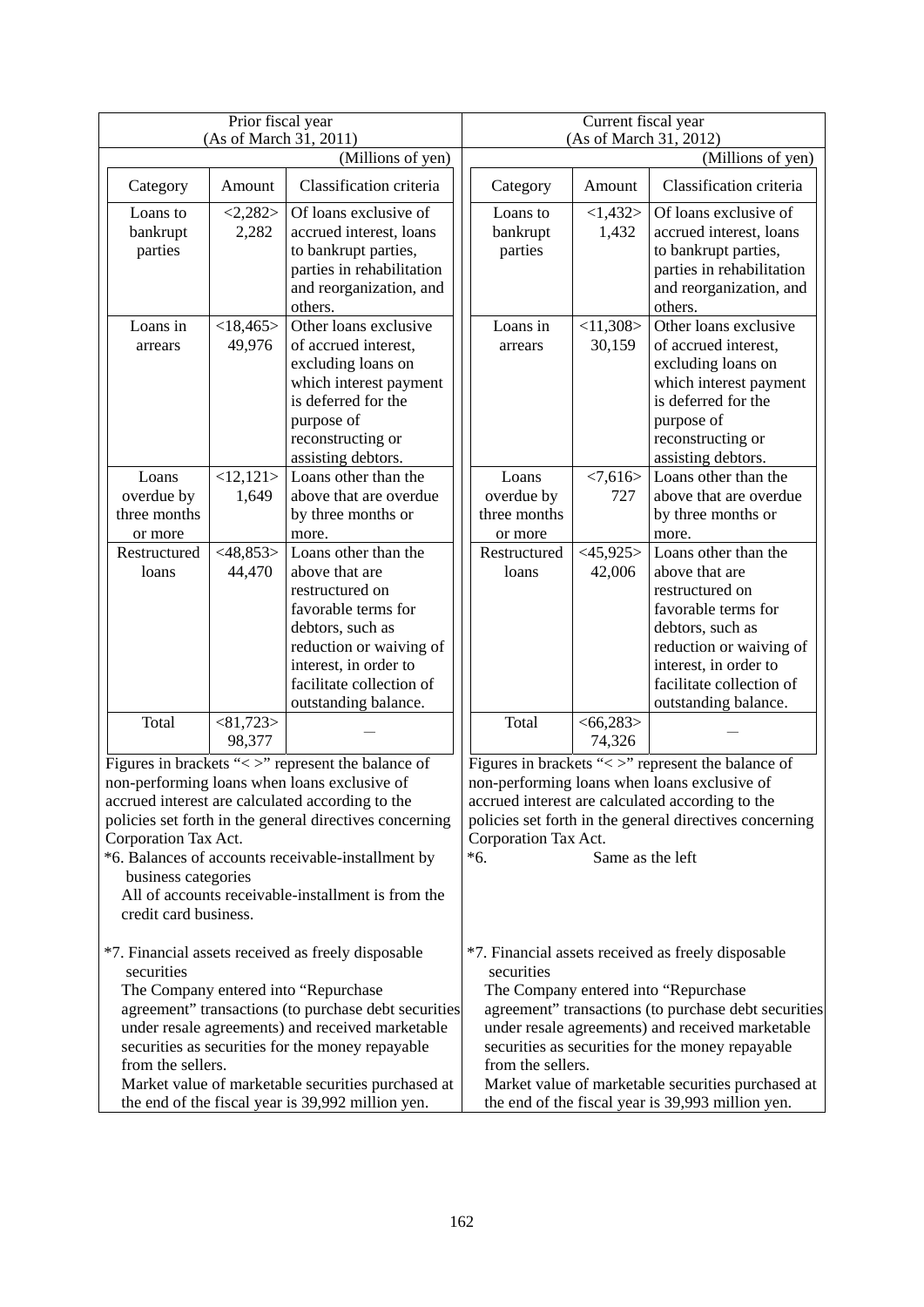| Prior fiscal year                                                 | Current fiscal year                                               |
|-------------------------------------------------------------------|-------------------------------------------------------------------|
| (As of March 31, 2011)                                            | (As of March 31, 2012)                                            |
| *8. Financial Covenants                                           | $*8.$                                                             |
| The Company's loans payable, which violate the                    |                                                                   |
| financial covenants, are as follows:                              |                                                                   |
| (1) Syndicated loan borrowed in March 2008                        |                                                                   |
| 5,500 million yen (Financial covenants related                    |                                                                   |
| to the rating)                                                    |                                                                   |
| (2) Syndicated loan borrowed in September 2009                    |                                                                   |
| 7,000 million yen (Financial covenants related                    |                                                                   |
| to the rating)                                                    |                                                                   |
| Syndicated loans above were fully paid prior to the               |                                                                   |
| due date in April 2011. Therefore, these covenants                |                                                                   |
| did not interfere with our corporate activities.                  |                                                                   |
| *9. Agreements for overdraft and commitment                       | *9. Agreements for overdraft and commitment                       |
| facilities                                                        | facilities                                                        |
| For efficient procurement of working capital, the                 | For efficient procurement of working capital, the                 |
| Company maintains overdraft contracts with one                    | Company maintains overdraft contracts with one                    |
| financial institution and a designated commitment                 | financial institution and a designated commitment                 |
| line contract with one financial institution. As of               | line contract with one financial institution. As of               |
| the end of the current fiscal year, the unexercised               | the end of the current fiscal year, the unexercised               |
| portion of facilities based on these contracts was as<br>follows: | portion of facilities based on these contracts was as<br>follows: |
|                                                                   |                                                                   |
| (Millions of yen)<br>Amount of agreement for                      | (Millions of yen)<br>Amount of agreement for                      |
| 104,600<br>overdraft and commitment                               | 104,600<br>overdraft and commitment                               |
| line                                                              | line                                                              |
| Amount of borrowing                                               | Amount of borrowing                                               |
| <b>Net</b><br>104,600                                             | <b>Net</b><br>104,600                                             |
|                                                                   |                                                                   |
| *10. Contingent liabilities                                       | *10. Contingent liabilities                                       |
| (1) Outstanding guarantee obligation in the guarantee             | (1) Outstanding guarantee obligation in the guarantee             |
| business                                                          | business                                                          |
| (Millions of yen)                                                 | (Millions of yen)                                                 |
| Guarantee obligation<br>443,460                                   | 483,282<br>Guarantee obligation                                   |
| Provision for loss on guarantees<br>8,770                         | Provision for loss on guarantees<br>6,230                         |
| 434,690<br><b>Net</b>                                             | 477,052<br>Net                                                    |
|                                                                   |                                                                   |
| (2) Outstanding guarantee obligation of affiliated                | (2) Outstanding guarantee obligation of affiliated                |
| companies                                                         | companies                                                         |
| (Millions of yen)                                                 | (Millions of yen)                                                 |
| <b>EASY BUY Public Company</b><br>53,060                          | <b>EASY BUY Public Company</b><br>59,450                          |
| Limited                                                           | Limited                                                           |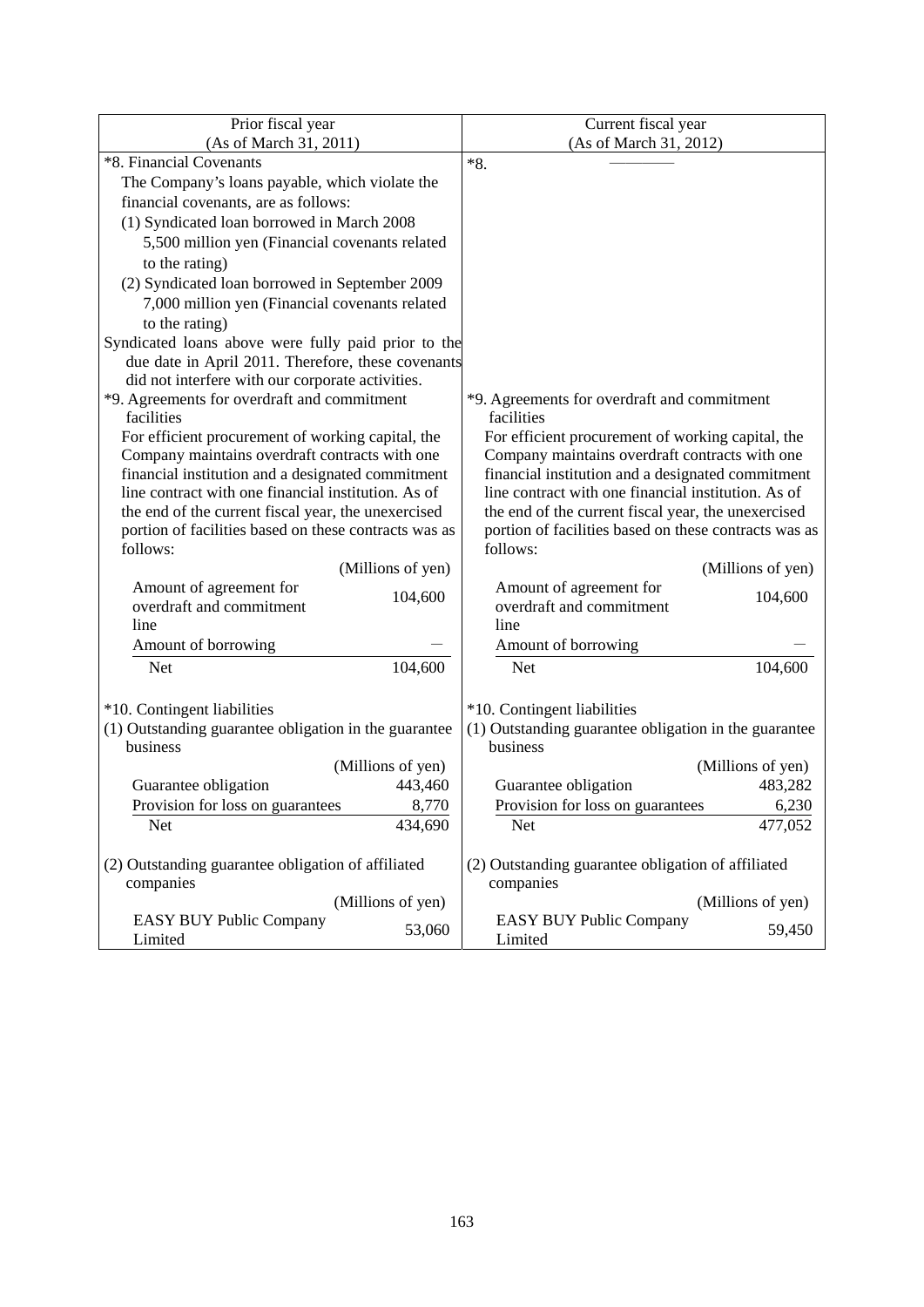| Current fiscal year<br>(from April 1, 2011 to March 31, 2012)                                                                                                                                                                                                                                                  |  |  |
|----------------------------------------------------------------------------------------------------------------------------------------------------------------------------------------------------------------------------------------------------------------------------------------------------------------|--|--|
| *1. The business operation results with subsidiaries                                                                                                                                                                                                                                                           |  |  |
| and affiliates are included into non-operating                                                                                                                                                                                                                                                                 |  |  |
| income as follows:                                                                                                                                                                                                                                                                                             |  |  |
| (Millions of yen)                                                                                                                                                                                                                                                                                              |  |  |
| Interest income<br>360                                                                                                                                                                                                                                                                                         |  |  |
| Dividends income<br>2,331                                                                                                                                                                                                                                                                                      |  |  |
| Guarantee commission received<br>106                                                                                                                                                                                                                                                                           |  |  |
| House rent income<br>$\overline{4}$                                                                                                                                                                                                                                                                            |  |  |
| Part-time director's bonus<br>3                                                                                                                                                                                                                                                                                |  |  |
| 2,806<br>Total                                                                                                                                                                                                                                                                                                 |  |  |
|                                                                                                                                                                                                                                                                                                                |  |  |
| *2. The business operation results with subsidiaries<br>and affiliates are included into non-operating<br>expenses as follows:<br>(Millions of yen)<br>Loss on investments in<br>229<br>partnership                                                                                                            |  |  |
| *3. Breakdown of gain on sales of noncurrent assets<br>consist of the following.<br>(Millions of yen)<br>Equipment<br>10<br>Land<br>16<br>27<br>Total                                                                                                                                                          |  |  |
| $*4.$<br>Same as the left                                                                                                                                                                                                                                                                                      |  |  |
|                                                                                                                                                                                                                                                                                                                |  |  |
| $*5.$<br>Same as the left                                                                                                                                                                                                                                                                                      |  |  |
| *6. Loss on retirement of noncurrent assets mainly<br>results from transfer of operating outlets,<br>remodeling of interior and change of signboards.<br>The breakdown thereof is set out below.<br>(Millions of yen)<br>109<br><b>Buildings</b><br><b>Structures</b><br>33<br>Equipment<br>17<br>160<br>Total |  |  |
|                                                                                                                                                                                                                                                                                                                |  |  |

(Notes to Non-consolidated Statements of Operations)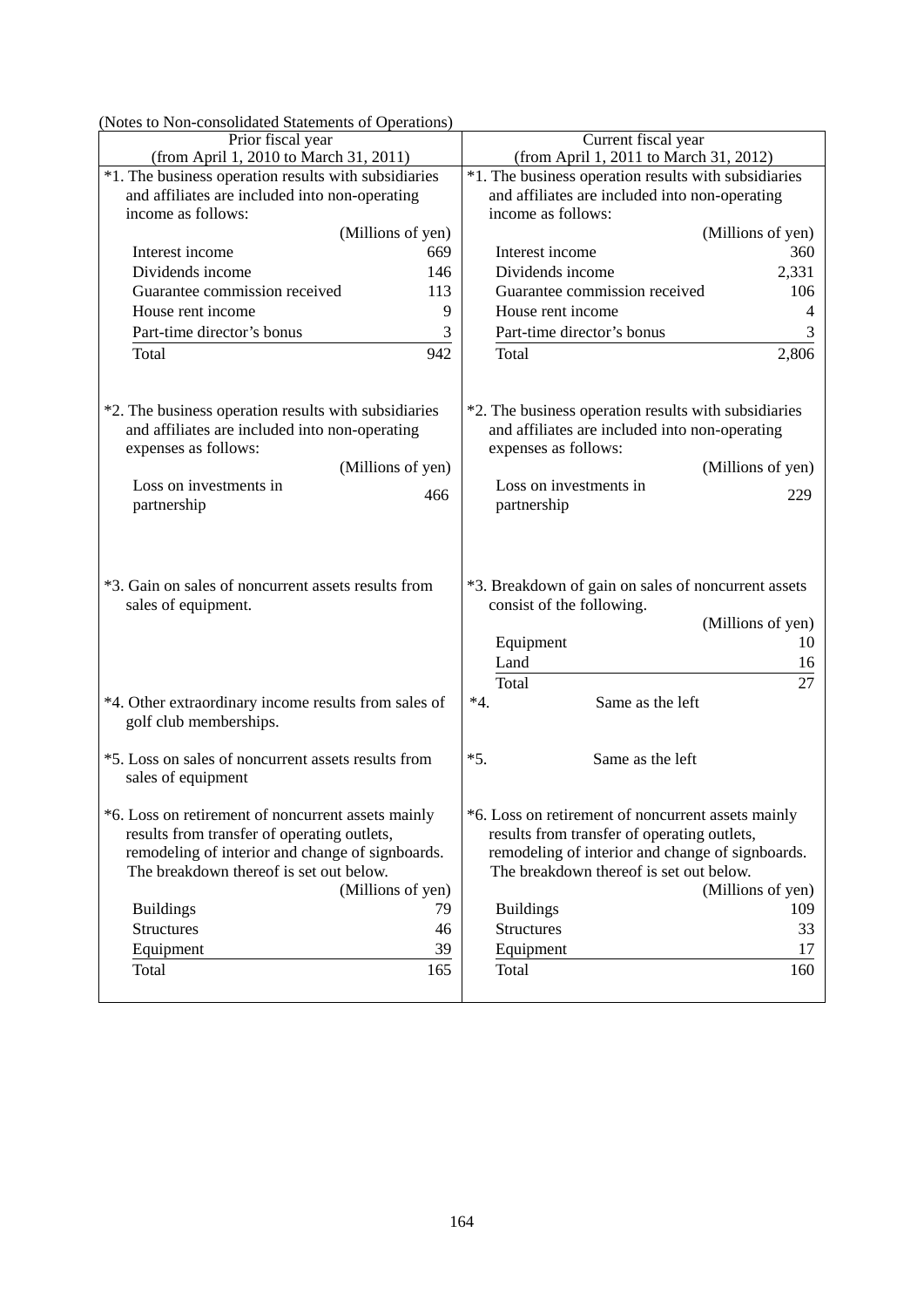| Prior fiscal year<br>(from April 1, 2010 to March 31, 2011)      |                                                  |                   | Current fiscal year<br>(from April 1, 2011 to March 31, 2012)                                      |                                                                                              |                |                   |
|------------------------------------------------------------------|--------------------------------------------------|-------------------|----------------------------------------------------------------------------------------------------|----------------------------------------------------------------------------------------------|----------------|-------------------|
| *7. Impairment loss                                              |                                                  |                   |                                                                                                    | *7. Impairment loss                                                                          |                |                   |
| The following loss on impairment of noncurrent                   |                                                  |                   | The following loss on impairment of noncurrent                                                     |                                                                                              |                |                   |
| assets was recorded for the current fiscal year:                 |                                                  |                   | assets was recorded for the current fiscal year:                                                   |                                                                                              |                |                   |
| (1) Assets recognized as having suffered impairment              |                                                  |                   |                                                                                                    | (1) Assets recognized as having suffered impairment                                          |                |                   |
| Location                                                         | Usage                                            | Type              |                                                                                                    | Location                                                                                     | Usage          | Type              |
| Chiyoda-ku,                                                      | Property to be                                   |                   |                                                                                                    |                                                                                              | Property to be | Land and          |
| Tokyo                                                            | sold                                             | Equipment         |                                                                                                    | Toyooka-shi,<br>Hyogo, etc.                                                                  | sold           | buildings,        |
|                                                                  |                                                  | Telephone         |                                                                                                    |                                                                                              |                | etc.              |
| Chiyoda-ku,<br>Tokyo, etc.                                       | Dormant<br>assets                                | subscription      |                                                                                                    | Chiyoda-ku,                                                                                  | Dormant        | Telephone         |
|                                                                  |                                                  | right, etc.       |                                                                                                    | Tokyo, etc.                                                                                  | assets         | subscription      |
|                                                                  |                                                  |                   |                                                                                                    |                                                                                              |                | right             |
| (2) Method of grouping assets                                    |                                                  |                   |                                                                                                    | (2) Method of grouping assets<br>Same as the left                                            |                |                   |
| The smallest units the Company has adopted for the               |                                                  |                   |                                                                                                    |                                                                                              |                |                   |
| grouping of assets are as below:                                 |                                                  |                   |                                                                                                    |                                                                                              |                |                   |
| (a) For the loan and credit card business: each                  |                                                  |                   |                                                                                                    |                                                                                              |                |                   |
| business<br>(b) For the guarantee business: each business        |                                                  |                   |                                                                                                    |                                                                                              |                |                   |
| For property to be sold, the smallest units are the              |                                                  |                   |                                                                                                    |                                                                                              |                |                   |
| individual assets themselves. Our headquarter and                |                                                  |                   |                                                                                                    |                                                                                              |                |                   |
| welfare/leisure facilities for our employees are                 |                                                  |                   |                                                                                                    |                                                                                              |                |                   |
| treated as common assets because they do not                     |                                                  |                   |                                                                                                    |                                                                                              |                |                   |
| generate their own cash flows.                                   |                                                  |                   |                                                                                                    |                                                                                              |                |                   |
|                                                                  |                                                  |                   |                                                                                                    |                                                                                              |                |                   |
| (3) Process through which impairment loss was                    |                                                  |                   | (3) Process through which impairment loss was                                                      |                                                                                              |                |                   |
| recognized                                                       |                                                  |                   | recognized                                                                                         |                                                                                              |                |                   |
| We recognized impairment loss on property to be                  |                                                  |                   |                                                                                                    | We recognized impairment loss on property to be                                              |                |                   |
| sold because the expected sale prices were                       |                                                  |                   |                                                                                                    | sold because the expected sale prices were                                                   |                |                   |
| significantly lower than the assets' carrying                    |                                                  |                   |                                                                                                    | significantly lower than the assets' carrying                                                |                |                   |
| amounts.                                                         |                                                  |                   |                                                                                                    | amounts.                                                                                     |                |                   |
| Due to the restructuring of operation bases,                     |                                                  |                   |                                                                                                    | Due to the restructuring of operation bases,                                                 |                |                   |
| telephone subscription right, etc. became the<br>dormant assets. |                                                  |                   |                                                                                                    | telephone subscription right, etc. became the                                                |                |                   |
| We recognized impairment loss on the dormant                     |                                                  |                   |                                                                                                    | dormant assets.                                                                              |                |                   |
| assets because we cannot collect the assets' carrying            |                                                  |                   |                                                                                                    | We recognized impairment loss on the dormant<br>assets because we cannot collect the assets' |                |                   |
| amounts through future net cash flows.                           |                                                  |                   |                                                                                                    | carrying amounts through future net cash flows.                                              |                |                   |
|                                                                  |                                                  |                   |                                                                                                    |                                                                                              |                |                   |
| (4) Amount of impairment loss                                    |                                                  |                   |                                                                                                    | (4) Amount of impairment loss                                                                |                |                   |
|                                                                  |                                                  | (Millions of yen) |                                                                                                    |                                                                                              |                | (Millions of yen) |
| Equipment                                                        |                                                  | 291               |                                                                                                    | <b>Buildings</b>                                                                             |                | 65                |
| Telephone subscription right                                     |                                                  | 89                |                                                                                                    | <b>Structures</b>                                                                            |                | $\theta$          |
| Other intangible assets                                          |                                                  | $\theta$          |                                                                                                    | Equipment                                                                                    |                | $\theta$          |
| Total                                                            |                                                  | 381               |                                                                                                    | Land                                                                                         |                | 99                |
|                                                                  |                                                  |                   |                                                                                                    | Telephone subscription right                                                                 |                | 21                |
|                                                                  |                                                  |                   |                                                                                                    | Total                                                                                        |                | 187               |
|                                                                  |                                                  |                   |                                                                                                    |                                                                                              |                |                   |
| (5) Calculation method of recoverable amount                     |                                                  |                   |                                                                                                    | (5) Calculation method of recoverable amount                                                 |                |                   |
| The recoverable amount of property to be sold is                 |                                                  |                   |                                                                                                    | The recoverable amount of property to be sold is                                             |                |                   |
| measured by net selling price and evaluated by the               |                                                  |                   |                                                                                                    | measured by net selling price and evaluated based                                            |                |                   |
| minimum price guaranteed by consigned company                    |                                                  |                   |                                                                                                    | on an appraisal value provided by a real estate                                              |                |                   |
| and the sale price.                                              | The recoverable amount of telephone subscription |                   |                                                                                                    | appraiser.                                                                                   |                |                   |
| right is measured to be one yen as there is no                   |                                                  |                   | The recoverable amount of telephone subscription                                                   |                                                                                              |                |                   |
| expectation to use, and we cannot sell it at the                 |                                                  |                   | right is measured to be one yen as there is no<br>expectation to use, and we cannot sell it at the |                                                                                              |                |                   |
| market.                                                          |                                                  |                   |                                                                                                    |                                                                                              |                |                   |
|                                                                  |                                                  |                   |                                                                                                    | market.                                                                                      |                |                   |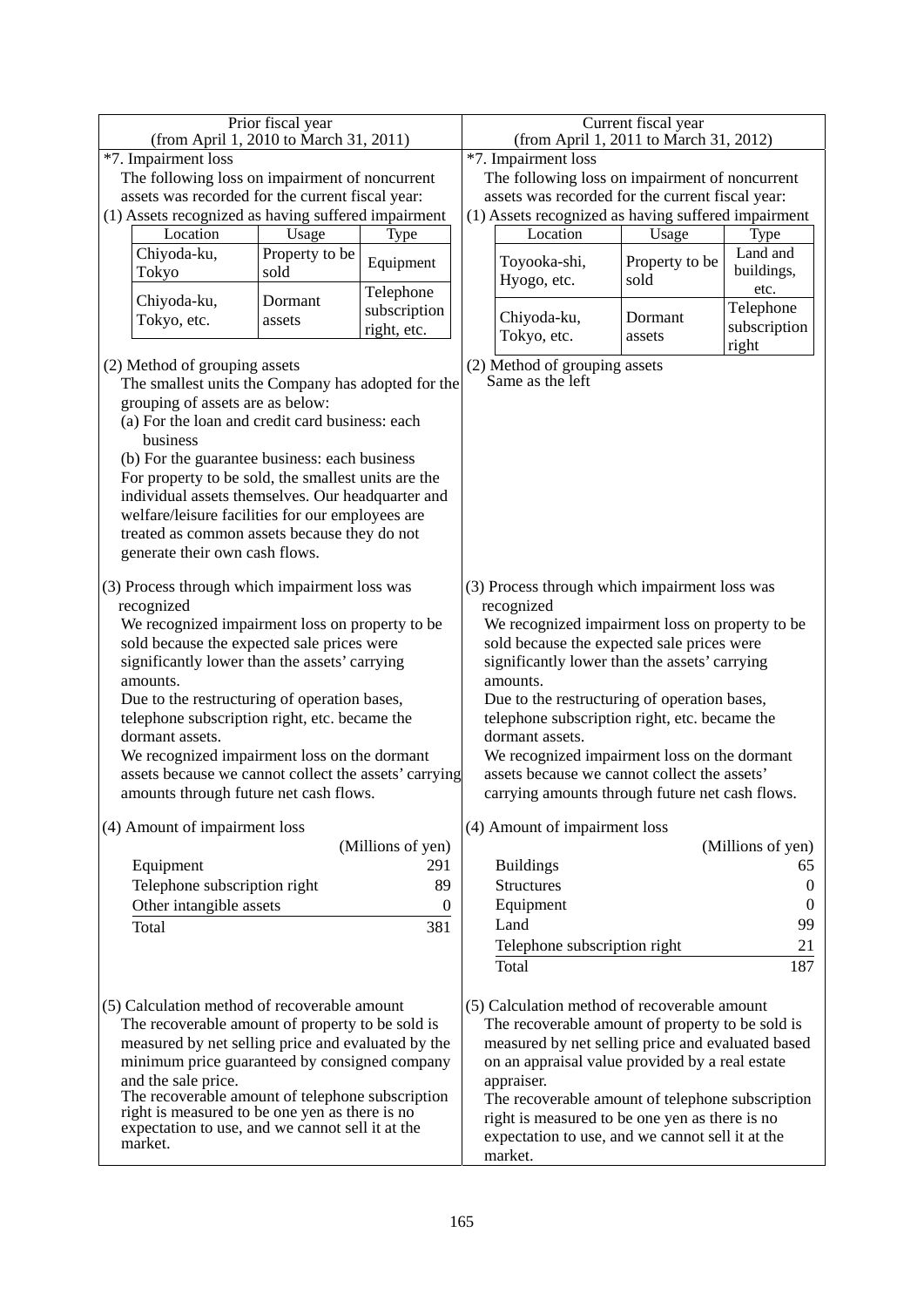| Prior fiscal year<br>(from April 1, 2010 to March 31, 2011) | Current fiscal year<br>(from April 1, 2011 to March 31, 2012) |
|-------------------------------------------------------------|---------------------------------------------------------------|
| *8. Business structure improvement expenses were the        | $*8$                                                          |
| expenditures required for the implementation of             |                                                               |
| the Strengthening Business Management Policy                |                                                               |
| last year and for further strengthening business            |                                                               |
| management. Details of the expenses are shown               |                                                               |
| below.                                                      |                                                               |
| (Millions of yen)                                           |                                                               |
| Loss on retirement of noncurrent                            |                                                               |
| 727<br>assets                                               |                                                               |
| Temporary amortization of long-                             |                                                               |
| 5<br>term prepaid expenses                                  |                                                               |
| Sales and operation base                                    |                                                               |
| 209<br>restructuring costs                                  |                                                               |
| <b>Impairment</b> loss<br>64                                |                                                               |
| Total<br>1,007                                              |                                                               |
|                                                             |                                                               |
| The above loss on retirement of noncurrent assets           |                                                               |
| was related to the closedown, relocation and                |                                                               |
| renovation of operation bases. Details are as               |                                                               |
| follows:                                                    |                                                               |
| (Millions of yen)                                           |                                                               |
| 492<br><b>Buildings</b>                                     |                                                               |
| 184<br><b>Structures</b>                                    |                                                               |
| 49<br>Equipment                                             |                                                               |
| 727<br>Total                                                |                                                               |
|                                                             |                                                               |
| The above impairment loss was due to the                    |                                                               |
| suspension of telephone subscription right that, as a       |                                                               |
| result, became a dormant asset, in line with the            |                                                               |
| Company's operation base restructuring program.             |                                                               |
| The recoverable amount is measured to be one yen            |                                                               |
| as there is no expectation to use, and we cannot sell       |                                                               |
| it at the market.                                           |                                                               |
| *9. Breakdown of other extraordinary loss                   | *9. Breakdown of other extraordinary loss                     |
| (Millions of yen)                                           | (Millions of yen)                                             |
| Loss on disaster<br>82                                      | Losses on retirement, including                               |
| Loss on sales of golf club<br>$\boldsymbol{0}$              | amortization of lease and<br>3                                |
| memberships                                                 | guarantee deposits                                            |
| Provision of allowance for                                  | Loss on sales of golf club<br>1                               |
| doubtful accounts for golf club<br>$\boldsymbol{0}$         | memberships                                                   |
| memberships                                                 | Loss on valuation of golf club<br>$\theta$                    |
| Temporary amortization of long-<br>38                       | memberships                                                   |
| term prepaid expenses                                       | Total<br>5                                                    |
| Total<br>122                                                |                                                               |
|                                                             |                                                               |
| Loss on disaster above is expenses paid for                 |                                                               |
| removal and recovery of the assets damaged by               |                                                               |
| the Great East Japan Earthquake.                            |                                                               |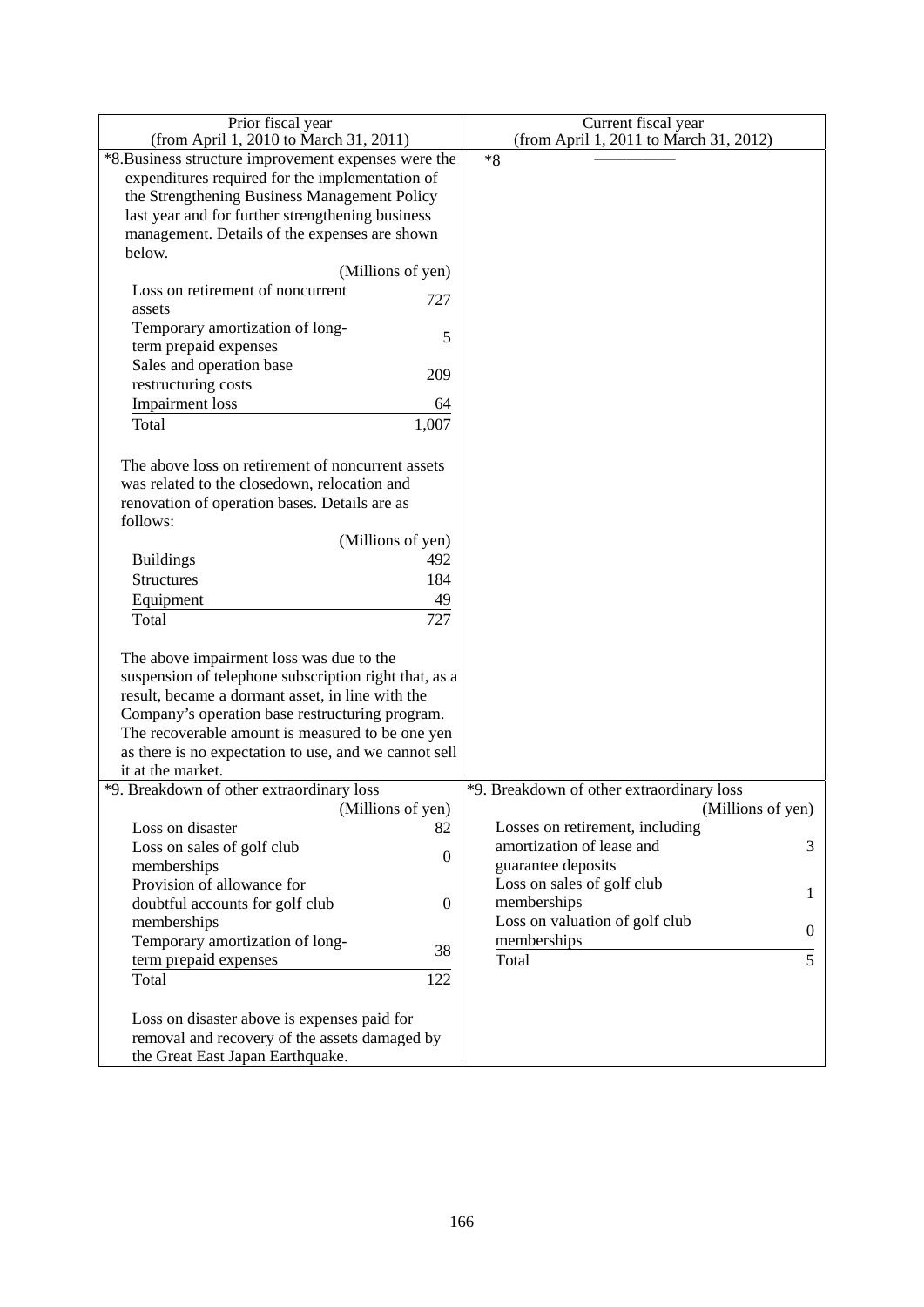| Prior fiscal year                                      | Current fiscal year                    |
|--------------------------------------------------------|----------------------------------------|
| (from April 1, 2010 to March 31, 2011)                 | (from April 1, 2011 to March 31, 2012) |
| *10. Basis for classification of financial revenue and | $*10.$<br>Same as the left             |
| financial expenses on Non-consolidated statements      |                                        |
| of operations                                          |                                        |
| (1) Financial revenue stated as operating revenue      |                                        |
| Includes all financial revenue, excluding interest     |                                        |
| on loans and dividends income related to               |                                        |
| subsidiaries and affiliates, and dividends and         |                                        |
| interest on investment securities.                     |                                        |
| (2) Financial expenses stated as operating expenses    |                                        |
| Include all financial expenses, excluding interest     |                                        |
| expenses, etc. which have no relationship to           |                                        |
| operating revenue.                                     |                                        |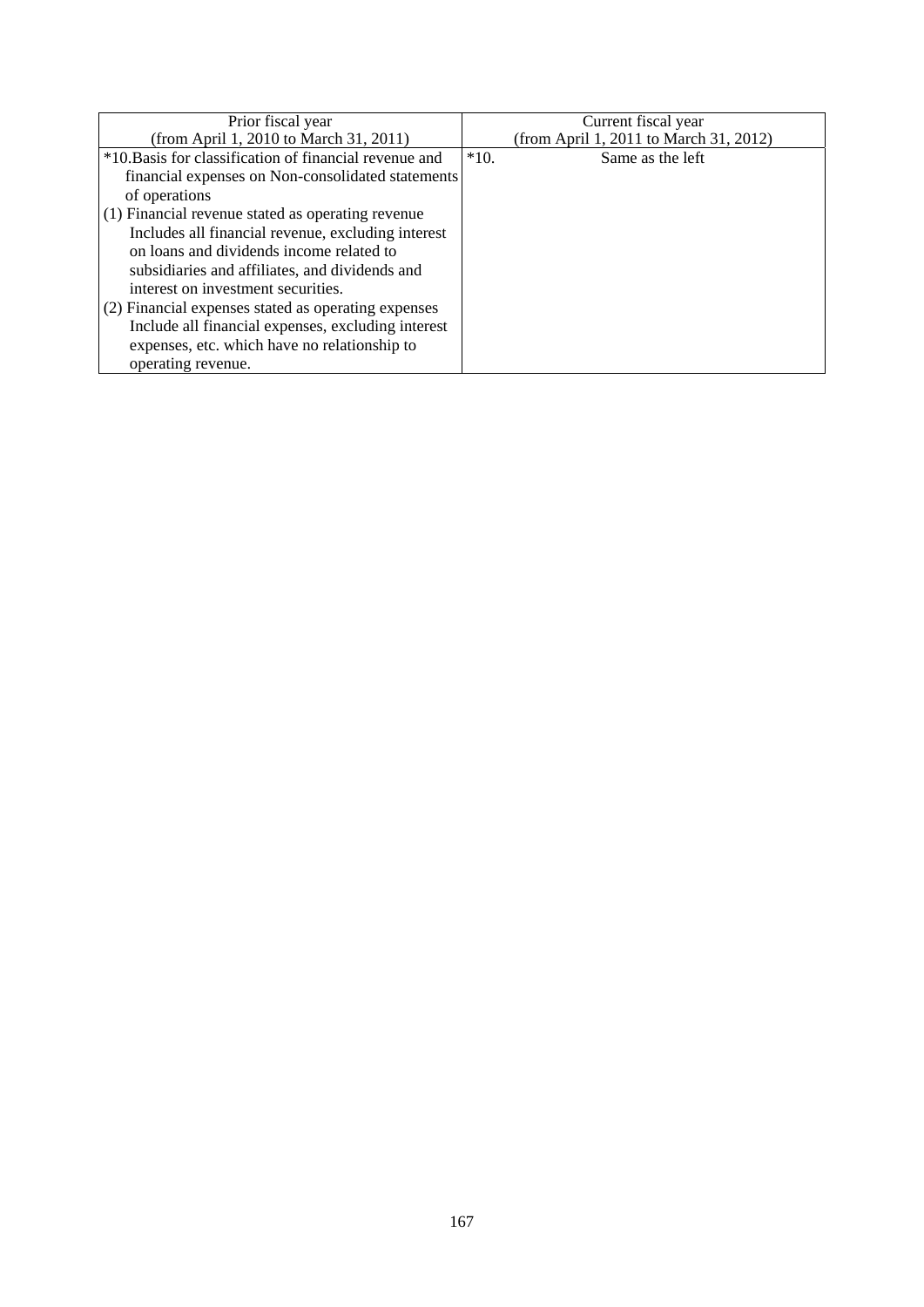### (Notes to Non-consolidated Statements of Changes in Net Assets) For the prior fiscal year (from April 1, 2010 to March 31, 2011)

#### Matters related to treasury stock

| Class of shares | As of April 1,<br>2010 | Increase | Decrease | As of March 31.<br>2011 |
|-----------------|------------------------|----------|----------|-------------------------|
| Common stock    | 2.966.676 shares       | shares.  |          | $2,966,693$ shares      |

(Outline for the change)

17 shares of increase are due to purchase of shares of less than one unit.

For the current fiscal year (from April 1, 2011 to March 31, 2012)

#### Matters related to treasury stock

| Class of shares | As of April 1,<br>2011 | Increase     | Decrease | As of March 31,<br>2012 |
|-----------------|------------------------|--------------|----------|-------------------------|
| Common stock    | 2.966.693 shares       | 40<br>shares |          | 2.966.733<br>shares     |

(Outline for the change)

40 shares of increase are due to purchase of shares of less than one unit.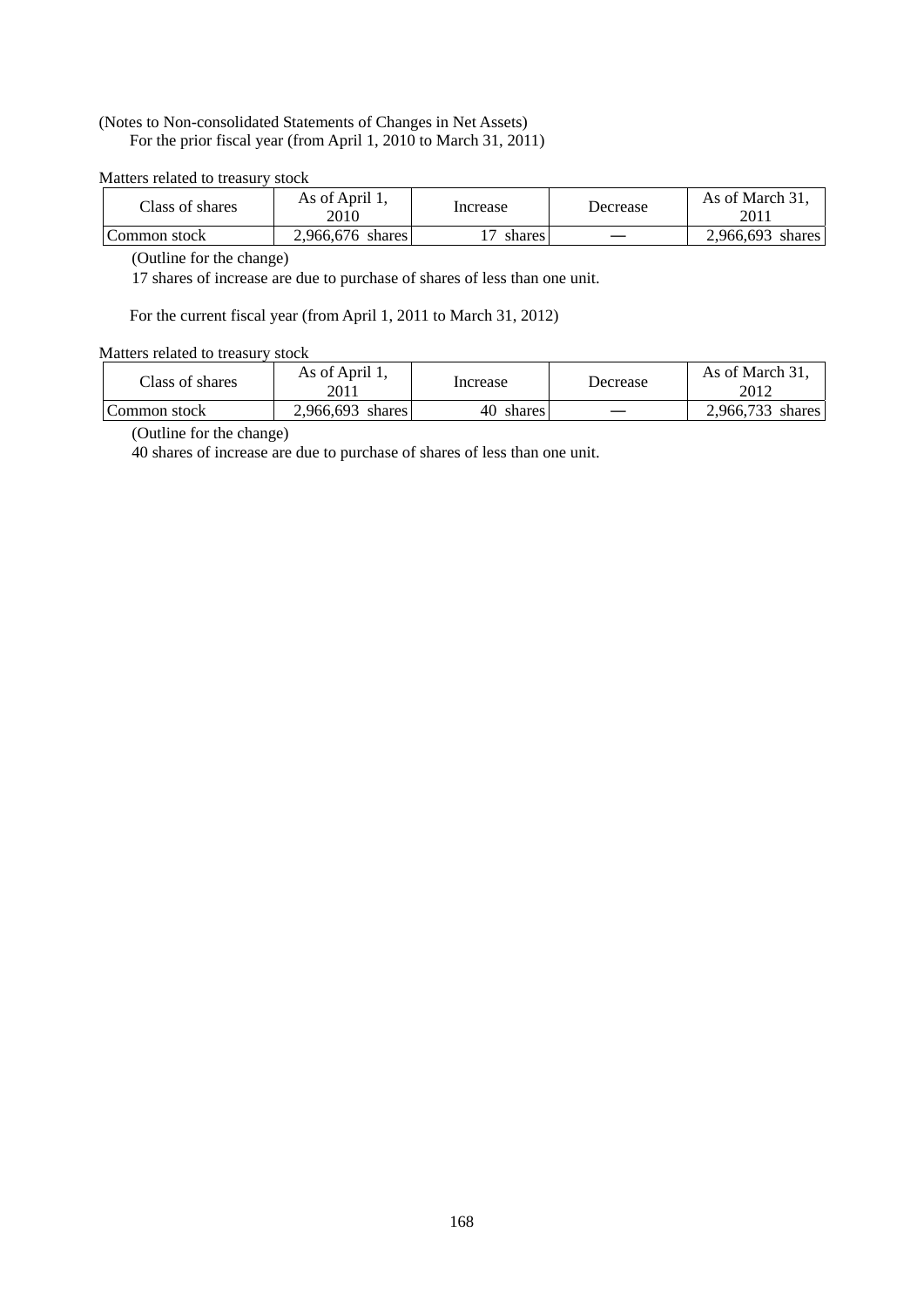(Notes to lease transactions)

| (TWICS to ICASC transactions)                                                                                                                                                                                                                                                                                                                                                                        |                                                                                                                                                                                                                          |  |  |
|------------------------------------------------------------------------------------------------------------------------------------------------------------------------------------------------------------------------------------------------------------------------------------------------------------------------------------------------------------------------------------------------------|--------------------------------------------------------------------------------------------------------------------------------------------------------------------------------------------------------------------------|--|--|
| Prior fiscal year                                                                                                                                                                                                                                                                                                                                                                                    | Current fiscal year<br>(from April 1, 2011 to March 31, 2012)                                                                                                                                                            |  |  |
| (from April 1, 2010 to March 31, 2011)<br>Finance lease transactions                                                                                                                                                                                                                                                                                                                                 |                                                                                                                                                                                                                          |  |  |
| Finance lease transactions that do not transfer<br>ownership<br>(1) Details of lease assets<br>Property, plant and equipment<br>They are mainly vehicles and MUJINKUN of<br>loan business                                                                                                                                                                                                            | Finance lease transactions<br>Finance lease transactions that do not transfer<br>ownership<br>(1) Details of lease assets<br>Property, plant and equipment<br>They are mainly MUJINKUN of loan business                  |  |  |
| (2) Depreciation of lease assets<br>Depreciated using the straight-line method, with<br>the lease term of respective assets as their useful<br>lives, with residual value equaling zero<br>In addition, finance leases without ownership<br>transfer of the leased property to the lessee whose<br>lease inception was before March 31, 2008 are<br>accounted for as operating lease transactions if | (2) Depreciation of lease assets<br>Same as the left<br>In addition, finance leases without ownership<br>transfer of the leased property to the lessee whose<br>lease inception was before March 31, 2008 were           |  |  |
| certain "as if capitalized" information is disclosed in<br>the note to the financial statements. Specific details<br>are as follows:                                                                                                                                                                                                                                                                 | accounted for as operating lease transactions if<br>certain "as if capitalized" information is disclosed in<br>the note to the financial statement, but these leases<br>have all ended. Specific details are as follows: |  |  |
| 1. Acquisition cost, accumulated depreciation and<br>net leased property under finance leases<br>(Millions of yen)<br>Accumulated<br>Acquisition<br>Net leased<br>depreciation<br>cost<br>property<br>Equipment<br>118<br>92<br>26                                                                                                                                                                   | Acquisition cost, accumulated depreciation and<br>1.<br>net leased property under finance leases<br>Not applicable.                                                                                                      |  |  |
| 2. Obligations under finance leases<br>(Millions of yen)<br>Due within 1 year<br>26<br>Due after 1 year<br>26<br>Total                                                                                                                                                                                                                                                                               | 2.<br>Obligations under finance leases<br>Not applicable.                                                                                                                                                                |  |  |
| 3. Lease payment, depreciation expense, interest<br>expenses under finance leases<br>(Millions of yen)<br>42<br>Lease payments<br>Depreciation expense<br>41<br>Interest expenses<br>$\boldsymbol{0}$                                                                                                                                                                                                | 3. Lease payment, depreciation expense, interest<br>expenses under finance leases<br>(Millions of yen)<br>27<br>Lease payments<br>Depreciation expense<br>26<br>Interest expenses<br>$\theta$                            |  |  |
| 4. Method of calculation of depreciation expense<br>under finance leases<br>Calculated by using the straight-line method,<br>assuming that the lease period corresponds to the<br>useful life of the asset and a residual value of<br>zero.                                                                                                                                                          | 4. Method of calculation of depreciation expense<br>under finance leases<br>Same as the left                                                                                                                             |  |  |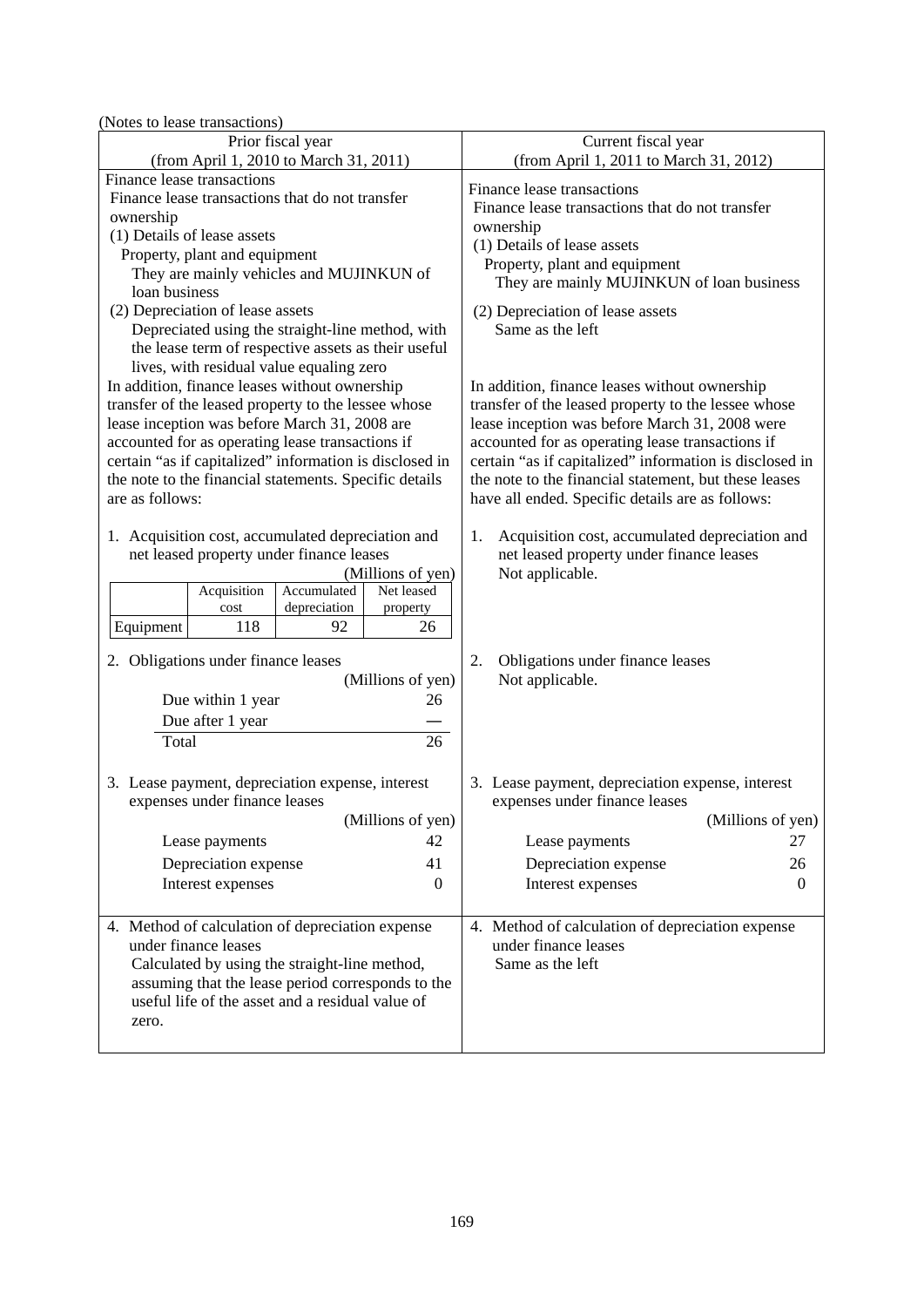| Prior fiscal year                                   | Current fiscal year                                 |
|-----------------------------------------------------|-----------------------------------------------------|
| (from April 1, 2010 to March 31, 2011)              | (from April 1, 2011 to March 31, 2012)              |
| 5. Method of calculation of interest expenses under | 5. Method of calculation of interest expenses under |
| finance leases                                      | finance leases                                      |
| The equivalent of interest is regarded as the       | Same as the left                                    |
| difference between the total lease payments and     |                                                     |
| the amount equivalent to acquisition cost of the    |                                                     |
| asset.                                              |                                                     |
| The interest method is used to calculate the        |                                                     |
| portion applicable to each fiscal year.             |                                                     |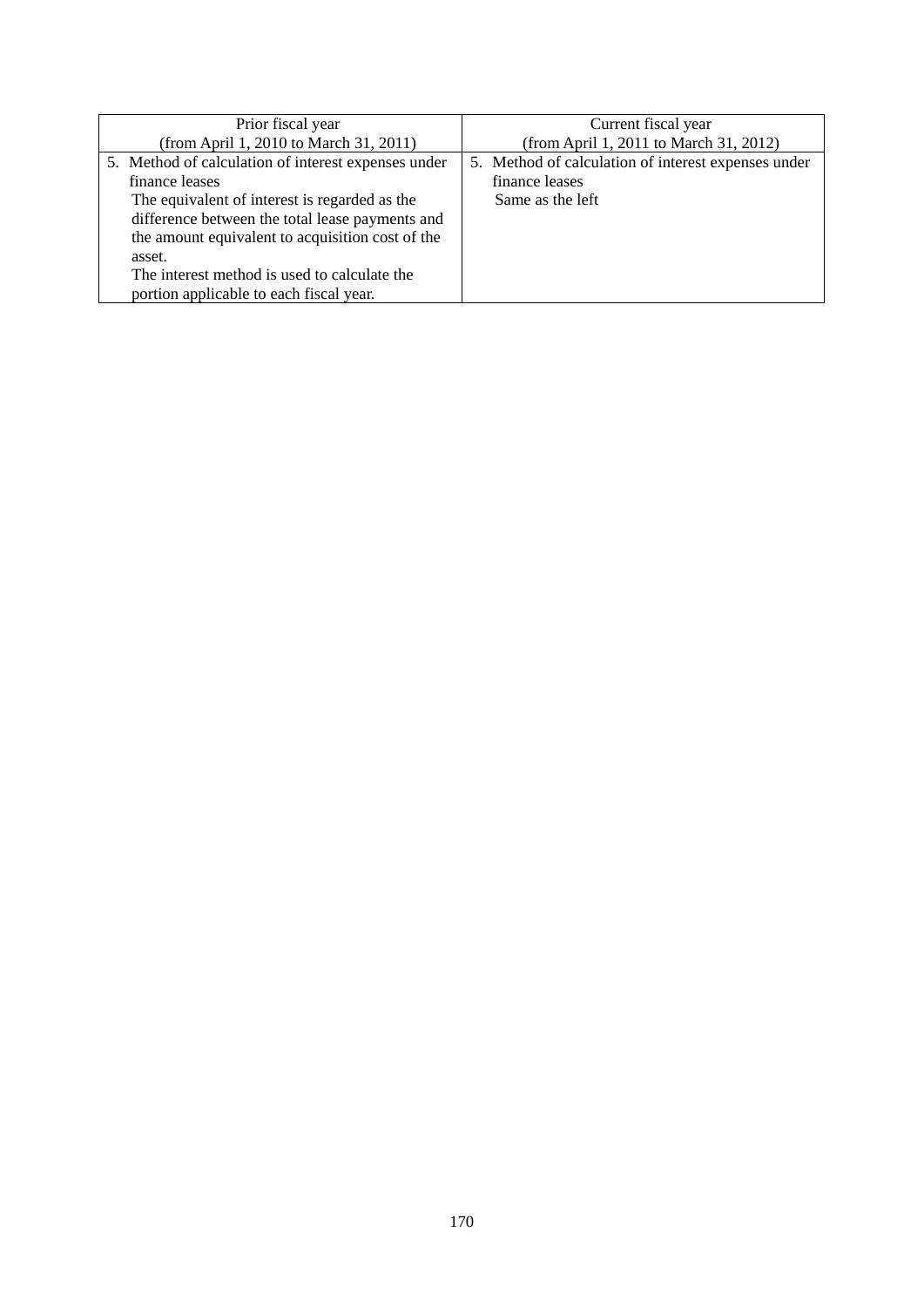### (Notes to securities)

For the prior fiscal year (As of March 31, 2011)

| Stocks of subsidiaries and affiliates                                                                                           |                 |              | (Millions of yen) |  |
|---------------------------------------------------------------------------------------------------------------------------------|-----------------|--------------|-------------------|--|
| Category                                                                                                                        | Carrying amount | Market value | Difference        |  |
| Stocks of subsidiaries                                                                                                          | 2,861           | 3.134        |                   |  |
| Stocks of affiliates                                                                                                            |                 |              |                   |  |
| Total                                                                                                                           | 2,861           | 3.134        |                   |  |
| Stoolse of exhaigliarias and efficies whose merket values ennear to be extremely difficult to<br>$(\mathbf{N}_{\alpha+\alpha})$ |                 |              |                   |  |

(Note) Stocks of subsidiaries and affiliates whose market values appear to be extremely difficult to determine: (Millions of yen)<br>Category | Carrying amount Carrying amount Stocks of subsidiaries 8,887<br>Stocks of affiliates 500 Stocks of affiliates

For above mentioned stocks, quoted market prices are not available. Accordingly, their market values appear to be extremely difficult to determine.

For the current fiscal year (As of March 31, 2012)

Total 9,387

Stocks of subsidiaries and affiliates (Millions of yen)

| Stocks of subsidiaries and all mates | (TVITHIOIIS UI VUIT) |              |            |
|--------------------------------------|----------------------|--------------|------------|
| Category                             | Carrving amount      | Market value | Difference |
| Stocks of subsidiaries               | 2.861                | 2. Q71       | 110        |
| Stocks of affiliates                 |                      |              |            |
| Total                                | 2.861                | 2 Q.Z        |            |
|                                      |                      |              |            |

(Note) Stocks of subsidiaries and affiliates whose market values appear to be extremely difficult to determine: (Millions of yen)

| Category               | Carrying amount |
|------------------------|-----------------|
| Stocks of subsidiaries | 8979            |
| Stocks of affiliates   | 70 N            |
| Total                  |                 |

For above mentioned stocks, quoted market prices are not available. Accordingly, their market values appear to be extremely difficult to determine.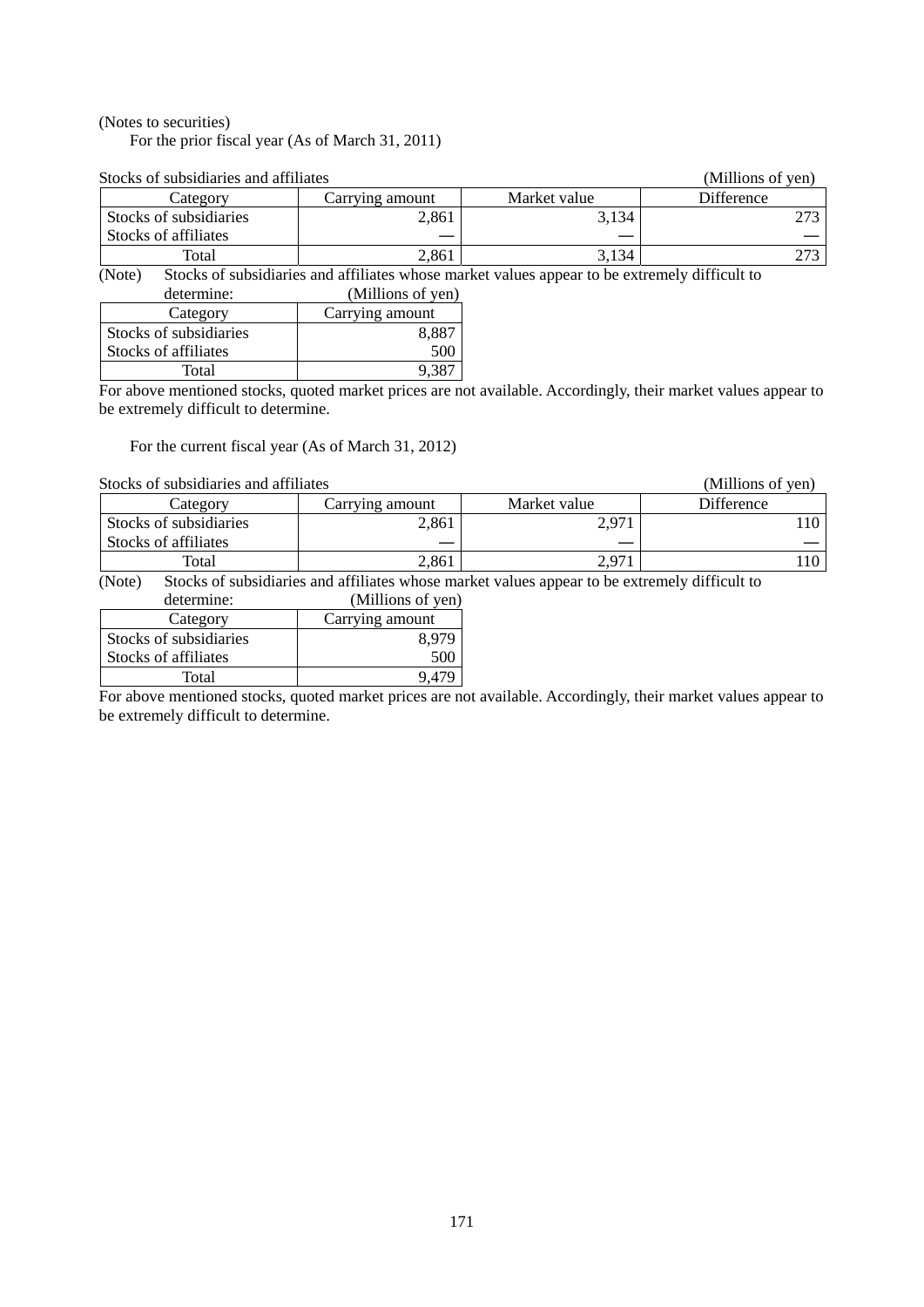(Notes to the method of tax effect accounting)

| Prior fiscal year                                  |                   | Current fiscal year                                |                   |
|----------------------------------------------------|-------------------|----------------------------------------------------|-------------------|
| (As of March 31, 2011)                             |                   | (As of March 31, 2012)                             |                   |
| 1. Breakdown of major factors that caused deferred |                   | 1. Breakdown of major factors that caused deferred |                   |
| tax assets and liabilities                         |                   | tax assets and liabilities                         |                   |
|                                                    | (Millions of yen) |                                                    | (Millions of yen) |
| Deferred tax assets                                |                   | Deferred tax assets                                |                   |
| Bad debt expenses                                  | 11,801            | Bad debt expenses                                  | 8,401             |
| Allowance for doubtful                             |                   | Allowance for doubtful                             | 573               |
| accounts                                           | 957               | accounts                                           |                   |
| Provision for loss on                              | 3,568             | Provision for loss on                              | 2,368             |
| guarantees                                         |                   | guarantees                                         |                   |
| Provision for loss on interest                     | 115,274           | Provision for loss on interest                     | 76,096            |
| repayment                                          |                   | repayment                                          |                   |
| <b>Accrued bonuses</b>                             | 520               | Accrued bonuses                                    | 475               |
| Unrecognized accrued interest                      | 962               | Unrecognized accrued interest                      | 621               |
| Software                                           | 4,665             | Software                                           | 3,837             |
| Deferred assets                                    | 754               | Deferred assets                                    | 600               |
| Deferred consumption taxes                         | 259               | Deferred consumption taxes                         | 188               |
| Loss on valuation of securities                    | 17,117            | Loss on valuation of securities                    | 5,616             |
| Loss on valuation of shares of                     | 2,230             | Loss on valuation of shares of                     | 1,953             |
| parent company                                     |                   | parent company                                     |                   |
| Loss on valuation of shares of                     | 1,375             | Loss on valuation of shares of                     | 1,204             |
| subsidiaries and affiliates                        |                   | subsidiaries and affiliates                        |                   |
| Valuation loss on goods                            | 202               | Valuation loss on goods                            | 177               |
| <b>Impairment</b> loss                             | 437               | <b>Impairment</b> loss                             | 374               |
| Asset adjustment                                   | 2,635             | Asset adjustment                                   | 1,757             |
| Loss on investments in                             | 508               | Loss on investments in                             | 373               |
| partnership                                        |                   | partnership                                        |                   |
| <b>Business structure</b>                          | 393               | <b>Business structure</b>                          |                   |
| improvement expenses                               |                   | improvement expenses                               |                   |
| Asset retirement obligations                       | 1,461             | Asset retirement obligations                       | 1,313             |
| <b>Retained loss</b>                               | 139,811           | <b>Retained loss</b>                               | 165,799           |
| Other                                              | 641               | Other                                              | 520               |
| Deferred tax assets (subtotal)                     | 305,579           | Deferred tax assets (subtotal)                     | 272,252           |
| Valuation allowance                                | (278, 256)        | Valuation allowance                                | (252, 307)        |
| Deferred tax assets (total)                        | 27,322            | Deferred tax assets (total)                        | 19,944            |
| Deferred tax liabilities                           |                   | Deferred tax liabilities                           |                   |
| Valuation difference on                            | 1,265             | Valuation difference on                            | 180               |
| available-for-sale securities                      |                   | available-for-sale securities                      |                   |
| Prepaid pension cost                               | 1,318             | Prepaid pension cost                               | 584               |
| Other                                              | 11                | Other                                              | $\boldsymbol{0}$  |
| Total deferred tax liabilities                     | 2,595             | Total deferred tax liabilities                     | 765               |
| Balance of net deferred tax                        | 24,726            | Balance of net deferred tax                        | 19,179            |
| assets                                             |                   | assets                                             |                   |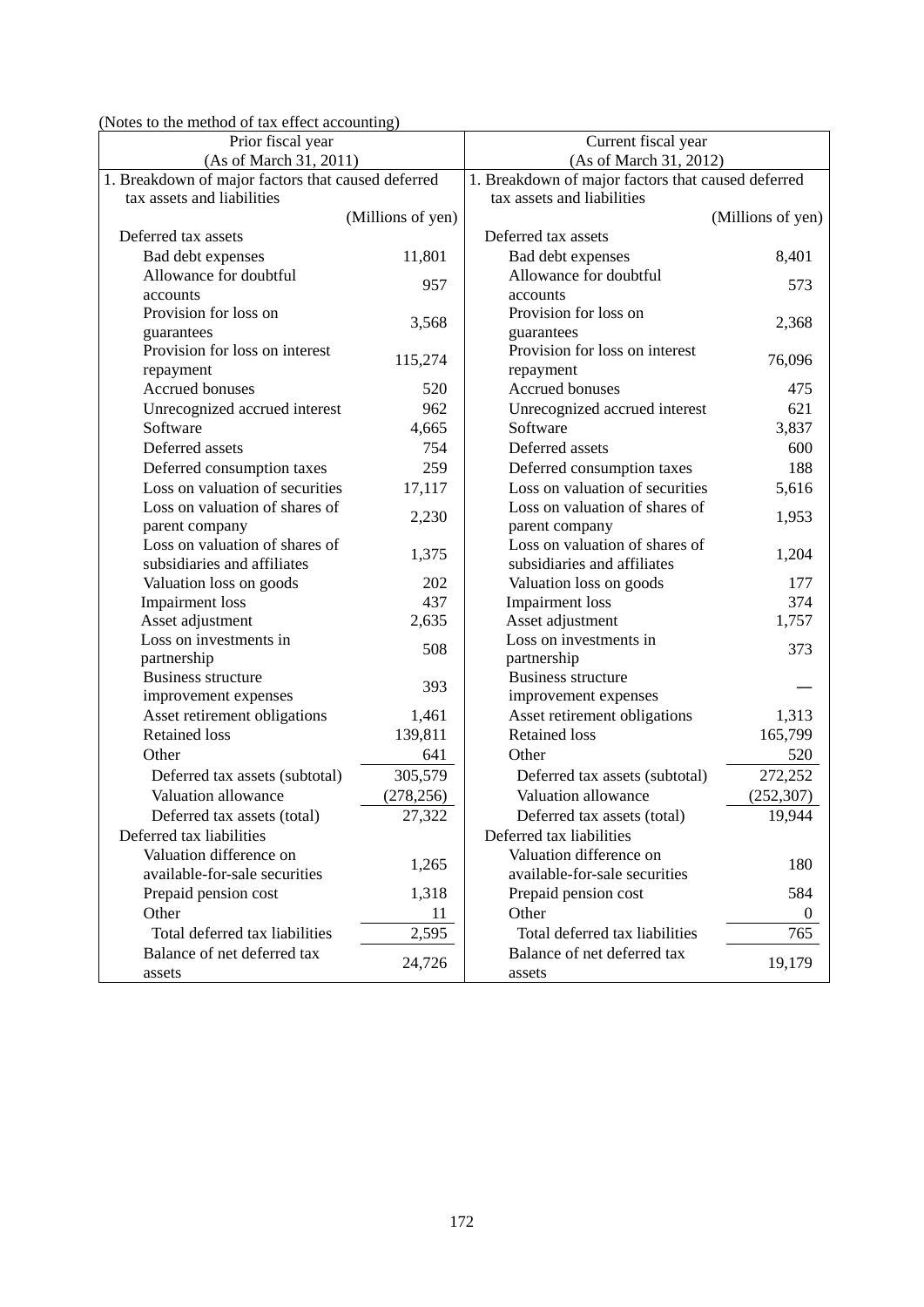| Prior fiscal year                                    |           | Current fiscal year                                                                                                                                                                                                                                                                                                                                                                                                                                                                                                                                                                                                                                                                                                                                                                                                                                                                                                                                                                                                                                                                                                                                                                                                                                                                                                                                                                                                                                                                                                         |            |
|------------------------------------------------------|-----------|-----------------------------------------------------------------------------------------------------------------------------------------------------------------------------------------------------------------------------------------------------------------------------------------------------------------------------------------------------------------------------------------------------------------------------------------------------------------------------------------------------------------------------------------------------------------------------------------------------------------------------------------------------------------------------------------------------------------------------------------------------------------------------------------------------------------------------------------------------------------------------------------------------------------------------------------------------------------------------------------------------------------------------------------------------------------------------------------------------------------------------------------------------------------------------------------------------------------------------------------------------------------------------------------------------------------------------------------------------------------------------------------------------------------------------------------------------------------------------------------------------------------------------|------------|
| (As of March 31, 2011)                               |           | (As of March 31, 2012)                                                                                                                                                                                                                                                                                                                                                                                                                                                                                                                                                                                                                                                                                                                                                                                                                                                                                                                                                                                                                                                                                                                                                                                                                                                                                                                                                                                                                                                                                                      |            |
| 2. Breakdown of items which caused the difference    |           | 2. Breakdown of items which caused the difference                                                                                                                                                                                                                                                                                                                                                                                                                                                                                                                                                                                                                                                                                                                                                                                                                                                                                                                                                                                                                                                                                                                                                                                                                                                                                                                                                                                                                                                                           |            |
| between the statutory tax rate and the effective tax |           | between the statutory tax rate and the effective tax                                                                                                                                                                                                                                                                                                                                                                                                                                                                                                                                                                                                                                                                                                                                                                                                                                                                                                                                                                                                                                                                                                                                                                                                                                                                                                                                                                                                                                                                        |            |
| rate after adoption of tax effect accounting         |           | rate after adoption of tax effect accounting                                                                                                                                                                                                                                                                                                                                                                                                                                                                                                                                                                                                                                                                                                                                                                                                                                                                                                                                                                                                                                                                                                                                                                                                                                                                                                                                                                                                                                                                                |            |
| Normal effective statutory tax                       | 40.7%     | Normal effective statutory tax                                                                                                                                                                                                                                                                                                                                                                                                                                                                                                                                                                                                                                                                                                                                                                                                                                                                                                                                                                                                                                                                                                                                                                                                                                                                                                                                                                                                                                                                                              | 40.7%      |
| rate                                                 |           | rate                                                                                                                                                                                                                                                                                                                                                                                                                                                                                                                                                                                                                                                                                                                                                                                                                                                                                                                                                                                                                                                                                                                                                                                                                                                                                                                                                                                                                                                                                                                        |            |
| (Adjustment)                                         |           | (Adjustment)                                                                                                                                                                                                                                                                                                                                                                                                                                                                                                                                                                                                                                                                                                                                                                                                                                                                                                                                                                                                                                                                                                                                                                                                                                                                                                                                                                                                                                                                                                                |            |
| Changes in valuation allowance                       | (39.7%)   | Changes in valuation allowance                                                                                                                                                                                                                                                                                                                                                                                                                                                                                                                                                                                                                                                                                                                                                                                                                                                                                                                                                                                                                                                                                                                                                                                                                                                                                                                                                                                                                                                                                              | $(19.9\%)$ |
| Amortization of goodwill                             | $(0.2\%)$ | Amortization of goodwill                                                                                                                                                                                                                                                                                                                                                                                                                                                                                                                                                                                                                                                                                                                                                                                                                                                                                                                                                                                                                                                                                                                                                                                                                                                                                                                                                                                                                                                                                                    | 1.5%       |
| Dividend and other income not                        | $-$ %     | Dividend and other income not                                                                                                                                                                                                                                                                                                                                                                                                                                                                                                                                                                                                                                                                                                                                                                                                                                                                                                                                                                                                                                                                                                                                                                                                                                                                                                                                                                                                                                                                                               | $(3.3\%)$  |
| counted for tax purposes                             |           | counted for tax purposes                                                                                                                                                                                                                                                                                                                                                                                                                                                                                                                                                                                                                                                                                                                                                                                                                                                                                                                                                                                                                                                                                                                                                                                                                                                                                                                                                                                                                                                                                                    |            |
| Reduction in year-end deferred                       |           | Reduction in year-end deferred                                                                                                                                                                                                                                                                                                                                                                                                                                                                                                                                                                                                                                                                                                                                                                                                                                                                                                                                                                                                                                                                                                                                                                                                                                                                                                                                                                                                                                                                                              |            |
| tax assets due to tax-rate                           | $-$ %     | tax assets due to tax-rate                                                                                                                                                                                                                                                                                                                                                                                                                                                                                                                                                                                                                                                                                                                                                                                                                                                                                                                                                                                                                                                                                                                                                                                                                                                                                                                                                                                                                                                                                                  | 4.9%       |
| changes                                              |           | changes                                                                                                                                                                                                                                                                                                                                                                                                                                                                                                                                                                                                                                                                                                                                                                                                                                                                                                                                                                                                                                                                                                                                                                                                                                                                                                                                                                                                                                                                                                                     |            |
| Other                                                | $(0.8\%)$ | Other                                                                                                                                                                                                                                                                                                                                                                                                                                                                                                                                                                                                                                                                                                                                                                                                                                                                                                                                                                                                                                                                                                                                                                                                                                                                                                                                                                                                                                                                                                                       | 0.4%       |
| Actual effective tax rate                            | 0.1%      | Actual effective tax rate                                                                                                                                                                                                                                                                                                                                                                                                                                                                                                                                                                                                                                                                                                                                                                                                                                                                                                                                                                                                                                                                                                                                                                                                                                                                                                                                                                                                                                                                                                   | 24.3%      |
| 3.                                                   |           | 3. Changes in the amount of deferred tax assets and<br>deferred tax liabilities due to changes in the rate of<br>income tax, etc.<br>Following the promulgation of the "Act for Partial<br>Amendment of the Income Tax Act, etc. for the<br>Purpose of Creating a Taxation System Responding<br>to Changes in Economic and Social Structures" (Act<br>No. 114, 2011) and the "Act on Special Measures<br>for Securing Financial Resources Necessary to<br><b>Implement Measures for Reconstruction following</b><br>the Great East Japan Earthquake" (Act No. 117,<br>2011) on December 2, 2011, the corporate income<br>tax rate will be lowered and a special restoration<br>surtax will be imposed from the fiscal years<br>beginning on and after April 1, 2012. In conjunction<br>with these changes, the effective statutory tax rate<br>used to measure deferred tax assets and deferred tax<br>liabilities will change for the temporary differences<br>expected to be resolved from the fiscal year<br>beginning on April 1, 2012 to the fiscal year<br>beginning on April 1, 2014, and for the temporary<br>differences expected to be resolved on and after the<br>fiscal years beginning on April 1, 2015, from the<br>former 40.7% to 38.0% and 35.6%, respectively. As<br>a result of this change, the amount of deferred tax<br>assets (less the amount of deferred tax liabilities)<br>has decreased by 1,339 million yen and the amount<br>of income taxes-deferred has increased by 1,365<br>million yen. |            |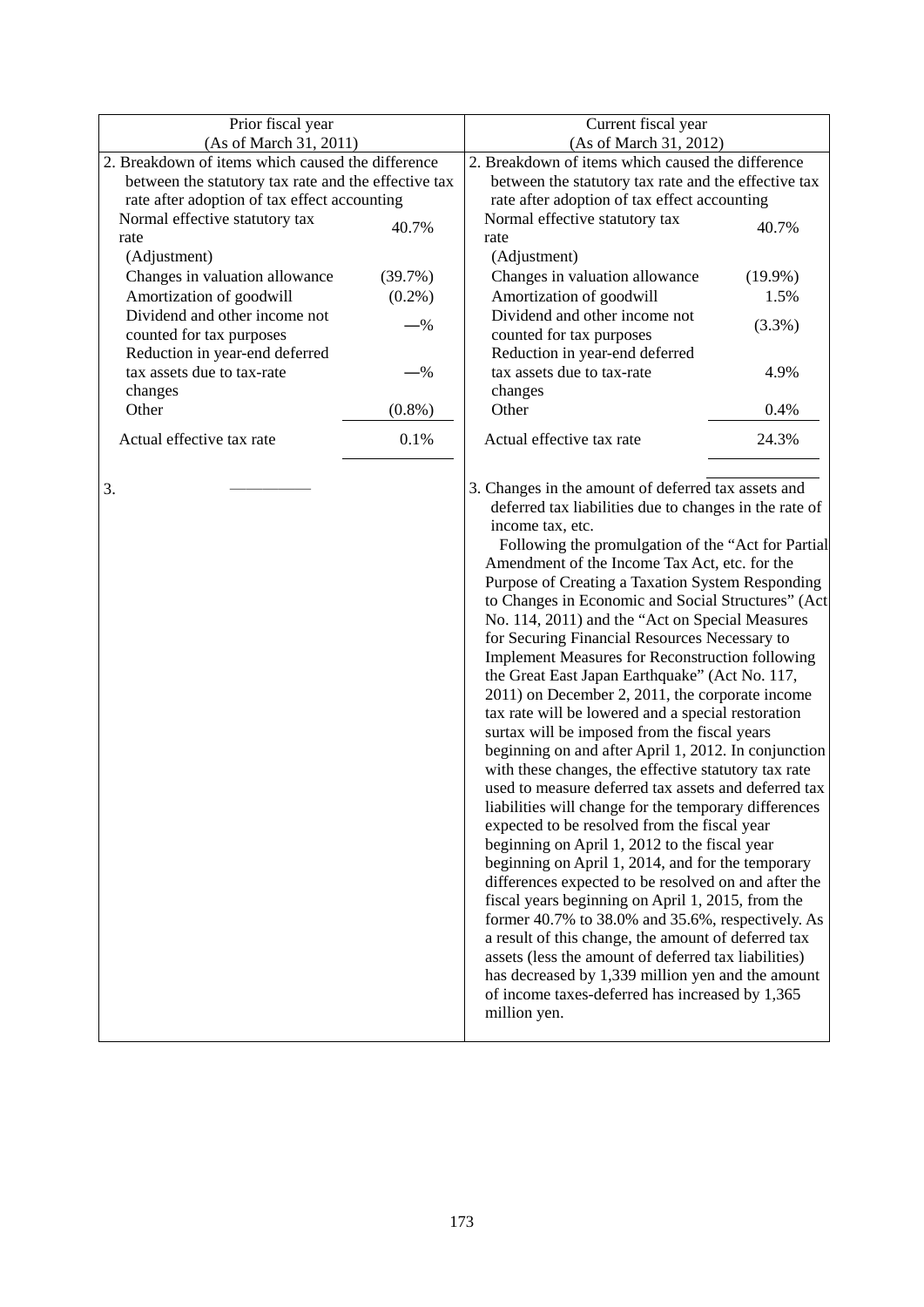(Notes to asset retirement obligations)

For the prior fiscal year (from April 1, 2010 to March 31, 2011) Asset retirement obligations booked in the non-consolidated balance sheets

(1) Outline of relevant asset retirement obligations

Asset retirement obligations are booked for internal equipments, etc. furnished in leased properties where restoration is required in lease contracts.

(2) Calculation method for the amount of relevant asset retirement obligations Assumed use period of 16 years following acquisition, and discount rate at market rate (swap rate) corresponding to rebate period are adopted for calculation of asset retirement obligations.

(3) The changes in asset retirement obligations for the year ended March 31, 2011 were as follows.

| (Millions of yen) |
|-------------------|
| 4.911             |
|                   |
| 72                |
| (659)             |
| (1)               |
| 4 324             |
|                   |

(Note) This is the balance at beginning of year due to adoption of "Accounting Standard for Asset Retirement Obligations" (ASBJ Statement No. 18, March 31, 2008) and "Guidance on Accounting Standard for Asset Retirement Obligations" (ASBJ Guidance No. 21, March 31, 2008) from the current fiscal year.

For the current fiscal year (from April 1, 2011 to March 31, 2012) Asset retirement obligations booked in the non-consolidated balance sheets

(1) Outline of relevant asset retirement obligations

Asset retirement obligations are booked for internal equipment, etc. furnished in leased properties where restoration is required in lease contracts.

- (2) Calculation method for the amount of relevant asset retirement obligations Assumed use period of 16 years following acquisition, and discount rate at market rate (swap rate) corresponding to rebate period are adopted for calculation of asset retirement obligations.
- (3) The changes in asset retirement obligations for the year ended March 31, 2012 were as follows.

|                                                                                           | (Millions of yen) |
|-------------------------------------------------------------------------------------------|-------------------|
| Balance at beginning of year                                                              | 4,324             |
| Additional provisions associated with the acquisition of property, plant<br>and equipment | 25                |
| Reconciliation associated with passage of time                                            | 56                |
| Reduction associated with meeting asset retirement obligations                            | (111)             |
| Other increases (decreases)                                                               | 16                |
| Balance at end of year                                                                    | 4.311             |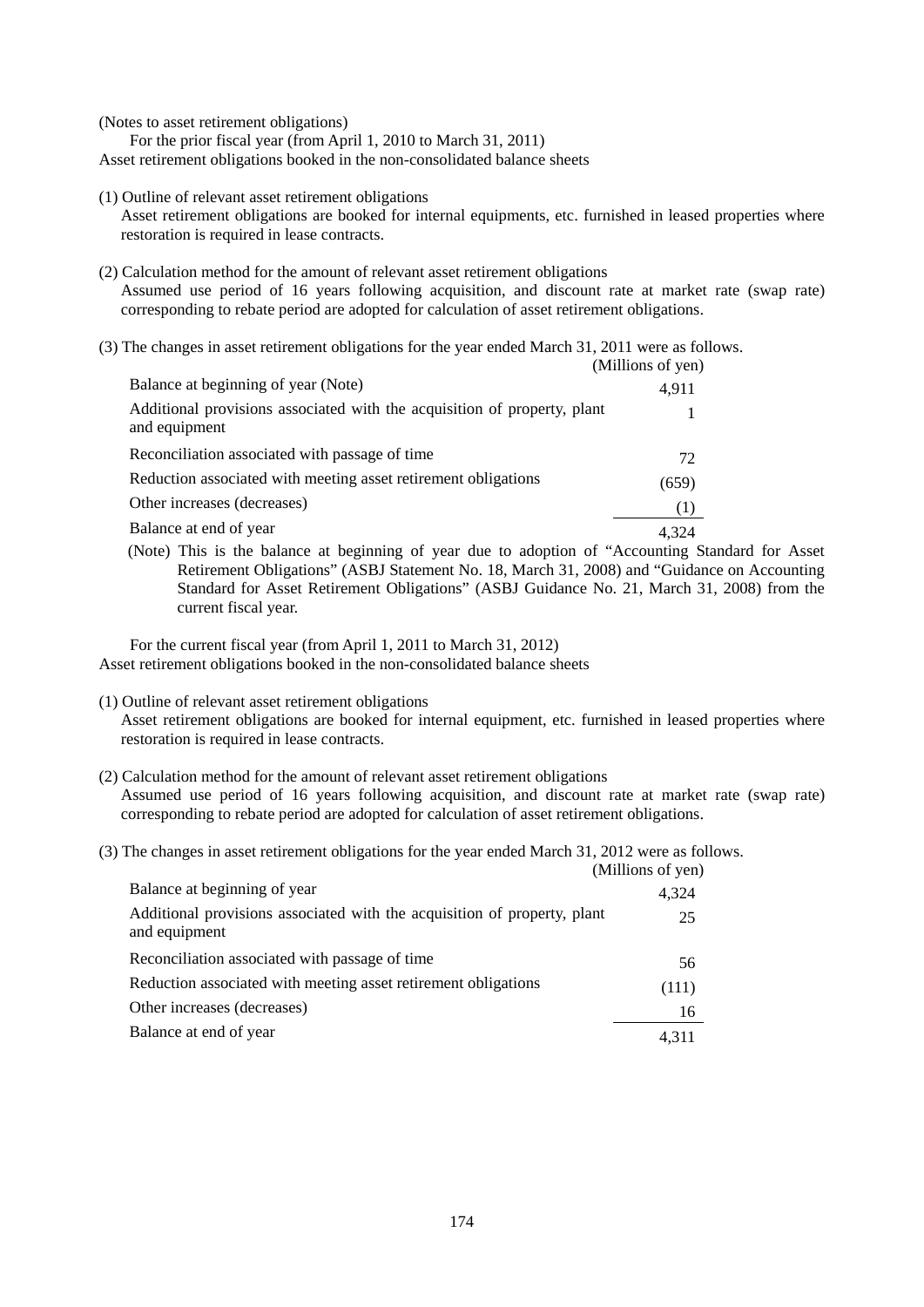(Per share information)

| Item                        | For the prior fiscal year<br>(From April 1, 2010 to<br>March 31, 2011) | For the current fiscal year<br>(From April 1, 2011 to<br>March 31, 2012) |
|-----------------------------|------------------------------------------------------------------------|--------------------------------------------------------------------------|
| Net assets per share        | 1,457.18 yen                                                           | 1,586.90 yen                                                             |
| Net income (loss) per share | $(1,308.10 \text{ yen})$                                               | $133.11$ yen                                                             |

Notes: 1. Diluted net income per share is not stated because there is no residual security.

2. The basis for calculation of net income (loss) per share is as follows.

| (Millions of yen unless otherwise stated) |                           |                             |  |
|-------------------------------------------|---------------------------|-----------------------------|--|
|                                           | For the prior fiscal year | For the current fiscal year |  |
| Item                                      | (from April $1,2010$      | (from April 1, 2011)        |  |
|                                           | to March 31, 2011)        | to March 31, 2012)          |  |
| Net income (loss)                         | (204, 929)                | 20,853                      |  |
| Net income (loss) not attributable to     |                           |                             |  |
| common shareholders                       |                           |                             |  |
| Net income (loss) related to              | (204, 929)                | 20,853                      |  |
| common shares                             |                           |                             |  |
| Weighted average number of                |                           |                             |  |
| common shares during the fiscal           | 156,661,601 shares        | 156,661,574 shares          |  |
| vear                                      |                           |                             |  |

3. The basis for calculation of net assets per share is as follows.

| (Millions of yen unless otherwise stated) |                           |                             |  |
|-------------------------------------------|---------------------------|-----------------------------|--|
| <b>Item</b>                               | For the prior fiscal year | For the current fiscal year |  |
|                                           | (As of March 31, 2011)    | (As of March 31, 2012)      |  |
| Total net assets                          | 228,283                   | 248,606                     |  |
| Amount deducted from the total net        |                           |                             |  |
| assets                                    |                           |                             |  |
| Amounts of net assets related to          |                           |                             |  |
| common shares at the end of the fiscal    | 228,283                   | 248,606                     |  |
| year                                      |                           |                             |  |
| Number of common shares used to           |                           |                             |  |
| calculate net assets per share at the     | 156,661,587 shares        | 156,661,547 shares          |  |
| end of the fiscal year                    |                           |                             |  |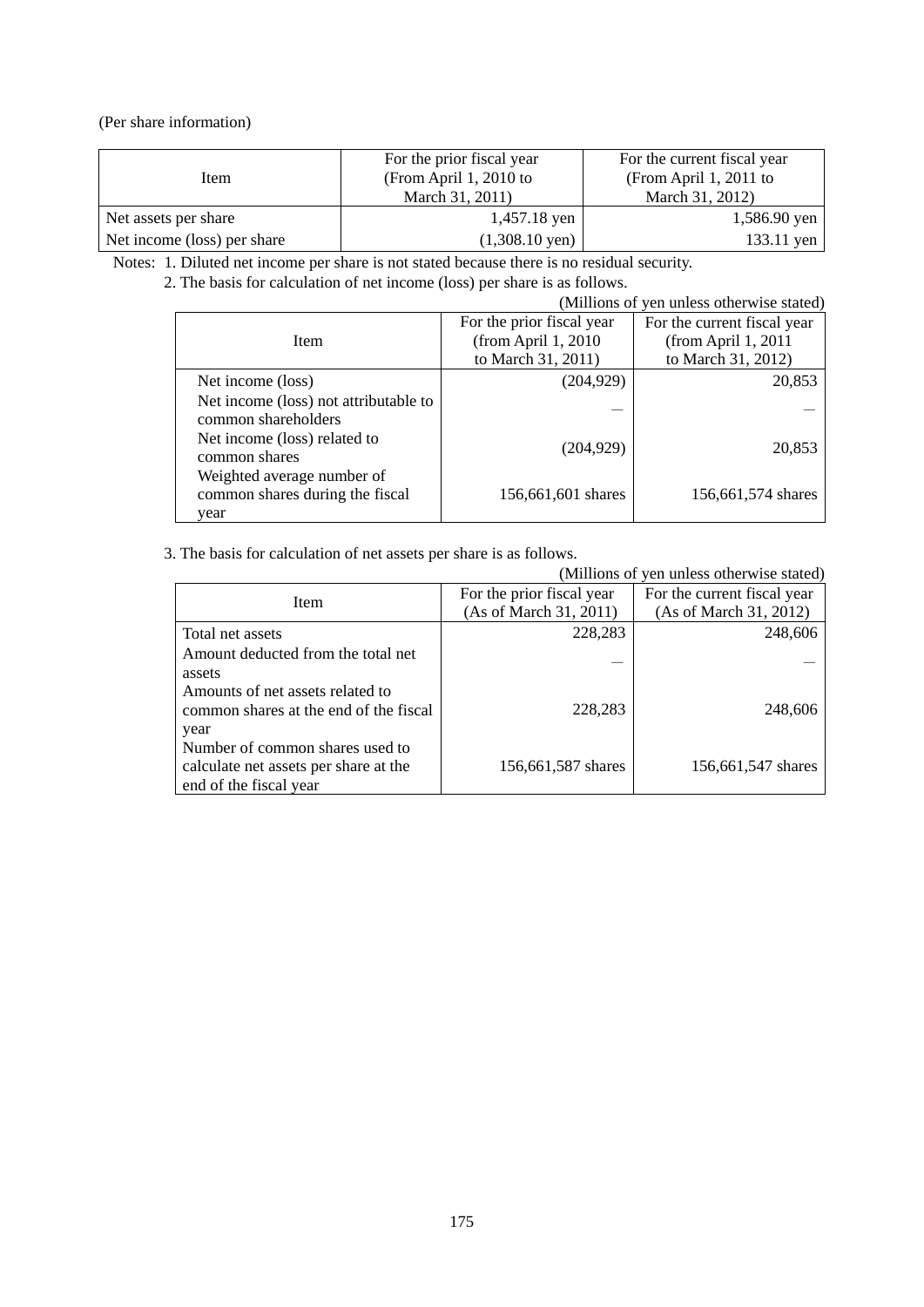(Significant subsequent events)

| Current fiscal year                                                                                                                                                                                                                                                                                                                                                                                                                                                                                                             |
|---------------------------------------------------------------------------------------------------------------------------------------------------------------------------------------------------------------------------------------------------------------------------------------------------------------------------------------------------------------------------------------------------------------------------------------------------------------------------------------------------------------------------------|
| (from April 1, 2011 to March 31, 2012)                                                                                                                                                                                                                                                                                                                                                                                                                                                                                          |
| Based on a resolution of the Board of Directors held on January 20, 2012, the Company concluded a<br>business alliance agreement and an absorption-type company split agreement with Jibun Bank Corporation,<br>(hereinafter "Jibun Bank"), and split a part of its card loan business, which was succeeded by Jibun Bank<br>Corporation as of May 12, 2012.                                                                                                                                                                    |
| Outline of the business divestiture<br>1.                                                                                                                                                                                                                                                                                                                                                                                                                                                                                       |
| (1) Name of the company that succeeds the separated business: Jibun Bank<br>(2) Description of the separated business                                                                                                                                                                                                                                                                                                                                                                                                           |
| A part of the card loan business, provided under the Cash One brand<br>(3) The purpose of the business divestiture                                                                                                                                                                                                                                                                                                                                                                                                              |
| On December 3, 2008, the Company and Jibun Bank commenced an alliance in the guarantee<br>business on unsecured card loans for individuals provided by Jibun Bank. Subsequently, the<br>Company and Jibun Bank, following discussions by both parties on current circumstances and the<br>outlooks of respective business environments, agreed to form a more comprehensive business<br>alliance in order to contribute to further improvements in consumer services and the development<br>of a sound consumer finance market. |
| As a part of this business alliance, and with a purpose of expanding the business basis shared<br>by both parties, the Company will transfer a part of its card loan business, provided under "Cash<br>One" brand, to Jibun Bank by means of a company split. Concurrently, Jibun Bank will entrust<br>the guarantee business of this card loan business to the Company.<br>(4) Date of the business divestiture                                                                                                                |
| May 12, 2012<br>(5) Outline of the transaction including legal form of the transaction<br>Business transfer with cash consideration                                                                                                                                                                                                                                                                                                                                                                                             |
| Outline of the applied accounting method<br>2.<br>(1) The amount of a gain on transfer: 2,900 million yen<br>(2) Details and the fair book values of the assets and liabilities of the transferred business<br>Assets: Operating loans of 43,501 million yen, etc.<br>Liabilities: Deposits received of 2 million yen<br>(3) Accounting method applied                                                                                                                                                                          |
| Assuming that the investment in the part of the card loan business transferred has been liquidated,<br>the difference between the market value of assets received as a consideration for the business<br>transfer and an amount equivalent to the shareholders' equity of the transferred business is<br>recognized as a gain or loss on transfer.                                                                                                                                                                              |
| Name of the reported segment to which the transferred business belonged<br>3.<br>Loan and credit card business                                                                                                                                                                                                                                                                                                                                                                                                                  |
| Revenue and income from the transferred business on the statement of income for the current fiscal<br>4.<br>year<br>Operating revenue: 150,783 million yen<br>Operating income: 11,639 million yen                                                                                                                                                                                                                                                                                                                              |
| Continuous commitment<br>5.<br>The guarantee services for the unsecured card loans for individuals provided by Jibun Bank will                                                                                                                                                                                                                                                                                                                                                                                                  |

continue to be provided by the Company.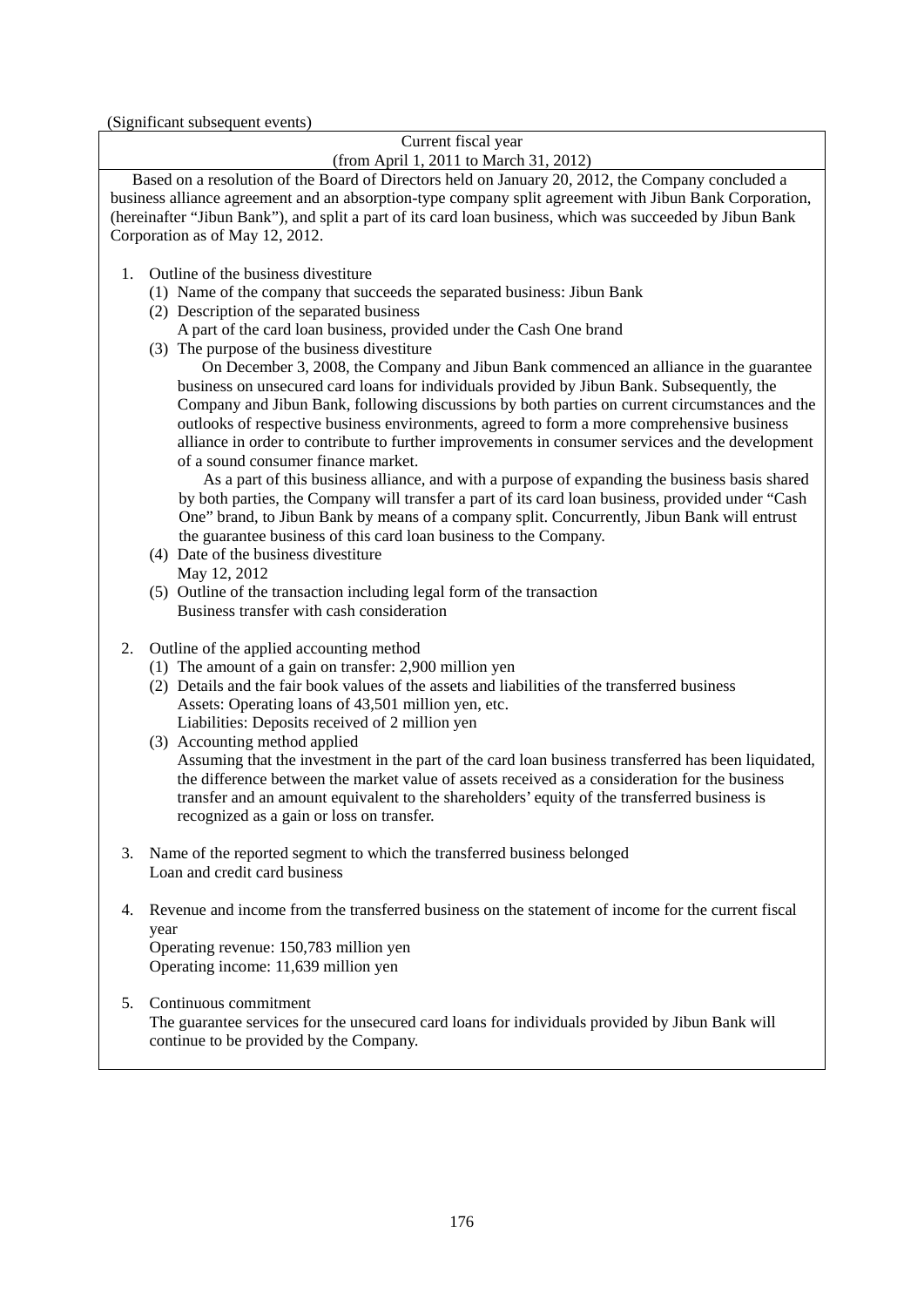## 4) [Supplemental schedules]

## [Schedule of marketable securities]

## [Stocks]

| La 1                     |                                               | Name                                                     | Number of shares | Carrying amount<br>(Millions of yen) |
|--------------------------|-----------------------------------------------|----------------------------------------------------------|------------------|--------------------------------------|
|                          |                                               | Sumitomo Mitsui Financial Group                          | 734,700          | 2,000                                |
|                          |                                               | JLA CO., LTD.                                            | 22,469           | 1,133                                |
|                          |                                               | Japan Credit Information Reference<br>Center Corp.       | 24,234           | 737                                  |
|                          |                                               | Mitsubishi Corporation                                   | 200,000          | 384                                  |
|                          |                                               | Honda Motor Co., Ltd.                                    | 80,000           | 251                                  |
| Investment               | Other                                         | FamilyMart Co., Ltd.                                     | 57,700           | 201                                  |
| securities<br>securities | T&D Holdings, Inc.                            | 200,200                                                  | 191              |                                      |
|                          |                                               | Dai-ichi<br>The<br>Life<br>Insurance<br>Company, Limited | 949              | 108                                  |
|                          |                                               | Sekisuki House, Ltd.                                     | 112,000          | 90                                   |
|                          | Nippon Telegraph and Telephone<br>Corporation | 21,400                                                   | 80               |                                      |
|                          | Others (14 brands)                            | 789,434                                                  | 357              |                                      |
|                          |                                               | Subtotal                                                 | 2,243,086        | 5,538                                |
|                          |                                               | Total                                                    | 2,243,086        | 5,538                                |

# [Bonds]

|                          | Name                | Total face value<br>(Millions of yen)   | Carrying amount<br>(Millions of yen) |    |
|--------------------------|---------------------|-----------------------------------------|--------------------------------------|----|
| Investment<br>securities | Other<br>securities | National government bond<br>(one issue) | 58                                   | 56 |
|                          |                     | Subtotal                                | 58                                   | 56 |
| Total                    |                     | 58                                      | 56                                   |    |

## [Others]

| Other<br>Securities      |            | Classification and name                                     | Number of units<br>invested, etc. | Carrying amount<br>(Millions of yen) |
|--------------------------|------------|-------------------------------------------------------------|-----------------------------------|--------------------------------------|
|                          | securities | Certificate of deposit                                      |                                   | 36,000                               |
|                          |            | Subtotal                                                    |                                   | 36,000                               |
| Investment<br>securities | Other      | Equity in limited investment<br>partnership, etc. (1 brand) | 2                                 |                                      |
|                          | securities | Subtotal                                                    | ◠                                 |                                      |
| Total                    |            | C                                                           | 36,007                            |                                      |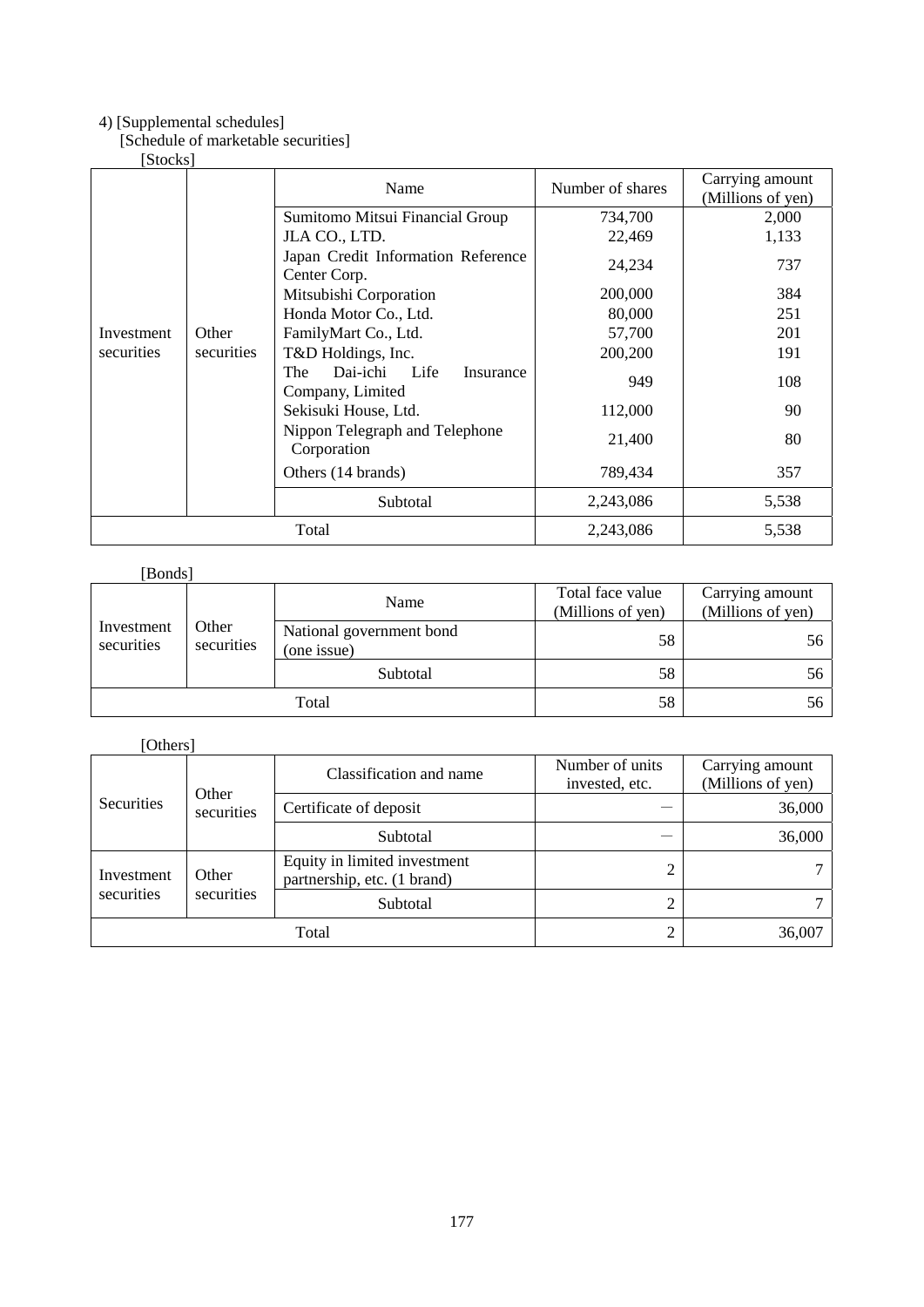|  | [Schedule of property, plant and equipment, etc.] |  |
|--|---------------------------------------------------|--|
|  |                                                   |  |

|                                                                    | (Millions of yen)                                |                                  |                                  |                                            |                                                                                    |                                                         |                                                                                                                      |
|--------------------------------------------------------------------|--------------------------------------------------|----------------------------------|----------------------------------|--------------------------------------------|------------------------------------------------------------------------------------|---------------------------------------------------------|----------------------------------------------------------------------------------------------------------------------|
| Type of asset                                                      | Balance at the<br>beginning of<br>current period | Increase<br>during the<br>period | Decrease<br>during the<br>period | Balance at the<br>end of current<br>period | Accumulated<br>depreciation or<br>amortization at<br>end of current<br>fiscal year | Depreciation or<br>amortization<br>during the<br>period | Balance at end<br>of current fiscal<br>year, after<br>deduction of<br>accumulated<br>depreciation or<br>amortization |
| Property, plant and<br>equipment                                   |                                                  |                                  |                                  |                                            |                                                                                    |                                                         |                                                                                                                      |
| <b>Buildings</b>                                                   | 26,014                                           | 291                              | 626<br>$<$ 65 $>$                | 25,679                                     | 19,698                                                                             | 749                                                     | 5,981                                                                                                                |
| <b>Structures</b>                                                  | 4,849                                            | 185                              | 177<br>$<$ 0>                    | 4,858                                      | 3,534                                                                              | 171                                                     | 1,323                                                                                                                |
| Vehicles                                                           |                                                  | $\overline{c}$                   |                                  | $\overline{2}$                             | $\overline{2}$                                                                     | $\overline{2}$                                          | $\Omega$                                                                                                             |
| Equipment                                                          | 22,237                                           | 185                              | 980<br>$<$ 0 $>$                 | 21,442                                     | 12,060                                                                             | 257                                                     | 9,382                                                                                                                |
| Land                                                               | 6,411                                            |                                  | 109<br>$<$ 99>                   | 6,301                                      |                                                                                    |                                                         | 6,301                                                                                                                |
| Lease assets                                                       | 774                                              | 351                              | 11                               | 1,114                                      | 273                                                                                | 176                                                     | 841                                                                                                                  |
| Total property, plant<br>and equipment                             | 60,287                                           | 1,017                            | 1,905<br><165>                   | 59,399                                     | 35,568                                                                             | 1,356                                                   | 23,830                                                                                                               |
| Intangible assets                                                  |                                                  |                                  |                                  |                                            |                                                                                    |                                                         |                                                                                                                      |
| Goodwill                                                           | 12,435                                           |                                  |                                  | 12,435                                     | 2,037                                                                              | 984                                                     | 10,397                                                                                                               |
| Leasehold right                                                    | 4                                                |                                  |                                  | 4                                          |                                                                                    |                                                         | $\overline{4}$                                                                                                       |
| Telephone<br>subscription right                                    | 58                                               |                                  | 21<br><21>                       | 36                                         |                                                                                    |                                                         | 36                                                                                                                   |
| Other (right to use<br>specific<br>communication<br>channel, etc.) | 13                                               |                                  |                                  | 13                                         | 12                                                                                 | $\overline{0}$                                          | 1                                                                                                                    |
| Total intangible<br>assets                                         | 12,511                                           |                                  | 21<br><21                        | 12,489                                     | 2,050                                                                              | 984                                                     | 10,439                                                                                                               |
| Long-term prepaid<br>expenses                                      | 3,053                                            | 162                              | 919                              | 2,296                                      | 2,161                                                                              | 52                                                      | 135                                                                                                                  |

(Note) Figures in brackets "< >" in the column of "Decrease during the period" represent the amounts of impairment losses for the current fiscal year.

[Schedule of allowances]

(Millions of yen)

| Category                                    | Balance at<br>beginning of<br>current fiscal year | Increase during the<br>period | Decrease during<br>the period (used for<br>primary purposes) | Decrease during<br>the period (others) current fiscal year | Balance at end of |
|---------------------------------------------|---------------------------------------------------|-------------------------------|--------------------------------------------------------------|------------------------------------------------------------|-------------------|
| Allowance for doubtful<br>accounts          | 62,900                                            | 28,575                        | 50.144                                                       | 131                                                        | 41,200            |
| Provision for loss on<br>guarantees         | 8,770                                             | 2,819                         | 5,359                                                        |                                                            | 6,230             |
| Provision for loss on<br>interest repayment | 283,300                                           | 48,807                        | 131,907                                                      |                                                            | 200,200           |

(Note) "Decrease during the period (others)" in the amount of "Allowance for doubtful accounts" consists of the following.

Reversal due to payment 114 million yen

Gain on reversal of allowance for doubtful accounts of golf club memberships 16 million yen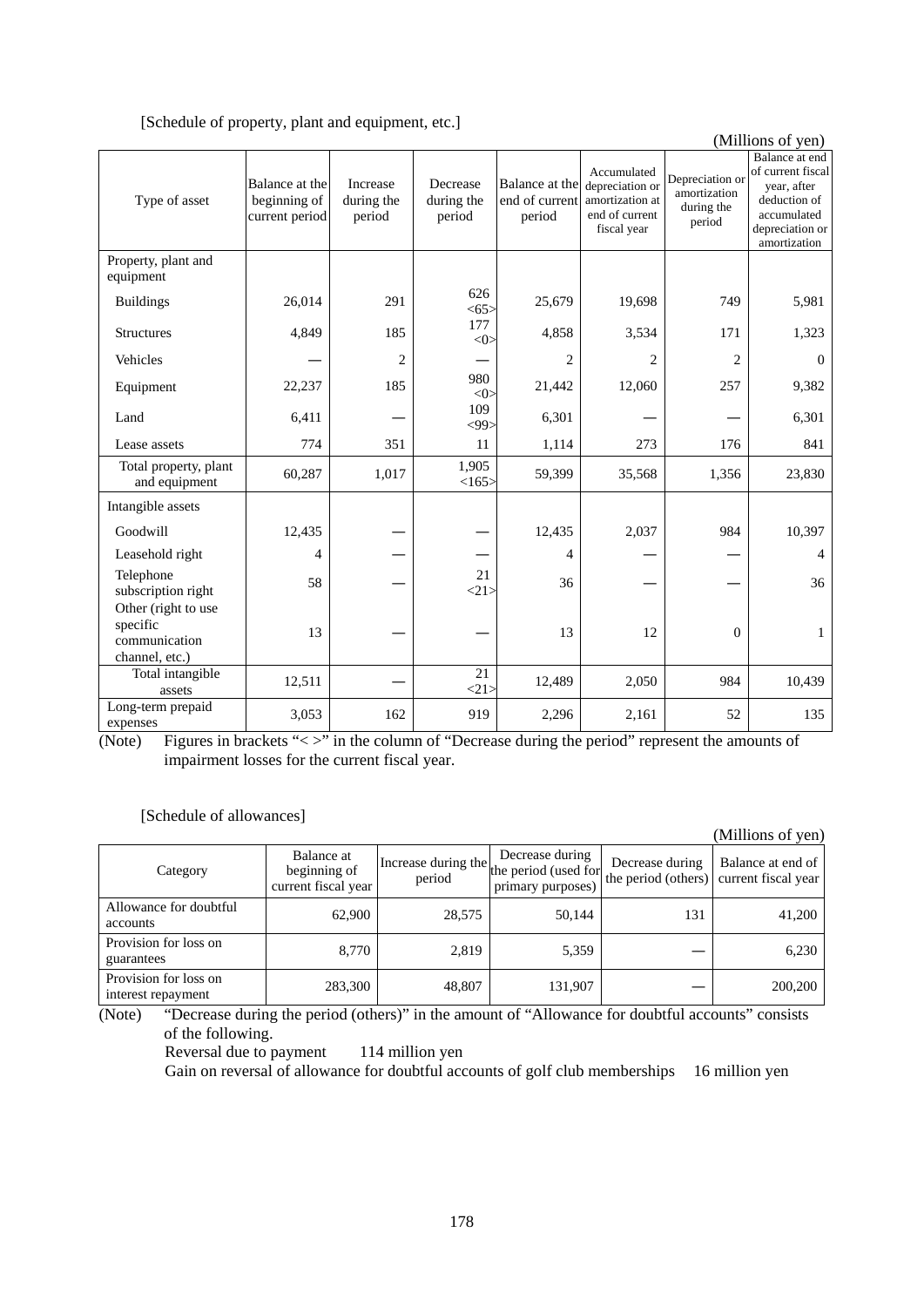### (2) Details of major assets and liabilities

(a) Assets

(i) Cash and deposits

|                  | (Millions of yen) |
|------------------|-------------------|
| Category         | Amount            |
| Cash             | 6,875             |
| Deposits         |                   |
| Current account  | 18,413            |
| Savings account  | 18,445            |
| Call deposit     | 59,650            |
| Time deposit     | 6,850             |
| Separate deposit | 1                 |
| Transfer savings | 59                |
| Subtotal         | 103,419           |
| Total            | 110,294           |

#### (ii) Loans receivable of consumer loans

(Millions of yen unless otherwise specified)

| Balance at<br>the<br>of the<br>fiscal year | Accrued<br>beginning during the during the<br>period | period  | $\cdot$   Collected $\vert$ Transfer to $\vert$ '<br>other<br>accounts | Accounts<br>receivable<br>sold | Loss on<br>bad debt<br>during the<br>period | the fiscal<br>year | $\begin{array}{ l }\n\hline\n\text{Balance at} \\ \text{the end of} \\ \hline\n\begin{array}{c}\n\text{Collection rate} \\ \hline\n\begin{array}{c}\n\text{rate}\n\end{array}\n\end{array}\n\end{array}$<br>(%)<br>$A + B$ | Turnover<br>$1/2(A+D)$ |
|--------------------------------------------|------------------------------------------------------|---------|------------------------------------------------------------------------|--------------------------------|---------------------------------------------|--------------------|----------------------------------------------------------------------------------------------------------------------------------------------------------------------------------------------------------------------------|------------------------|
| 902,200                                    | 311,000                                              | 338,688 | 1,421                                                                  | 958                            | 73,034                                      | 799,098            | 27.9                                                                                                                                                                                                                       | 0.4                    |

(Notes) 1. Breakdown by major customers is stated in "2. Status of Business, 2. Operating Results" and thus is omitted here.

 2. "Transfer to other accounts" represents the transfer to "Claims provable in bankruptcy or under reorganization."

(iii) Accounts receivable-installment

|                                                 |                        |                                                        |                                  |                                |                                             |                    | (Millions of yen unless otherwise specified)                          |                        |
|-------------------------------------------------|------------------------|--------------------------------------------------------|----------------------------------|--------------------------------|---------------------------------------------|--------------------|-----------------------------------------------------------------------|------------------------|
| Balance at<br>the<br>of the<br>fiscal year<br>A | Accrued<br>period<br>B | Collected<br>beginning during the during the<br>period | Transfer to<br>other<br>accounts | Accounts<br>receivable<br>sold | Loss on<br>bad debt<br>during the<br>period | the fiscal<br>year | Balance at $\left[\text{Collection rate}\right]$<br>$(\%)$<br>$A + B$ | Turnover<br>$1/2(A+D)$ |
| 21,625                                          | 8,532                  | 9,680                                                  | 32                               |                                | 1,963                                       | 18,482             | 32.1                                                                  | 0.4                    |

(Note) "Transfer to other accounts" represents the transfer to "Claims provable in bankruptcy, claims provable in rehabilitation and other."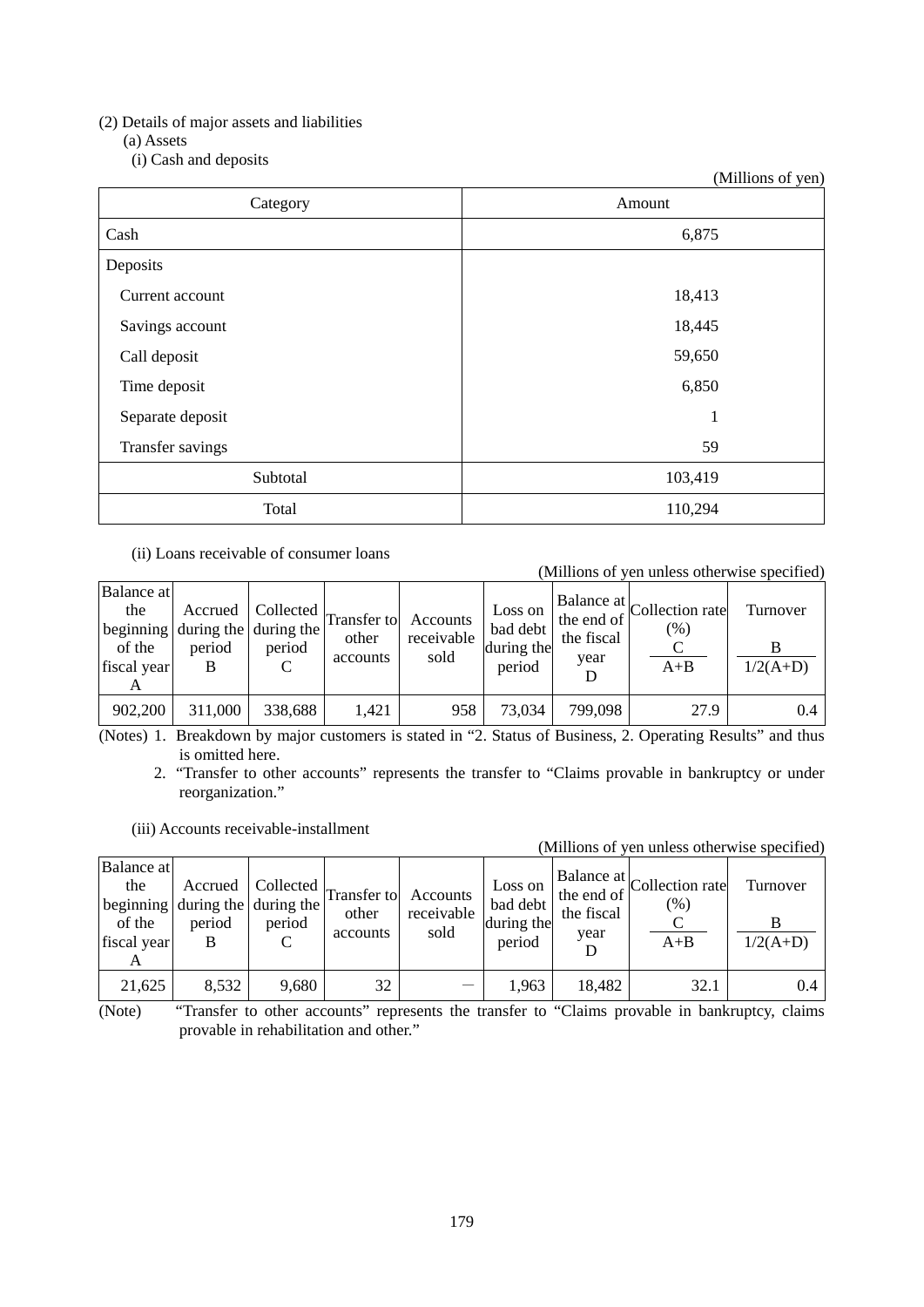#### (iv) Inventories Merchandise and finished goods

|           | (Millions of yen) |
|-----------|-------------------|
| Category  | Amount            |
| Paintings | 334               |

Raw materials and supplies

|          | (Millions of yen) |
|----------|-------------------|
| Category | Amount            |
| Supplies | 48                |

(b) Liabilities

(i) Accounts payable

| (Millions of yen) |  |
|-------------------|--|
|                   |  |

| Customer                                                 | Amount | <b>Remarks</b>                        |
|----------------------------------------------------------|--------|---------------------------------------|
| Japan Master Card Payment<br><b>Clearing Association</b> | 122    | Accounts payable to member<br>outlets |
| <b>Orient Corporation</b>                                | 36     | Accounts payable to member<br>outlets |
| MasterCard International                                 | 2      | Accounts payable to member<br>outlets |
| Total                                                    | 161    |                                       |

## (ii) Current portion of long-term loans payable

|                                              | (Millions of yen) |
|----------------------------------------------|-------------------|
| Lenders                                      | Amount            |
| Mitsubishi UFJ Trust and Banking Corporation | 44,630            |
| UBS Securities Japan Co., Ltd.               | 18,000            |
| The Bank of Tokyo-Mitsubishi UFJ, Ltd.       | 17,364            |
| Aozora Bank, Ltd.                            | 15,269            |
| Shinsei Bank, Limited                        | 15,200            |
| Others                                       | 51,048            |
| Total                                        | 161,511           |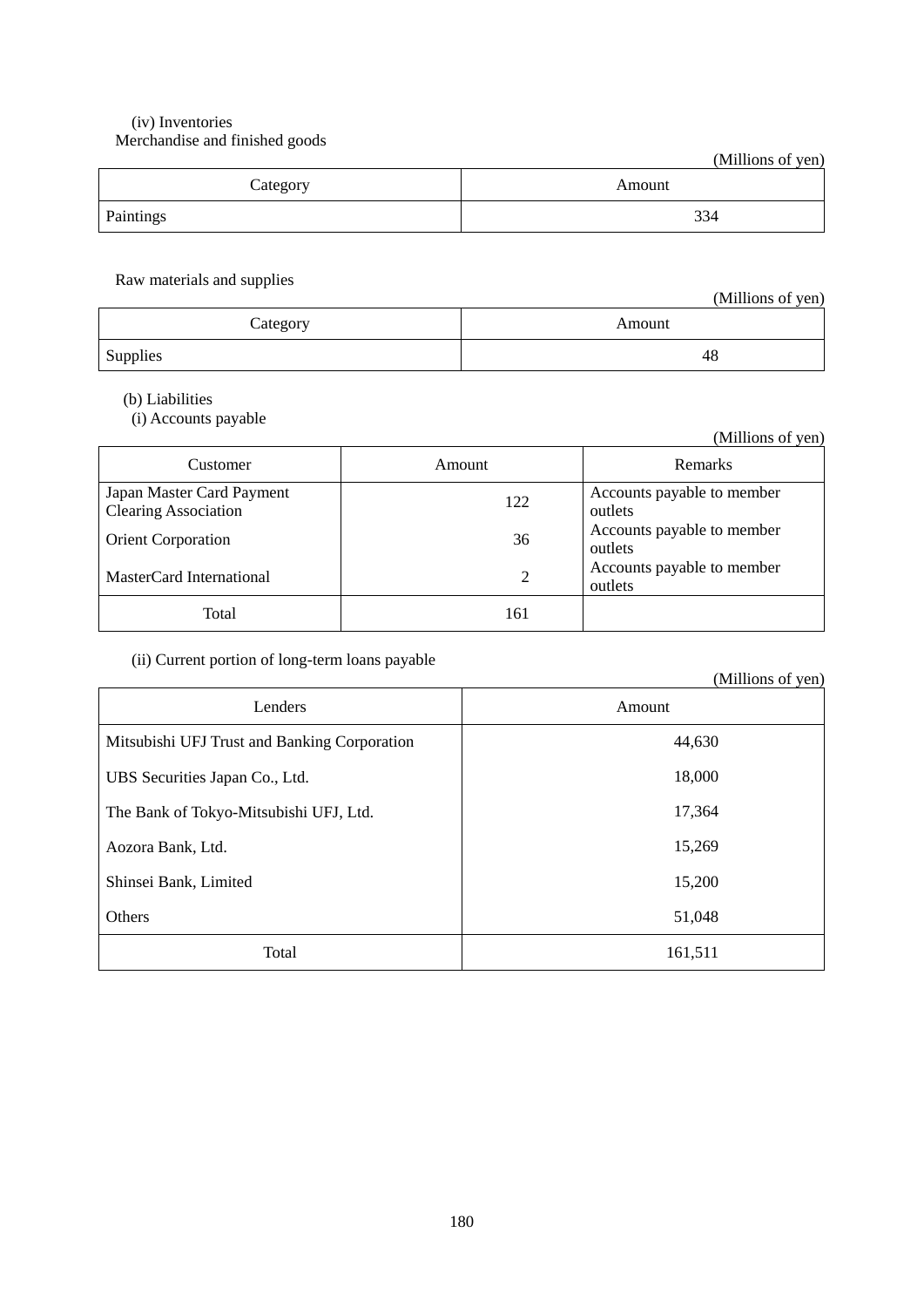#### (iii) Straight bonds

(Millions of yen)

| Description                                                   | Amount  |
|---------------------------------------------------------------|---------|
| 35th Issuance of Domestic Unsecured Bonds                     | 10,000  |
| 40th Issuance of Domestic Unsecured Bonds                     | 10,000  |
| 41st Issuance of Domestic Unsecured Bonds                     | 10,000  |
| 42nd Issuance of Domestic Unsecured Bonds                     | 10,000  |
| 45th Issuance of Domestic Unsecured Bonds                     | 10,000  |
| 50th Issuance of Domestic Unsecured Bonds                     | 10,000  |
| 51st Issuance of Domestic Unsecured Bonds                     | 20,000  |
| 55th Issuance of Domestic Unsecured Bonds                     | 10,000  |
| 56th Issuance of Domestic Unsecured Bonds                     | 20,000  |
| 57th Issuance of Domestic Unsecured Bonds                     | 10,000  |
| 58th Issuance of Domestic Unsecured Bonds                     | 20,000  |
| 59th Issuance of Domestic Unsecured Bonds                     | 13,000  |
| 60th Issuance of Domestic Unsecured Bonds                     | 15,000  |
| 61st Issuance of Domestic Unsecured Bonds                     | 30,000  |
| 3rd Non-public issuance of Domestic Unsecured                 | 510     |
| <b>B</b> ond<br>4th Non-public issuance of Domestic Unsecured | 505     |
| Bond<br>5th Non-public issuance of Domestic Unsecured         | 670     |
| Bond<br>6th Non-public issuance of Domestic Unsecured         |         |
| Bond<br>7th Non-public issuance of Domestic Unsecured         | 501     |
| Bond                                                          | 650     |
| Total                                                         | 200,836 |

(Note) Date of issuance, interest rate and other details are stated in "1. Consolidated Financial Statements, etc., (1) Consolidated Financial Statements, 5) Consolidated supplemental schedules, Schedule of bonds".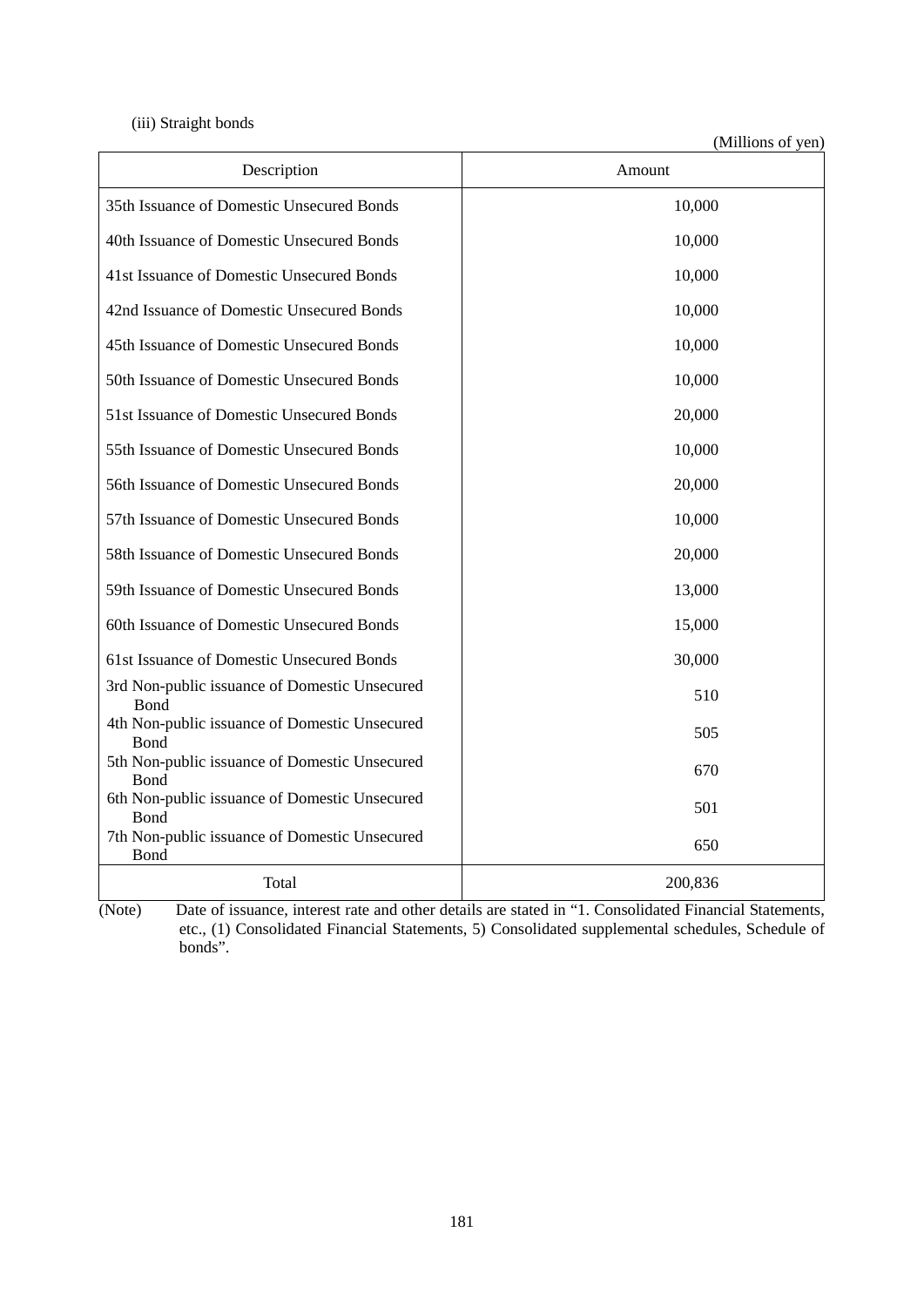## (iv) Long-term loans payable

(Millions of yen)

| Lenders                                      | Amount  |  |  |
|----------------------------------------------|---------|--|--|
| Mitsubishi UFJ Trust and Banking Corporation | 116,898 |  |  |
| The Bank of Tokyo-Mitsubishi UFJ, Ltd.       | 46,036  |  |  |
| Shinsei Bank, Limited                        | 19,578  |  |  |
| Meiji Yasuda Life Insurance Company          | 15,056  |  |  |
| <b>Shinkin Central Bank</b>                  | 7,417   |  |  |
| Other                                        | 44,493  |  |  |
| Total                                        | 249,479 |  |  |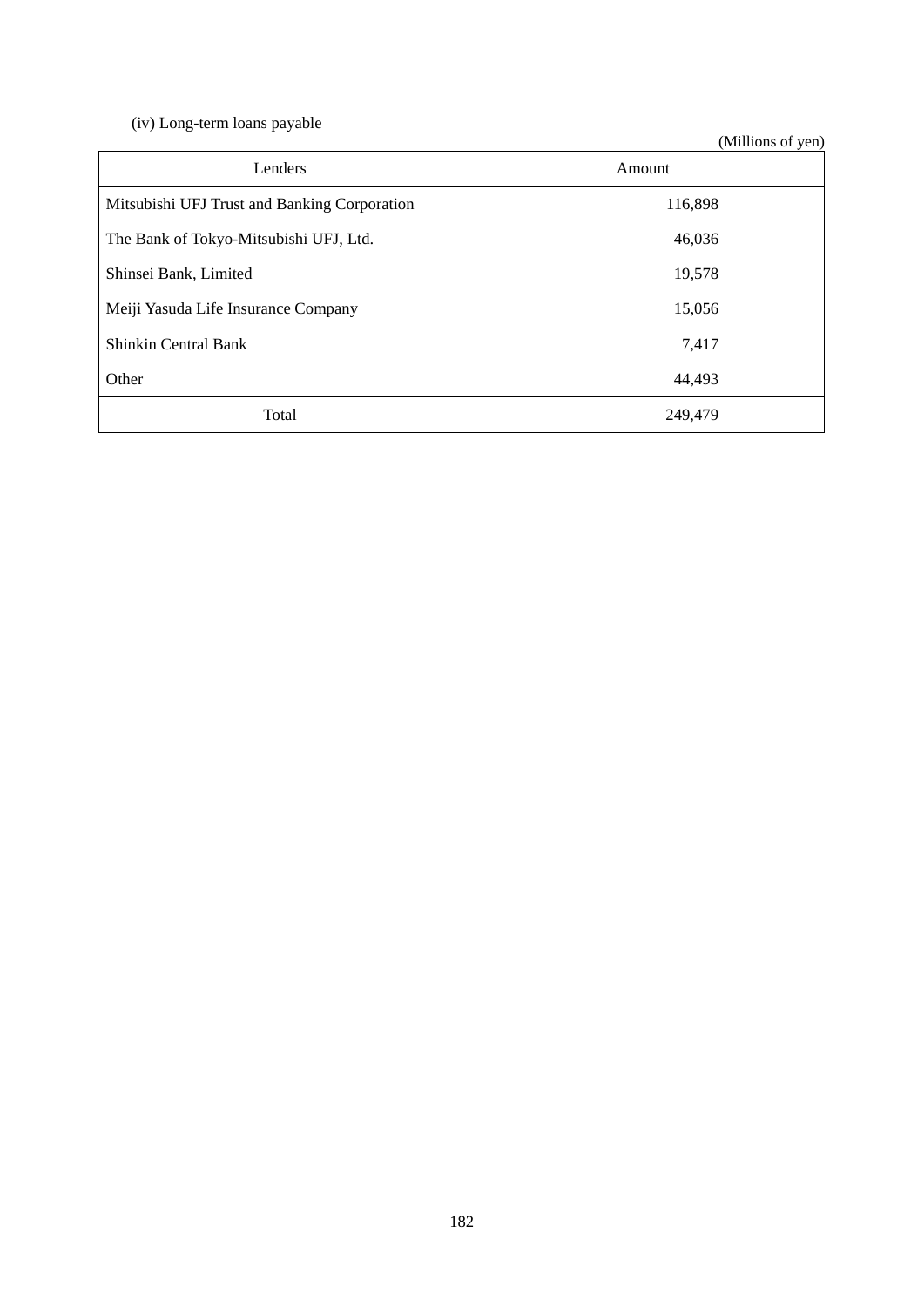(3) Others Not applicable.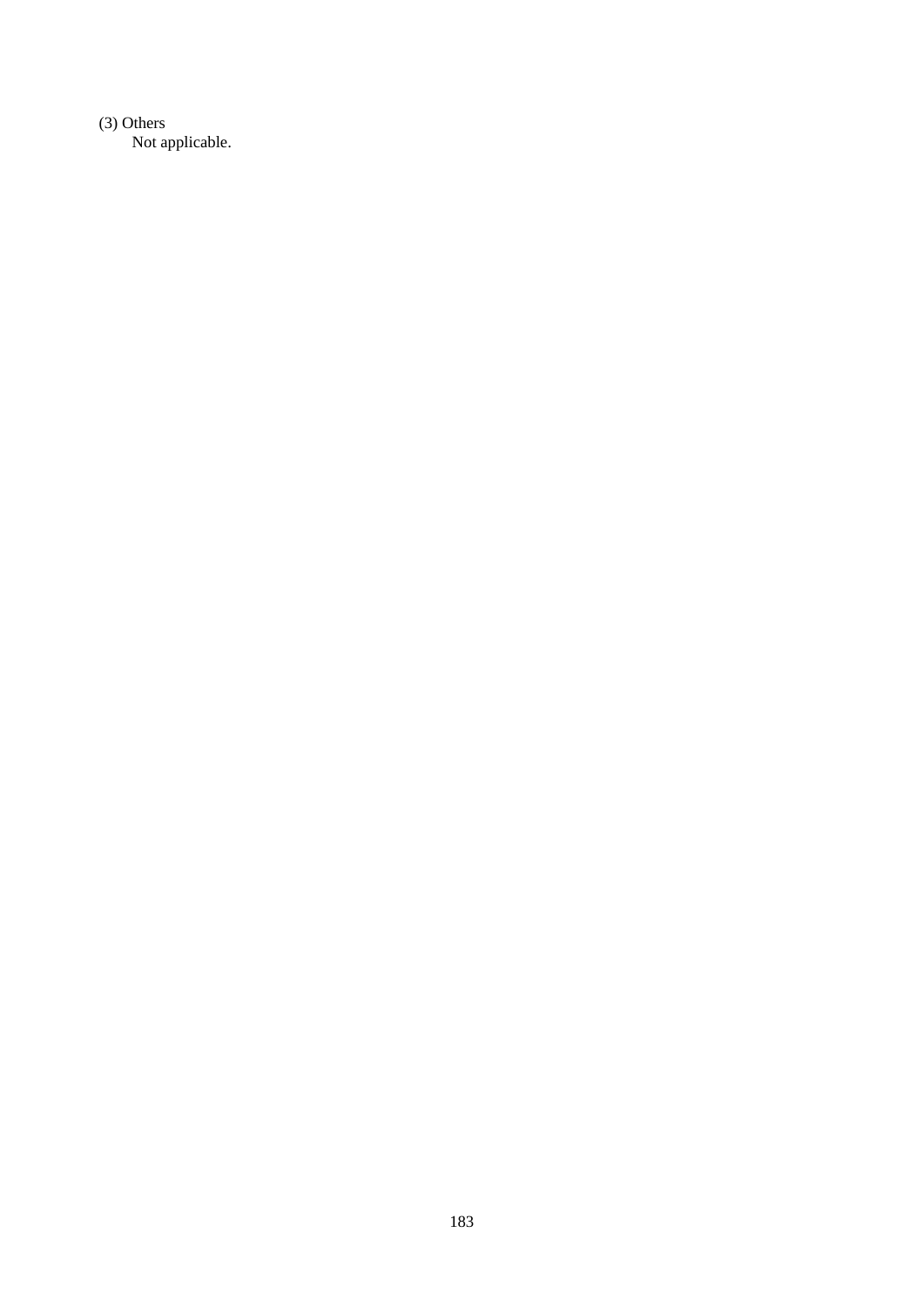#### VI. Stock-Related Administration for the Filing Company

| Fiscal year                                     | From April 1 to March 31                                                                                                                                                                                                                                                                                                                                                                                            |
|-------------------------------------------------|---------------------------------------------------------------------------------------------------------------------------------------------------------------------------------------------------------------------------------------------------------------------------------------------------------------------------------------------------------------------------------------------------------------------|
| <b>Ordinary General Meeting of Shareholders</b> | In June                                                                                                                                                                                                                                                                                                                                                                                                             |
| Record date                                     | March 31                                                                                                                                                                                                                                                                                                                                                                                                            |
| Record date for distribution from surplus       | September 30, March 31                                                                                                                                                                                                                                                                                                                                                                                              |
| Number of shares constituting one unit          | 10 shares                                                                                                                                                                                                                                                                                                                                                                                                           |
| Purchase of shares of less than one unit        |                                                                                                                                                                                                                                                                                                                                                                                                                     |
| Handling office                                 | (Special account)<br>4-5, Marunouchi 1-chome, Chiyoda-ku, Tokyo<br>Mitsubishi UFJ Trust and Banking Corporation<br><b>Stock Transfer Agency Department</b>                                                                                                                                                                                                                                                          |
| Transfer agent                                  | (Special account)<br>4-5, Marunouchi 1-chome, Chiyoda-ku, Tokyo<br>Mitsubishi UFJ Trust and Banking Corporation                                                                                                                                                                                                                                                                                                     |
| Forward office                                  |                                                                                                                                                                                                                                                                                                                                                                                                                     |
| Purchasing fee                                  | Amount separately specified as an amount equivalent to the fees<br>pertaining to the entrustment of sale and purchase of shares                                                                                                                                                                                                                                                                                     |
| Method of public notice                         | The Company's method of public notice is through electronic<br>public notice. However, if the above-mentioned method of<br>public notice is not possible due to an accident or through other<br>compelling reasons, then Nihon Keizai Shimbun will be adopted<br>as its medium.<br>The Company's electronic public notice is posted on our home<br>page, and the following is the address:<br>http://www.acom.co.jp |
| Shareholders' privileges                        | None                                                                                                                                                                                                                                                                                                                                                                                                                |

(Note) The Company's shareholders, concerning the possession of shares of less than one unit, are not able to exercise their rights other than the rights that are upheld in the following:

The rights upheld in each item of Article 189, Paragraph 2 of the Companies Act;

The right to demand for what is stipulated under Article 166, Paragraph 1 of the Companies Act; and The right to receive an allotment of offered shares and offered new stock subscription rights in proportion to the number of shares held.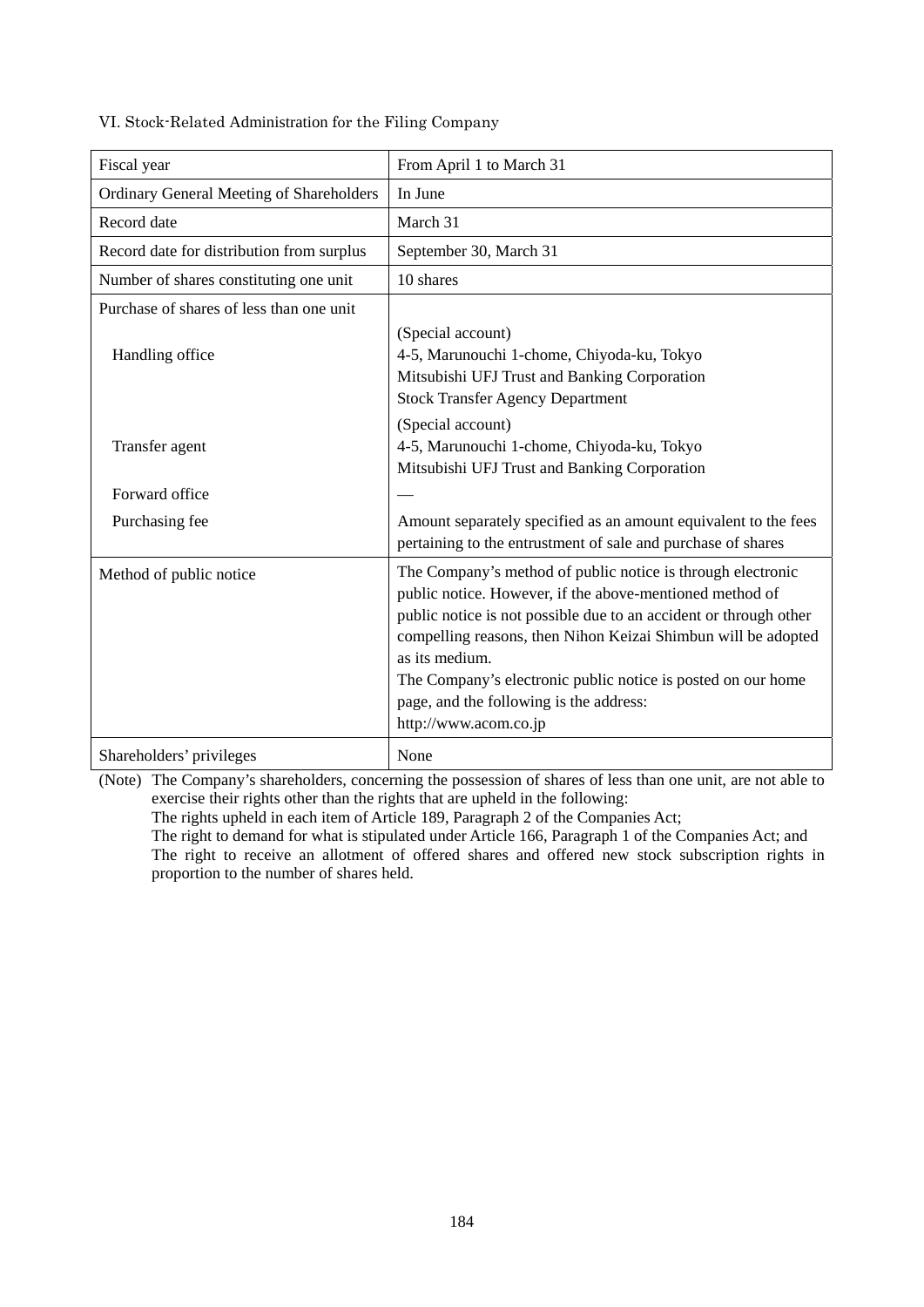VII. Reference Information on the Filing Company

- 1. Information on a Parent Company, etc. of the Filing Company The Company does not have a parent company or other entity that is provided for in Article 24-7, Paragraph 1of the Financial Instruments and Exchange Act.
- 2. Other Reference Information

The Company submitted the following documents during the period from the starting date of the fiscal year under review to the date on which the Annual Securities Report was submitted.

- (1) Shelf Registration Statement Submitted to the Director-General of the Kanto Local Finance Bureau on July 1, 2011
- (2) Shelf Registration Supplements (straight bond) and documents attached thereto Submitted to the Director-General of the Kanto Local Finance Bureau on July 21, 2011 Submitted to the Director-General of the Kanto Local Finance Bureau on February 28, 2012
- (3) Amended Shelf Registration Statement (straight bond) Submitted to the Director-General of the Kanto Local Finance Bureau on July 21, 2011 Submitted to the Director-General of the Kanto Local Finance Bureau on August 21, 2011 Submitted to the Director-General of the Kanto Local Finance Bureau on November 14, 2011 Submitted to the Director-General of the Kanto Local Finance Bureau on February 13, 2012
- (4) Annual Securities Report and documents attached thereto, and Confirmation Letter thereof The Annual Securities Report for the 34th fiscal year (from April 1, 2010 to March 31, 2011) and documents attached thereto, and Confirmation Letter thereof were submitted to the Director-General of the Kanto Local Finance Bureau on June 24, 2011.
- (5) Internal Control Report The Internal Control Report was submitted to the Director-General of the Kanto Local Finance Bureau on June 24, 2011.
- (6) Quarterly Securities Report and Confirmation Letter thereof The Quarterly Securities Report for the 1st Quarter (from April 1, 2011 to June 30, 2011) of the 35th fiscal year and the Confirmation Letter thereof were submitted to the Director-General of the Kanto Local Finance Bureau on August 12, 2011.

The Quarterly Securities Report for the 2nd Quarter (from July 1, 2011 to September 30, 2011) of the 35th fiscal year and the Confirmation Letter thereof were submitted to the Director-General of the Kanto Local Finance Bureau on November 14, 2011.

The Quarterly Securities Report for the 3rd Quarter (from October 1, 2011 to December 31, 2011) of the 35th fiscal year and the Confirmation Letter thereof were submitted to the Director-General of the Kanto Local Finance Bureau on February 13, 2012.

(7) Extraordinary Securities Report

Pursuant to provisions concerning "results of exercise of voting rights" in Article 19, Paragraph 2, Item 9-2 of the Cabinet Office Ordinance on Disclosure of Corporate Information, etc., an Extraordinary Securities Report was submitted to the Director-General of the Kanto Local Finance Bureau on June 27, 2011.